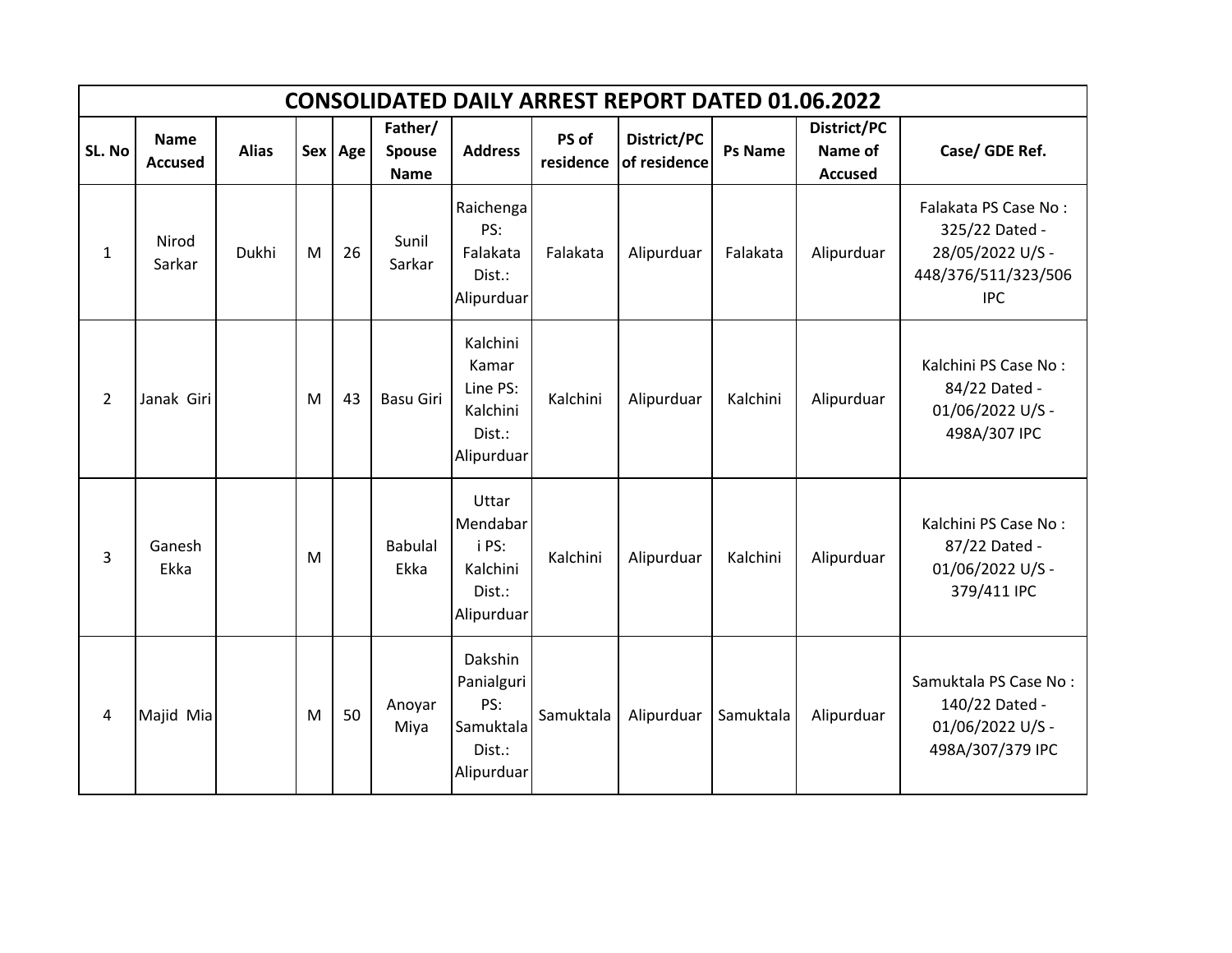| 5              | Bijay<br>Kumar      | M | 37 | Munsi                    | PS:<br>Chittaranj<br>an Dist.:<br>Asansol<br>Durgapur<br>Police<br>Commissi<br>onerate                       | Chittaranja<br>n | Asansol<br>Durgapur<br>Police<br>Commission<br>erate | Chittaranja<br>n | Asansol<br>Durgapur<br>Police<br>Commissione<br>rate | Chittaranjan PS Case No:<br>23/22 Dated -<br>01/06/2022 U/S -<br>279/304A IPC |
|----------------|---------------------|---|----|--------------------------|--------------------------------------------------------------------------------------------------------------|------------------|------------------------------------------------------|------------------|------------------------------------------------------|-------------------------------------------------------------------------------|
| 6              | Sk Lalan            |   | 30 | Lt. Sk<br>Kabir          | PS:<br>Durgapur<br>Dist.:<br>Asansol<br>Durgapur<br>Police<br>Commissi<br>onerate                            | Durgapur         | Asansol<br>Durgapur<br>Police<br>Commission<br>erate | Durgapur         | Asansol<br>Durgapur<br>Police<br>Commissione<br>rate | Durgapur PS Case No:<br>244/22 Dated -<br>01/06/2022 U/S -<br>399/402 IPC     |
| $\overline{7}$ | Chandan<br>Majumder |   | 37 | Lt. Gopal<br>Majumder    | PS:<br>Durgapur<br>Dist.:<br>Asansol<br>Durgapur<br>Police<br>Commissi<br>onerate                            | Durgapur         | Asansol<br>Durgapur<br>Police<br>Commission<br>erate | Durgapur         | Asansol<br>Durgapur<br>Police<br>Commissione<br>rate | Durgapur PS Case No:<br>244/22 Dated -<br>01/06/2022 U/S -<br>399/402 IPC     |
| 8              | Bapi Das            |   |    | Lt Ram<br>Chandra<br>Das | Benachity<br>Naba pally<br>PS:<br>Durgapur<br>Dist.:<br>Asansol<br>Durgapur<br>Police<br>Commissi<br>onerate | Durgapur         | Asansol<br>Durgapur<br>Police<br>Commission<br>erate | Kanksa           | Asansol<br>Durgapur<br>Police<br>Commissione<br>rate | Kanksa PS Case No:<br>195/22 Dated -<br>01/06/2022 U/S -<br>379/411 IPC       |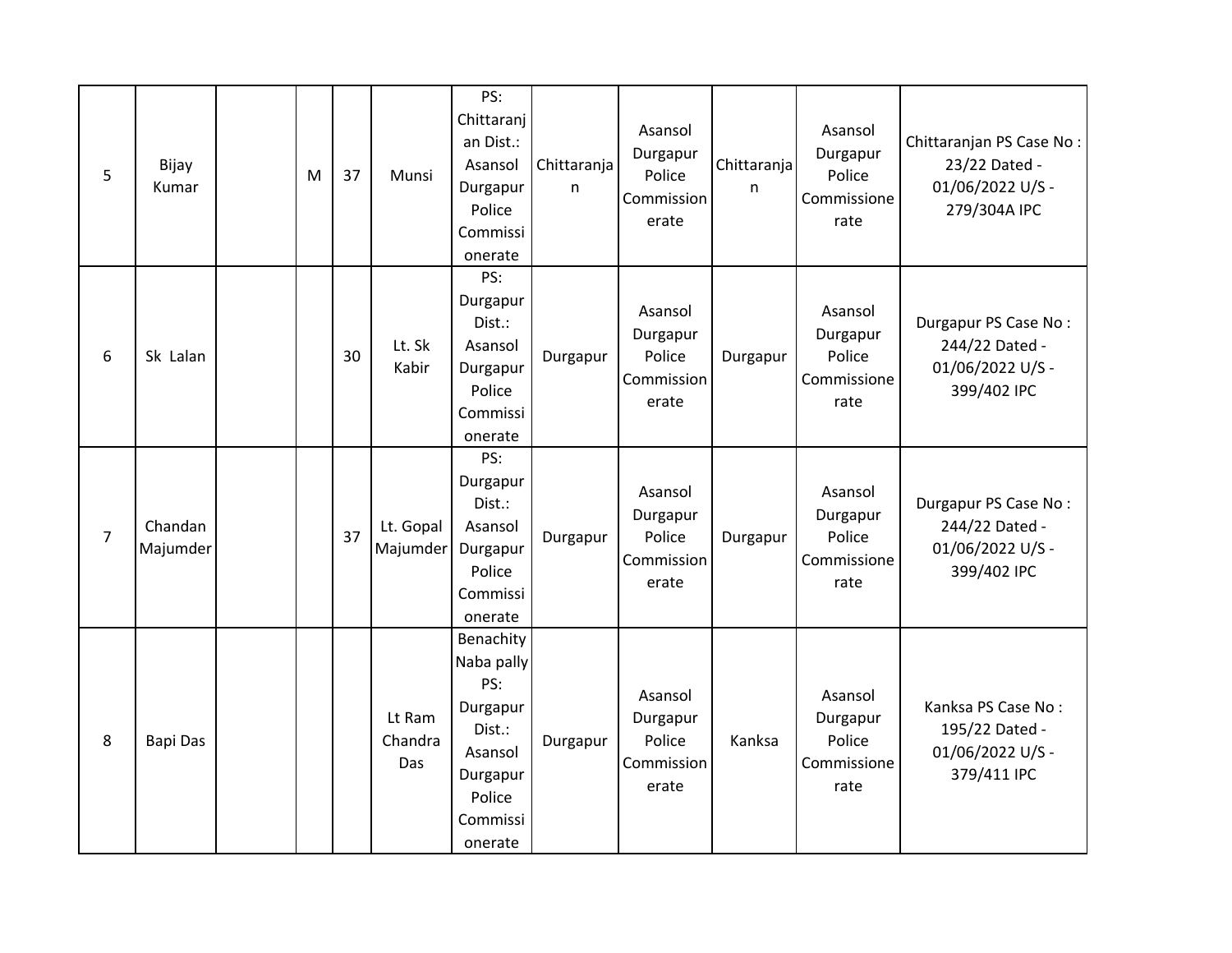| 9  | <b>Bhakta</b><br>Bauri |       |   |    | Lt Manik<br><b>Bauri</b> | Gopalpur<br>$P.S-$<br>Kanksa<br>Dist-<br>Paschim<br>Bardhama<br>n PS:<br>Kanksa<br>Dist.:<br>Asansol<br>Durgapur<br>Police<br>Commissi<br>onerate | Kanksa              | Asansol<br>Durgapur<br>Police<br>Commission<br>erate | Kanksa    | Asansol<br>Durgapur<br>Police<br>Commissione<br>rate | Kanksa PS Case No:<br>195/22 Dated -<br>01/06/2022 U/S -<br>379/411 IPC                         |
|----|------------------------|-------|---|----|--------------------------|---------------------------------------------------------------------------------------------------------------------------------------------------|---------------------|------------------------------------------------------|-----------|------------------------------------------------------|-------------------------------------------------------------------------------------------------|
| 10 | Ranjit<br>Tanti        | Ranju | M | 32 | <b>Bijoy Tanti</b>       | Jorbari PS:<br>Salanpur<br>Dist.:<br>Asansol<br>Durgapur<br>Police<br>Commissi<br>onerate                                                         | Salanpur            | Asansol<br>Durgapur<br>Police<br>Commission<br>erate | Salanpur  | Asansol<br>Durgapur<br>Police<br>Commissione<br>rate | Salanpur PS Case No:<br>125/22 Dated -<br>01/06/2022 U/S -<br>448/341/326/307/506<br><b>IPC</b> |
| 11 | Subrata<br>Mahata      | Laden | M | 25 | Ashok<br>Mahata          | Baragram<br>PS:<br>Dist.:<br><b>Bankura</b>                                                                                                       | Ranibandh Ranibandh | Bankura                                              | Ranibandh | Bankura                                              | Ranibandh PS Case No:<br>18/22 Dated -<br>30/05/2022 U/S-363 IPC                                |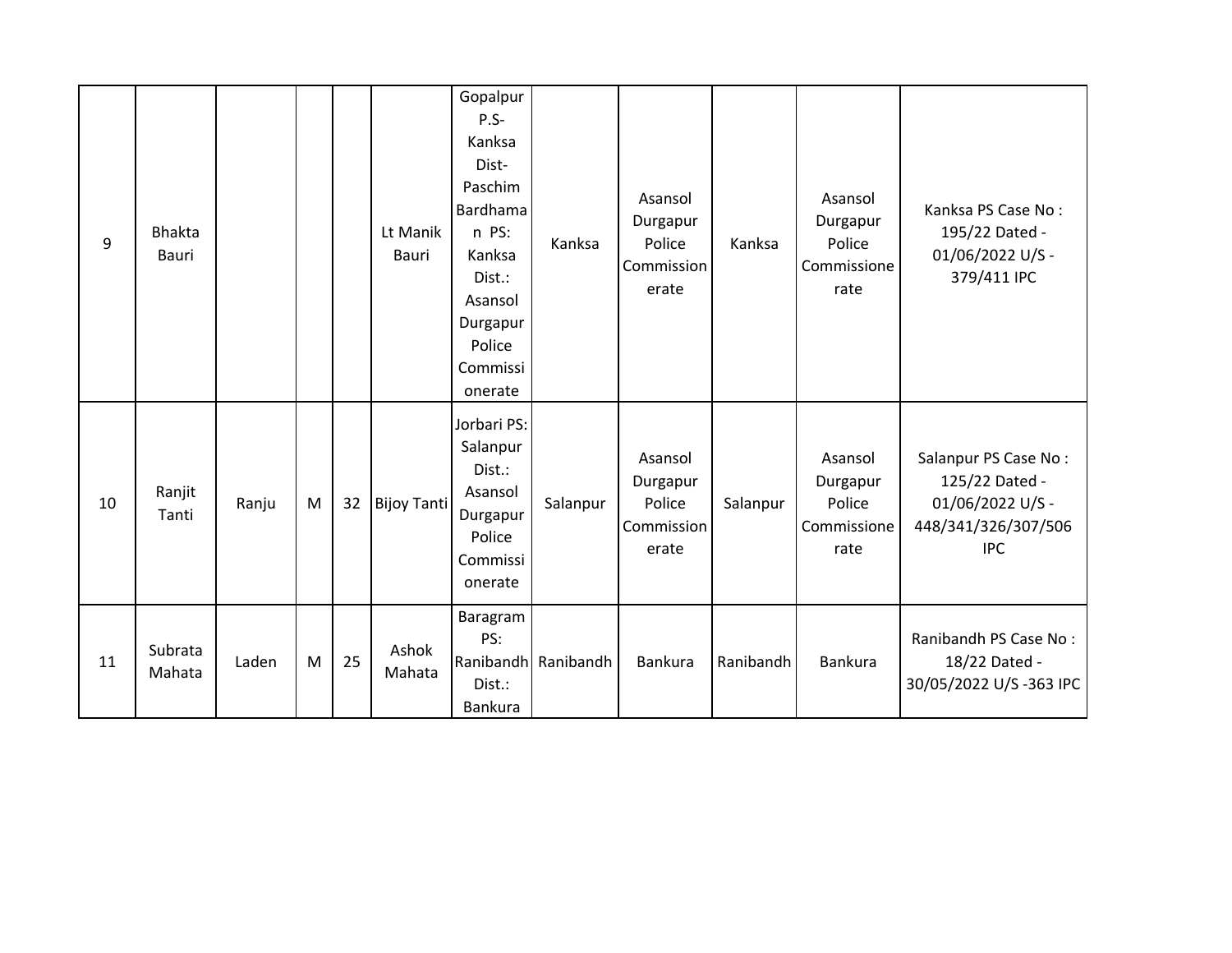| 12 | Mirajul<br>Dafadar | Akash | M |    | Monorud<br>din<br>Dafader<br>@ Pangla | PS:<br>Kaligunj<br>Dist.:<br>Krishnana<br>gar Police<br>District                                                                                            | Kaligunj   | Krishnanaga<br>r Police<br>District | Barasat        | Barasat | Barasat PS Case No:<br>358/22 Dated -<br>01/06/2022 U/S -<br>279/338/427 IPC   |
|----|--------------------|-------|---|----|---------------------------------------|-------------------------------------------------------------------------------------------------------------------------------------------------------------|------------|-------------------------------------|----------------|---------|--------------------------------------------------------------------------------|
| 13 | Bappa<br>Sen       |       | M | 38 | Late<br>Swapan<br>Sen                 | Nabapally,<br>PS-<br>Barasat,<br>North 24<br>Parganas<br>PS:<br>Barasat<br>Dist.:<br><b>Barasat</b>                                                         | Barasat    | Barasat                             | Barasat        | Barasat | Barasat PS Case No:<br>333/22 Dated -<br>20/05/2022 U/S-381 IPC                |
| 14 | Aminul<br>Islam    |       | M |    | Sahar Ali                             | Vill-<br>JaffarpurD<br>akshin<br>Para, PO-<br>Nimdaria,<br>PS-<br>Duttapuku<br>r, Dist-<br>North 24-<br>Parganas<br>PS:<br>Duttapuku<br>r Dist.:<br>Barasat | Duttapukur | Barasat                             | Duttapuku<br>r | Barasat | Duttapukur PS Case No:<br>550/22 Dated -<br>01/06/2022 U/S -<br>379/411/34 IPC |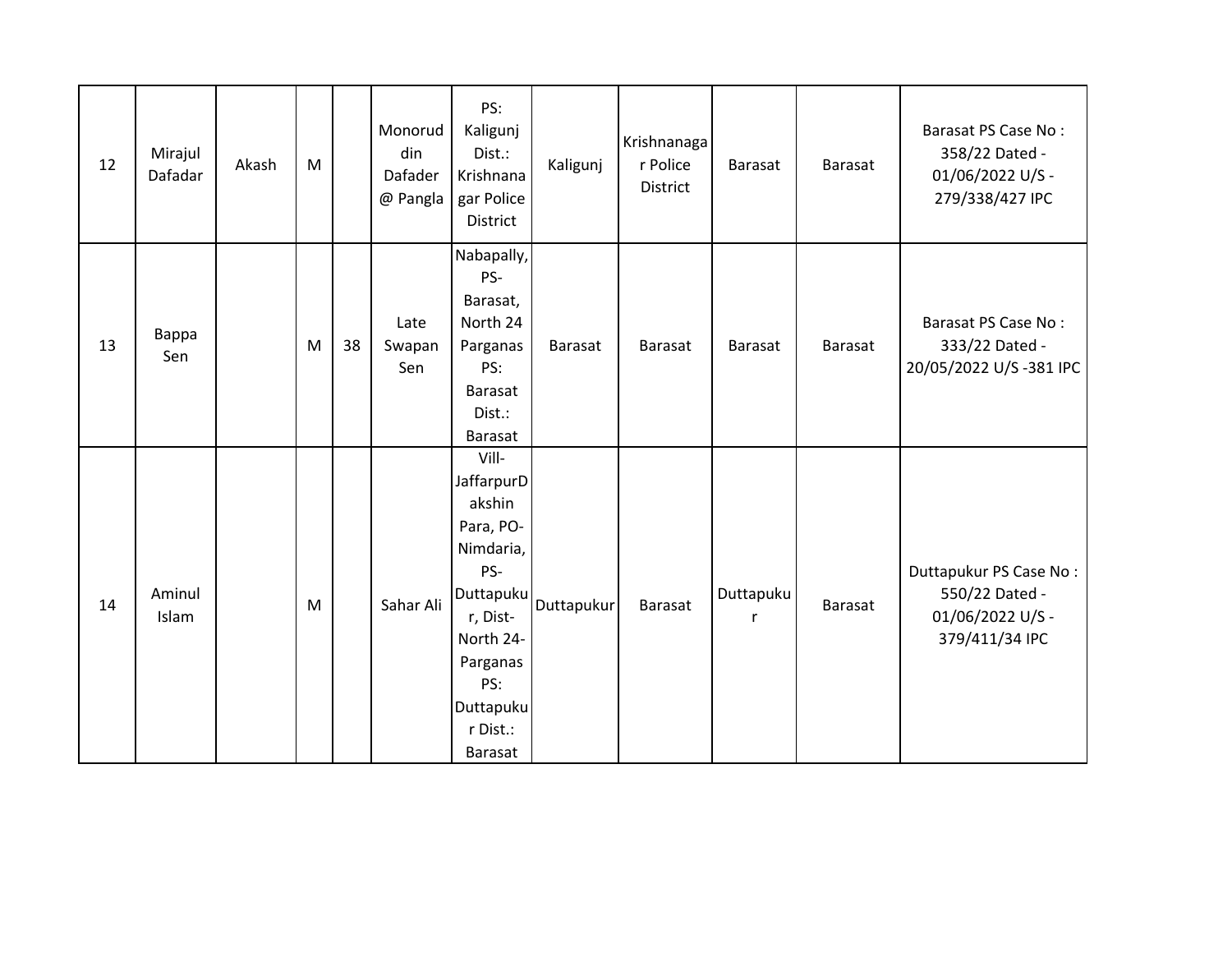| 15 | Ashif Ikbal<br>Goldar | M | 16 | $S/O-$<br>jahagir<br>Goldar | Village-<br>Dakshin<br>Sarai, PO-<br>Guma, PS-<br>Habra,<br>Dist-North<br>24<br>Parganas.<br>PS: Habra<br>Dist.:<br><b>Barasat</b>    | Habra | <b>Barasat</b> | Habra | Barasat | Habra PS Case No:<br>186/22 Dated -<br>26/02/2022 U/S -<br>341/325/308/506/34 IPC         |
|----|-----------------------|---|----|-----------------------------|---------------------------------------------------------------------------------------------------------------------------------------|-------|----------------|-------|---------|-------------------------------------------------------------------------------------------|
| 16 | Pritam<br>Mistry      | M | 22 | <b>Babul</b><br>Mistry      | Madhya<br>Haria,<br>Padma<br>Pally, PO-<br>Maniktala,<br>PS-Habra,<br>Dist-North<br>24<br>Parganas.<br>PS: Habra<br>Dist.:<br>Barasat | Habra | <b>Barasat</b> | Habra | Barasat | Habra PS Case No:<br>416/22 Dated -<br>05/05/2022 U/S -<br>341/324/326/307/506/3<br>4 IPC |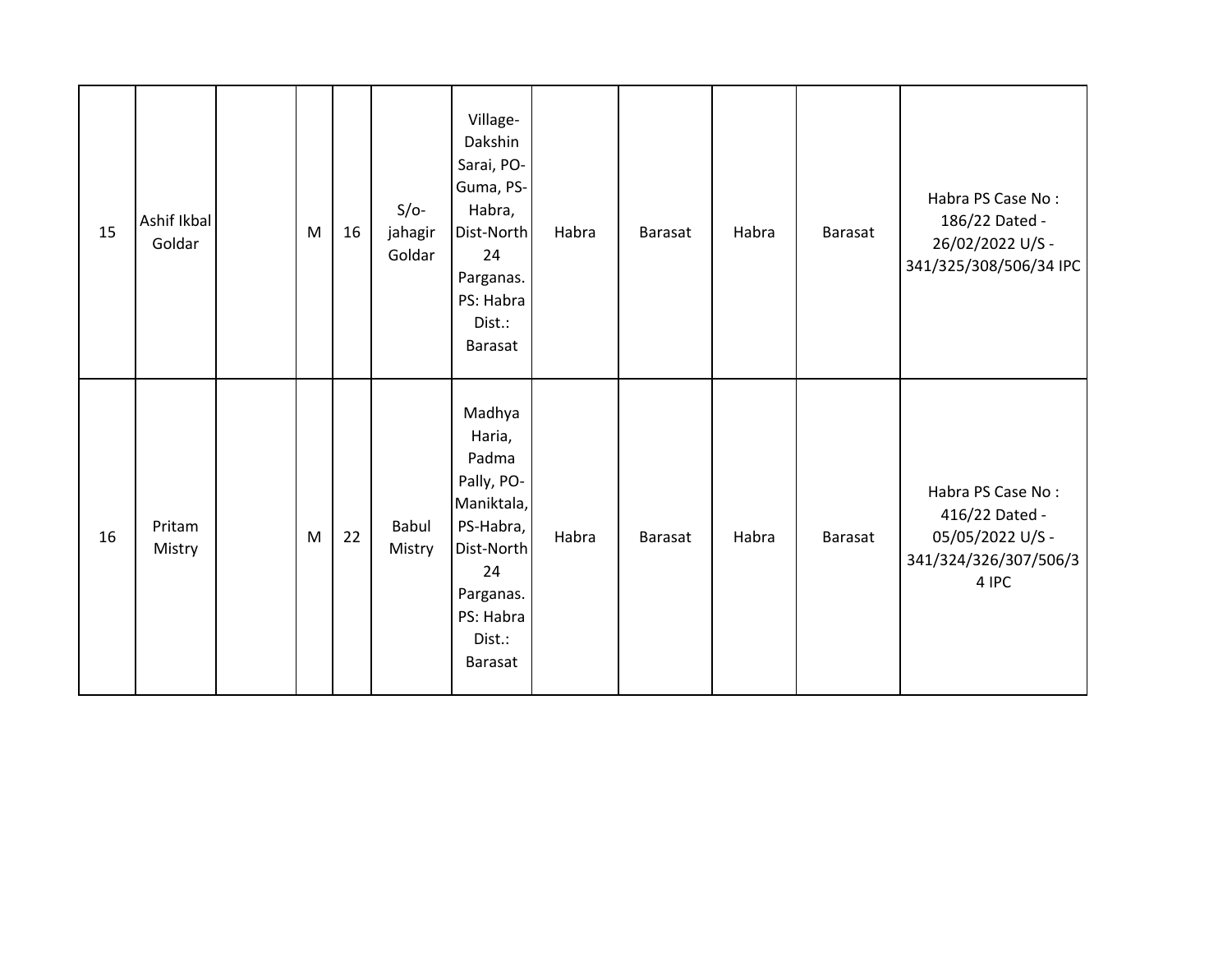| 17 | Sourav<br>Singh |  |  | 26 | Late Kanu<br>Singh | Saradapall<br>y near<br>Mama Tea<br>Stall, PO-<br>Abdalpur,<br>PS-<br>Madhyam<br>gram,<br>Dist.-<br>North 24<br>Parganas,<br>Kolkata-<br>700155<br>PS:<br>Madhyam<br>gram<br>Dist.:<br>Barasat | Madhyamg<br>ram | Barasat | Madhyam<br>gram | Barasat | Madhyamgram PS Case<br>No: 259/22 Dated -<br>25/05/2022 U/S -<br>399/402 IPC |
|----|-----------------|--|--|----|--------------------|------------------------------------------------------------------------------------------------------------------------------------------------------------------------------------------------|-----------------|---------|-----------------|---------|------------------------------------------------------------------------------|
|----|-----------------|--|--|----|--------------------|------------------------------------------------------------------------------------------------------------------------------------------------------------------------------------------------|-----------------|---------|-----------------|---------|------------------------------------------------------------------------------|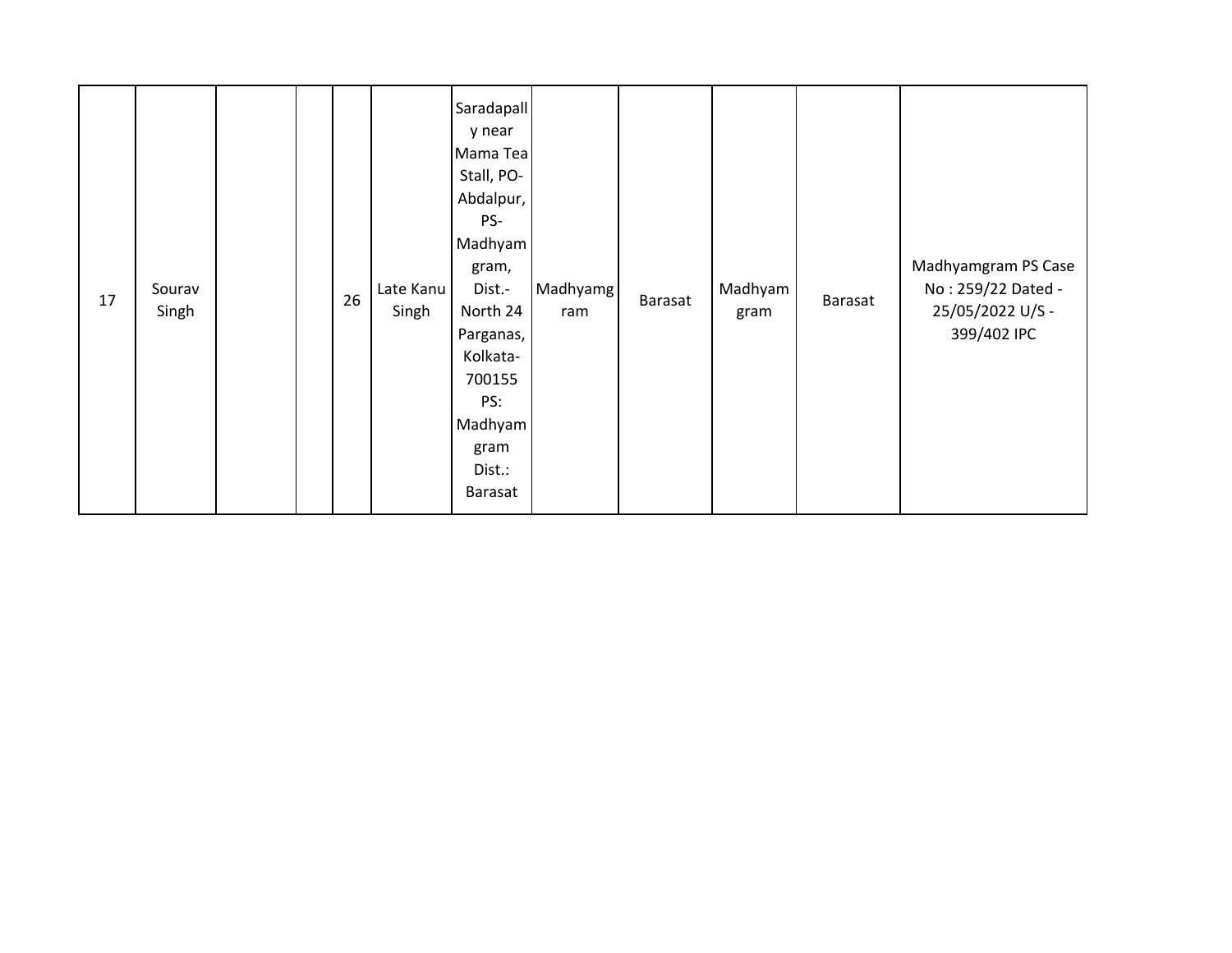| 18 | Babu Ali |               | ${\sf M}$ | 32 | Lt Soharab<br>Ali | Of BL No<br>17, H/No<br>11,<br>Rustam<br>Gumti,<br>H/O<br>Anwar Sk,<br>PS<br>Jagaddal,<br>Dist North<br>$24 -$<br>Parganas.<br>PS:<br>Jagaddal<br>Dist.:<br>Barrackpo<br>re Police<br>Commissi<br>onerate | Jagaddal | Barrackpore<br>Police<br>Commission<br>erate | Jagaddal | Barrackpore<br>Police<br>Commissione<br>rate | Jagaddal PS Case No:<br>353/22 Dated -<br>01/06/2022 U/S-46 (A)<br>Bengal Excise Act, 1909 |
|----|----------|---------------|-----------|----|-------------------|-----------------------------------------------------------------------------------------------------------------------------------------------------------------------------------------------------------|----------|----------------------------------------------|----------|----------------------------------------------|--------------------------------------------------------------------------------------------|
| 19 | Sk Kalim | <b>BARFIA</b> | M         | 28 | Lt Sk<br>Nawab    | ALI<br><b>HAIDER</b><br><b>ROAD</b><br><b>GOALPAR</b><br>A PS:<br>Titagarh<br>Dist.:<br>Barrackpo<br>re Police<br>Commissi<br>onerate                                                                     | Titagarh | Barrackpore<br>Police<br>Commission<br>erate | Titagarh | Barrackpore<br>Police<br>Commissione<br>rate | Titagarh PS Warrant No =<br>103                                                            |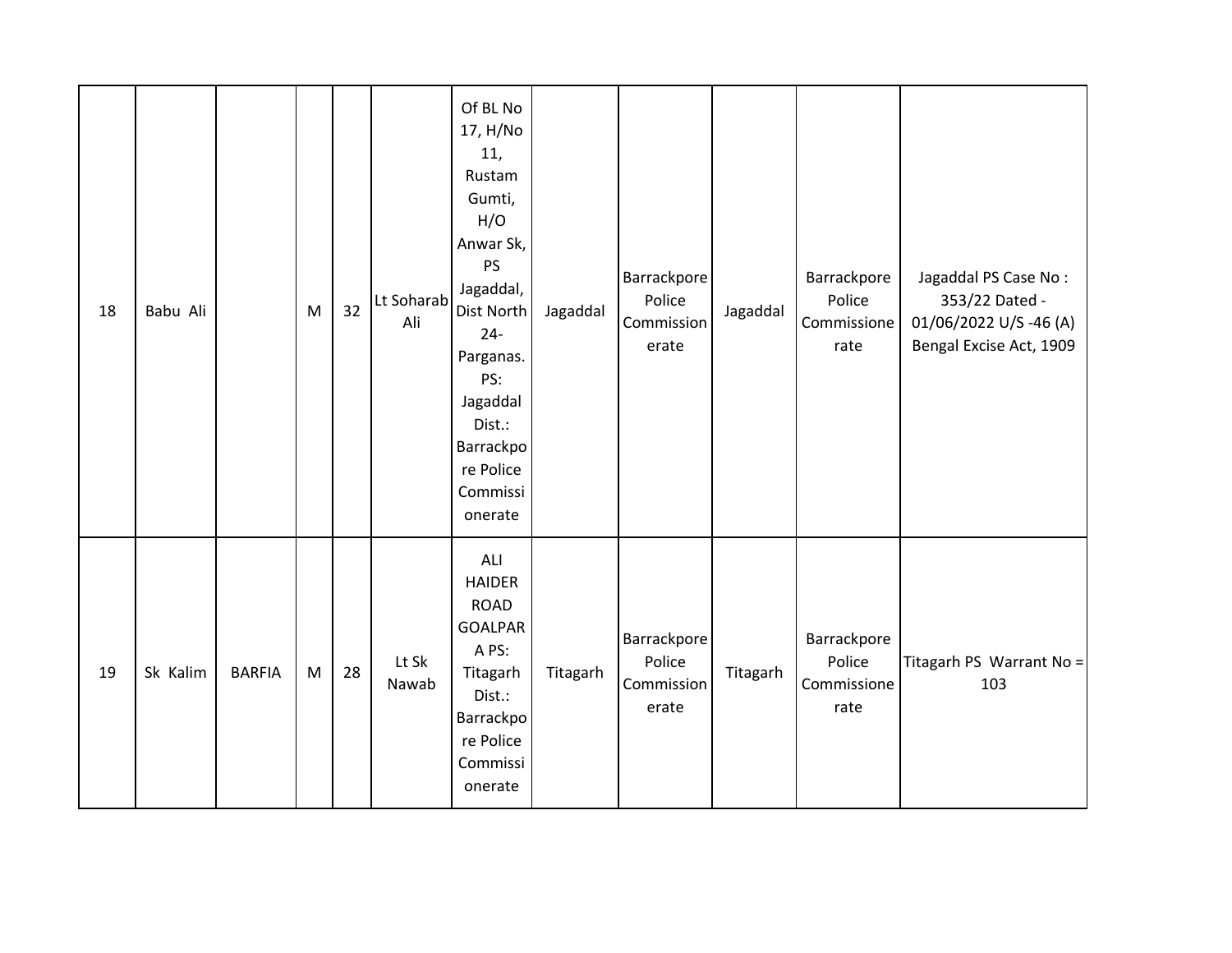| 20 | Latif<br>Molla | M | 21 | S/o Kasem<br>Molla | Of Vill –<br>Purba<br>Ranaghata<br>, PS<br>Mathutra<br>24. PS:<br>Mathurap<br>ur Dist.:<br>Sundarba<br>n Police<br><b>District</b> | pur, South Mathurapu<br>$\mathsf{r}$ | Sundarban<br>Police<br>District              | Bakultala | Baruipur<br>Police District | Bakultala PS Case No:<br>43/22 Dated -<br>12/02/2022 U/S -<br>399/402 IPC                                  |
|----|----------------|---|----|--------------------|------------------------------------------------------------------------------------------------------------------------------------|--------------------------------------|----------------------------------------------|-----------|-----------------------------|------------------------------------------------------------------------------------------------------------|
| 21 | Md<br>Tanbir   |   |    | S                  | PS:<br>Baruipur<br>Dist.:<br>Baruipur<br>Police<br><b>District</b>                                                                 | Baruipur                             | Baruipur<br>Police<br>District               | Baruipur  | Baruipur<br>Police District | Baruipur PS Case No:<br>949/22 Dated -<br>01/06/2022 U/S -<br>341/326/307/34 IPC &<br>25/27 Arms Act, 1959 |
| 22 | Sk Afridi      |   |    | S                  | PS:<br>Baruipur<br>Dist.:<br>Baruipur<br>Police<br>District                                                                        | Baruipur                             | Baruipur<br>Police<br>District               | Baruipur  | Baruipur<br>Police District | Baruipur PS Case No:<br>949/22 Dated -<br>01/06/2022 U/S -<br>341/326/307/34 IPC &<br>25/27 Arms Act, 1959 |
| 23 | Sk Amir        |   |    | S                  | PS:<br>Baruipur<br>Dist.:<br>Baruipur<br>Police<br>District                                                                        | Baruipur                             | <b>Baruipur</b><br>Police<br><b>District</b> | Baruipur  | Baruipur<br>Police District | Baruipur PS Case No:<br>949/22 Dated -<br>01/06/2022 U/S -<br>341/326/307/34 IPC &<br>25/27 Arms Act, 1959 |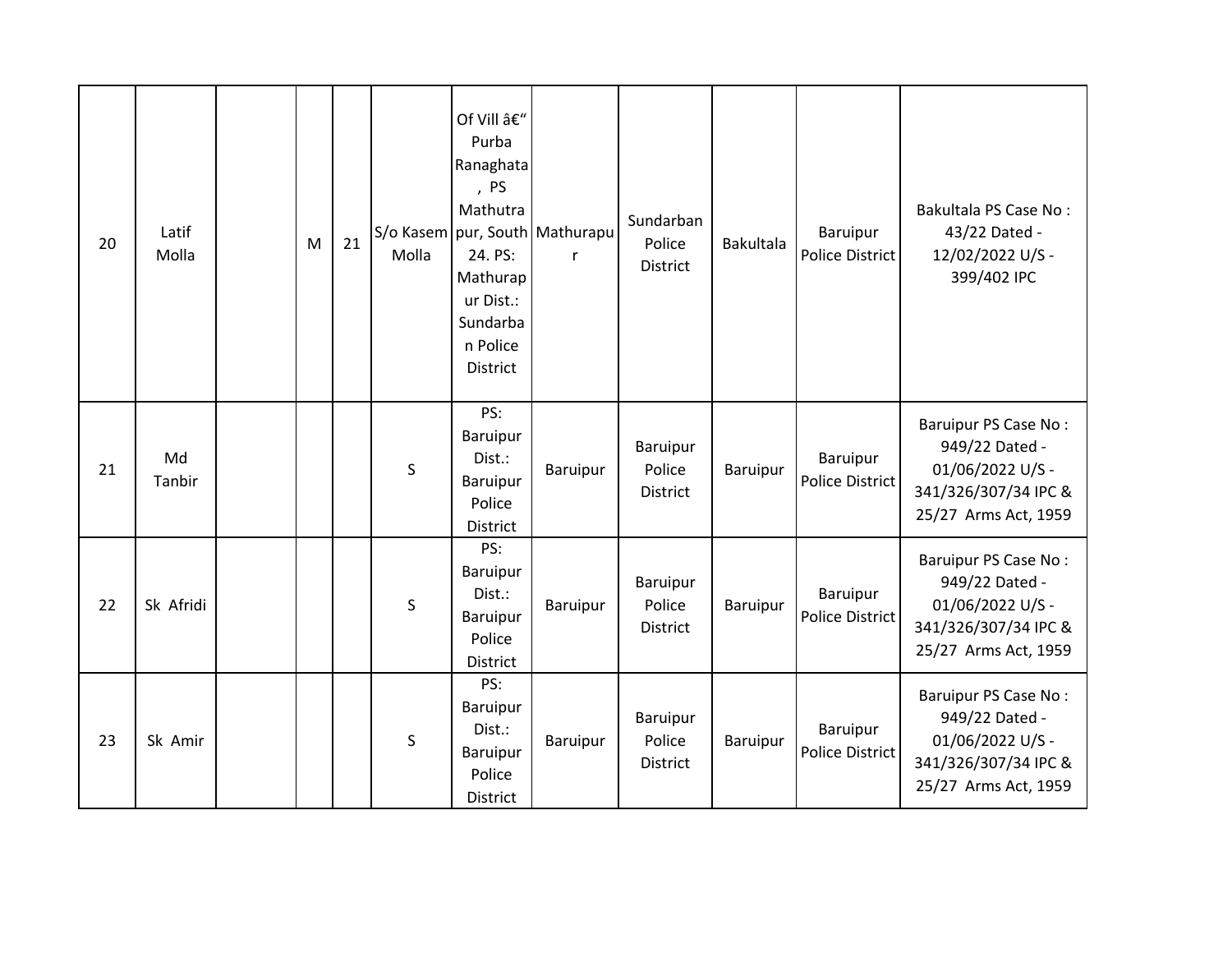| 24 | Abdul<br>Kader   |   | S                         | PS:<br>Baruipur<br>Dist.:<br><b>Baruipur</b><br>Police<br><b>District</b>                                                     | Baruipur | Baruipur<br>Police<br><b>District</b> | Baruipur | Baruipur<br><b>Police District</b>        | Baruipur PS Case No:<br>949/22 Dated -<br>01/06/2022 U/S -<br>341/326/307/34 IPC &<br>25/27 Arms Act, 1959 |
|----|------------------|---|---------------------------|-------------------------------------------------------------------------------------------------------------------------------|----------|---------------------------------------|----------|-------------------------------------------|------------------------------------------------------------------------------------------------------------|
| 25 | Pintu<br>Mondal  |   | S/o Nilu<br>Mondal        | PS:<br>Baruipur<br>Dist.:<br>Baruipur<br>Police<br>District                                                                   | Baruipur | Baruipur<br>Police<br>District        | Baruipur | Baruipur<br>Police District               | <b>Baruipur PS Case No:</b><br>812/22 Dated -<br>12/05/2022 U/S -<br>399/402 IPC                           |
| 26 | Answar<br>Sardar |   | S/O<br>Morsalim<br>Sardar | PS:<br>Baruipur<br>Dist.:<br>Baruipur<br>Police<br><b>District</b>                                                            | Baruipur | Baruipur<br>Police<br>District        | Baruipur | Baruipur<br>Police District               | Baruipur PS Case No:<br>947/22 Dated -<br>01/06/2022 U/S -<br>498A/325/307/354/406/<br><b>34 IPC</b>       |
| 27 | Rafik<br>Molla   | M | Anchar                    | Chunakhal<br>i, PS-<br>Basanti,<br>Dist-<br>South 24<br>Pgs PS:<br>Basanti<br>Dist.:<br><b>Baruipur</b><br>Police<br>District | Basanti  | <b>Baruipur</b><br>Police<br>District | Basanti  | <b>Baruipur</b><br><b>Police District</b> | Basanti PS Case No:<br>358/22 Dated -<br>18/05/2022 U/S -<br>341/323/325/354/307/3<br>79/34 IPC            |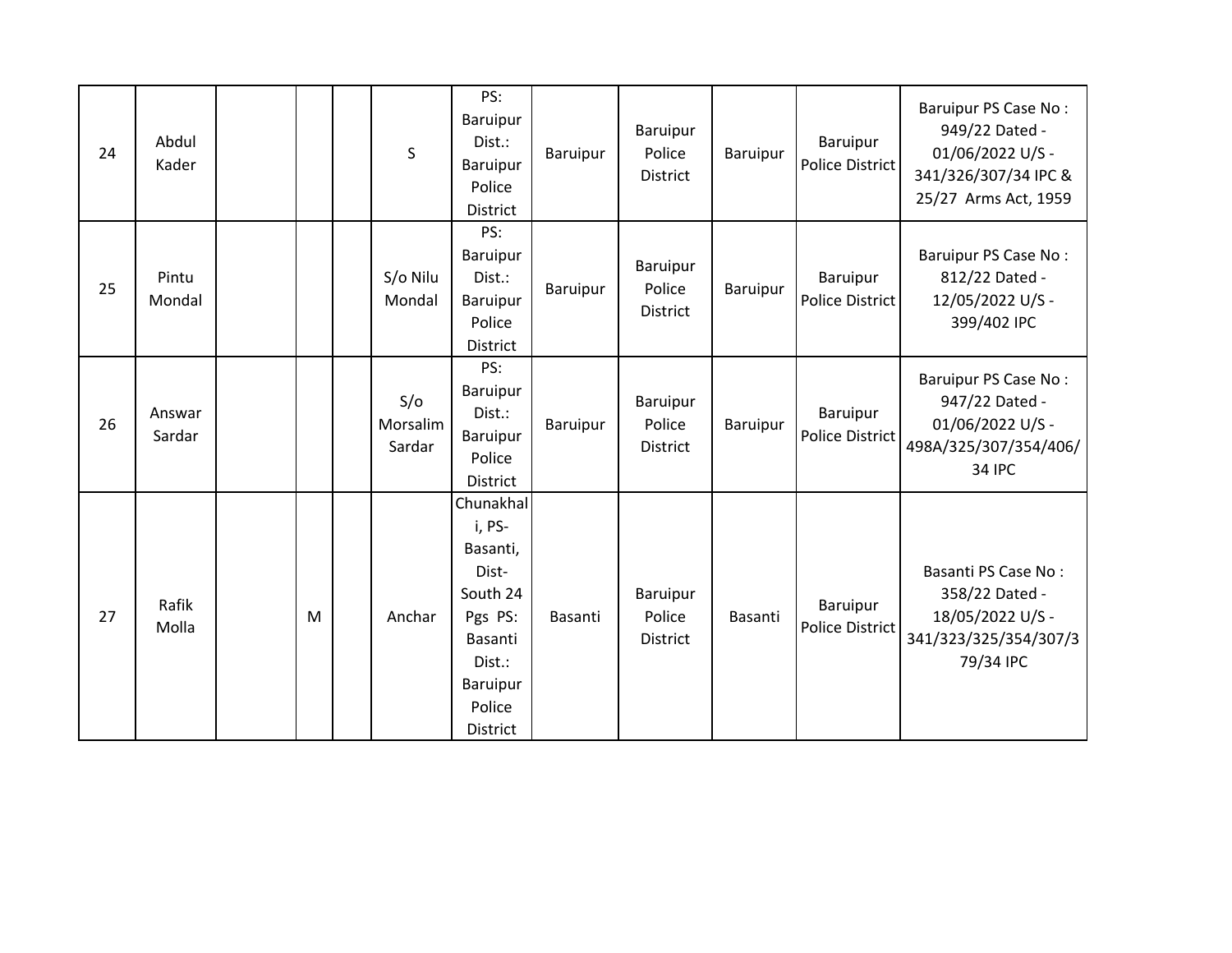| 28 | Abir<br>Hossain<br>Piyada | @ Kele | M |    | Anser<br>Paiyada  | Of Kheria,<br>PS –<br>Basanti,<br>South 24<br>Pgs PS:<br>Basanti<br>Dist.:<br>Baruipur<br>Police<br>District                   | Basanti | Baruipur<br>Police<br>District        | Basanti | Baruipur<br>Police District | Basanti PS Case No:<br>395/22 Dated -<br>01/06/2022 U/S -<br>448/354/379/506 IPC             |
|----|---------------------------|--------|---|----|-------------------|--------------------------------------------------------------------------------------------------------------------------------|---------|---------------------------------------|---------|-----------------------------|----------------------------------------------------------------------------------------------|
| 29 | Year Ali<br>Sardar        |        | M | 55 | Lt Jiad<br>Sardar | Kachua<br>Satberia,<br>Ps<br>Bhangore<br>, Dist<br>south 24<br>Pgs. PS:<br>Bhangar<br>Dist.:<br>Baruipur<br>Police<br>District | Bhangar | Baruipur<br>Police<br><b>District</b> | Bhangar | Baruipur<br>Police District | <b>Bhangar PS Case No:</b><br>332/22 Dated -<br>01/06/2022 U/S -<br>25(1B)(a) Arms Act, 1959 |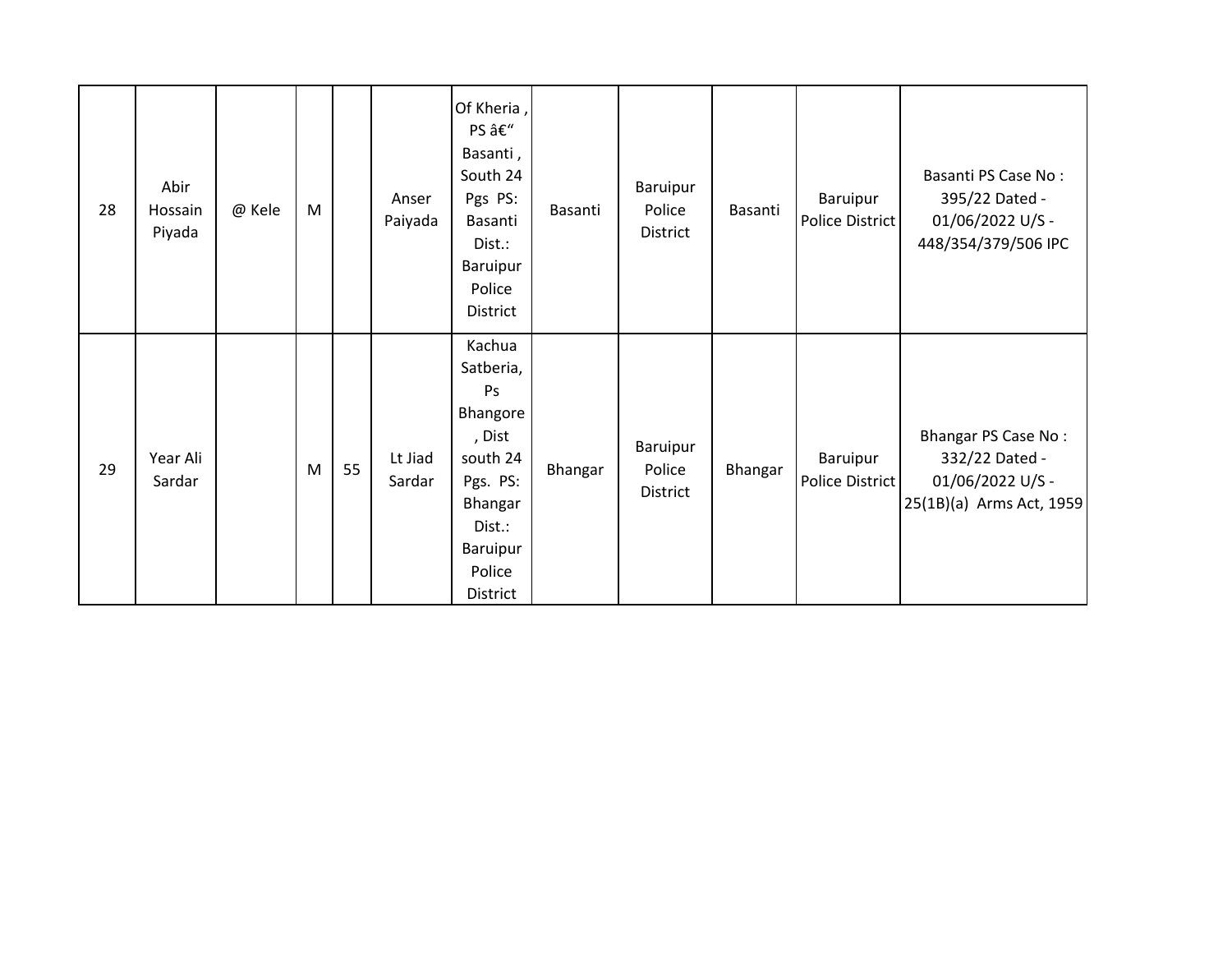| 30 | Tarun<br>Ghosh            | Tarun Kr.<br>Ghosh | M |    | Nabakum<br>ar Ghosh           | Ramkrishn<br>a Pur,<br>Ghoshpar<br>a, P.O.<br>Kashimpur<br>, P.S.<br>Joynagar.<br>b PS:<br>Joynagar<br>Dist.:<br>Baruipur<br>Police<br>District | Joynagar  | Baruipur<br>Police<br>District        | Joynagar  | Baruipur<br>Police District | Joynagar PS Case No:<br>178/22 Dated -<br>07/03/2022 U/S -<br>498A/302/34 IPC |
|----|---------------------------|--------------------|---|----|-------------------------------|-------------------------------------------------------------------------------------------------------------------------------------------------|-----------|---------------------------------------|-----------|-----------------------------|-------------------------------------------------------------------------------|
| 31 | <b>Bakibulla</b><br>Molla |                    | M | 38 | Chakbat<br>Molla              | Shanpukur<br>PS:<br>Kashipore<br>Dist.:<br>Baruipur<br>Police<br>District                                                                       | Kashipore | Baruipur<br>Police<br><b>District</b> | Kashipore | Baruipur<br>Police District | Kashipore PS Case No:<br>222/22 Dated -<br>20/05/2022 U/S -<br>399/402 IPC    |
| 32 | Lalbabu<br>Molla          |                    |   | 40 | Late Kader PS: Haroa<br>Molla | Baganait<br>Dist.:<br>Basirhat                                                                                                                  | Haroa     | <b>Basirhat</b>                       | Kashipore | Baruipur<br>Police District | Kashipore PS Case No:<br>222/22 Dated -<br>20/05/2022 U/S -<br>399/402 IPC    |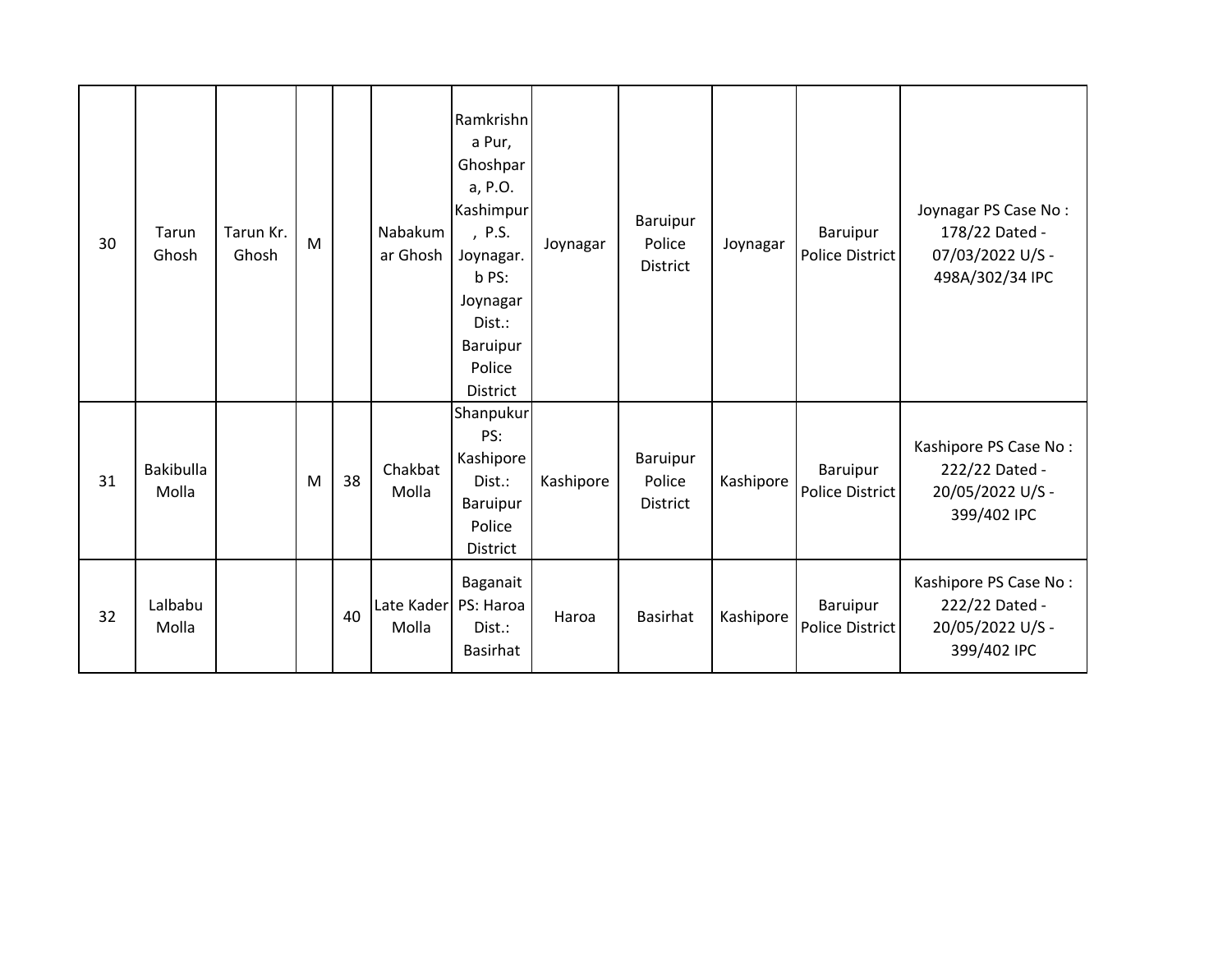| 33 | Saidul<br>Molla |   | 34 | Akkaj Ali<br>Molla | <b>Dharsa</b><br>Moktarpu<br>r PS:<br>Rajarhat<br>Dist.:<br>Bidhannag<br>ar Police<br>Commissi<br>onerate                                                     | Rajarhat               | Bidhannagar<br>Police<br>Commission<br>erate | Kashipore       | Baruipur<br>Police District | Kashipore PS Case No:<br>222/22 Dated -<br>20/05/2022 U/S -<br>399/402 IPC                                                                   |
|----|-----------------|---|----|--------------------|---------------------------------------------------------------------------------------------------------------------------------------------------------------|------------------------|----------------------------------------------|-----------------|-----------------------------|----------------------------------------------------------------------------------------------------------------------------------------------|
| 34 | Suman<br>Dhali  | M |    | Sanjay<br>Dhali    | Nayabad<br>Gangajoya<br>ra, PO-<br>Nayabad<br>PS-<br>Narendra<br>pur Dist-<br>South 24<br>Pgs PS:<br>Narendra<br>pur Dist.:<br>Baruipur<br>Police<br>District | Narendrap<br><b>ur</b> | Baruipur<br>Police<br><b>District</b>        | Narendrap<br>ur | Baruipur<br>Police District | Narendrapur PS Case No:<br>586/22 Dated -<br>01/06/2022 U/S -<br>363/365/506 IPC &<br>9/10/11 Prohibition of<br>Child Marriage Act,<br>2006Â |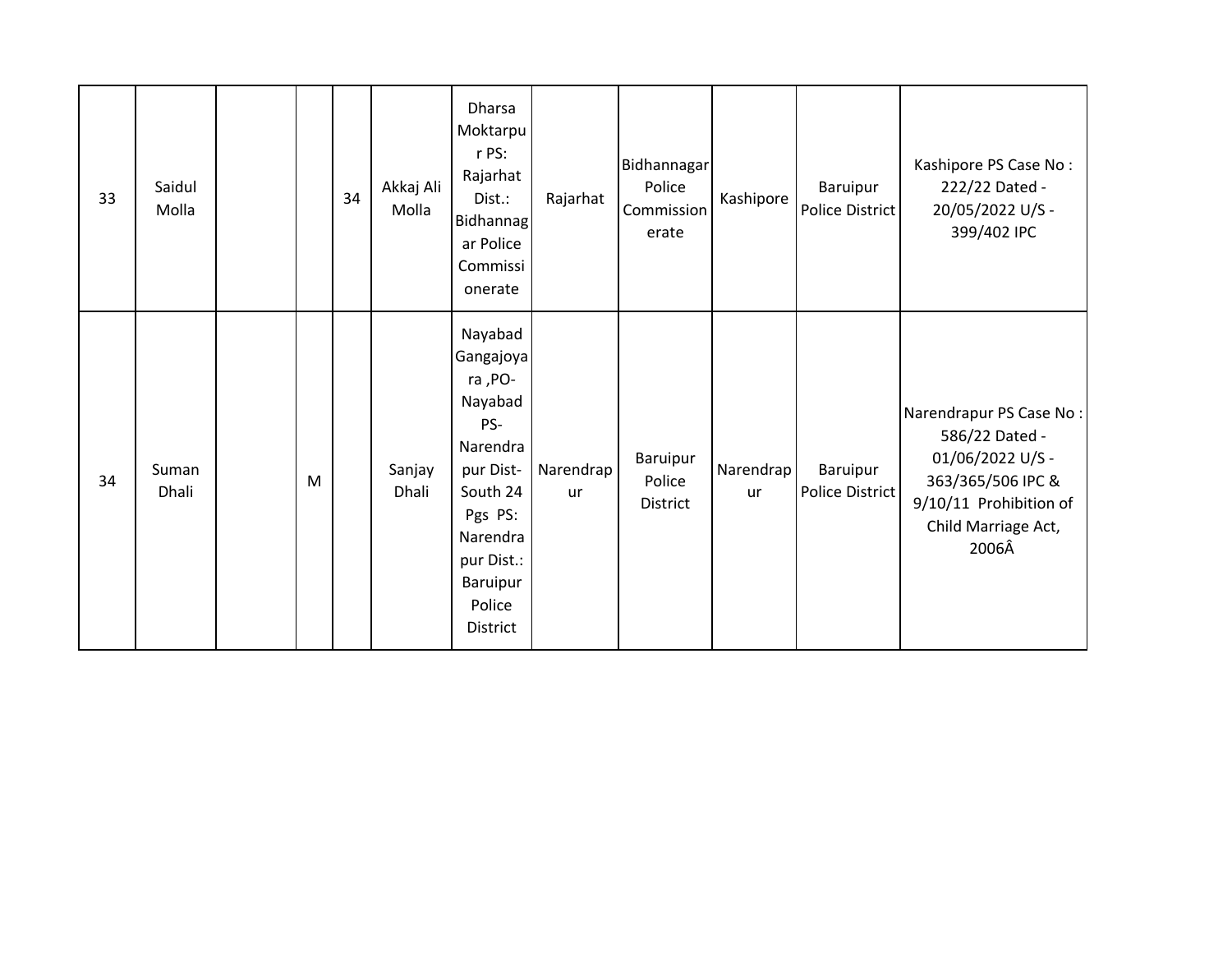| 35 | Badal<br>Saha   |   |    | Lt. Jibon<br>Krishna<br>Saha    | Dhalua,<br>Purba<br>Tebntulbe<br>ria,<br>Modhya<br>Para<br>under<br>Narendra<br>pur PS,<br>South 24<br>Parganas<br>PS:<br>Narendra<br>pur Dist.:<br>Baruipur<br>Police<br>District | Narendrap<br>ur | Baruipur<br>Police<br>District | Narendrap<br>ur | Baruipur<br>Police District        | Narendrapur PS Case No:<br>587/22 Dated -<br>01/06/2022 U/S-46A (C)<br>of Bengal Excise Act,<br>1909 |
|----|-----------------|---|----|---------------------------------|------------------------------------------------------------------------------------------------------------------------------------------------------------------------------------|-----------------|--------------------------------|-----------------|------------------------------------|------------------------------------------------------------------------------------------------------|
| 36 | Subho<br>Laskar | M | 27 | $S/O$ . Lt.<br>Mansur<br>Laskar | Boyalia<br>Near<br>Kabasthan<br>More, PS.<br>Narendra<br>pur, Dist.<br>South 24<br>Pgs. PS:<br>Narendra<br>pur Dist.:<br>Baruipur<br>Police<br>District                            | Narendrap<br>ur | Baruipur<br>Police<br>District | Narendrap<br>ur | Baruipur<br><b>Police District</b> | Narendrapur PS Case No:<br>556/22 Dated -<br>26/05/2022 U/S-380 IPC                                  |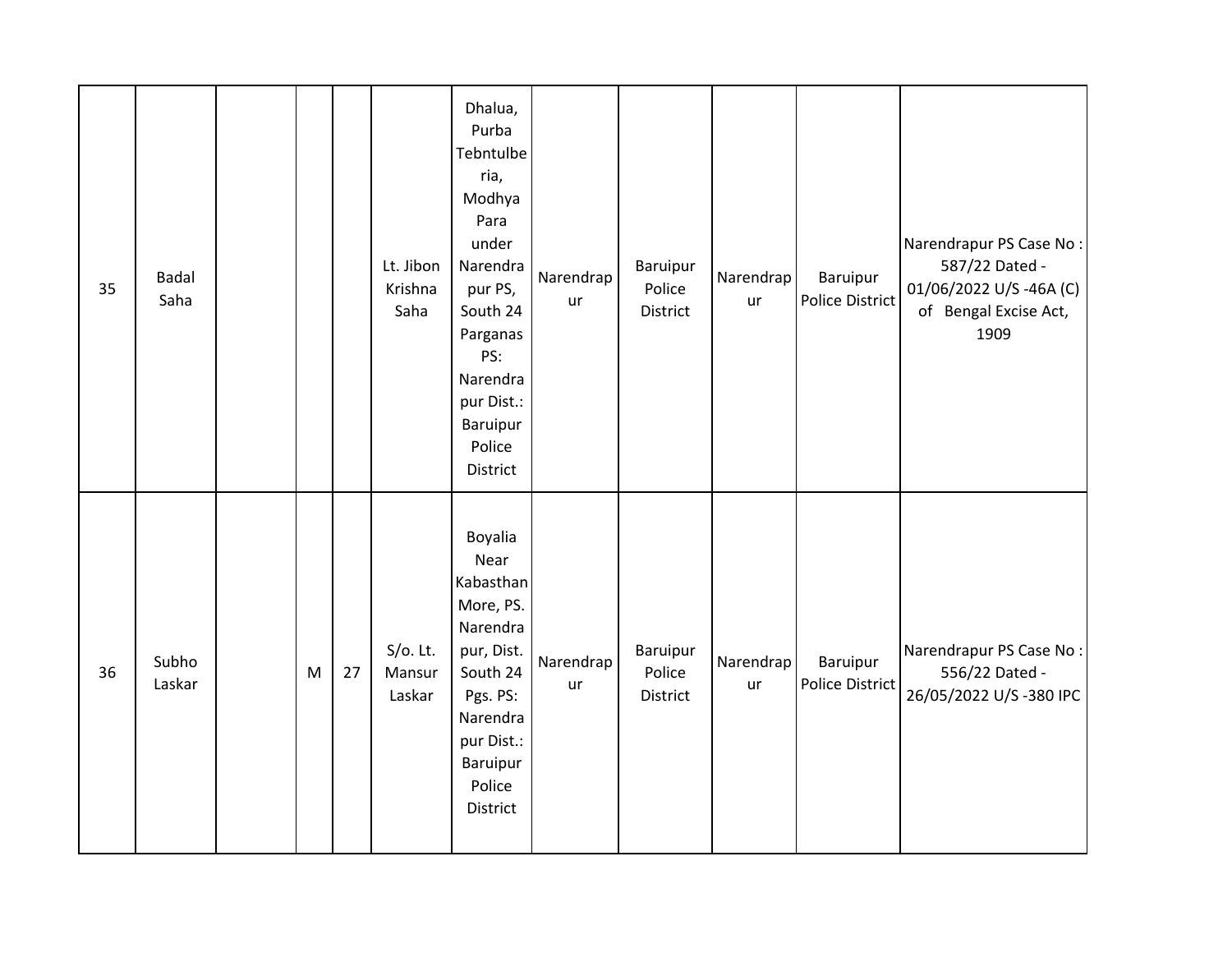| 37 | Sona Rai   | M | 42 | S/o. Shibu<br>Lal Rai     | Garagacha<br>, PS.<br>Narendra<br>pur, Dist.<br>South 24<br>Pgs. PS:<br>Narendra<br>pur Dist.:<br>Baruipur<br>Police<br>District                             | Narendrap<br><b>ur</b> | Baruipur<br>Police<br>District | Narendrap<br>ur | Baruipur<br>Police District | Narendrapur PS Case No:<br>475/22 Dated -<br>13/05/2022 U/S -<br>399/402 IPC & 25(i)(a)<br>Arms Act, 1959 |
|----|------------|---|----|---------------------------|--------------------------------------------------------------------------------------------------------------------------------------------------------------|------------------------|--------------------------------|-----------------|-----------------------------|-----------------------------------------------------------------------------------------------------------|
| 38 | Biju Majhi | M | 45 | $S/O$ .<br>Tumpa<br>Majhi | Garia<br>Station<br>Dhalua<br>KhalPara,<br>PS.<br>Narendra<br>pur, Dist.<br>South 24<br>Pgs. PS:<br>Narendra<br>pur Dist.:<br>Baruipur<br>Police<br>District | Narendrap<br>ur        | Baruipur<br>Police<br>District | Narendrap<br>ur | Baruipur<br>Police District | Narendrapur PS Case No:<br>475/22 Dated -<br>13/05/2022 U/S -<br>399/402 IPC & 25(i)(a)<br>Arms Act, 1959 |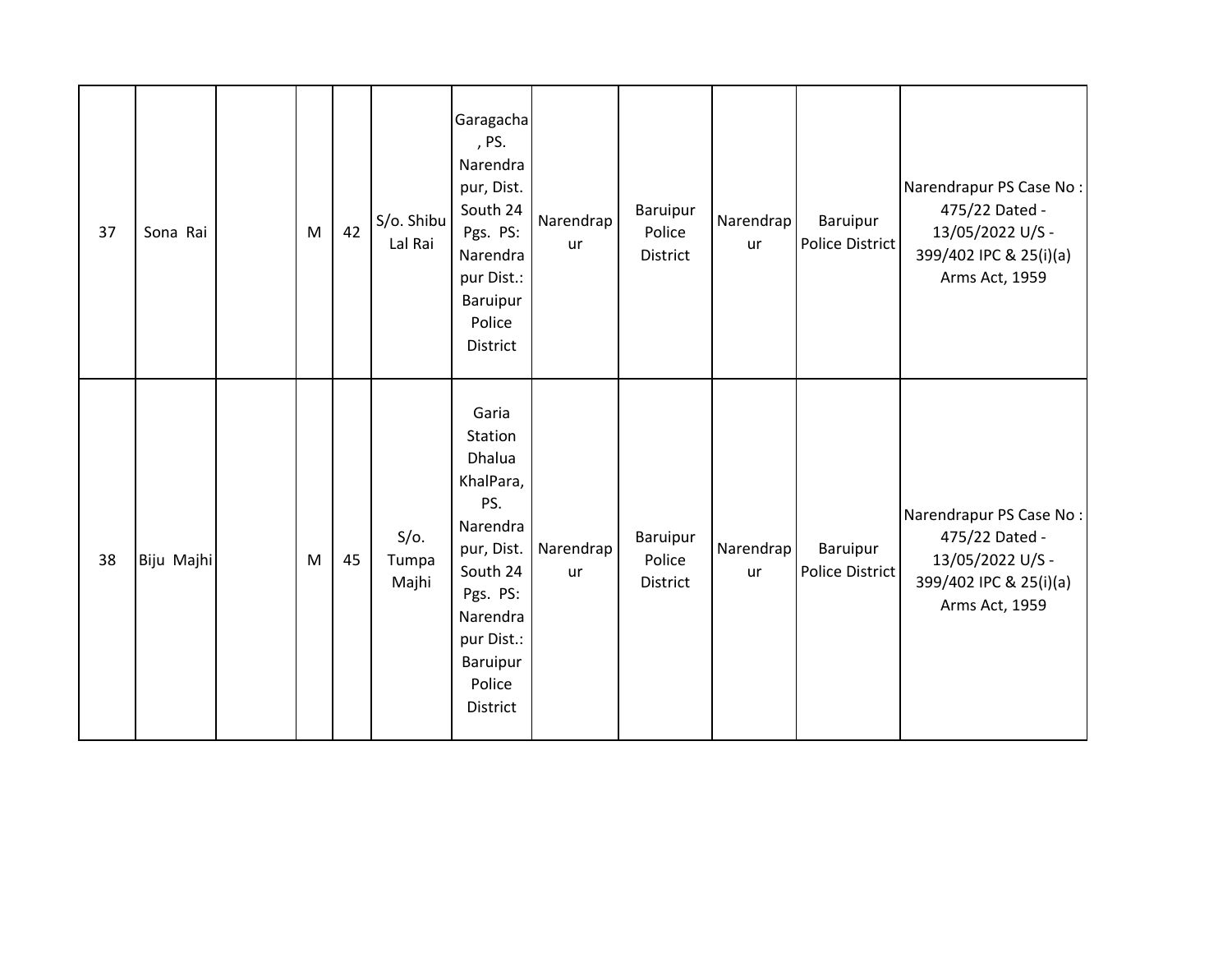| 39 | <b>Buddhade</b><br>b Haldar | M | 24 | $S/O$ .<br>Lt.sachin<br>Haldaer | Buribattal<br>a,<br>PS.Sonarp<br>ur, south<br>24<br>Parganas<br>PS:<br>Sonarpur<br>Dist.:<br>Baruipur<br>Police<br>District | Sonarpur       | Baruipur<br>Police<br><b>District</b> | Sonarpur       | Baruipur<br>Police District | Sonarpur PS Case No:<br>594/22 Dated -<br>01/06/2022 U/S - 10 The<br>Protection of children<br>from sexual offences<br>Act, 2012 (POCSO) |
|----|-----------------------------|---|----|---------------------------------|-----------------------------------------------------------------------------------------------------------------------------|----------------|---------------------------------------|----------------|-----------------------------|------------------------------------------------------------------------------------------------------------------------------------------|
| 40 | Giyashudd<br>in Mondal      | M |    | Lt Md Ali<br>Mondal             | Purba<br>Simla, PS<br><b>Baduria</b><br>PS:<br>Baduria<br>Dist.:<br><b>Basirhat</b>                                         | <b>Baduria</b> | <b>Basirhat</b>                       | <b>Baduria</b> | Basirhat                    | Baduria PS Case No:<br>319/22 Dated -<br>21/05/2022 U/S -<br>399/402 IPC                                                                 |
| 41 | Biswajit<br>Mallick         | M |    | Santosh<br>Mallick              | Aturia<br>Papra<br>Para, PS<br><b>Baduria</b><br>PS:<br>Baduria<br>Dist.:<br>Basirhat                                       | <b>Baduria</b> | <b>Basirhat</b>                       | <b>Baduria</b> | Basirhat                    | Baduria PS Case No:<br>257/22 Dated -<br>05/05/2022 U/S -<br>498A/406/34 IPC                                                             |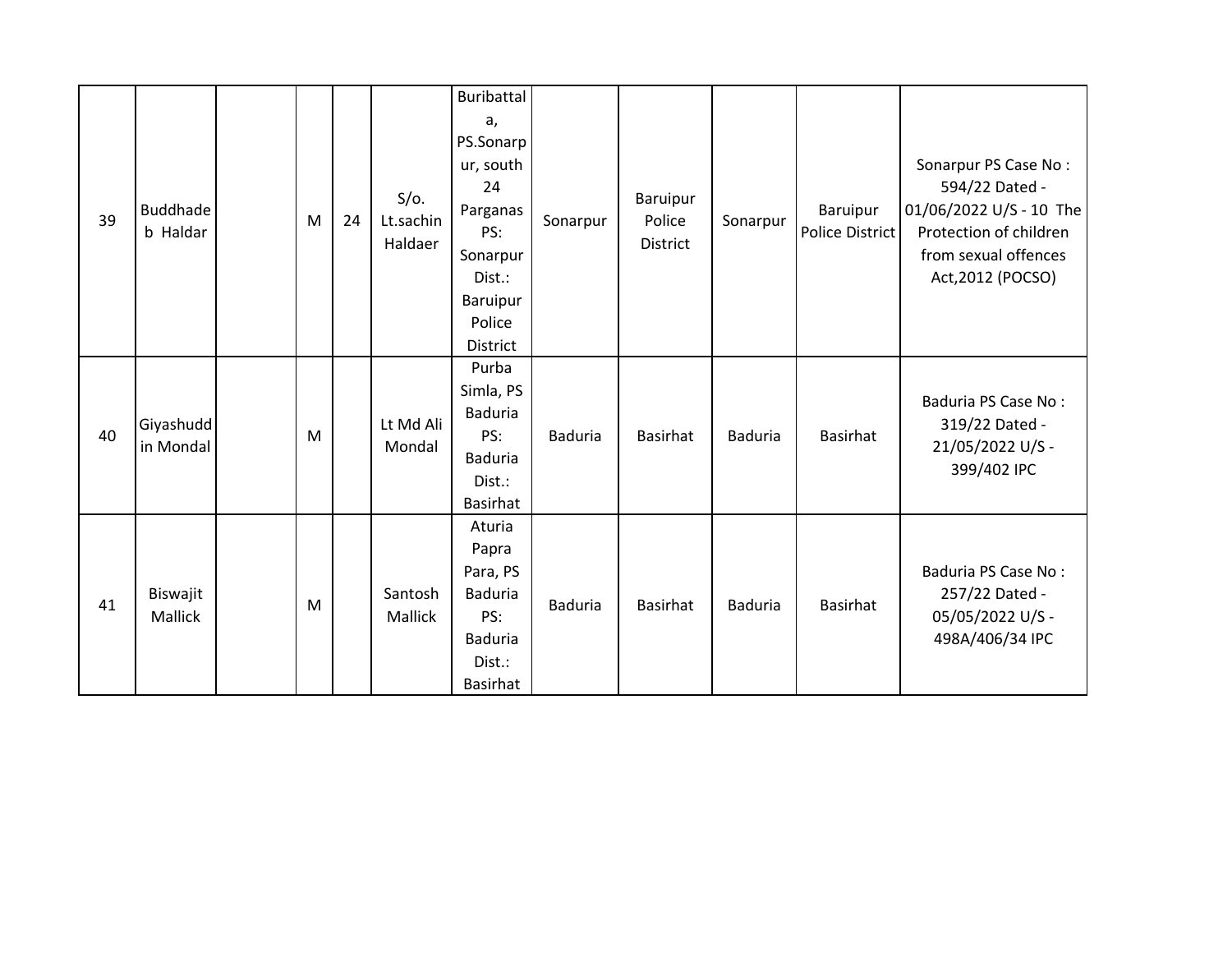| 42 | Samir<br>Mondal      |   |    | Lt. Ganesh<br>Ch.<br>Mondal | Vill-<br>Harishpur,<br>PS-<br>Basirhat,<br>Dist.-<br>North 24<br>Pgs. PS:<br><b>Bashirhat</b><br>Dist.:<br><b>Basirhat</b> | <b>Bashirhat</b> | <b>Basirhat</b> | <b>Bashirhat</b> | Basirhat        | <b>Bashirhat PS Case No:</b><br>344/22 Dated -<br>31/05/2022 U/S -<br>341/323/325/506/34 IPC     |
|----|----------------------|---|----|-----------------------------|----------------------------------------------------------------------------------------------------------------------------|------------------|-----------------|------------------|-----------------|--------------------------------------------------------------------------------------------------|
| 43 | Tapakesw<br>ar Barui | M | 35 | Lt.<br>Indubhusa<br>n Barui | Uchildaha<br>Majherpar<br>a PS:<br>Haroa<br>Dist.:<br><b>Basirhat</b>                                                      | Haroa            | <b>Basirhat</b> | Haroa            | Basirhat        | Haroa PS Case No:<br>169/22 Dated -<br>31/05/2022 U/S-306 IPC                                    |
| 44 | Kalo<br>Molla        | M | 28 | <b>Bakkar</b><br>Molla      | Kulti<br>Lockgate<br>PS: Haroa<br>Dist.:<br>Basirhat                                                                       | Haroa            | <b>Basirhat</b> | Haroa            | <b>Basirhat</b> | Haroa PS Case No:<br>170/22 Dated -<br>01/06/2022 U/S -<br>341/326/307/354/506<br><b>IPC</b>     |
| 45 | Amirul<br>Molla      | M | 21 | Mokid<br>Molla              | Kharupala<br>PS: Haroa<br>Dist.:<br><b>Basirhat</b>                                                                        | Haroa            | <b>Basirhat</b> | Haroa            | Basirhat        | Haroa PS Case No:<br>171/22 Dated -<br>01/06/2022 U/S -<br>399/402 IPC & 25/27<br>Arms Act, 1959 |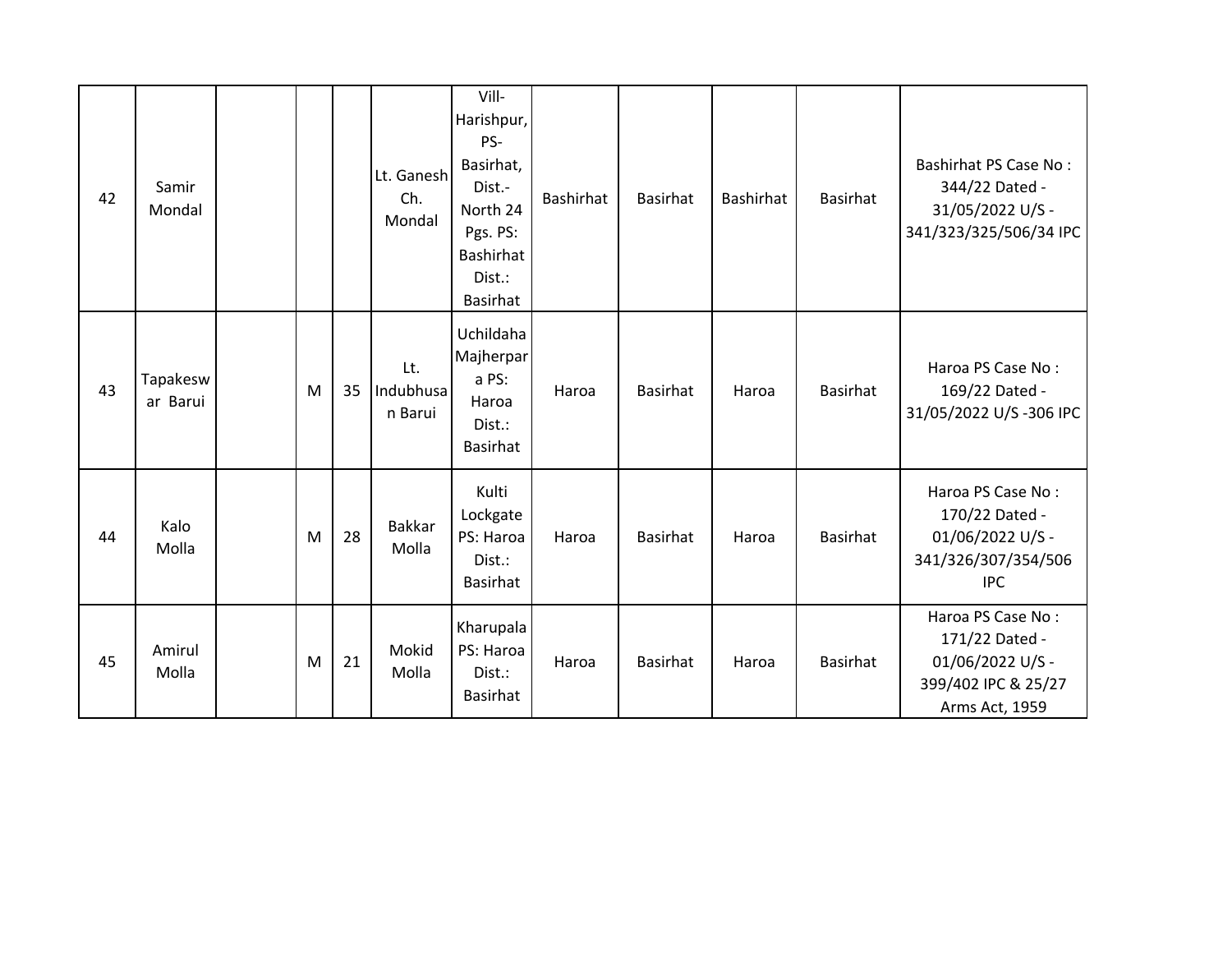| 46 | Tarak Das       |      | M | 49 | Lt.<br>Santosh<br>Das      | Uchildaha<br>Bhangapa<br>ra PS:<br>Haroa<br>Dist.:<br><b>Basirhat</b>                                                  | Haroa            | Basirhat        | Haroa    | <b>Basirhat</b> | Haroa PS Case No:<br>171/22 Dated -<br>01/06/2022 U/S -<br>399/402 IPC & 25/27<br>Arms Act, 1959 |
|----|-----------------|------|---|----|----------------------------|------------------------------------------------------------------------------------------------------------------------|------------------|-----------------|----------|-----------------|--------------------------------------------------------------------------------------------------|
| 47 | Pulak<br>Maiti  | Bapi | M | 30 | Khagendr<br>anath<br>Maiti | Sandeshk<br>hali, PS-<br>Sandeshk<br>hali, Dist-<br>North 24<br>Parganas<br>PS:<br>Sandeshk<br>hali Dist.:<br>Basirhat | Sandeshkh<br>ali | Basirhat        | Hasnabad | Basirhat        | Hasnabad PS Case No:<br>272/22 Dated -<br>01/06/2022 U/S -<br>354/509/506 IPC                    |
| 48 | Kader<br>Sardar |      | M | 45 | Abul<br>Sardar             | Par<br>Hasnabad<br>Anchari<br>Para, PS-<br>Hasnabad<br>PS:<br>Hasnabad<br>Dist.:<br>Basirhat                           | Hasnabad         | <b>Basirhat</b> | Hasnabad | Basirhat        | Hasnabad PS Case No:<br>270/22 Dated -<br>01/06/2022 U/S -<br>448/323/325/307/354/5<br>06/34 IPC |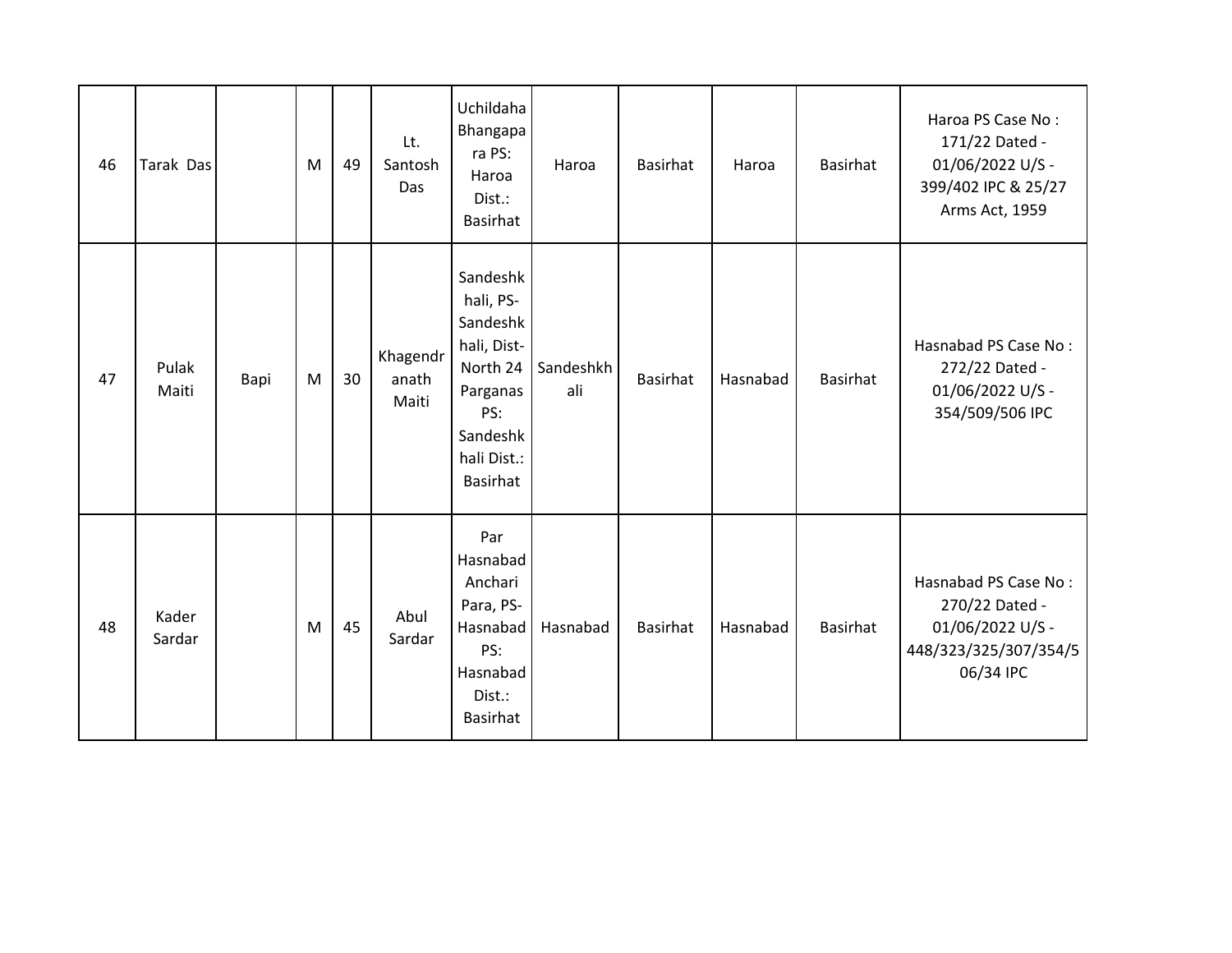| 49 | Ruhul<br>Amin<br>Mondal | M | 38 | Golam<br>Rasul<br>Mondal | Vill+P.O-<br>Chaita,<br>under PS-<br>Matia,<br>Dist-<br>North 24<br>Pgs. PS:<br><b>MATIA</b><br>Dist.:<br><b>Basirhat</b>             | <b>MATIA</b> | <b>Basirhat</b> | <b>MATIA</b> | Basirhat        | <b>MATIA PS Case No:</b><br>205/22 Dated -<br>31/05/2022 U/S -<br>341/323/325/308/354/5<br>06/34 IPC |
|----|-------------------------|---|----|--------------------------|---------------------------------------------------------------------------------------------------------------------------------------|--------------|-----------------|--------------|-----------------|------------------------------------------------------------------------------------------------------|
| 50 | Debnath<br>Ghosh        | M | 30 | Late<br>Shambhu<br>Ghosh | Vill-<br>Jafarpur,<br>under PS-<br>Matia,<br>Dist-<br>North 24<br>Pgs. PS:<br><b>MATIA</b><br>Dist.:<br>Basirhat                      | <b>MATIA</b> | Basirhat        | <b>MATIA</b> | Basirhat        | <b>MATIA PS Case No:</b><br>209/22 Dated -<br>01/06/2022 U/S-380 IPC                                 |
| 51 | Fahad<br>Hossain        | M | 38 | Late Abdul<br>Hai        | Vill-<br>Ghorarash<br>Madhyapa<br>ra, under<br>PS-Matia,<br>Dist-<br>North 24<br>Pgs PS:<br><b>MATIA</b><br>Dist.:<br><b>Basirhat</b> | <b>MATIA</b> | <b>Basirhat</b> | <b>MATIA</b> | <b>Basirhat</b> | <b>MATIA PS Case No:</b><br>209/22 Dated -<br>01/06/2022 U/S-380 IPC                                 |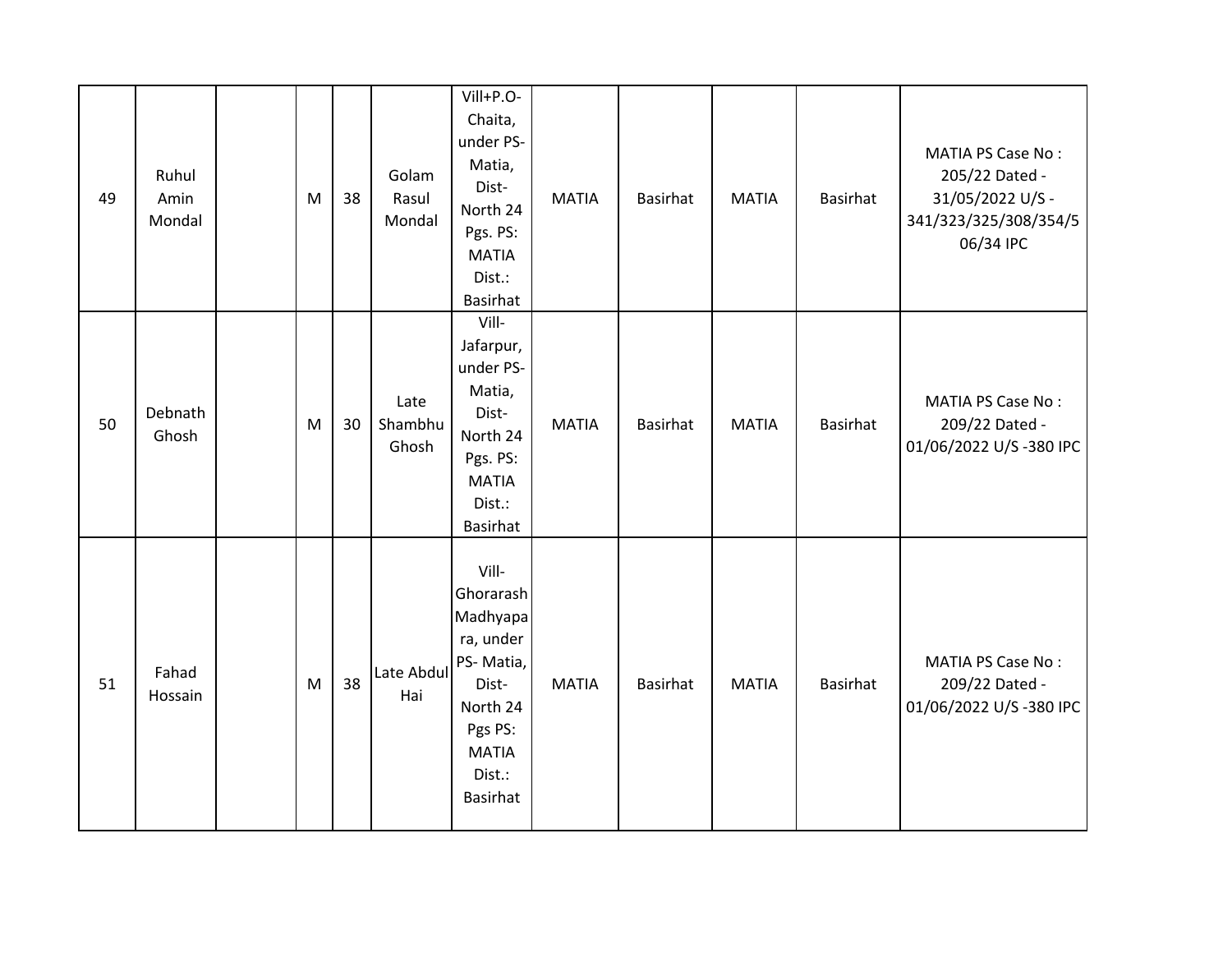| 52 | Riyad Gazi                  | M | 19 | Rezaul<br>Gazi          | PS:<br>gar Dist.:<br>Basirhat                                                                                                                                             | Swarupna Swarupnag<br>ar | <b>Basirhat</b>                              | Swarupnag<br>ar | <b>Basirhat</b>                              | Swarupnagar PS Case No<br>: 563/22 Dated -<br>01/06/2022 U/S-14<br>Foreigners Act, 1946Â |
|----|-----------------------------|---|----|-------------------------|---------------------------------------------------------------------------------------------------------------------------------------------------------------------------|--------------------------|----------------------------------------------|-----------------|----------------------------------------------|------------------------------------------------------------------------------------------|
| 53 | Robiul<br><b>Islam Gazi</b> | M | 36 | Abul<br>Hossain<br>Gazi | PS:<br>Swarupna<br>gar Dist.:<br>Basirhat                                                                                                                                 | Swarupnag<br>ar          | <b>Basirhat</b>                              | Swarupnag<br>ar | Basirhat                                     | Swarupnagar PS Case No<br>: 564/22 Dated -<br>01/06/2022 U/S-14<br>Foreigners Act, 1946Â |
| 54 | Musamma<br>d Ruma<br>Khatun | F | 28 | Late Md<br>Ranjan Ali   | PS:<br>gar Dist.:<br>Basirhat                                                                                                                                             | Swarupna Swarupnag<br>ar | <b>Basirhat</b>                              | Swarupnag<br>ar | <b>Basirhat</b>                              | Swarupnagar PS Case No<br>: 565/22 Dated -<br>01/06/2022 U/S-14<br>Foreigners Act, 1946Â |
| 55 | Biswajit<br>Shee            | M |    | Goutam<br>Shee          | Jyotinagar<br><b>Bidhan</b><br>Park, PS-<br><b>New</b><br>Town,<br>Kolkata<br>700162<br>PS: New<br>town<br>Dist.:<br><b>Bidhannag</b><br>ar Police<br>Commissi<br>onerate | New town                 | Bidhannagar<br>Police<br>Commission<br>erate | New town        | Bidhannagar<br>Police<br>Commissione<br>rate | New town PS Case No:<br>125/22 Dated -<br>29/05/2022 U/S -<br>363/365 IPC                |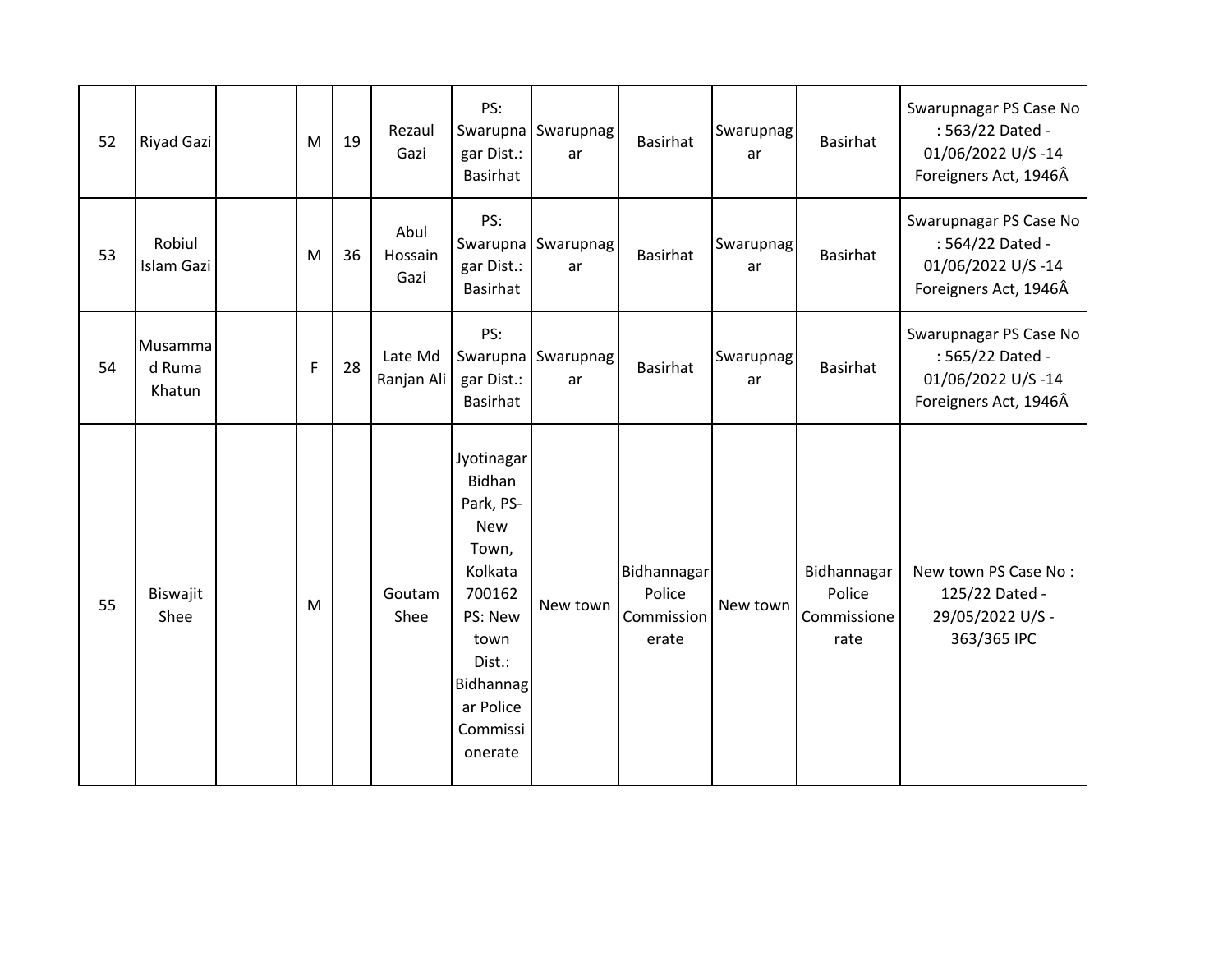| 56 | Sk Dalim |        | M | 20 | Sk. Ainul | "Islampur,<br><b>BankatiPa</b><br>ra Word<br>No-11"<br>PS:<br>Dubrajpor<br>e Dist.:<br>Birbhum | Dubrajpore | Birbhum | Dubrajpor<br>e | Birbhum | Dubrajpore PS Case No:<br>112/22 Dated -<br>01/06/2022 U/S -<br>399/402 IPC |
|----|----------|--------|---|----|-----------|------------------------------------------------------------------------------------------------|------------|---------|----------------|---------|-----------------------------------------------------------------------------|
| 57 | Sk Raja  |        |   | 20 | Sk. Raju  | "Islampur,<br>BankatiPa<br>ra Word<br>No-11"<br>PS:<br>Dubrajpor<br>e Dist.:<br>Birbhum        | Dubrajpore | Birbhum | Dubrajpor<br>e | Birbhum | Dubrajpore PS Case No:<br>112/22 Dated -<br>01/06/2022 U/S -<br>399/402 IPC |
| 58 | Sk Anar  | Anowar |   | 34 | Sk. Monu  | "Islampur,<br>Nutan Bus<br>Stand,<br>Word No-<br>11" PS:<br>Dubrajpor<br>e Dist.:<br>Birbhum   | Dubrajpore | Birbhum | Dubrajpor<br>e | Birbhum | Dubrajpore PS Case No:<br>112/22 Dated -<br>01/06/2022 U/S -<br>399/402 IPC |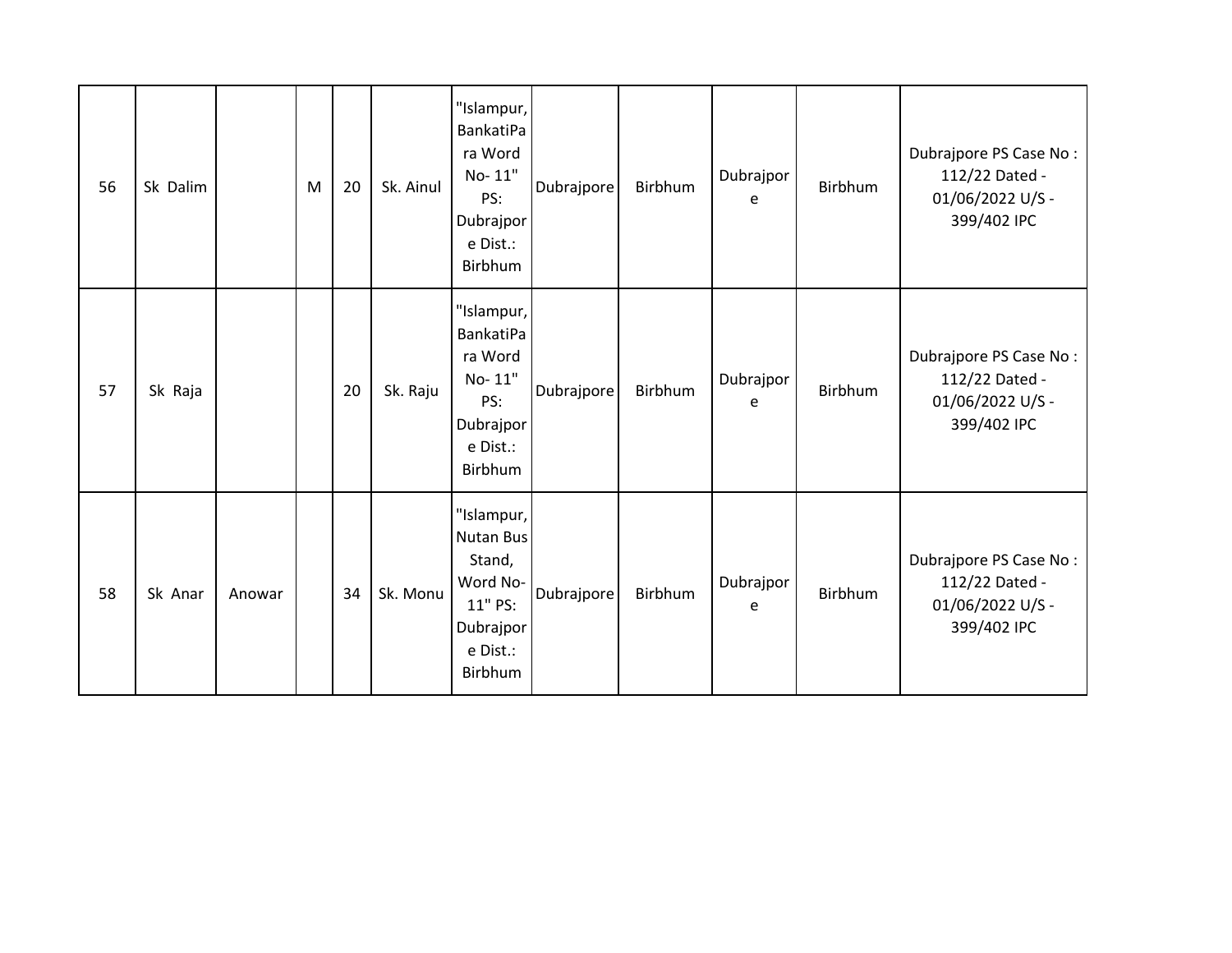| 59 | Sk Arman        |   | 30 | Sk. Tukum                      | "Islampur,<br><b>Teso Para</b><br>Word No-<br>11" PS:<br>Dubrajpor<br>e Dist.:<br>Birbhum | Dubrajpore | Birbhum | Dubrajpor<br>e | Birbhum | Dubrajpore PS Case No:<br>112/22 Dated -<br>01/06/2022 U/S -<br>399/402 IPC                                                                                        |
|----|-----------------|---|----|--------------------------------|-------------------------------------------------------------------------------------------|------------|---------|----------------|---------|--------------------------------------------------------------------------------------------------------------------------------------------------------------------|
| 60 | Sk Sahidul      | M | 23 | Sk Anarul                      | Haraipur<br>PS: Suri<br>Dist.:<br>Birbhum                                                 | Suri       | Birbhum | Khoyrasole     | Birbhum | Khoyrasole PS Case No:<br>45/22 Dated -<br>01/06/2022 U/S -<br>379/411/414/120B IPC &<br>11 Prevention of Cruelty<br>to Animals Act, 1960<br>(Relevant Provisions) |
| 61 | Sk Anarul       |   | 30 | Lt. Sk.<br>Dhon Ali            | Kaubona<br>Dangalpar<br>a PS: Suri<br>Dist.:<br>Birbhum                                   | Suri       | Birbhum | Khoyrasole     | Birbhum | Khoyrasole PS Case No:<br>45/22 Dated -<br>01/06/2022 U/S -<br>379/411/414/120B IPC &<br>11 Prevention of Cruelty<br>to Animals Act, 1960<br>(Relevant Provisions) |
| 62 | Pronab<br>Bayen | M |    | Arun<br>Bayen                  | Shibogra<br>m PS:<br>Mallarpur<br>Dist.:<br>Birbhum                                       | Mallarpur  | Birbhum | Mallarpur      | Birbhum | Mallarpur PS Case No:<br>124/22 Dated -<br>01/06/2022 U/S -<br>498A/325/307 IPC                                                                                    |
| 63 | Alam<br>Ansari  | M | 19 | Mustafa<br>Ansari@<br>Khureshi | Kantagori<br>a PS:<br>Nalhati<br>Dist.:<br>Birbhum                                        | Nalhati    | Birbhum | Nalhati        | Birbhum | Nalhati PS Case No:<br>230/22 Dated -<br>29/05/2022 U/S -<br>399/402 IPC & 25(1-<br>A)/35 Arms Act, 1959                                                           |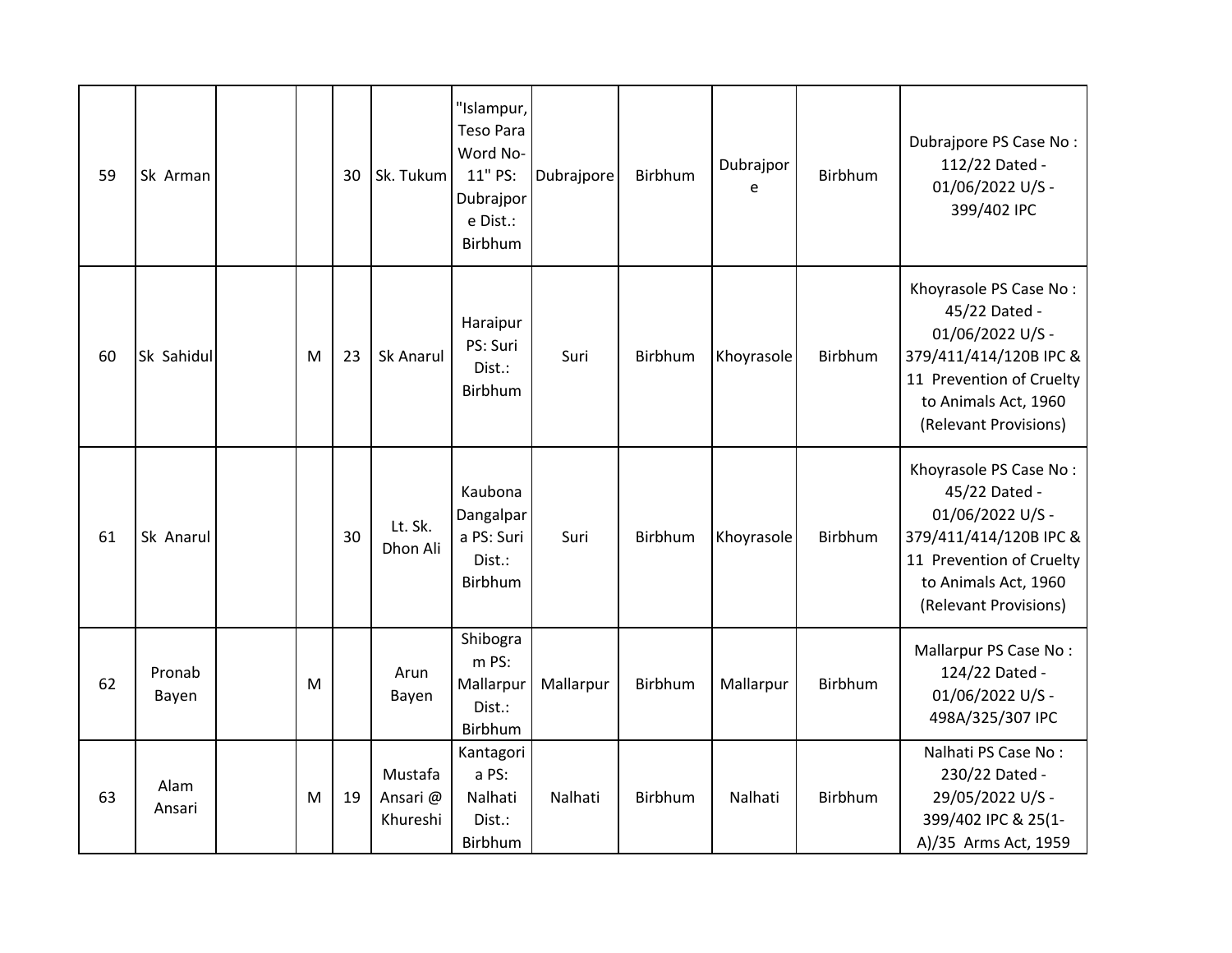| 64 | Tamal<br>Das     | M | 32 | Lt. Laxmi<br>Das $\omega$<br>Laxminara<br>yan D | Chhetanka<br>ndi PS:<br>Nalhati<br>Dist.:<br>Birbhum         | Nalhati           | Birbhum | Nalhati   | Birbhum        | Nalhati PS Case No:<br>231/22 Dated -<br>01/06/2022 U/S -<br>341/323/324/325/326/3<br>07/506/34 IPC |
|----|------------------|---|----|-------------------------------------------------|--------------------------------------------------------------|-------------------|---------|-----------|----------------|-----------------------------------------------------------------------------------------------------|
| 65 | Mantu<br>Das     | M | 70 | Lt.<br>Bholanath<br>Das                         | Chhetanka<br>ndi PS:<br>Nalhati<br>Dist.:<br>Birbhum         | Nalhati           | Birbhum | Nalhati   | <b>Birbhum</b> | Nalhati PS Case No:<br>231/22 Dated -<br>01/06/2022 U/S -<br>341/323/324/325/326/3<br>07/506/34 IPC |
| 66 | Sk<br>Mahabul    | M | 23 | Sk Rahim                                        | Lohagar<br>PS:<br>Shantinike<br>tan Dist.:<br><b>Birbhum</b> | Shantiniket<br>an | Birbhum | Panrui    | Birbhum        | Panrui PS Case No: 73/22<br>Dated - 24/05/2022 U/S -<br>399/402 IPC                                 |
| 67 | Munna<br>Sekh    | M | 25 | Safiuddin<br>Sk                                 | PS:<br>Rampurha<br>t Dist.:<br>Birbhum                       | Rampurhat         | Birbhum | Rampurhat | Birbhum        | Rampurhat PS Case No:<br>288/22 Dated -<br>01/06/2022 U/S -<br>399/402 IPC                          |
| 68 | Somai<br>Hansda  |   | 31 | Hansda                                          | PS:<br>Laxmiram Rampurha<br>t Dist.:<br>Birbhum              | Rampurhat         | Birbhum | Rampurhat | Birbhum        | Rampurhat PS Case No:<br>288/22 Dated -<br>01/06/2022 U/S -<br>399/402 IPC                          |
| 69 | Bahadur<br>Murmu |   | 28 | Sundar<br>Murmu                                 | PS:<br>Rampurha<br>t Dist.:<br>Birbhum                       | Rampurhat         | Birbhum | Rampurhat | <b>Birbhum</b> | Rampurhat PS Case No:<br>288/22 Dated -<br>01/06/2022 U/S -<br>399/402 IPC                          |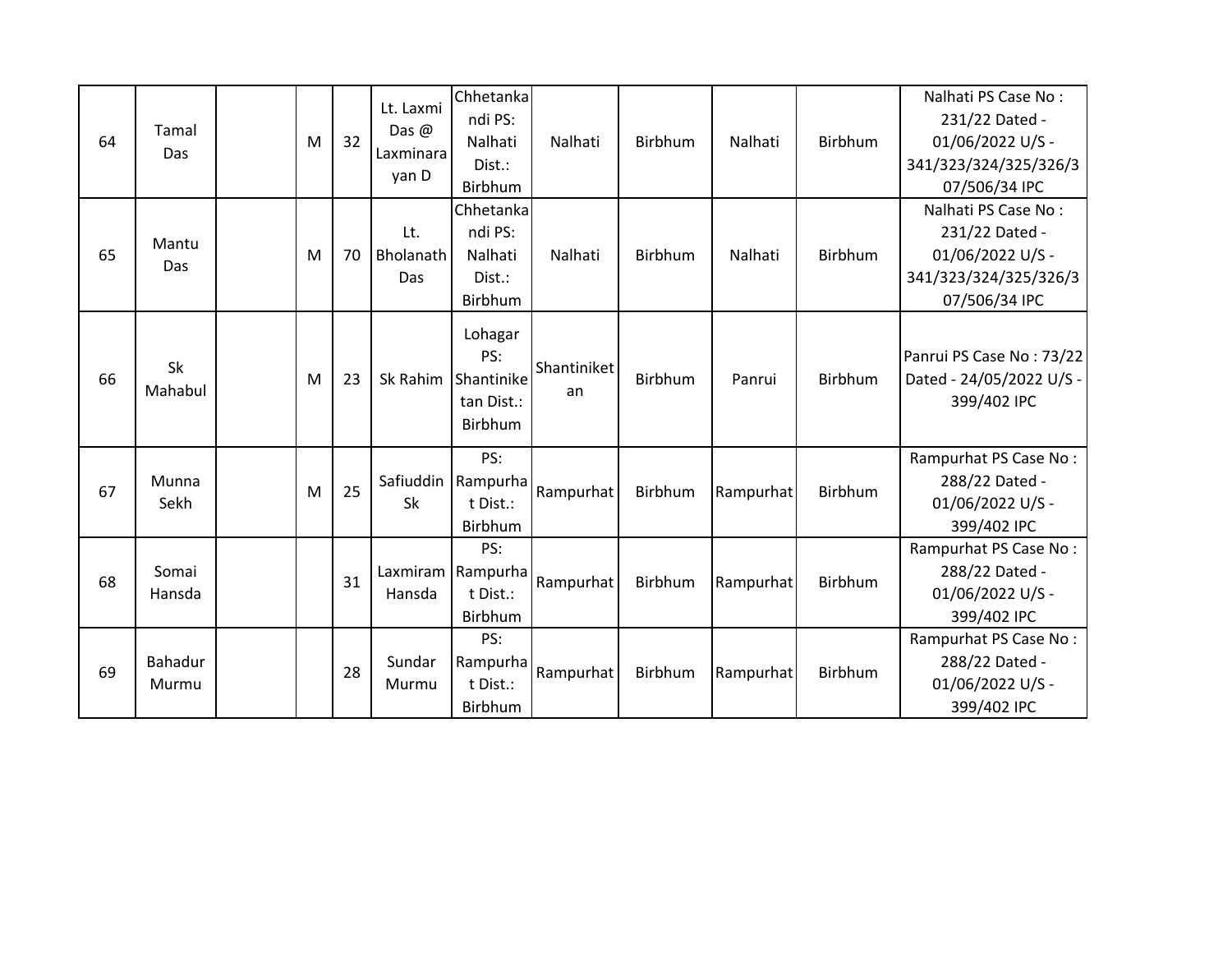| 70 | Sk Bishal | Ali | M | 19 | Sk Raju | Laltu<br>Building,<br>Khanpuku<br>r, Ward<br>No.21, P.S-<br>Bhadresw<br>ar, District<br>PS:<br>Bhadresw<br>ar Dist.:<br>Chandann<br>agar<br>Police<br>Commissi<br>onerate | - Hooghly   Bhadreswa  <br>$\mathsf{r}$ | Chandannag<br>ar Police<br>Commission<br>erate | Bhadreswa<br>$\mathsf{r}$ | r Police<br>Commissione<br>rate | Chandannaga   Bhadreswar PS Case No:<br>249/22 Dated -<br>20/05/2022 U/S -<br>399/402 IPC |
|----|-----------|-----|---|----|---------|---------------------------------------------------------------------------------------------------------------------------------------------------------------------------|-----------------------------------------|------------------------------------------------|---------------------------|---------------------------------|-------------------------------------------------------------------------------------------|
|----|-----------|-----|---|----|---------|---------------------------------------------------------------------------------------------------------------------------------------------------------------------------|-----------------------------------------|------------------------------------------------|---------------------------|---------------------------------|-------------------------------------------------------------------------------------------|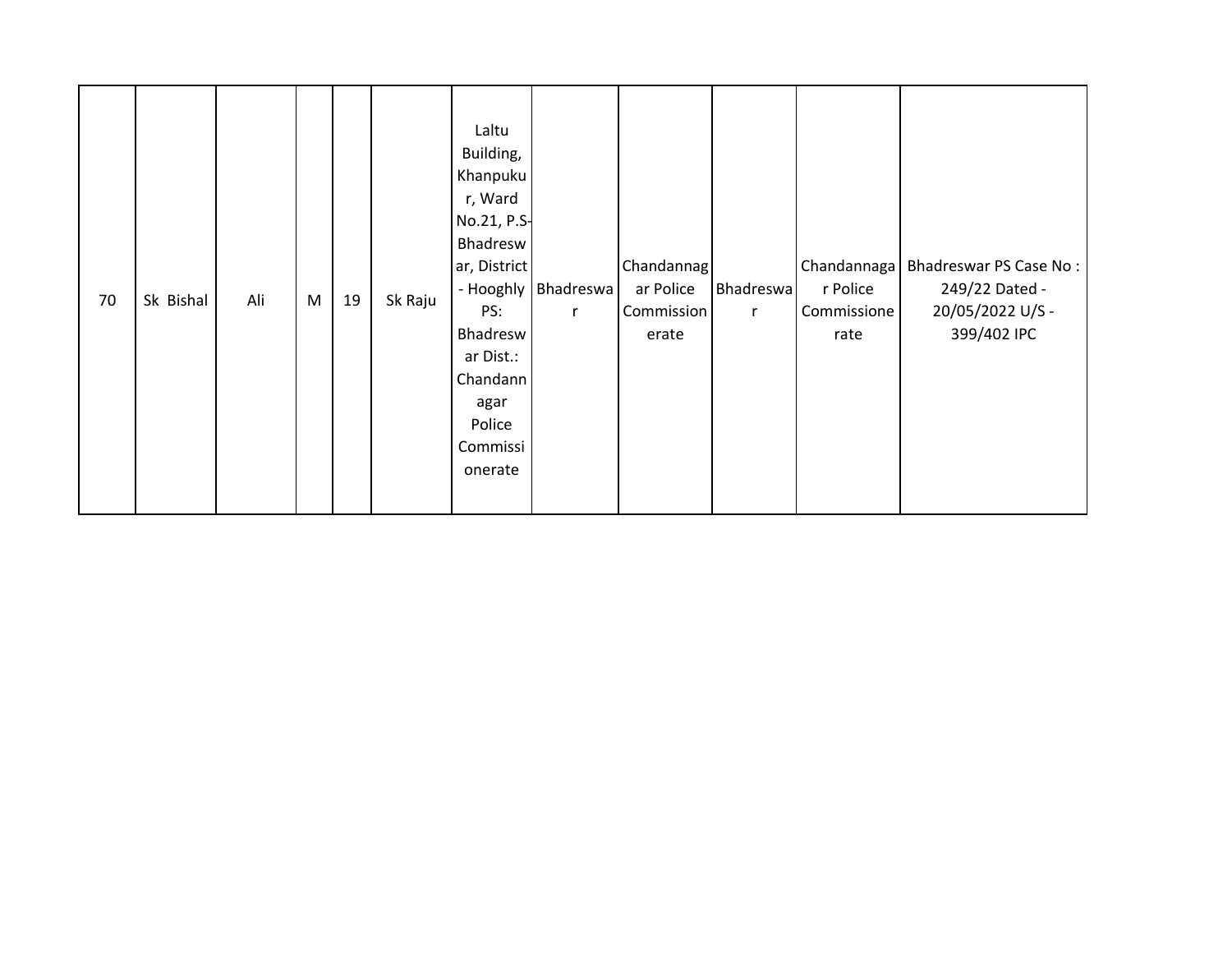| 71 | Souvik<br><b>Basak</b> | M | 32 | Parimal<br><b>Basak</b> | 377/6<br>Ashokpall<br>y Road, BT<br>College,<br>Chandann<br>agar,<br>Hooghly<br>PS:<br>Bhadresw<br>ar Dist.:<br>Chandann<br>agar<br>Police<br>Commissi<br>onerate | Bhadreswa<br>r | Chandannag<br>ar Police<br>Commission<br>erate | Bhadreswa<br>$\mathsf{r}$ | Chandannaga<br>r Police<br>Commissione<br>rate | <b>Bhadreswar PS</b>                                                        |
|----|------------------------|---|----|-------------------------|-------------------------------------------------------------------------------------------------------------------------------------------------------------------|----------------|------------------------------------------------|---------------------------|------------------------------------------------|-----------------------------------------------------------------------------|
| 72 | Akash Pal              | M | 24 | Khokan Ch<br>Pal        | Adisaptagr<br>am,<br>Ghatlapar,<br>$P.S-$<br>Mogra,<br>$(H)$ PS:<br>Mogra<br>Dist.:<br>Hooghly<br>Rural                                                           | Mogra          | Hooghly<br>Rural                               | Chinsurah                 | Chandannaga<br>r Police<br>Commissione<br>rate | Chinsurah PS Case No:<br>270/22 Dated -<br>01/06/2022 U/S -<br>354A/506 IPC |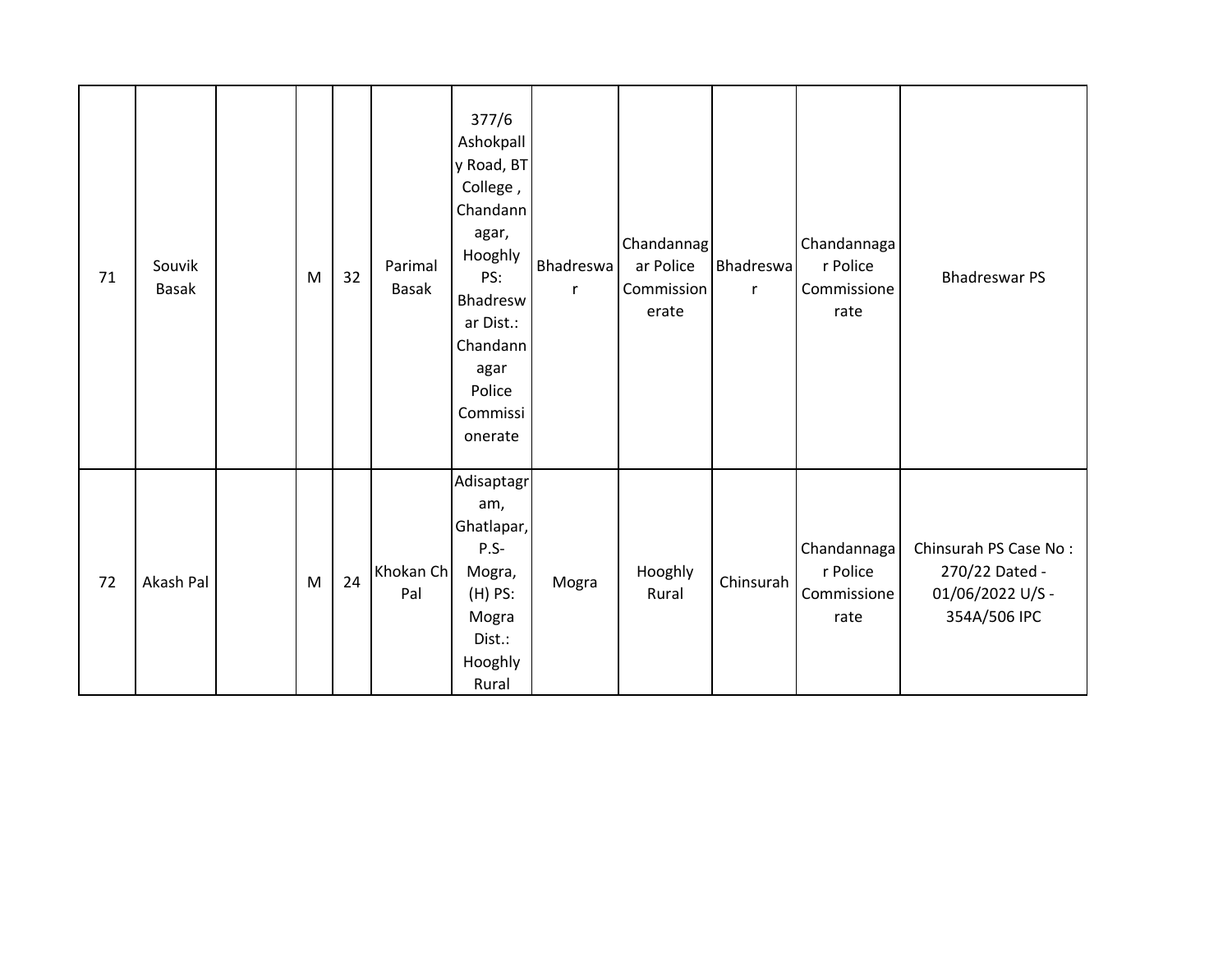| 73 | Uttam<br>Mondal      | M | 49 | Mohadeb<br>Mondal | Pragatinag<br>ar, PS CHN<br>$(H)$ PS:<br>Chinsurah<br>Dist.:<br>Chandann<br>agar<br>Police<br>Commissi<br>onerate         | Chinsurah | Chandannag<br>ar Police<br>Commission<br>erate | Chinsurah | Chandannaga<br>r Police<br>Commissione<br>rate | Chinsurah PS Warrant No<br>$= 250$ |
|----|----------------------|---|----|-------------------|---------------------------------------------------------------------------------------------------------------------------|-----------|------------------------------------------------|-----------|------------------------------------------------|------------------------------------|
| 74 | Sk<br>Selimuddi<br>n | M | 42 | Alauddin          | Taldanga,<br>Kajipara,<br>PS CHN<br>$(H)$ PS:<br>Chinsurah<br>Dist.:<br>Chandann<br>agar<br>Police<br>Commissi<br>onerate | Chinsurah | Chandannag<br>ar Police<br>Commission<br>erate | Chinsurah | Chandannaga<br>r Police<br>Commissione<br>rate | Chinsurah PS Warrant No<br>$= 253$ |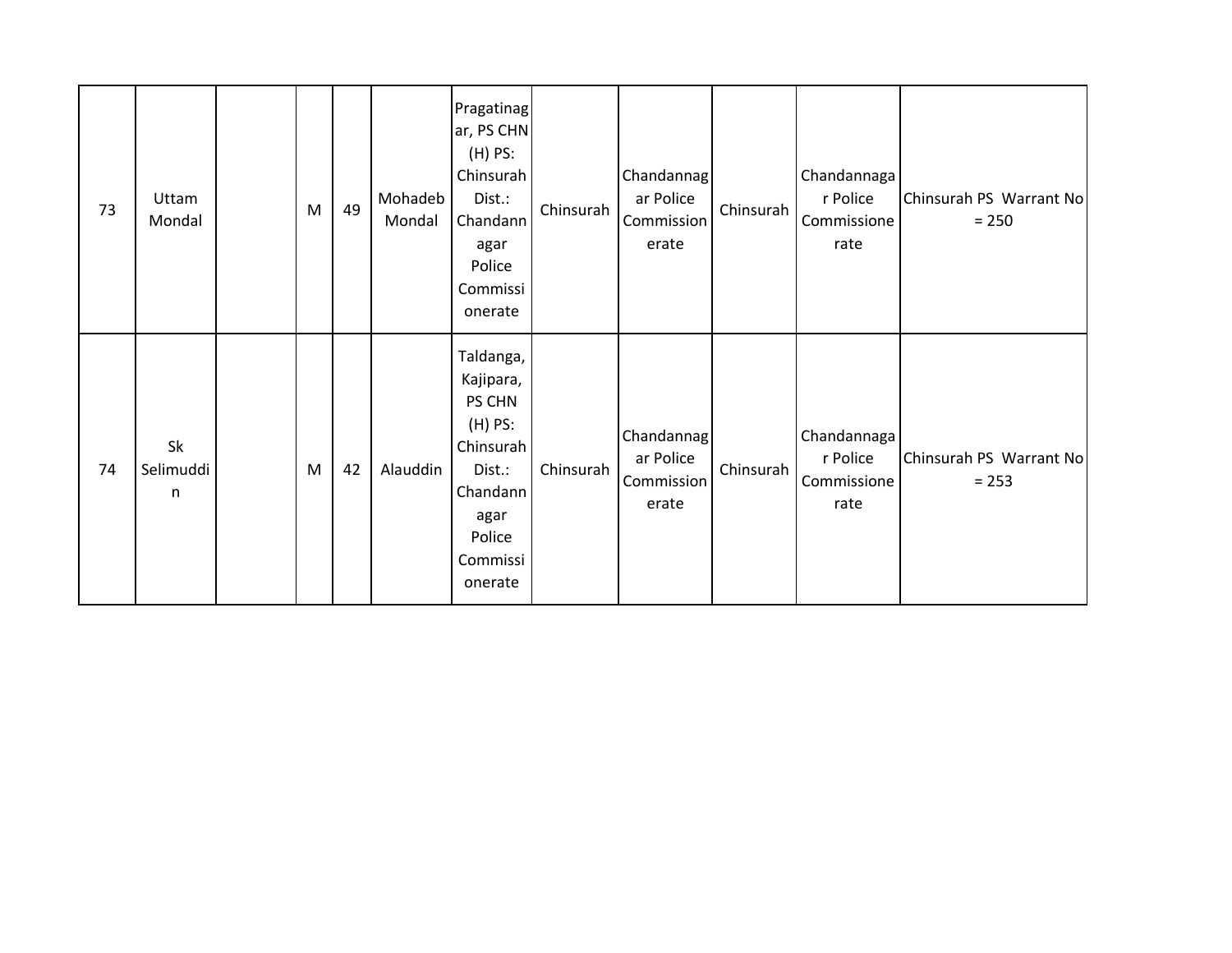| 75 | Narendra<br>Sharma | ${\sf M}$ | 36 | Sharma           | Manaspur<br>Basti,<br>Keota<br>(C.T) near<br>Bandel<br>Gram<br>Panchayet<br>, $P.O-$<br>Mohanlal   Bandel, PS<br>CHN(H)<br>PS:<br>Chinsurah<br>Dist.:<br>Chandann<br>agar<br>Police<br>Commissi<br>onerate | Chinsurah | Chandannag<br>ar Police<br>Commission<br>erate | Chinsurah | Chandannaga<br>r Police<br>Commissione<br>rate | Chinsurah PS Warrant No<br>$= 252$ |
|----|--------------------|-----------|----|------------------|------------------------------------------------------------------------------------------------------------------------------------------------------------------------------------------------------------|-----------|------------------------------------------------|-----------|------------------------------------------------|------------------------------------|
| 76 | Sonu<br>Karmakar   | M         | 36 | Balu<br>Karmakar | Bhagabati<br>danga, PS<br>CHN(H)<br>PS:<br>Chinsurah<br>Dist.:<br>Chandann<br>agar<br>Police<br>Commissi<br>onerate                                                                                        | Chinsurah | Chandannag<br>ar Police<br>Commission<br>erate | Chinsurah | Chandannaga<br>r Police<br>Commissione<br>rate | Chinsurah PS Warrant No<br>$= 251$ |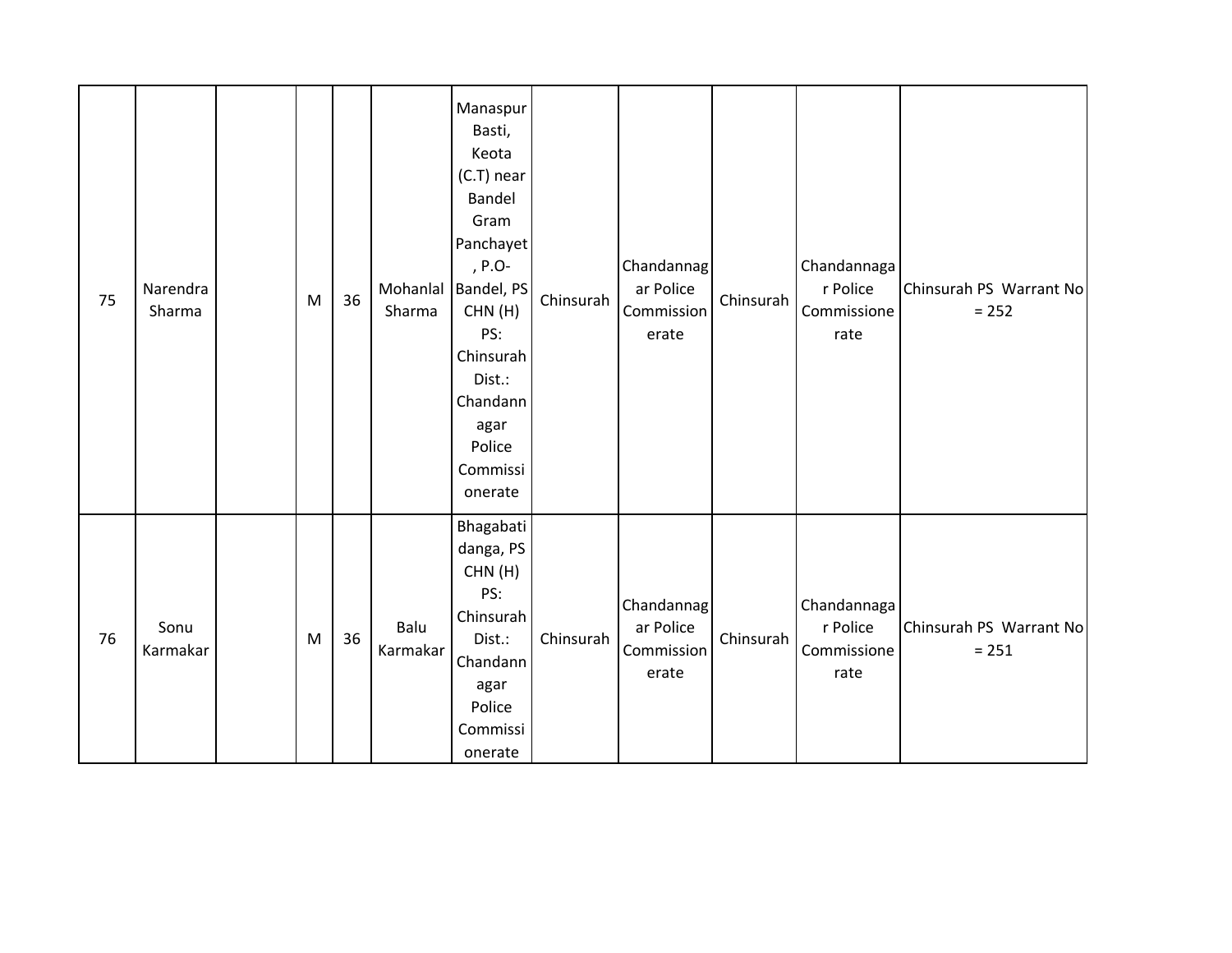| 77 | Pradip<br>Samanta           | M | 37 | Lt. Rabin<br>Samanta                   | <b>Bhadua</b><br>Ghoshpar<br>a PS<br>Dankuni<br>Hooghly<br>PS:<br>Dankuni<br>Dist.:<br>Chandann<br>agar<br>Police<br>Commissi<br>onerate | Dankuni   | Chandannag<br>ar Police<br>Commission<br>erate | Dankuni   | Chandannaga<br>r Police<br>Commissione<br>rate | Dankuni PS Case No:<br>191/22 Dated -<br>01/06/2022 U/S-46 (A)<br>Bengal Excise Act, 1909                                          |
|----|-----------------------------|---|----|----------------------------------------|------------------------------------------------------------------------------------------------------------------------------------------|-----------|------------------------------------------------|-----------|------------------------------------------------|------------------------------------------------------------------------------------------------------------------------------------|
| 78 | Subrata<br>Chakarabo<br>rty |   |    | $S/O$ Lt.<br>Ramesh<br>Chakrabor<br>ty | PS:<br>Uttarpara<br>Dist.:<br>Chandann<br>agar<br>Police<br>Commissi<br>onerate                                                          | Uttarpara | Chandannag<br>ar Police<br>Commission<br>erate | Uttarpara | Chandannaga<br>r Police<br>Commissione<br>rate | Uttarpara PS Case No:<br>184/22 Dated -<br>01/06/2022 U/S -<br>21(c)/29 Narcotic Drugs<br>and Psychotropic<br>Substances Act, 1985 |
| 79 | Monoj Kr<br>Shaw            |   |    | S/o Shibu<br>Prasad<br>Shaw            | PS:<br>Uttarpara<br>Dist.:<br>Chandann<br>agar<br>Police<br>Commissi<br>onerate                                                          | Uttarpara | Chandannag<br>ar Police<br>Commission<br>erate | Uttarpara | Chandannaga<br>r Police<br>Commissione<br>rate | Uttarpara PS Case No:<br>184/22 Dated -<br>01/06/2022 U/S -<br>21(c)/29 Narcotic Drugs<br>and Psychotropic<br>Substances Act, 1985 |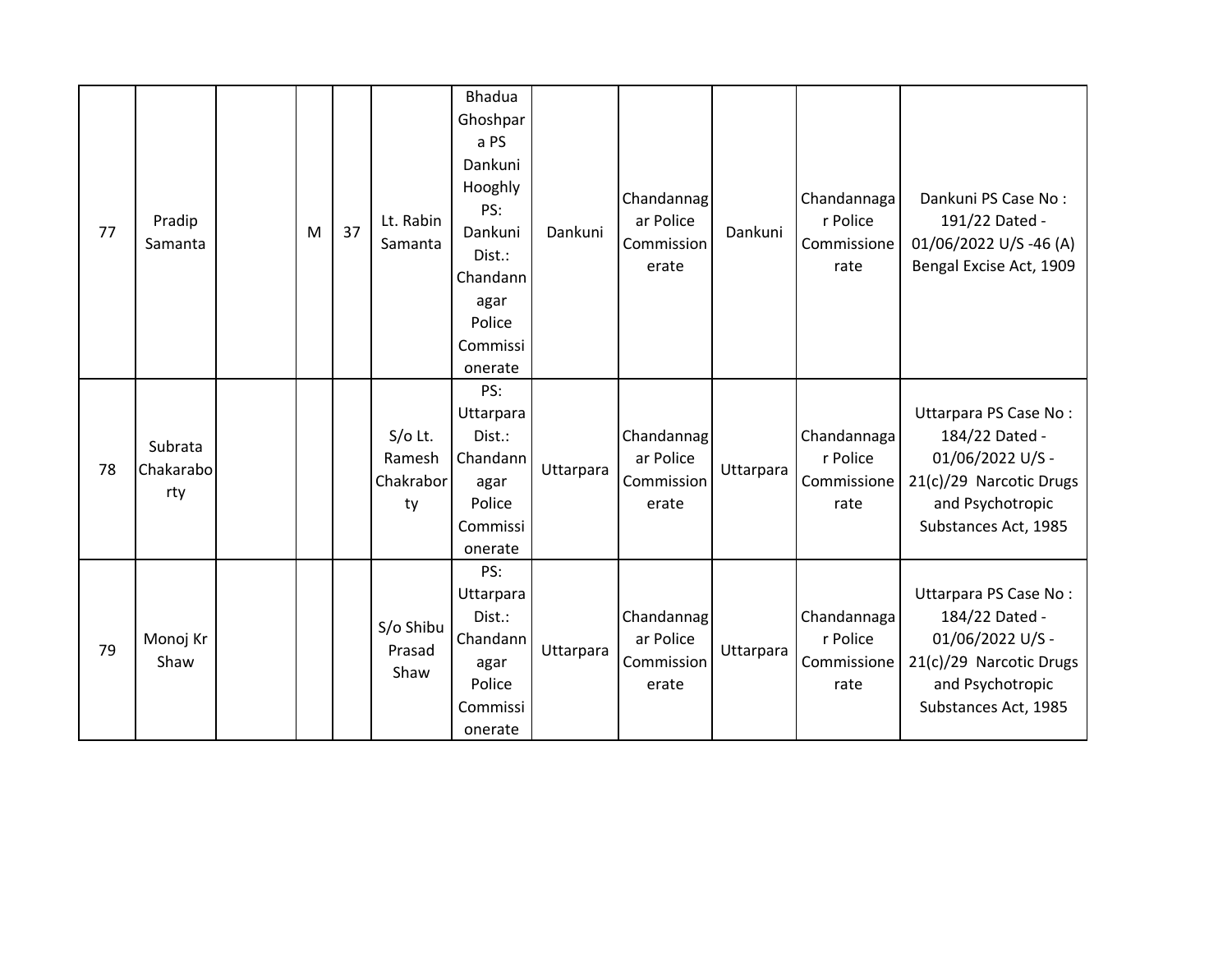| 80 | Jakia<br>Talukdar         | $\mathsf F$ | 21 | Rizaul<br>Korim                | Nowgaon,<br>PO Matio<br>Malipara,<br>PS Tharas,<br>Dist.<br>Sirajganj<br>(Banglade<br>sh)                 |         | <b>Basirhat</b>     | Hilli   | Dakshin<br>Dinajpur | Hilli PS Case No: 134/22<br>Dated - 01/06/2022 U/S -<br>14A (b)/14C Foreigners<br>Act, 1946Â |
|----|---------------------------|-------------|----|--------------------------------|-----------------------------------------------------------------------------------------------------------|---------|---------------------|---------|---------------------|----------------------------------------------------------------------------------------------|
| 81 | Mim<br>Akthar<br>Rifamoni |             | 18 | Rashid<br>Miaya                | Kashipur<br>Collage<br>road, PO<br>Gonger<br>hut, PS<br>Fullbari,<br>Dist.<br>Rangpur<br>(Banglade<br>sh) |         | <b>Basirhat</b>     | Hilli   | Dakshin<br>Dinajpur | Hilli PS Case No: 134/22<br>Dated - 01/06/2022 U/S -<br>14A (b)/14C Foreigners<br>Act, 1946Â |
| 82 | Swapan<br>Paul            | M           | 38 | Late<br>Nagen<br>Paul          | <b>KADAMTA</b><br>LI TULSI<br><b>PARA PS:</b><br>Patiram<br>Dist.:<br>Dakshin<br>Dinajpur                 | Patiram | Dakshin<br>Dinajpur | Patiram | Dakshin<br>Dinajpur | Patiram PS Case No:<br>105/22 Dated -<br>01/06/2022 U/S-46 (B)<br>Bengal Excise Act, 1909    |
| 83 | Liyakat Ali<br>Khandakar  | M           | 56 | Lt. Saikat<br>Ali<br>Khandakar | <b>KOITARA</b><br>PS:<br>Patiram<br>Dist.:<br>Dakshin<br>Dinajpur                                         | Patiram | Dakshin<br>Dinajpur | Patiram | Dakshin<br>Dinajpur | Patiram PS Warrant No =<br>1407/16                                                           |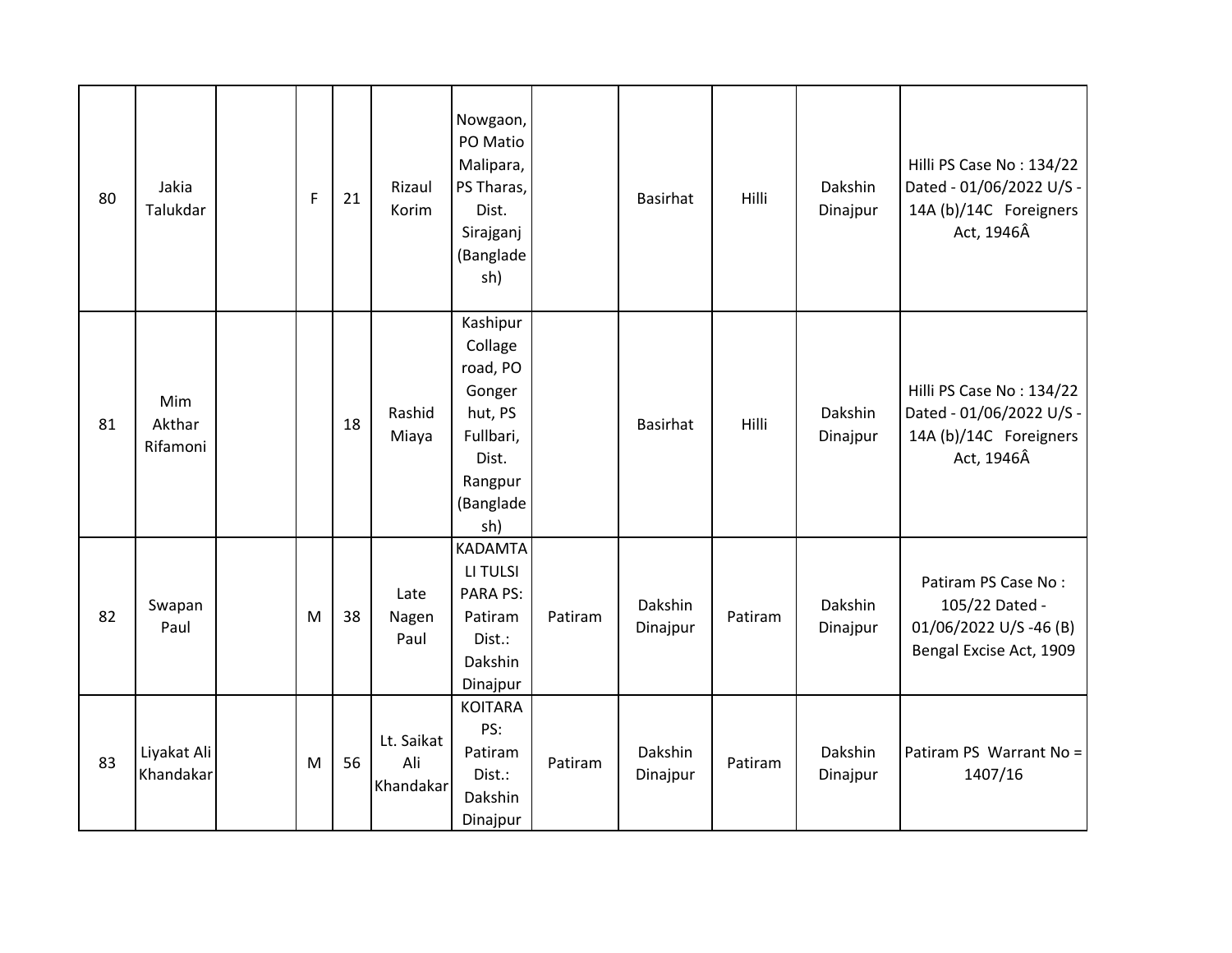| 84 | Rajen<br>Chhetri | M |    | Krishna<br>Chhetri | UP Tole,<br>reshep<br>Bazar,<br>P.O.<br>Mungpoo,<br>PS: Rangli<br>rangliat<br>Dist.:<br>Darjeeling | Rangli<br>rangliat | Darjeeling                                      | Rangli<br>rangliat | Darjeeling                                   | Rangli rangliat PS Case No<br>: 15/22 Dated -<br>01/06/2022 U/S -<br>341/325/379 IPC |
|----|------------------|---|----|--------------------|----------------------------------------------------------------------------------------------------|--------------------|-------------------------------------------------|--------------------|----------------------------------------------|--------------------------------------------------------------------------------------|
| 85 | Avijit<br>Ghosh  | M | 24 | Suntu<br>Ghosh     | PS:<br>Diamond<br>harbour<br>Dist.:<br>Diamond<br>Harbour<br>Police<br>District                    | Diamond<br>harbour | Diamond<br>Harbour<br>Police<br><b>District</b> | Diamond<br>harbour | Diamond<br>Harbour<br><b>Police District</b> | Diamond harbour PS Case<br>No: 283/22 Dated -<br>01/06/2022 U/S -<br>279/338 IPC     |
| 86 | Subash<br>Halder | M |    | Lt Anup<br>Halder  | Paschim<br><b>Belaria PS:</b><br>Mograhat<br>Dist.:<br>Diamond<br>Harbour<br>Police<br>District    | Mograhat           | Diamond<br>Harbour<br>Police<br><b>District</b> | Mograhat           | Diamond<br>Harbour<br><b>Police District</b> | Mograhat PS Case No:<br>214/22 Dated -<br>01/06/2022 U/S-376D<br><b>IPC</b>          |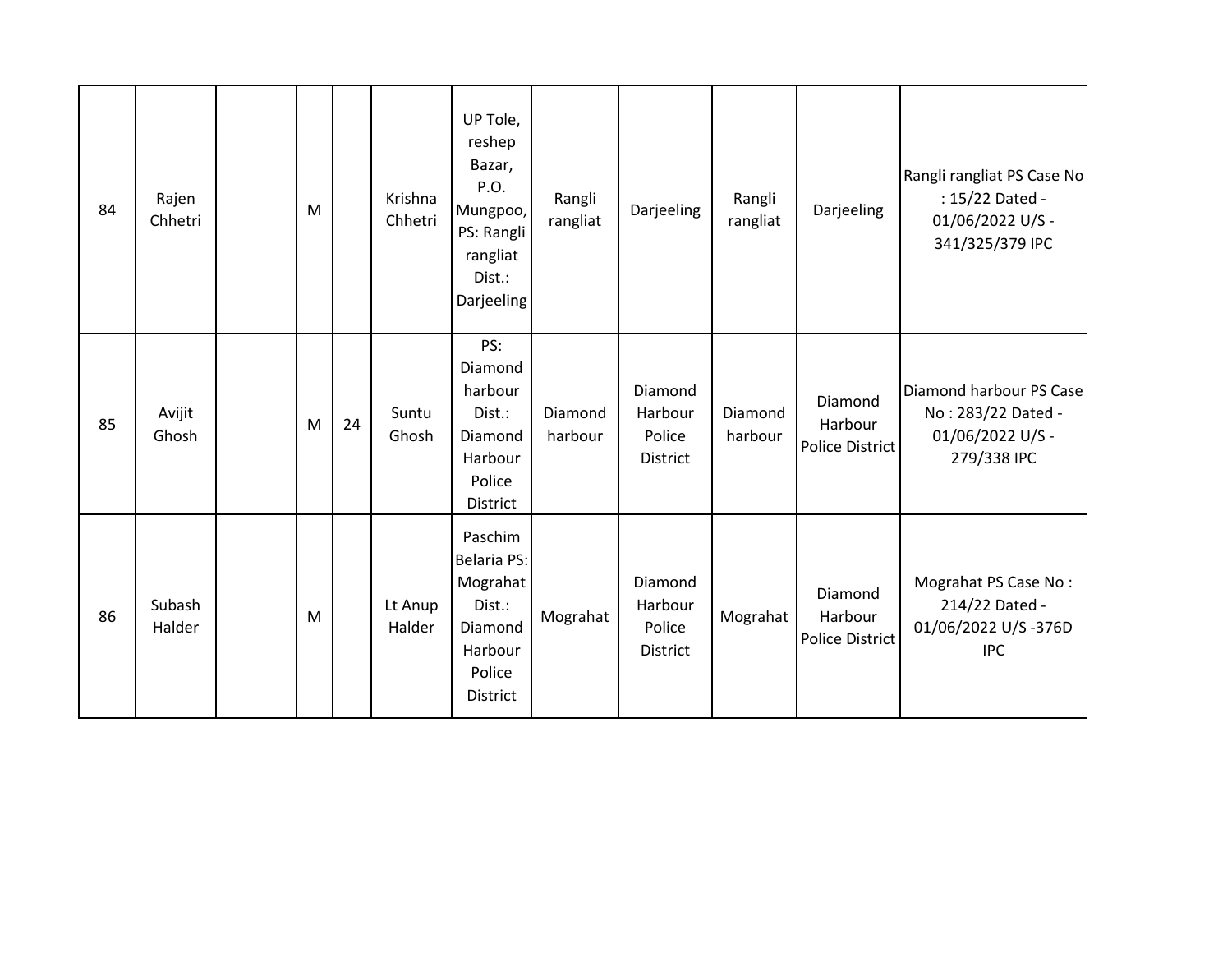| 87 | Sakil<br><b>Uddin</b><br>Halder | M | Samsul<br>Halder | Paschim<br><b>Belaria PS:</b><br>Mograhat<br>Dist.:<br>Diamond<br>Harbour<br>Police<br><b>District</b> | Mograhat | Diamond<br>Harbour<br>Police<br><b>District</b> | Mograhat | Diamond<br>Harbour<br>Police District        | Mograhat PS Case No:<br>214/22 Dated -<br>01/06/2022 U/S-376D<br><b>IPC</b> |
|----|---------------------------------|---|------------------|--------------------------------------------------------------------------------------------------------|----------|-------------------------------------------------|----------|----------------------------------------------|-----------------------------------------------------------------------------|
| 88 | Amin<br>Uddin<br>Gazi           | M | Ahammad<br>Gazi  | Arjunpur<br>PS:<br>Mograhat<br>Dist.:<br>Diamond<br>Harbour<br>Police<br>District                      | Mograhat | Diamond<br>Harbour<br>Police<br><b>District</b> | Mograhat | Diamond<br>Harbour<br><b>Police District</b> | Mograhat PS Case No:<br>214/22 Dated -<br>01/06/2022 U/S-376D<br><b>IPC</b> |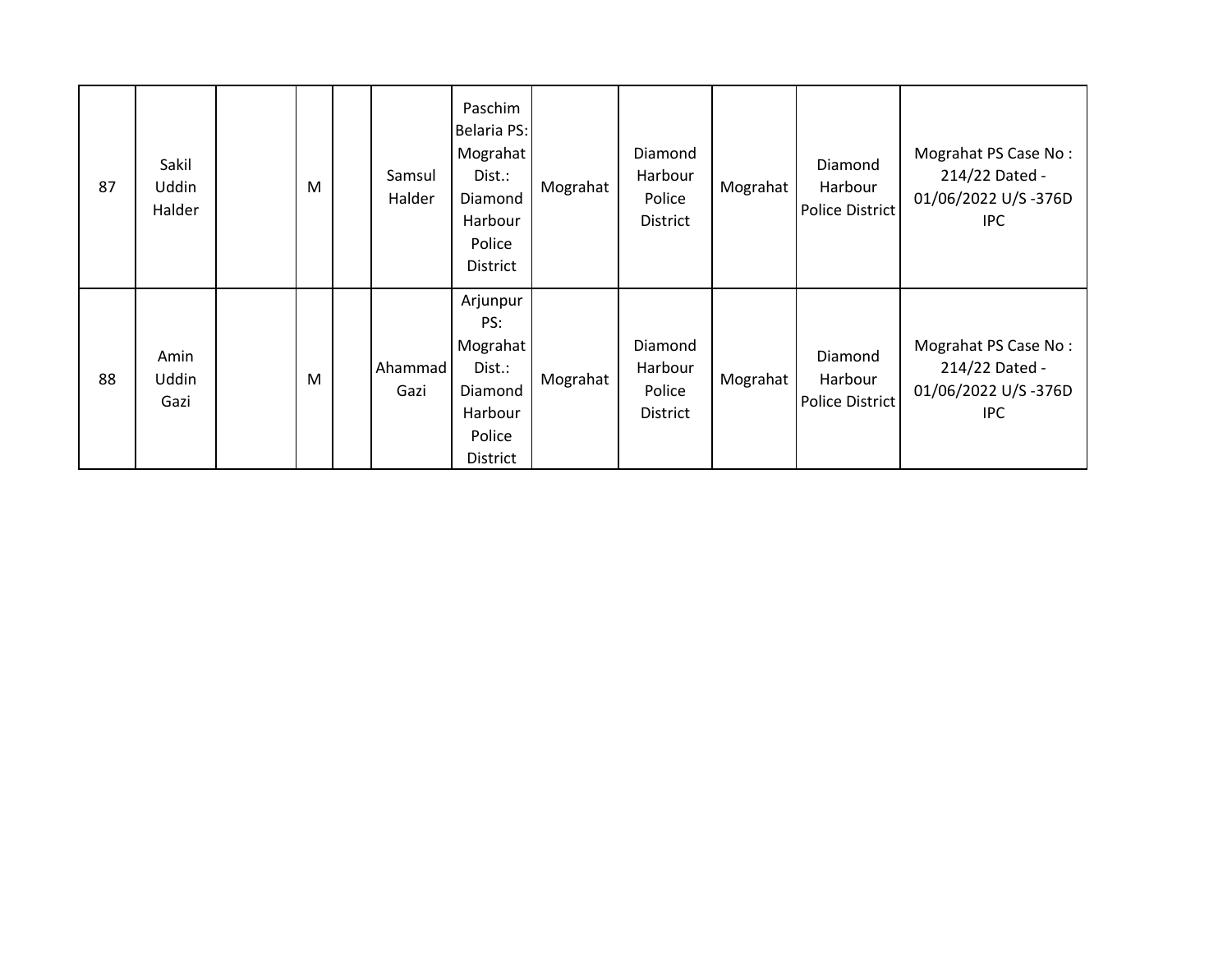| 89 | Sanjoy<br>Karak          | Tukai | M                                                                                                          | Sanat<br>Karak                    | Basantapu<br>r Amtala<br>more near<br>Mamatam<br>oyee<br>Nursing<br>Home, PS-<br>Arambagh<br>, Dist-<br>Hooghly<br>PS:<br>Arambagh<br>Dist.:<br>Hooghly<br>Rural | Arambagh | Hooghly<br>Rural |       | Arambagh Hooghly Rural | Arambagh PS Case No:<br>155/22 Dated -<br>01/06/2022 U/S -<br>279/323/325/308/504<br><b>IPC</b> |
|----|--------------------------|-------|------------------------------------------------------------------------------------------------------------|-----------------------------------|------------------------------------------------------------------------------------------------------------------------------------------------------------------|----------|------------------|-------|------------------------|-------------------------------------------------------------------------------------------------|
| 90 | Sadhan<br><b>Bauldas</b> |       | $\mathsf{M}% _{T}=\mathsf{M}_{T}\!\left( a,b\right) ,\ \mathsf{M}_{T}=\mathsf{M}_{T}\!\left( a,b\right) ,$ | Lt.<br>Gurupada<br><b>Bauldas</b> | Vill-<br>Bathangor<br>ia<br>Ashpara,<br>PO-<br>Cheragra<br>m, PS-<br>Gurap,<br>Dist-<br>Hooghly<br>PS: Gurap<br>Dist.:<br>Hooghly<br>Rural                       | Gurap    | Hooghly<br>Rural | Gurap | <b>Hooghly Rural</b>   | Gurap PS Case No: 85/22<br>Dated - 18/05/2022 U/S -<br>341/323/354/326/307/5<br>06 IPC          |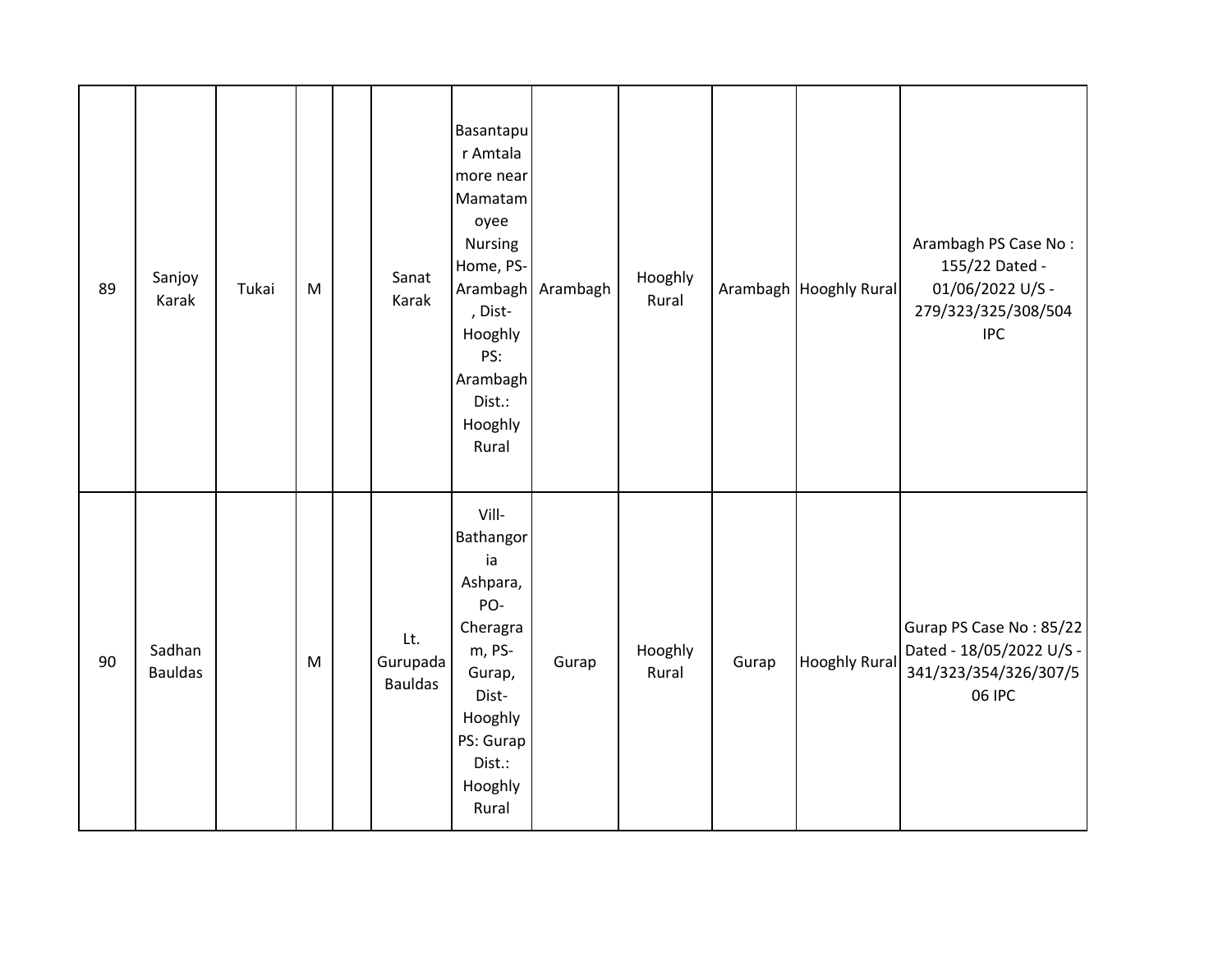| 91 | Sanjoy<br>Malik       | Sanju | M |    | Lt. Anil<br>Malik     | Ramanand<br>abati, PS-<br>Chanditala<br>, Hooghly<br>PS:<br>Chanditala<br>Dist.:<br>Hooghly<br>Rural | Chanditala | Hooghly<br>Rural | Haripal | <b>Hooghly Rural</b> | Haripal PS Case No:<br>121/22 Dated -<br>01/06/2022 U/S -3/4 The<br><b>West Bengal Gambling</b><br>and Prize Competitions<br>Act, 1957 |
|----|-----------------------|-------|---|----|-----------------------|------------------------------------------------------------------------------------------------------|------------|------------------|---------|----------------------|----------------------------------------------------------------------------------------------------------------------------------------|
| 92 | Surajit Bag           | Gullu | M |    | Soumen<br><b>Bag</b>  | PS:<br>Chanditala<br>Dist.:<br>Hooghly<br>Rural                                                      | Chanditala | Hooghly<br>Rural | Haripal | <b>Hooghly Rural</b> | Haripal PS Case No:<br>121/22 Dated -<br>01/06/2022 U/S -3/4 The<br><b>West Bengal Gambling</b><br>and Prize Competitions<br>Act, 1957 |
| 93 | <b>Biren</b><br>Mandi |       | M | 53 | <b>Biren</b><br>Mandi | Joypur<br>Dhal, P.S-<br>Mogra,<br>Dist-<br>Hooghly<br>PS: Mogra<br>Dist.:<br>Hooghly<br>Rural        | Mogra      | Hooghly<br>Rural | Mogra   | <b>Hooghly Rural</b> | Mogra PS Warrant No =<br>212/22                                                                                                        |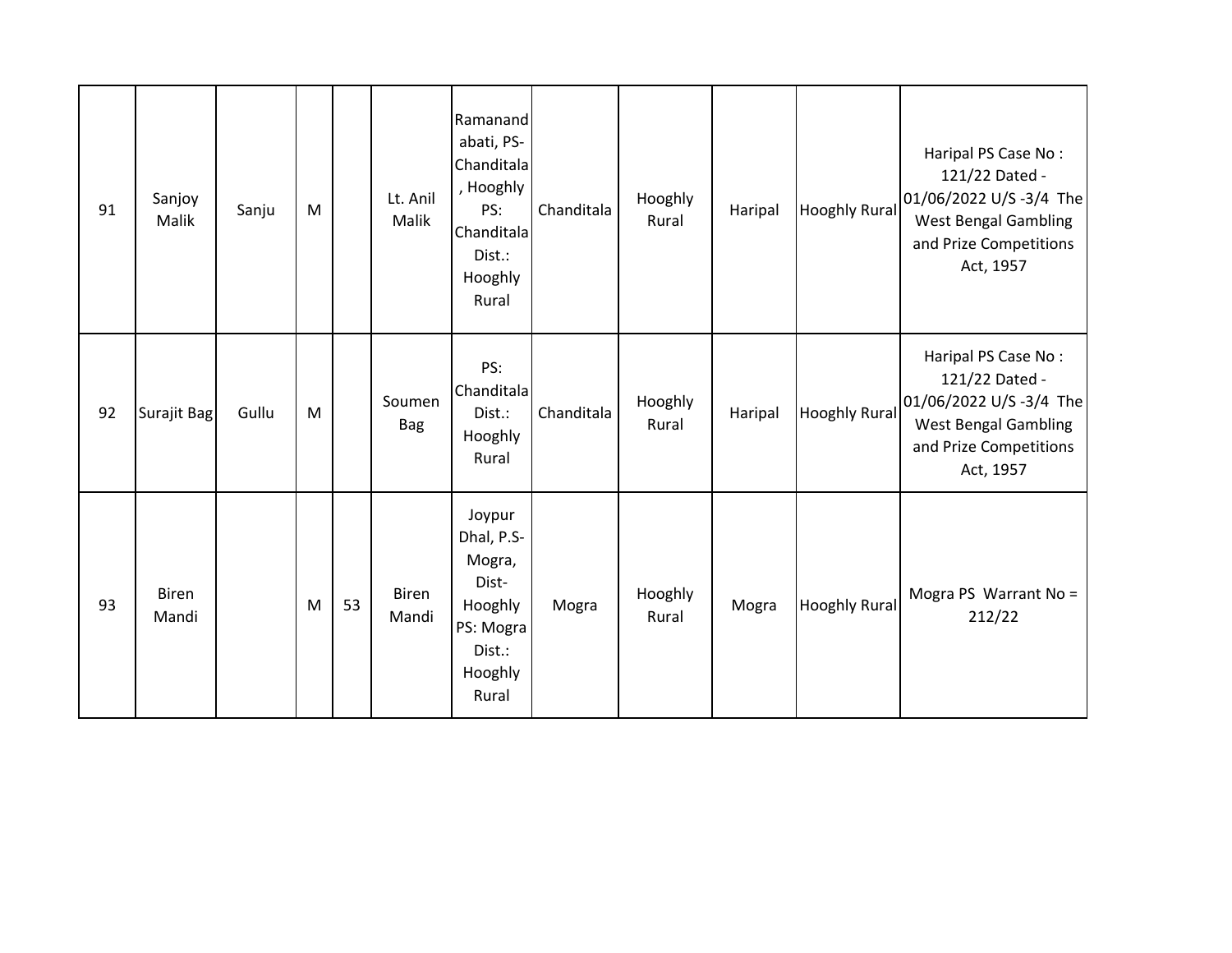| 94 | Pravakar<br>Nath       | M | 44 | Lt. Paresh<br>Nath            | Joypur,<br>$P.S-$<br>Mogra,<br>Dist-<br>Hooghly<br>PS: Mogra<br>Dist.:<br>Hooghly<br>Rural                                 | Mogra  | Hooghly<br>Rural | Mogra  | <b>Hooghly Rural</b> | Mogra PS Warrant No =<br>213/22                                                                                                        |
|----|------------------------|---|----|-------------------------------|----------------------------------------------------------------------------------------------------------------------------|--------|------------------|--------|----------------------|----------------------------------------------------------------------------------------------------------------------------------------|
| 95 | Subho<br><b>Biswas</b> |   | 28 | <b>Bimal</b><br><b>Biswan</b> | Vill-<br>Nuniyada<br>nga,<br>Boinchi,<br>PS-<br>Pandua,<br>Dist.<br>Hooghly<br>PS:<br>Pandua<br>Dist.:<br>Hooghly<br>Rural | Pandua | Hooghly<br>Rural | Pandua | <b>Hooghly Rural</b> | Pandua PS Case No:<br>241/22 Dated -<br>01/06/2022 U/S -<br>370/120 IPC & 3/4/5/6<br><b>Immoral Traffic</b><br>(Prevention) Act, 1956Â |
| 96 | Ranjan Sk              | M | 21 | Abdul Sk                      | vill-<br>Ghoragac<br>hitala PS-<br>Pandua,<br>Dist.<br>Hooghly<br>PS:<br>Pandua<br>Dist.:<br>Hooghly<br>Rural              | Pandua | Hooghly<br>Rural | Pandua | <b>Hooghly Rural</b> | Pandua PS Case No:<br>241/22 Dated -<br>01/06/2022 U/S -<br>370/120 IPC & 3/4/5/6<br><b>Immoral Traffic</b><br>(Prevention) Act, 1956Â |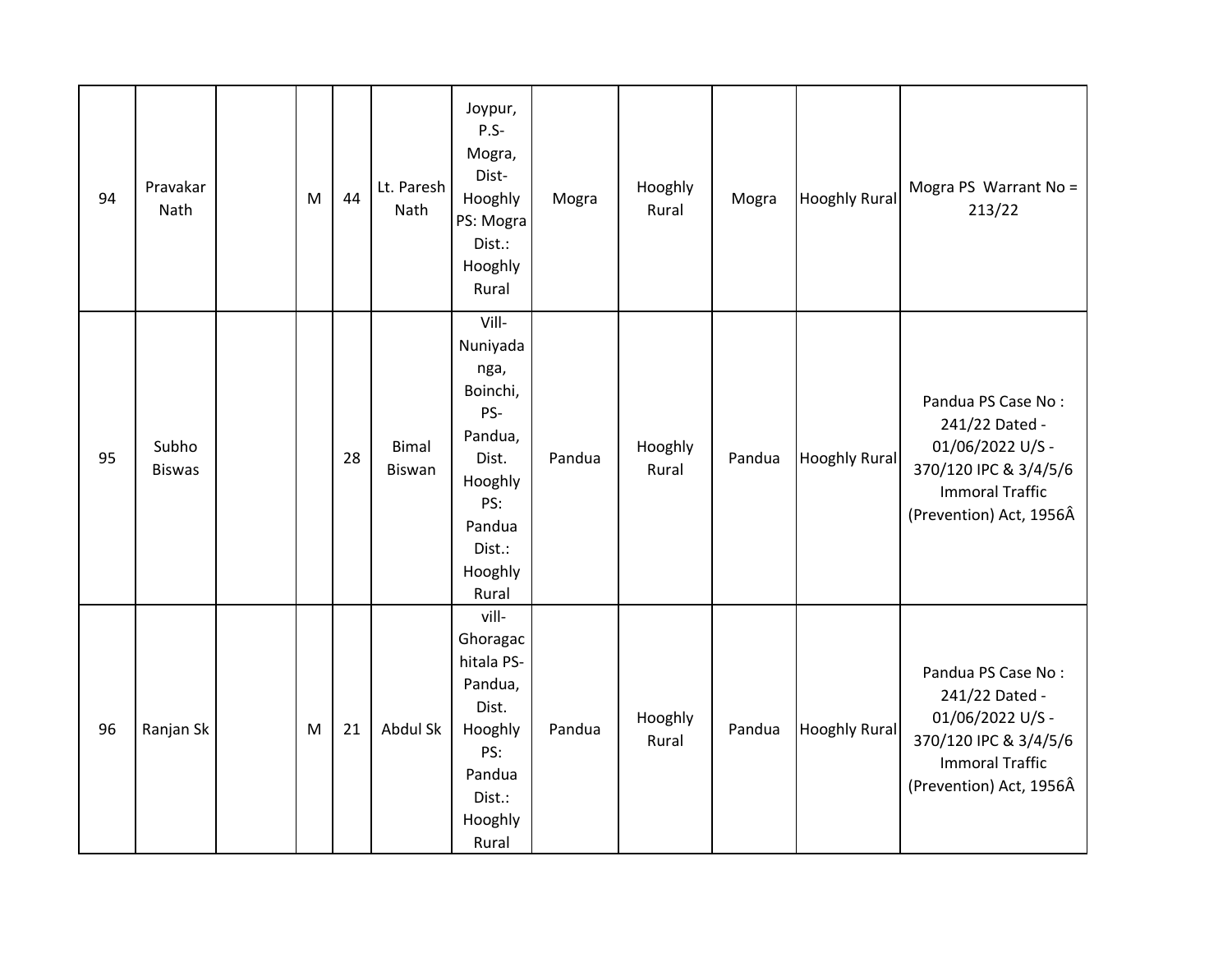| 97 | Nakul<br>Ojha                  | M | 47 | Gopal<br>Ojha                  | Vill-<br>Charpatai<br>ghat, PS-<br>Katwa,<br>Dist.<br>Purba<br>Burdwan<br>PS: Katwa<br>Dist.:<br>Purba<br>Burdwan          | Katwa  | Purba<br>Burdwan | Pandua | <b>Hooghly Rural</b> | Pandua PS Case No:<br>241/22 Dated -<br>01/06/2022 U/S -<br>370/120 IPC & 3/4/5/6<br><b>Immoral Traffic</b><br>(Prevention) Act, 1956Â |
|----|--------------------------------|---|----|--------------------------------|----------------------------------------------------------------------------------------------------------------------------|--------|------------------|--------|----------------------|----------------------------------------------------------------------------------------------------------------------------------------|
| 98 | <b>Bilas</b><br>Ghosh          |   | 42 | Krisha<br>Chandra<br>Ghosh     | vill-<br>Rabindrap<br>allyRoujap<br>ara, PS-<br>Pandua,<br>Dist.<br>Hooghly<br>PS:<br>Pandua<br>Dist.:<br>Hooghly<br>Rural | Pandua | Hooghly<br>Rural | Pandua | <b>Hooghly Rural</b> | Pandua PS Case No:<br>241/22 Dated -<br>01/06/2022 U/S -<br>370/120 IPC & 3/4/5/6<br><b>Immoral Traffic</b><br>(Prevention) Act, 1956Â |
| 99 | <b>Tapas</b><br><b>Bauldas</b> | M |    | S/o –<br>Gangadha<br>r Bauldas | Jattala,<br>Mahanad,<br>P.S –<br>Polba, Dist<br>–<br>Hooghly<br>PS: Polba<br>Dist.:<br>Hooghly<br>Rural                    | Polba  | Hooghly<br>Rural | Polba  | <b>Hooghly Rural</b> | Polba PS Case No: 92/22<br>Dated - 01/06/2022 U/S -<br>341/447/323/504/506<br><b>IPC</b>                                               |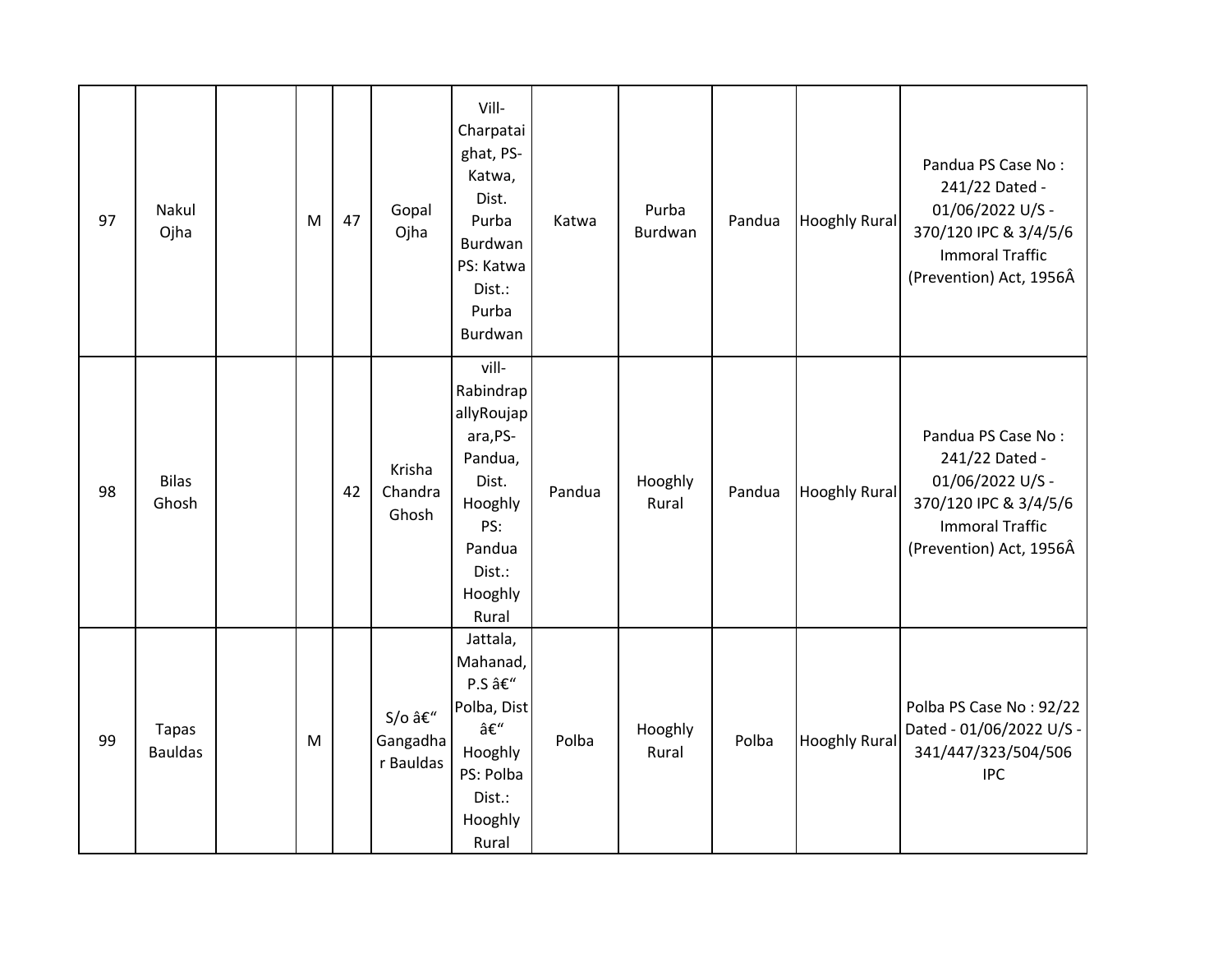| 100 | Sima<br><b>Bauldas</b>   | $\mathsf F$ | W/o –<br><b>Tapas</b><br><b>Bauldas</b> | Jattala,<br>Mahanad,<br>P.S –<br>Polba, Dist<br>–<br>Hooghly<br>PS: Polba<br>Dist.:<br>Hooghly<br>Rural | Polba | Hooghly<br>Rural | Polba | <b>Hooghly Rural</b> | Polba PS Case No: 92/22<br>Dated - 01/06/2022 U/S -<br>341/447/323/504/506<br><b>IPC</b> |
|-----|--------------------------|-------------|-----------------------------------------|---------------------------------------------------------------------------------------------------------|-------|------------------|-------|----------------------|------------------------------------------------------------------------------------------|
| 101 | Sankari<br><b>Biswas</b> | $\mathsf F$ | W/o –<br>Jagdish<br><b>Biswas</b>       | Jattala,<br>Mahanad,<br>P.S –<br>Polba, Dist<br>–<br>Hooghly<br>PS: Polba<br>Dist.:<br>Hooghly<br>Rural | Polba | Hooghly<br>Rural | Polba | <b>Hooghly Rural</b> | Polba PS Case No: 92/22<br>Dated - 01/06/2022 U/S -<br>341/447/323/504/506<br><b>IPC</b> |
| 102 | Joydeb<br><b>Biswas</b>  | M           | S/o – Lt.<br>Prahlad<br><b>Biswas</b>   | Jattala,<br>Mahanad,<br>P.S –<br>Polba, Dist<br>–<br>Hooghly<br>PS: Polba<br>Dist.:<br>Hooghly<br>Rural | Polba | Hooghly<br>Rural | Polba | <b>Hooghly Rural</b> | Polba PS Case No: 92/22<br>Dated - 01/06/2022 U/S -<br>341/447/323/504/506<br><b>IPC</b> |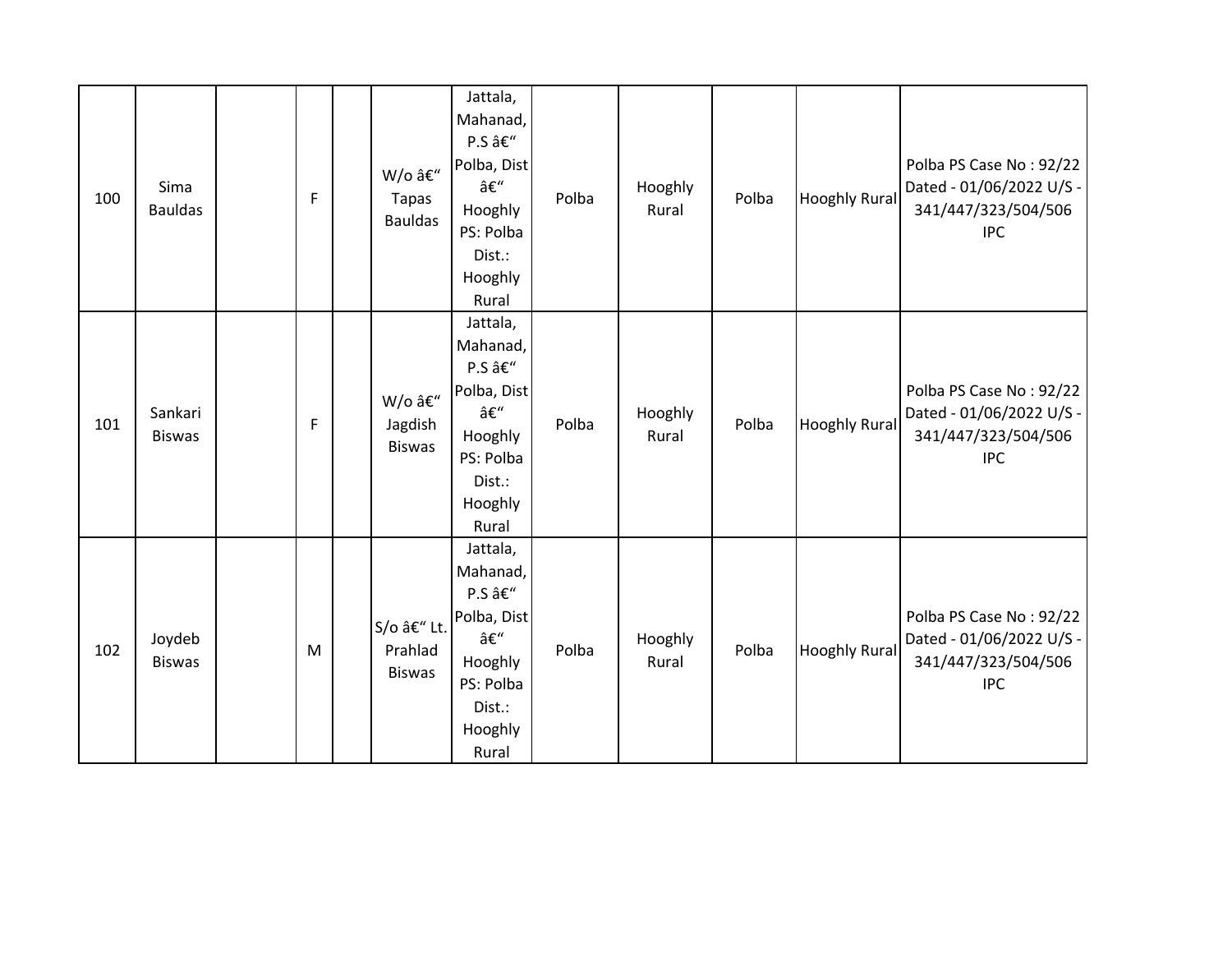| 103 | Tapan<br>Das Bule | M | S/o – Lt.<br>Shantiram<br>Das | Jattala,<br>Mahanad,<br>P.S –<br>Polba, Dist<br>–<br>Hooghly<br>PS: Polba<br>Dist.:<br>Hooghly<br>Rural | Polba    | Hooghly<br>Rural | Polba    | <b>Hooghly Rural</b> | Polba PS Case No: 92/22<br>Dated - 01/06/2022 U/S -<br>341/447/323/504/506<br><b>IPC</b>               |
|-----|-------------------|---|-------------------------------|---------------------------------------------------------------------------------------------------------|----------|------------------|----------|----------------------|--------------------------------------------------------------------------------------------------------|
| 104 | Goutam<br>Das     | M | Tarapada<br>Das               | Jangalpara<br>PS:<br>Pursurah<br>Dist.:<br>Hooghly<br>Rural                                             | Pursurah | Hooghly<br>Rural | Pursurah | <b>Hooghly Rural</b> | Pursurah PS Case No:<br>81/22 Dated -<br>01/06/2022 U/S-46 IPC<br>& (A) (C) Bengal Excise<br>Act, 1909 |
| 105 | Milon<br>Pakira   |   | Swapan<br>Pakira              | PS: Singur<br>Dist.:<br>Hooghly<br>Rural                                                                | Singur   | Hooghly<br>Rural | Singur   | <b>Hooghly Rural</b> | Singur PS Case No:<br>218/22 Dated -<br>01/06/2022 U/S -<br>498A/304B IPC                              |
| 106 | Mrinal<br>Pakira  |   | Swapan<br>Pakira              | PS: Singur<br>Dist.:<br>Hooghly<br>Rural                                                                | Singur   | Hooghly<br>Rural | Singur   | <b>Hooghly Rural</b> | Singur PS Case No:<br>218/22 Dated -<br>01/06/2022 U/S -<br>498A/304B IPC                              |
| 107 | Swapan<br>Pakira  |   | Panchana<br>n Pakira          | PS: Singur<br>Dist.:<br>Hooghly<br>Rural                                                                | Singur   | Hooghly<br>Rural | Singur   | <b>Hooghly Rural</b> | Singur PS Case No:<br>218/22 Dated -<br>01/06/2022 U/S -<br>498A/304B IPC                              |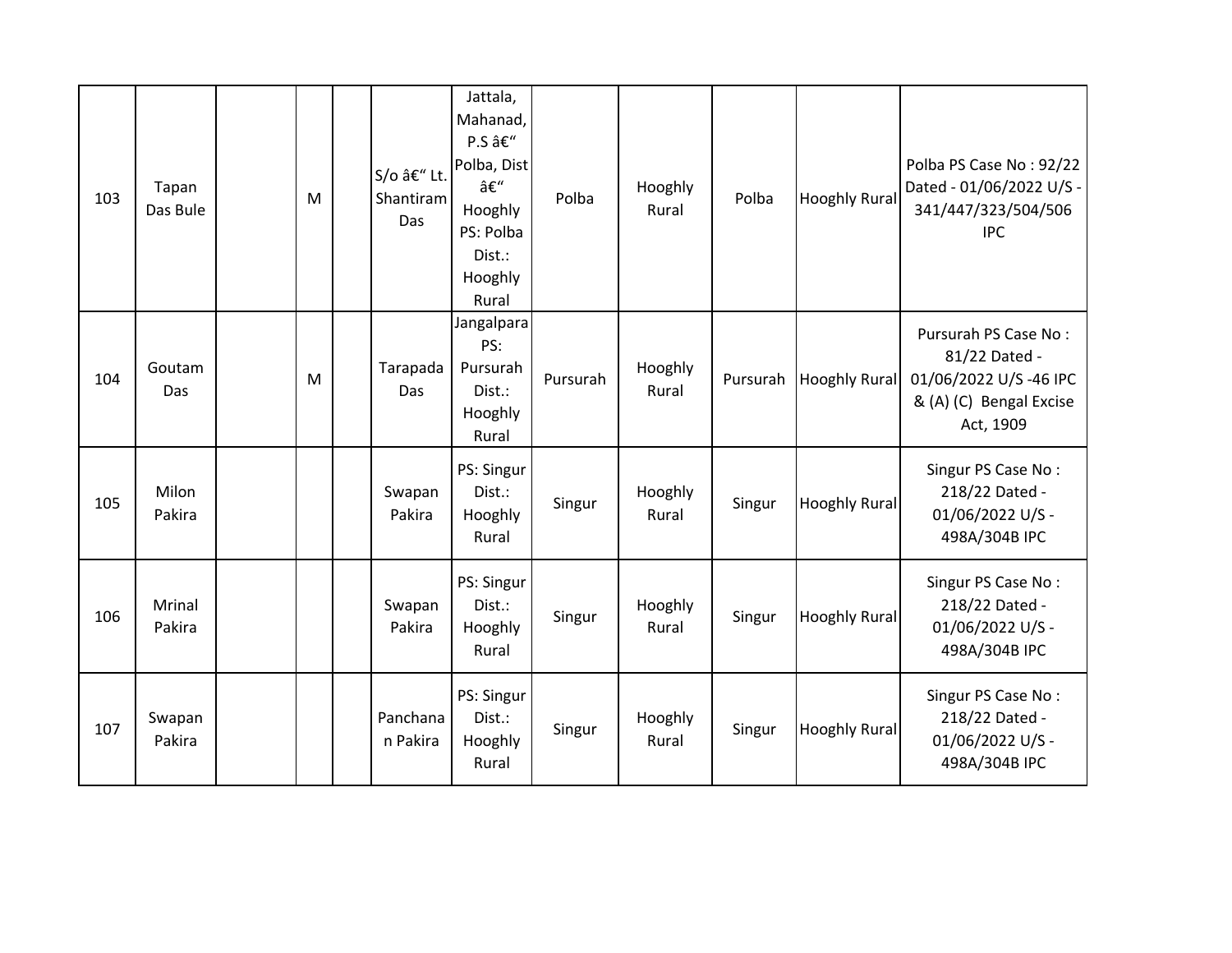| 108 | Sanjoy<br>Ruidas | Kancha | M | 26 | Kapil<br>Ruidas      | PS:<br>Tarakeswa<br>r Dist.:<br>Hooghly<br>Rural                                                                                                                                          | <b>Tarakeswar</b> | Hooghly<br>Rural                                     | Tarakeswa<br>r       | <b>Hooghly Rural</b> | Tarakeswar PS Case No:<br>121/22 Dated -<br>28/05/2022 U/S -302/34<br><b>IPC</b> |
|-----|------------------|--------|---|----|----------------------|-------------------------------------------------------------------------------------------------------------------------------------------------------------------------------------------|-------------------|------------------------------------------------------|----------------------|----------------------|----------------------------------------------------------------------------------|
| 109 | Manoj<br>Das     |        | M | 26 | Lokmindar<br>Das     | Vill.-<br>Purusatya<br>mpur PS:<br>Pandua<br>Dist.:<br>Hooghly<br>Rural                                                                                                                   | Pandua            | Hooghly<br>Rural                                     | Tarakeswa<br>r       | <b>Hooghly Rural</b> | Tarakeswar PS Case No:<br>112/22 Dated -<br>18/05/2022 U/S-379 IPC               |
| 110 | Md<br>Khalique   |        | M | 40 | Md.<br>Samsuddi<br>n | Railpar OK<br>Road,<br>Asansol<br>(M.corp)<br>Asansol<br>North<br>Paschim<br>Bardhama<br>n, WB PS:<br>Asansole<br>north<br>Dist.:<br>Asansol<br>Durgapur<br>Police<br>Commissi<br>onerate | Asansole<br>north | Asansol<br>Durgapur<br>Police<br>Commission<br>erate | Asansole<br>g.r.p.s. | Howrah<br>G.R.P.     | Asansole g.r.p.s. PS Case<br>No: 23/22 Dated -<br>28/05/2022 U/S-379 IPC         |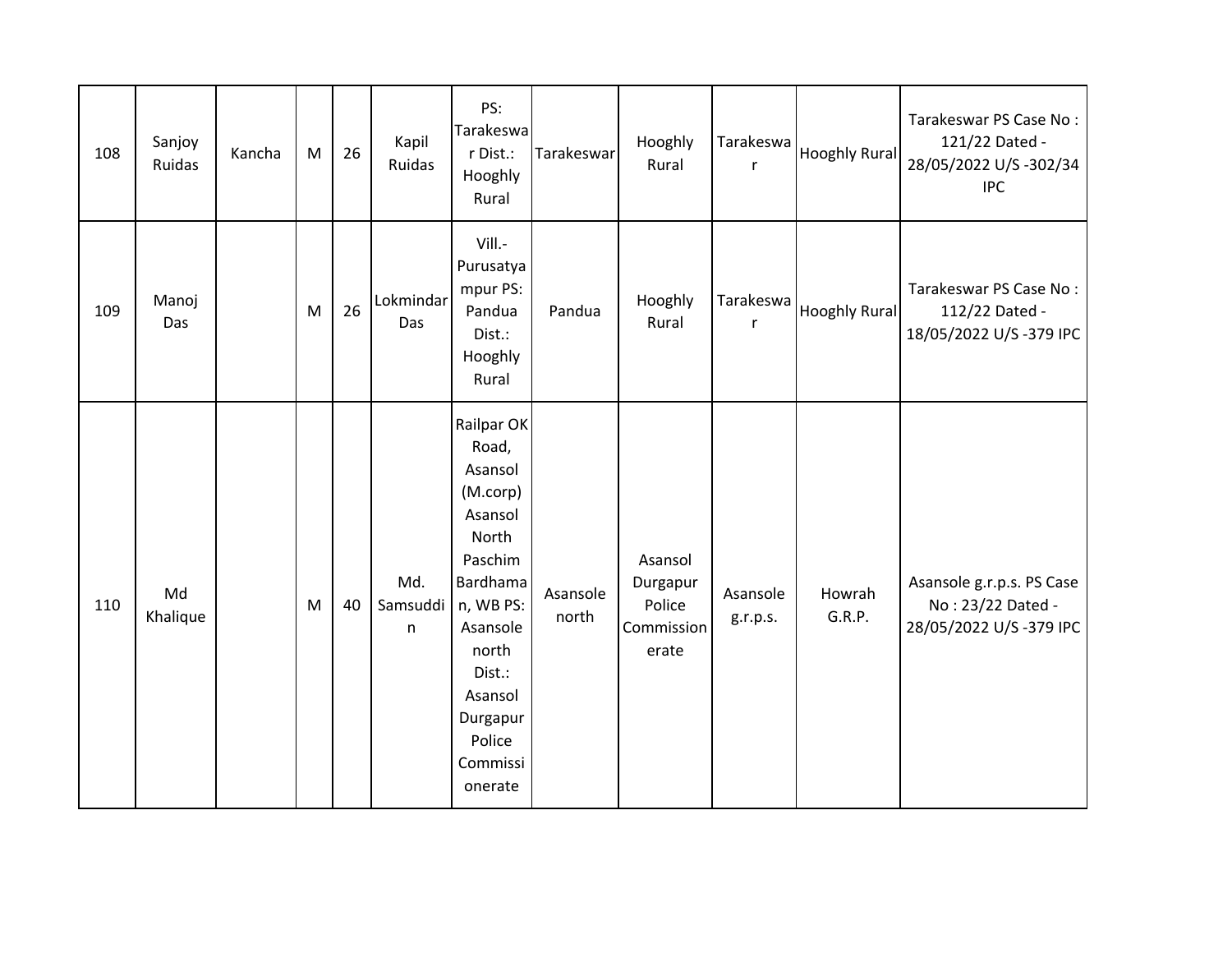| 111 | Mahiam<br>Ansari | M | 25 | Md Peer<br>Mahamm<br>ed | PS: Belur<br>Dist.:<br>Howrah<br>Police<br>Commissi<br>onerate                 | <b>Belur</b>       | Howrah<br>Police<br>Commission<br>erate | <b>Belur</b> | Howrah<br>Police<br>Commissione<br>rate | Belur PS Case No:<br>125/22 Dated -<br>28/05/2022 U/S -<br>399/402 IPC                                                              |
|-----|------------------|---|----|-------------------------|--------------------------------------------------------------------------------|--------------------|-----------------------------------------|--------------|-----------------------------------------|-------------------------------------------------------------------------------------------------------------------------------------|
| 112 | Anish Ali        | M | 28 | Amam Ali<br>Ansari      | PS: Belur<br>Dist.:<br>Howrah<br>Police<br>Commissi<br>onerate                 | <b>Belur</b>       | Howrah<br>Police<br>Commission<br>erate | Belur        | Howrah<br>Police<br>Commissione<br>rate | Belur PS Case No:<br>125/22 Dated -<br>28/05/2022 U/S -<br>399/402 IPC                                                              |
| 113 | Sunil Ram        |   | 35 | Murili<br>Prasad<br>Ram | PS:<br>Malipanch<br>ghara<br>Dist.:<br>Howrah<br>Police<br>Commissi<br>onerate | Malipanch<br>ghara | Howrah<br>Police<br>Commission<br>erate | Belur        | Howrah<br>Police<br>Commissione<br>rate | Belur PS Case No:<br>129/22 Dated -<br>01/06/2022 U/S -46(A)<br>(c) Bengal Excise Act,<br>1909                                      |
| 114 | R Kumar          | M | 43 | Lt<br>Rabindra          | PS: Belur<br>Dist.:<br>Howrah<br>Police<br>Commissi<br>onerate                 | Belur              | Howrah<br>Police<br>Commission<br>erate | Belur        | Howrah<br>Police<br>Commissione<br>rate | Belur PS Case No:<br>129/22 Dated -<br>01/06/2022 U/S-46(A)<br>(c) Bengal Excise Act,<br>1909                                       |
| 115 | Chandan<br>Gupta | M | 21 | Ashok<br>Gupta          | PS: Belur<br>Dist.:<br>Howrah<br>Police<br>Commissi<br>onerate                 | Belur              | Howrah<br>Police<br>Commission<br>erate | Belur        | Howrah<br>Police<br>Commissione<br>rate | Belur PS Case No:<br>128/22 Dated -<br>01/06/2022 U/S-3/4 The<br><b>West Bengal Gambling</b><br>and Prize Competitions<br>Act, 1957 |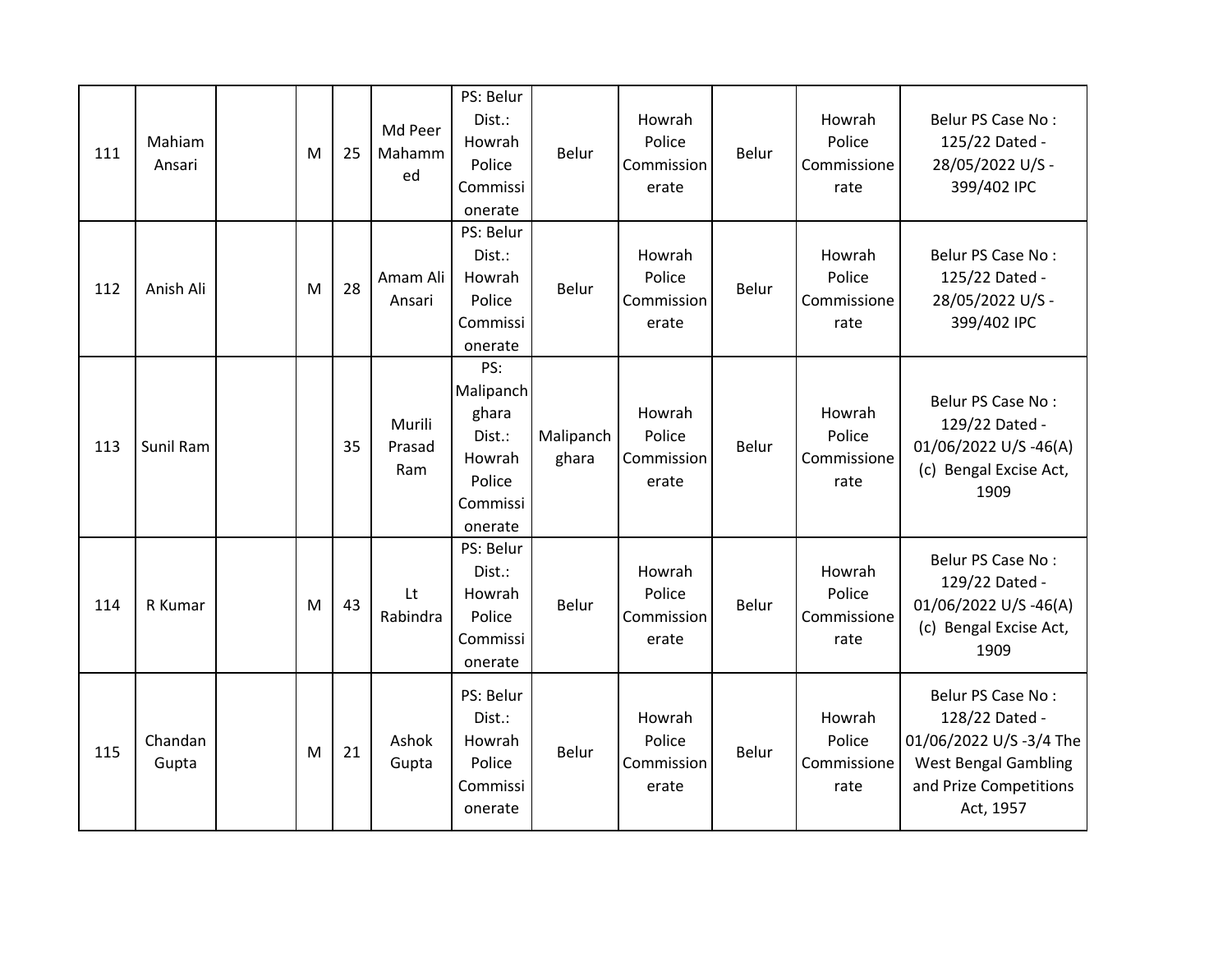| 116 | Rizwan<br>Iswar            |   | 55 | Lt Boni<br>Iswar          | PS: Belur<br>Dist.:<br>Howrah<br>Police<br>Commissi<br>onerate                 | <b>Belur</b>       | Howrah<br>Police<br>Commission<br>erate | <b>Belur</b> | Howrah<br>Police<br>Commissione<br>rate | Belur PS Case No:<br>128/22 Dated -<br>01/06/2022 U/S-3/4 The<br><b>West Bengal Gambling</b><br>and Prize Competitions<br>Act, 1957  |
|-----|----------------------------|---|----|---------------------------|--------------------------------------------------------------------------------|--------------------|-----------------------------------------|--------------|-----------------------------------------|--------------------------------------------------------------------------------------------------------------------------------------|
| 117 | Bijay<br>Prasad            | M | 51 | Lt Jagdish<br>Prasad      | PS: Belur<br>Dist.:<br>Howrah<br>Police<br>Commissi<br>onerate                 | Belur              | Howrah<br>Police<br>Commission<br>erate | Belur        | Howrah<br>Police<br>Commissione<br>rate | Belur PS Case No:<br>128/22 Dated -<br>01/06/2022 U/S-3/4 The<br><b>West Bengal Gambling</b><br>and Prize Competitions<br>Act, 1957  |
| 118 | Sushil<br>Bahadur<br>Singh |   | 55 | Cheat<br>Bahadur<br>Singh | PS:<br>Malipanch<br>ghara<br>Dist.:<br>Howrah<br>Police<br>Commissi<br>onerate | Malipanch<br>ghara | Howrah<br>Police<br>Commission<br>erate | Belur        | Howrah<br>Police<br>Commissione<br>rate | Belur PS Case No:<br>128/22 Dated -<br>01/06/2022 U/S-3/4 The<br><b>West Bengal Gambling</b><br>and Prize Competitions<br>Act, 1957  |
| 119 | Ranjit<br>Kumar<br>Rauth   | M | 30 | Lt Shib<br>Pujan<br>Rauth | PS:<br>Malipanch<br>ghara<br>Dist.:<br>Howrah<br>Police<br>Commissi<br>onerate | Malipanch<br>ghara | Howrah<br>Police<br>Commission<br>erate | Belur        | Howrah<br>Police<br>Commissione<br>rate | Belur PS Case No:<br>128/22 Dated -<br>01/06/2022 U/S -3/4 The<br><b>West Bengal Gambling</b><br>and Prize Competitions<br>Act, 1957 |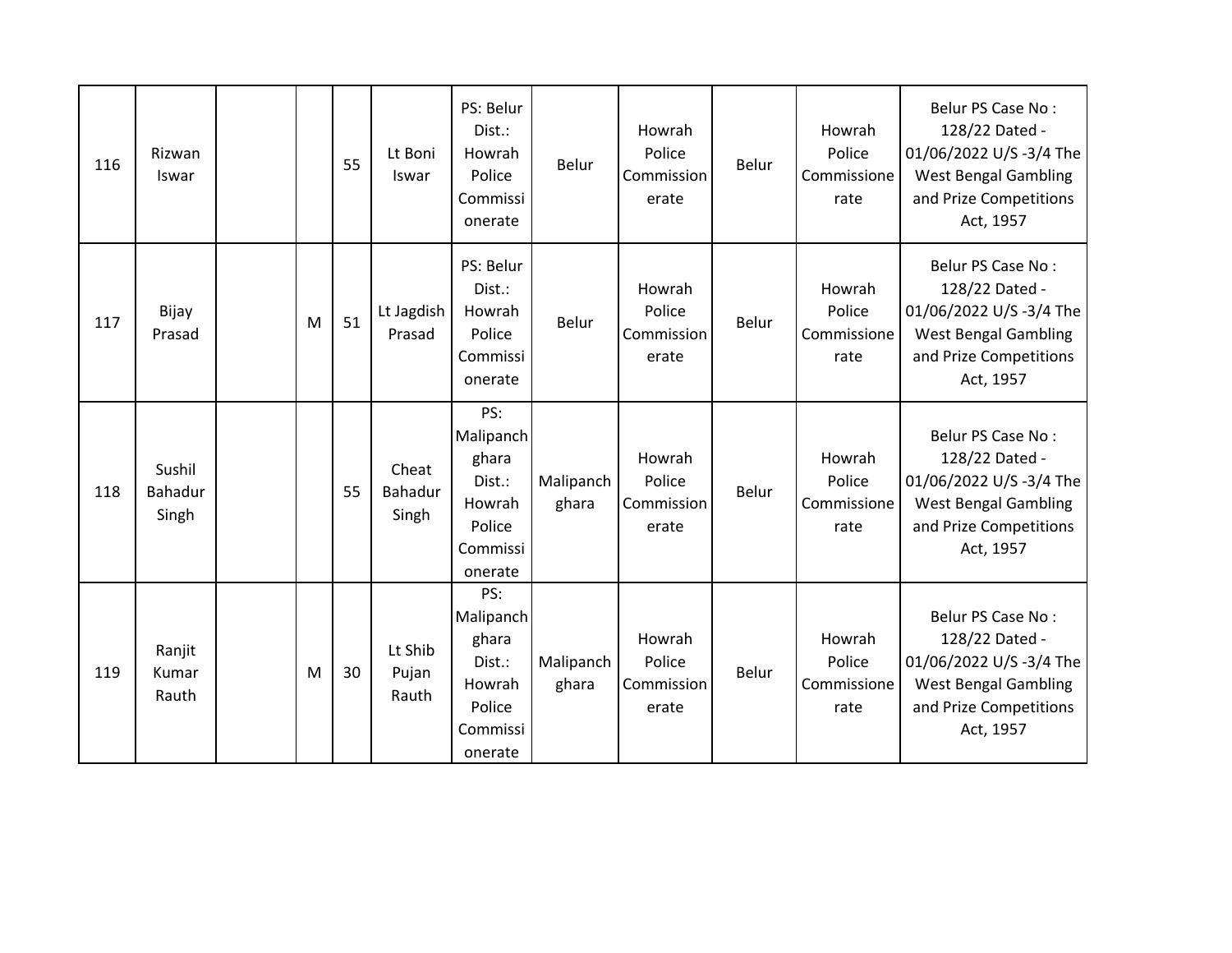| 120 | Md Riyaz<br>Ansari | M | 35 | Lt. Zulfikar<br>Ansari | 108,<br><b>Belilous</b><br>Road, PS<br>& Dist.<br>Howrah<br>PS:<br>Howrah<br>Dist.:<br>Howrah<br>Police<br>Commissi<br>onerate            | Howrah   | Howrah<br>Police<br>Commission<br>erate      | Howrah                   | Howrah<br>Police<br>Commissione<br>rate | Howrah PS Case No:<br>265/22 Dated -<br>01/06/2022 U/S -<br>498A/406/506 IPC            |
|-----|--------------------|---|----|------------------------|-------------------------------------------------------------------------------------------------------------------------------------------|----------|----------------------------------------------|--------------------------|-----------------------------------------|-----------------------------------------------------------------------------------------|
| 121 | Tarak Das          | M | 42 | Satish Das             | PS: Eco<br>Park Dist.:<br>Bidhannag<br>ar Police<br>Commissi<br>onerate                                                                   | Eco Park | Bidhannagar<br>Police<br>Commission<br>erate | Howrah<br>cyber<br>crime | Howrah<br>Police<br>Commissione<br>rate | Howrah cyber crime PS<br>Case No: 10/22 Dated -<br>14/03/2022 U/S -<br>419/420/120B IPC |
| 122 | Suraj<br>Sharma    | M | 31 | Tarkeshw<br>ar Sharma  | 21/1,<br>Daspara<br>Road,<br>Bhattanag<br>ar, PS-<br>Liluah,<br>Howrah<br>PS: Liluah<br>Dist.:<br>Howrah<br>Police<br>Commissi<br>onerate | Liluah   | Howrah<br>Police<br>Commission<br>erate      | Liluah                   | Howrah<br>Police<br>Commissione<br>rate | Liluah PS Case No:<br>239/22 Dated -<br>25/05/2022 U/S -<br>399/402 IPC                 |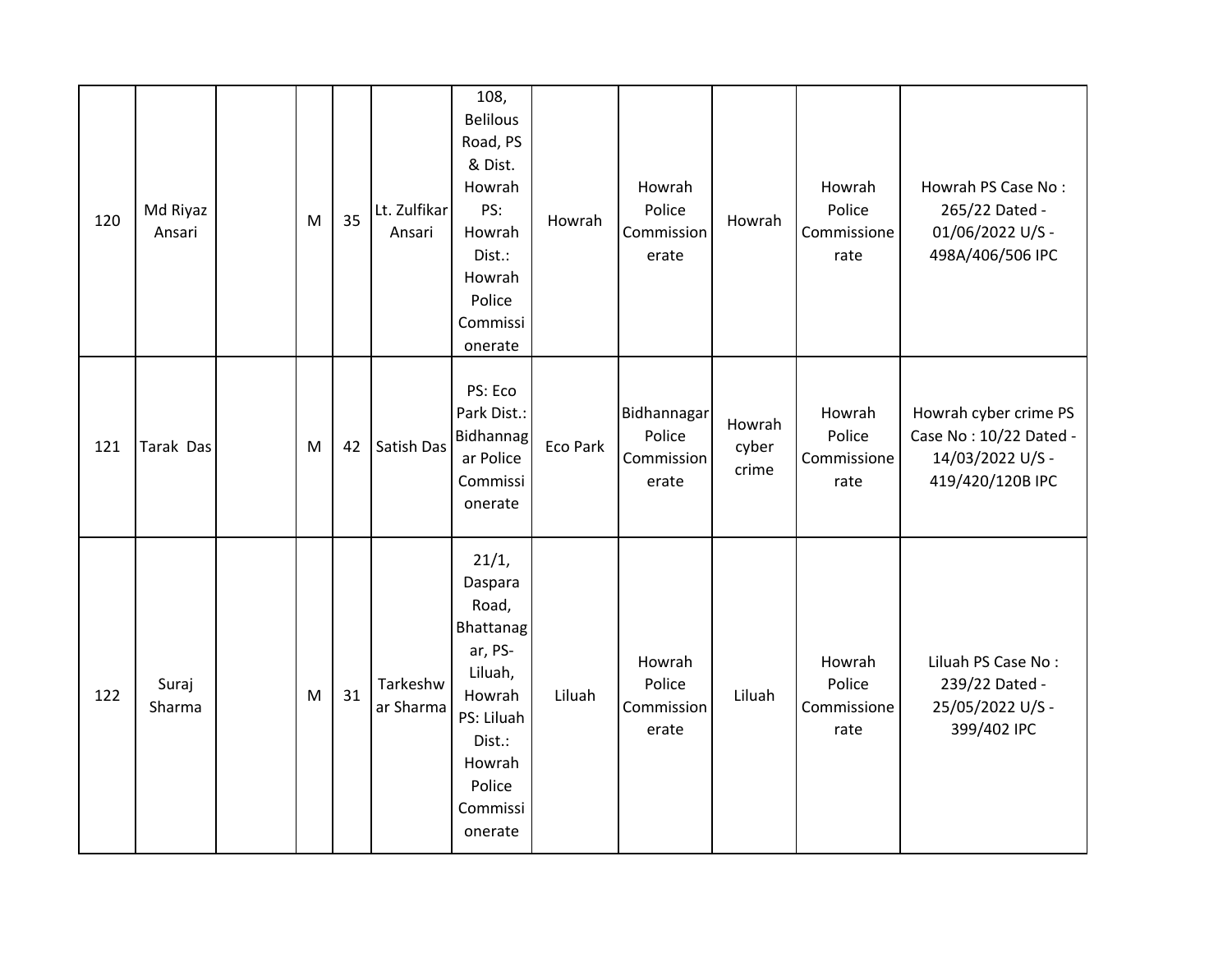| 123 | Sourav<br>Pore    | M | Pradip<br>Pore    | PS:<br>Shyampur<br>Dist.:<br>Howrah<br>Rural    | Shyampur | Howrah<br>Rural | Santragach<br>hi | Howrah<br>Police<br>Commissione<br>rate | Santragachhi PS Case No:<br>62/22 Dated -<br>01/06/2022 U/S-380 IPC   |
|-----|-------------------|---|-------------------|-------------------------------------------------|----------|-----------------|------------------|-----------------------------------------|-----------------------------------------------------------------------|
| 124 | Ayan<br>Guchait   |   | Uttam<br>Guchait  | PS:<br>Uluberia<br>Dist.:<br>Howrah<br>Rural    | Uluberia | Howrah<br>Rural | Santragach<br>hi | Howrah<br>Police<br>Commissione<br>rate | Santragachhi PS Case No:<br>62/22 Dated -<br>01/06/2022 U/S-380 IPC   |
| 125 | Nashim<br>Mallick |   | Raihan<br>Mallick | PS:<br>Uluberia<br>Dist.:<br>Howrah<br>Rural    | Uluberia | Howrah<br>Rural | Santragach<br>hi | Howrah<br>Police<br>Commissione<br>rate | Santragachhi PS Case No:<br>62/22 Dated -<br>01/06/2022 U/S-380 IPC   |
| 126 | Jaysurya<br>Hazra |   | Uttam<br>Hazra    | PS:<br>Shyampur<br>Dist.:<br>Howrah<br>Rural    | Shyampur | Howrah<br>Rural | Santragach<br>hi | Howrah<br>Police<br>Commissione<br>rate | Santragachhi PS Case No:<br>62/22 Dated -<br>01/06/2022 U/S-380 IPC   |
| 127 | Saheb<br>Mondal   |   | Moloy<br>Mondal   | PS:<br>Uluberia<br>$Dist.$ :<br>Howrah<br>Rural | Uluberia | Howrah<br>Rural | Santragach<br>hi | Howrah<br>Police<br>Commissione<br>rate | Santragachhi PS Case No:<br>62/22 Dated -<br>01/06/2022 U/S-380 IPC   |
| 128 | Debasish<br>Iswar | M | Jatan<br>Iswar    | PS: Amta<br>Dist.:<br>Howrah<br>Rural           | Amta     | Howrah<br>Rural | Amta             | Howrah Rural                            | Amta PS Case No:<br>174/22 Dated -<br>01/06/2022 U/S -<br>363/365 IPC |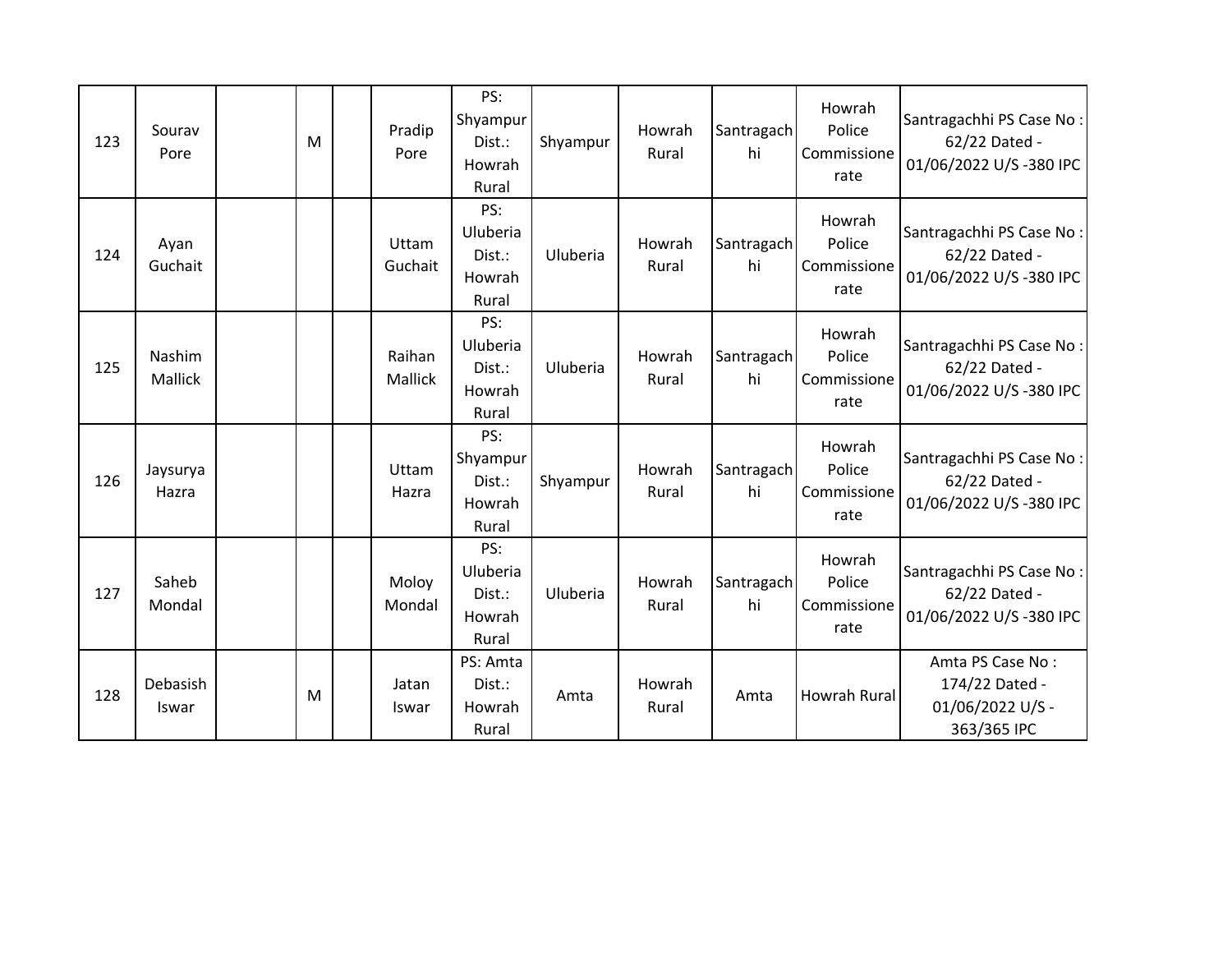| 129 | Chandra<br>Das     | F            | 23 |                            | Tantigeria,<br>PS-<br>Kotwali,<br>Dist-<br>Paschim<br>Samir Das   Medinipur<br>PS: Belda<br>Dist.:<br>Paschim<br>Mednipor<br>e | Belda   | Paschim<br>Mednipore | Bagnan  | <b>Howrah Rural</b> | Bagnan PS Case No:<br>281/22 Dated -<br>01/06/2022 U/S -<br>380/511/34 IPC                                                    |
|-----|--------------------|--------------|----|----------------------------|--------------------------------------------------------------------------------------------------------------------------------|---------|----------------------|---------|---------------------|-------------------------------------------------------------------------------------------------------------------------------|
| 130 | Parboti<br>Badh    | $\mathsf{F}$ | 26 | Seyana @<br>Dharma<br>Badh | Tantigeria,<br>PS-<br>Kotwali,<br>Dist-<br>Paschim<br>Medinipur<br>PS: Belda<br>Dist.:<br>Paschim<br>Mednipor<br>e             | Belda   | Paschim<br>Mednipore | Bagnan  | Howrah Rural        | Bagnan PS Case No:<br>281/22 Dated -<br>01/06/2022 U/S -<br>380/511/34 IPC                                                    |
| 131 | Sk Imran<br>Hassan |              |    | Sk Khairul<br>Anam         | PS:<br>Rajapur<br>Dist.:<br>Howrah<br>Rural                                                                                    | Rajapur | Howrah<br>Rural      | Rajapur | Howrah Rural        | Rajapur PS Case No:<br>140/22 Dated -<br>23/05/2022 U/S -<br>498A/325/506/406/34<br>IPC & 3/4 Dowry<br>Prohibition Act, 1961Â |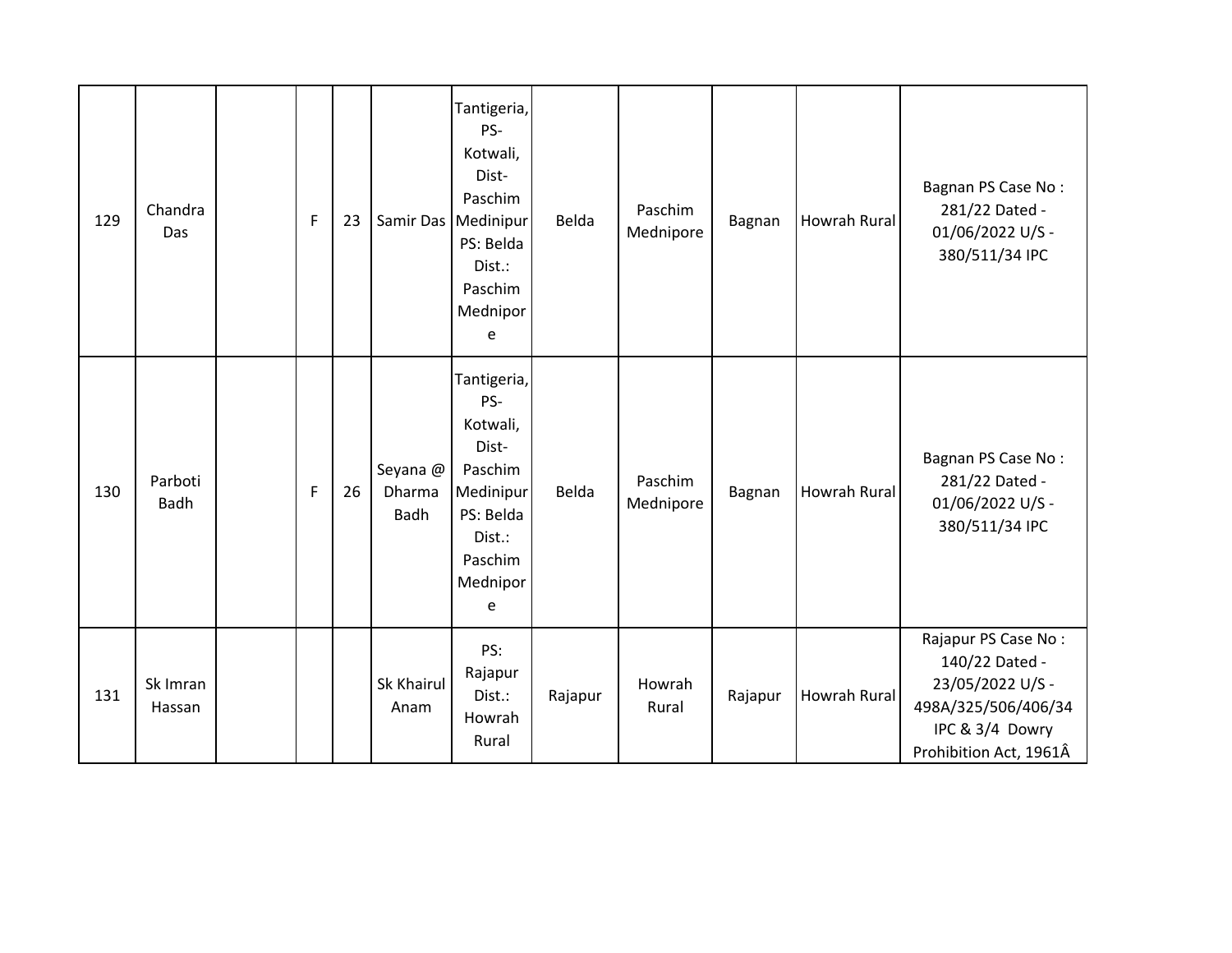| 132 | Shyamal<br>Pramanik |       | M | 59 | Lt Sudip<br>Pramanik | Vill-<br>Sultanpur,<br>PO-<br>Ramnagar<br>, PS-<br>Shyampur<br>, Howrah<br>PS:<br>Shyampur<br>Dist.:<br>Howrah<br>Rural | Shyampur | Howrah<br>Rural | Shyampur | Howrah Rural | Shyampur PS Case No:<br>234/22 Dated -<br>31/05/2022 U/S -<br>448/325/326/354B/427/<br>379/506/34 IPC |
|-----|---------------------|-------|---|----|----------------------|-------------------------------------------------------------------------------------------------------------------------|----------|-----------------|----------|--------------|-------------------------------------------------------------------------------------------------------|
| 133 | Sanjib<br>Pramanik  | Nantu | M | 30 | Shyamal<br>Pramanik  | Vill-<br>Sultanpur,<br>PO-<br>Ramnagar<br>, PS-<br>Shyampur<br>, Howrah<br>PS:<br>Shyampur<br>Dist.:<br>Howrah<br>Rural | Shyampur | Howrah<br>Rural | Shyampur | Howrah Rural | Shyampur PS Case No:<br>234/22 Dated -<br>31/05/2022 U/S -<br>448/325/326/354B/427/<br>379/506/34 IPC |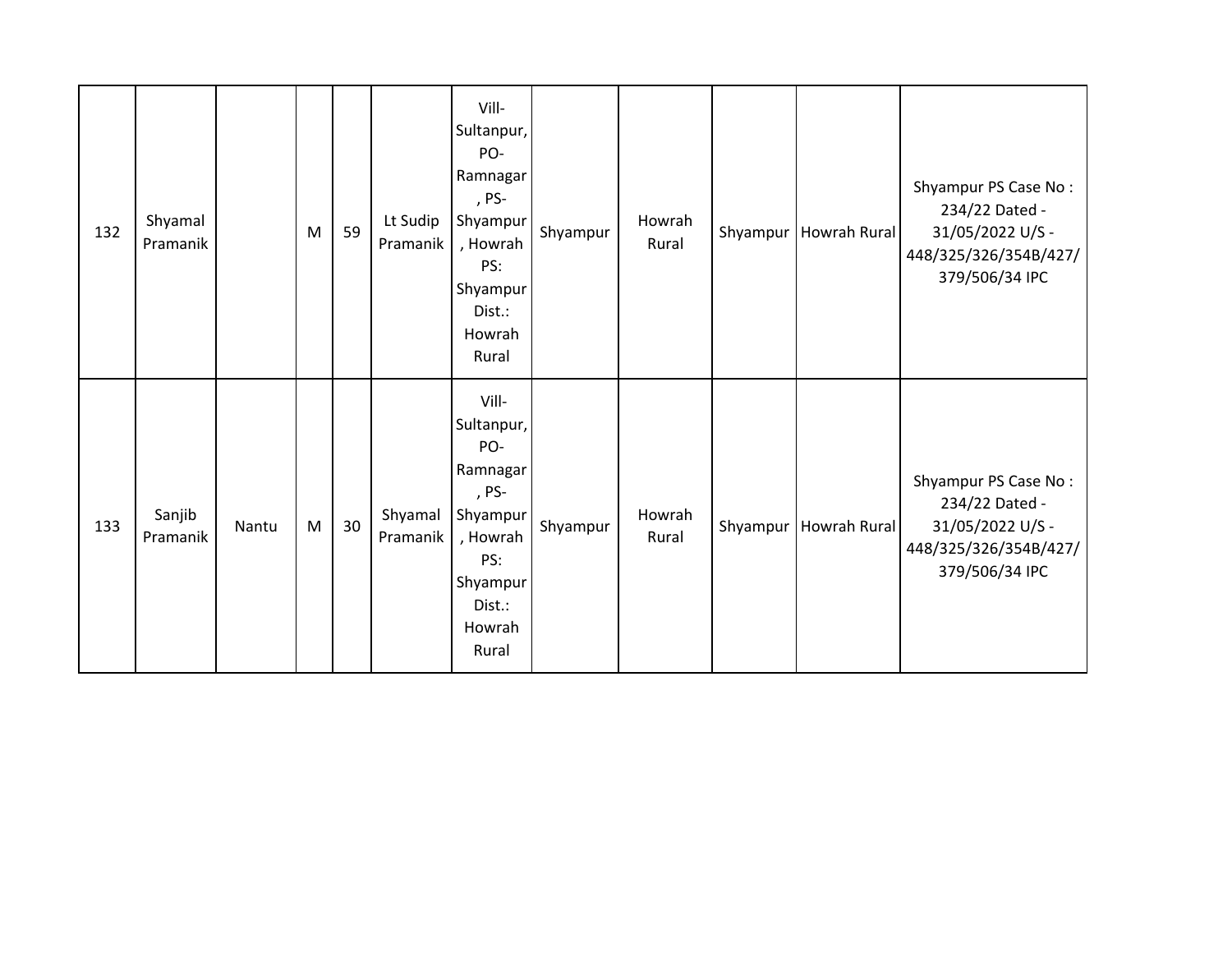| 134 | Sk<br>Mortaja<br>Ali | M | 30 | Sk Anowar<br>Ali | Vill-<br>Gutinagao<br>ri, PS-<br>Shyampur<br>, Howrah<br>PS:<br>Shyampur<br>Dist.:<br>Howrah<br>Rural       | Shyampur | Howrah<br>Rural | Shyampur | <b>Howrah Rural</b> | Shyampur PS Case No:<br>232/22 Dated -<br>31/05/2022 U/S -<br>341/324/326/506/34 IPC |
|-----|----------------------|---|----|------------------|-------------------------------------------------------------------------------------------------------------|----------|-----------------|----------|---------------------|--------------------------------------------------------------------------------------|
| 135 | Sk<br>Mostofa<br>Ali | M | 32 | Sk Anowar<br>Ali | Vill-<br>Gutinagao<br>ri, PS-<br>Shyampur<br>, Howrah<br>PS:<br>Shyampur<br>Dist.:<br>Howrah<br>Rural       | Shyampur | Howrah<br>Rural | Shyampur | <b>Howrah Rural</b> | Shyampur PS Case No:<br>232/22 Dated -<br>31/05/2022 U/S -<br>341/324/326/506/34 IPC |
| 136 | Sanjay<br>Das        | M | 34 | Basudev          | Vill-<br><b>Bhabanipu</b><br>r, PS-<br>Shyampur<br>, Howrah<br>PS:<br>Shyampur<br>Dist.:<br>Howrah<br>Rural | Shyampur | Howrah<br>Rural | Shyampur | <b>Howrah Rural</b> | Shyampur PS Case No:<br>236/22 Dated -<br>01/06/2022 U/S -<br>447/325/326/506/34 IPC |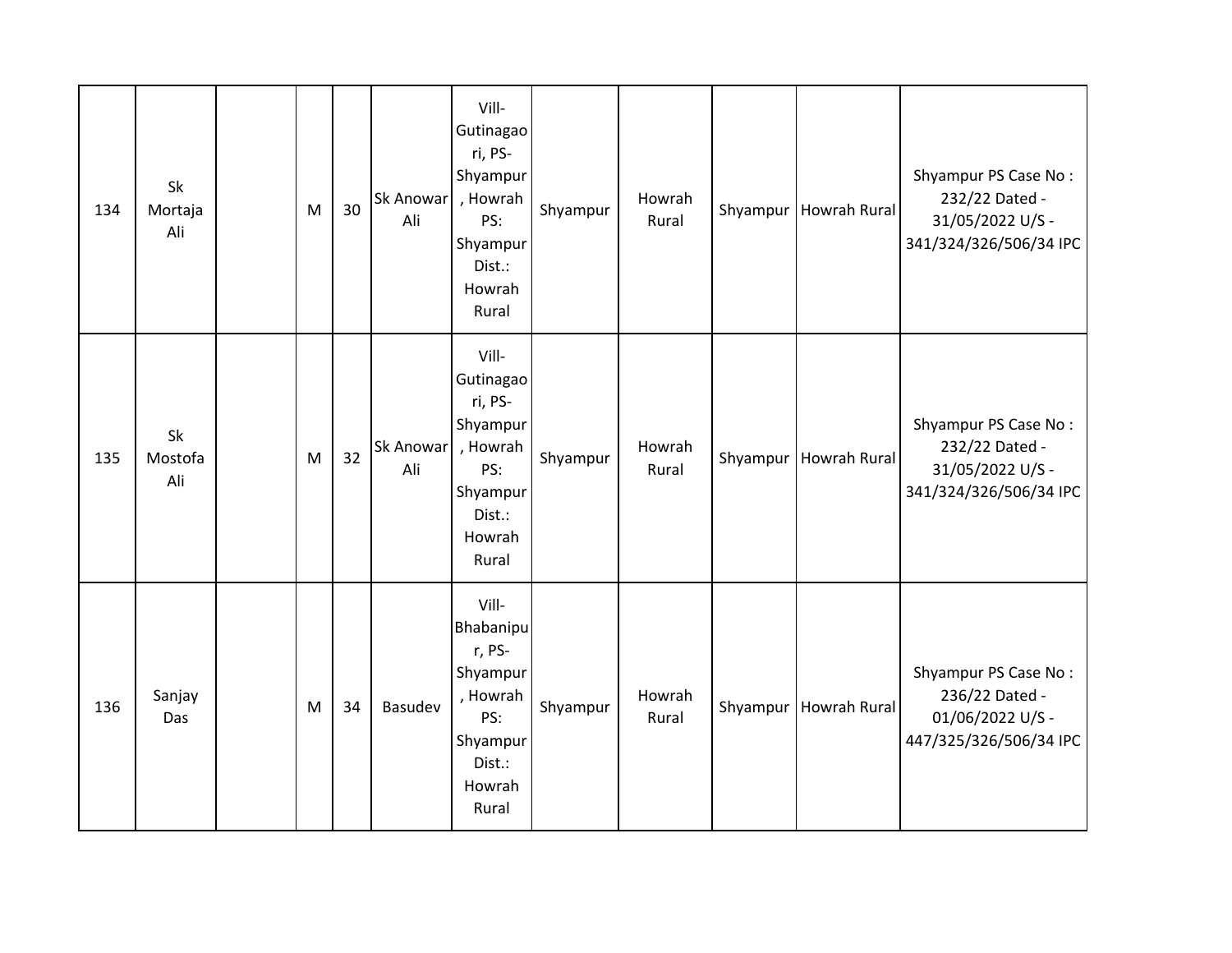| 137 | Sahid<br>Afride       | M |    | Khurshid<br>Anwar | 1/2/H/22<br>Belgachia<br>Road, PS-<br>Ultadanga<br>, Kolkata-<br>36 PS:<br>Shyampur<br>Dist.:<br>Howrah<br>Rural | Shyampur | Howrah<br>Rural |          | Shyampur   Howrah Rural | Shyampur PS Case No:<br>131/22 Dated -<br>03/04/2022 U/S -<br>406/420 IPC |
|-----|-----------------------|---|----|-------------------|------------------------------------------------------------------------------------------------------------------|----------|-----------------|----------|-------------------------|---------------------------------------------------------------------------|
| 138 | <b>Bishal</b><br>Shaw | M | 22 | Manoj<br>Shaw     | Gurulia,<br>PS-<br>Shyamnag<br>ar, Dist-<br>North 24<br>Pargana.<br>PS:<br>Shyampur<br>Dist.:<br>Howrah<br>Rural | Shyampur | Howrah<br>Rural | Shyampur | <b>Howrah Rural</b>     | Shyampur PS Case No:<br>131/22 Dated -<br>03/04/2022 U/S -<br>406/420 IPC |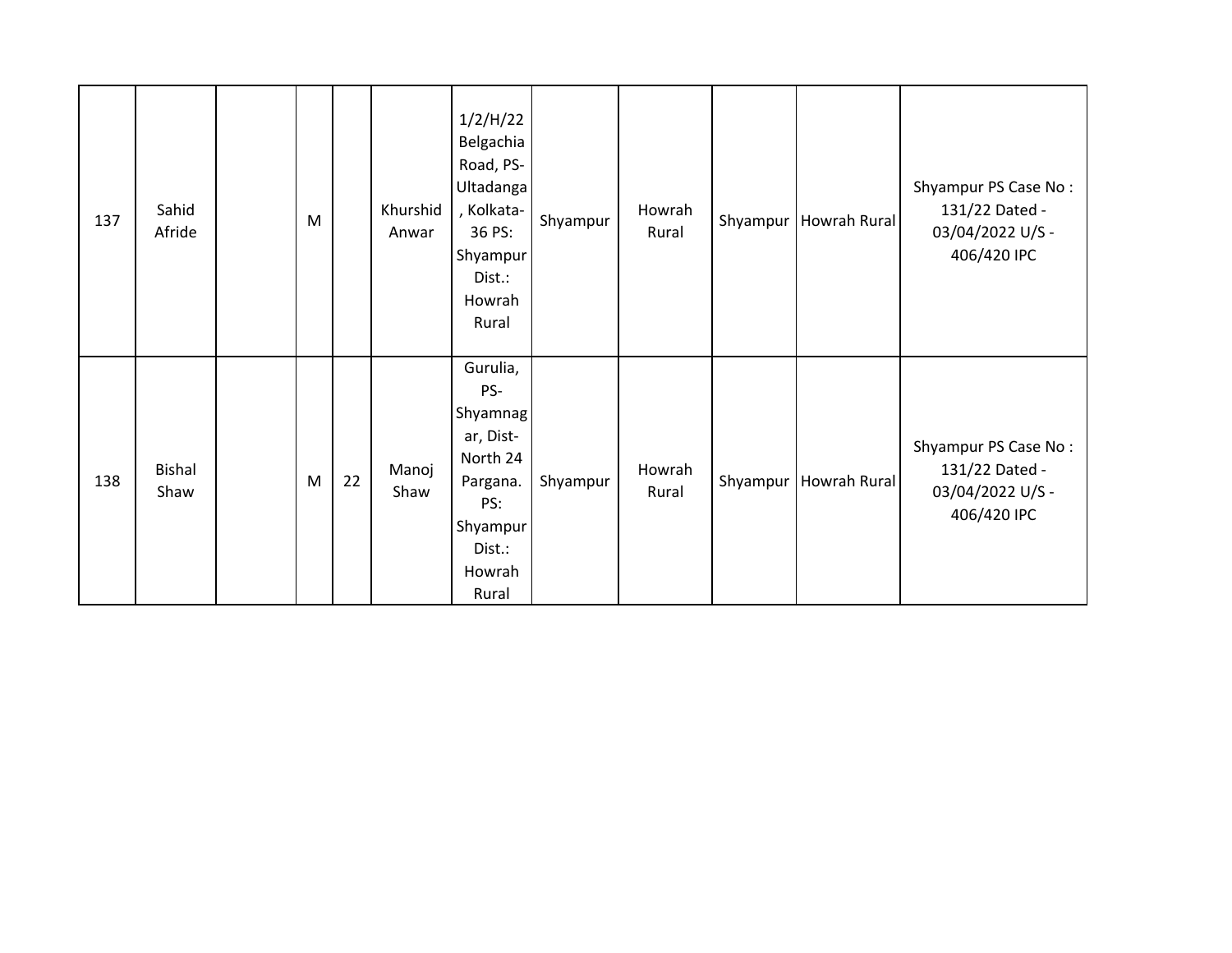| 139 | Abhishek<br>Gupta | M | 24 | Prabhunat<br>h Gupta  | Jagaddal<br>Babu<br>Quarter,<br>$D/L$ No. 6,<br>PS-<br>Jagaddal,<br>Dist-<br>North 24<br>Pargana<br>PS:<br>Shyampur<br>Dist.:<br>Howrah<br>Rural      | Shyampur | Howrah<br>Rural | Shyampur | <b>Howrah Rural</b> | Shyampur PS Case No:<br>131/22 Dated -<br>03/04/2022 U/S -<br>406/420 IPC |
|-----|-------------------|---|----|-----------------------|-------------------------------------------------------------------------------------------------------------------------------------------------------|----------|-----------------|----------|---------------------|---------------------------------------------------------------------------|
| 140 | Deep<br>Karar     | M | 21 | <b>Bikash</b><br>Kara | Rajarhat<br>Rabindra<br><b>Niwas</b><br>Math<br>Para, PS-<br>Ecopark,<br>Dist-<br>North 24<br>Pargana<br>PS:<br>Shyampur<br>Dist.:<br>Howrah<br>Rural | Shyampur | Howrah<br>Rural | Shyampur | Howrah Rural        | Shyampur PS Case No:<br>131/22 Dated -<br>03/04/2022 U/S -<br>406/420 IPC |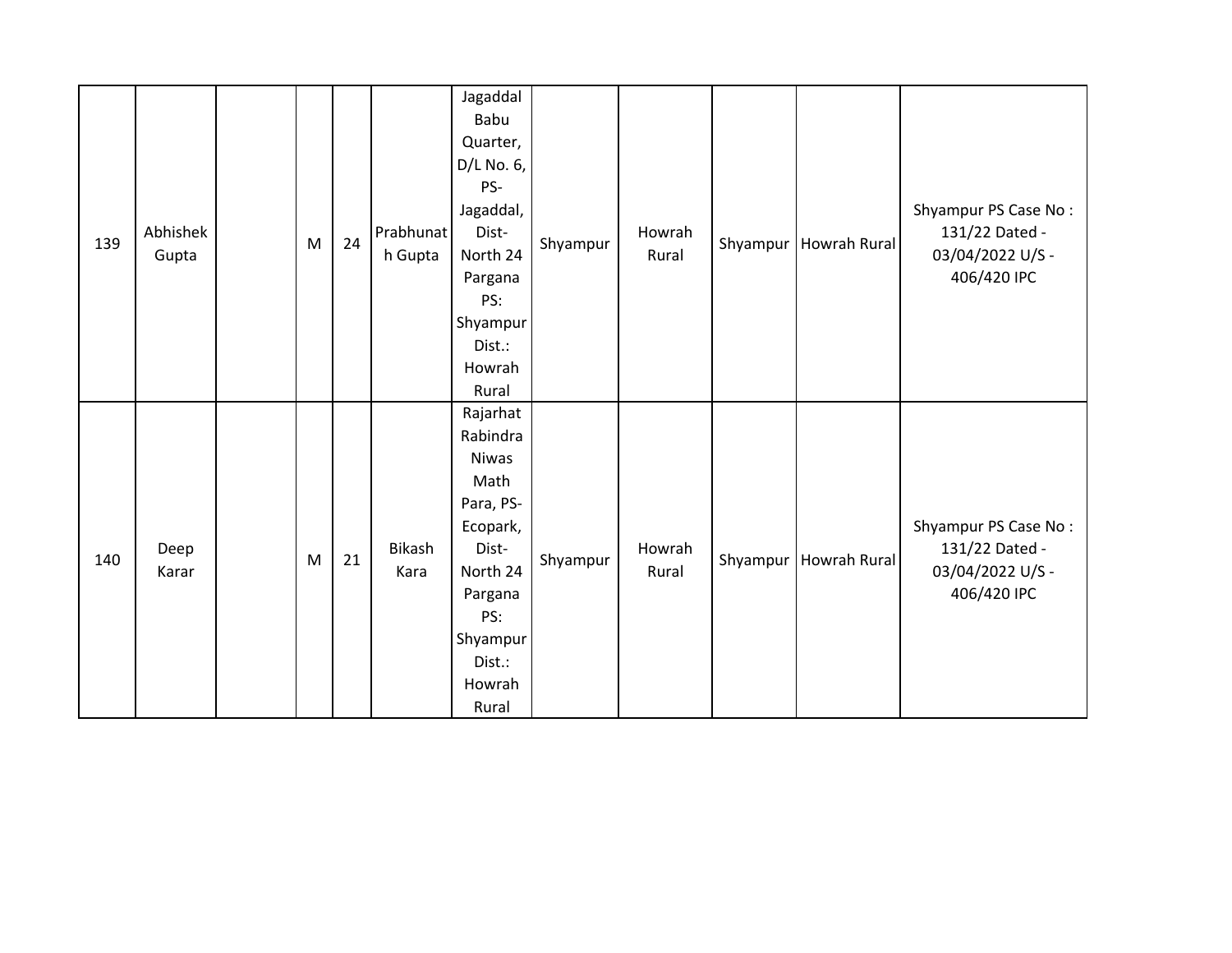| 141 | Arnab Kr<br>Das | M         | 31 | Uttam Kr<br>Das   | A/28<br>Laxmi<br>Nagar,<br>Lichubaga<br>n, PS-<br>Dumdum,<br>Dist-<br>North 24<br>Pargana<br>PS:<br>Shyampur<br>Dist.:<br>Howrah<br>Rural | Shyampur | Howrah<br>Rural |          | Shyampur   Howrah Rural | Shyampur PS Case No:<br>131/22 Dated -<br>03/04/2022 U/S -<br>406/420 IPC |
|-----|-----------------|-----------|----|-------------------|-------------------------------------------------------------------------------------------------------------------------------------------|----------|-----------------|----------|-------------------------|---------------------------------------------------------------------------|
| 142 | Supriya<br>Bera | ${\sf M}$ | 26 | Priyapada<br>Bera | 100 Dr<br>M.N.Saha<br>Road, PS-<br>Dumdum,<br>Dist-<br>North 24<br>Pargana<br>PS:<br>Shyampur<br>Dist.:<br>Howrah<br>Rural                | Shyampur | Howrah<br>Rural | Shyampur | <b>Howrah Rural</b>     | Shyampur PS Case No:<br>131/22 Dated -<br>03/04/2022 U/S -<br>406/420 IPC |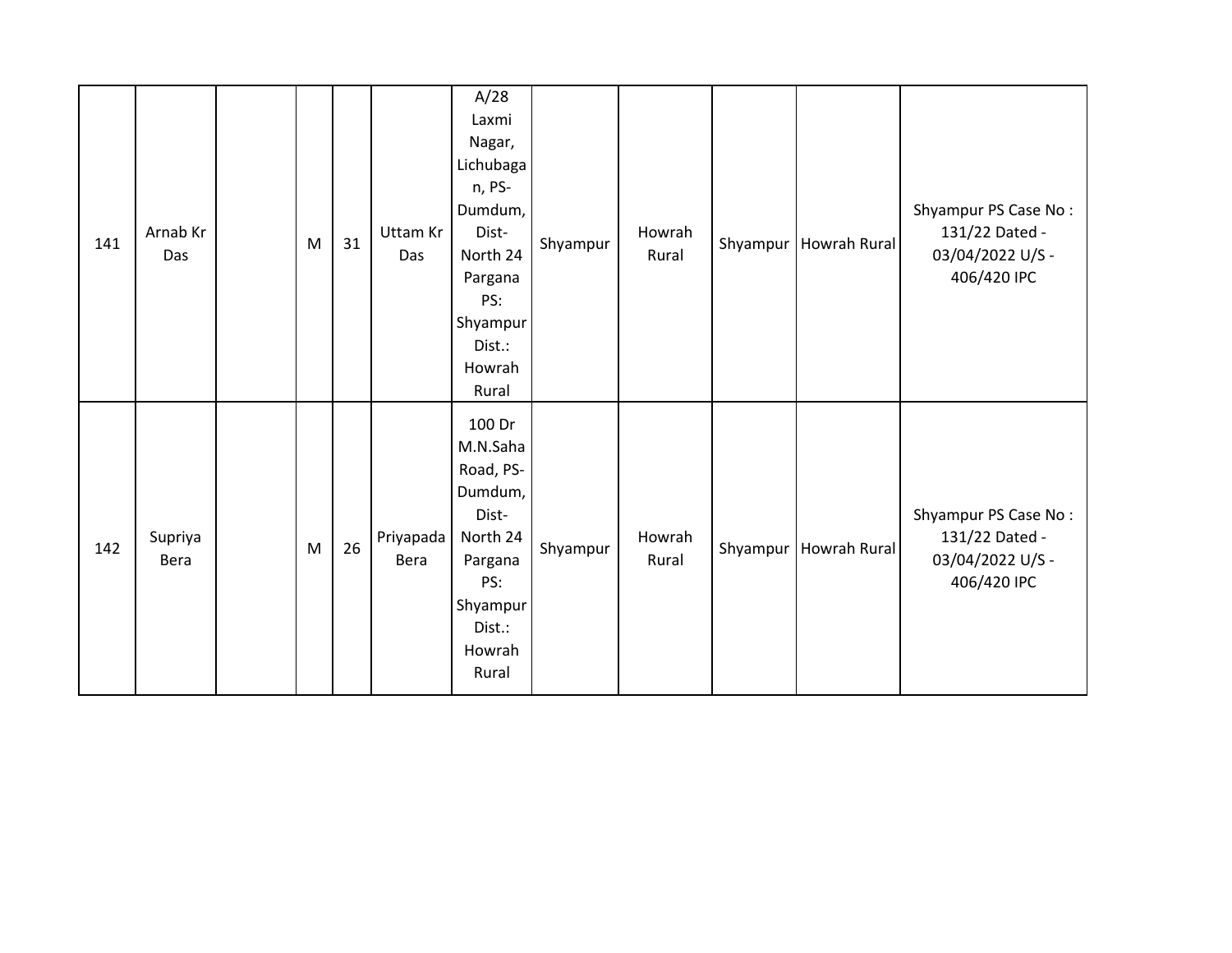| 143 | Gopal<br>Karmakar    | M         | 33 | Kanai<br>Karmakar     | 3, No<br>Krishnapu<br>r near<br>Jiban Pal<br>Bagan, PS-<br>Chinsurah<br>PS:<br>Shyampur<br>Dist.:<br>Howrah<br>Rural                 | Shyampur | Howrah<br>Rural | Shyampur | Howrah Rural            | Shyampur PS Case No:<br>131/22 Dated -<br>03/04/2022 U/S -<br>406/420 IPC |
|-----|----------------------|-----------|----|-----------------------|--------------------------------------------------------------------------------------------------------------------------------------|----------|-----------------|----------|-------------------------|---------------------------------------------------------------------------|
| 144 | Debmalya<br>Banerjee | ${\sf M}$ | 37 | Lt. Uttar<br>Banerjee | P-4 CIT<br>Road<br>Sutahat<br>Lane<br>Beleghata,<br>PS-<br>Beleghata,<br>Kolkata-<br>10 PS:<br>Shyampur<br>Dist.:<br>Howrah<br>Rural | Shyampur | Howrah<br>Rural |          | Shyampur   Howrah Rural | Shyampur PS Case No:<br>131/22 Dated -<br>03/04/2022 U/S -<br>406/420 IPC |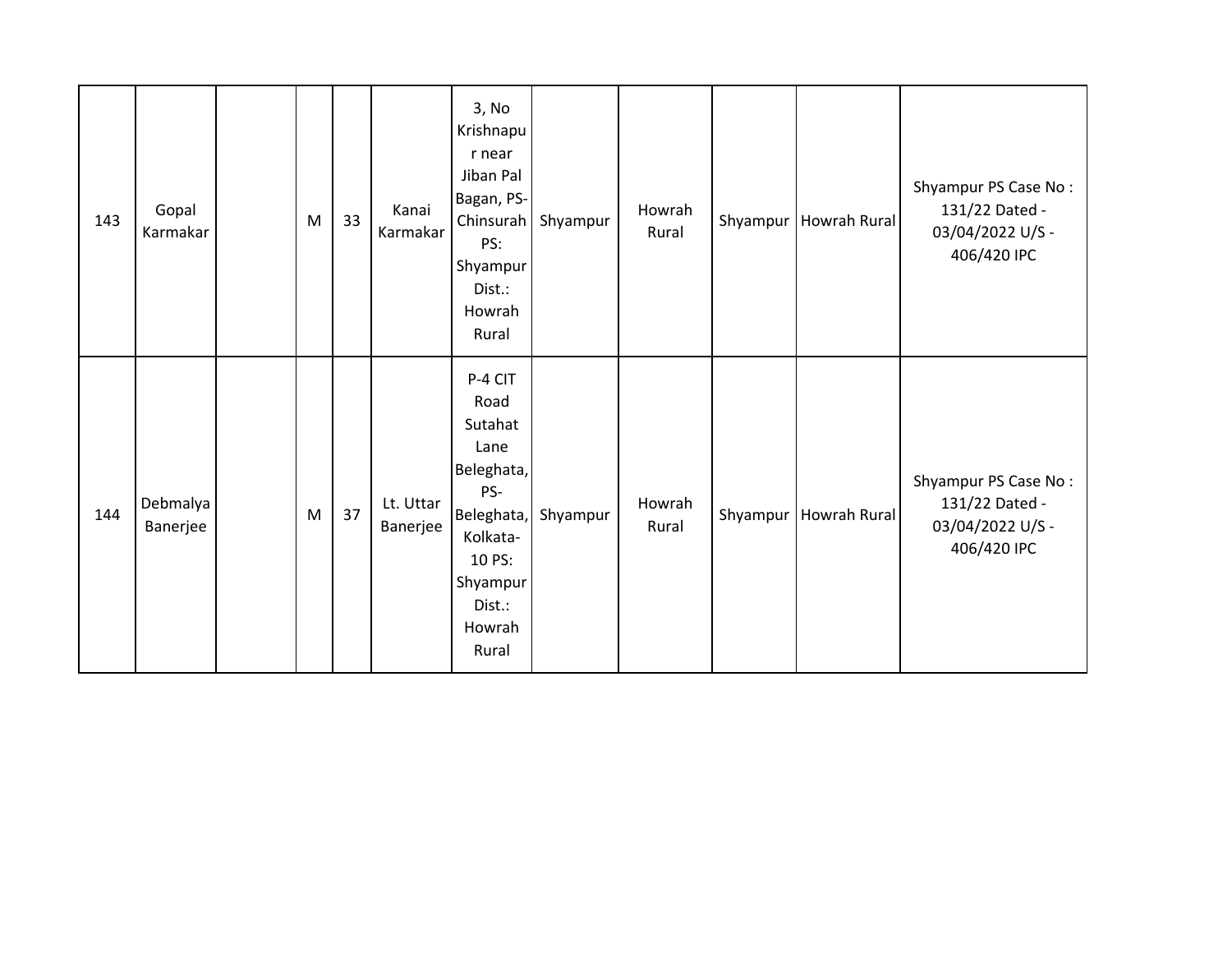| 145 | Avishek<br><b>Basu</b> | M | 38 | Lt. Mantu<br>Basu       | 331/B<br>MID Road,<br>PS-<br>Panashree<br>, Kolkata-<br>6 PS:<br>Shyampur<br>Dist.:<br>Howrah<br>Rural                   | Shyampur | Howrah<br>Rural | Shyampur   Howrah Rural | Shyampur PS Case No:<br>131/22 Dated -<br>03/04/2022 U/S -<br>406/420 IPC |
|-----|------------------------|---|----|-------------------------|--------------------------------------------------------------------------------------------------------------------------|----------|-----------------|-------------------------|---------------------------------------------------------------------------|
| 146 | Amarnath<br>Auddy      | M | 40 | Balai<br>Chand<br>Auddy | 52/1B,<br>Hidaram<br>Banerjee<br>Lane, PS-<br>Muchipar<br>a, Kolkata-<br>12 PS:<br>Shyampur<br>Dist.:<br>Howrah<br>Rural | Shyampur | Howrah<br>Rural | Shyampur   Howrah Rural | Shyampur PS Case No:<br>131/22 Dated -<br>03/04/2022 U/S -<br>406/420 IPC |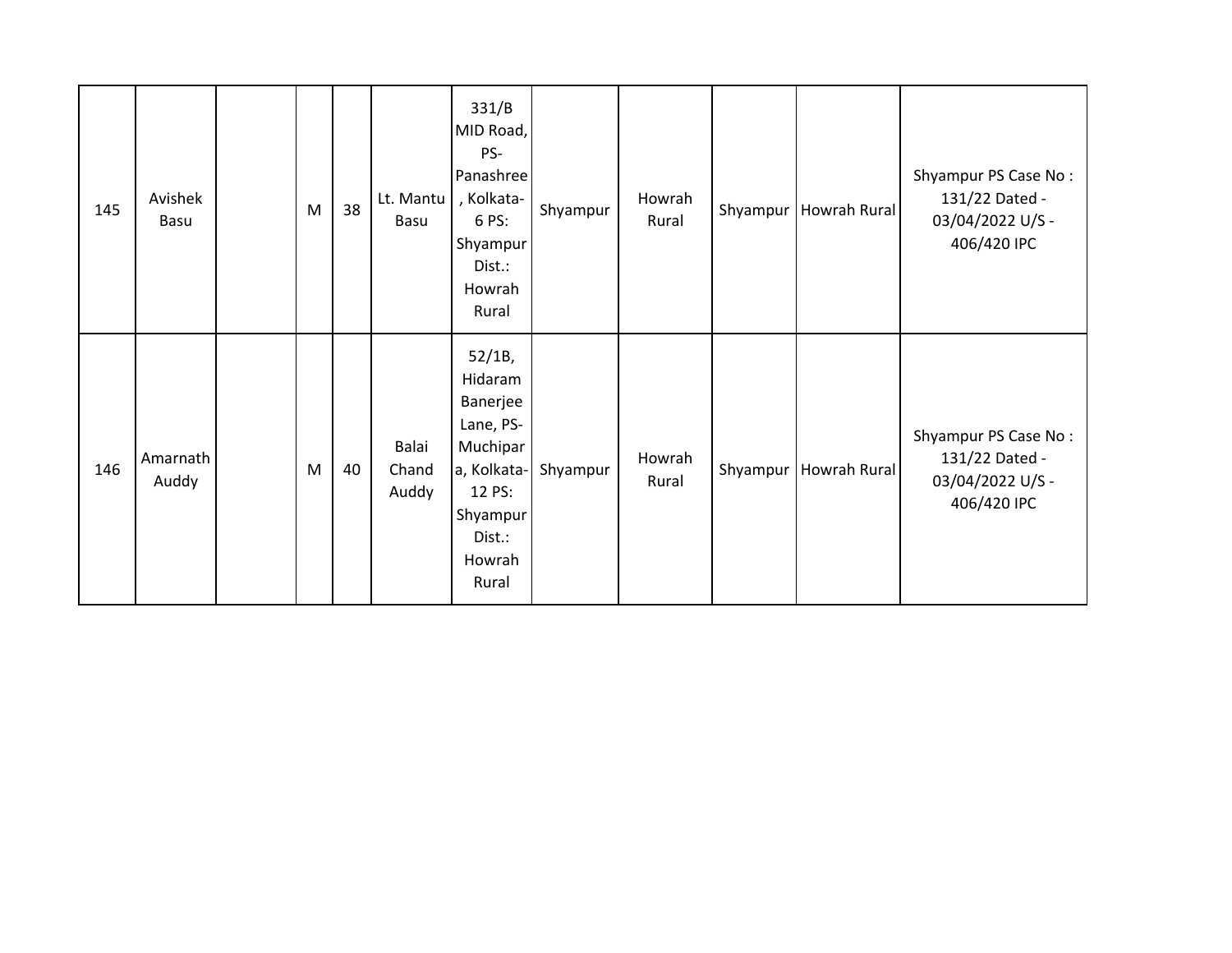| 147 | Himadri<br>Ghosh | M | 34 | Lt. Biplab<br>Kumar<br>Ghosh | 134/3 C.S<br>Mukherje<br>e Street,<br>Konnagar<br>h, PS-<br>Uttarpara,<br>Dist-<br>Hooghly<br>PS:<br>Shyampur<br>Dist.:<br>Howrah<br>Rural     | Shyampur | Howrah<br>Rural | Shyampur | Howrah Rural            | Shyampur PS Case No:<br>131/22 Dated -<br>03/04/2022 U/S -<br>406/420 IPC |
|-----|------------------|---|----|------------------------------|------------------------------------------------------------------------------------------------------------------------------------------------|----------|-----------------|----------|-------------------------|---------------------------------------------------------------------------|
| 148 | Amit<br>Gupta    |   | 40 | Sankar<br>Gupta              | 11A<br>Bashnab<br>Seth 1st<br>Lane, Jora<br>Bagan, PS-<br>Jora<br>Bagan,<br>Kolkata-<br>700006<br>PS:<br>Shyampur<br>Dist.:<br>Howrah<br>Rural | Shyampur | Howrah<br>Rural |          | Shyampur   Howrah Rural | Shyampur PS Case No:<br>131/22 Dated -<br>03/04/2022 U/S -<br>406/420 IPC |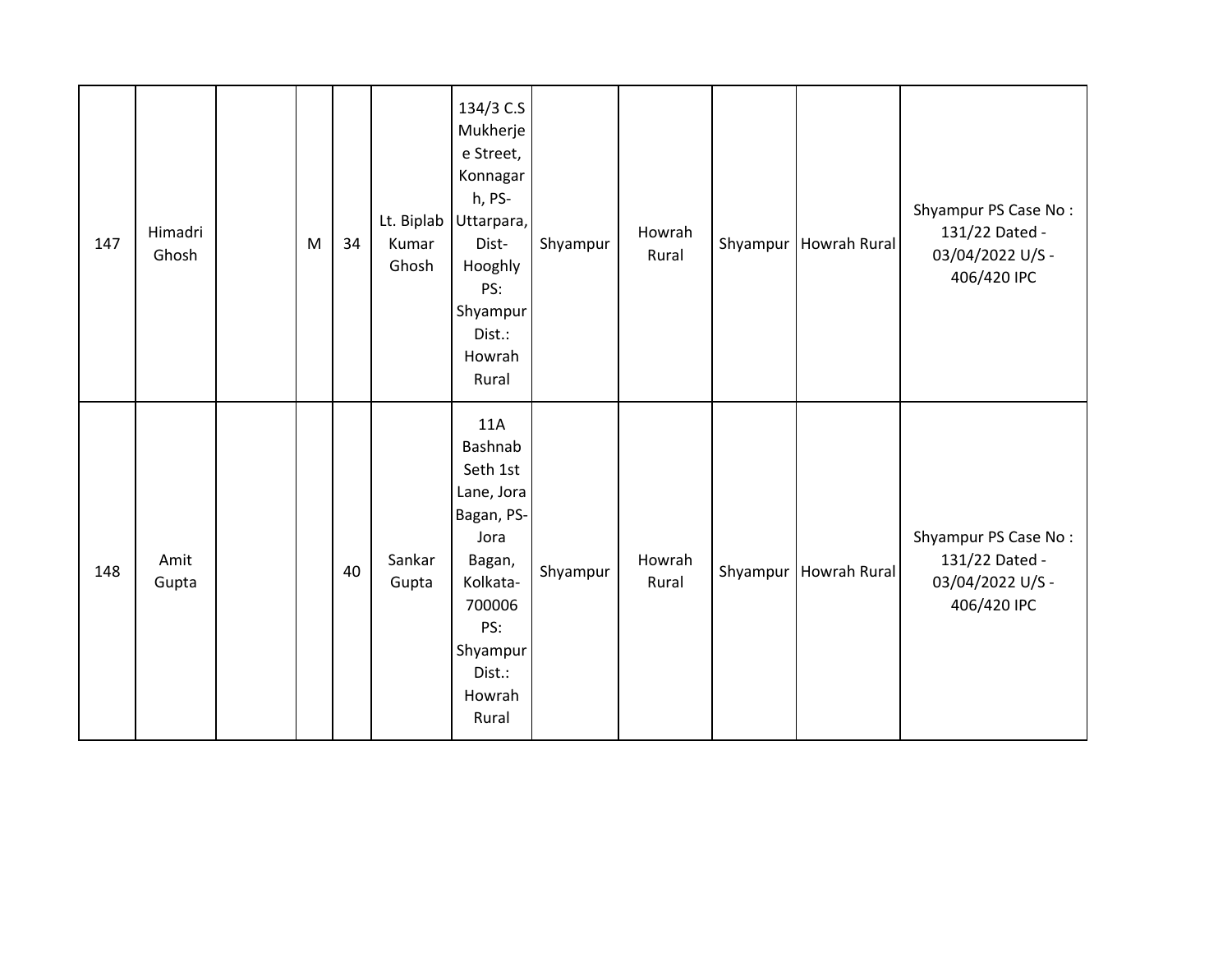| 149 | Sunny<br>Khawriya        | M | 30 <sub>o</sub> | Raju<br>Khawriya,            | 17,<br>Chandra<br>Mundal<br>Lane, PS-<br>Tolliganj,<br>Kolkata-<br>26 PS:<br>Shyampur<br>Dist.:<br>Howrah<br>Rural                   | Shyampur | Howrah<br>Rural | Shyampur   Howrah Rural | Shyampur PS Case No:<br>131/22 Dated -<br>03/04/2022 U/S -<br>406/420 IPC |
|-----|--------------------------|---|-----------------|------------------------------|--------------------------------------------------------------------------------------------------------------------------------------|----------|-----------------|-------------------------|---------------------------------------------------------------------------|
| 150 | Rajib<br>Chakrabor<br>ty | M | 39              | Lt. Karun<br>Chakrabor<br>ty | 7/D,<br>Cornel K.P<br>Gupta<br>Road, PS-<br>Bizpur,<br>Dist-<br>North 24<br>Paragana<br>PS:<br>Shyampur<br>Dist.:<br>Howrah<br>Rural | Shyampur | Howrah<br>Rural | Shyampur   Howrah Rural | Shyampur PS Case No:<br>131/22 Dated -<br>03/04/2022 U/S -<br>406/420 IPC |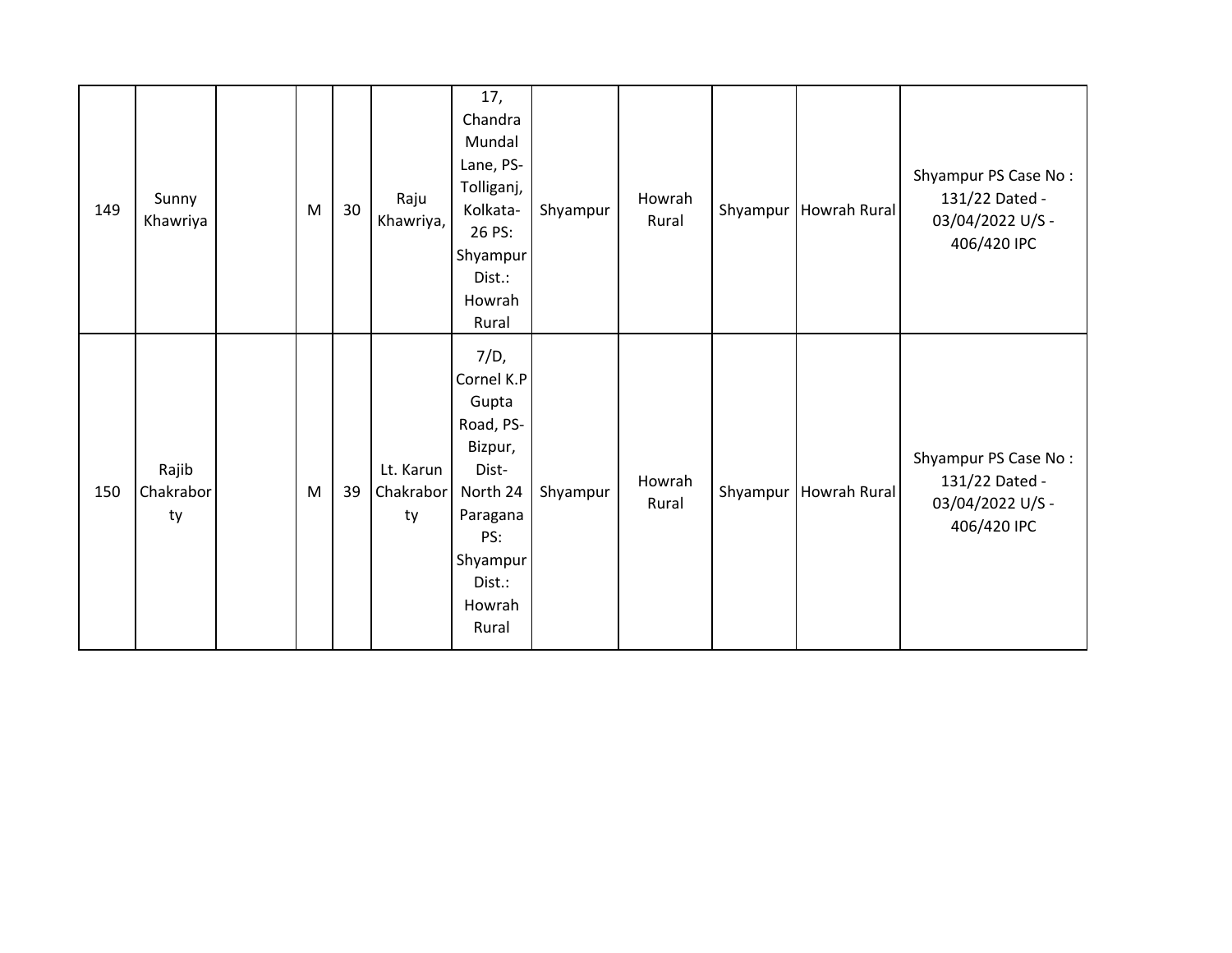| 151 | Gopi<br>Sharma | M | 30 | Binod<br>Sharma               | 128/1/A<br>G.T. Road,<br>Astha<br>Apartmen<br>t,<br>Konnagar<br>h, PS-<br>Uttarpara,<br>Dist-<br>Hooghly<br>PS:<br>Shyampur<br>Dist.:<br>Howrah<br>Rural | Shyampur | Howrah<br>Rural | Shyampur | <b>Howrah Rural</b> | Shyampur PS Case No:<br>131/22 Dated -<br>03/04/2022 U/S -<br>406/420 IPC |
|-----|----------------|---|----|-------------------------------|----------------------------------------------------------------------------------------------------------------------------------------------------------|----------|-----------------|----------|---------------------|---------------------------------------------------------------------------|
| 152 | Amit<br>Mondal | M | 37 | Lt. Pran<br>Krishna<br>Mondal | 50/35A,<br>Pallyshree<br>, PS-<br>Netaji<br>Nagar,<br>Kolkata-<br>92 PS:<br>Shyampur<br>Dist.:<br>Howrah<br>Rural                                        | Shyampur | Howrah<br>Rural | Shyampur | Howrah Rural        | Shyampur PS Case No:<br>131/22 Dated -<br>03/04/2022 U/S -<br>406/420 IPC |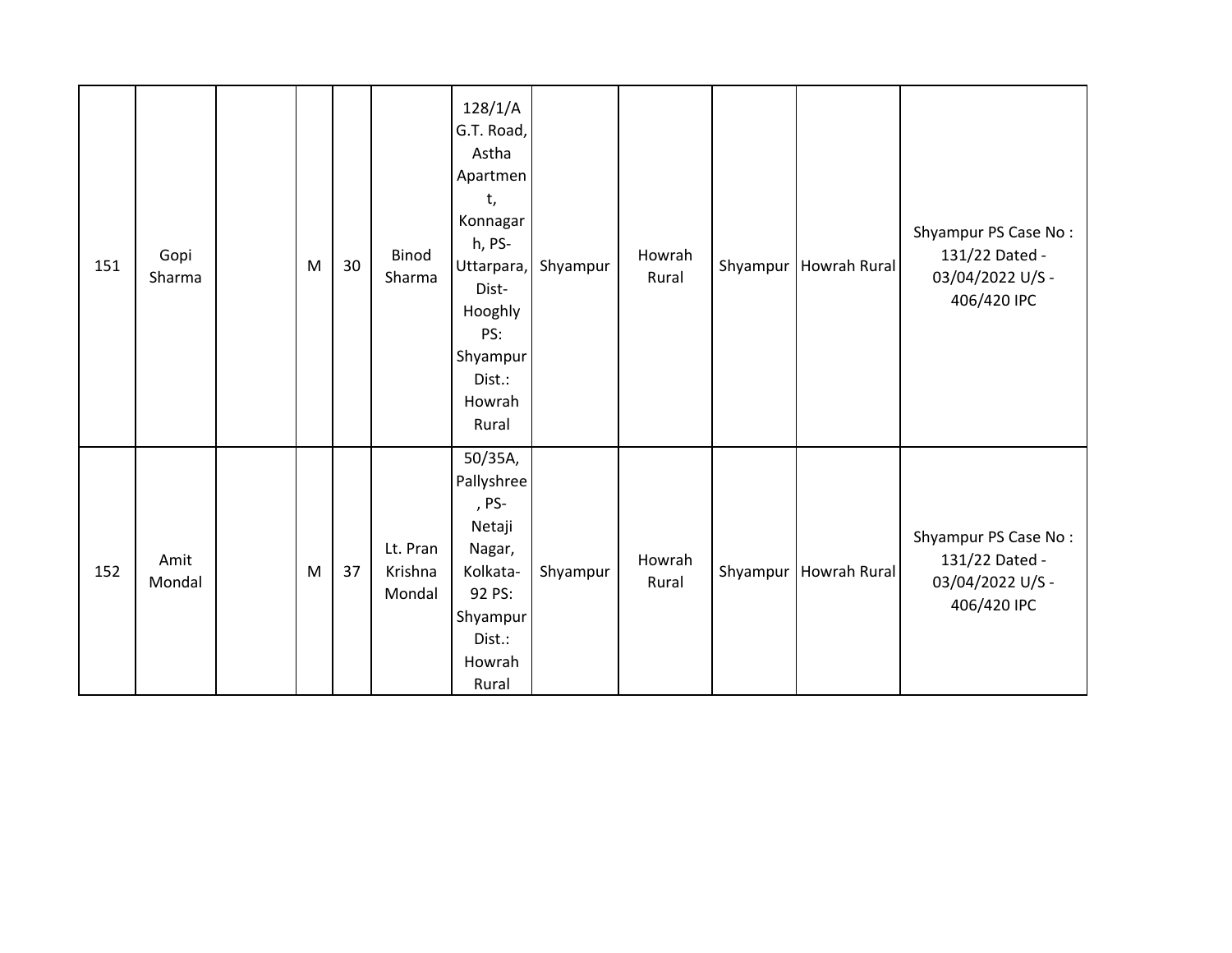| 153 | Avirup<br>Majumdar | M |    | Anit<br>Majumdar | 57/21<br>Dewan<br>Gazi Road,<br>PS-Balley,<br>Howrah-<br>711201<br>PS:<br>Shyampur<br>Dist.:<br>Howrah<br>Rural           | Shyampur | Howrah<br>Rural | Shyampur | Howrah Rural | Shyampur PS Case No:<br>131/22 Dated -<br>03/04/2022 U/S -<br>406/420 IPC |
|-----|--------------------|---|----|------------------|---------------------------------------------------------------------------------------------------------------------------|----------|-----------------|----------|--------------|---------------------------------------------------------------------------|
| 154 | Rohit<br>Shaw      | M | 31 | Chandan<br>Shaw  | $16/A$ ,<br>Tagore<br>Castle, PS-<br>Jora<br>Bagan,<br>Kolkata-<br>700006<br>PS:<br>Shyampur<br>Dist.:<br>Howrah<br>Rural | Shyampur | Howrah<br>Rural | Shyampur | Howrah Rural | Shyampur PS Case No:<br>131/22 Dated -<br>03/04/2022 U/S -<br>406/420 IPC |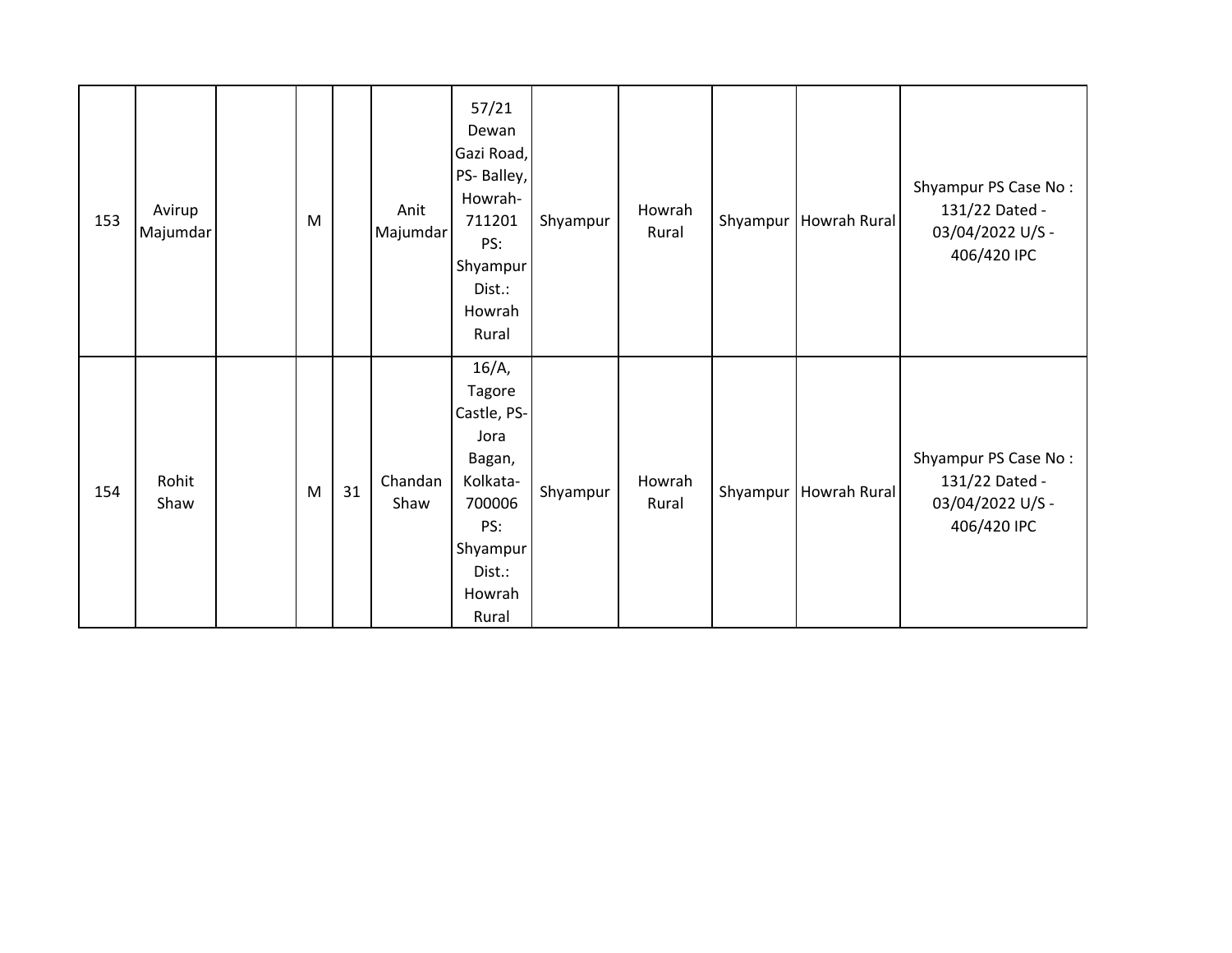| 155 | Sandip<br><b>Biswas</b> | M         | 35 | Sanatan<br><b>Biswas</b>  | Flat No.<br>1504,<br>Tower 02,<br>Elita<br>Garden,<br>Vista,<br>Rajarhat,<br>New<br>Town, PS-<br>Techno<br><b>City Police</b><br>Station,<br>Kolkata-<br>135 PS:<br>Shyampur<br>Dist.:<br>Howrah<br>Rural | Shyampur | Howrah<br>Rural | Shyampur | Howrah Rural | Shyampur PS Case No:<br>131/22 Dated -<br>03/04/2022 U/S -<br>406/420 IPC |
|-----|-------------------------|-----------|----|---------------------------|-----------------------------------------------------------------------------------------------------------------------------------------------------------------------------------------------------------|----------|-----------------|----------|--------------|---------------------------------------------------------------------------|
| 156 | Avinanda<br>Das Gupta   | ${\sf M}$ |    | <b>Ashok Das</b><br>Gupta | 15/2/40/1<br>Jhil Road,<br>Bank Plot,<br>PS- Garfa,<br>Kolkata-<br>700075<br>PS:<br>Shyampur<br>Dist.:<br>Howrah<br>Rural                                                                                 | Shyampur | Howrah<br>Rural | Shyampur | Howrah Rural | Shyampur PS Case No:<br>131/22 Dated -<br>03/04/2022 U/S -<br>406/420 IPC |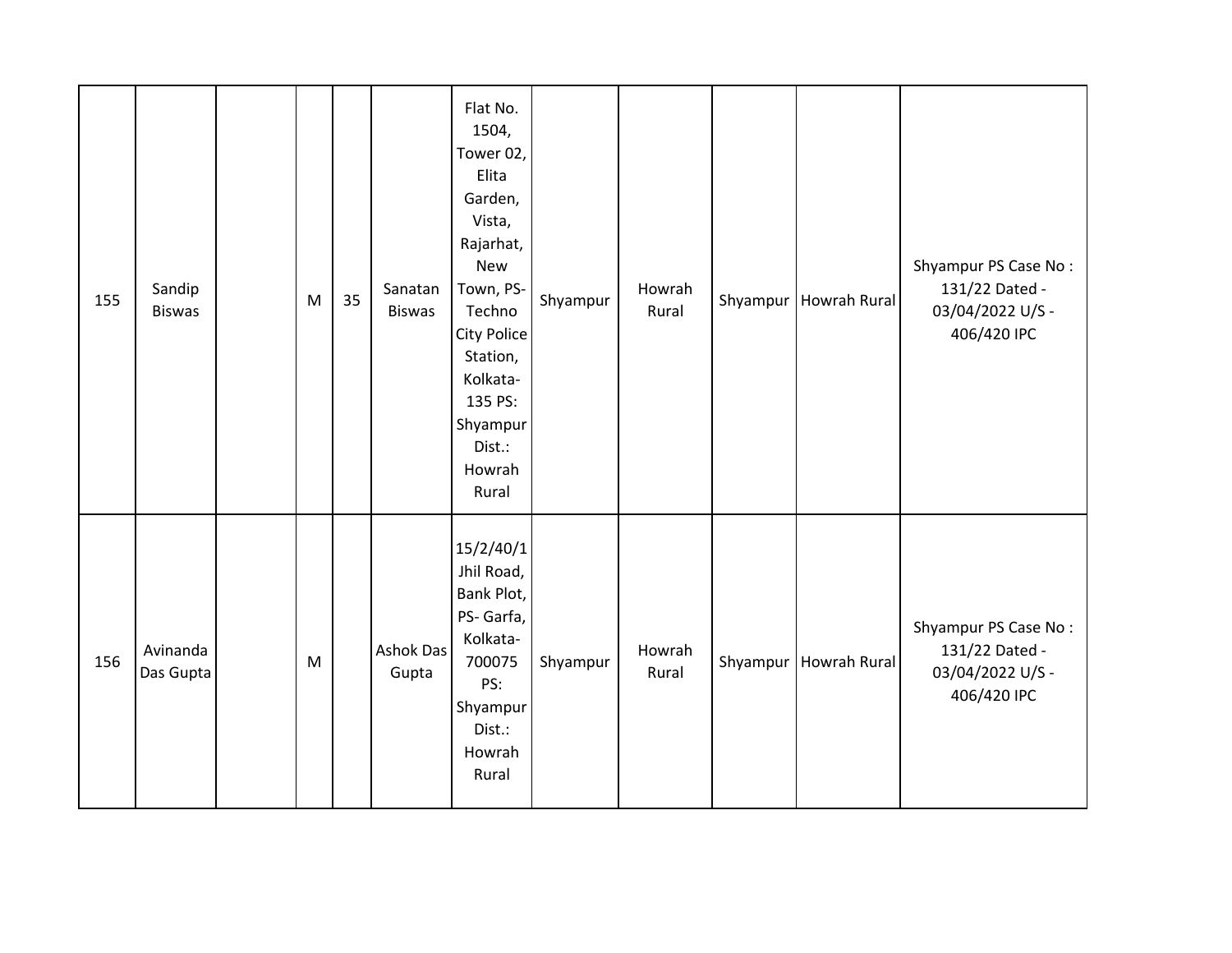| 157 | Priyanka<br>Chowdhur<br>у | $\mathsf F$ | 25 | <b>Arnab Das</b>  | $1/4A$ ,<br>Bamachar<br>an<br>Mukherje<br>e Lane,<br>Rishra, PS-<br>Rishra Dist-<br>Hoogly-<br>712248<br>PS:<br>Shyampur<br>Dist.:<br>Howrah<br>Rural     | Shyampur | Howrah<br>Rural | Shyampur   Howrah Rural | Shyampur PS Case No:<br>131/22 Dated -<br>03/04/2022 U/S -<br>406/420 IPC |
|-----|---------------------------|-------------|----|-------------------|-----------------------------------------------------------------------------------------------------------------------------------------------------------|----------|-----------------|-------------------------|---------------------------------------------------------------------------|
| 158 | Md Kabir                  | M           | 27 | Md.saham<br>uddin | Uttar<br>Kumrakha<br>li, Rajpur-<br>Sonarpur,<br>$P.S-$<br>Narendra<br>pur, Dist-<br>North 24<br>Parganas<br>PS:<br>Shyampur<br>Dist.:<br>Howrah<br>Rural | Shyampur | Howrah<br>Rural | Shyampur   Howrah Rural | Shyampur PS Case No:<br>131/22 Dated -<br>03/04/2022 U/S -<br>406/420 IPC |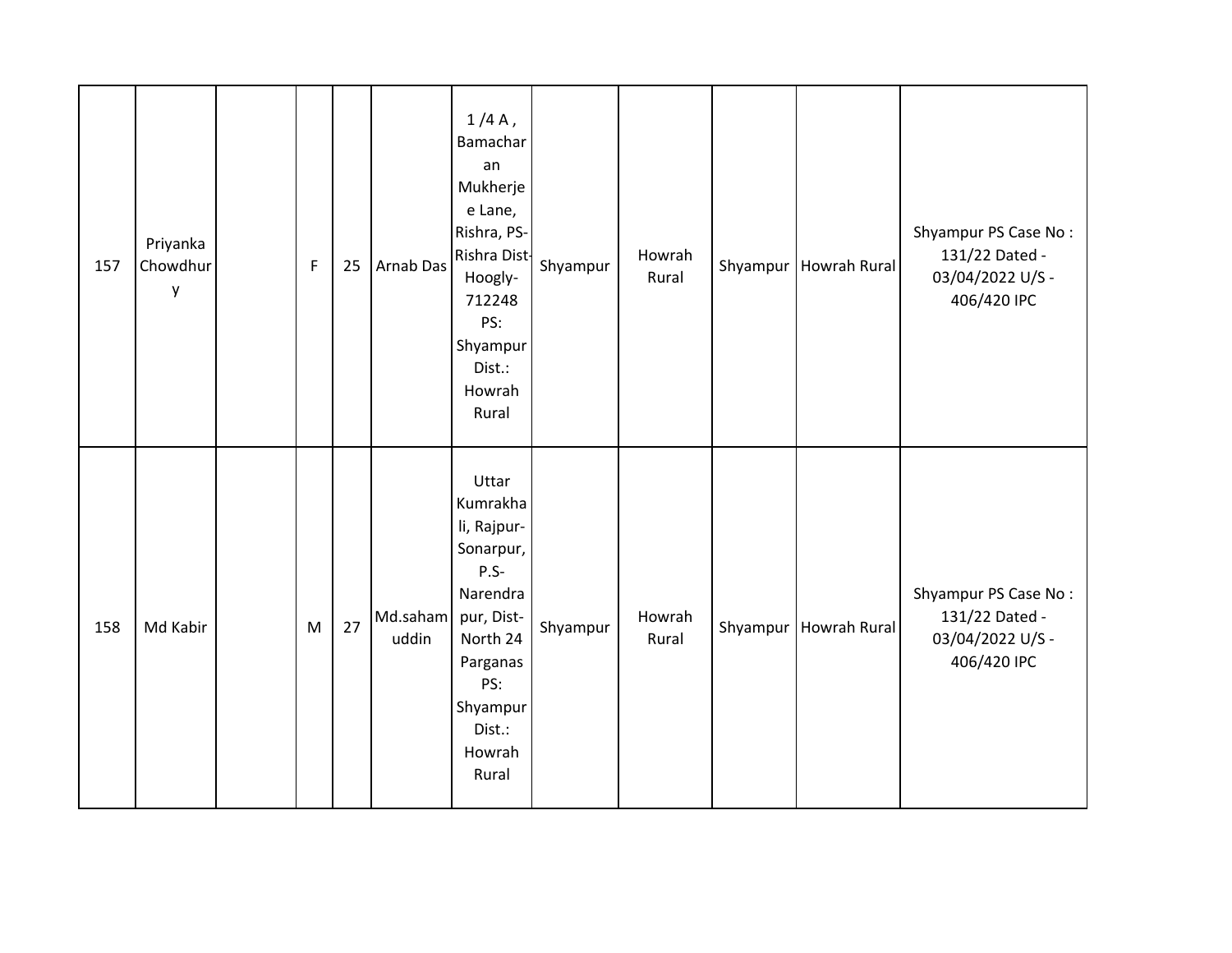| 159 | Palash<br>Samanta     | M | 34 | Lt. Gopal<br>Samanta | Dakkhin<br>Durgapur,<br>P.O-Taker<br>Bazar, P.S-<br>Namkhan<br>a, Dist-<br>South 24<br>Parganas<br>PS:<br>Shyampur<br>Dist.:<br>Howrah<br>Rural | Shyampur | Howrah<br>Rural |          | Shyampur   Howrah Rural | Shyampur PS Case No:<br>131/22 Dated -<br>03/04/2022 U/S -<br>406/420 IPC                                                         |
|-----|-----------------------|---|----|----------------------|-------------------------------------------------------------------------------------------------------------------------------------------------|----------|-----------------|----------|-------------------------|-----------------------------------------------------------------------------------------------------------------------------------|
| 160 | Surojit<br><b>Bag</b> | M |    | Manoranj<br>an Bag   | Modai<br>near<br>Battala<br>Hat, PS:<br>Uluberia<br>Dist.:<br>Howrah<br>Rural                                                                   | Uluberia | Howrah<br>Rural | Uluberia | Howrah Rural            | Uluberia PS Case No:<br>157/22 Dated -<br>01/06/2022 U/S -<br>21(C)/29 Narcotic Drugs<br>and Psychotropic<br>Substances Act, 1985 |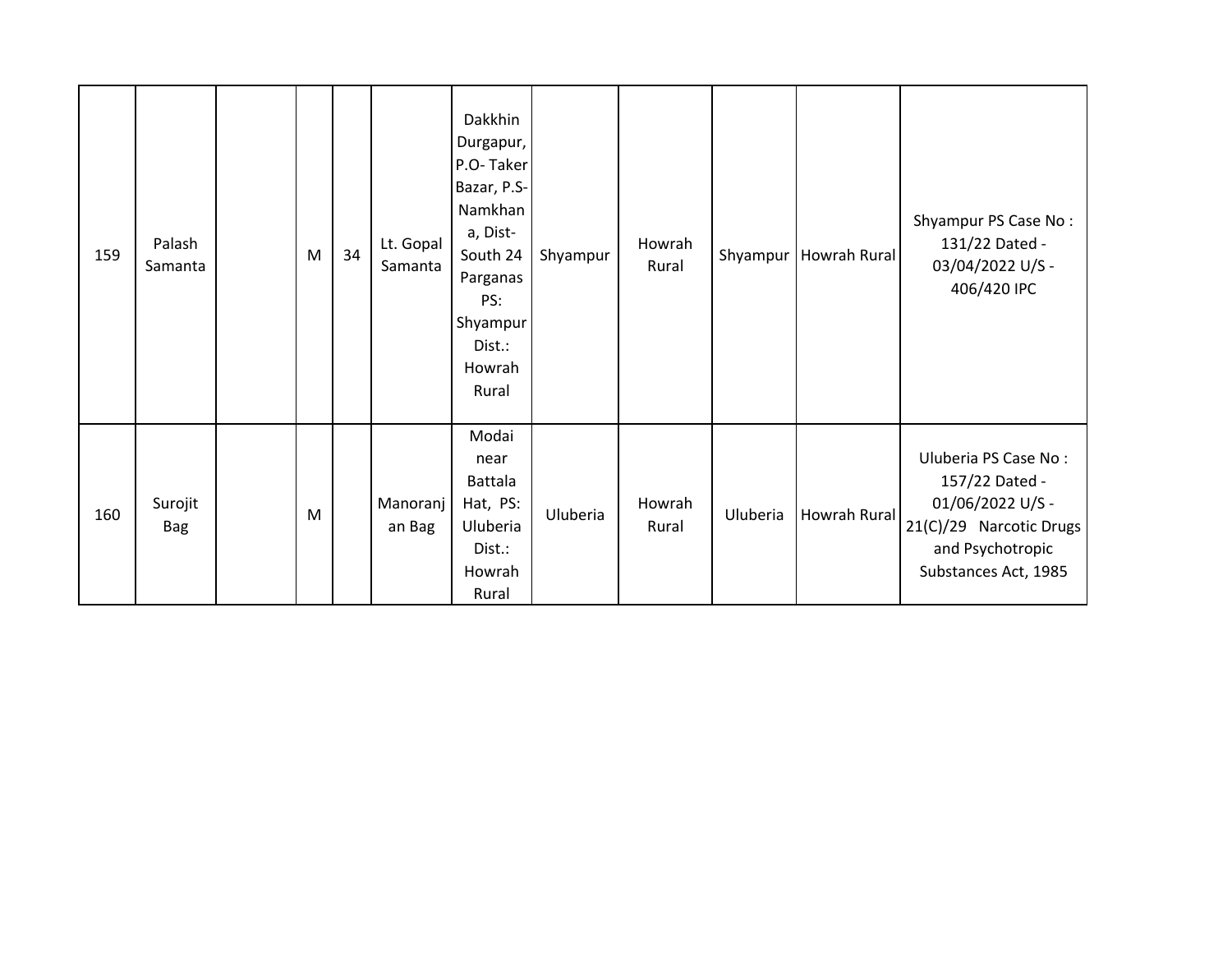| 161 | Sakumar<br><b>Biswas</b> | M |    | Panchana<br>nd Biswas | Of Vill<br>Rasakhao<br>a Daka<br>Para, PS<br>Karandighi<br>Dist Uttar<br>Dinajpur<br>PS:<br>Karandighi<br>Dist.:<br>Raiganj<br>Police<br>District | Karandighi | Raiganj<br>Police<br>District | Dalkhola   | Islampur<br>Police District | Dalkhola PS Case No:<br>168/22 Dated -<br>01/06/2022 U/S -<br>363/365/34 IPC |
|-----|--------------------------|---|----|-----------------------|---------------------------------------------------------------------------------------------------------------------------------------------------|------------|-------------------------------|------------|-----------------------------|------------------------------------------------------------------------------|
| 162 | Jakir Ali                | M | 25 | Enamul<br>Pradhan     | Sipahipara<br>Berubari-<br>1, PO<br>Kuripara,<br>PO<br>Manickga<br>nj, PS<br>Kotwali,<br>Jalpaiguri<br>PS:<br>Jalpaiguri<br>Dist.:<br>Jalpaiguri  | Jalpaiguri | Jalpaiguri                    | Jalpaiguri | Jalpaiguri                  | Jalpaiguri PS Case No:<br>344/22 Dated -<br>01/06/2022 U/S -<br>21(C)/29 IPC |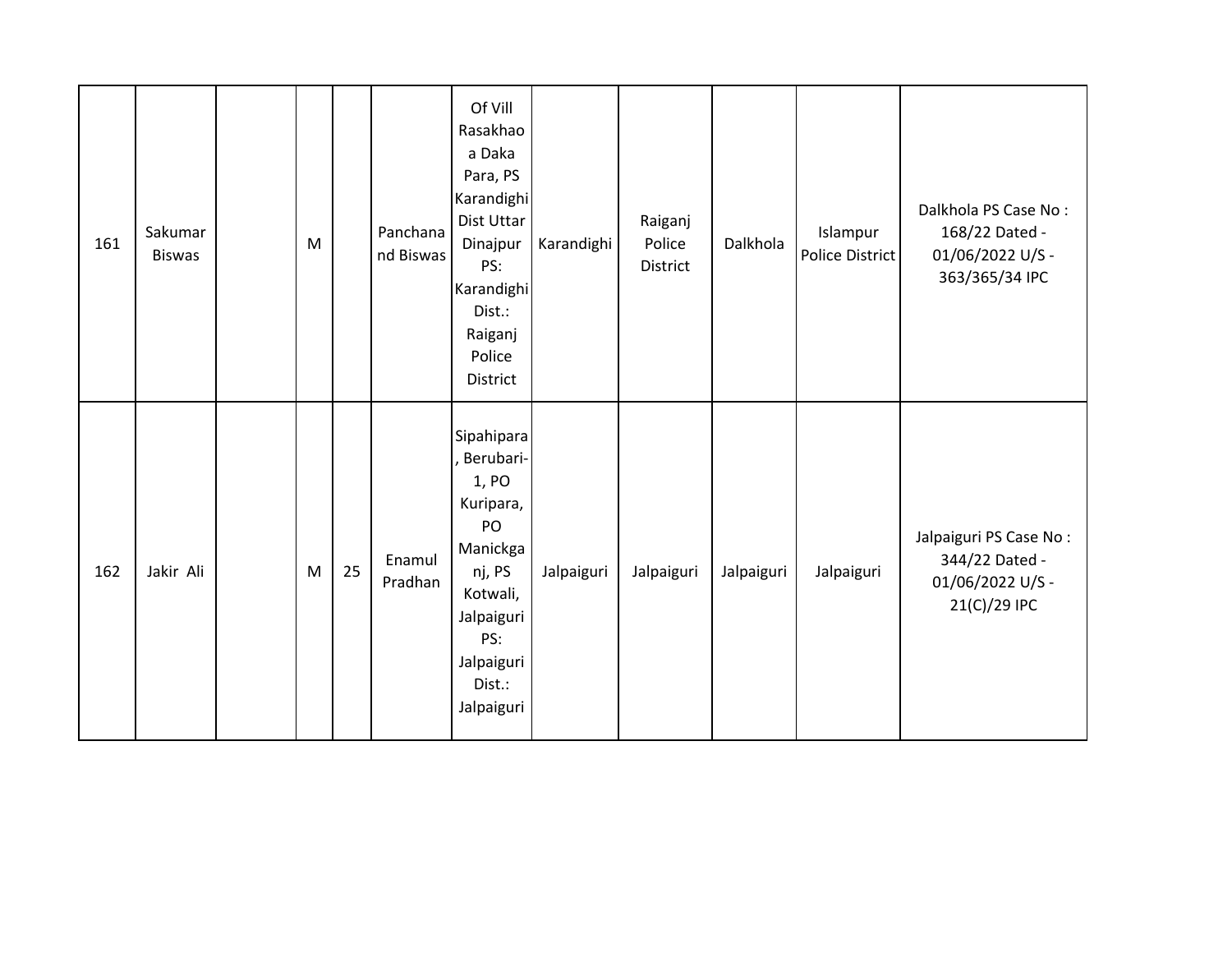| 163 | Jagabandh<br>u Barman |                              | M | 25 | Bablu<br>Barman   | Mekhligan<br>j,<br>Collegepar<br>a, PS<br>Mekhligan<br>j, Dist<br>Cocch<br>Behar PS:<br>Mekhligan<br>j Dist.:<br>Coochbeh<br>ar |            | Mekhliganj Coochbehar          | Jalpaiguri | Jalpaiguri                         | Jalpaiguri PS Case No:<br>345/22 Dated -<br>01/06/2022 U/S -<br>379/411r/w50 IPC                |
|-----|-----------------------|------------------------------|---|----|-------------------|---------------------------------------------------------------------------------------------------------------------------------|------------|--------------------------------|------------|------------------------------------|-------------------------------------------------------------------------------------------------|
| 164 | Bikram<br>Das         |                              | M | 28 | <b>Uday Das</b>   | Keranipar<br>a, PS<br>Kotwali,<br><b>Dist</b><br>Jalpaiguri<br>PS:<br>Jalpaiguri<br>Dist.:<br>Jalpaiguri                        | Jalpaiguri | Jalpaiguri                     | Jalpaiguri | Jalpaiguri                         | Jalpaiguri PS Case No:<br>319/22 Dated -<br>23/05/2022 U/S -<br>341/323/354/506/34 IPC          |
| 165 | Sk                    | Ajaruddin Ajaharudd<br>in Sk | M | 18 | <b>Manirul Sk</b> | Beniagra<br>m<br>(Natuntol<br>a<br>Gangadha<br>r) PS:<br>Farakka<br>Dist.:<br>Jangipur<br>Police<br>District                    | Farakka    | Jangipur<br>Police<br>District | Farakka    | Jangipur<br><b>Police District</b> | Farakka PS Case No:<br>170/22 Dated -<br>30/05/2022 U/S -<br>448/325/326/354/307/5<br>06/34 IPC |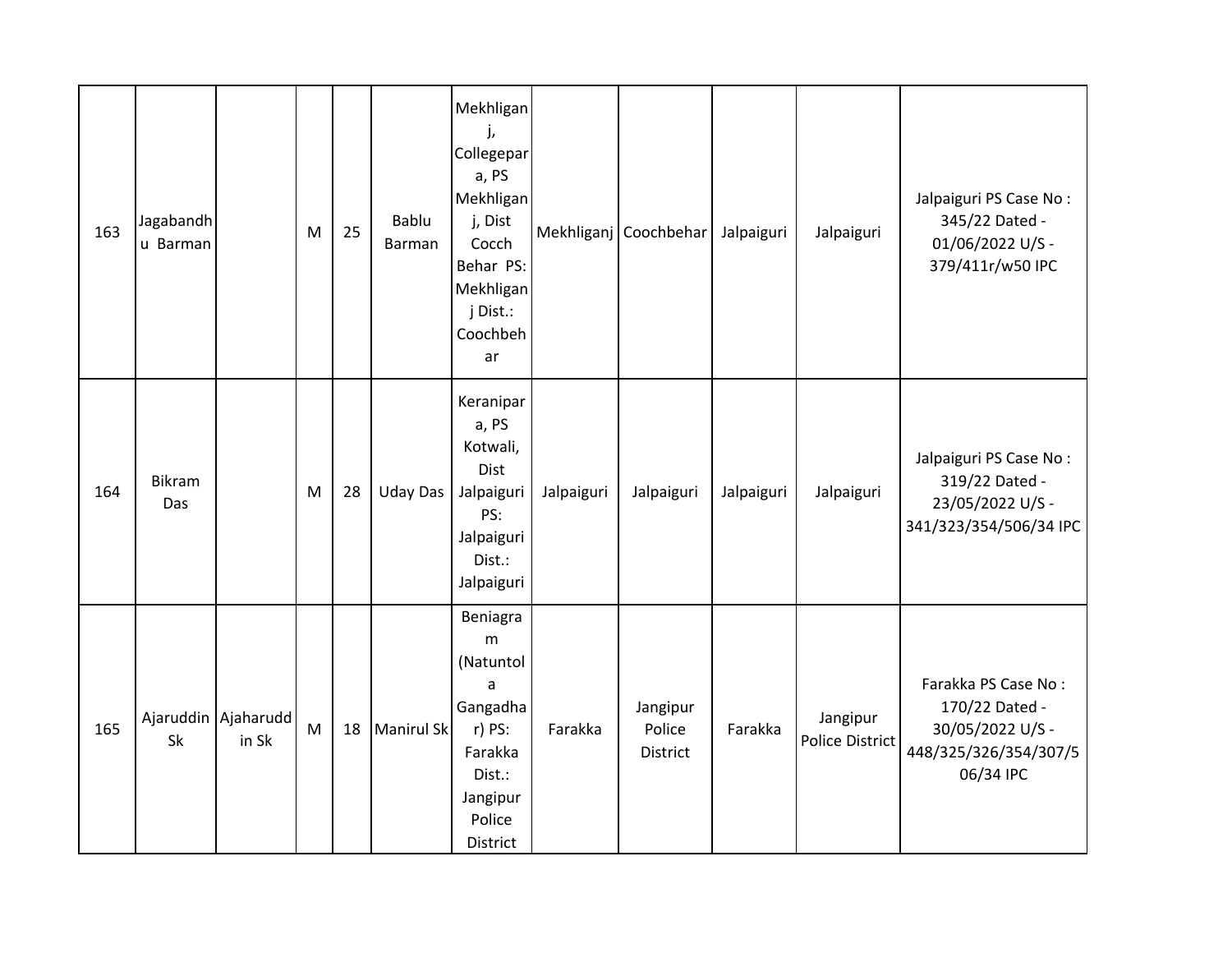| 166 | Megha Sk           | M | 33 | Siraj Sk              | Loknathpu<br>r, PS<br>Rejinagar<br>PS:<br>Rejinagar<br>Dist.:<br>Murshida<br>bad                                              | Rejinagar | Murshidaba<br>d                         | Kaligunj | Krishnanagar<br>Police District | Kaligunj PS Case No:<br>339/22 Dated -<br>01/06/2022 U/S -<br>379/411/413/414/34 IPC |
|-----|--------------------|---|----|-----------------------|-------------------------------------------------------------------------------------------------------------------------------|-----------|-----------------------------------------|----------|---------------------------------|--------------------------------------------------------------------------------------|
| 167 | Suresh Kr<br>Gupta | M | 35 | Ram<br>Kumar<br>Gupta | Kona<br>Expresswa<br>y<br>Chamrail,<br>PS Lilua,<br>Howrah<br>PS: Liluah<br>Dist.:<br>Howrah<br>Police<br>Commissi<br>onerate | Liluah    | Howrah<br>Police<br>Commission<br>erate | Kaligunj | Krishnanagar<br>Police District | Kaligunj PS Case No:<br>339/22 Dated -<br>01/06/2022 U/S -<br>379/411/413/414/34 IPC |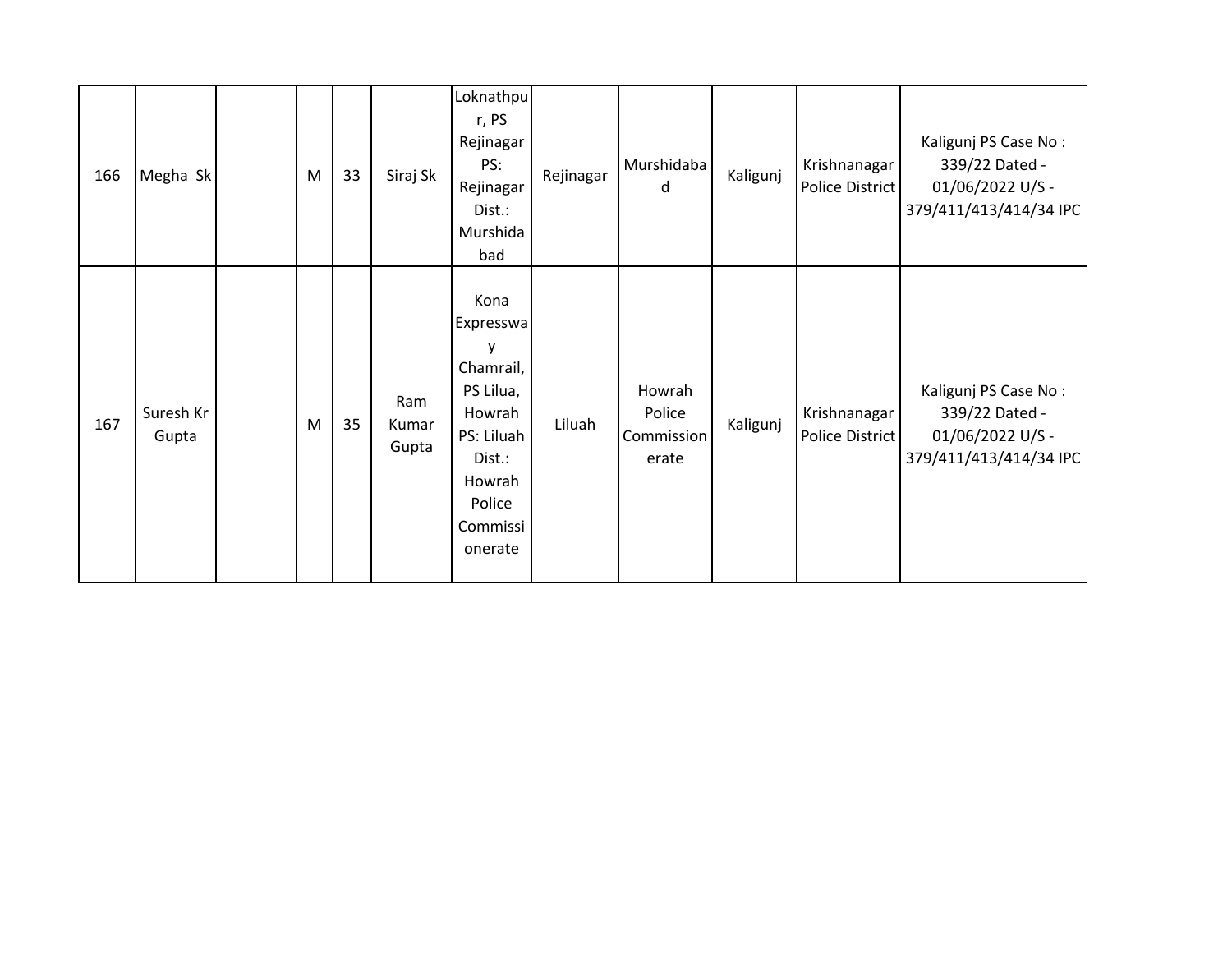| 168 | Guddu<br>Prajapati       | M | 31 | Basant Lal      | Kona<br>Expresswa<br>y<br>Chamrail,<br>PS Lilua,<br>Howrah<br>PS: Liluah<br>Dist.:<br>Howrah<br>Police<br>Commissi<br>onerate | Liluah   | Howrah<br>Police<br>Commission<br>erate | Kaligunj | Krishnanagar<br><b>Police District</b> | Kaligunj PS Case No:<br>339/22 Dated -<br>01/06/2022 U/S -<br>379/411/413/414/34 IPC |
|-----|--------------------------|---|----|-----------------|-------------------------------------------------------------------------------------------------------------------------------|----------|-----------------------------------------|----------|----------------------------------------|--------------------------------------------------------------------------------------|
| 169 | Amir<br>Mehabub<br>ullah | M | 33 | Amir<br>Hossain | Kapasdan<br>ga, PS<br>Beldanga,<br>Murshida<br>bad PS:<br>Beldanga<br>Dist.:<br>Murshida<br>bad                               | Beldanga | Murshidaba<br>d                         | Kaligunj | Krishnanagar<br>Police District        | Kaligunj PS Case No:<br>308/22 Dated -<br>17/05/2022 U/S-364A<br><b>IPC</b>          |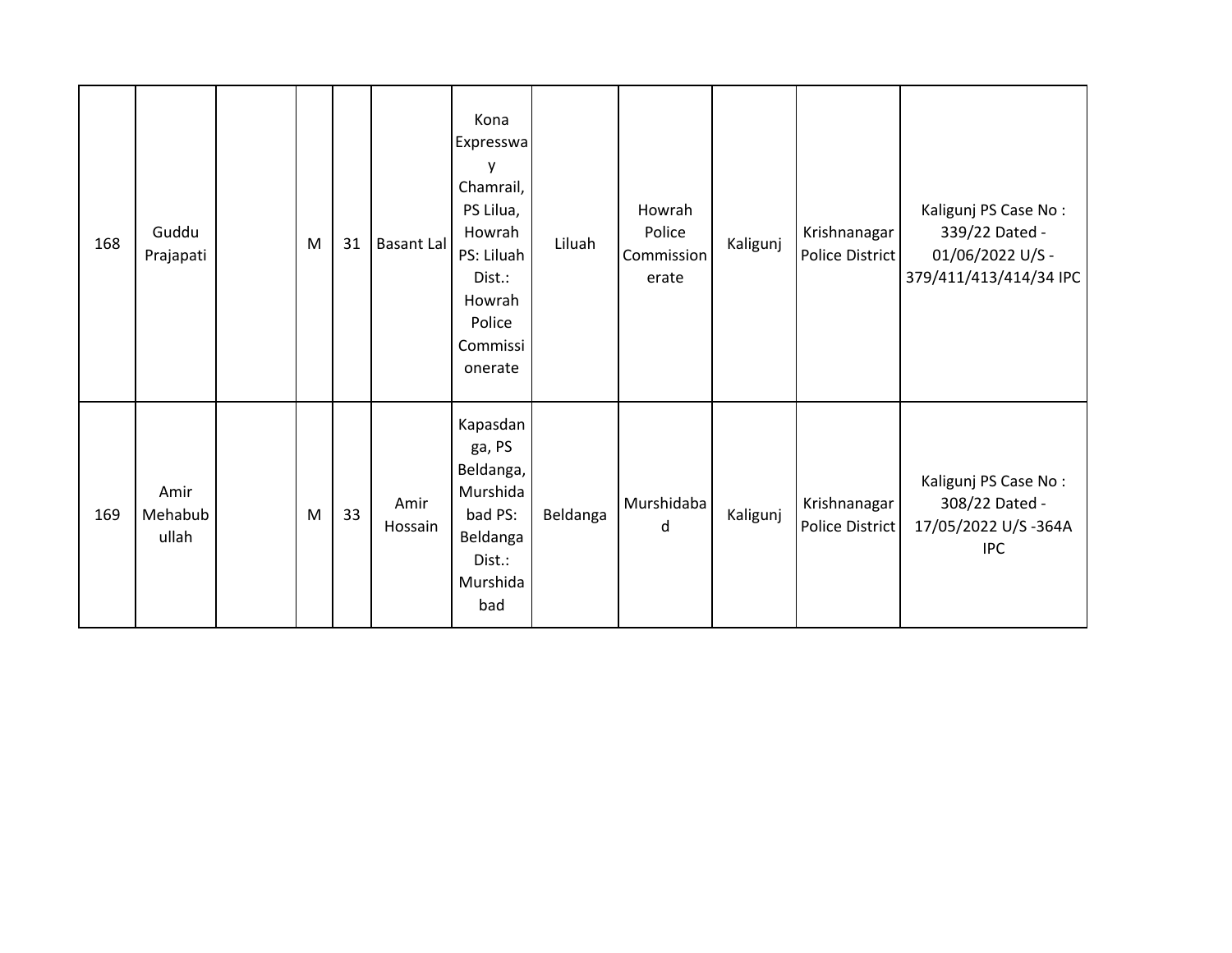| 170 | Rana<br>Halder    | M | 19 | Dhubo<br>Halder                | Nazirapar<br>a Redgate,<br>PS:<br>gar Dist.:<br>Krishnana<br>gar Police<br>District | Krishnana Krishnanag<br>ar | Krishnanaga<br>r Police<br><b>District</b> | ar                | Krishnanag Krishnanagar<br>Police District | Krishnanagar PS Case No:<br>513/22 Dated -<br>22/05/2022 U/S -<br>399/402 IPC                        |
|-----|-------------------|---|----|--------------------------------|-------------------------------------------------------------------------------------|----------------------------|--------------------------------------------|-------------------|--------------------------------------------|------------------------------------------------------------------------------------------------------|
| 171 | Suman<br>Karmakar | M |    | Lal Chand<br>Karmakar          | <b>Bakhrabad</b><br>Char PS:<br>Baishnabn<br>agar Dist.:<br>Malda                   | Baishnabna<br>gar          | Malda                                      | Baishnabn<br>agar | Malda                                      | Baishnabnagar PS Case<br>No: 437/22 Dated -<br>23/05/2022 U/S -<br>323/448/354/324/307/3<br>4 IPC    |
| 172 | Karim Sk          | M |    | Tannu Sk                       | Sk Para<br>PS:<br>Baishnabn<br>agar Dist.:<br>Malda                                 | Baishnabna<br>gar          | Malda                                      | Baishnabn<br>agar | Malda                                      | Baishnabnagar PS Case<br>No: 411/22 Dated -<br>17/05/2022 U/S -<br>498A/494/307/379/34<br><b>IPC</b> |
| 173 | Mithun<br>Mandal  | M | 19 | Rajen<br>Mandal @<br>Bhajahari | Krishna<br>Nagar PS:<br><b>Bhutni</b><br>Dist.:<br>Malda                            | Bhutni                     | Malda                                      | Bhutni            | Malda                                      | <b>Bhutni PS Case No:</b><br>81/22 Dated -<br>01/06/2022 U/S -<br>341/325/308 IPC                    |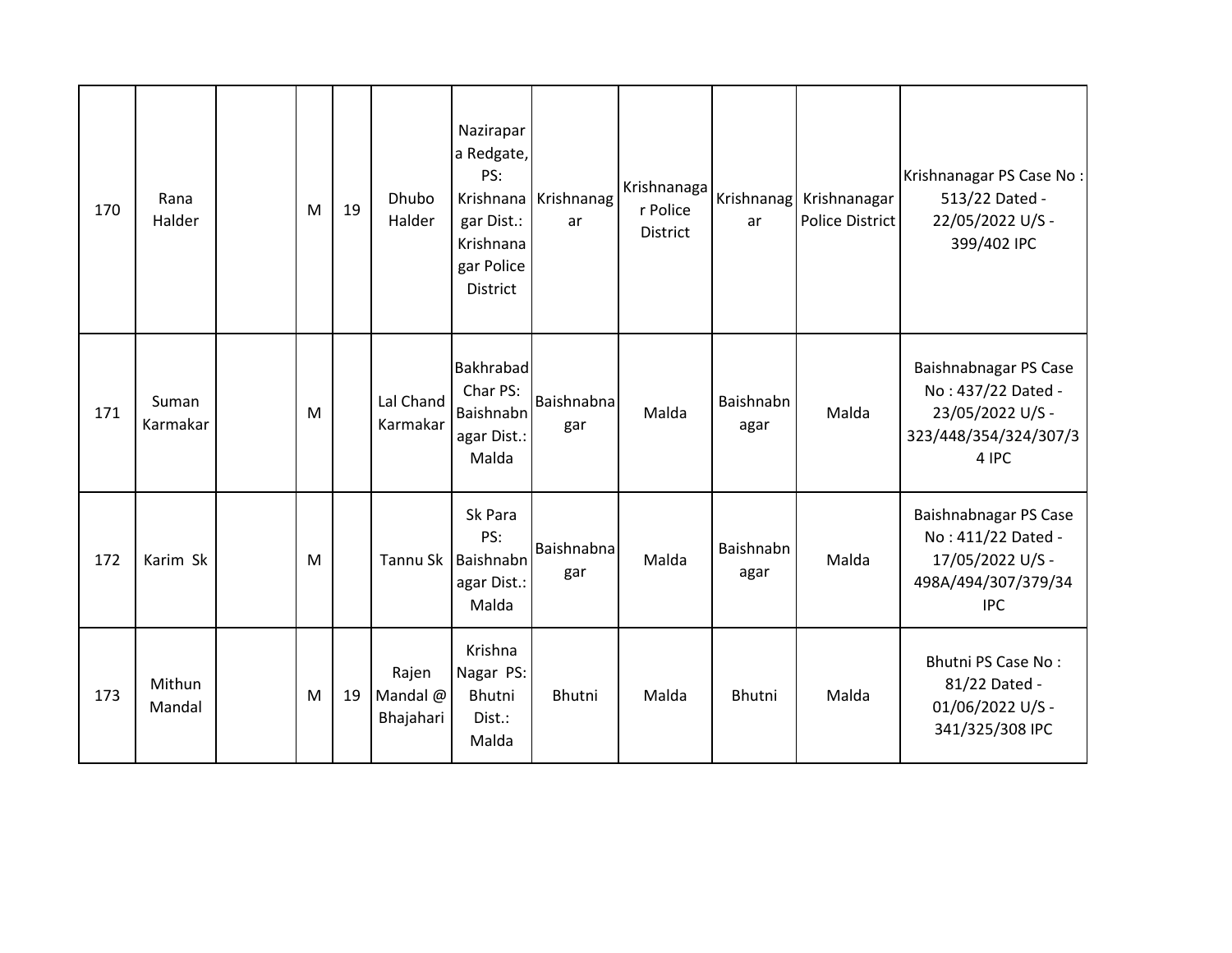| 174 | Israfil<br>Seikh  | Sajim<br>Seikh | M | 30 | Najirul<br>Seikh       | Jaluabath<br>al, PO-<br>Mallickpar<br>a PS:<br>Kaliachak<br>Dist.:<br>Malda                              | Kaliachak            | Malda | English<br>bazar     | Malda | English bazar PS Case No:<br>841/22 Dated -<br>01/06/2022 U/S -<br>25(1B)a/29 Arms Act,<br>1959                                   |
|-----|-------------------|----------------|---|----|------------------------|----------------------------------------------------------------------------------------------------------|----------------------|-------|----------------------|-------|-----------------------------------------------------------------------------------------------------------------------------------|
| 175 | Krishna<br>Mandal | Gobinda        | M | 24 | <b>Biren</b><br>Mandal | Ashrafpur<br>PS:<br>Habibpur<br>Dist.:<br>Malda                                                          | Habibpur             | Malda | Habibpur             | Malda | Habibpur PS Case No:<br>178/22 Dated -<br>01/06/2022 U/S -<br>21(c)/29 Narcotic Drugs<br>and Psychotropic<br>Substances Act, 1985 |
| 176 | Ajijur<br>Rahaman |                | M | 42 | Ataur<br>Rahaman       | Bornahi<br>P.O-<br>Talbangru<br>a PS:<br>Harishcha<br>ndrapur<br>Dist.:<br>Malda                         | Harishchan<br>drapur | Malda | Harishchan<br>drapur | Malda | Harishchandrapur PS<br>Case No: 367/21 Dated -<br>17/05/2021 U/S -<br>341/325/324/308/379/5<br>06/34 IPC                          |
| 177 | Atikur<br>Rahaman |                | M |    | Majed Ali              | Vill<br>Talbangru<br>a, P.S-<br>H.C.Pur<br>Dist-<br>Malda PS:<br>Harishcha<br>ndrapur<br>Dist.:<br>Malda | Harishchan<br>drapur | Malda | Harishchan<br>drapur | Malda | Harishchandrapur PS<br>Case No: 422/22 Dated -<br>31/05/2022 U/S -<br>498(A)/308/34 IPC                                           |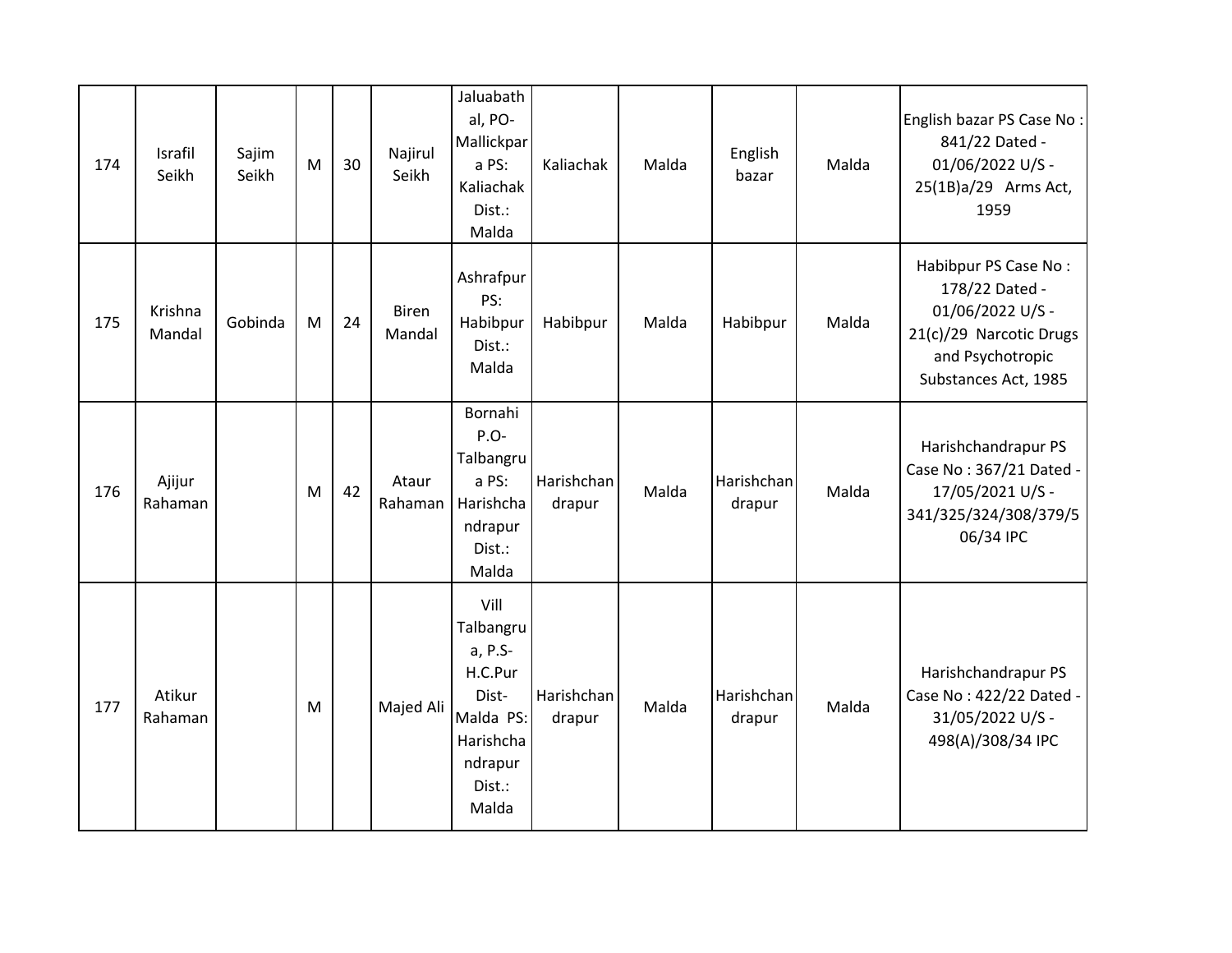|     |                    |        |   |    |                             | Khaltipur                                                                                    |           |       |           |       | Kaliachak PS Case No:                                                                                |
|-----|--------------------|--------|---|----|-----------------------------|----------------------------------------------------------------------------------------------|-----------|-------|-----------|-------|------------------------------------------------------------------------------------------------------|
|     |                    | Md     |   |    |                             | PS:                                                                                          |           |       |           |       | 566/22 Dated -                                                                                       |
| 178 | Mejel              | Mejaul | M |    | Samed                       | Kaliachak                                                                                    | Kaliachak | Malda | Kaliachak | Malda | 27/05/2022 U/S -                                                                                     |
|     |                    | Hoque  |   |    |                             | Dist.:                                                                                       |           |       |           |       | 341/323/324/325/326/5                                                                                |
|     |                    |        |   |    |                             | Malda                                                                                        |           |       |           |       | 06/34 IPC<br>Kaliachak PS Case No:                                                                   |
|     |                    |        |   |    |                             | Khaltipur<br>PS:                                                                             |           |       |           |       | 566/22 Dated -                                                                                       |
| 179 | Amir               |        | M |    | Mejaul                      | Kaliachak                                                                                    | Kaliachak | Malda | Kaliachak | Malda | 27/05/2022 U/S -                                                                                     |
|     | Hossain            |        |   |    | Hoque                       | Dist.:                                                                                       |           |       |           |       | 341/323/324/325/326/5                                                                                |
|     |                    |        |   |    |                             | Malda                                                                                        |           |       |           |       | 06/34 IPC                                                                                            |
|     |                    |        |   |    |                             |                                                                                              |           |       |           |       | Manickchak PS Case No:                                                                               |
|     |                    |        |   |    |                             | Haddatola                                                                                    |           |       |           |       | 235/22 Dated -                                                                                       |
|     | Meghu              |        |   |    | Lt Sorish                   | PS:                                                                                          | Manickcha |       | Manickcha |       | 21/05/2022 U/S -                                                                                     |
| 180 | Mandal             |        | M | 42 | Mandal                      | Manickch                                                                                     | k         | Malda | k         | Malda | 498A/325/326/34 IPC &                                                                                |
|     |                    |        |   |    |                             | ak Dist.:                                                                                    |           |       |           |       | 4 Dowry Prohibition Act,                                                                             |
|     |                    |        |   |    |                             | Malda                                                                                        |           |       |           |       | 1961Â                                                                                                |
| 181 | Khudiram<br>Sarkar |        | M | 38 | Lt Khokan<br>Sarkar         | Ranigar,<br>PO-<br>Kamaldan<br>ga, PS &<br>Dist-<br>Malda PS:<br>Oldmalda<br>Dist.:<br>Malda | Oldmalda  | Malda | Oldmalda  | Malda | Oldmalda PS Case No:<br>216/22 Dated -<br>26/05/2022 U/S -<br>498A/325/308/494/506/<br><b>34 IPC</b> |
| 182 | Muktarul<br>Hoque  | Muktar | M | 22 | Nejabul<br>Hoque @<br>Jiaul | Maharajn<br>agar PS:<br>Pukhuria<br>Dist.:<br>Malda                                          | Pukhuria  | Malda | Pukhuria  | Malda | Pukhuria PS Case No:<br>182/22 Dated -<br>29/05/2022 U/S -<br>417/376 IPC                            |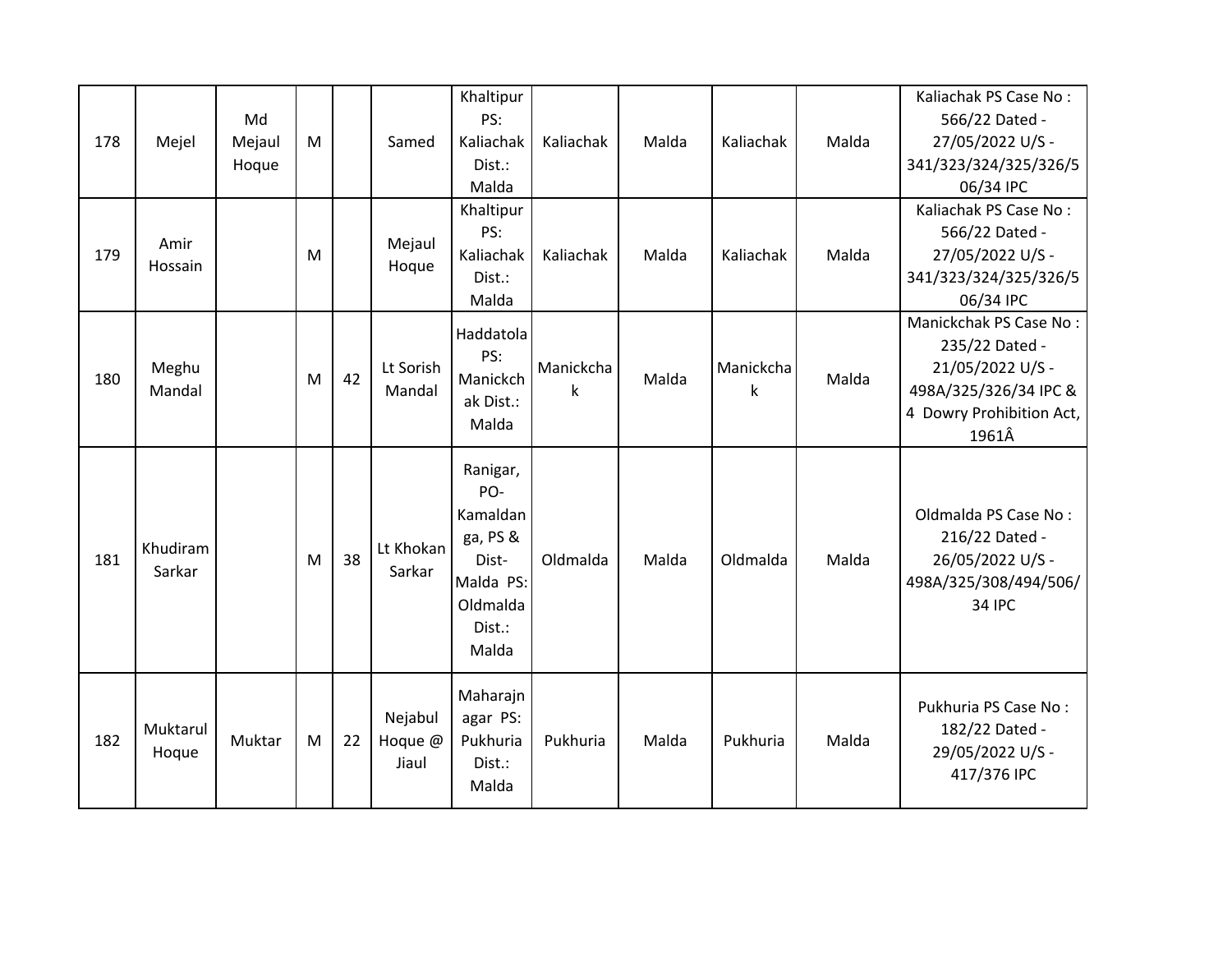| 183 | Asraful Sk                     | Fuli                              |   | 47 | $S/O-$ Lt.<br>Kadir Sk<br>$@$ Lt.<br>Abdul | Kazisaha<br>Murgirgha<br>r PS:<br>Beldanga<br>Dist.:<br>Murshida<br>bad            | Beldanga | Murshidaba<br>d           | Beldanga         | Murshidabad | Beldanga PS Case No:<br>27/22 Dated -<br>18/01/2022 U/S -<br>341/324/326/307/506/3<br>4 IPC |
|-----|--------------------------------|-----------------------------------|---|----|--------------------------------------------|------------------------------------------------------------------------------------|----------|---------------------------|------------------|-------------|---------------------------------------------------------------------------------------------|
| 184 | <b>Bikash</b><br><b>Bittar</b> |                                   | M |    | S/o Rabi<br><b>Bittar</b>                  | Beldanga<br>Kamarpar<br>a PS:<br>Beldanga<br>Dist.:<br>Murshida<br>bad             | Beldanga | Murshidaba<br>d           | Beldanga         | Murshidabad | Beldanga PS Warrant No<br>$=$ SSL. 613/17                                                   |
| 185 | Karimul Sk                     |                                   | M |    | S/o Saidul<br>Sk                           | Nowpukur<br>ia PS:<br>Beldanga<br>Dist.:<br>Murshida<br>bad                        | Beldanga | Murshidaba<br>d           | Beldanga         | Murshidabad | Beldanga PS Warrant No<br>$=$ NGR No. 6268/21                                               |
| 186 | Khairul<br>Basar               | Liton @<br>Md<br>Khairul<br>Basar | M | 31 | Lal<br>Mohamm<br>ad Sk                     | Ramkanta<br>pur<br>Dangapar<br>a PS:<br>Bhagawan<br>gola Dist.:<br>Murshida<br>bad | ola      | Bhagawang Murshidaba<br>d | Bhagawan<br>gola | Murshidabad | Bhagawangola PS Case<br>No: 374/22 Dated -<br>01/06/2022 U/S -<br>417/493 IPC               |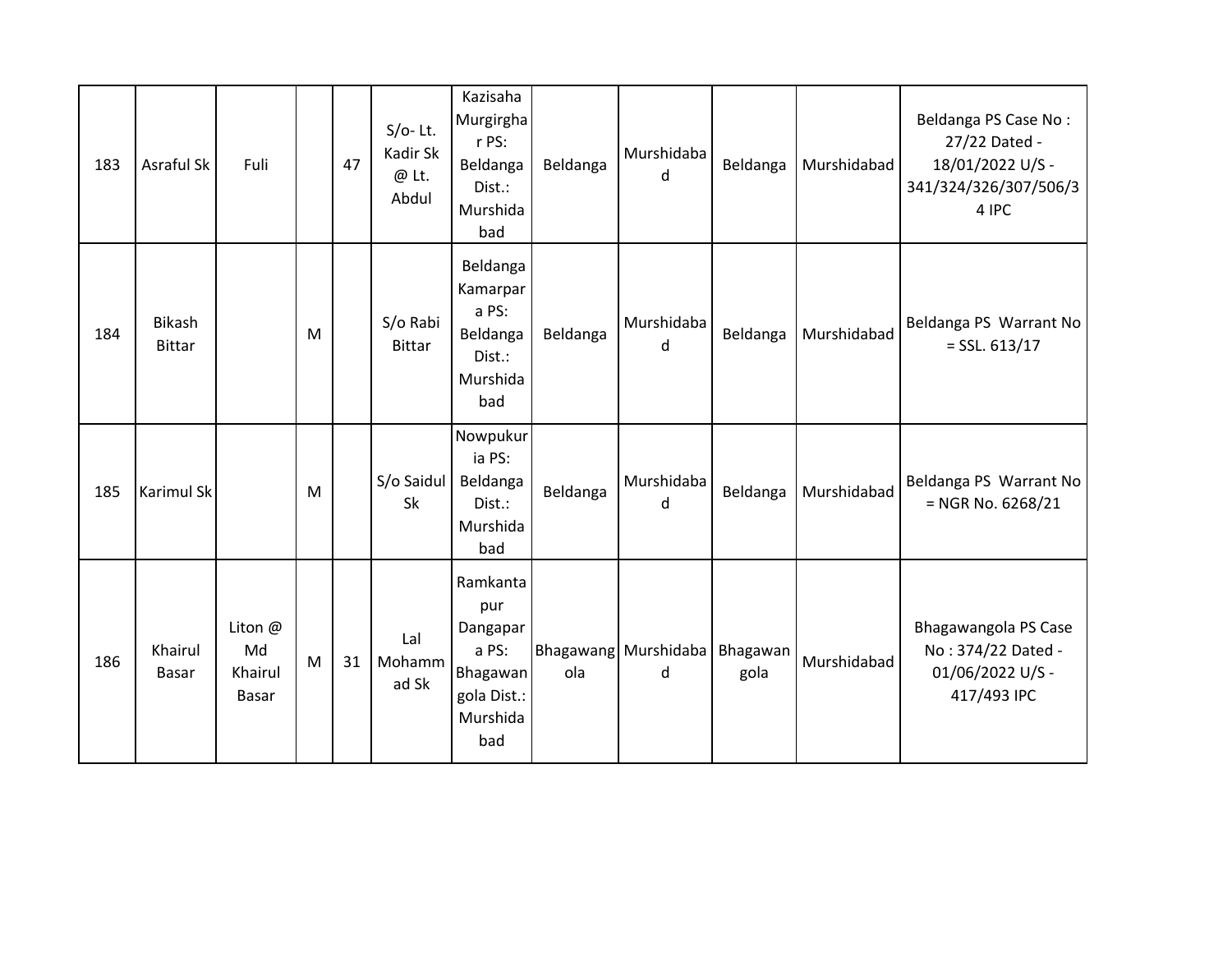| 187 | Sahadat<br>Sk          | M | 23 | Humayun<br><b>Sk</b>      | Chhakana<br>gar PS:<br>gola Dist.:<br>Murshida<br>bad            | ola      | Bhagawan Bhagawang Murshidaba<br>d | Bhagawan<br>gola | Murshidabad | Bhagawangola PS Case<br>No: 375/22 Dated -<br>01/06/2022 U/S -<br>417/493 IPC               |
|-----|------------------------|---|----|---------------------------|------------------------------------------------------------------|----------|------------------------------------|------------------|-------------|---------------------------------------------------------------------------------------------|
| 188 | Jahangir<br>Mondal     | M | 32 | Chhainud<br>din<br>Mondal | PS:<br>Domkal<br>Dist.:<br>Murshida<br>bad                       | Domkal   | Murshidaba<br>d                    | Domkal           | Murshidabad | Domkal PS Case No:<br>329/22 Dated -<br>31/05/2022 U/S -<br>448/376/511 IPC                 |
| 189 | Akbar<br><b>Biswas</b> | M | 34 | Mulam<br><b>Biswas</b>    | Nowdapar<br>a PS:<br>Jalangi<br>Dist.:<br>Murshida<br>bad        | Jalangi  | Murshidaba<br>d                    | Jalangi          | Murshidabad | Jalangi PS Case No:<br>164/22 Dated -<br>14/05/2022 U/S -<br>341/323/325/326/308/3<br>4 IPC |
| 190 | Parimal<br>Ghosh       | M | 26 | Tamal<br>Ghosh            | Goai PS:<br>Khargram<br>Dist.:<br>Murshida<br>bad                | Khargram | Murshidaba<br>d                    | Rejinagar        | Murshidabad | Rejinagar PS Case No:<br>232/21 Dated -<br>29/10/2021 U/S -<br>363/365 IPC                  |
| 191 | Jamu Sk                | M | 56 | Lt Firu Sk                | Hamidhati<br>Pilkhundi<br>PS: Salar<br>Dist.:<br>Murshida<br>bad | Salar    | Murshidaba<br>d                    | Salar            | Murshidabad | Salar PS Case No: 101/22<br>Dated - 18/05/2022 U/S -<br>341/325/326/308/379/3<br>4 IPC      |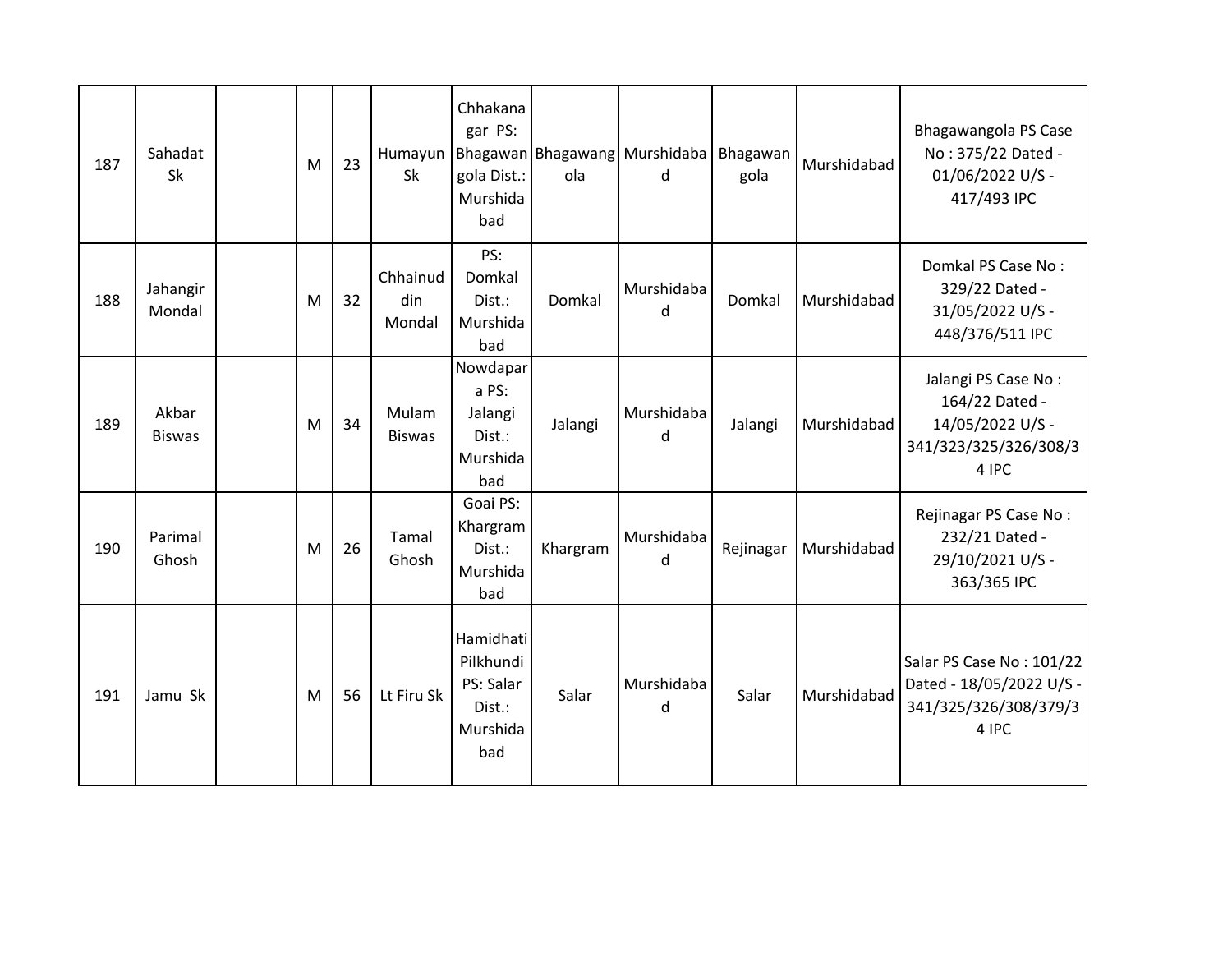| 192 | Gafur Sk         | Gafur Ali | M | 35 | Lt Rajab<br>Sk@<br>Rajab Ali<br><b>Sk</b> | Hamidhati<br>Pilkhundi<br>PS: Salar<br>Dist.:<br>Murshida<br>bad                     | Salar  | Murshidaba<br>d      | Salar  | Murshidabad          | Salar PS Case No: 101/22<br>Dated - 18/05/2022 U/S -<br>341/325/326/308/379/3<br>4 IPC                                         |
|-----|------------------|-----------|---|----|-------------------------------------------|--------------------------------------------------------------------------------------|--------|----------------------|--------|----------------------|--------------------------------------------------------------------------------------------------------------------------------|
| 193 | Arup<br>Mandal   |           | M | 45 | Ranjit<br>Mandal                          | <b>CHAK</b><br><b>CHAIPAT</b><br>PS:<br>Daspur<br>Dist.:<br>Paschim<br>Mednipor<br>e | Daspur | Paschim<br>Mednipore | Daspur | Paschim<br>Mednipore | Daspur PS Case No:<br>125/22 Dated -<br>06/04/2022 U/S -<br>498(A)/323/406/506/34<br>IPC & 3/4 Dowry<br>Prohibition Act, 1961Â |
| 194 | Ranjit<br>Mandal |           | M | 70 | Lt. Manik<br>Mandal                       | <b>CHAK</b><br><b>CHAIPAT</b><br>PS:<br>Daspur<br>Dist.:<br>Paschim<br>Mednipor<br>e | Daspur | Paschim<br>Mednipore | Daspur | Paschim<br>Mednipore | Daspur PS Case No:<br>125/22 Dated -<br>06/04/2022 U/S -<br>498(A)/323/406/506/34<br>IPC & 3/4 Dowry<br>Prohibition Act, 1961Â |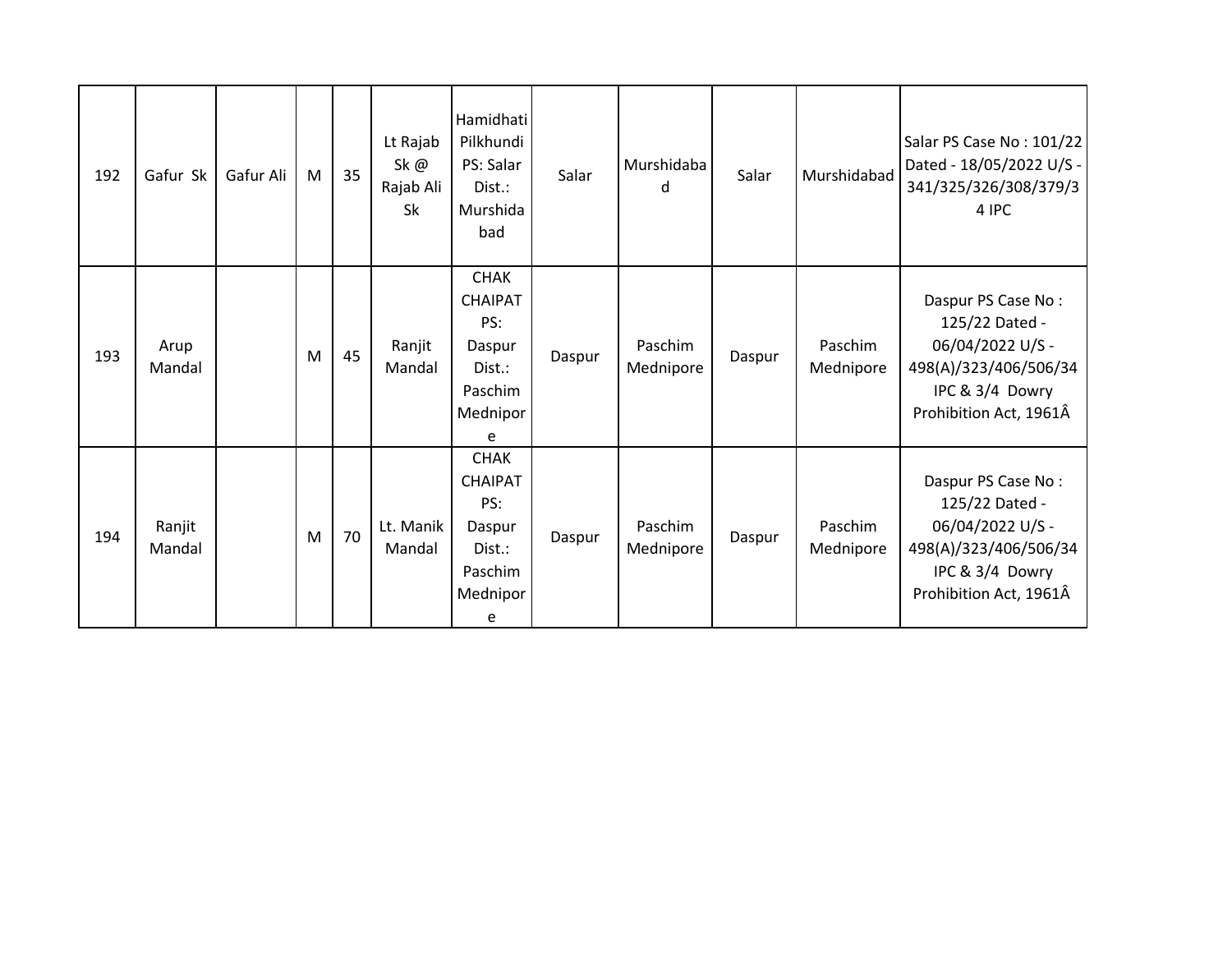| 195 | Bikash<br>Hembram | <b>Bhiku</b>     | M         | 26 | Lt. Pagal<br>Hembram | Village<br>Kundrisol,<br>PO-<br>Hoomgara<br>h, , PS-<br>Goaltore<br>PS:<br>Goaltore<br>Dist.:<br>Paschim<br>Mednipor<br>e | Goaltore            | Paschim<br>Mednipore | Goaltore            | Paschim<br>Mednipore | Goaltore PS Case No:<br>163/22 Dated -<br>01/06/2022 U/S -46(A)(C)<br><b>IPC</b>                        |
|-----|-------------------|------------------|-----------|----|----------------------|---------------------------------------------------------------------------------------------------------------------------|---------------------|----------------------|---------------------|----------------------|---------------------------------------------------------------------------------------------------------|
| 196 | Chunu<br>Hembram  | Ratan<br>Hembram | ${\sf M}$ | 28 | Lt. Pagal<br>Hembram | PS:<br>Goaltore<br>Dist.:<br>Paschim<br>Mednipor<br>e                                                                     | Goaltore            | Paschim<br>Mednipore | Goaltore            | Paschim<br>Mednipore | Goaltore PS Case No:<br>163/22 Dated -<br>$01/06/2022$ U/S -46(A)(C)<br><b>IPC</b>                      |
| 197 | R Tirnath<br>Rao  |                  |           |    | Naidu                | of C.R.<br>Nagar,<br>Ward No.<br>27 PS:<br>Lt. Appala   Kharagpor<br>e town<br>Dist.:<br>Paschim<br>Mednipor<br>e         | Kharagpor<br>e town | Paschim<br>Mednipore | Kharagpor<br>e town | Paschim<br>Mednipore | Kharagpore town PS Case<br>No: 216/22 Dated -<br>17/04/2022 U/S -<br>448/406/323/307/316/5<br>06/34 IPC |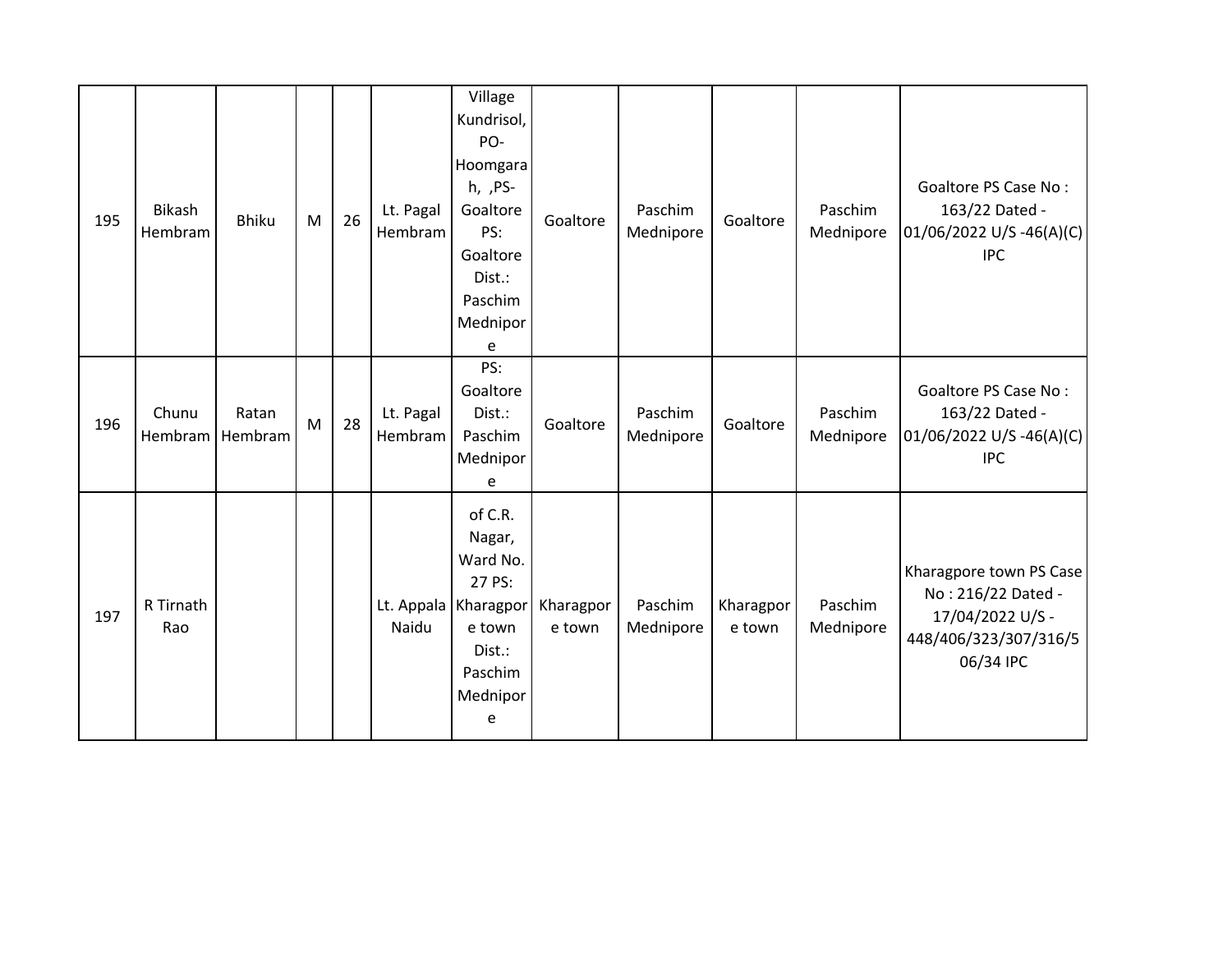| 198 | Sk Firoj                |  | 30 | Sk Kalu                     | of Down<br>Cutting<br>Khuli PS:<br>Kharagpor<br>e town<br>Dist.:<br>Paschim<br>Mednipor<br>e | Kharagpor<br>e town | Paschim<br>Mednipore | Kharagpor<br>e town | Paschim<br>Mednipore | Kharagpore town PS Case<br>No: 312/22 Dated -<br>01/06/2022 U/S -<br>399/402 IPC |
|-----|-------------------------|--|----|-----------------------------|----------------------------------------------------------------------------------------------|---------------------|----------------------|---------------------|----------------------|----------------------------------------------------------------------------------|
| 199 | Mithun<br><b>Bhunia</b> |  | 20 | Lt. Chandu<br><b>Bhunia</b> | of Inda,<br>PS:<br>Kharagpor<br>e town<br>Dist.:<br>Paschim<br>Mednipor<br>e                 | Kharagpor<br>e town | Paschim<br>Mednipore | Kharagpor<br>e town | Paschim<br>Mednipore | Kharagpore town PS Case<br>No: 312/22 Dated -<br>01/06/2022 U/S -<br>399/402 IPC |
| 200 | Sk Guljar               |  | 20 | Sk.<br>Rousan               | of Chill<br>Khana PS:<br>Kharagpor<br>e town<br>Dist.:<br>Paschim<br>Mednipor<br>e           | Kharagpor<br>e town | Paschim<br>Mednipore | Kharagpor<br>e town | Paschim<br>Mednipore | Kharagpore town PS Case<br>No: 312/22 Dated -<br>01/06/2022 U/S -<br>399/402 IPC |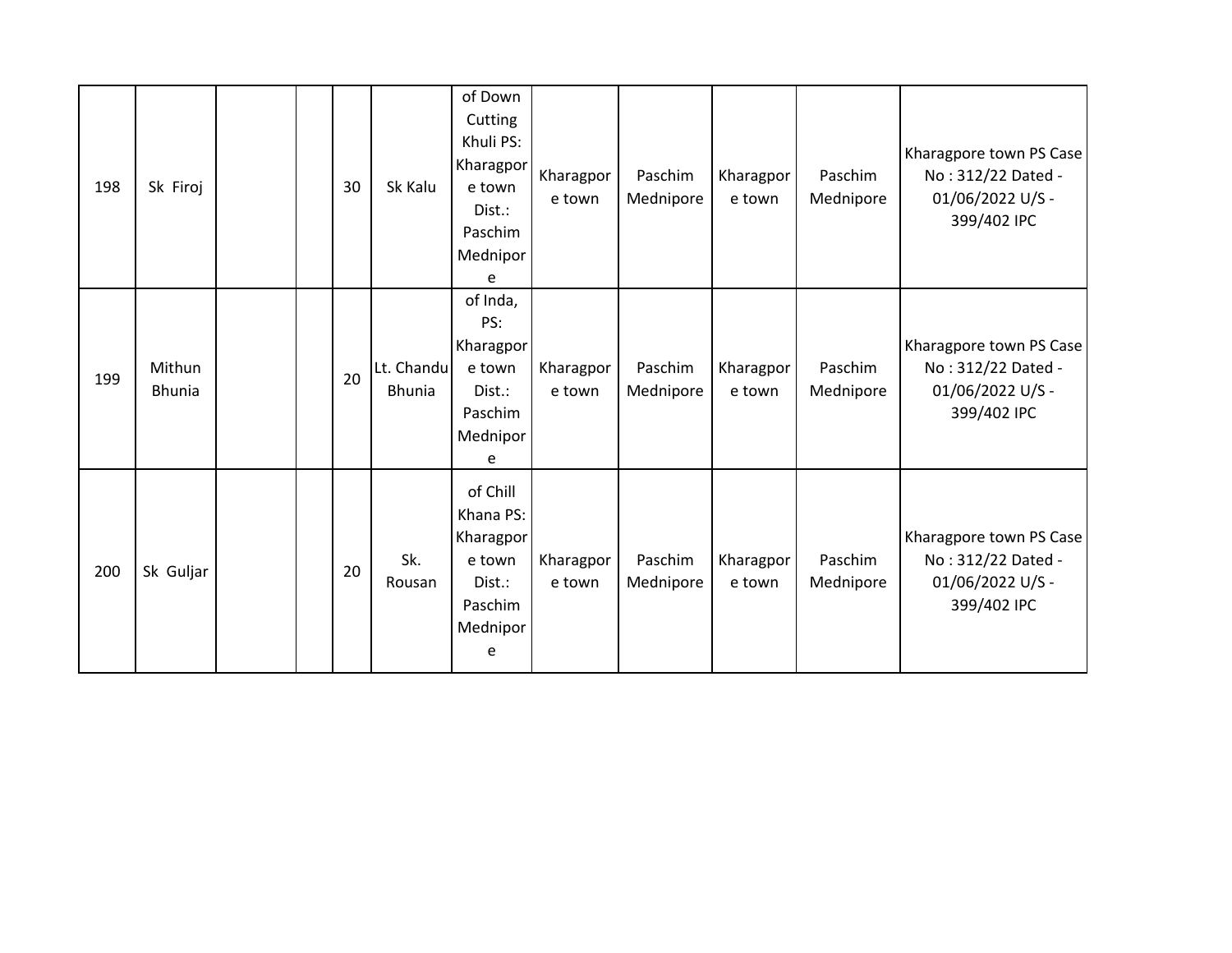| 201 | Evan<br>Chatterjee | @ Dey  | 29 | Lt.<br>Anirban<br>Chatterjee | of<br>Bhawanip<br>ur PS:<br>Kharagpor<br>e town<br>Dist.:<br>Paschim<br>Mednipor<br>e       | Kharagpor<br>e town | Paschim<br>Mednipore | Kharagpor<br>e town | Paschim<br>Mednipore | Kharagpore town PS Case<br>No: 312/22 Dated -<br>01/06/2022 U/S -<br>399/402 IPC |
|-----|--------------------|--------|----|------------------------------|---------------------------------------------------------------------------------------------|---------------------|----------------------|---------------------|----------------------|----------------------------------------------------------------------------------|
| 202 | Sayan<br>Sarkar    | @ Babu | 34 | Sukhan<br>Sarkar             | of<br><b>Sardapally</b><br>PS:<br>Kharagpor<br>e town<br>Dist.:<br>Paschim<br>Mednipor<br>e | Kharagpor<br>e town | Paschim<br>Mednipore | Kharagpor<br>e town | Paschim<br>Mednipore | Kharagpore town PS Case<br>No: 312/22 Dated -<br>01/06/2022 U/S -<br>399/402 IPC |
| 203 | Sk Sahab           | @ Sera | 22 | Sk.<br>Mehabub               | of Samser<br>Chawk PS:<br>Kharagpor<br>e town<br>Dist.:<br>Paschim<br>Mednipor<br>e         | Kharagpor<br>e town | Paschim<br>Mednipore | Kharagpor<br>e town | Paschim<br>Mednipore | Kharagpore town PS Case<br>No: 312/22 Dated -<br>01/06/2022 U/S -<br>399/402 IPC |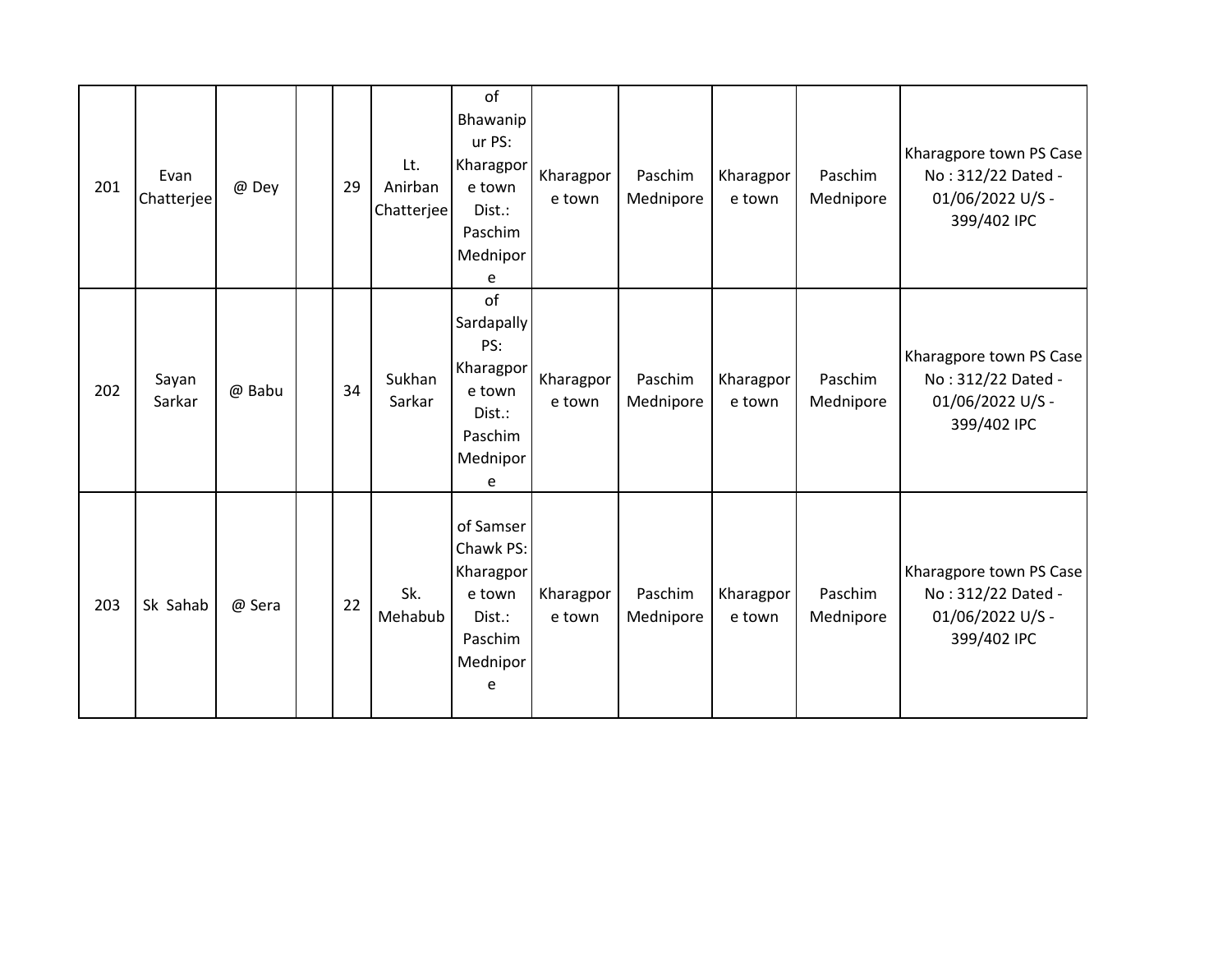| 204 | Sk Nasim                   | @ Chotu | 25 | Sk. Nasim                 | of Down<br>Cutting<br>Khuli, PS:<br>Kharagpor<br>e town<br>Dist.:<br>Paschim<br>Mednipor<br>e | Kharagpor<br>e town | Paschim<br>Mednipore | Kharagpor<br>e town | Paschim<br>Mednipore | Kharagpore town PS Case<br>No: 312/22 Dated -<br>01/06/2022 U/S -<br>399/402 IPC |
|-----|----------------------------|---------|----|---------------------------|-----------------------------------------------------------------------------------------------|---------------------|----------------------|---------------------|----------------------|----------------------------------------------------------------------------------|
| 205 | Sk<br>Aniruddin            | @ Janu  | 21 | Sk. Bharali               | of<br>Balubasti<br>PS:<br>Kharagpor<br>e town<br>$Dist.$ :<br>Paschim<br>Mednipor<br>e        | Kharagpor<br>e town | Paschim<br>Mednipore | Kharagpor<br>e town | Paschim<br>Mednipore | Kharagpore town PS Case<br>No: 312/22 Dated -<br>01/06/2022 U/S -<br>399/402 IPC |
| 206 | Sayed<br>Intiaj<br>Hussain |         | 20 | Sayed<br>Nasim<br>Hussain | of Gandhi<br>Nagar PS:<br>Kharagpor<br>e town<br>Dist.:<br>Paschim<br>Mednipor<br>e           | Kharagpor<br>e town | Paschim<br>Mednipore | Kharagpor<br>e town | Paschim<br>Mednipore | Kharagpore town PS Case<br>No: 312/22 Dated -<br>01/06/2022 U/S -<br>399/402 IPC |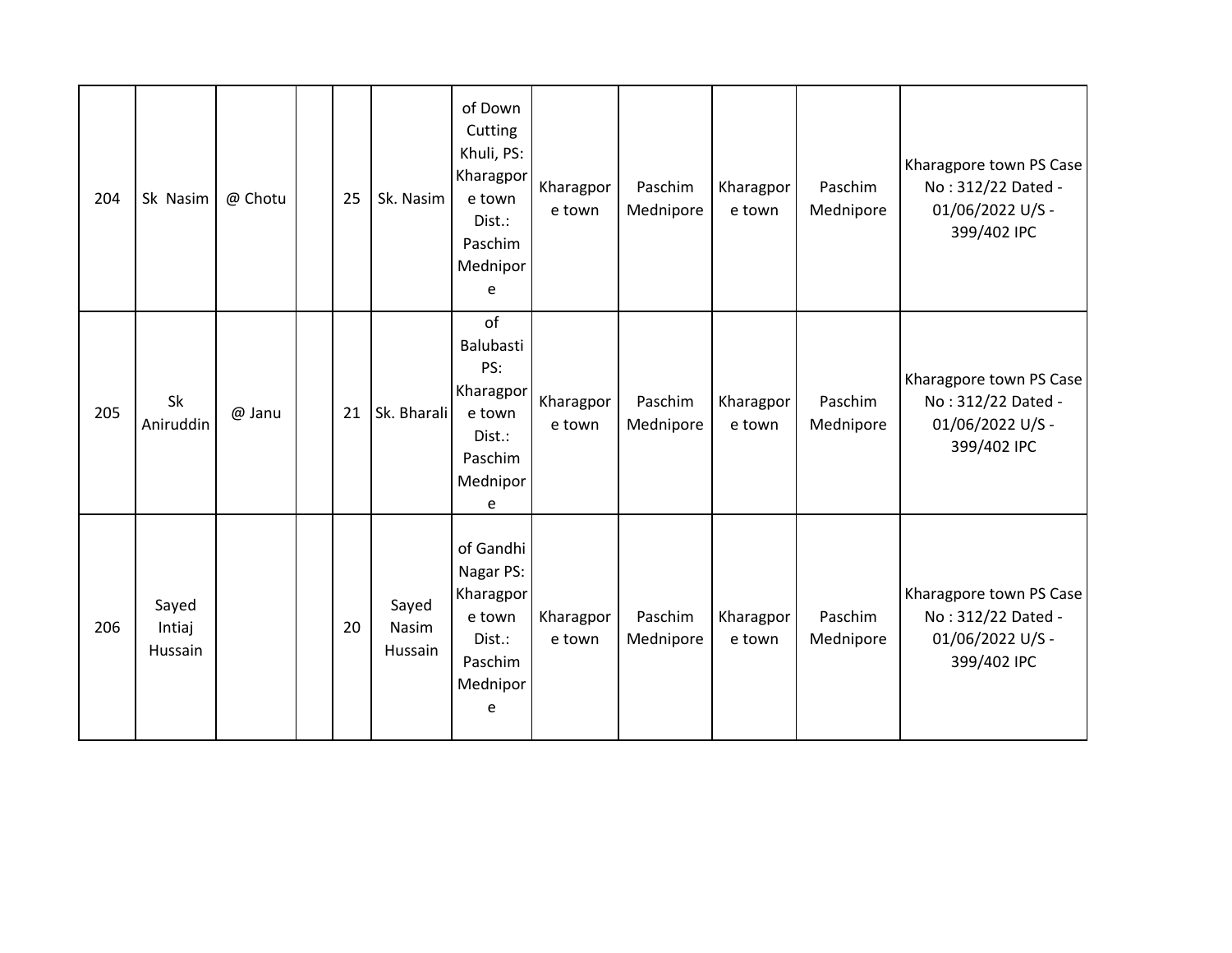| 207 | Kalia<br>Nayek        |   | 20 | Suhab<br>Nayek           | of Gole<br>Bazar PS:<br>Kharagpor<br>e town<br>Dist.:<br>Paschim<br>Mednipor<br>e                                     | Kharagpor<br>e town | Paschim<br>Mednipore | Kharagpor<br>e town | Paschim<br>Mednipore | Kharagpore town PS Case<br>No: 312/22 Dated -<br>01/06/2022 U/S -<br>399/402 IPC                  |
|-----|-----------------------|---|----|--------------------------|-----------------------------------------------------------------------------------------------------------------------|---------------------|----------------------|---------------------|----------------------|---------------------------------------------------------------------------------------------------|
| 208 | T Balaji              |   | 49 | Lt. T.<br>Chinna         | of South<br>Side<br>Dhobi<br>Ghat,<br>Ward No.<br>26 PS:<br>Kharagpor<br>e town<br>Dist.:<br>Paschim<br>Mednipor<br>e | Kharagpor<br>e town | Paschim<br>Mednipore | Kharagpor<br>e town | Paschim<br>Mednipore | Kharagpore town PS Case<br>No: 313/22 Dated -<br>01/06/2022 U/S-46A(c)<br>Bengal Excise Act, 1909 |
| 209 | Ratan<br><b>Dhara</b> | M | 55 | Late<br>Purna<br>Chandra | Changul<br>PS:<br>Kharagpur<br>local Dist.:<br>Paschim<br>Mednipor<br>e                                               | Kharagpur<br>local  | Paschim<br>Mednipore | Kharagpur<br>local  | Paschim<br>Mednipore | Kharagpur local PS Case<br>No: 434/22 Dated -<br>01/06/2022 U/S -<br>379/411 IPC                  |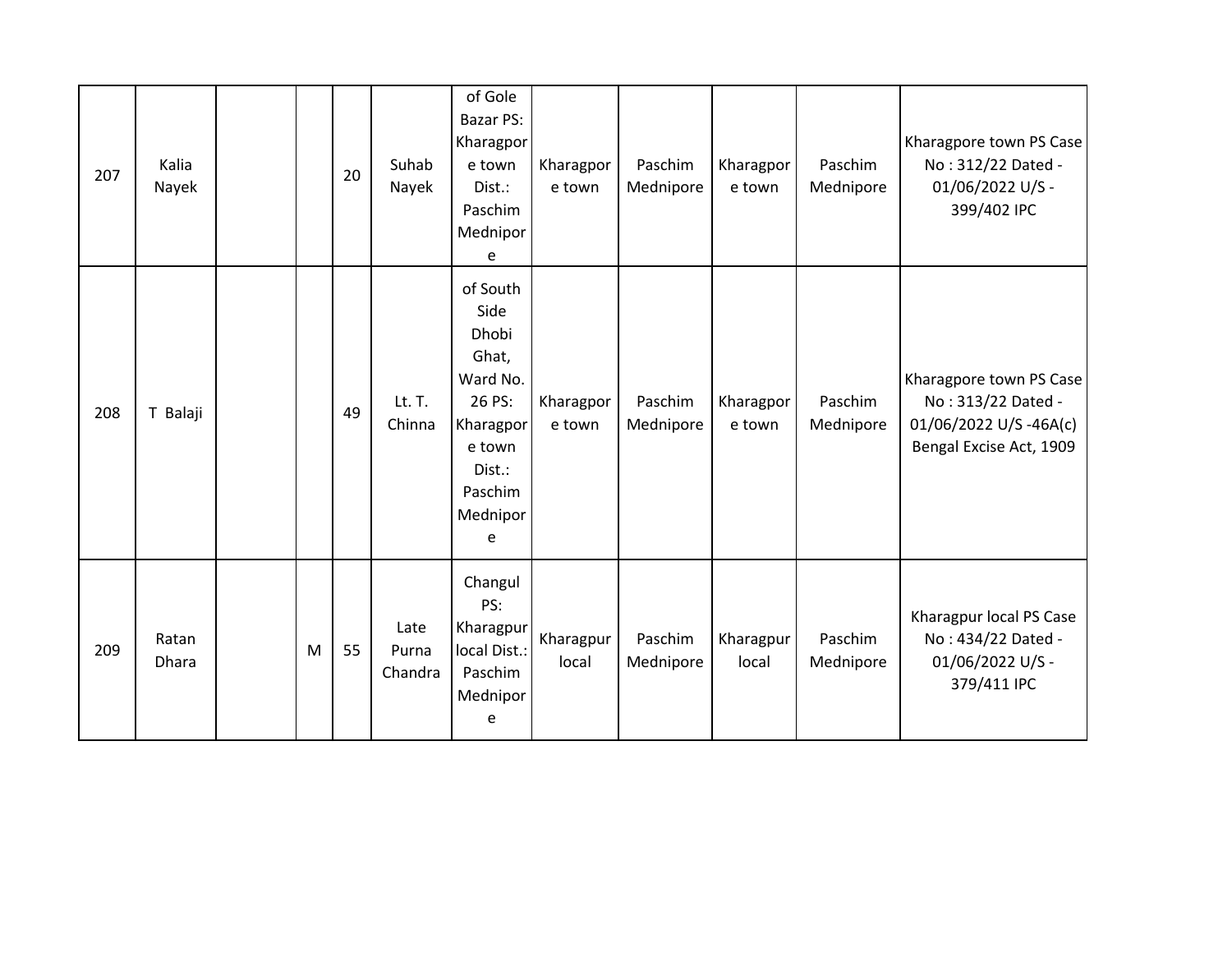| 210 | Mihir<br>Dolai          | M |    | Late<br>Sachin<br>Dolai            | Changual<br>PS:<br>Kharagpur<br>local Dist.:<br>Paschim<br>Mednipor<br>e           | Kharagpur<br>local | Paschim<br>Mednipore | Kharagpur<br>local | Paschim<br>Mednipore | Kharagpur local PS Case<br>No: 434/22 Dated -<br>01/06/2022 U/S -<br>379/411 IPC                     |
|-----|-------------------------|---|----|------------------------------------|------------------------------------------------------------------------------------|--------------------|----------------------|--------------------|----------------------|------------------------------------------------------------------------------------------------------|
| 211 | Rajesh<br>Dolai         | M |    | Laxmikant<br>a Dolai               | Changual<br>PS:<br>Kharagpur<br>local Dist.:<br>Paschim<br>Mednipor<br>e           | Kharagpur<br>local | Paschim<br>Mednipore | Kharagpur<br>local | Paschim<br>Mednipore | Kharagpur local PS Case<br>No: 434/22 Dated -<br>01/06/2022 U/S -<br>379/411 IPC                     |
| 212 | Ajizul<br>Chowdhur<br>y | M | 38 | Lt Abdul<br>Malek<br>Chowdhur<br>y | Bajuara,<br>PS-<br>Keshpur<br>PS:<br>Keshpur<br>Dist.:<br>Paschim<br>Mednipor<br>e | Keshpur            | Paschim<br>Mednipore | Midnapore          | Paschim<br>Mednipore | Midnapore PS Case No:<br>336/22 Dated -<br>25/05/2022 U/S -<br>399/402 IPC & 25/27<br>Arms Act, 1959 |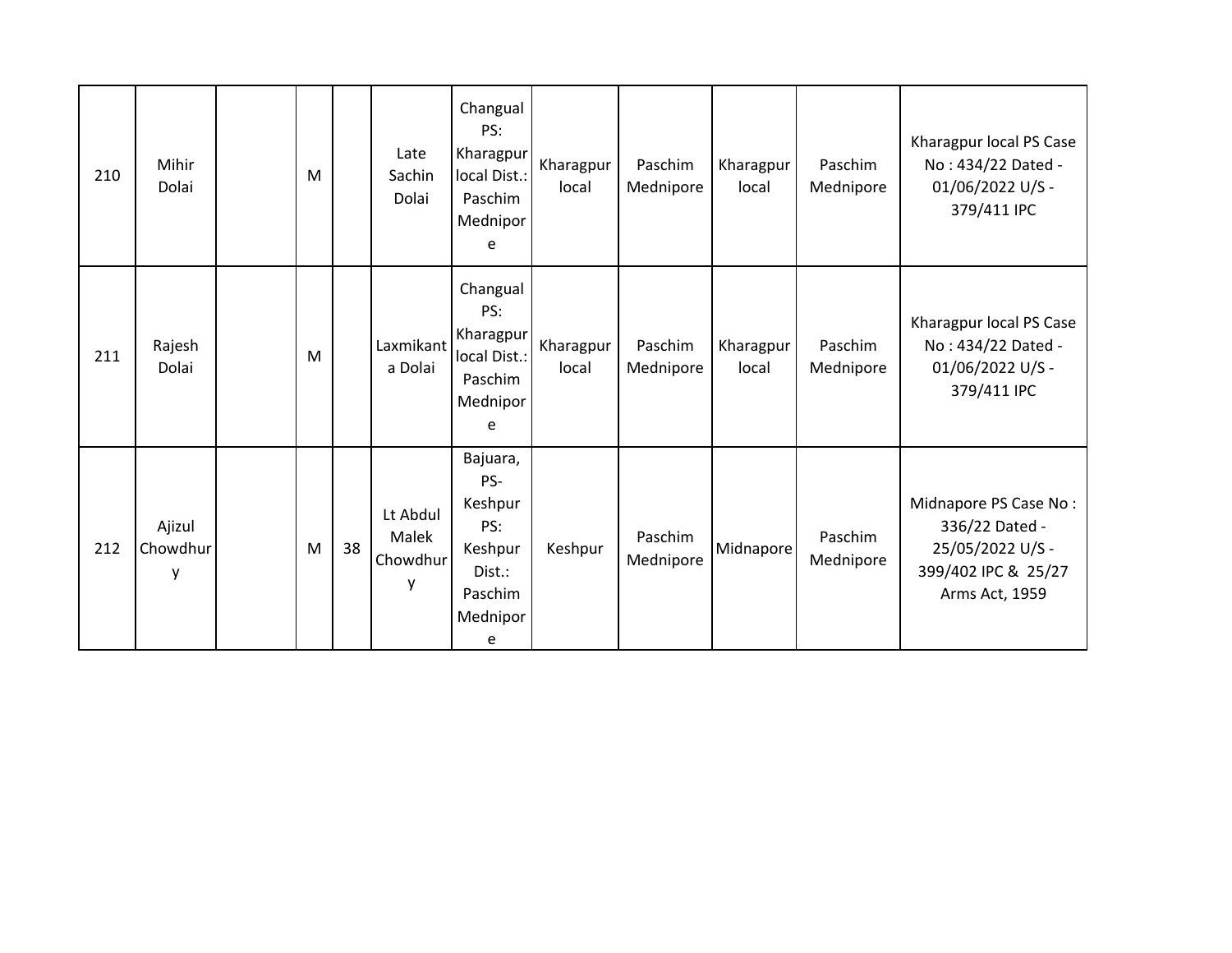| 213 | Annapurn<br>a Sarkar | F | 47 | Lt.<br>Nandalal<br>Sarkar | Bar<br>Manikpur,<br>PS-<br>Kotwali<br>PS:<br>Midnapor<br>e Dist.:<br>Paschim<br>Mednipor<br>e                                | Midnapore | Paschim<br>Mednipore | Midnapore                    | Paschim<br>Mednipore | Midnapore PS Case No:<br>554/21 Dated -<br>23/09/2021 U/S -<br>406/379 IPC                                        |
|-----|----------------------|---|----|---------------------------|------------------------------------------------------------------------------------------------------------------------------|-----------|----------------------|------------------------------|----------------------|-------------------------------------------------------------------------------------------------------------------|
| 214 | Jayanta<br>Das       | M | 47 | Lt. Amar<br>Ranjan<br>Das | Of-Old<br>Jail Biding<br>near<br>Deshopriy<br>$\Omega$<br>Bamagar<br>PS:<br>Midnapor<br>e Dist.:<br>Paschim<br>Mednipor<br>e | Midnapore | Paschim<br>Mednipore | Pachim<br>medinipur<br>women | Paschim<br>Mednipore | Pachim medinipur<br>women PS Case No:<br>34/22 Dated -<br>22/04/2022 U/S -<br>448/323/307/354B/506/<br>509/34 IPC |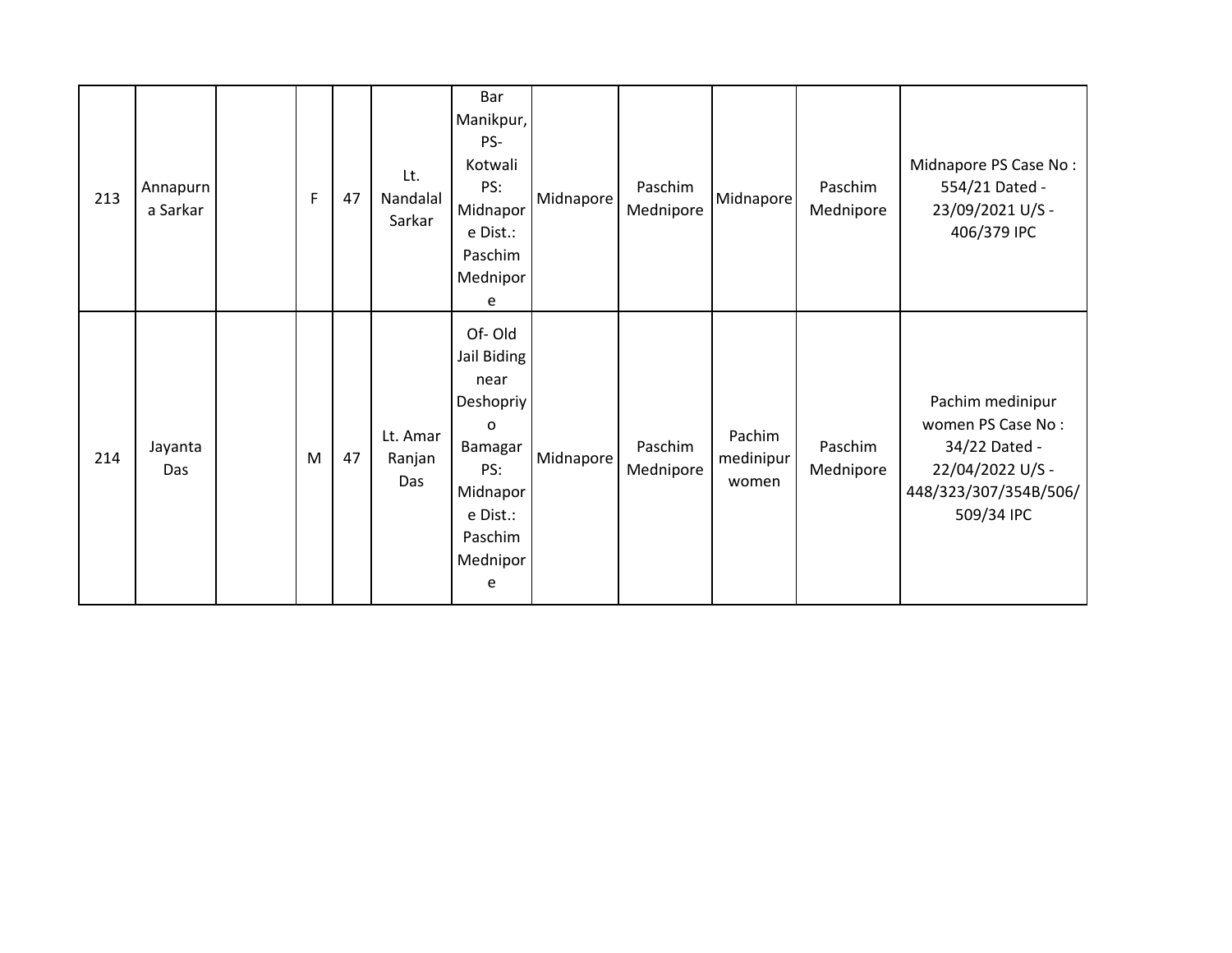| 215 | Ajoy<br>Panja             | M | 24 | Sanku<br>Panja        | Vill-<br>Rajchandr<br>apur, PS-<br>Nischinda,<br>Howrah<br>PS:<br>Nishchind<br>a Dist.:<br>Howrah<br>Police<br>Commissi<br>onerate | Nishchinda | Howrah<br>Police<br>Commission<br>erate | Pingla  | Paschim<br>Mednipore | Pingla PS Case No:<br>177/22 Dated -<br>01/06/2022 U/S -<br>363/365/34 IPC                                                                                        |
|-----|---------------------------|---|----|-----------------------|------------------------------------------------------------------------------------------------------------------------------------|------------|-----------------------------------------|---------|----------------------|-------------------------------------------------------------------------------------------------------------------------------------------------------------------|
| 216 | Shek<br>Najmul<br>Hossain | M |    | Sk. Rejjak<br>Hossain | Benasuli<br>PS:<br>Gurguripal<br>Dist.:<br>Paschim<br>Mednipor<br>e                                                                | Gurguripal | Paschim<br>Mednipore                    | Salbani | Paschim<br>Mednipore | Salbani PS Case No:<br>160/22 Dated -<br>01/06/2022 U/S -<br>379/411/414/ IPC & 21<br><b>Mines and Minerals</b><br>(Regulation and<br>Development) Act<br>(1957)Â |
| 217 | Kanti<br>Jadav            | M |    | Kanti<br>Jadav        | Vill<br>Mangalgar<br>h, PS<br>Hasanpur,<br>Dist.<br>Samastipu<br>r, State<br>Bihar                                                 |            | <b>Basirhat</b>                         | Salbani | Paschim<br>Mednipore | Salbani PS Case No:<br>161/22 Dated -<br>01/06/2022 U/S -<br>379/411/413/414 IPC                                                                                  |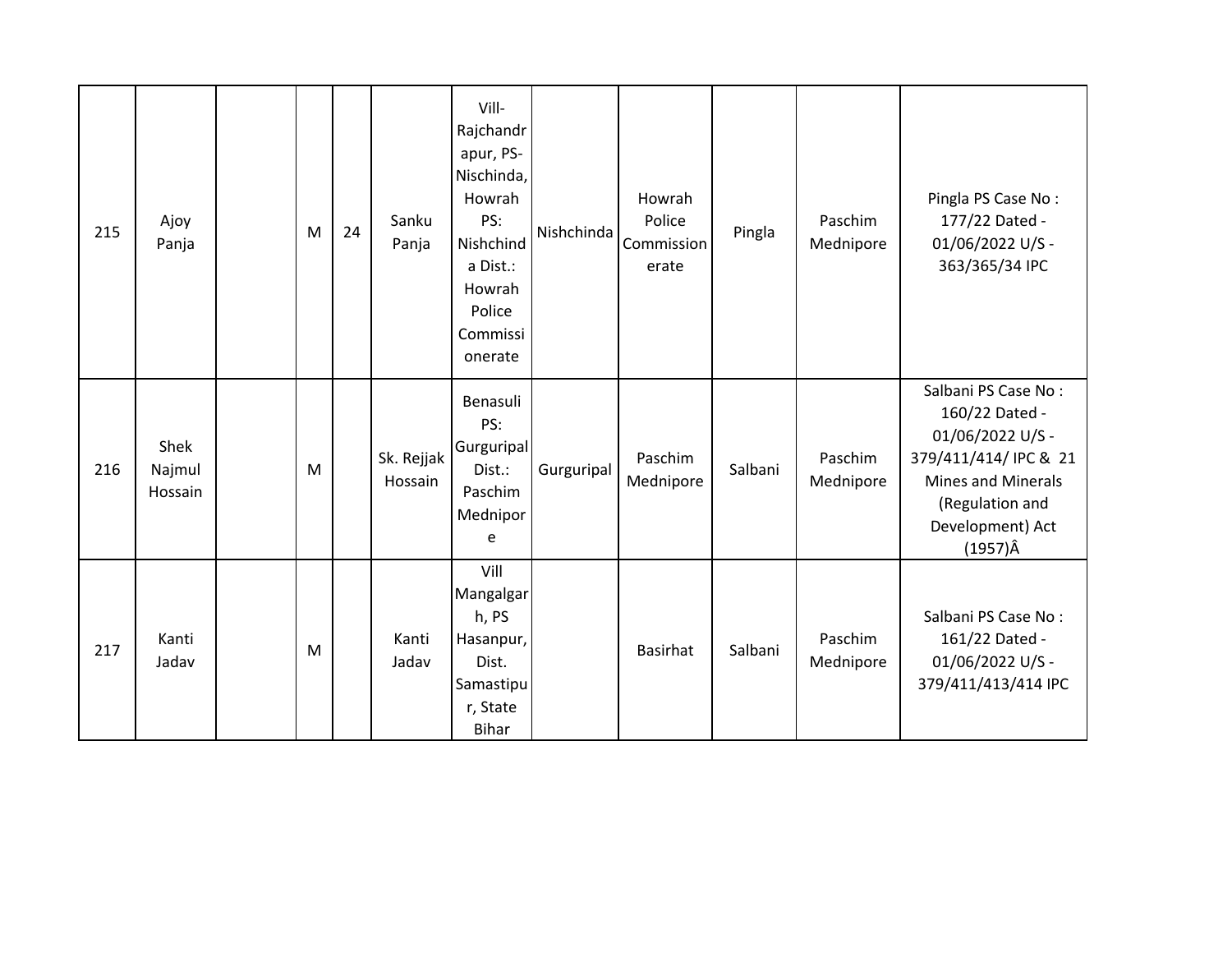| 218 | Swapan<br>Mondal        |                         | M | 40 | Lt. Kritish<br>Mondal    | Vill-<br>Ekaihat<br>PS: Katwa<br>Dist.:<br>Purba<br>Burdwan          | Katwa         | Purba<br>Burdwan   | Katwa                | Purba<br><b>Burdwan</b> | Katwa PS Case No:<br>173/22 Dated -<br>12/04/2022 U/S -<br>498A/323/406/34 IPC                      |
|-----|-------------------------|-------------------------|---|----|--------------------------|----------------------------------------------------------------------|---------------|--------------------|----------------------|-------------------------|-----------------------------------------------------------------------------------------------------|
| 219 | Sepoy Sk                |                         | M | 40 | <b>Imarul Sk</b>         | Vill<br>Kaithan<br>PS: Katwa<br>Dist.:<br>Purba<br>Burdwan           | Katwa         | Purba<br>Burdwan   | Katwa                | Purba<br><b>Burdwan</b> | Katwa PS Case No:<br>279/22 Dated -<br>25/05/2022 U/S -<br>399/402 IPC & 25/27 of<br>Arms Act, 1959 |
| 220 | Chattu<br>Maddi         | <b>Budhi</b>            | M |    | Gayna<br>Maddi           | PS: Bhatar<br>Dist.:<br>Purba<br>Burdwan                             | <b>Bhatar</b> | Purba<br>Burdwan   | <b>SAKTIGAR</b><br>H | Purba<br>Burdwan        | <b>SAKTIGARH PS Case No:</b><br>181/22 Dated -<br>01/06/2022 U/S -<br>399/402 IPC                   |
| 221 | Sunil<br>Maity          | Sunil<br>Kumar<br>Maity | M | 58 | Lt.<br>Niranjan<br>Maity | <b>Birulia PS:</b><br>Nandigra<br>m Dist.:<br>Purba<br>Mednipor<br>e | Nandigram     | Purba<br>Mednipore | Nandigram            | Purba<br>Mednipore      | Nandigram PS Warrant<br>$No = 423/22$                                                               |
| 222 | <b>Bikash</b><br>Mahato |                         | M | 33 | Shibram<br>Mahato        | Mahultard<br>PS: Jhalda<br>Dist.:<br>Purulia                         | Jhalda        | Purulia            | Jhalda               | Purulia                 | Jhalda PS Case No: 89/22<br>Dated - 26/05/2022 U/S -<br>143/448/294/354B/376/<br>511/379/506 IPC    |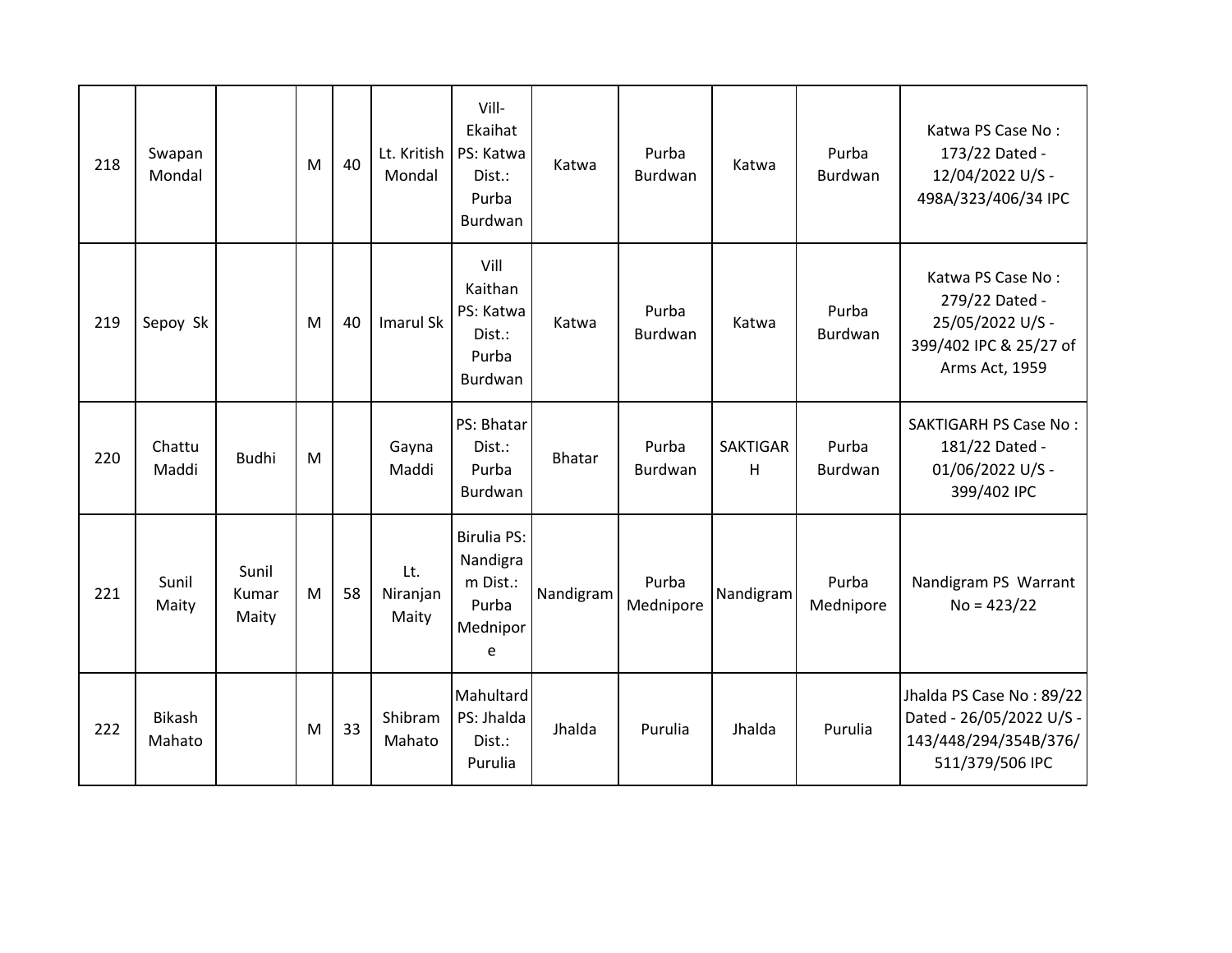| 223 | Sk Kurban                       | M |    | Sk Oyajul                 | PS: Purulia<br>town<br>Dist.:<br>Purulia                                                                                       | Purulia<br>town | Purulia                               | Purulia<br>women | Purulia                     | Purulia women PS Case<br>No: 1822/22 U/S -                                                        |
|-----|---------------------------------|---|----|---------------------------|--------------------------------------------------------------------------------------------------------------------------------|-----------------|---------------------------------------|------------------|-----------------------------|---------------------------------------------------------------------------------------------------|
| 224 | Rampada<br>Bauri                | M | 50 | Lt.<br>Kalipada<br>Bauri  | Kantasiary<br>PS: Tamna<br>Dist.:<br>Purulia                                                                                   | Tamna           | Purulia                               | Tamna            | Purulia                     | Tamna PS Case No:<br>91/22 Dated -<br>01/06/2022 U/S-46 A (c)<br>Bengal Excise Act, 1909          |
| 225 | Kakuli<br>Majumder              | F | 38 | Chinmoy<br>Majumder       | Paschim<br>Harindang<br>a, PS<br>Hanskhali,<br>Nadia PS:<br>Hanskhli<br>Dist.:<br>Ranaghat<br>Police<br><b>District</b>        | Hanskhli        | Ranaghat<br>Police<br>District        | Hanskhli         | Ranaghat<br>Police District | Hanskhli PS Case No:<br>517/22 Dated -<br>01/06/2022 U/S -<br>447/325/308/354(A)/34<br><b>IPC</b> |
| 226 | <b>Kartick</b><br><b>Biswas</b> | M | 35 | Lt. Biren<br><b>Bisws</b> | Ghugragac<br>hi, P.O<br>Nabarupd<br>aha, PS<br>Hanskhali,<br>Nadia PS:<br>Hanskhli<br>Dist.:<br>Ranaghat<br>Police<br>District | Hanskhli        | Ranaghat<br>Police<br><b>District</b> | Hanskhli         | Ranaghat<br>Police District | Hanskhli PS Case No:<br>456/22 Dated -<br>14/05/2022 U/S -<br>341/325/376/511 IPC                 |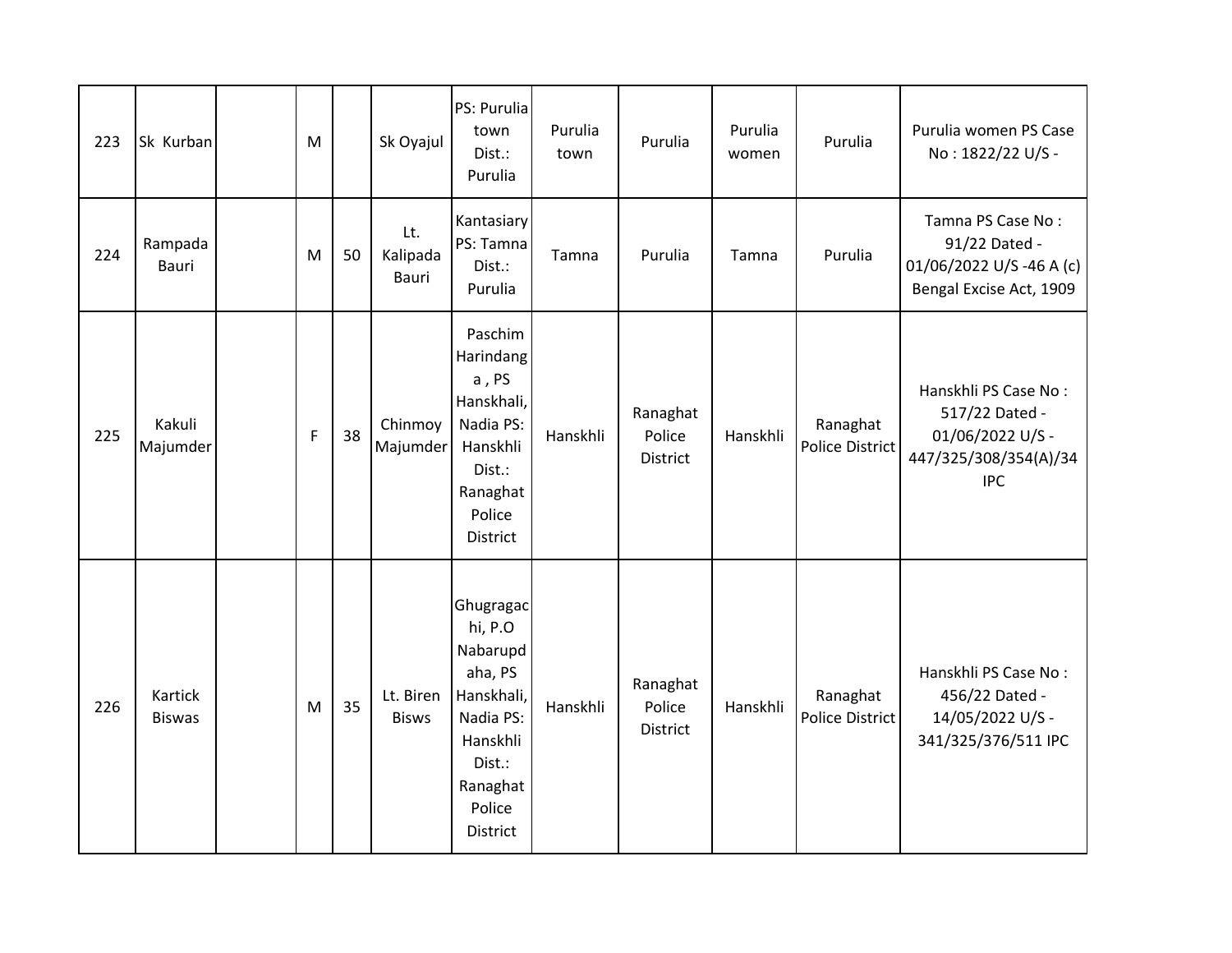| 227 | Gour<br>Chandra<br>Mondal | M | 39 | Tarapada<br>Mondal          | Tangrakha<br>I, P.O<br>Ulashi, PS<br>Hanskhali,<br>Nadia PS:<br>Hanskhli<br>Dist.:<br>Ranaghat<br>Police<br><b>District</b> | Hanskhli | Ranaghat<br>Police<br><b>District</b>           | Hanskhli                       | Ranaghat<br>Police District | Hanskhli PS Case No:<br>523/22 Dated -<br>01/06/2022 U/S -<br>447/326/307/506/34 IPC                                                                          |
|-----|---------------------------|---|----|-----------------------------|-----------------------------------------------------------------------------------------------------------------------------|----------|-------------------------------------------------|--------------------------------|-----------------------------|---------------------------------------------------------------------------------------------------------------------------------------------------------------|
| 228 | Arup<br>Sharma            | M | 35 | $S/O$ Lt.<br>Anil<br>Sharma | PS:<br>Ranaghat<br>Dist.:<br>Ranaghat<br>Police<br><b>District</b>                                                          | Ranaghat | Ranaghat<br>Police<br><b>District</b>           | Ranaghat<br>women              | Ranaghat<br>Police District | Ranaghat women PS Case<br>No: 70/22 Dated -<br>01/06/2022 U/S -<br>498A/323/307 IPC                                                                           |
| 229 | Ashish<br><b>Biswas</b>   | M | 40 | Ashoke<br><b>Biswas</b>     | Purba<br>Hotor, P.O<br>– Hotor<br>PS:<br>Mograhat<br>Dist.:<br>Diamond<br>Harbour<br>Police<br><b>District</b>              | Mograhat | Diamond<br>Harbour<br>Police<br><b>District</b> | Diamond<br>harbour<br>g.r.p.s. | Sealdah<br>G.R.P.           | Diamond harbour g.r.p.s.<br>PS Case No: 06/22 Dated<br>- 28/03/2022 U/S -<br>141/341/186/353 IPC &<br>174(a) Railways Act,<br>1989 (Relevant<br>Provisions) Â |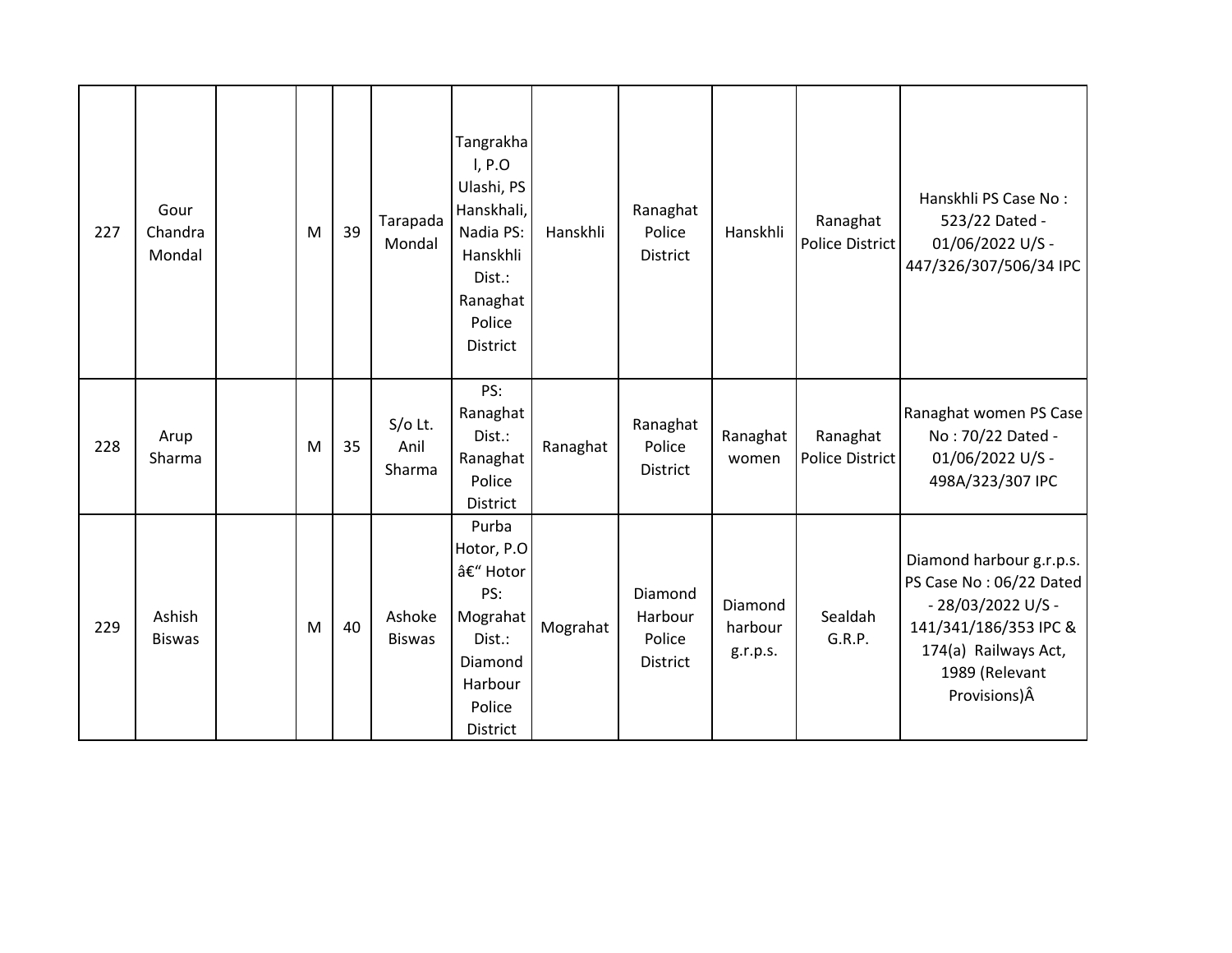| 230 | Supriyo<br>Gayen  | M | 39 | Sushanta<br>Gayen          | Hotor PS:<br>Mograhat<br>Dist.:<br>Diamond<br>Harbour<br>Police<br><b>District</b>            | Mograhat              | Diamond<br>Harbour<br>Police<br><b>District</b> | Diamond<br>harbour<br>g.r.p.s. | Sealdah<br>G.R.P.                      | Diamond harbour g.r.p.s.<br>PS Case No: 06/22 Dated<br>- 28/03/2022 U/S -<br>141/341/186/353 IPC &<br>174(a) Railways Act,<br>1989 (Relevant<br>Provisions)Â |
|-----|-------------------|---|----|----------------------------|-----------------------------------------------------------------------------------------------|-----------------------|-------------------------------------------------|--------------------------------|----------------------------------------|--------------------------------------------------------------------------------------------------------------------------------------------------------------|
| 231 | Kanahia<br>Sharma | M |    | Late<br>Santosh<br>Sharma  |                                                                                               |                       | Basirhat                                        | Pradhanna<br>gar               | Siliguri Police<br>Commissione<br>rate | Pradhannagar PS Case No<br>: 406/22 Dated -<br>01/06/2022 U/S-46(c)<br>Bengal Excise Act, 1909                                                               |
| 232 | Panchu<br>Singh   | M | 45 | Lt.<br>Gobardha<br>n Singh | Paschim<br>Pukurberi<br>a PS:<br>Kakdwip<br>Dist.:<br>Sundarba<br>n Police<br><b>District</b> | Kakdwip               | Sundarban<br>Police<br><b>District</b>          | Kakdwip                        | Sundarban<br>Police District           | Kakdwip PS Case No:<br>246/21 Dated -<br>18/08/2021 U/S -<br>399/402 IPC                                                                                     |
| 233 | Hrithik<br>Karjee |   | 22 | Malin<br>Karjee            | Chilapata<br>PS:<br>Dist.:<br>Alipurduar                                                      | Alipurduar Alipurduar | Alipurduar                                      | Alipurduar                     | Alipurduar                             | Alipurduar PS GDE No.<br>19                                                                                                                                  |
| 234 | Rakesh<br>Munda   |   | 22 | Manindra<br>Munda          | <b>CHILAPAT</b><br>A PS:<br>Dist.:<br>Alipurduar                                              | Alipurduar Alipurduar | Alipurduar                                      | Alipurduar                     | Alipurduar                             | Alipurduar PS GDE No.<br>19                                                                                                                                  |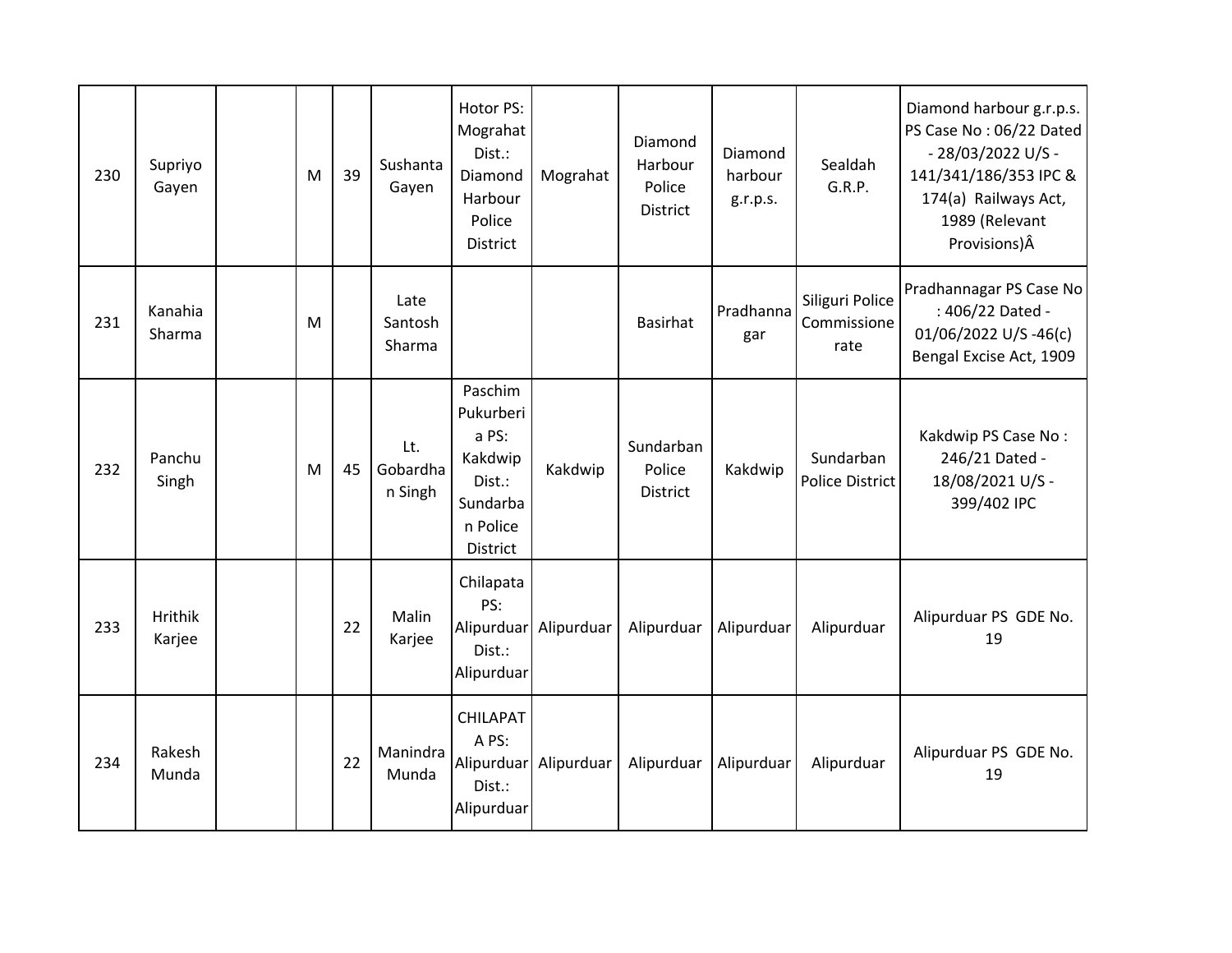| 235 | Pradip<br>Roy            |  | 45 | Sonatan<br>Roy                     | <b>PURBA</b><br><b>NEW</b><br>ALIPURDU<br>AR PS:<br>Alipurduar<br>Dist.:<br>Alipurduar | Alipurduar | Alipurduar | Alipurduar     | Alipurduar | Alipurduar PS GDE No.<br>19 |
|-----|--------------------------|--|----|------------------------------------|----------------------------------------------------------------------------------------|------------|------------|----------------|------------|-----------------------------|
| 236 | Santosh<br><b>Biswas</b> |  |    | /o-Radhe<br>Shyam<br><b>Biswas</b> | Gairkata,<br>Jotirmay<br>Pally Dist.:<br>Jalpaiguri                                    |            | Jalpaiguri | <b>Birpara</b> | Alipurduar | Birpara PS GDE No. 34       |
| 237 | <b>Birkha</b><br>Tamang  |  | 33 | $S/O-$ Dig<br>Bdr.<br>Tamang       | Kalapani<br>Busty,<br>School<br>Line Dist.:<br>Jalpaiguri                              |            | Jalpaiguri | Birpara        | Alipurduar | Birpara PS GDE No. 34       |
| 238 | Sahid Ali                |  |    | S/o-Kabal<br>Hussain               | Sajnapara,<br>Banku<br><b>Bazar PS:</b><br>Dhubguri<br>Dist.:<br>Jalpaiguri            | Dhubguri   | Jalpaiguri | <b>Birpara</b> | Alipurduar | Birpara PS GDE No. 34       |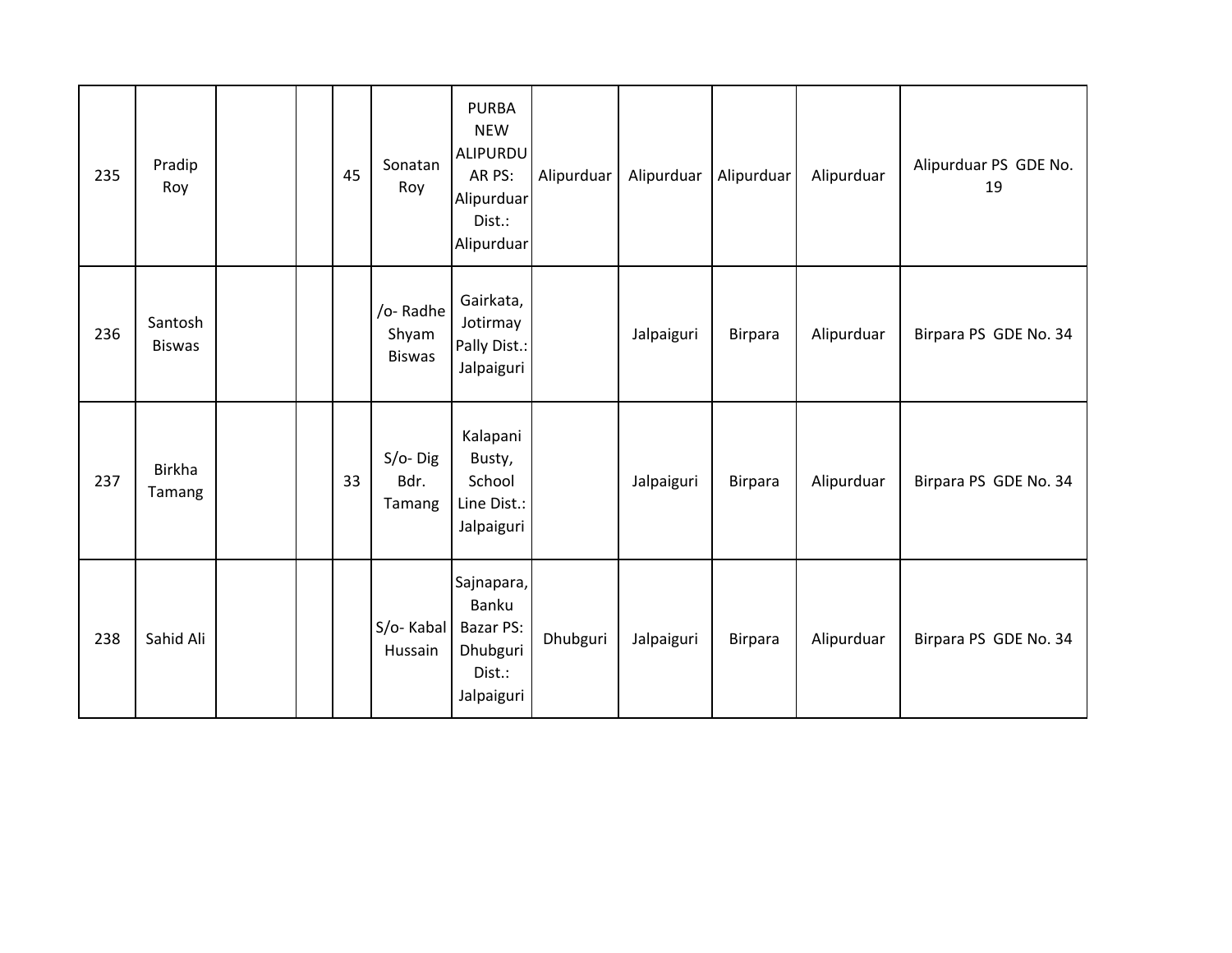| 239 | Karan<br>Gowala          |  |    | $S/O-$ Lt.<br>Ganga<br>Ram<br>Gowala | Dalmore<br>TG, Bara<br>Line PS:<br><b>Birpara</b><br>Dist.:<br>Alipurduar            | <b>Birpara</b> | Alipurduar | Birpara        | Alipurduar | Birpara PS GDE No. 34 |
|-----|--------------------------|--|----|--------------------------------------|--------------------------------------------------------------------------------------|----------------|------------|----------------|------------|-----------------------|
| 240 | Dewasis<br>Barman        |  |    | Barman                               | Madarihat<br>, RN<br>S/o- Bimal Colony PS:<br><b>Birpara</b><br>Dist.:<br>Alipurduar | Birpara        | Alipurduar | Birpara        | Alipurduar | Birpara PS GDE No. 34 |
| 241 | <b>Dipak</b><br>Acharjee |  |    | $S/O-$ Lt.<br>Abhinash<br>Acharjee   | Rabindran<br>agar PS:<br><b>Birpara</b><br>Dist.:<br>Alipurduar                      | Birpara        | Alipurduar | Birpara        | Alipurduar | Birpara PS GDE No. 34 |
| 242 | Gabbar<br>Ansari         |  | 58 | $S/O-$<br>Kamruddi<br>n Ansari       | Dalgaon<br><b>Busty PS:</b><br><b>Birpara</b><br>Dist.:<br>Alipurduar                | Birpara        | Alipurduar | <b>Birpara</b> | Alipurduar | Birpara PS GDE No. 34 |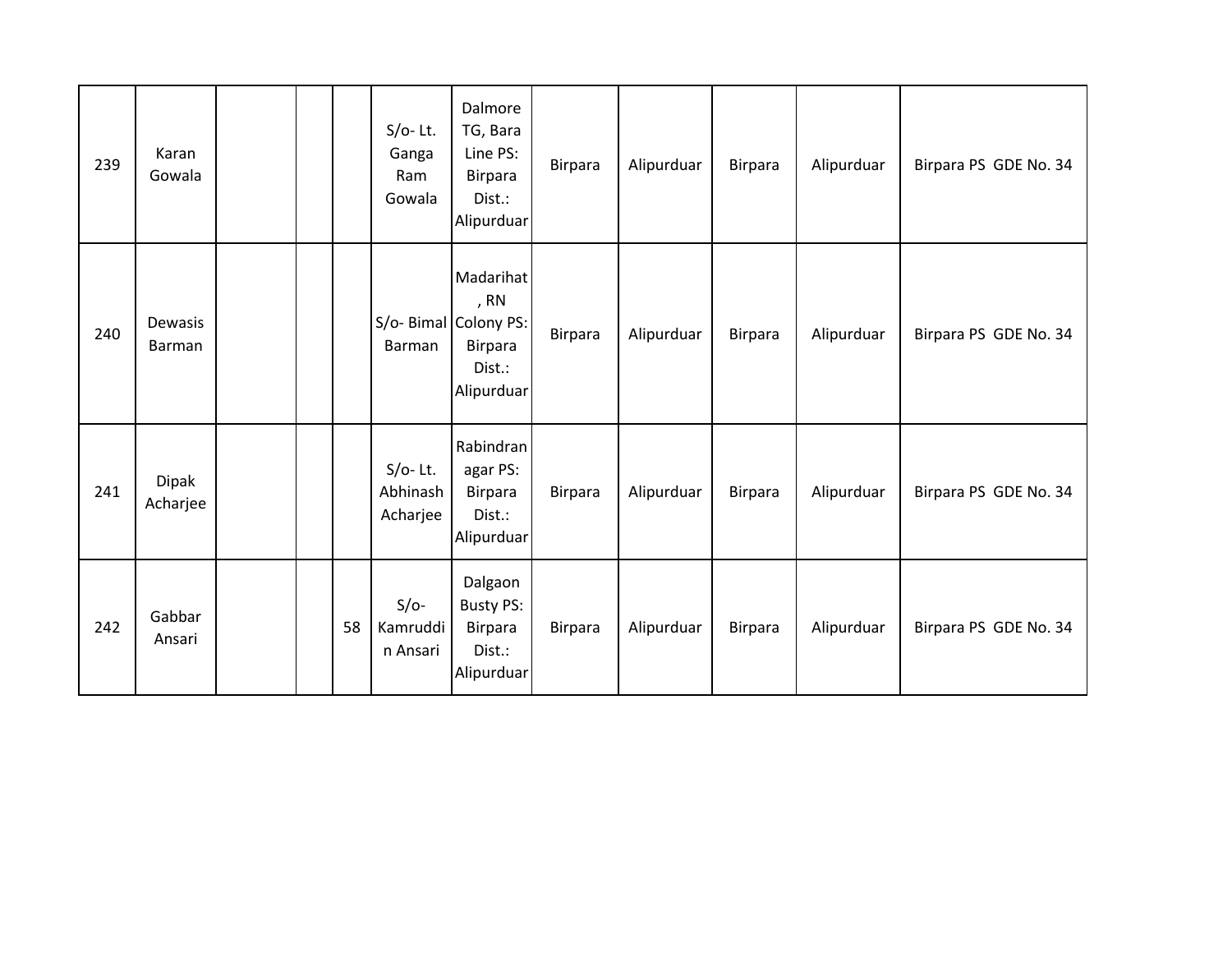| 243 | Agnu<br>Oraon      |  | 59 | /o-Lt.<br>Samra<br>Oraon      | Jalpaiguri,<br>Rajbaripar<br>a, PS-<br>Kotwali,<br>Dist-<br>Jalpai PS:<br><b>Birpara</b><br>Dist.:<br>Alipurduar | Birpara        | Alipurduar | Birpara | Alipurduar | Birpara PS GDE No. 34 |
|-----|--------------------|--|----|-------------------------------|------------------------------------------------------------------------------------------------------------------|----------------|------------|---------|------------|-----------------------|
| 244 | Sunil Roy          |  | 50 | S/o-lt. Tn<br>Roy             | Birpara,<br><b>Subhaspall</b><br>y PS:<br>Birpara<br>Dist.:<br>Alipurduar                                        | <b>Birpara</b> | Alipurduar | Birpara | Alipurduar | Birpara PS GDE No. 34 |
| 245 | Md. Dn.<br>Alamgir |  | 33 | $S/O-Md.$<br>Intat            | Jaigaon<br>Triveni<br>Toll, Road<br>No. 02 PS:<br><b>Birpara</b><br>Dist.:<br>Alipurduar                         | <b>Birpara</b> | Alipurduar | Birpara | Alipurduar | Birpara PS GDE No. 34 |
| 246 | Sidarth<br>Thapa   |  | 22 | $S/O-$ Lt.<br>Ganga<br>Thaopa | Dalmore,<br>Garobusty<br>PS:<br>Birpara<br>Dist.:<br>Alipurduar                                                  | Birpara        | Alipurduar | Birpara | Alipurduar | Birpara PS GDE No. 27 |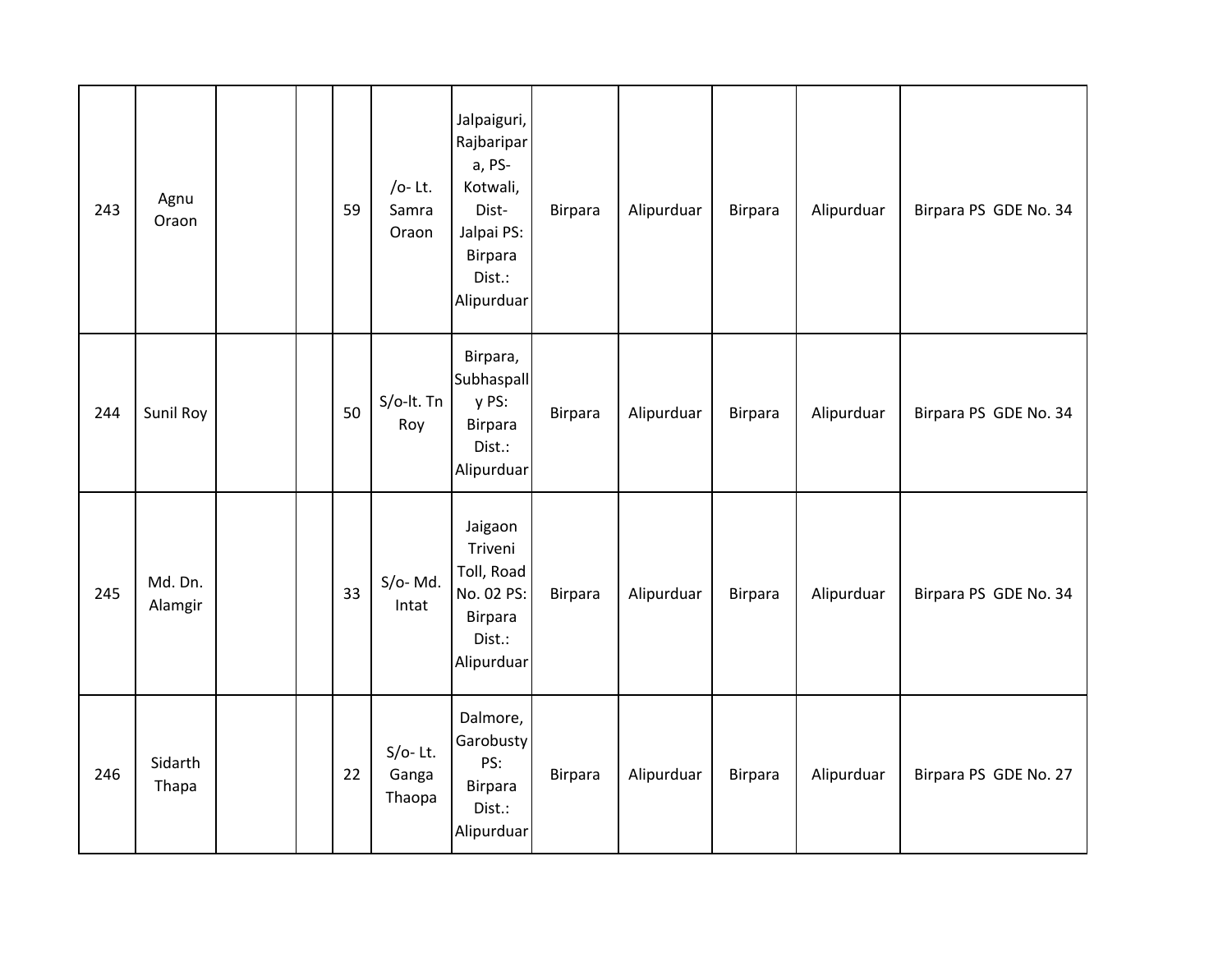| 247 | Manoj<br>Kharia               |   | 28 | $S/O-$ Lt.<br>Bandhu<br>Kharia        | Nangdala,<br>Factory<br>PS:<br><b>Birpara</b><br>Dist.:<br>Alipurduar              | Birpara | Alipurduar                          | <b>Birpara</b> | Alipurduar | Birpara PS GDE No. 27 |
|-----|-------------------------------|---|----|---------------------------------------|------------------------------------------------------------------------------------|---------|-------------------------------------|----------------|------------|-----------------------|
| 248 | Dina<br>Bandhu<br><b>Bara</b> |   |    | $S/O-$ Lt.<br>Anirudan<br><b>Bara</b> | <b>Bundapani</b><br>, Jungle<br>Line PS:<br><b>Birpara</b><br>Dist.:<br>Alipurduar | Birpara | Alipurduar                          | Birpara        | Alipurduar | Birpara PS GDE No. 27 |
| 249 | Santa Roy                     | M | 20 | Sachindra<br>Nath Roy                 | 112<br>Kuchlibari,<br>PS:<br>j Dist.:<br>Coochbeh<br>ar                            |         | Mekhligan   Mekhliganj   Coochbehar | Jaigaon        | Alipurduar | Jaigaon PS GDE No. 15 |
| 250 | Manoranj<br>an<br>Barman      | M | 29 | Hiten<br>Barman                       | Do PS:<br>Mekhligan<br>j Dist.:<br>Coochbeh<br>ar                                  |         | Mekhliganj Coochbehar               | Jaigaon        | Alipurduar | Jaigaon PS GDE No. 15 |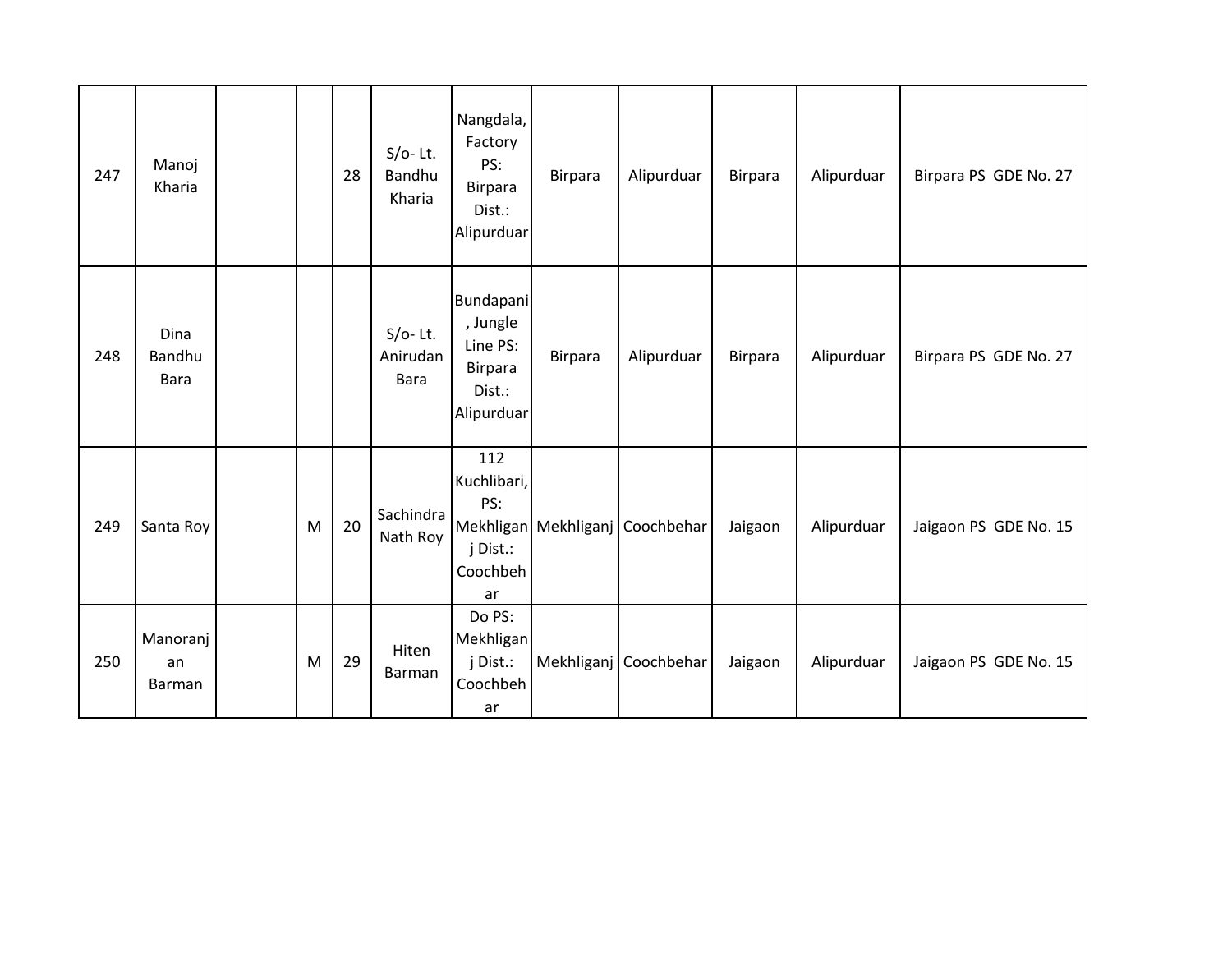| 251 | Bipul<br>Adhikary       | ${\sf M}$ | 22 | Moni<br>Adhikari | 197<br>Latabari<br>PS:<br>j Dist.:<br>Coochbeh<br>ar                                                                |               | Mekhligan Mekhliganj Coochbehar | Jaigaon       | Alipurduar | Jaigaon PS GDE No. 15      |
|-----|-------------------------|-----------|----|------------------|---------------------------------------------------------------------------------------------------------------------|---------------|---------------------------------|---------------|------------|----------------------------|
| 252 | <b>Birsha</b><br>Kharia | M         | 38 | Jaklu<br>Kharia  | Of Uttar<br>Haldibari<br>PS<br>Kumargra<br>m Dist<br>Alipurduar<br>PS:<br>Kumargra<br>m Dist.:<br>Alipurduar        | Kumargra<br>m | Alipurduar                      | Kumargra<br>m | Alipurduar | Kumargram PS GDE No.<br>18 |
| 253 | Arjun<br>Kharia         | M         | 28 | Rajat<br>Kharia  | Of Uttar<br>Haldibari<br><b>PS</b><br>Kumargra<br>m Dist<br>Alipurduar<br>PS:<br>Kumargra<br>m Dist.:<br>Alipurduar | Kumargra<br>m | Alipurduar                      | Kumargra<br>m | Alipurduar | Kumargram PS GDE No.<br>18 |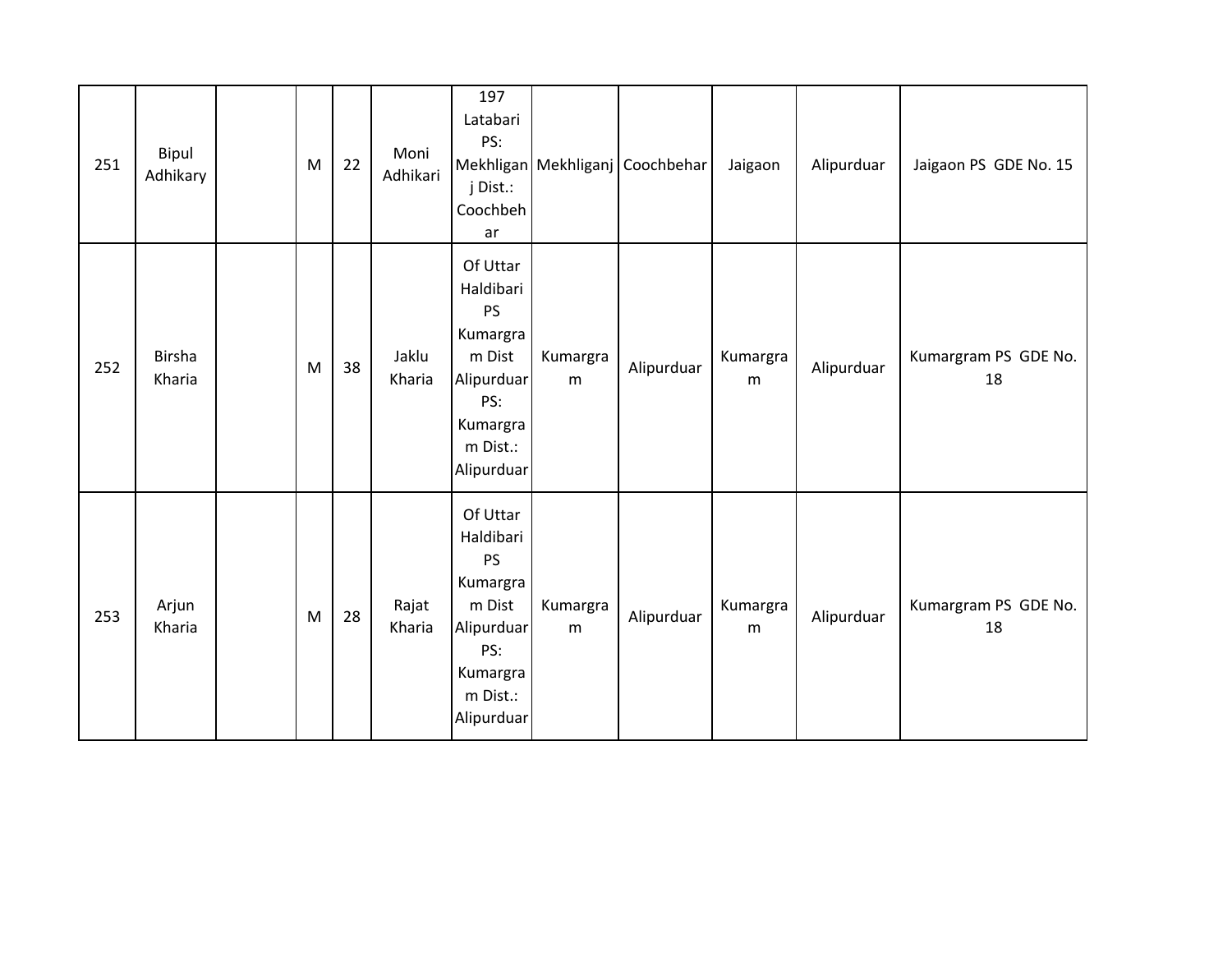| 254 | Kartik Das               | M | 57 | Jaycharan<br>Das    | of<br>Madhya<br>Rampur,<br>Jorai, PS-<br>Boxirhat<br>Dist-<br>Coochbe<br>PS:<br>Baxsirhat<br>Dist.:<br>Coochbeh<br>ar |               | Baxsirhat Coochbehar | Kumargra<br>m | Alipurduar | Kumargram PS Outpost<br>Barobisha OP GDE No. 20 |
|-----|--------------------------|---|----|---------------------|-----------------------------------------------------------------------------------------------------------------------|---------------|----------------------|---------------|------------|-------------------------------------------------|
| 255 | Faijul<br>Miya           | M | 38 | Nasiruddi<br>n Miya | of<br>Rampur,<br>PS-<br>Boxirhat<br>Dist-<br>Coochbeh<br>ar PS:<br>Baxsirhat<br>Dist.:<br>Coochbeh<br>ar              | Baxsirhat     | Coochbehar           | Kumargra<br>m | Alipurduar | Kumargram PS Outpost<br>Barobisha OP GDE No. 20 |
| 256 | Narayan<br><b>Biswas</b> | M | 27 | #NAME?              | Of Volka,<br>PS-<br>Kumargra<br>m Dist-<br>Alipurduar<br>PS:<br>Kumargra<br>m Dist.:<br>Alipurduar                    | Kumargra<br>m | Alipurduar           | Kumargra<br>m | Alipurduar | Kumargram PS Outpost<br>Barobisha OP GDE No. 30 |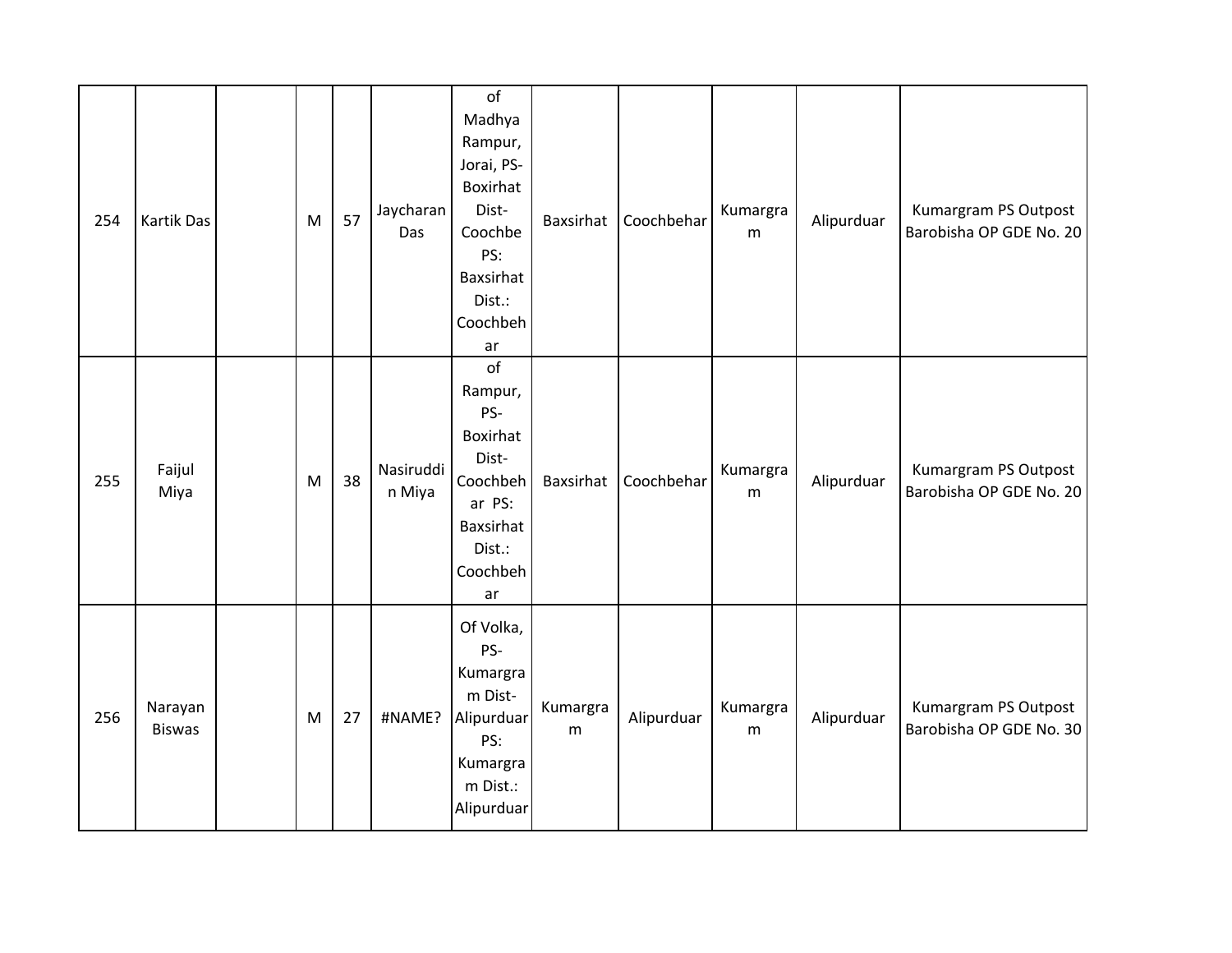| 257 | Sujit Das                 | ${\sf M}$                                                                             | 24 | Ramesh<br>Das         | of Jorai,<br>PS-<br>Boxirhat<br>Dist-<br>Coochbeh<br>ar PS:<br>Baxsirhat<br>Dist.:<br>Coochbeh<br>ar                | Baxsirhat     | Coochbehar | Kumargra<br>m | Alipurduar | Kumargram PS Outpost<br>Barobisha OP GDE No. 30      |
|-----|---------------------------|---------------------------------------------------------------------------------------|----|-----------------------|---------------------------------------------------------------------------------------------------------------------|---------------|------------|---------------|------------|------------------------------------------------------|
| 258 | Kali<br>Prasand<br>Barman | ${\sf M}$                                                                             | 55 | Lt. Ray Ch.<br>Barman | of<br>Paschim<br>Chakchaka<br>, PS<br>Kumargra<br>m, Dist<br>Alipurdu<br>PS:<br>Kumargra<br>m Dist.:<br>Alipurduar  | Kumargra<br>m | Alipurduar | Kumargra<br>m | Alipurduar | Kumargram PS Outpost<br>Kamakhaguri OP GDE No.<br>23 |
| 259 | Sadhan<br>Rabha           | $\mathsf{M}% _{T}=\mathsf{M}_{T}\!\left( a,b\right) ,\ \mathsf{M}_{T}=\mathsf{M}_{T}$ | 45 | Lt. Tonesh<br>Rabha   | Of<br>Madhya<br>Kamakhya<br>guri, PS<br>Kumargra<br>m, Dist<br>Alipurd<br>PS:<br>Kumargra<br>m Dist.:<br>Alipurduar | Kumargra<br>m | Alipurduar | Kumargra<br>m | Alipurduar | Kumargram PS Outpost<br>Kamakhaguri OP GDE No.<br>23 |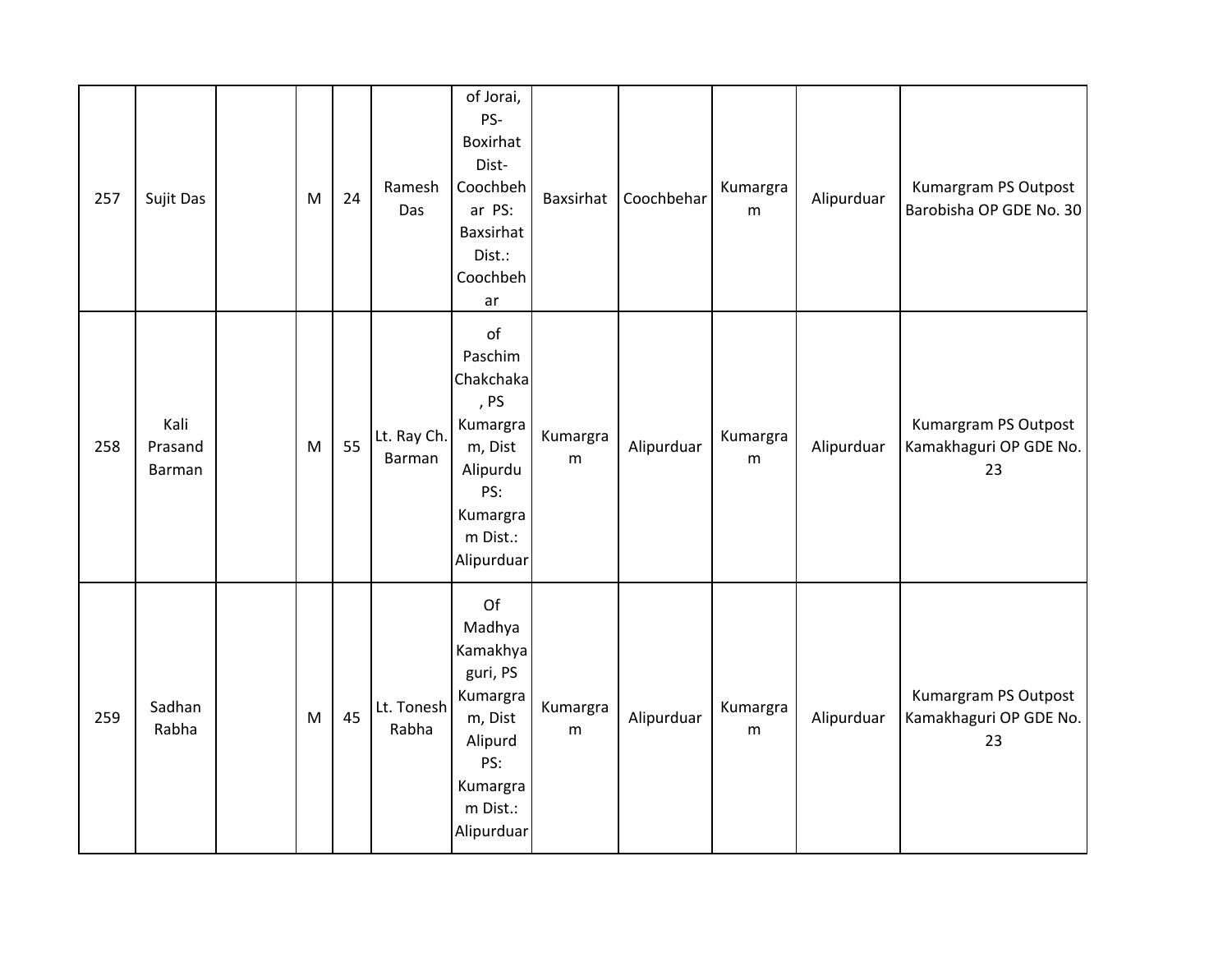| 260 | Subask<br>Chakrabor<br>ty | M | 60 | Lt.<br><b>Bhabanan</b><br>da<br>Chakrabor<br>ty | Of Uttar<br>Kamakhya<br>guri Super<br>Market,<br>PS<br>Kumargra<br>m, PS:<br>Kumargra<br>m Dist.:<br>Alipurduar | Kumargra<br>m | Alipurduar | Kumargra<br>m | Alipurduar | Kumargram PS Outpost<br>Kamakhaguri OP GDE No.<br>23 |
|-----|---------------------------|---|----|-------------------------------------------------|-----------------------------------------------------------------------------------------------------------------|---------------|------------|---------------|------------|------------------------------------------------------|
| 261 | Nitish<br><b>Basfore</b>  | M | 30 | Ltbabulal<br>Basfor                             | of<br>Dakshin<br>Nararthali,<br>Namapara<br>, PS<br>KUmargra<br>m, Di PS:<br>Kumargra<br>m Dist.:<br>Alipurduar | Kumargra<br>m | Alipurduar | Kumargra<br>m | Alipurduar | Kumargram PS Outpost<br>Kamakhaguri OP GDE No.<br>23 |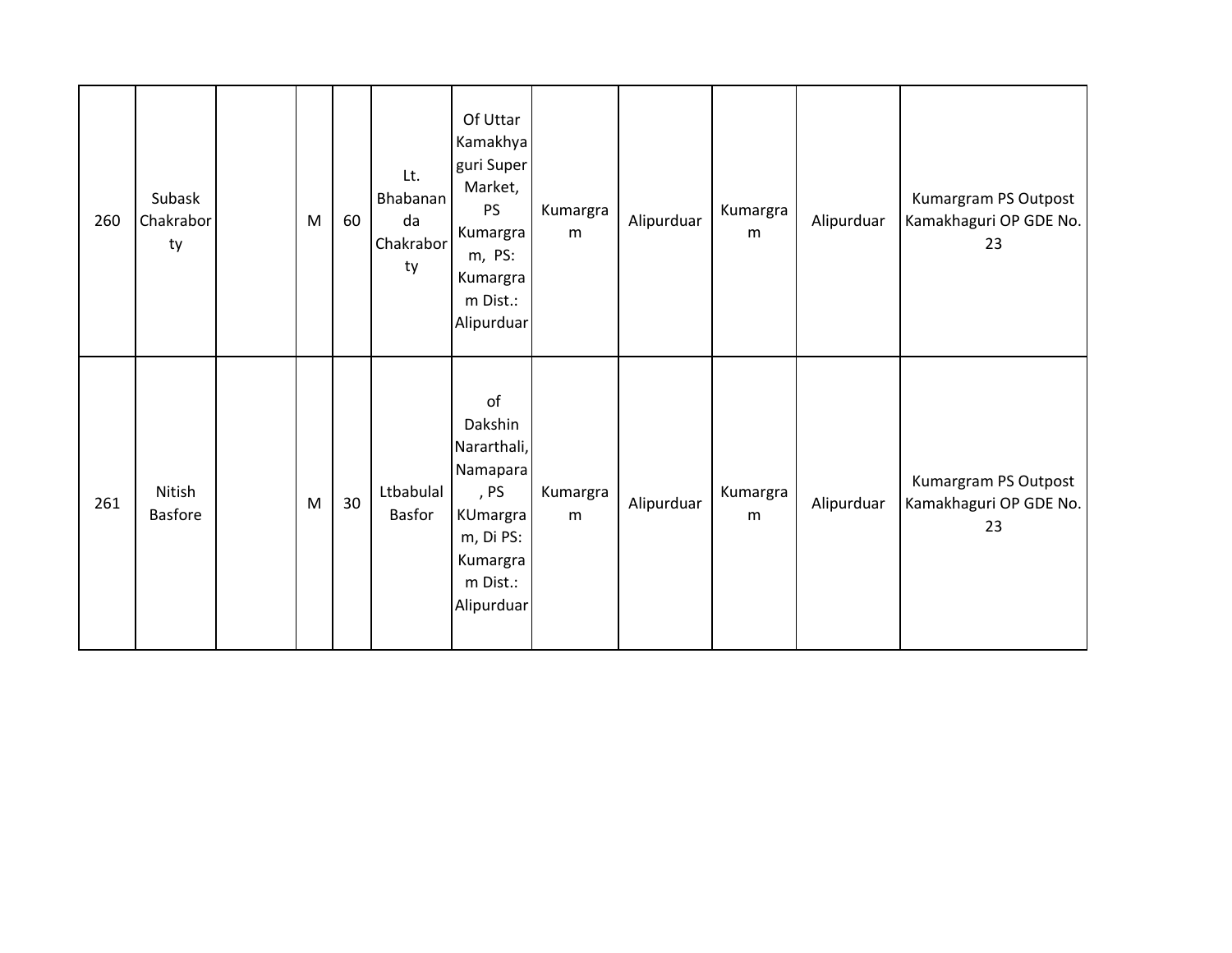| 262 | Sanjay<br>Debnath | M | 42 | Subash<br>Debnath | Of Uttar<br>Kamakhay<br>guri,<br>Supermar<br>ket, PS<br>Kumargra<br>m, PS:<br>Kumargra<br>m Dist.:<br>Alipurduar   | Kumargra<br>m | Alipurduar | Kumargra<br>m | Alipurduar | Kumargram PS Outpost<br>Kamakhaguri OP GDE No.<br>23 |
|-----|-------------------|---|----|-------------------|--------------------------------------------------------------------------------------------------------------------|---------------|------------|---------------|------------|------------------------------------------------------|
| 263 | Chiranjit<br>Das  | M | 37 | Sribash<br>Das    | of<br>Paschim<br>Chakchaka<br>, PS<br>Kumargra<br>m, Dist<br>Alipurdu<br>PS:<br>Kumargra<br>m Dist.:<br>Alipurduar | Kumargra<br>m | Alipurduar | Kumargra<br>m | Alipurduar | Kumargram PS Outpost<br>Kamakhaguri OP GDE No.<br>23 |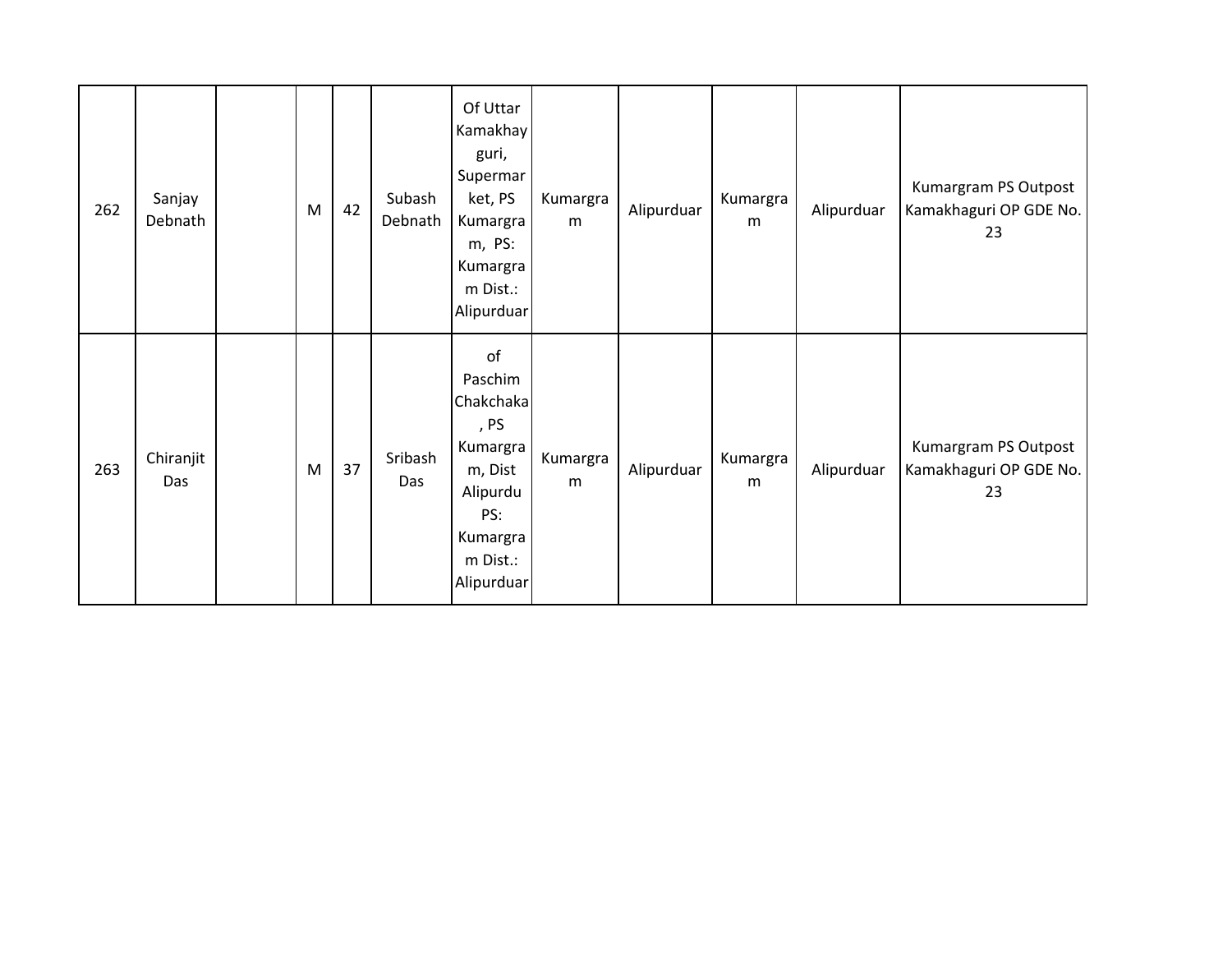| 264 | Sunil<br><b>Basfor</b>    | M | 22 | Lt. Manik<br><b>Basfor</b>     | Of<br>Dakshin<br>Nararthali,<br>Namapara<br>, PS<br>kumargra<br>m, Dis PS:<br>Kumargra<br>m Dist.:<br>Alipurduar | Kumargra<br>m | Alipurduar                                           | Kumargra<br>m | Alipurduar                                           | Kumargram PS Outpost<br>Kamakhaguri OP GDE No.<br>23 |
|-----|---------------------------|---|----|--------------------------------|------------------------------------------------------------------------------------------------------------------|---------------|------------------------------------------------------|---------------|------------------------------------------------------|------------------------------------------------------|
| 265 | Ashanand<br>a Sarkar      | M | 38 | Santosh<br>Sarkar              | Sishubari<br>Mill Para<br>PS:<br>Madarihat<br>Dist.:<br>Alipurduar                                               | Madarihat     | Alipurduar                                           | Madarihat     | Alipurduar                                           | Madarihat PS GDE No.<br>19                           |
| 266 | Avik<br>Bandhyap<br>adhya | M | 30 | Ashok Kr.<br>Bandhyap<br>adhya | Khamar<br>Beria, PS<br>Onda, Dist<br>Bankura.                                                                    |               | Basirhat                                             | Madarihat     | Alipurduar                                           | Madarihat PS GDE No.<br>19                           |
| 267 | Sunil Bauri               | M |    | Baban<br>Bauri                 | PS:<br>Barabani<br>Dist.:<br>Asansol<br>Durgapur<br>Police<br>Commissi<br>onerate                                | Barabani      | Asansol<br>Durgapur<br>Police<br>Commission<br>erate | Barabani      | Asansol<br>Durgapur<br>Police<br>Commissione<br>rate | Barabani PS GDE No. 21                               |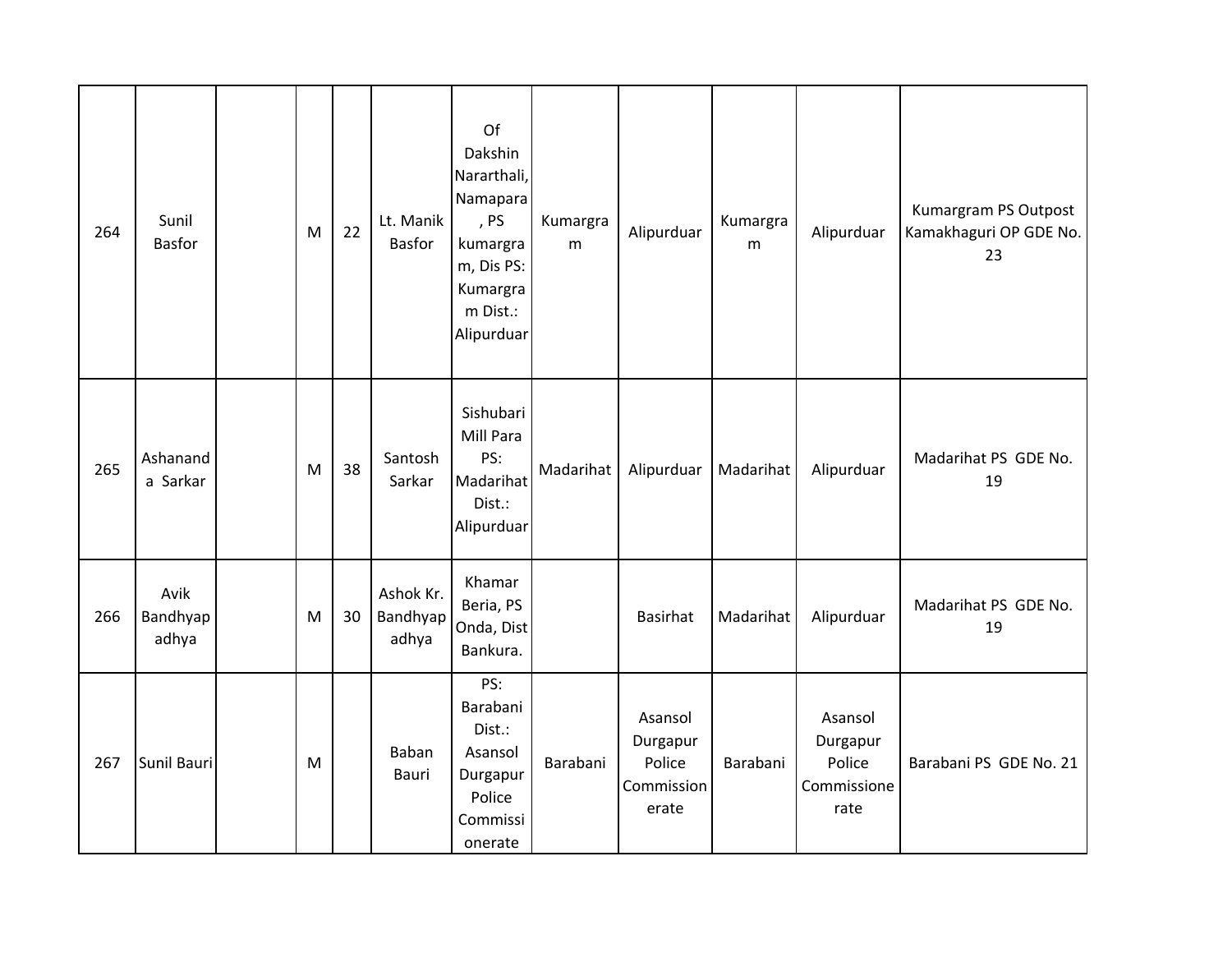| 268 | Nemai<br>Bauri           | M |    | Uttam<br>Bauri            | PS:<br>Barabani<br>Dist.:<br>Asansol<br>Durgapur<br>Police<br>Commissi<br>onerate      | Barabani         | Asansol<br>Durgapur<br>Police<br>Commission<br>erate | Barabani          | Asansol<br>Durgapur<br>Police<br>Commissione<br>rate | Barabani PS GDE No. 21        |
|-----|--------------------------|---|----|---------------------------|----------------------------------------------------------------------------------------|------------------|------------------------------------------------------|-------------------|------------------------------------------------------|-------------------------------|
| 269 | Abijit<br>Kumar<br>Singh | M | 45 | Lt.ram<br>Prasad<br>Singh |                                                                                        |                  | <b>Basirhat</b>                                      | Chittaranja<br>n  | Asansol<br>Durgapur<br>Police<br>Commissione<br>rate | Chittaranjan PS GDE No.<br>21 |
| 270 | Raju<br>Mondal           | M | 21 | Parimal<br>Mondal         | PS:<br>Barabani<br>Dist.:<br>Asansol<br>Durgapur<br>Police<br>Commissi<br>onerate      | Barabani         | Asansol<br>Durgapur<br>Police<br>Commission<br>erate | Chittaranjal<br>n | Asansol<br>Durgapur<br>Police<br>Commissione<br>rate | Chittaranjan PS GDE No.<br>21 |
| 271 | Sourav<br>Kumar          | M |    | Kapil                     | PS:<br>Chittaranj<br>an Dist.:<br>Asansol<br>Durgapur<br>Police<br>Commissi<br>onerate | Chittaranja<br>n | Asansol<br>Durgapur<br>Police<br>Commission<br>erate | Chittaranja<br>n  | Asansol<br>Durgapur<br>Police<br>Commissione<br>rate | Chittaranjan PS GDE No.<br>21 |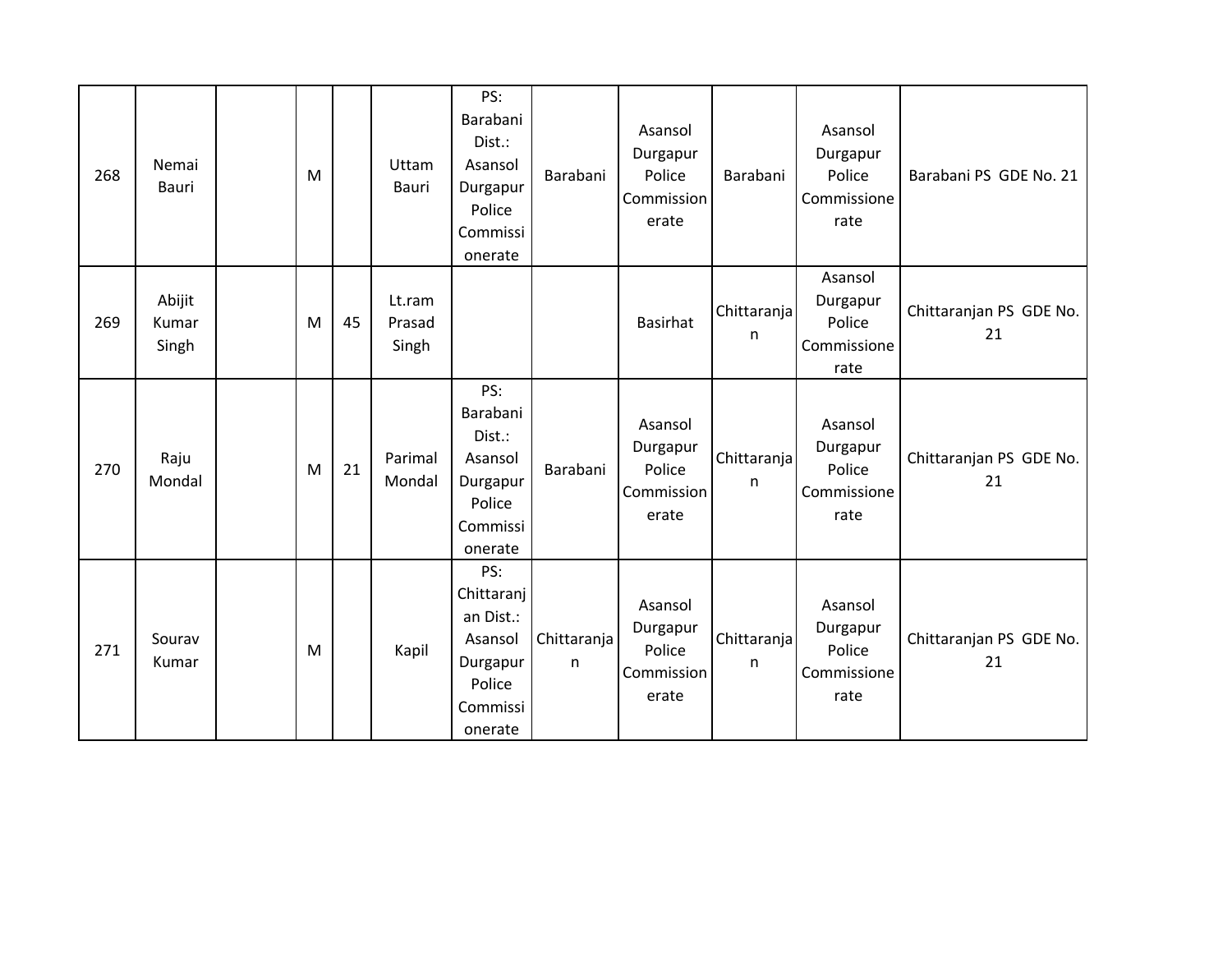| 272 | Anada<br>Bauri | M | 31 | Khandu<br>Bauri | Laudoha<br>PS:<br>Faridpur<br>Dist.:<br>Asansol<br>Durgapur<br>Police<br>Commissi<br>onerate                     | Faridpur | Asansol<br>Durgapur<br>Police<br>Commission<br>erate | Faridpur | Asansol<br>Durgapur<br>Police<br>Commissione<br>rate | Faridpur PS GDE No. 40                     |
|-----|----------------|---|----|-----------------|------------------------------------------------------------------------------------------------------------------|----------|------------------------------------------------------|----------|------------------------------------------------------|--------------------------------------------|
| 273 | Sk Ansar       | M | 33 | Sk Habal        | Labnapara<br>PS:<br>Faridpur<br>Dist.:<br>Asansol<br>Durgapur<br>Police<br>Commissi<br>onerate                   | Faridpur | Asansol<br>Durgapur<br>Police<br>Commission<br>erate | Faridpur | Asansol<br>Durgapur<br>Police<br>Commissione<br>rate | Faridpur PS GDE No. 40                     |
| 274 | Md Alim        | M |    | Abdul<br>Sattar | <b>BABLA</b><br><b>DANGA</b><br>PS:<br>Jamuria<br>Dist.:<br>Asansol<br>Durgapur<br>Police<br>Commissi<br>onerate | Jamuria  | Asansol<br>Durgapur<br>Police<br>Commission<br>erate | Jamuria  | Asansol<br>Durgapur<br>Police<br>Commissione<br>rate | Jamuria PS Outpost<br>Sripur OP GDE No. 15 |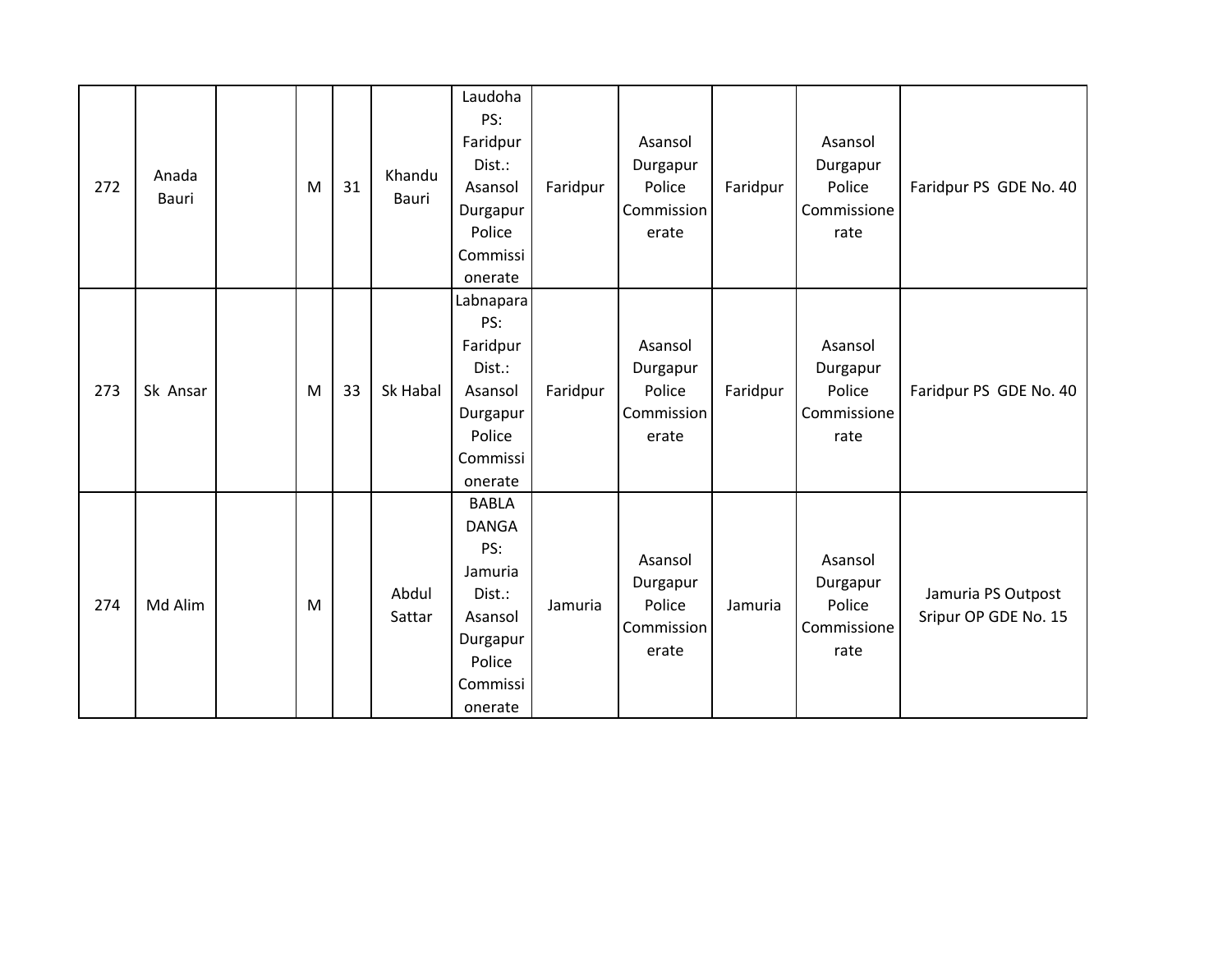| 275 | Md Akbar  | M | Md Alam       | <b>BABLA</b><br><b>DANGA</b><br>PS:<br>Jamuria<br>Dist.:<br>Asansol<br>Durgapur<br>Police<br>Commissi<br>onerate | Jamuria       | Asansol<br>Durgapur<br>Police<br>Commission<br>erate | Jamuria | Asansol<br>Durgapur<br>Police<br>Commissione<br>rate | Jamuria PS Outpost<br>Sripur OP GDE No. 15 |
|-----|-----------|---|---------------|------------------------------------------------------------------------------------------------------------------|---------------|------------------------------------------------------|---------|------------------------------------------------------|--------------------------------------------|
| 276 | Sk Saidul | M | Sk<br>Rajabul | Rangamati<br>(Dangal<br>Para) PS:<br>Faridpur<br>Dist.:<br>Asansol<br>Durgapur<br>Police<br>Commissi<br>onerate  | Faridpur      | Asansol<br>Durgapur<br>Police<br>Commission<br>erate | Kanksa  | Asansol<br>Durgapur<br>Police<br>Commissione<br>rate | Kanksa PS GDE No. 15                       |
| 277 | Raju Roy  | M | Lakhan<br>Roy | Mankar,<br>Danga<br>Para PS:<br><b>Budbud</b><br>Dist.:<br>Asansol<br>Durgapur<br>Police<br>Commissi<br>onerate  | <b>Budbud</b> | Asansol<br>Durgapur<br>Police<br>Commission<br>erate | Kanksa  | Asansol<br>Durgapur<br>Police<br>Commissione<br>rate | Kanksa PS GDE No. 12                       |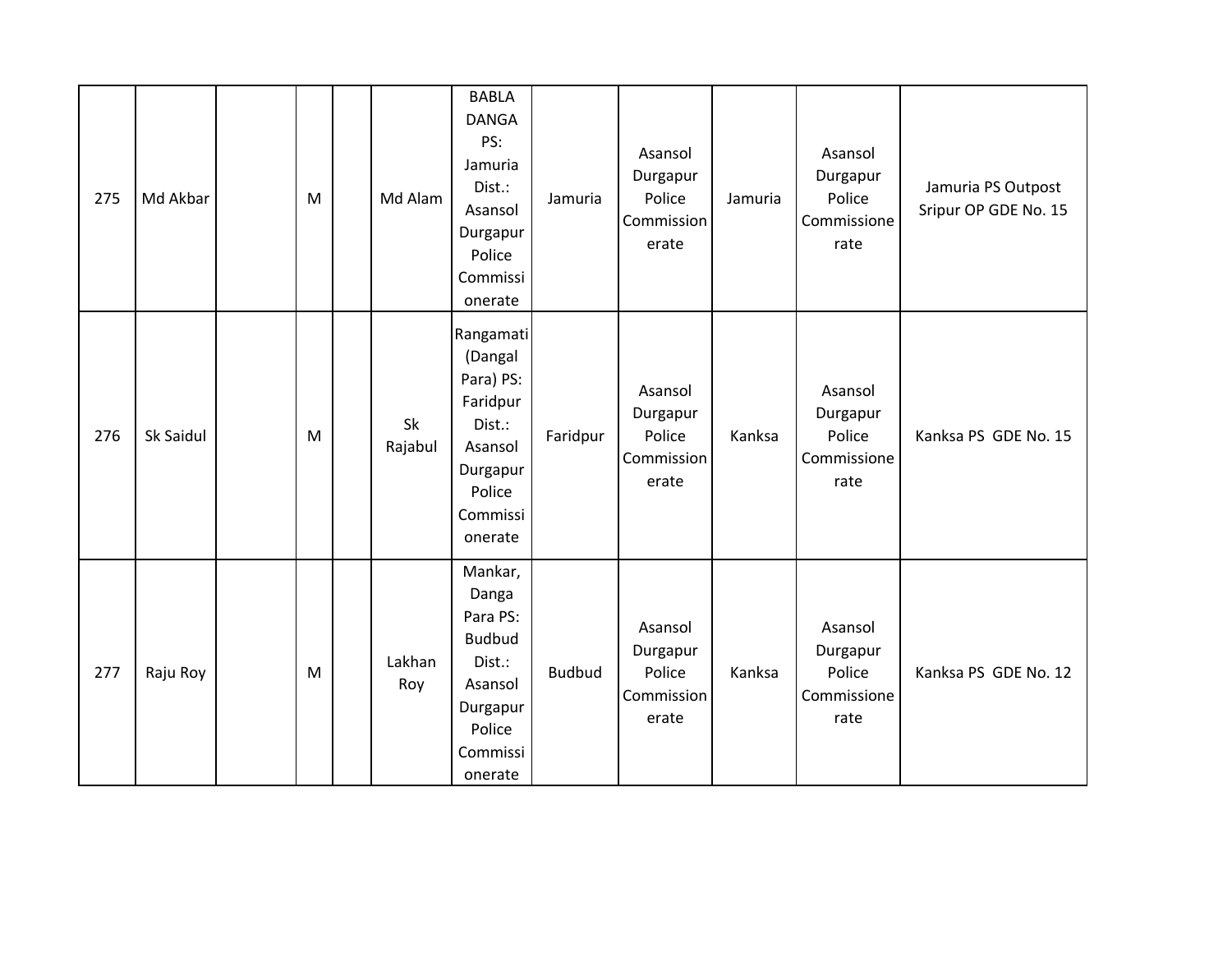| 278 | Gobinda<br>Sarkar | M | Ananda<br>Sarkar              | Kanksa 2<br>No.<br>Colony PS:<br><b>Budbud</b><br>Dist.:<br>Asansol<br>Durgapur<br>Police<br>Commissi<br>onerate | <b>Budbud</b> | Asansol<br>Durgapur<br>Police<br>Commission<br>erate | Kanksa | Asansol<br>Durgapur<br>Police<br>Commissione<br>rate | Kanksa PS GDE No. 33                            |
|-----|-------------------|---|-------------------------------|------------------------------------------------------------------------------------------------------------------|---------------|------------------------------------------------------|--------|------------------------------------------------------|-------------------------------------------------|
| 279 | Uttam<br>Ash      |   | Promad<br>Ash                 |                                                                                                                  |               | <b>Basirhat</b>                                      | Kulti  | Asansol<br>Durgapur<br>Police<br>Commissione<br>rate | Kulti PS Outpost<br>Chowrangi OP GDE No.<br>24  |
| 280 | Pradip Ash        |   | Sushil Ash                    |                                                                                                                  |               | Basirhat                                             | Kulti  | Asansol<br>Durgapur<br>Police<br>Commissione<br>rate | Kulti PS Outpost<br>Chowrangi OP GDE No.<br>24  |
| 281 | Prakash<br>Kumar  |   | Lt. Tilak<br>Dhani<br>Gupta   |                                                                                                                  |               | <b>Basirhat</b>                                      | Kulti  | Asansol<br>Durgapur<br>Police<br>Commissione<br>rate | Kulti PS Outpost<br>Neiamotpur OP GDE No.<br>02 |
| 282 | Jagdish<br>Gope   |   | <b>Bhaba</b><br>Taran<br>Gope |                                                                                                                  |               | <b>Basirhat</b>                                      | Kulti  | Asansol<br>Durgapur<br>Police<br>Commissione<br>rate | Kulti PS Outpost<br>Neiamotpur OP GDE No.<br>02 |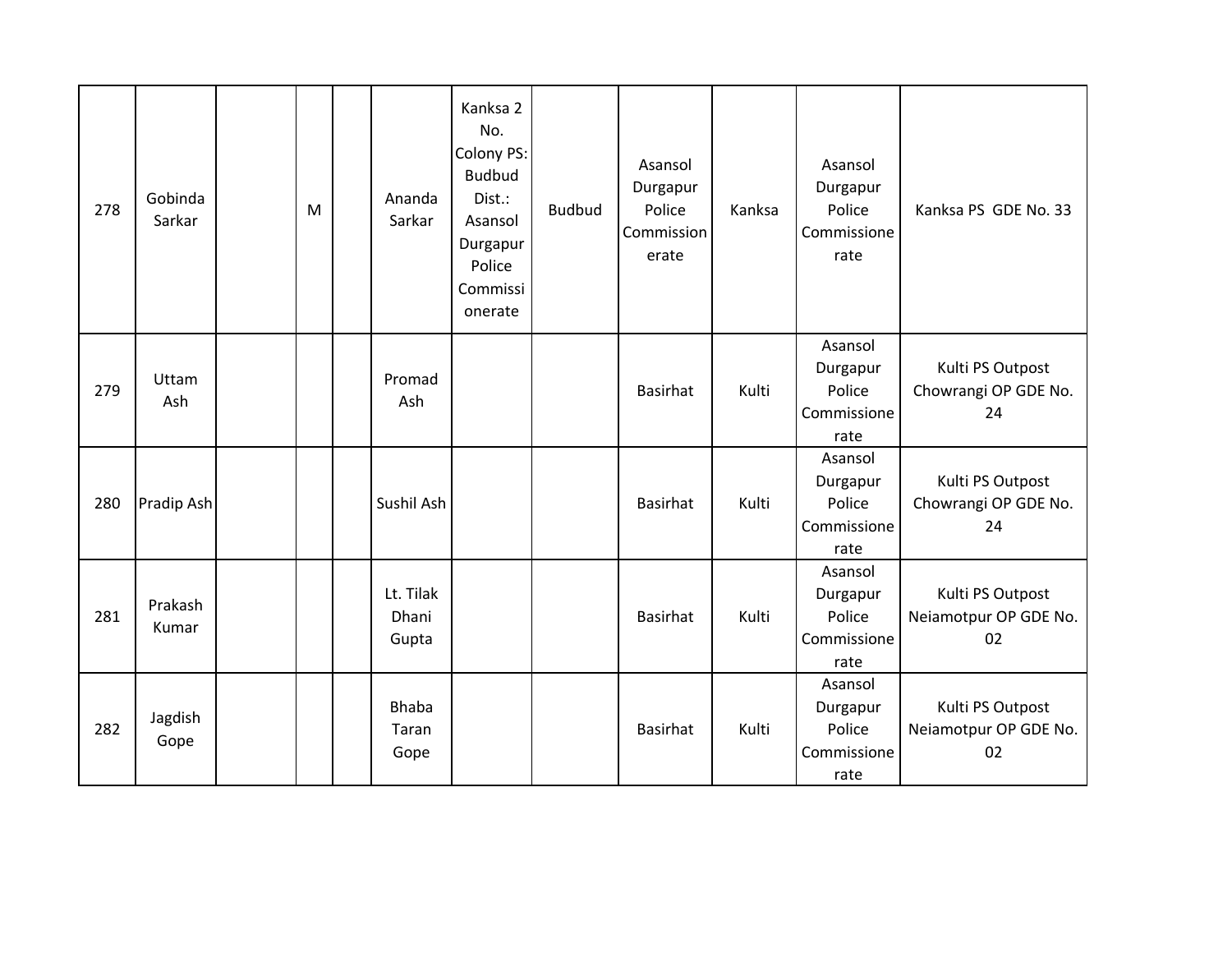| 283 | Satya<br>Kumar<br>Rajwar          |  |    | Lal Chand<br>Rajwar                          |  | <b>Basirhat</b> | Kulti | Asansol<br>Durgapur<br>Police<br>Commissione<br>rate | Kulti PS Outpost<br>Neiamotpur OP GDE No.<br>02 |
|-----|-----------------------------------|--|----|----------------------------------------------|--|-----------------|-------|------------------------------------------------------|-------------------------------------------------|
| 284 | <b>Dhasrath</b><br>Gope           |  |    | Mihir<br>Gope                                |  | <b>Basirhat</b> | Kulti | Asansol<br>Durgapur<br>Police<br>Commissione<br>rate | Kulti PS Outpost<br>Neiamotpur OP GDE No.<br>02 |
| 285 | <b>Bhola</b><br>Gope              |  |    | Lt.<br>Shankar<br>Gope                       |  | <b>Basirhat</b> | Kulti | Asansol<br>Durgapur<br>Police<br>Commissione<br>rate | Kulti PS Outpost<br>Neiamotpur OP GDE No.<br>33 |
| 286 | Rahul<br>Mondal                   |  | 40 | Rabin<br>Mondal                              |  | <b>Basirhat</b> | Kulti | Asansol<br>Durgapur<br>Police<br>Commissione<br>rate | Kulti PS Outpost<br>Neiamotpur OP GDE No.<br>33 |
| 287 | Bijay<br>Paramanic<br>$\mathsf k$ |  | 43 | Lt.<br>Biswanath<br>Paramanic<br>$\mathsf k$ |  | <b>Basirhat</b> | Kulti | Asansol<br>Durgapur<br>Police<br>Commissione<br>rate | Kulti PS Outpost<br>Neiamotpur OP GDE No.<br>33 |
| 288 | Shiba<br>Kumar<br>Shaw            |  |    | Sri Manoj<br>Shaw                            |  | <b>Basirhat</b> | Kulti | Asansol<br>Durgapur<br>Police<br>Commissione<br>rate | Kulti PS Outpost<br>Neiamotpur OP GDE No.<br>42 |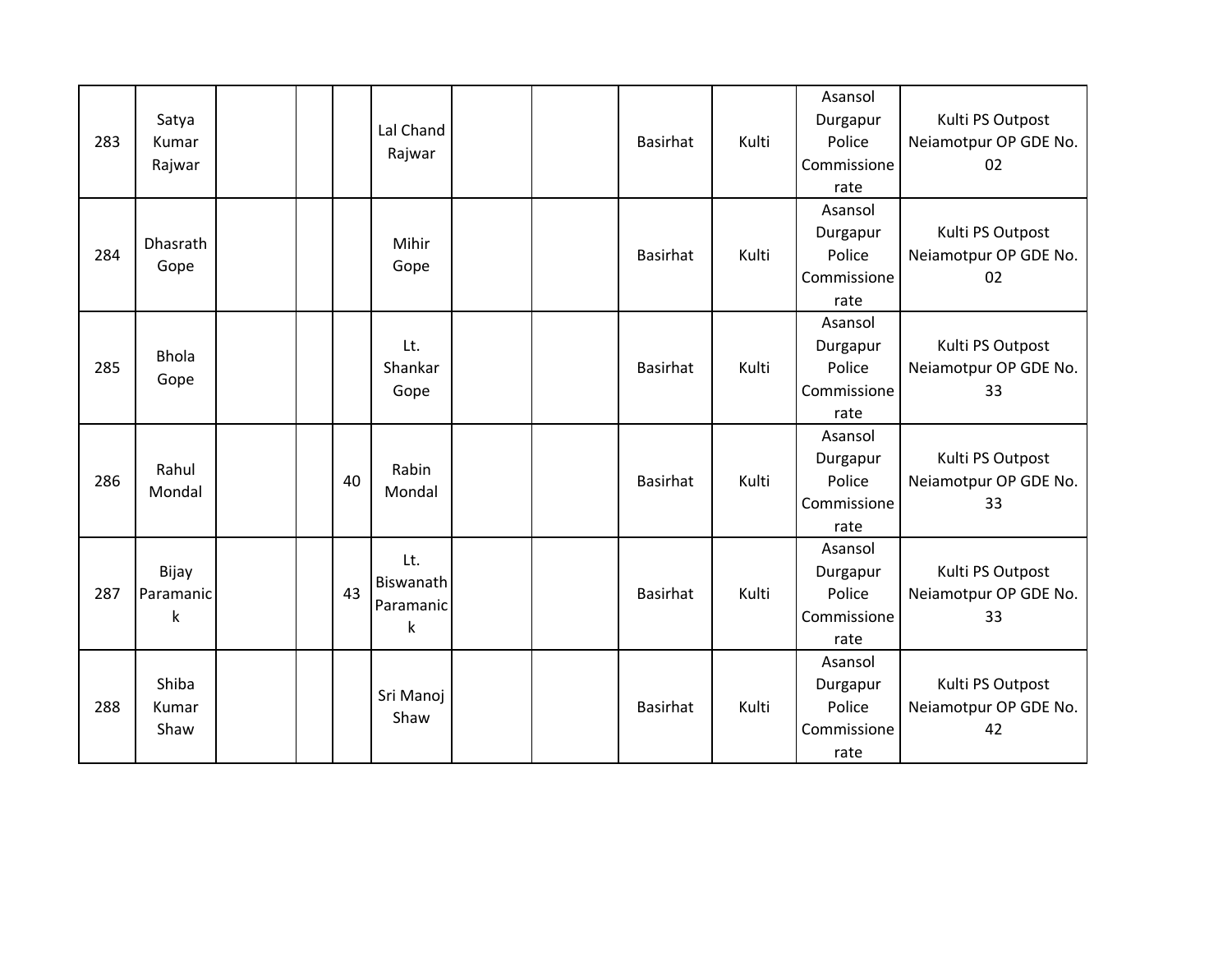| 289 | Md. Sajjad              |   |    | Md.<br>Qurban          |                                             |        | <b>Basirhat</b> | Kulti            | Asansol<br>Durgapur<br>Police<br>Commissione<br>rate | Kulti PS GDE No. 49                       |
|-----|-------------------------|---|----|------------------------|---------------------------------------------|--------|-----------------|------------------|------------------------------------------------------|-------------------------------------------|
| 290 | Md<br>Sahajad<br>Ansari |   | 32 | Lt.<br>Ghulam<br>Rasul |                                             |        | <b>Basirhat</b> | Kulti            | Asansol<br>Durgapur<br>Police<br>Commissione<br>rate | Kulti PS Outpost Barakar<br>OP GDE No. 31 |
| 291 | Sanjit<br>Paswan        |   |    | Lt. Hira<br>Paswan     |                                             |        | <b>Basirhat</b> | Kulti            | Asansol<br>Durgapur<br>Police<br>Commissione<br>rate | Kulti PS Outpost Barakar<br>OP GDE No. 31 |
| 292 | Akash<br>Ghosh          |   |    | Sagar<br>Ghosh         |                                             |        | <b>Basirhat</b> | Kulti            | Asansol<br>Durgapur<br>Police<br>Commissione<br>rate | Kulti PS Outpost Barakar<br>OP GDE No. 31 |
| 293 | Dinanath<br>Ghosh       |   |    | Pradip<br>Ghosh        |                                             |        | <b>Basirhat</b> | Kulti            | Asansol<br>Durgapur<br>Police<br>Commissione<br>rate | Kulti PS Outpost Barakar<br>OP GDE No. 31 |
| 294 | Pintu Kr<br>Das         | M | 32 | Lt.<br>Gobinda<br>Das  | Katoriya<br>PS: Khatra<br>Dist.:<br>Bankura | Khatra | Bankura         | Pandabesh<br>war | Asansol<br>Durgapur<br>Police<br>Commissione<br>rate | Pandabeshwar PS GDE<br>No. 15             |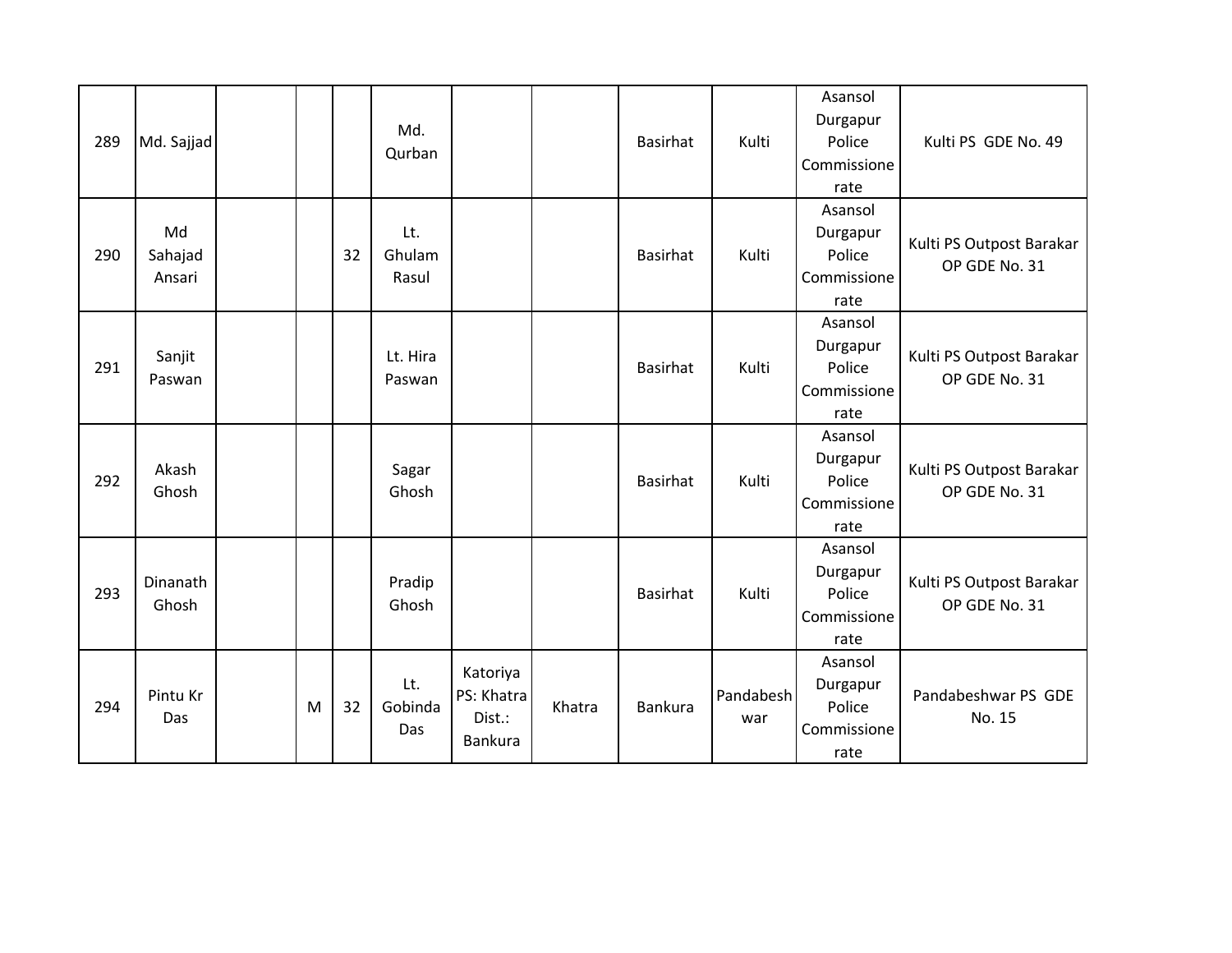| 295 | Rakesh<br>Bauri    | M | 30 | Amal<br>Bauri     | Bilpahari<br>PS:<br>Pandabes<br>hwar<br>Dist.:<br>Asansol<br>Durgapur<br>Police<br>Commissi<br>onerate | Pandabesh<br>war | Asansol<br>Durgapur<br>Police<br>Commission<br>erate | Pandabesh<br>war | Asansol<br>Durgapur<br>Police<br>Commissione<br>rate | Pandabeshwar PS GDE<br>No. 33 |
|-----|--------------------|---|----|-------------------|--------------------------------------------------------------------------------------------------------|------------------|------------------------------------------------------|------------------|------------------------------------------------------|-------------------------------|
| 296 | Milan<br>Bauri     | M | 42 | Juman<br>Bauri    | Bilpahari<br>PS:<br>Pandabes<br>hwar<br>Dist.:<br>Asansol<br>Durgapur<br>Police<br>Commissi<br>onerate | Pandabesh<br>war | Asansol<br>Durgapur<br>Police<br>Commission<br>erate | Pandabesh<br>war | Asansol<br>Durgapur<br>Police<br>Commissione<br>rate | Pandabeshwar PS GDE<br>No. 33 |
| 297 | Sudhir<br>Badyakar | M | 42 | Jadav<br>Badyakar | 36 Gonda<br>PS:<br>Pandabes<br>hwar<br>Dist.:<br>Asansol<br>Durgapur<br>Police<br>Commissi<br>onerate  | Pandabesh<br>war | Asansol<br>Durgapur<br>Police<br>Commission<br>erate | Pandabesh<br>war | Asansol<br>Durgapur<br>Police<br>Commissione<br>rate | Pandabeshwar PS GDE<br>No. 33 |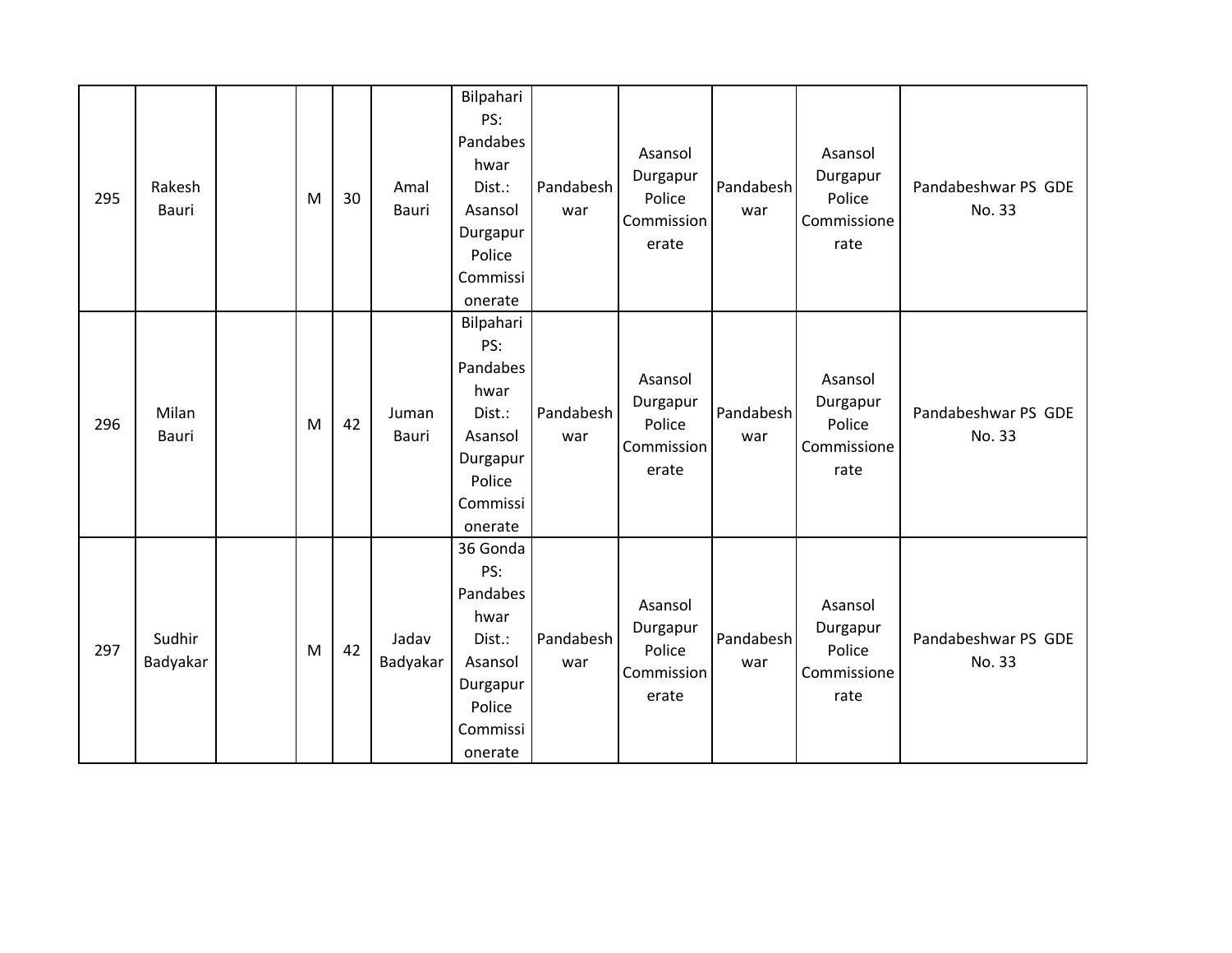| 298 | Manohar<br>Rajbhar | M | 28 | Dasarath<br>Rajbhar   | Dalurband<br>h PS:<br>Pandabes<br>hwar<br>Dist.:<br>Asansol<br>Durgapur<br>Police<br>Commissi<br>onerate | Pandabesh<br>war | Asansol<br>Durgapur<br>Police<br>Commission<br>erate | Pandabesh<br>war | Asansol<br>Durgapur<br>Police<br>Commissione<br>rate | Pandabeshwar PS GDE<br>No. 34 |
|-----|--------------------|---|----|-----------------------|----------------------------------------------------------------------------------------------------------|------------------|------------------------------------------------------|------------------|------------------------------------------------------|-------------------------------|
| 299 | Manesh<br>Ruidas   | M | 40 | Shibu<br>Ruidas       | Samdi PS:<br>Salanpur<br>Dist.:<br>Asansol<br>Durgapur<br>Police<br>Commissi<br>onerate                  | Salanpur         | Asansol<br>Durgapur<br>Police<br>Commission<br>erate | Salanpur         | Asansol<br>Durgapur<br>Police<br>Commissione<br>rate | Salanpur PS GDE No. 27        |
| 300 | Sunil<br>Ruidas    | M | 41 | Lt. Manilal<br>Ruidas | Samdi PS:<br>Salanpur<br>Dist.:<br>Asansol<br>Durgapur<br>Police<br>Commissi<br>onerate                  | Salanpur         | Asansol<br>Durgapur<br>Police<br>Commission<br>erate | Salanpur         | Asansol<br>Durgapur<br>Police<br>Commissione<br>rate | Salanpur PS GDE No. 27        |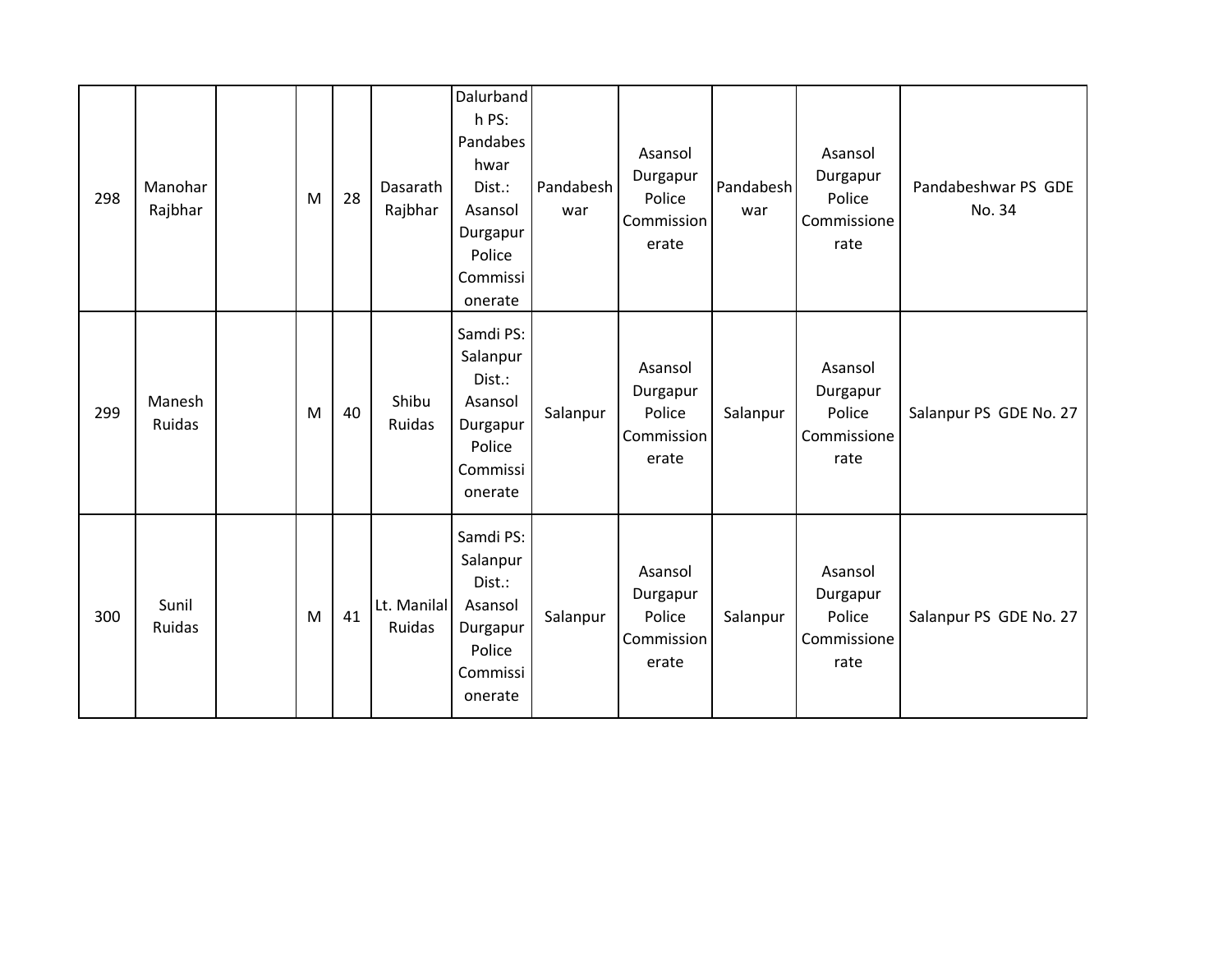| 301 | Ujjwal<br>Ruidas   | M | 42 | <b>Bimal</b><br>Ruidas | Samdi PS:<br>Salanpur<br>Dist.:<br>Asansol<br>Durgapur<br>Police<br>Commissi<br>onerate | Salanpur  | Asansol<br>Durgapur<br>Police<br>Commission<br>erate | Salanpur  | Asansol<br>Durgapur<br>Police<br>Commissione<br>rate | Salanpur PS GDE No. 27  |
|-----|--------------------|---|----|------------------------|-----------------------------------------------------------------------------------------|-----------|------------------------------------------------------|-----------|------------------------------------------------------|-------------------------|
| 302 | Santosh<br>Muchi   | M | 51 | Debu<br>Muchi          | Samdi PS:<br>Salanpur<br>Dist.:<br>Asansol<br>Durgapur<br>Police<br>Commissi<br>onerate | Salanpur  | Asansol<br>Durgapur<br>Police<br>Commission<br>erate | Salanpur  | Asansol<br>Durgapur<br>Police<br>Commissione<br>rate | Salanpur PS GDE No. 27  |
| 303 | Sushanta<br>Ruidas | M | 37 | Suphal<br>Ruidas       | Samdi PS:<br>Salanpur<br>Dist.:<br>Asansol<br>Durgapur<br>Police<br>Commissi<br>onerate | Salanpur  | Asansol<br>Durgapur<br>Police<br>Commission<br>erate | Salanpur  | Asansol<br>Durgapur<br>Police<br>Commissione<br>rate | Salanpur PS GDE No. 27  |
| 304 | <b>Binoy Roy</b>   | M | 35 | Susil Roy              | Beliatore<br>PS:<br>Beliatore<br>Dist.:<br><b>Bankura</b>                               | Beliatore | <b>Bankura</b>                                       | Beliatore | <b>Bankura</b>                                       | Beliatore PS GDE No. 30 |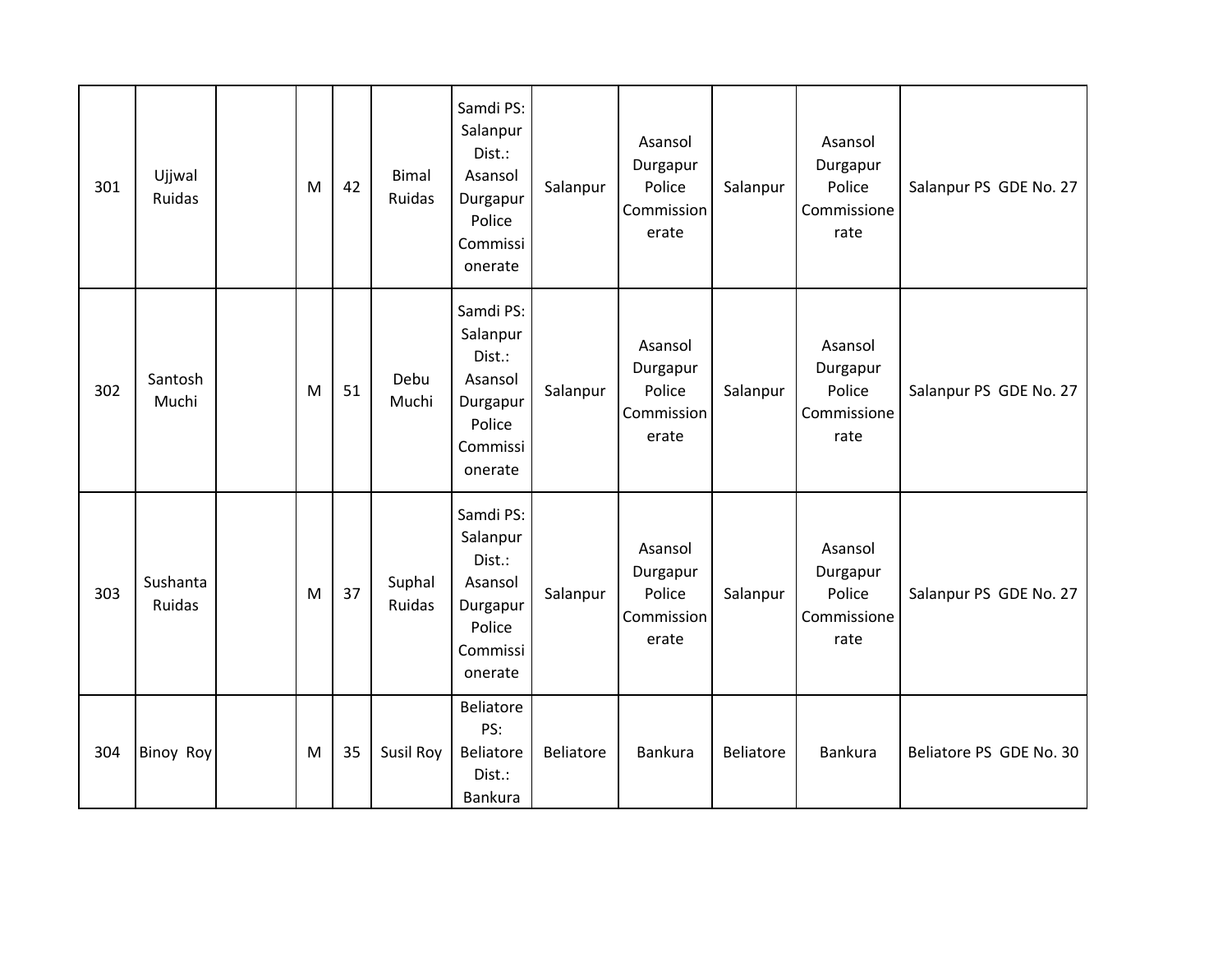| 305 | Sukumar<br>Hembram | M | 36 | Lt. Badal<br>Hembram | Bonjamun<br>a PS:<br>Onda<br>Dist.:<br>Bankura        | Onda              | Bankura        | Bishnupur         | Bankura | Bishnupur PS GDE No. 37        |
|-----|--------------------|---|----|----------------------|-------------------------------------------------------|-------------------|----------------|-------------------|---------|--------------------------------|
| 306 | Soumik<br>Singha   | M | 21 | Subrata<br>Singha    | G.Ghati<br>PS:<br>Gangajalg<br>hati Dist.:<br>Bankura | Gangajalgh<br>ati | <b>Bankura</b> | Gangajalgh<br>ati | Bankura | Gangajalghati PS GDE<br>No. 29 |
| 307 | Ronit Lai          | M | 21 | Sadhan Lai Gangajalg | Amarkana<br>n PS:<br>hati Dist.:<br>Bankura           | Gangajalgh<br>ati | Bankura        | Gangajalgh<br>ati | Bankura | Gangajalghati PS GDE<br>No. 29 |
| 308 | Pankaj<br>Mahato   | M | 38 | Lt. Lotan<br>Mahato  | Baragram<br>More PS:<br>Joypur<br>Dist.:<br>Purulia   | Joypur            | Purulia        | Joypur            | Purulia | Joypur PS GDE No. 31           |
| 309 | Alok<br>Mahato     | M | 18 | Thakurdas<br>Mahato  | Baragram<br>More PS:<br>Joypur<br>Dist.:<br>Purulia   | Joypur            | Purulia        | Joypur            | Purulia | Joypur PS GDE No. 31           |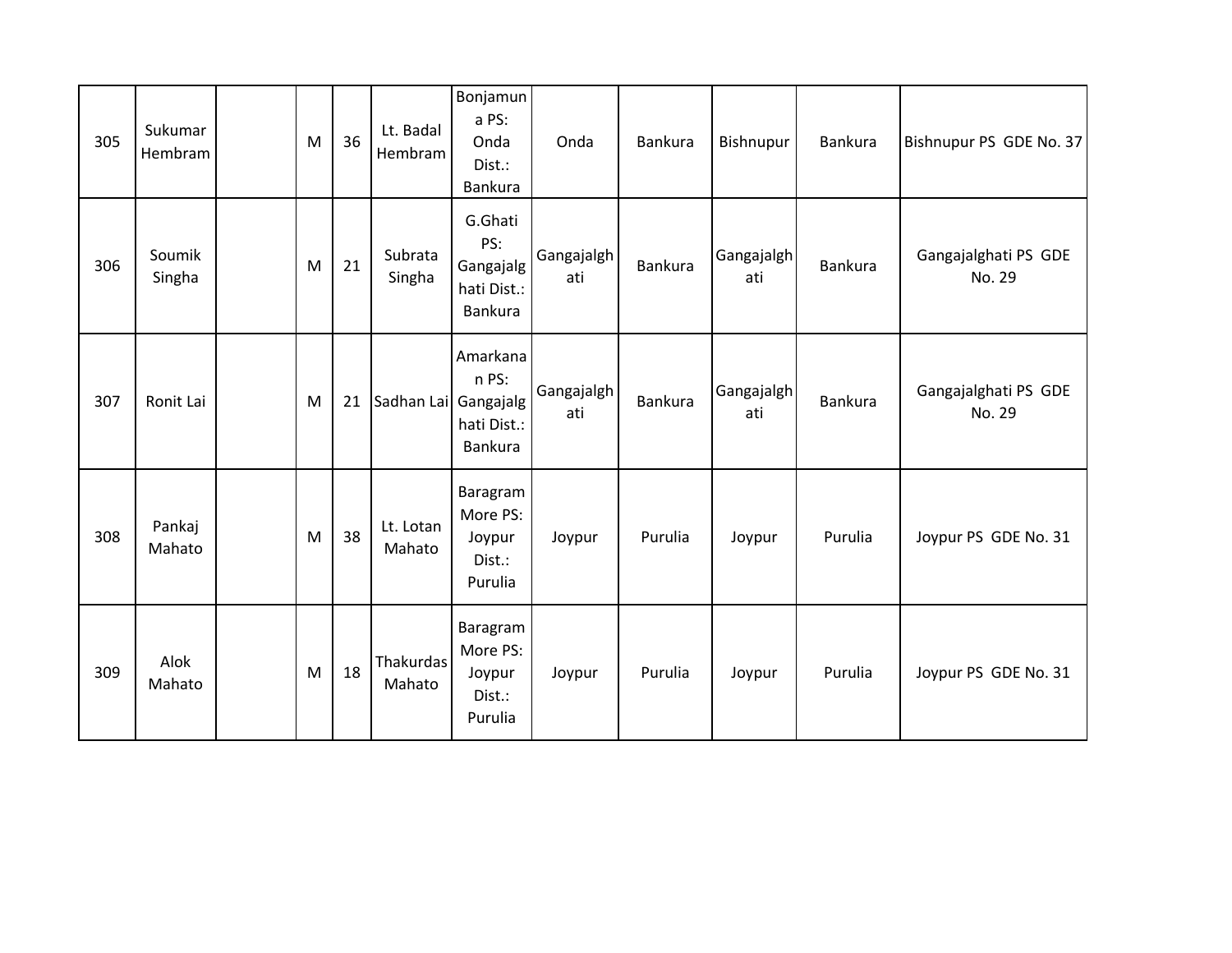| 310 | Manpuran<br>Gope     | M | 31 | Mahanan<br>da Gope | Pundag<br>Hattola<br>PS: Joypur<br>Dist.:<br>Purulia                | Joypur                | Purulia              | Joypur     | Purulia        | Joypur PS GDE No. 29        |
|-----|----------------------|---|----|--------------------|---------------------------------------------------------------------|-----------------------|----------------------|------------|----------------|-----------------------------|
| 311 | Asish<br>Paramanik   | M | 26 | Sunil<br>Paramanik | Joypur<br><b>Bazar PS:</b><br>Joypur<br>Dist.:<br>Purulia           | Joypur                | Purulia              | Joypur     | Purulia        | Joypur PS GDE No. 45        |
| 312 | Baneshwa<br>r Rajwar | M | 36 | Sitaram<br>Rajwar  | Joypur PS:<br>Joypur<br>Dist.:<br>Purulia                           | Joypur                | Purulia              | Joypur     | Purulia        | Joypur PS GDE No. 50        |
| 313 | Srikanta<br>Jana     | M | 55 | Kanailal<br>Jana   | Chandrak<br>ona PS:<br>Sabang<br>Dist.:<br>Paschim<br>Mednipor<br>e | Sabang                | Paschim<br>Mednipore | Onda       | Bankura        | Onda PS GDE No. 37          |
| 314 | Sanjoy<br>Lohar      | M | 36 | Sukumar<br>Lohar   | Huchukdn<br>ga PS:<br>Dist.:<br><b>Bankura</b>                      | Patrasayar Patrasayar | Bankura              | Patrasayar | <b>Bankura</b> | Patrasayar PS GDE No.<br>36 |
| 315 | Anil Ahiri           | M | 40 | Sambhu<br>Ahiri    | Ghagra<br>PS:<br>Dist.:<br>Bankura                                  | Ranibandh Ranibandh   | <b>Bankura</b>       | Ranibandh  | <b>Bankura</b> | Ranibandh PS GDE No.<br>48  |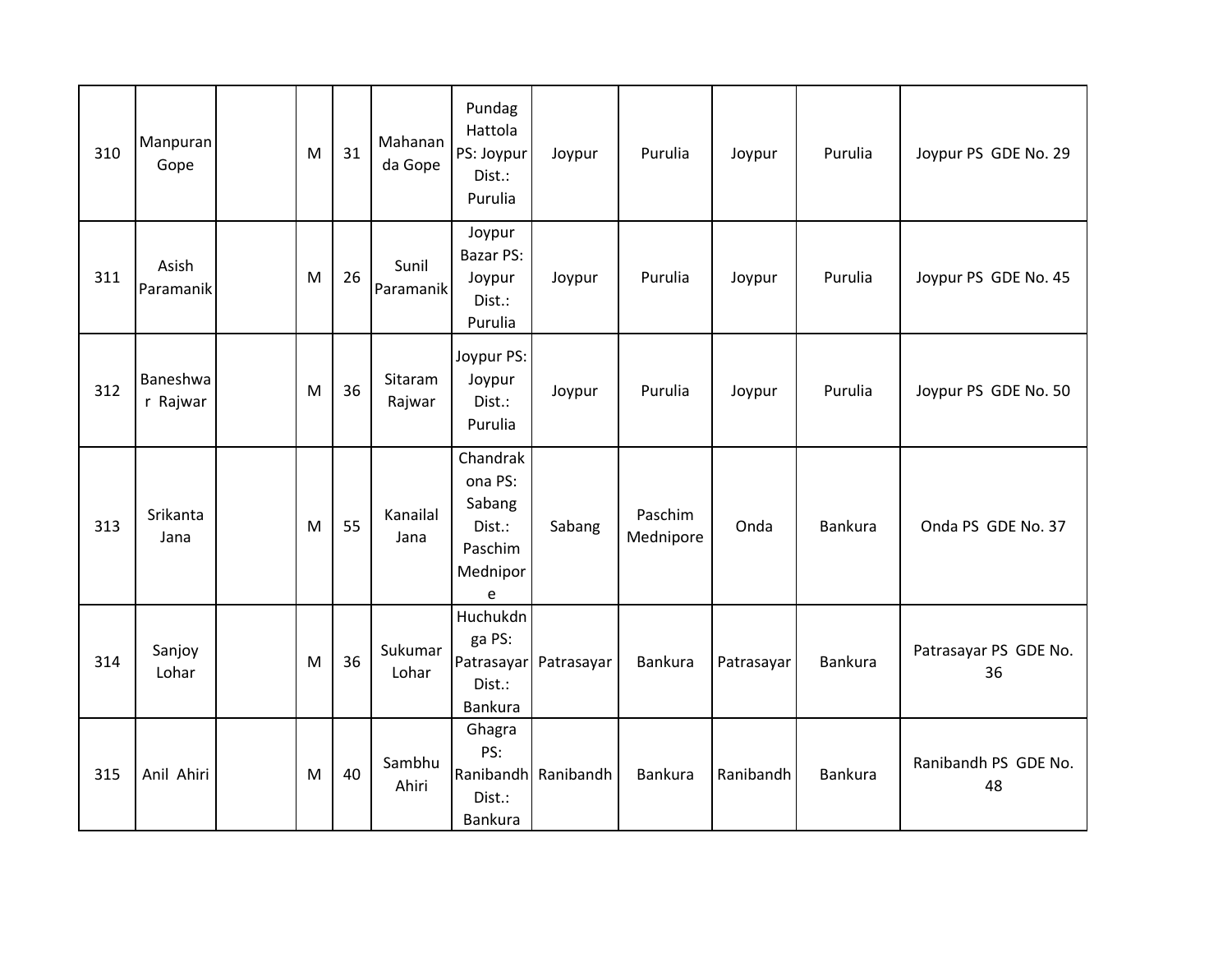| 316 | Raju<br>Gorai          | M | 21 | Laxmikant<br>a Gorai  | Vill.-Sayri,<br>PO-Puipal,<br>$P.S-$<br>Simlapal,<br>Dist.-<br>Banku PS:<br>Simlapal<br>Dist.:<br>Bankura | Simlapal   | Bankura        | Simlapal       | Bankura        | Simlapal PS GDE No. 41      |
|-----|------------------------|---|----|-----------------------|-----------------------------------------------------------------------------------------------------------|------------|----------------|----------------|----------------|-----------------------------|
| 317 | Hafijul<br>Mondal      |   | 21 | Yeanabi<br>Mondal     | Kuchiapar<br>a PS:<br>Amdanga<br>Dist.:<br>Barasat                                                        | Amdanga    | Barasat        | Amdanga        | Barasat        | Amdanga PS GDE No. 64       |
| 318 | Abuss<br>Mondal        |   |    | Lt Golam<br>Mondal    | PS:<br>Amdanga<br>Dist.:<br>Barasat                                                                       | Amdanga    | Barasat        | Amdanga        | <b>Barasat</b> | Amdanga PS GDE No. 23       |
| 319 | Suja<br>Mondal         |   |    | Lt<br>Salambari       | PS:<br>Amdanga<br>Dist.:<br>Barasat                                                                       | Amdanga    | Barasat        | Amdanga        | Barasat        | Amdanga PS GDE No. 23       |
| 320 | Sankar<br>Kumar<br>Ram | M | 30 | Shib<br>Charan<br>Ram | Subashna<br>gar, Nilganj<br>PS:<br>Duttapuku<br>r Dist.:<br>Barasat                                       | Duttapukur | <b>Barasat</b> | Duttapuku<br>r | <b>Barasat</b> | Duttapukur PS GDE No.<br>28 |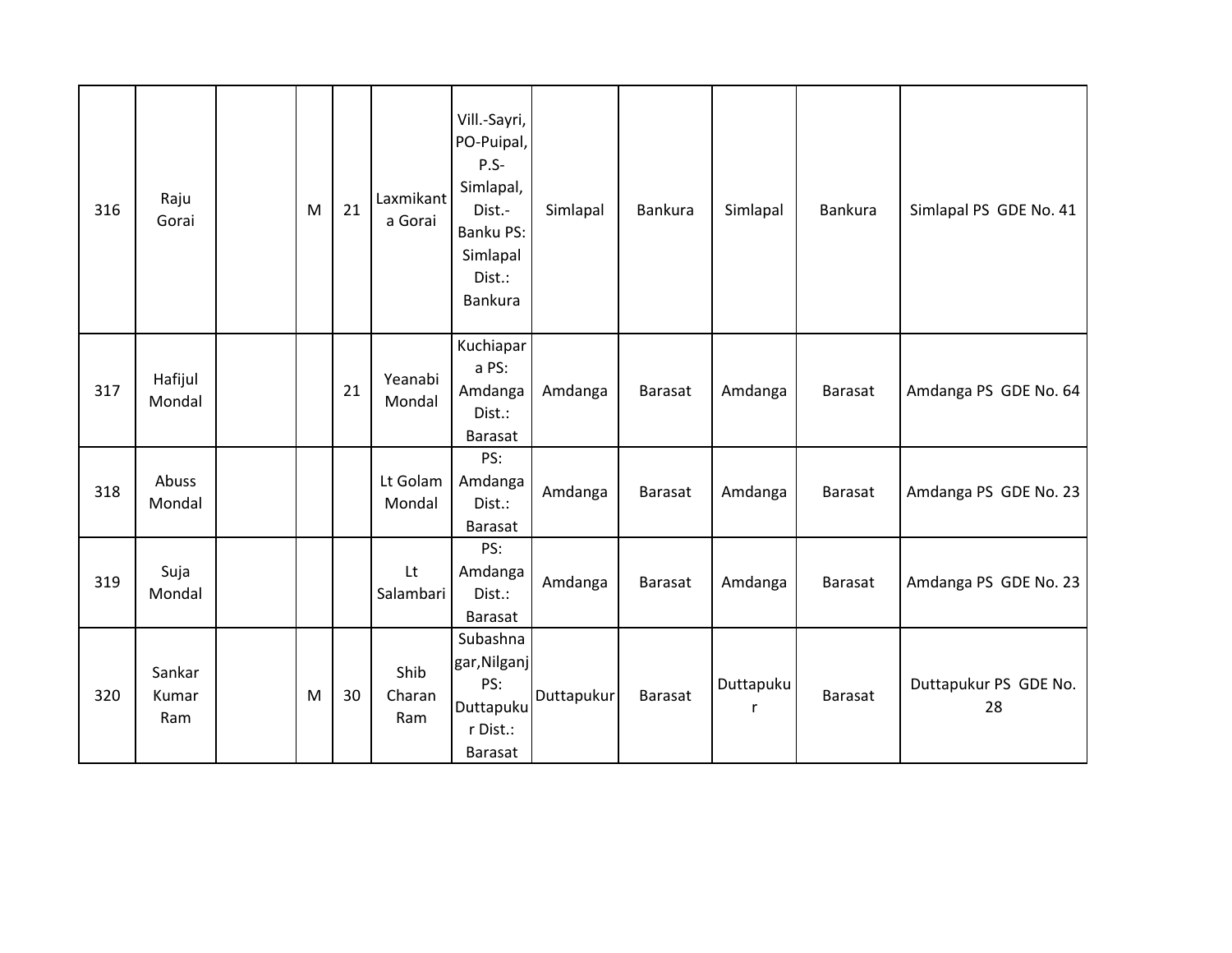| 321 | Jiban<br><b>Biswas</b> |       | M | 38 | Lt.<br>Narayan<br>Chandra<br><b>Bisaws</b> | Subashna<br>gar,<br>Nilganj PS:<br>Duttapuku<br>r Dist.:<br>Barasat         | Duttapukur     | Barasat        | Duttapuku<br>r | Barasat | Duttapukur PS GDE No.<br>28 |
|-----|------------------------|-------|---|----|--------------------------------------------|-----------------------------------------------------------------------------|----------------|----------------|----------------|---------|-----------------------------|
| 322 | Md. Ajan<br>Ali        |       | M | 62 | Late Abu<br><b>Bakkar</b>                  | Jafarpur,<br>Nimdaria<br>PS:<br>Duttapuku<br>r Dist.:<br>Barasat            | Duttapukur     | <b>Barasat</b> | Duttapuku<br>r | Barasat | Duttapukur PS GDE No.<br>19 |
| 323 | Akash Ali              | Islam | M |    | Md Nur<br>Islam                            | Karigarpar<br>a,<br>Kazipara,<br>PS:<br><b>Barasat</b><br>Dist.:<br>Barasat | <b>Barasat</b> | <b>Barasat</b> | Duttapuku<br>r | Barasat | Duttapukur PS GDE No.<br>53 |
| 324 | Yusuf Ali              |       | M | 19 | Abdul<br>Mujid                             | Karigarpar<br>a,<br>Kazipara<br>PS:<br>Barasat<br>Dist.:<br>Barasat         | <b>Barasat</b> | <b>Barasat</b> | Duttapuku<br>r | Barasat | Duttapukur PS GDE No.<br>53 |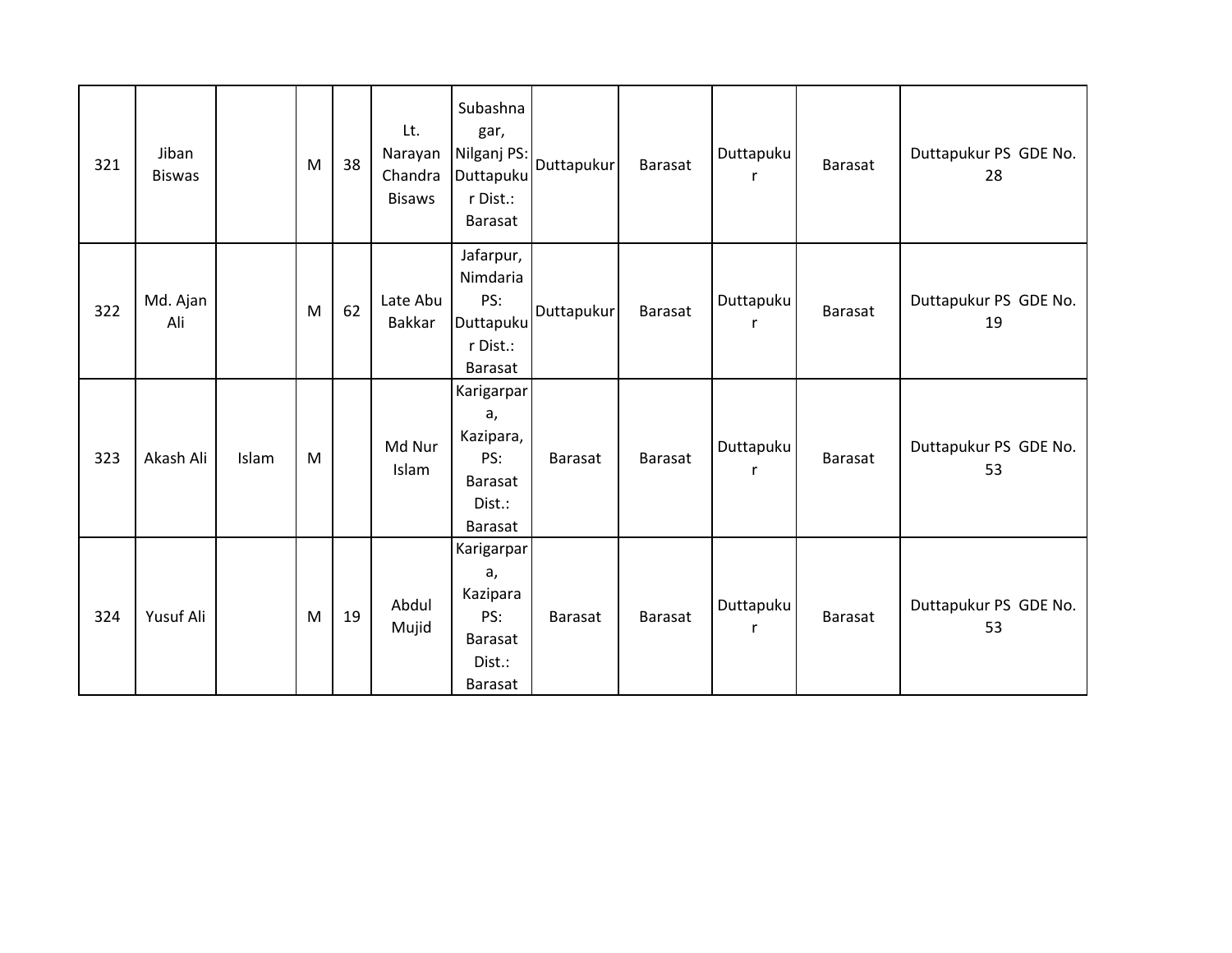| 325 | Bikash<br>Mitra          | M | 35 | Late Nani<br>Gopasl<br>Mitra      | Ward no<br>27, BT<br>Collage<br>road PS:<br>Madhyam<br>gram<br>Dist.:<br>Barasat | Madhyamg<br>ram | <b>Barasat</b> | Duttapuku<br>r | Barasat | Duttapukur PS GDE No.<br>53 |
|-----|--------------------------|---|----|-----------------------------------|----------------------------------------------------------------------------------|-----------------|----------------|----------------|---------|-----------------------------|
| 326 | Subrata<br>Mallick       | M |    | Late<br>Swapan<br>Mallick         | 27 no<br>ward, BT<br>Collage<br>PS:<br>Madhyam<br>gram<br>Dist.:<br>Barasat      | Madhyamg<br>ram | Barasat        | Duttapuku<br>r | Barasat | Duttapukur PS GDE No.<br>53 |
| 327 | Swapan<br>Kumar<br>Ghosh | M | 42 | Lt<br>Narayan<br>Chandra<br>Ghosh | <b>BANIPUR</b><br>PS: Habra<br>Dist.:<br><b>Barasat</b>                          | Habra           | Barasat        | Habra          | Barasat | Habra PS GDE No. 93         |
| 328 | Baban<br>Ghosh           | M | 38 | Lt. Rabin<br>Ghosh                | <b>BANIPUR</b><br>PS: Habra<br>Dist.:<br><b>Barasat</b>                          | Habra           | Barasat        | Habra          | Barasat | Habra PS GDE No. 93         |
| 329 | Sanjib<br>Paul           | M | 30 | Pallad<br>Paul                    | <b>BANIPUR</b><br><b>PAULPAR</b><br>A PS:<br>Habra<br>Dist.:<br><b>Barasat</b>   | Habra           | Barasat        | Habra          | Barasat | Habra PS GDE No. 93         |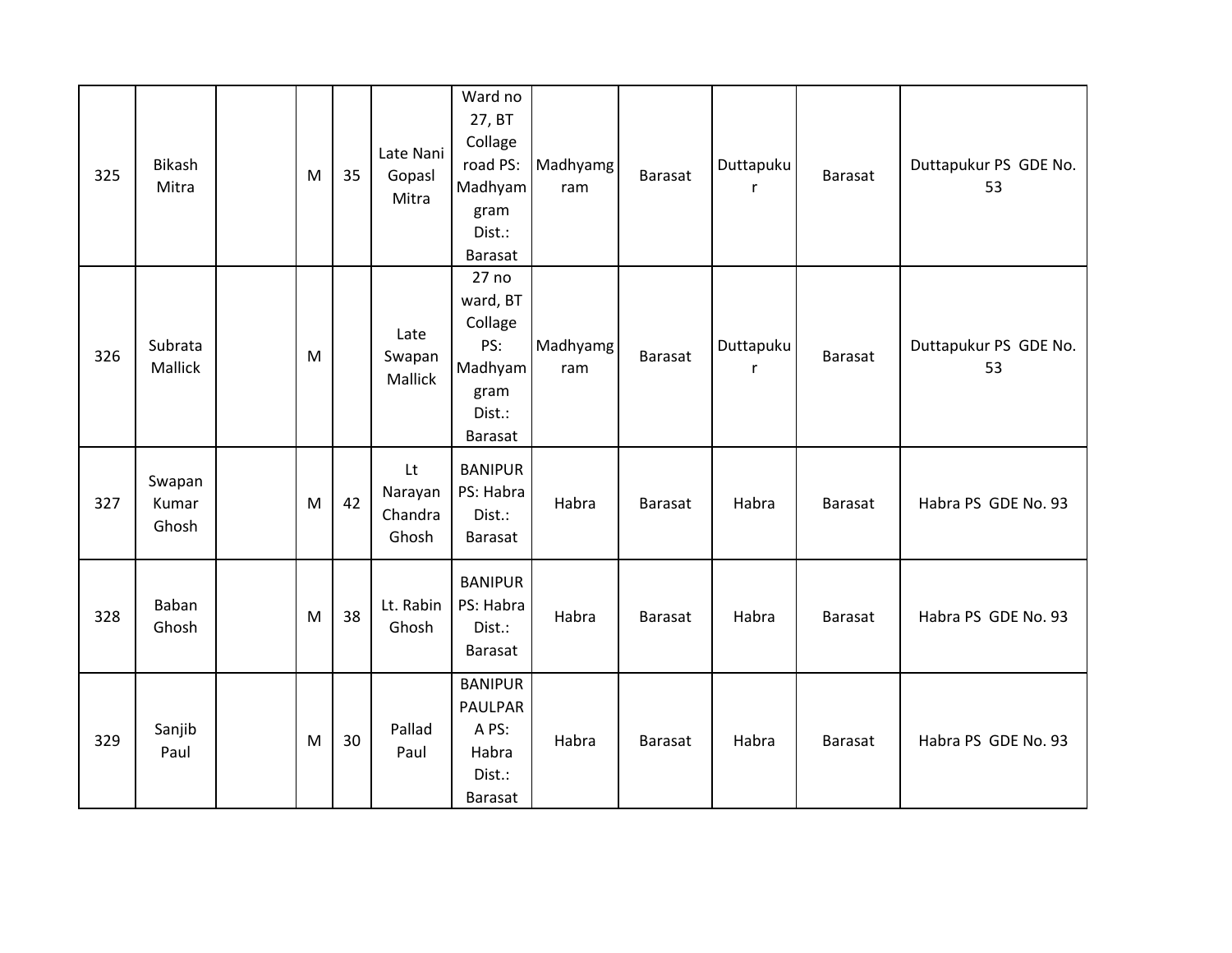| 330 | Shyam<br>Baishkiya | M |    | Lt Barij<br>Nandan<br>Baishkiya | 203<br><b>FORTUNE</b><br>CITY, PO<br><b>GANGANA</b><br>GAR, PS<br><b>MADHYA</b><br><b>MGRAM</b> | Basirhat        | Madhyam<br>gram | Barasat        | Madhyamgram PS GDE<br>No. 10 |
|-----|--------------------|---|----|---------------------------------|-------------------------------------------------------------------------------------------------|-----------------|-----------------|----------------|------------------------------|
| 331 | Ranajit<br>Dutta   | M |    | Ashol<br>Dutta                  | <b>RAMKRIS</b><br>NAPALLY,<br>ABDALPU<br>R, PS<br><b>MADHYA</b><br><b>MGRAM</b>                 | <b>Basirhat</b> | Madhyam<br>gram | <b>Barasat</b> | Madhyamgram PS GDE<br>No. 70 |
| 332 | Siba<br>Ghosh      | M | 32 | Susanta<br>Ghosh                | <b>BANKIMP</b><br>ALLY, PS<br><b>MADHYA</b><br><b>MGRAM</b>                                     | <b>Basirhat</b> | Madhyam<br>gram | Barasat        | Madhyamgram PS GDE<br>No. 70 |
| 333 | Sujay<br>Majumder  | M | 22 | Deb<br>Kumar<br>Majumder        | DOHARIA,<br>SAILESH<br>NAGAR,<br>PS<br><b>MADHYA</b><br><b>MGRAM</b>                            | <b>Basirhat</b> | Madhyam<br>gram | Barasat        | Madhyamgram PS GDE<br>No. 70 |
| 334 | Suraj Das          | M | 31 | Aswani<br>Das                   | <b>NATUNPA</b><br><b>LLY</b><br>ABDALPU<br>R, PS<br><b>MADHYA</b><br><b>MGRAM</b>               | Basirhat        | Madhyam<br>gram | <b>Barasat</b> | Madhyamgram PS GDE<br>No. 70 |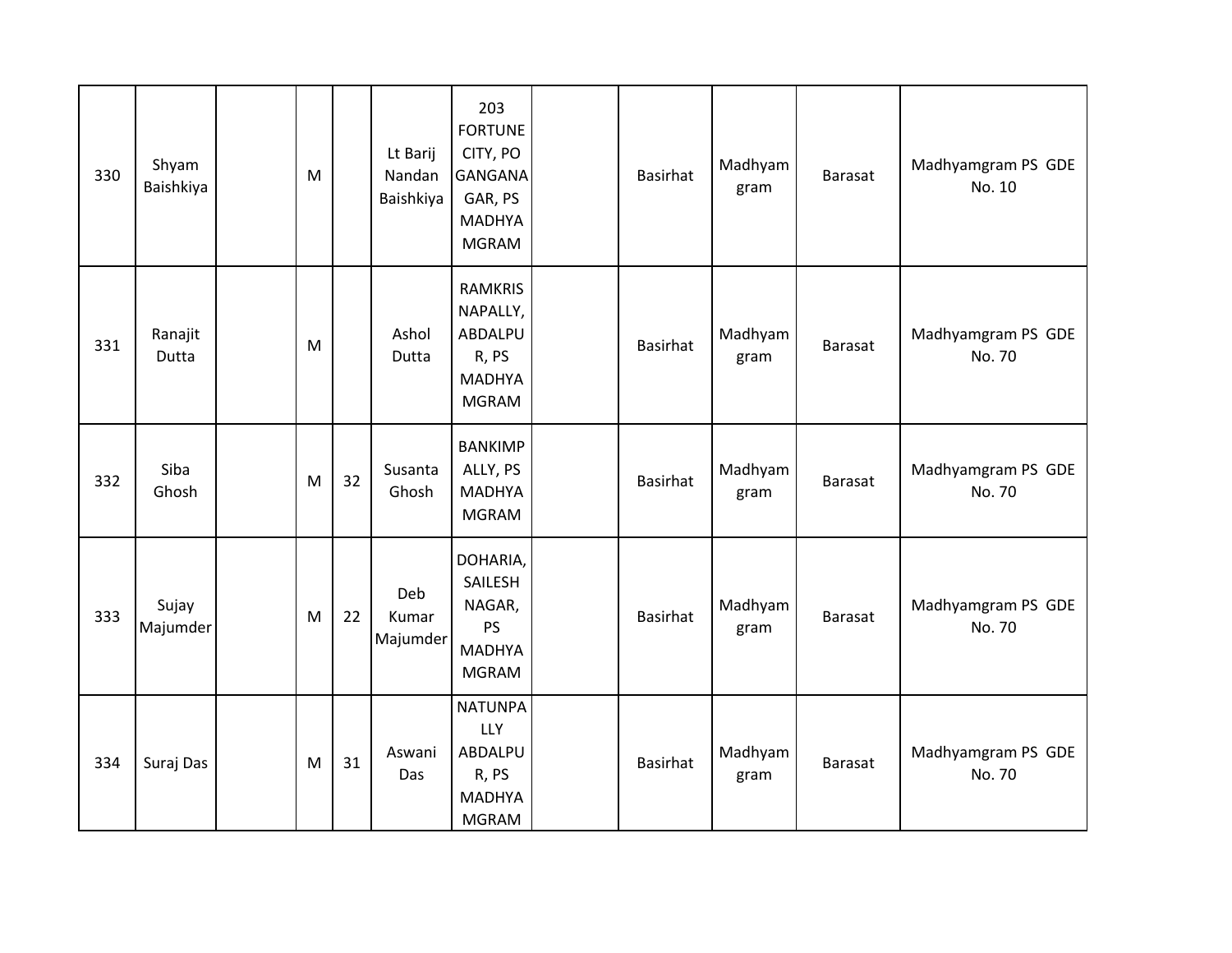| 335 | Debasish<br>Sarkar | M | 37 | Niresh<br>Sarkar                | <b>KADAMTA</b><br>LA BAZAR,<br>PO<br><b>GANGANA</b><br>GAR, PS<br><b>MADHYA</b><br><b>MGRAM</b> | <b>Basirhat</b> | Madhyam<br>gram | Barasat        | Madhyamgram PS GDE<br>No. 70 |
|-----|--------------------|---|----|---------------------------------|-------------------------------------------------------------------------------------------------|-----------------|-----------------|----------------|------------------------------|
| 336 | Avisekh<br>Mondal  | M |    | Sambhu<br>Mondal                | <b>KADAMTA</b><br>LA BAZAR,<br>PO<br><b>GANGANA</b><br>GAR, PS<br><b>MADHYA</b><br><b>MGRAM</b> | <b>Basirhat</b> | Madhyam<br>gram | <b>Barasat</b> | Madhyamgram PS GDE<br>No. 70 |
| 337 | Haran Das          | M |    | Ashok Das                       | ABDALPU<br>$\mathsf{R}$<br>AMBAGA<br>N, PS<br><b>MADHYA</b><br><b>MGRAM</b>                     | <b>Basirhat</b> | Madhyam<br>gram | Barasat        | Madhyamgram PS GDE<br>No. 70 |
| 338 | Debashish<br>Das   | M | 51 | Lt<br>Debabrata ROAD, PS<br>Das | <b>DESHBAN</b><br><b>DHU</b><br><b>MADHYA</b><br><b>MGRAM</b>                                   | <b>Basirhat</b> | Madhyam<br>gram | <b>Barasat</b> | Madhyamgram PS GDE<br>No. 83 |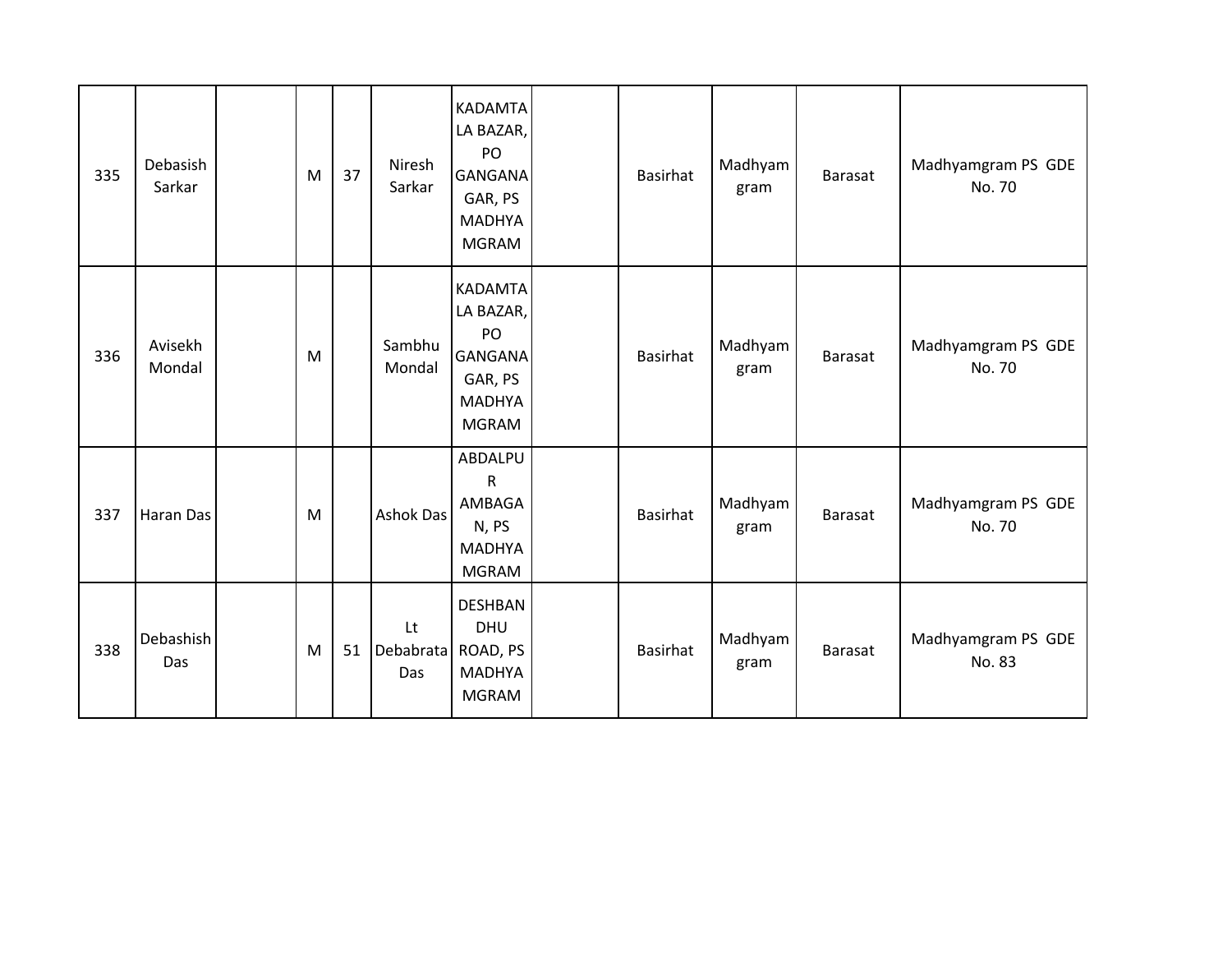| 339 | Md Saiful<br>Sardar | M | 25 | Noor<br>Mohamm<br>ad | Kadambag<br>achi<br>Palpara<br>PS:<br>Duttapuku<br>r Dist.:<br>Barasat               | Duttapukur      | Barasat | Sasan | <b>Barasat</b> | Sasan PS GDE No. 24 |
|-----|---------------------|---|----|----------------------|--------------------------------------------------------------------------------------|-----------------|---------|-------|----------------|---------------------|
| 340 | Goutam<br>Show      | M | 24 | Ramu<br>Show         | <b>Kadambag</b><br>achi<br>Palpara<br>PS:<br><b>Duttapuku</b><br>r Dist.:<br>Barasat | Duttapukur      | Barasat | Sasan | Barasat        | Sasan PS GDE No. 24 |
| 341 | Sajjat<br>Hossain   | M | 18 |                      | Digberia<br>Majerpara<br>PS:<br>Imran Ali Madhyam<br>gram<br>Dist.:<br>Barasat       | Madhyamg<br>ram | Barasat | Sasan | Barasat        | Sasan PS GDE No. 24 |
| 342 | Abhijit<br>Ghosh    | M | 25 | Ashok<br>Ghosh       | Kayamba<br>Kalapara<br>PS:<br>Madhyam<br>gram<br>Dist.:<br>Barasat                   | Madhyamg<br>ram | Barasat | Sasan | Barasat        | Sasan PS GDE No. 32 |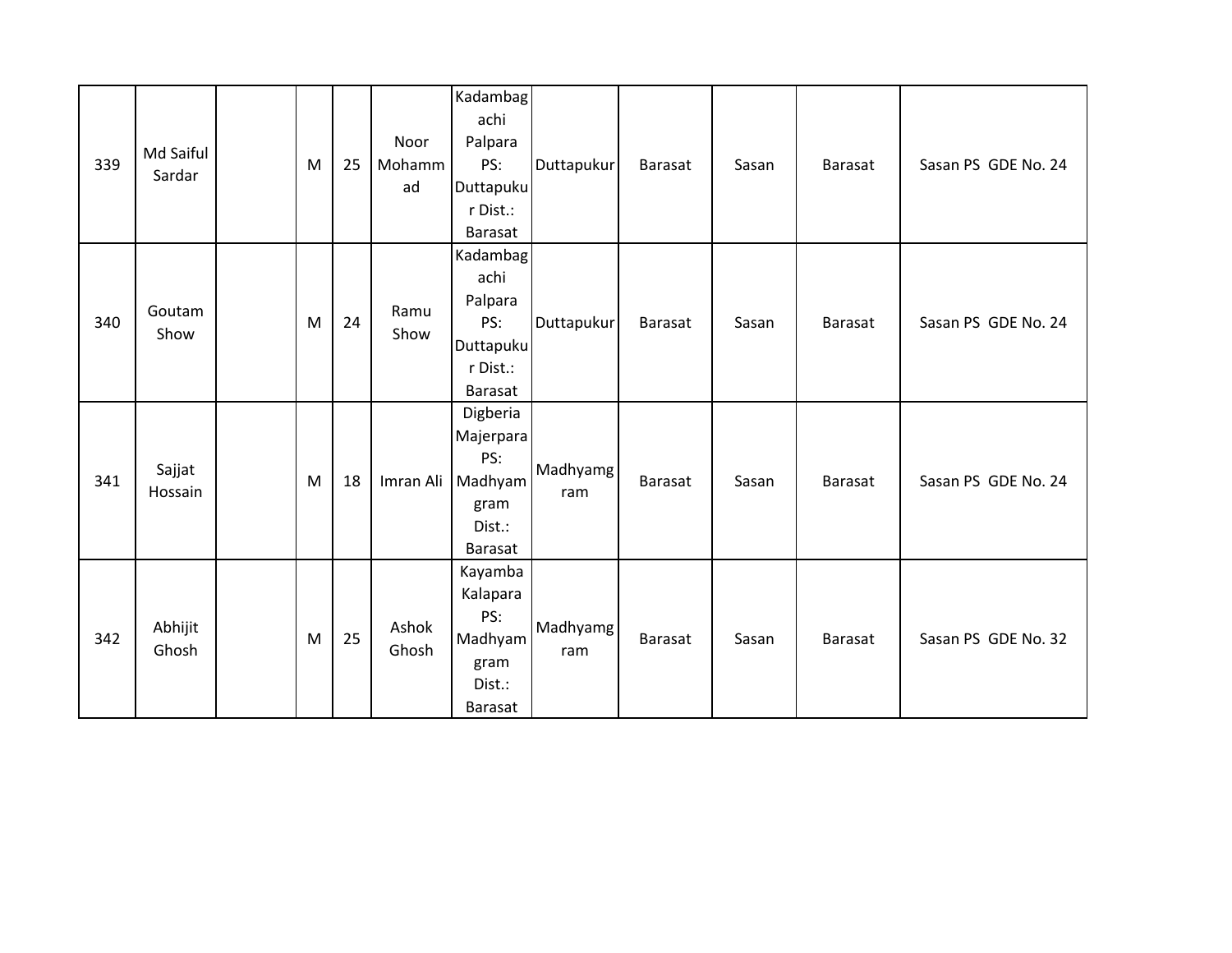| 343 | Jahir<br>Hossain | M |    | Abdul<br>Samad    | Kadambag<br>achi<br>Palpara<br>PS:<br>Duttapuku<br>r Dist.:<br>Barasat                             | Duttapukur | <b>Barasat</b>                               | Sasan    | Barasat                                      | Sasan PS GDE No. 24       |
|-----|------------------|---|----|-------------------|----------------------------------------------------------------------------------------------------|------------|----------------------------------------------|----------|----------------------------------------------|---------------------------|
| 344 | Sk Abu<br>Kalam  | M |    | Sk Jagir          | Antla PS:<br>Mohanpur<br>Dist.:<br>Paschim<br>Mednipor<br>e                                        | Mohanpur   | Paschim<br>Mednipore                         | Mohanpur | Paschim<br>Mednipore                         | Mohanpur PS GDE No.<br>41 |
| 345 | Ashis Das        | M | 33 | Lt Babu Ch<br>Das | Ichapur<br>Anandmat<br>h PS:<br>Noapara<br>Dist.:<br>Barrackpo<br>re Police<br>Commissi<br>onerate | Noapara    | Barrackpore<br>Police<br>Commission<br>erate | Noapara  | Barrackpore<br>Police<br>Commissione<br>rate | Noapara PS GDE No. 6      |
| 346 | Ramen<br>Dey     | M | 28 | Ratan Dey         | Ichapur<br>lock gate<br>PS:<br>Noapara<br>Dist.:<br>Barrackpo<br>re Police<br>Commissi<br>onerate  | Noapara    | Barrackpore<br>Police<br>Commission<br>erate | Noapara  | Barrackpore<br>Police<br>Commissione<br>rate | Noapara PS GDE No. 6      |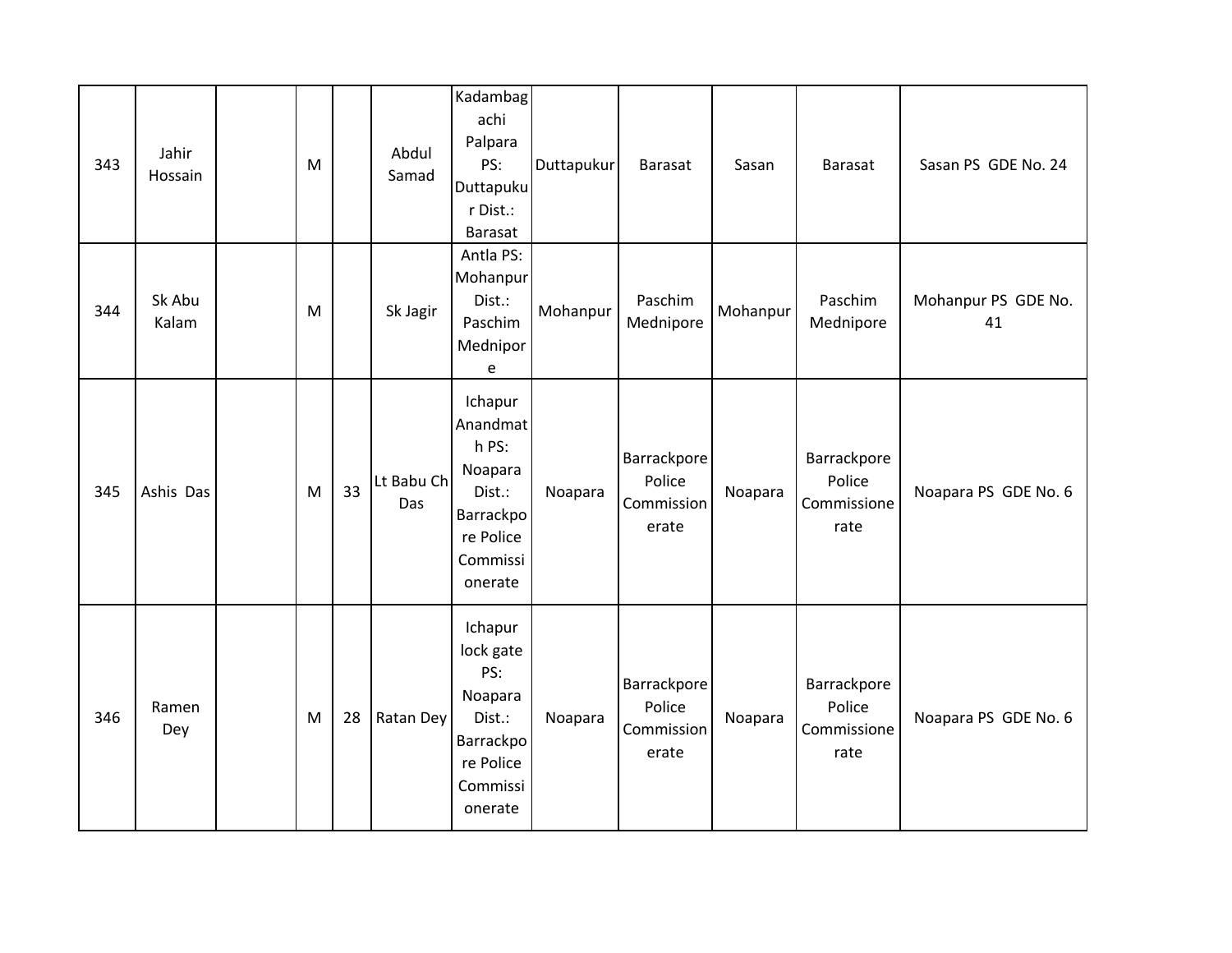| 347 | Subhankar<br>Dey        | M | 32 | Sunil Kr<br>Dey            | Babanpur<br>lock gate<br>PS:<br>Titagarh<br>Dist.:<br>Barrackpo<br>re Police<br>Commissi<br>onerate | Titagarh | Barrackpore<br>Police<br>Commission<br>erate | Noapara         | Barrackpore<br>Police<br>Commissione<br>rate | Noapara PS GDE No. 6   |
|-----|-------------------------|---|----|----------------------------|-----------------------------------------------------------------------------------------------------|----------|----------------------------------------------|-----------------|----------------------------------------------|------------------------|
| 348 | <b>Bankim</b><br>Sk     |   |    | S/o Sajan<br>Sk            |                                                                                                     |          | <b>Basirhat</b>                              | Baruipur        | Baruipur<br>Police District                  | Baruipur PS GDE No. 19 |
| 349 | Susanta<br>Mondal       |   |    | S/o Balai<br>Mondal        |                                                                                                     |          | <b>Basirhat</b>                              | Baruipur        | Baruipur<br><b>Police District</b>           | Baruipur PS GDE No. 19 |
| 350 | Monoranj<br>an Sardar   |   |    | S/O<br>Bolanath<br>Sardar  |                                                                                                     |          | <b>Basirhat</b>                              | Baruipur        | Baruipur<br>Police District                  | Baruipur PS GDE No. 19 |
| 351 | Rahul<br>Mondal         |   |    | S/o Kalu<br>Mondal         |                                                                                                     |          | <b>Basirhat</b>                              | Baruipur        | <b>Baruipur</b><br>Police District           | Baruipur PS GDE No. 19 |
| 352 | <b>Israfik</b><br>Molla |   |    | S/o Rohit<br>Molla         |                                                                                                     |          | <b>Basirhat</b>                              | <b>Baruipur</b> | Baruipur<br>Police District                  | Baruipur PS GDE No. 19 |
| 353 | Ranjit<br>Dewasa        |   |    | S/O<br>Biswanath<br>Dewasa |                                                                                                     |          | <b>Basirhat</b>                              | Baruipur        | <b>Baruipur</b><br>Police District           | Baruipur PS GDE No. 19 |
| 354 | Sanda<br>Paik           |   |    | S/o Surya<br>Paik          |                                                                                                     |          | <b>Basirhat</b>                              | Baruipur        | <b>Baruipur</b><br>Police District           | Baruipur PS GDE No. 19 |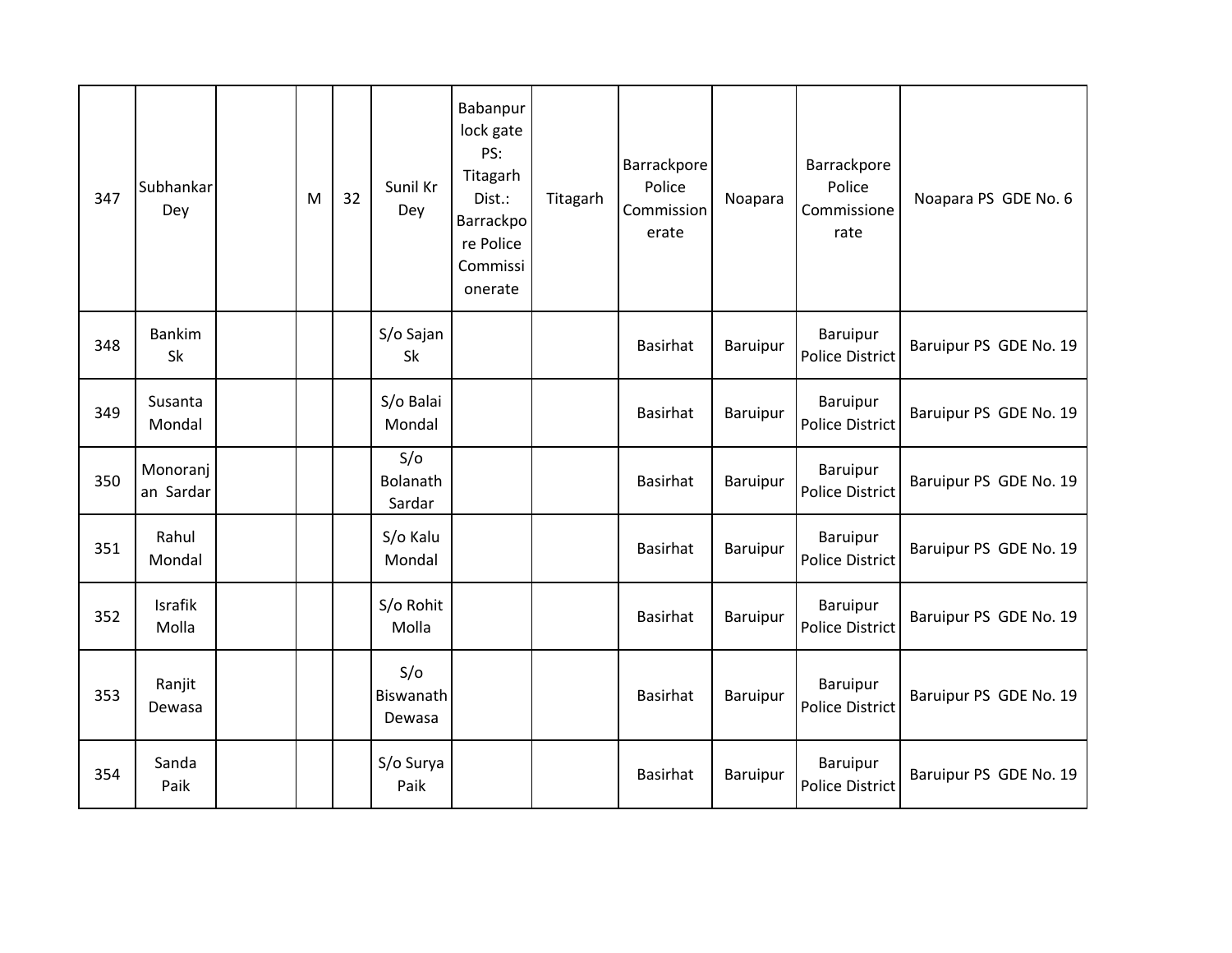| 355 | Bapi<br>Sardar       |   |    | S/o Late<br>Khudiram<br>Sardar |                                                                     | Basirhat        | Baruipur        | Baruipur<br><b>Police District</b> | Baruipur PS GDE No. 98 |
|-----|----------------------|---|----|--------------------------------|---------------------------------------------------------------------|-----------------|-----------------|------------------------------------|------------------------|
| 356 | Ranjit<br>Naskar     |   |    | S/O<br>Prafulla<br>Naskar      |                                                                     | Basirhat        | <b>Baruipur</b> | Baruipur<br>Police District        | Baruipur PS GDE No. 98 |
| 357 | Sanat<br>Purkait     |   |    | S/o Rabin<br>Purkait           |                                                                     | Basirhat        | <b>Baruipur</b> | Baruipur<br><b>Police District</b> | Baruipur PS GDE No. 98 |
| 358 | Nirmo<br>Mondal      | M | 40 | Lt Naran<br>Mondal             | Sahitgachi                                                          | <b>Basirhat</b> | Bhangar         | Baruipur<br><b>Police District</b> | Bhangar PS GDE No. 42  |
| 359 | Subijet<br>Mondal    | M | 32 | Mono<br>Mondal                 | Kachua<br>Satberia,<br>Ps<br>Bhangore<br>, Dist<br>south 24<br>Pgs. | Basirhat        | Bhangar         | Baruipur<br><b>Police District</b> | Bhangar PS GDE No. 42  |
| 360 | Meherab<br>Molla     | M | 18 | Hafijul<br>Molla               | Chinapuku<br>$\mathsf{r}$                                           | Basirhat        | Bhangar         | Baruipur<br><b>Police District</b> | Bhangar PS GDE No. 42  |
| 361 | Jarman Sk            | M | 60 | Lt<br>Sahadali<br>Sk           | Sonadang<br>a                                                       | Basirhat        | Bhangar         | Baruipur<br><b>Police District</b> | Bhangar PS GDE No. 42  |
| 362 | Shamal<br>Roy        | M | 28 | Hladhar<br>Roy                 | Jagulgachi                                                          | <b>Basirhat</b> | Bhangar         | Baruipur<br><b>Police District</b> | Bhangar PS GDE No. 43  |
| 363 | Akash<br>Roy         | M | 21 |                                | Dipak Roy Jagulgachi                                                | Basirhat        | <b>Bhangar</b>  | Baruipur<br><b>Police District</b> | Bhangar PS GDE No. 43  |
| 364 | Kutubuddi<br>n Molla | M | 38 | Lt Mojam<br>Molla              | Bhangore<br><b>Bazar Para</b>                                       | <b>Basirhat</b> | Bhangar         | Baruipur<br>Police District        | Bhangar PS GDE No. 43  |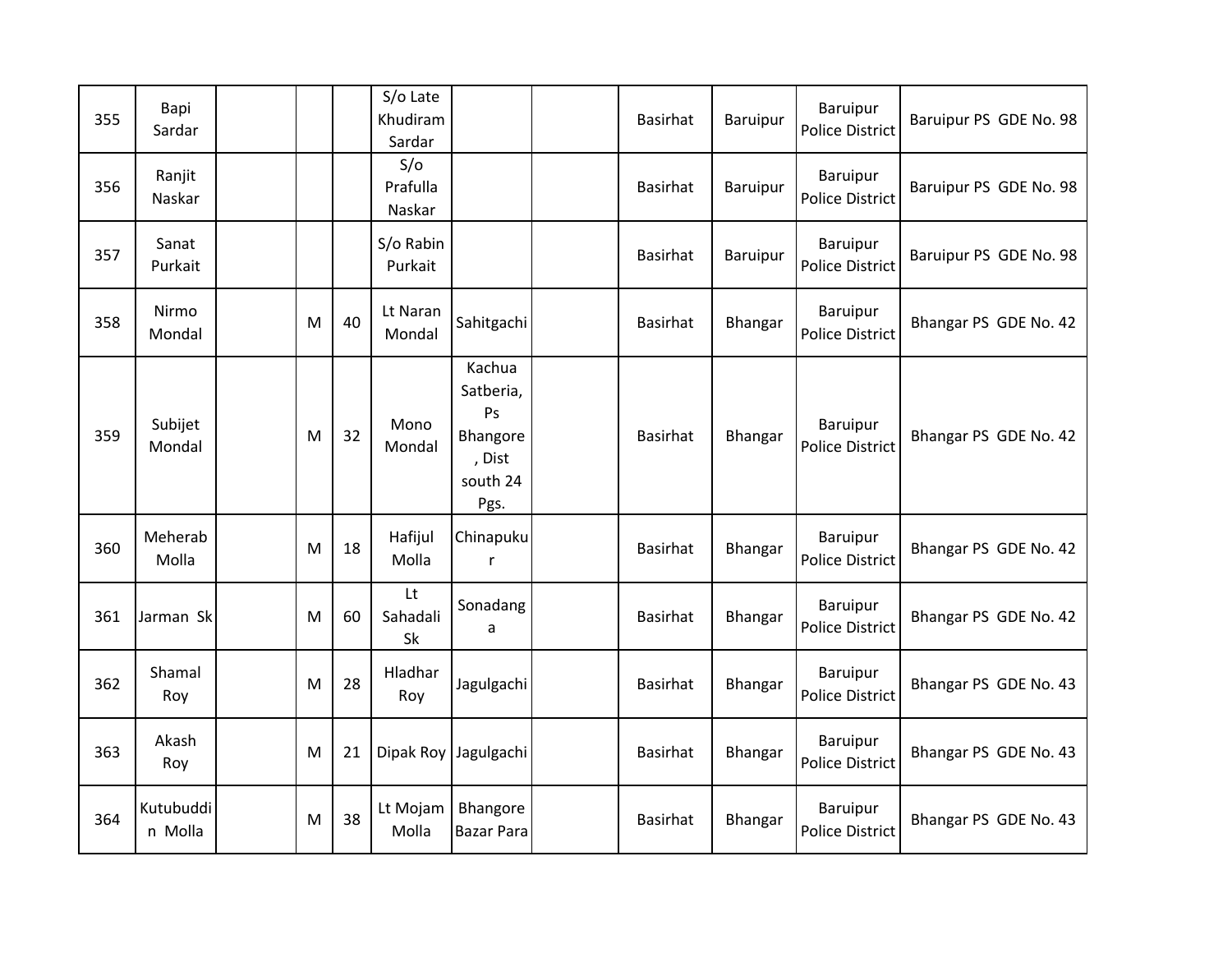| 365 | Vashkar<br>Sardar           | M | 38 | Lt<br>Rabindran<br>ath Sardar | Bhangore<br>Office<br>Para                                                                |           | Basirhat                              | Bhangar   | Baruipur<br>Police District        | Bhangar PS GDE No. 38        |
|-----|-----------------------------|---|----|-------------------------------|-------------------------------------------------------------------------------------------|-----------|---------------------------------------|-----------|------------------------------------|------------------------------|
| 366 | Masudur<br>Rahaman<br>Molla | M | 19 | Momtaj<br>Ali Molla           | Himchi PS:<br>Canning<br>Dist.:<br><b>Baruipur</b><br>Police<br><b>District</b>           | Canning   | Baruipur<br>Police<br><b>District</b> | Canning   | Baruipur<br>Police District        | Canning PS GDE No. 37        |
| 367 | Safikul<br>Molla            | M | 33 | Ajit Molla                    | PS:<br>Minakhan<br>Dist.:<br>Basirhat                                                     | Minakhan  | <b>Basirhat</b>                       | Jibantala | Baruipur<br>Police District        | Jibantala PS GDE No. 33      |
| 368 | Shyam<br>Ballav<br>Patra    | M | 35 | Arabinda<br>Patra             | PS:<br>Minakhan<br>Dist.:<br>Basirhat                                                     | Minakhan  | <b>Basirhat</b>                       | Jibantala | <b>Baruipur</b><br>Police District | Jibantala PS GDE No. 33      |
| 369 | Prosenjit<br>Sardar         | M | 24 | Jaladhar<br>Sardar            | Chandibar<br>i PS:<br>Jibantala<br>Dist.:<br><b>Baruipur</b><br>Police<br><b>District</b> | Jibantala | Baruipur<br>Police<br><b>District</b> | Jibantala | Baruipur<br>Police District        | Jibantala PS GDE No.<br>1233 |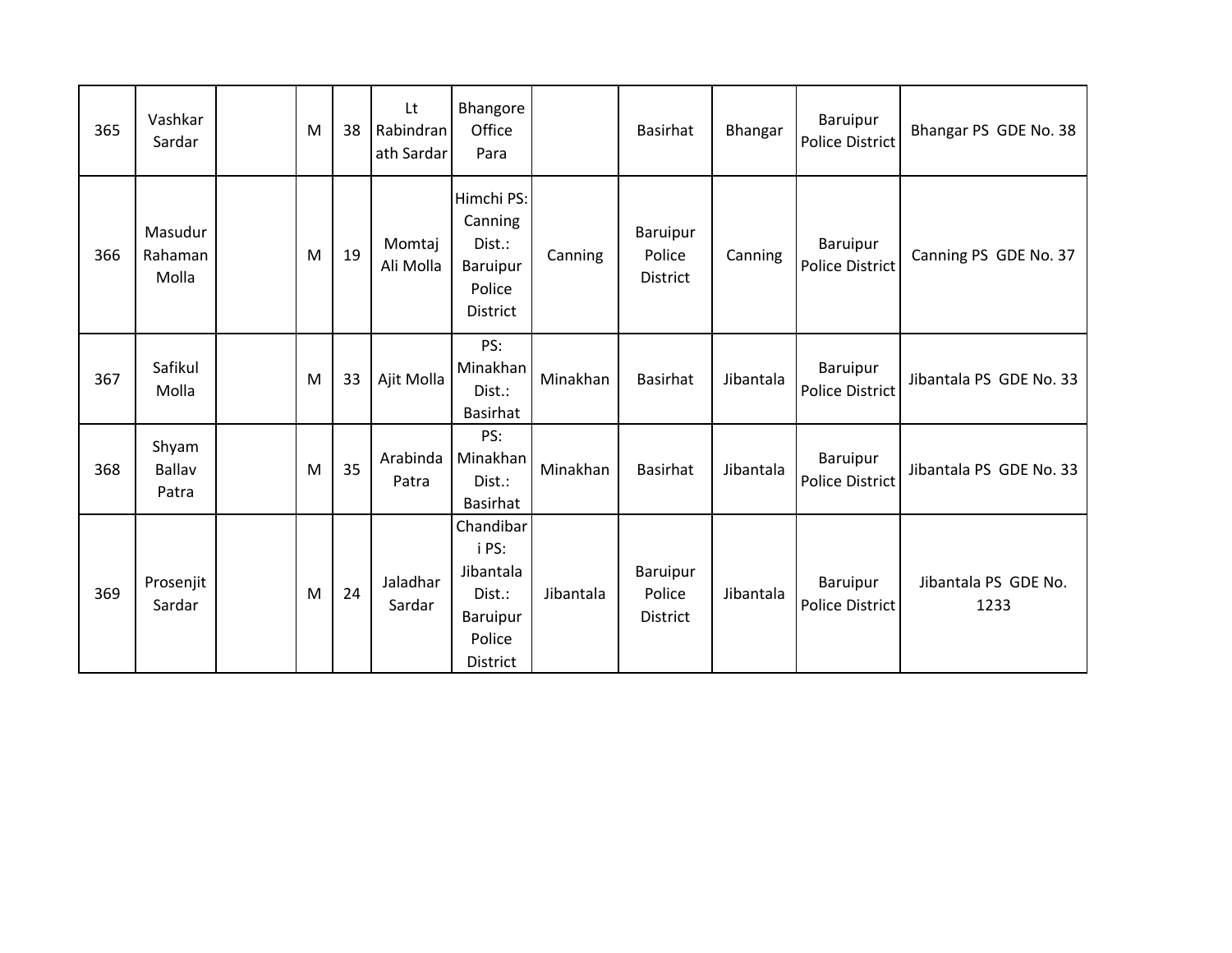| 370 | Nouset<br>Khan     | M | 30 | Alauddin<br>Khan  | Bonomali<br>pur, PO-<br><b>Bansra PS:</b><br>Jibantala<br>Dist.:<br>Baruipur<br>Police<br><b>District</b> | Jibantala | Baruipur<br>Police<br>District        | Jibantala | Baruipur<br>Police District        | Jibantala PS Outpost<br>Ghutiasharip ROP GDE<br>No. 995 |
|-----|--------------------|---|----|-------------------|-----------------------------------------------------------------------------------------------------------|-----------|---------------------------------------|-----------|------------------------------------|---------------------------------------------------------|
| 371 | Reshma<br>Bibi     | F | 24 | Nouset<br>Khan    | Bonomali<br>pur, PO-<br>Bansra PS:<br>Jibantala<br>Dist.:<br>Baruipur<br>Police<br>District               | Jibantala | Baruipur<br>Police<br><b>District</b> | Jibantala | Baruipur<br>Police District        | Jibantala PS Outpost<br>Ghutiasharip ROP GDE<br>No. 995 |
| 372 | Mohar Ali<br>Molla | M |    | Abed Ali<br>Molla | Uttar<br>Sanpukur<br>PS:<br>Kashipore<br>Dist.:<br>Baruipur<br>Police<br>District                         | Kashipore | Baruipur<br>Police<br>District        | Jibantala | Baruipur<br><b>Police District</b> | Jibantala PS Outpost<br>Ghutiasharip ROP GDE<br>No. 23  |
| 373 | Safikul<br>Molla   | M |    |                   | Shakda<br>PS:<br>Ajit Molla   Minakhan<br>Dist.:<br><b>Basirhat</b>                                       | Minakhan  | <b>Basirhat</b>                       | Jibantala | Baruipur<br>Police District        | Jibantala PS GDE No. 33                                 |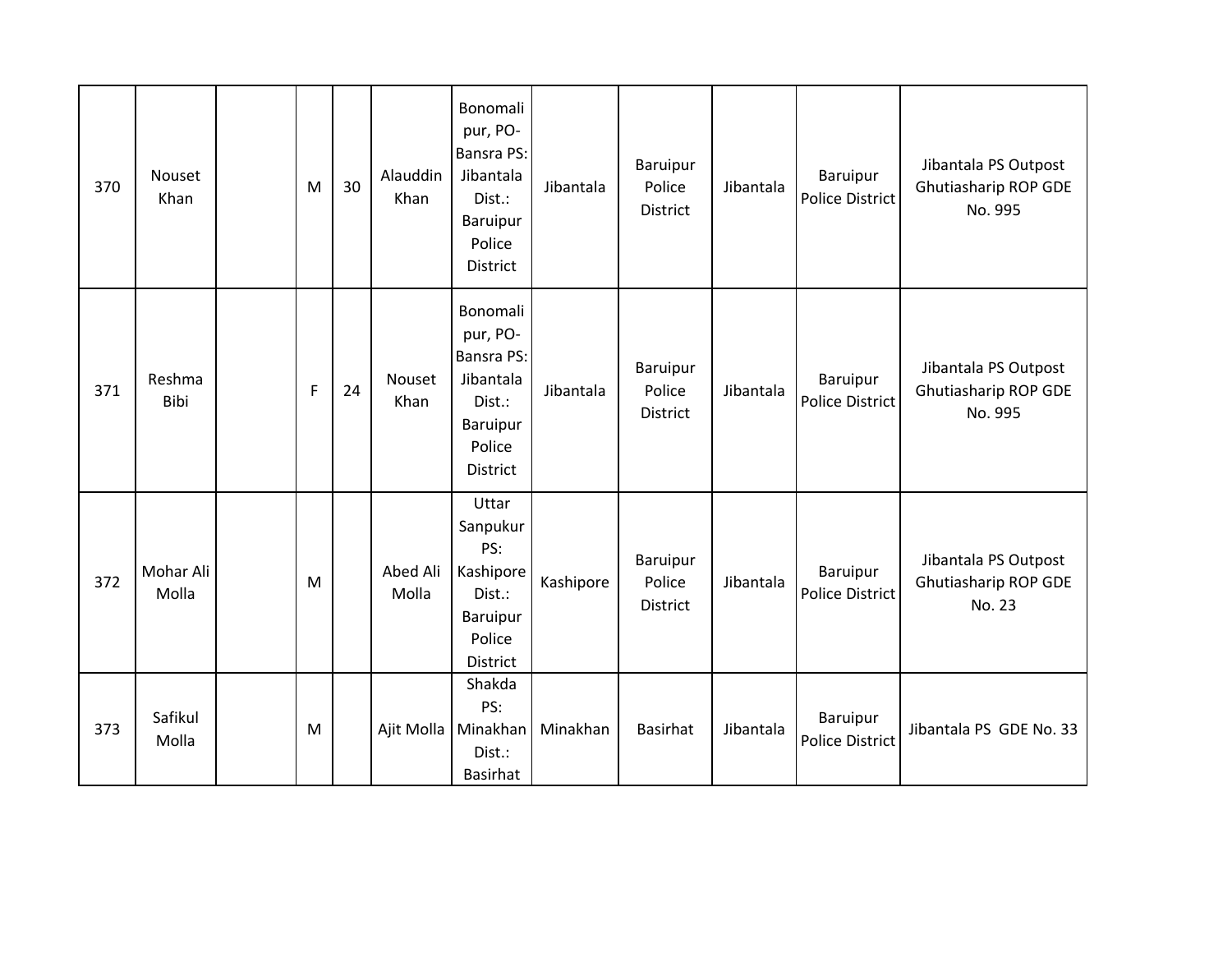| 374 | Shyam<br>Ballav<br>Patra | M         | 33 | Arabinda<br>Patra   | Jhikra PS:<br>Minakhan<br>Dist.:<br>Basirhat                                                                                 | Minakhan | Basirhat                       | Jibantala | Baruipur<br>Police District | Jibantala PS GDE No. 33      |
|-----|--------------------------|-----------|----|---------------------|------------------------------------------------------------------------------------------------------------------------------|----------|--------------------------------|-----------|-----------------------------|------------------------------|
| 375 | Atish<br>Bagdi           |           |    | Panch Kari<br>Bagdi | Kanokapar<br>a, PO-<br>Jajan<br>Dist.:<br>Murshida<br>bad                                                                    |          | Murshidaba<br>d                | Kashipore | Baruipur<br>Police District | Kashipore PS GDE No.<br>1542 |
| 376 | Mintu<br>Naskar          | ${\sf M}$ |    | Haren               | 3 No<br>Madhusud<br>anpur, PS<br>Kultali,<br>South 24<br>Parganas<br>PS: Kultali<br>Dist.:<br>Baruipur<br>Police<br>District | Kultali  | Baruipur<br>Police<br>District | Kultali   | Baruipur<br>Police District | Kultali PS GDE No. 34        |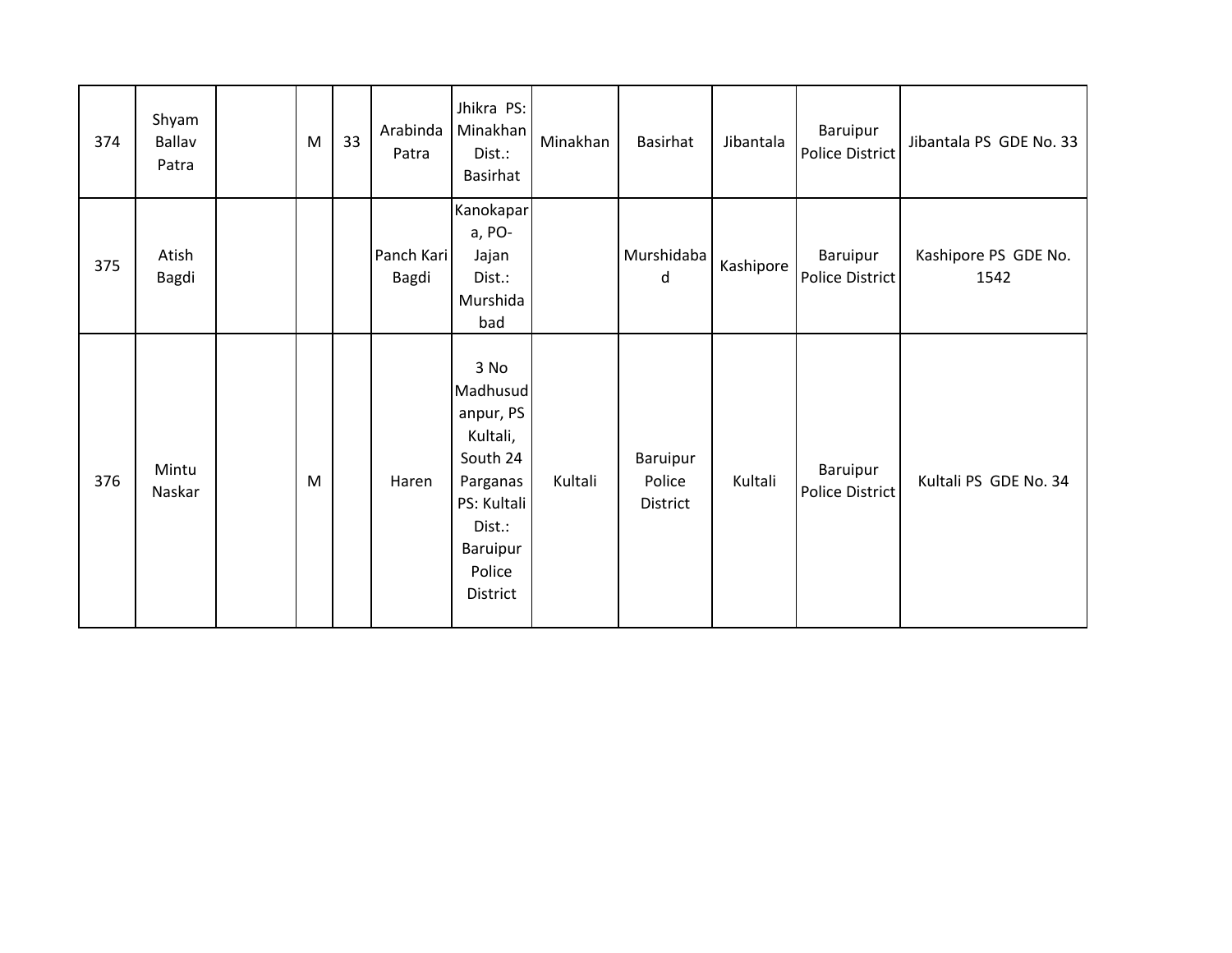| 377 | Biswanath<br>Naskar | M |    | Prafulla<br>Naskar            | 6 No<br>Jalaberia,<br>PS Kultali,<br>South 24<br>Parganas<br>PS: Kultali<br>Dist.:<br>Baruipur<br>Police<br>District      | Kultali         | Baruipur<br>Police<br>District | Kultali         | Baruipur<br>Police District | Kultali PS GDE No. 34        |
|-----|---------------------|---|----|-------------------------------|---------------------------------------------------------------------------------------------------------------------------|-----------------|--------------------------------|-----------------|-----------------------------|------------------------------|
| 378 | Dipankar<br>Munda   | M | 27 | $S/O$ .<br>Biswanath<br>Munda | 2 No.<br>Ramkrishn<br>a Sarani,<br>PS.<br>Narendra<br>pur PS:<br>Narendra<br>pur Dist.:<br>Baruipur<br>Police<br>District | Narendrap<br>ur | Baruipur<br>Police<br>District | Narendrap<br>ur | Baruipur<br>Police District | Narendrapur PS GDE No.<br>28 |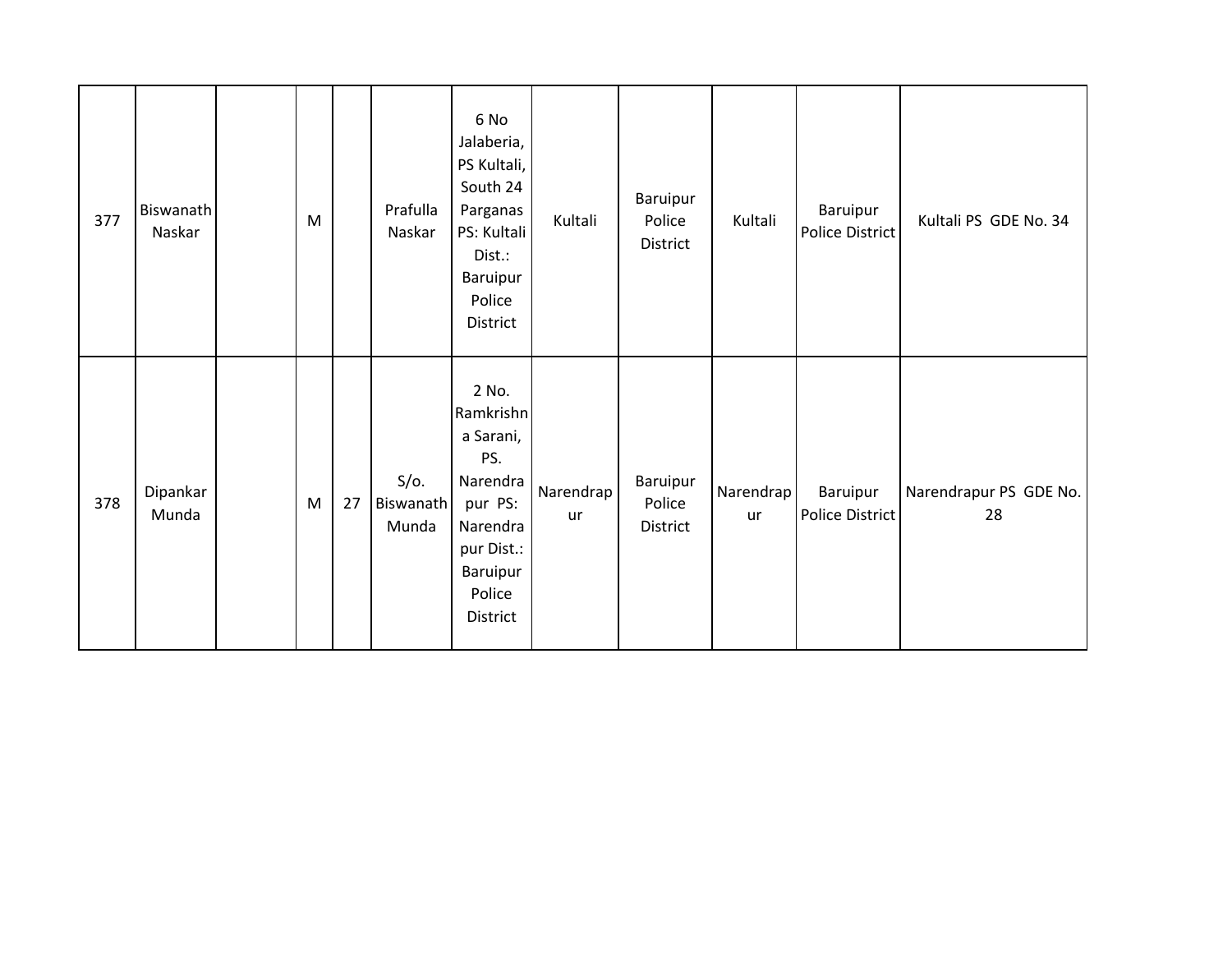| 379 | Jittu<br>Prashad  | M | 29 | $S/O$ . Lt.<br>Biswanath<br>Prashad | 2 No.<br>Ramkrishn<br>a Sarani,<br>PS.<br>Narendra<br>pur PS:<br>Narendra<br>pur Dist.:<br>Baruipur<br>Police<br>District | Narendrap<br><b>ur</b> | Baruipur<br>Police<br>District | Narendrap<br>ur | Baruipur<br>Police District | Narendrapur PS GDE No.<br>28 |
|-----|-------------------|---|----|-------------------------------------|---------------------------------------------------------------------------------------------------------------------------|------------------------|--------------------------------|-----------------|-----------------------------|------------------------------|
| 380 | Joyjit<br>Dhar    | M | 18 | $S/O$ .<br>Abhijit<br>Dhar          | Radhanag<br>ar,<br>PO.Sonarp<br>ur,PS.<br>Narendra<br>pur, South<br>24                                                    |                        | Basirhat                       | Sonarpur        | Baruipur<br>Police District | Sonarpur PS GDE No. 45       |
| 381 | Ashim<br>Pramanik | M | 24 | Gopal<br>Pramanik                   | Piyara PS:<br>Haroa<br>Dist.:<br>Basirhat                                                                                 | Haroa                  | Basirhat                       | Haroa           | <b>Basirhat</b>             | Haroa PS GDE No. 42          |
| 382 | Bapan<br>Munda    | M | 23 | Supada<br>Munda                     | Piyara PS:<br>Haroa<br>Dist.:<br>Basirhat                                                                                 | Haroa                  | Basirhat                       | Haroa           | <b>Basirhat</b>             | Haroa PS GDE No. 42          |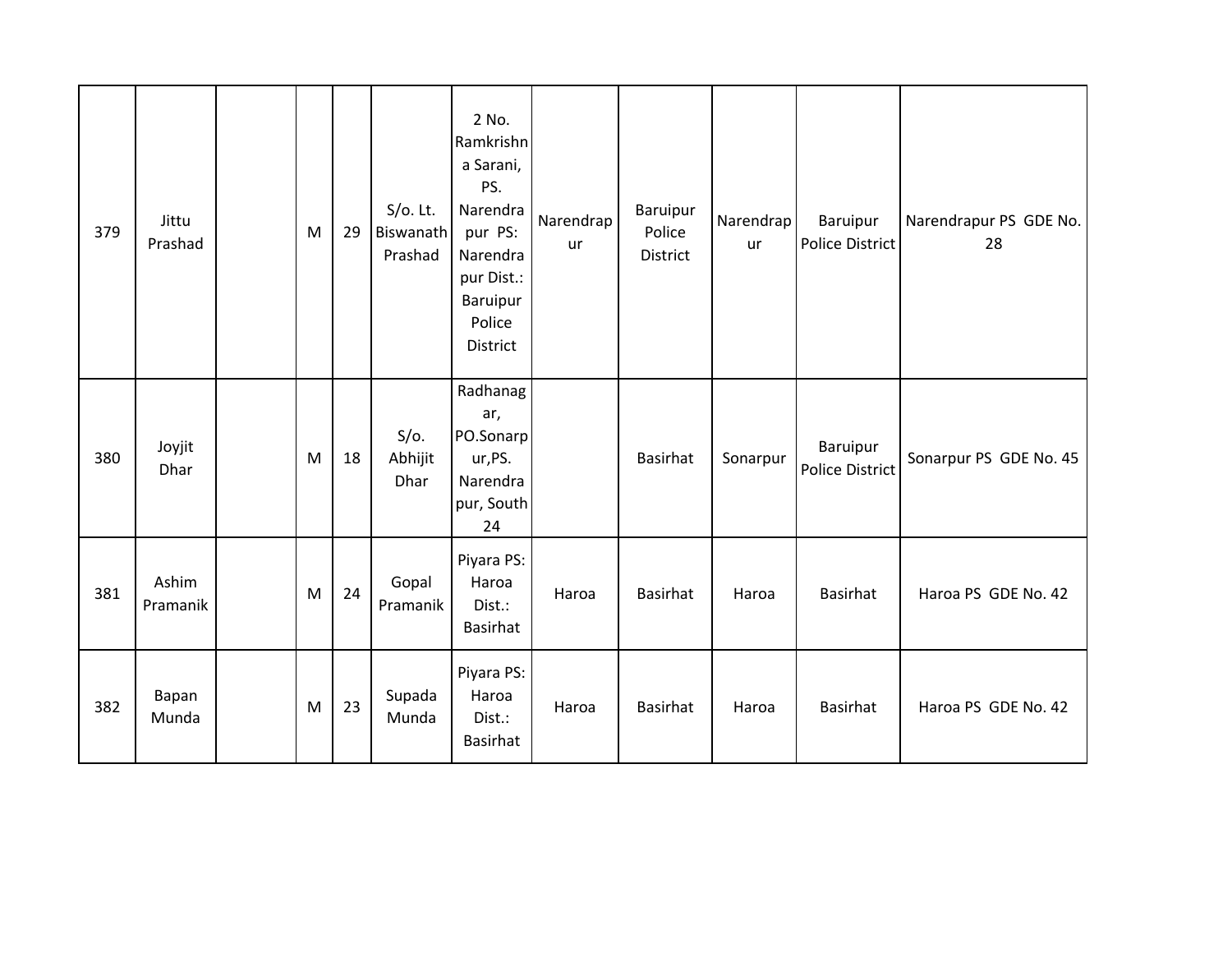| 383 | Khatib<br>Mondal             | M | 38 | Kashem<br>Mondal       | Rajabalipu<br>r PS:<br><b>MATIA</b><br>Dist.:<br>Basirhat        | <b>MATIA</b> | <b>Basirhat</b> | Haroa | Basirhat | Haroa PS GDE No. 42 |
|-----|------------------------------|---|----|------------------------|------------------------------------------------------------------|--------------|-----------------|-------|----------|---------------------|
| 384 | Rabiul<br>Mondal             | M | 44 | Babur Ali<br>Mondal;   | Rajabalipu<br>r PS:<br><b>MATIA</b><br>Dist.:<br><b>Basirhat</b> | <b>MATIA</b> | <b>Basirhat</b> | Haroa | Basirhat | Haroa PS GDE No. 49 |
| 385 | Rajib Ali                    | M | 26 | Nur Islam              | Rajabalipu<br>r PS:<br><b>MATIA</b><br>Dist.:<br>Basirhat        | <b>MATIA</b> | <b>Basirhat</b> | Haroa | Basirhat | Haroa PS GDE No. 49 |
| 386 | Arabinda<br>Das              | M | 20 | Kartick<br>Das         | Kalibari<br>PS: Haroa<br>Dist.:<br>Basirhat                      | Haroa        | <b>Basirhat</b> | Haroa | Basirhat | Haroa PS GDE No. 49 |
| 387 | <b>Bhala</b><br><b>Bisal</b> | M | 20 | Mohan<br><b>Bisal</b>  | Kalibari<br>PS: Haroa<br>Dist.:<br>Basirhat                      | Haroa        | <b>Basirhat</b> | Haroa | Basirhat | Haroa PS GDE No. 49 |
| 388 | Minial<br>Munda              | M | 22 | <b>Bikash</b><br>Munda | Piyara PS:<br>Haroa<br>Dist.:<br>Basirhat                        | Haroa        | <b>Basirhat</b> | Haroa | Basirhat | Haroa PS GDE No. 49 |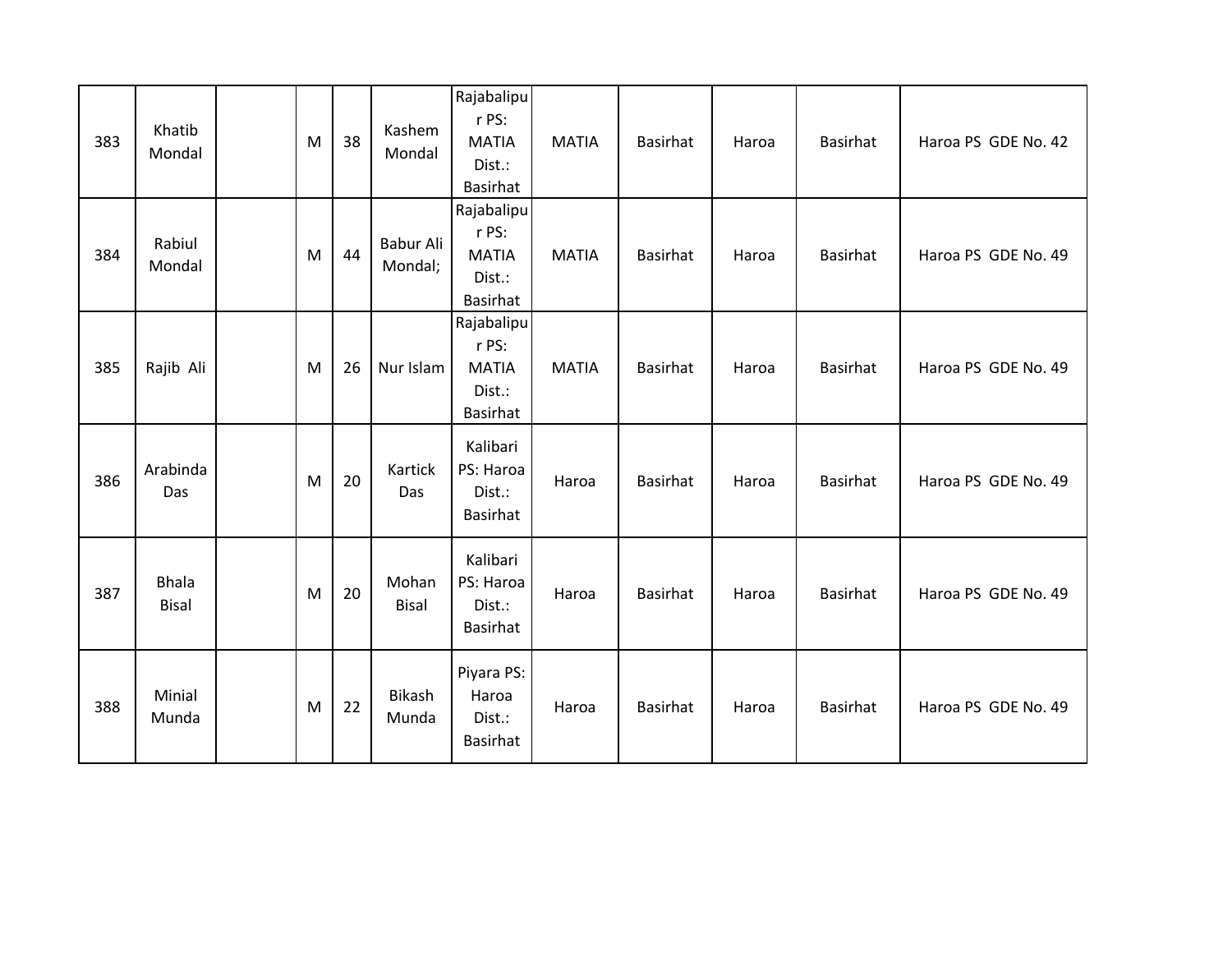| 389 | Tapan<br>Baidya | M | 35 | $S/O-$<br>Kalipada<br>Baidya | of<br>$1/2/35$ , k.<br>G. Bose<br>Sarani, Kol-<br>85, PS-<br>Belegha | <b>Basirhat</b> | Nscbi<br>airport | Bidhannagar<br>Police<br>Commissione<br>rate | Nscbi airport PS GDE No.<br>26 |
|-----|-----------------|---|----|------------------------------|----------------------------------------------------------------------|-----------------|------------------|----------------------------------------------|--------------------------------|
| 390 | Sujan<br>Gayen  | M | 28 | $S/O-$<br>Jaydeb<br>Gayan    | of N.B.<br>North<br>Arjunpur,<br>PS-<br>Baguiati                     | <b>Basirhat</b> | Nscbi<br>airport | Bidhannagar<br>Police<br>Commissione<br>rate | Nscbi airport PS GDE No.<br>26 |
| 391 | Subrata<br>Sur  | M | 28 | $S/O-$<br>Kalipada<br>Sur    | $3/A$ ,<br>Kholisa<br>kota Polly,<br>PS-Dum<br>Dum, Kol-<br>51       | <b>Basirhat</b> | Nscbi<br>airport | Bidhannagar<br>Police<br>Commissione<br>rate | Nscbi airport PS GDE No.<br>26 |
| 392 | Salam<br>Mondal | M | 40 | $S/O-$ Lt.<br>Glam<br>Mondal | of Choto<br>Gati, PS-<br>Airport,<br>Kol-129                         | <b>Basirhat</b> | Nscbi<br>airport | Bidhannagar<br>Police<br>Commissione<br>rate | Nscbi airport PS GDE No.<br>26 |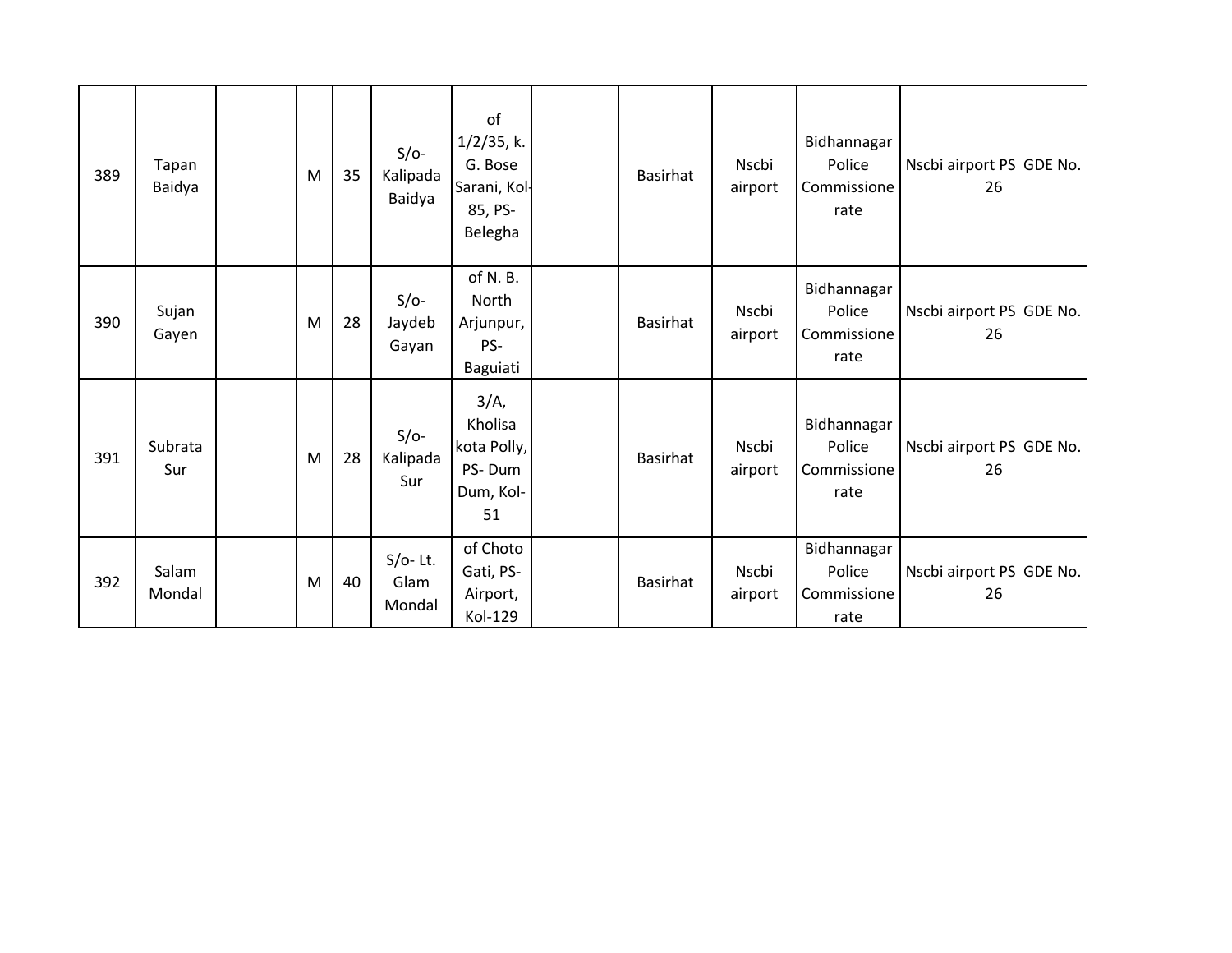| 393 | Indranil<br>Ghosh | M | 41 | Chandran<br>ath Ghosh | Bishnupur<br>, PS-<br>Rajarhat,<br>Dist-<br>North 24<br>pgs. PS:<br>Rajarhat<br>Dist.:<br><b>Bidhannag</b><br>ar Police<br>Commissi<br>onerate | Rajarhat | Bidhannagar<br>Police<br>Commission<br>erate | Rajarhat      | Bidhannagar<br>Police<br>Commissione<br>rate | Rajarhat PS GDE No. 46 |
|-----|-------------------|---|----|-----------------------|------------------------------------------------------------------------------------------------------------------------------------------------|----------|----------------------------------------------|---------------|----------------------------------------------|------------------------|
| 394 | Amit Das          | M | 28 | Avijit Das            | Chandpur,<br>PS-<br>Rajarhat,<br>Dist-<br>North 24<br>pgs. PS:<br>Rajarhat<br>Dist.:<br><b>Bidhannag</b><br>ar Police<br>Commissi<br>onerate   | Rajarhat | Bidhannagar<br>Police<br>Commission<br>erate | Rajarhat      | Bidhannagar<br>Police<br>Commissione<br>rate | Rajarhat PS GDE No. 46 |
| 395 | Subhajit<br>Garai | M |    | Harichara<br>n Garai  | Layekbaza<br>r Bolpur<br>Birbhum                                                                                                               |          | <b>Basirhat</b>                              | Bolpur        | Birbhum                                      | Bolpur PS GDE No. 39   |
| 396 | Gopal Sk          | M |    | Lal Sk                | Kazipara<br>Bolpur<br>Birbhum                                                                                                                  |          | <b>Basirhat</b>                              | <b>Bolpur</b> | Birbhum                                      | Bolpur PS GDE No. 39   |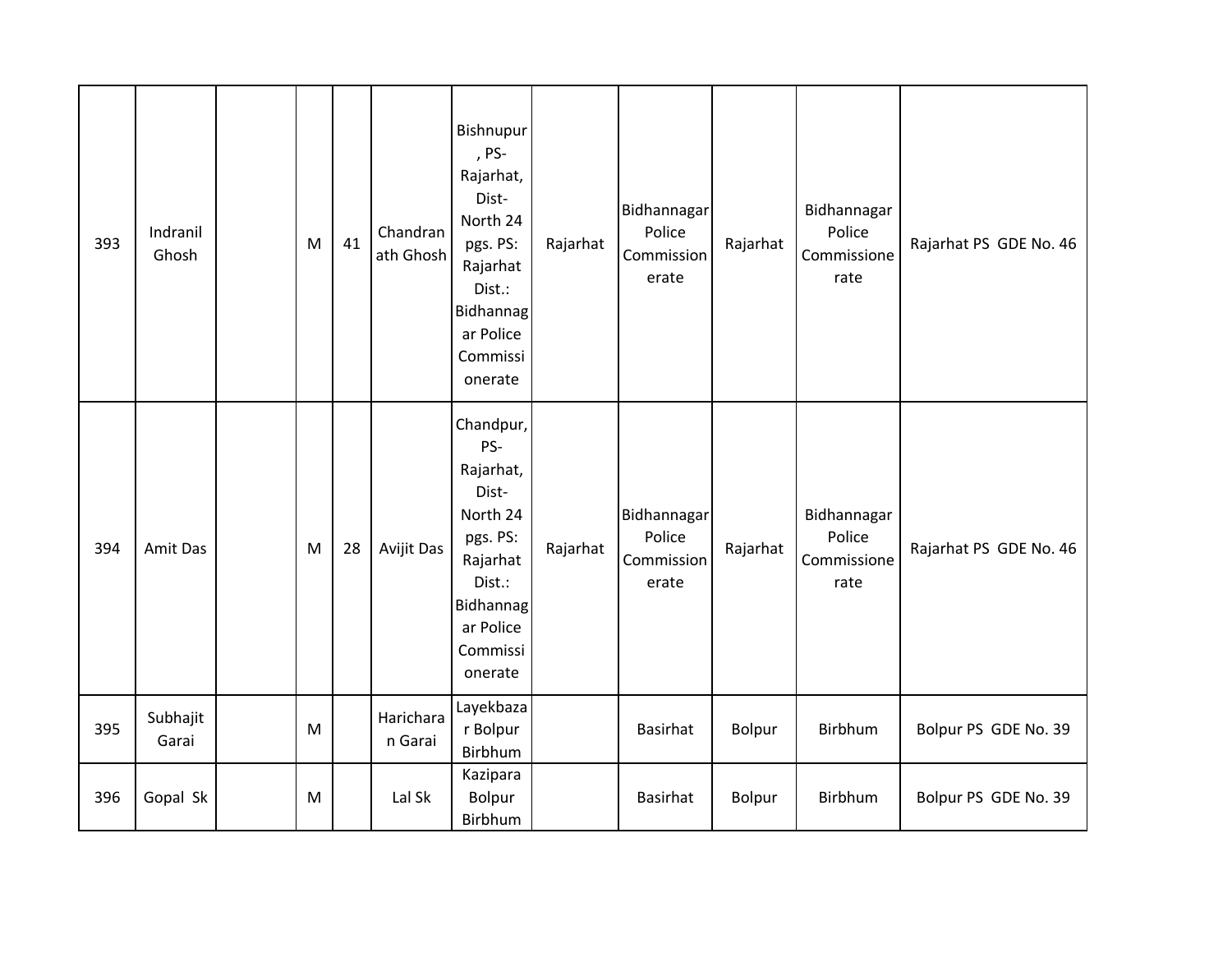| 397 | Sanjay<br>Sharma | M |    | Santosh<br>Sharma  | Trisulapat<br>ty Bolpur<br>Birbhum                              |            | Basirhat | Bolpur         | Birbhum        | Bolpur PS GDE No. 39        |
|-----|------------------|---|----|--------------------|-----------------------------------------------------------------|------------|----------|----------------|----------------|-----------------------------|
| 398 | Joy Bauri        | M |    | Lt. Nitya<br>Bauri | Chanuch,<br>Paratpur<br>PS:<br>Dubrajpor<br>e Dist.:<br>Birbhum | Dubrajpore | Birbhum  | Dubrajpor<br>e | <b>Birbhum</b> | Dubrajpore PS GDE No.<br>45 |
| 399 | Kobirul Sk       | M | 20 | Maharul<br>Sk      | Ratanpur<br>PS:<br>Murarai<br>Dist.:<br>Birbhum                 | Murarai    | Birbhum  | Murarai        | Birbhum        | Murarai PS GDE No. 47       |
| 400 | Sabirul Sk       | M | 28 | Najem Sk           | Ambhua<br>PS:<br>Murarai<br>Dist.:<br>Birbhum                   | Murarai    | Birbhum  | Murarai        | Birbhum        | Murarai PS GDE No. 47       |
| 401 | Rajibul Ali      | M | 19 | Kamarul<br>Sk      | Nalhati<br>Ward No-<br>6 PS:<br>Nalhati<br>Dist.:<br>Birbhum    | Nalhati    | Birbhum  | Nalhati        | Birbhum        | Nalhati PS GDE No. 43       |
| 402 | Imam Box         | M | 26 | Lt. Hayat<br>Box   | Nalhati<br>Ward No-<br>12 PS:<br>Nalhati<br>Dist.:<br>Birbhum   | Nalhati    | Birbhum  | Nalhati        | <b>Birbhum</b> | Nalhati PS GDE No. 43       |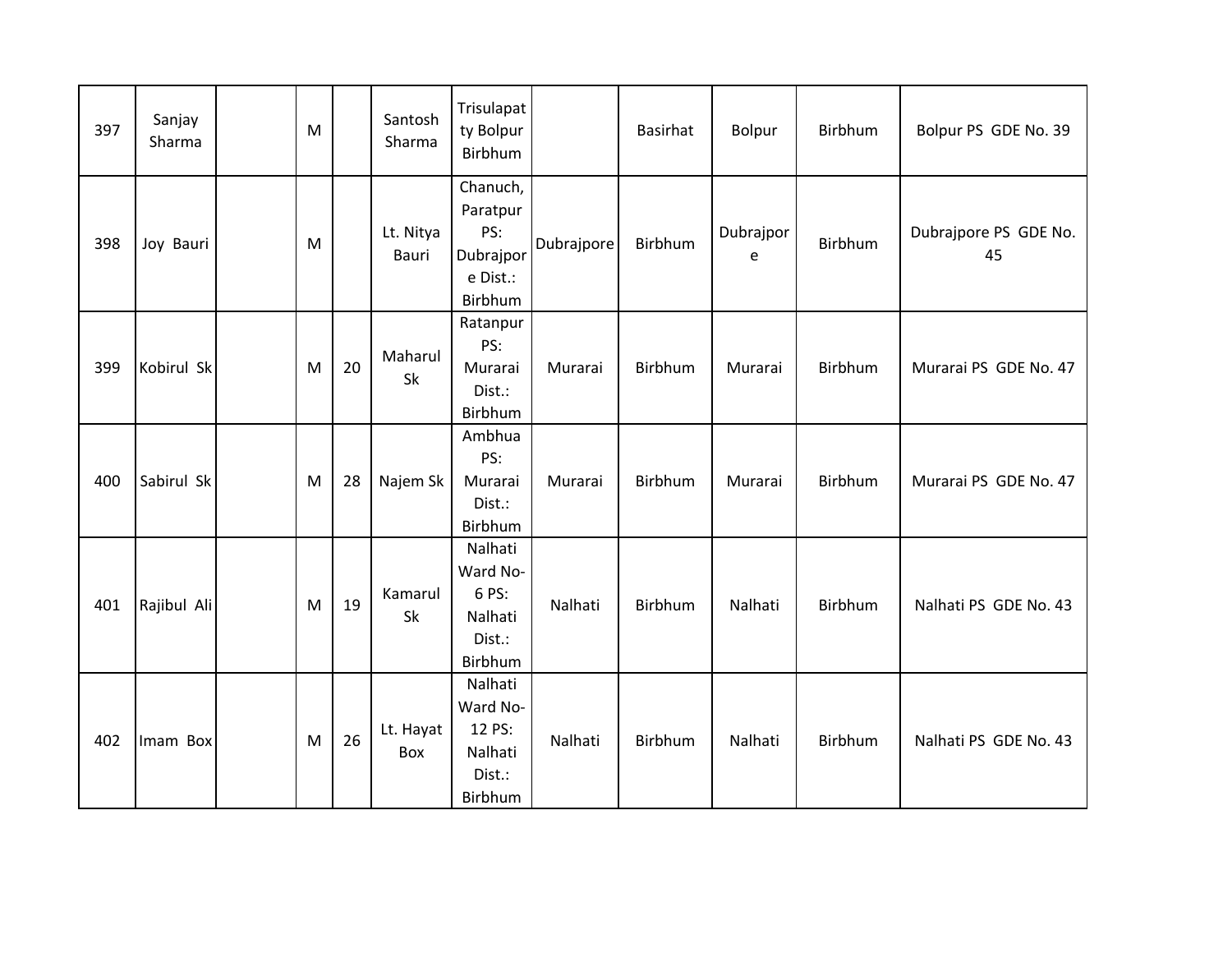| 403 | Pralay<br>Karmakar        | M | 35 | Naresh<br>Karmakar  | Panitha<br>PS:<br>Nalhati<br>Dist.:<br>Birbhum                | Nalhati            | Birbhum | Nalhati   | Birbhum        | Nalhati PS GDE No. 59        |
|-----|---------------------------|---|----|---------------------|---------------------------------------------------------------|--------------------|---------|-----------|----------------|------------------------------|
| 404 | Sahadeb<br>Mal            | M | 43 | Lt. Ratan<br>Mal    | Nalhati<br>Ward No-<br>02 PS:<br>Nalhati<br>Dist.:<br>Birbhum | Nalhati            | Birbhum | Nalhati   | Birbhum        | Nalhati PS GDE No. 59        |
| 405 | Ramesh<br><b>Bhuimali</b> | M | 21 | Achinta<br>Bhuimali | Rudranag<br>ar PS:<br>Paikar<br>Dist.:<br>Birbhum             | Paikar             | Birbhum | Paikar    | Birbhum        | Paikar PS GDE No. 30         |
| 406 | Roni Sk                   | M | 19 | Jaban Sk            | Kamarkhu<br>r PS:<br>Paikar<br>Dist.:<br>Birbhum              | Paikar             | Birbhum | Paikar    | <b>Birbhum</b> | Paikar PS GDE No. 30         |
| 407 | Sk<br>Naymuddi<br>n       | M | 33 | Sk Batin            | Harishpur<br>PS: Panrui<br>Dist.:<br>Birbhum                  | Panrui             | Birbhum | Panrui    | Birbhum        | Panrui PS GDE No. 23         |
| 408 | Suman<br>Bhaduri          |   |    | Manoj<br>Bhaduri    | Sakirpur<br>PS:<br>t Dist.:<br>Birbhum                        | Rampurha Rampurhat | Birbhum | Rampurhat | Birbhum        | Rampurhat PS GDE No.<br>1834 |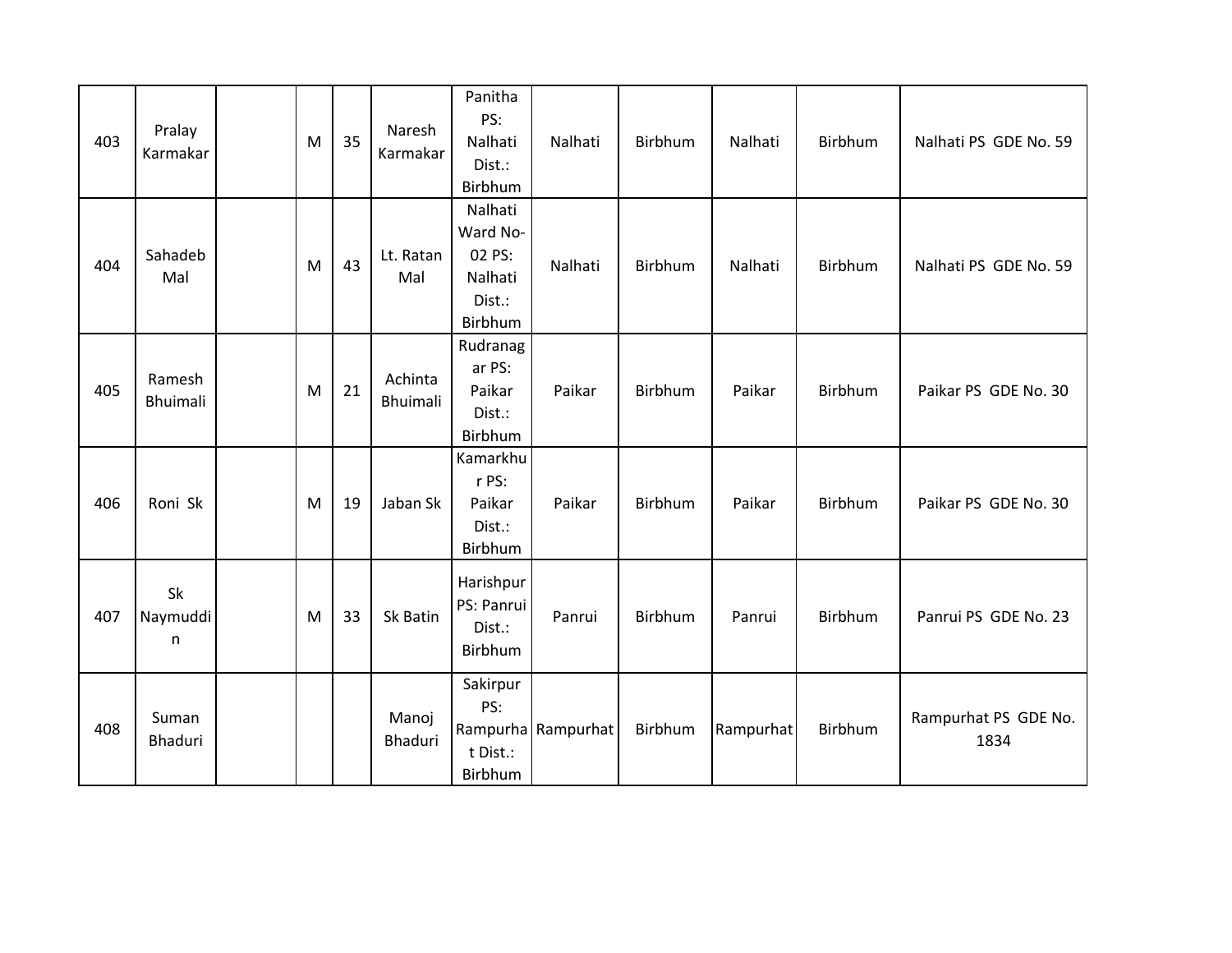| 409 | Indrojit<br>Guha |   | 32 | Shib<br>Sankar<br>Guha | Barshal<br>PS:<br>t Dist.:<br>Birbhum                               | Rampurha Rampurhat | Birbhum        | Rampurhat         | <b>Birbhum</b> | Rampurhat PS GDE No.<br>1834   |
|-----|------------------|---|----|------------------------|---------------------------------------------------------------------|--------------------|----------------|-------------------|----------------|--------------------------------|
| 410 | Biplab<br>Das    |   | 24 | Anjan Kr<br>Das        | Barshal<br>PS:<br>t Dist.:<br>Birbhum                               | Rampurha Rampurhat | Birbhum        | Rampurhat         | Birbhum        | Rampurhat PS GDE No.<br>1834   |
| 411 | Biswajit<br>Mal  |   | 19 | <b>Badal Ch</b><br>Mal | Sanghatap<br>ara PS:<br>t Dist.:<br>Birbhum                         | Rampurha Rampurhat | Birbhum        | Rampurhat         | Birbhum        | Rampurhat PS GDE No.<br>1834   |
| 412 | Rajdip<br>Dutta  | M | 19 | Raju Dutta             | Bolpur<br>Mistry<br>Para PS:<br>Bolpur<br>Dist.:<br>Birbhum         | Bolpur             | Birbhum        | Shantinike<br>tan | Birbhum        | Shantiniketan PS GDE<br>No. 33 |
| 413 | Sayantan<br>Dey  | M | 20 | Rajesh<br>Dey          | Ramkrishn<br>a road<br>Haat tala<br>PS: Bolpur<br>Dist.:<br>Birbhum | Bolpur             | <b>Birbhum</b> | Shantinike<br>tan | <b>Birbhum</b> | Shantiniketan PS GDE<br>No. 33 |
| 414 | Babon<br>Das     | M |    | Dhalu Das              | Barobaga<br>n PS: Suri<br>Dist.:<br>Birbhum                         | Suri               | Birbhum        | Suri              | <b>Birbhum</b> | Suri PS GDE No. 70             |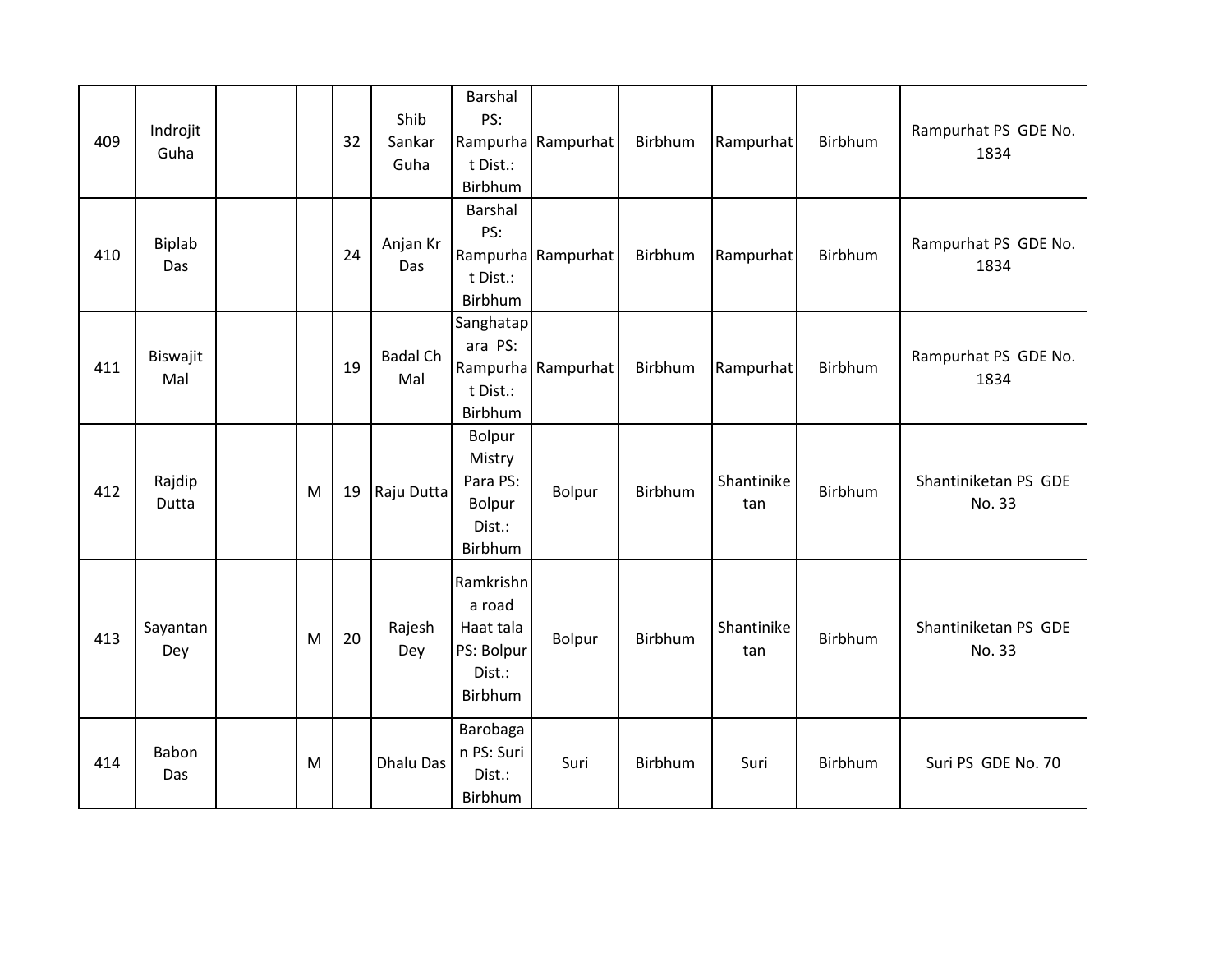| 415 | Anup<br>Ghosh       | M |    | Probhat<br>Ghosh      | Barobaga<br>n PS: Suri<br>Dist.:<br>Birbhum                  | Suri               | Birbhum        | Suri     | Birbhum | Suri PS GDE No. 70     |
|-----|---------------------|---|----|-----------------------|--------------------------------------------------------------|--------------------|----------------|----------|---------|------------------------|
| 416 | Sk. Ajim            | M |    | Lt. Sk.<br>Sattar     | Lalkhutipa<br>ra PS: Suri<br>Dist.:<br>Birbhum               | Suri               | <b>Birbhum</b> | Suri     | Birbhum | Suri PS GDE No. 70     |
| 417 | Babu<br>Murmu       | M |    | Manik<br>Murmu        | Gobra PS:<br>Suri Dist.:<br>Birbhum                          | Suri               | Birbhum        | Suri     | Birbhum | Suri PS GDE No. 70     |
| 418 | Naiyan<br>Mehera    |   | 23 | Lt Ranjit<br>Mehera   | Chakpara<br>PS:<br>t Dist.:<br>Birbhum                       | Rampurha Rampurhat | Birbhum        | Tarapith | Birbhum | Tarapith PS GDE No. 19 |
| 419 | Soumen<br>Sutradhar | M | 32 | Rajkumar<br>Sutradhar | Tarapith<br>Tinmatha<br>PS:<br>Tarapith<br>Dist.:<br>Birbhum | Tarapith           | Birbhum        | Tarapith | Birbhum | Tarapith PS GDE No. 19 |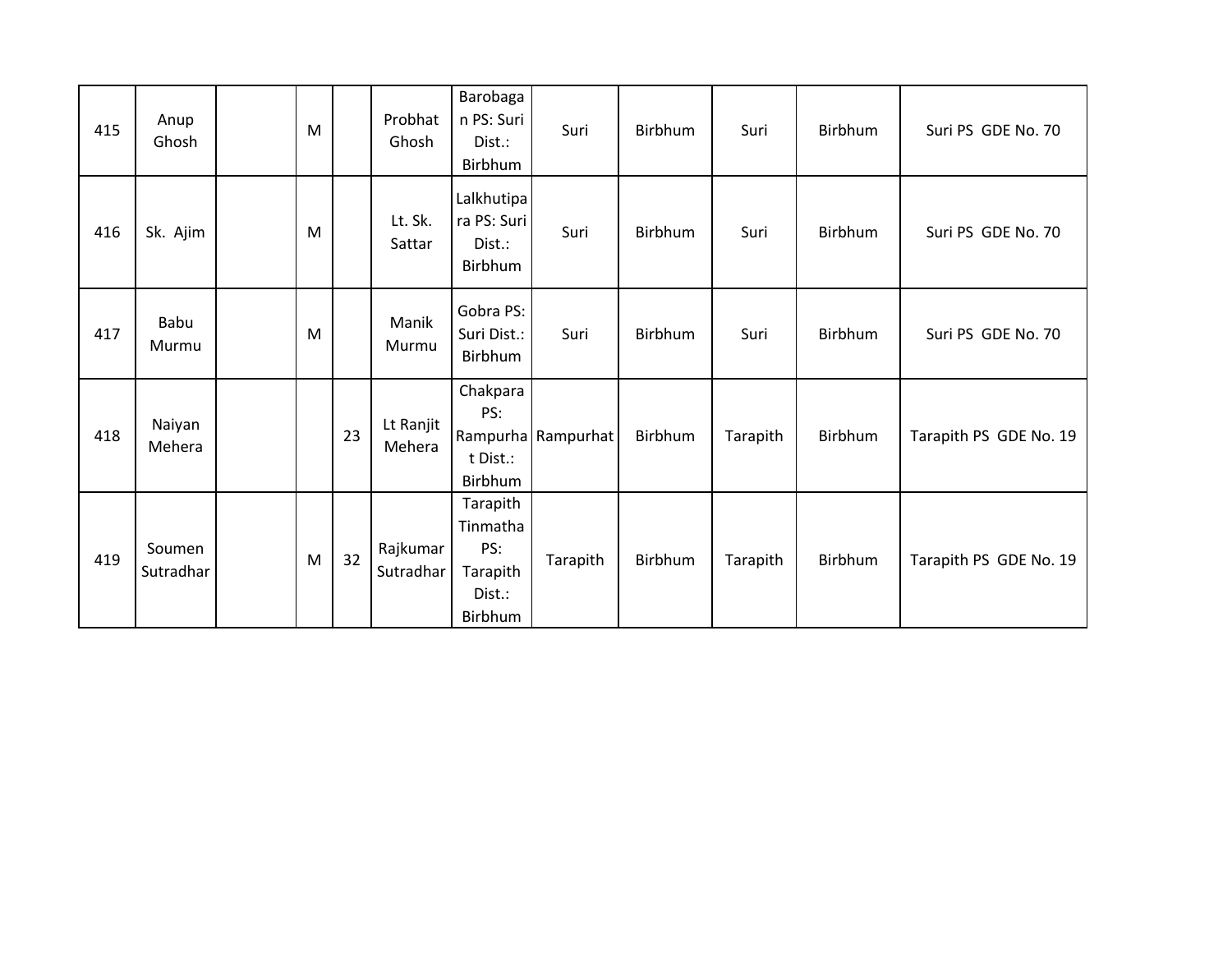| 420 | Maher<br>Paswan | ${\sf M}$ | 28 | Noor<br>Ahmad Sk.        | Ghungirkh<br>al, P.S.<br>Bhadrewa<br>r, Hooghly<br>PS:<br>ar Dist.:<br>Chandann<br>agar<br>Police<br>Commissi<br>onerate                          | Bhadresw   Bhadreswa<br>$\mathsf{r}$ | Chandannag<br>ar Police<br>Commission<br>erate | Bhadreswa<br>$\mathsf{r}$ | Chandannaga<br>r Police<br>Commissione<br>rate | Bhadreswar PS GDE No.<br>11 |
|-----|-----------------|-----------|----|--------------------------|---------------------------------------------------------------------------------------------------------------------------------------------------|--------------------------------------|------------------------------------------------|---------------------------|------------------------------------------------|-----------------------------|
| 421 | Prem<br>Paswan  | ${\sf M}$ | 31 | Ram<br>Chandra<br>Paswan | Nayapatty<br>, Angush,<br>p.S.<br>Bhadresw<br>ar,<br>Hooghly<br>PS:<br>Bhadresw<br>ar Dist.:<br>Chandann<br>agar<br>Police<br>Commissi<br>onerate | <b>Bhadreswa</b><br>$\mathsf{r}$     | Chandannag<br>ar Police<br>Commission<br>erate | Bhadreswa<br>$\mathsf{r}$ | Chandannaga<br>r Police<br>Commissione<br>rate | Bhadreswar PS GDE No.<br>11 |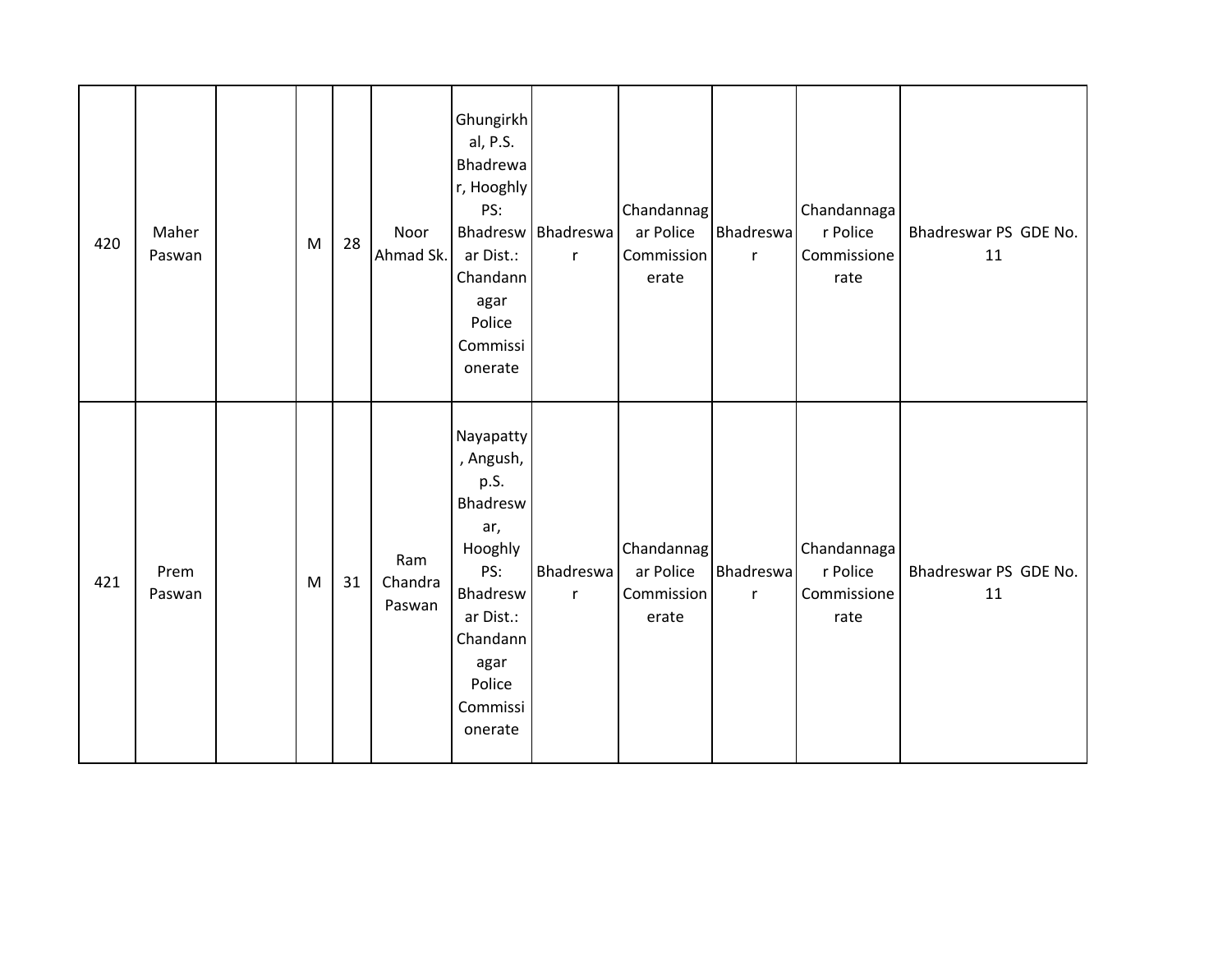| 422 | Rajat<br>Routh  | ${\sf M}$ | 28 | Suraj<br>Routh  | Khurigachi<br>Main<br>Road, P.S.<br>Bhadresw<br>ar,<br>Hooghly<br>PS:<br>Bhadresw<br>ar Dist.:<br>Chandann<br>agar<br>Police<br>Commissi<br>onerate | <b>Bhadreswa</b><br>$\mathsf{r}$ | Chandannag<br>ar Police<br>Commission<br>erate | <b>Bhadreswa</b><br>r     | Chandannaga<br>r Police<br>Commissione<br>rate | Bhadreswar PS GDE No.<br>13 |
|-----|-----------------|-----------|----|-----------------|-----------------------------------------------------------------------------------------------------------------------------------------------------|----------------------------------|------------------------------------------------|---------------------------|------------------------------------------------|-----------------------------|
| 423 | Gudda<br>Paswan | ${\sf M}$ |    | Shiba<br>Prasad | Khurigachi<br>Main<br>Road, P.S.<br>Bhadresw<br>ar,<br>Hooghly<br>PS:<br>Bhadresw<br>ar Dist.:<br>Chandann<br>agar<br>Police<br>Commissi<br>onerate | Bhadreswa<br>$\mathsf{r}$        | Chandannag<br>ar Police<br>Commission<br>erate | Bhadreswa<br>$\mathsf{r}$ | Chandannaga<br>r Police<br>Commissione<br>rate | Bhadreswar PS GDE No.<br>13 |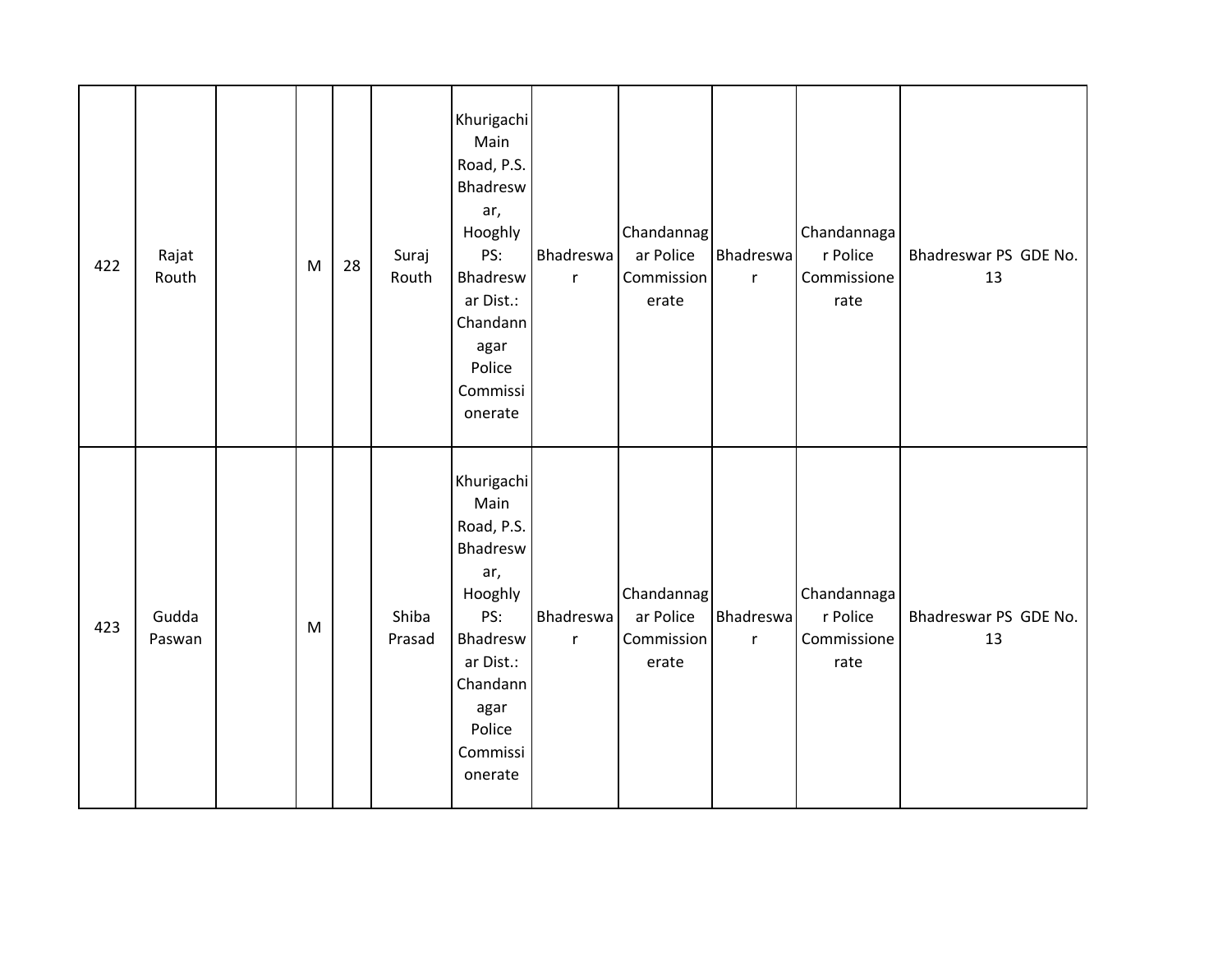| 424 | Kishor<br>Samaddar | M | 49 | Parimal<br>Samaddar    | $2$ No<br>Krishnapu<br>r, PS CHN<br>(H)         | <b>Basirhat</b> | Chinsurah | Chandannaga<br>r Police<br>Commissione<br>rate | Chinsurah PS GDE No. 35 |
|-----|--------------------|---|----|------------------------|-------------------------------------------------|-----------------|-----------|------------------------------------------------|-------------------------|
| 425 | Rahul<br>Ghosh     | M | 27 | Keshab<br>Ghosh        | Tolafatak<br>More, PS<br>CHN(H)                 | <b>Basirhat</b> | Chinsurah | Chandannaga<br>r Police<br>Commissione<br>rate | Chinsurah PS GDE No. 35 |
| 426 | Sailendra<br>Shaw  | M | 46 | Lt<br>Rajendra<br>Shaw | Hooghly<br>Santipally,<br>PS CHN<br>(H)         | <b>Basirhat</b> | Chinsurah | Chandannaga<br>r Police<br>Commissione<br>rate | Chinsurah PS GDE No. 35 |
| 427 | Prafulla<br>Das    | M | 45 | Panchana<br>n Das      | Hooghly<br>Santipally,<br>PS CHN<br>(H)         | <b>Basirhat</b> | Chinsurah | Chandannaga<br>r Police<br>Commissione<br>rate | Chinsurah PS GDE No. 35 |
| 428 | Gonesh<br>Malakar  | M | 36 | Lt Nikhil<br>Malakar   | Keota,<br>Naba<br>pally, PS<br>CHN(H)           | <b>Basirhat</b> | Chinsurah | Chandannaga<br>r Police<br>Commissione<br>rate | Chinsurah PS GDE No. 83 |
| 429 | Gopal<br>Malakar   | M | 23 | Akhil<br>Malakar       | Keota,<br>Naba<br>Pally, PS<br>CHN(H)           | <b>Basirhat</b> | Chinsurah | Chandannaga<br>r Police<br>Commissione<br>rate | Chinsurah PS GDE No. 83 |
| 430 | Sujan<br>Mistri    | M | 23 | Prafullya<br>Mistri    | Rabindran<br>agar, PS<br>CHN(H)                 | <b>Basirhat</b> | Chinsurah | Chandannaga<br>r Police<br>Commissione<br>rate | Chinsurah PS GDE No. 83 |
| 431 | Piru Das           | M | 54 | Bhaskar<br>Das         | Taldanga,<br><b>New</b><br>Colony, PS<br>CHN(H) | <b>Basirhat</b> | Chinsurah | Chandannaga<br>r Police<br>Commissione<br>rate | Chinsurah PS GDE No. 83 |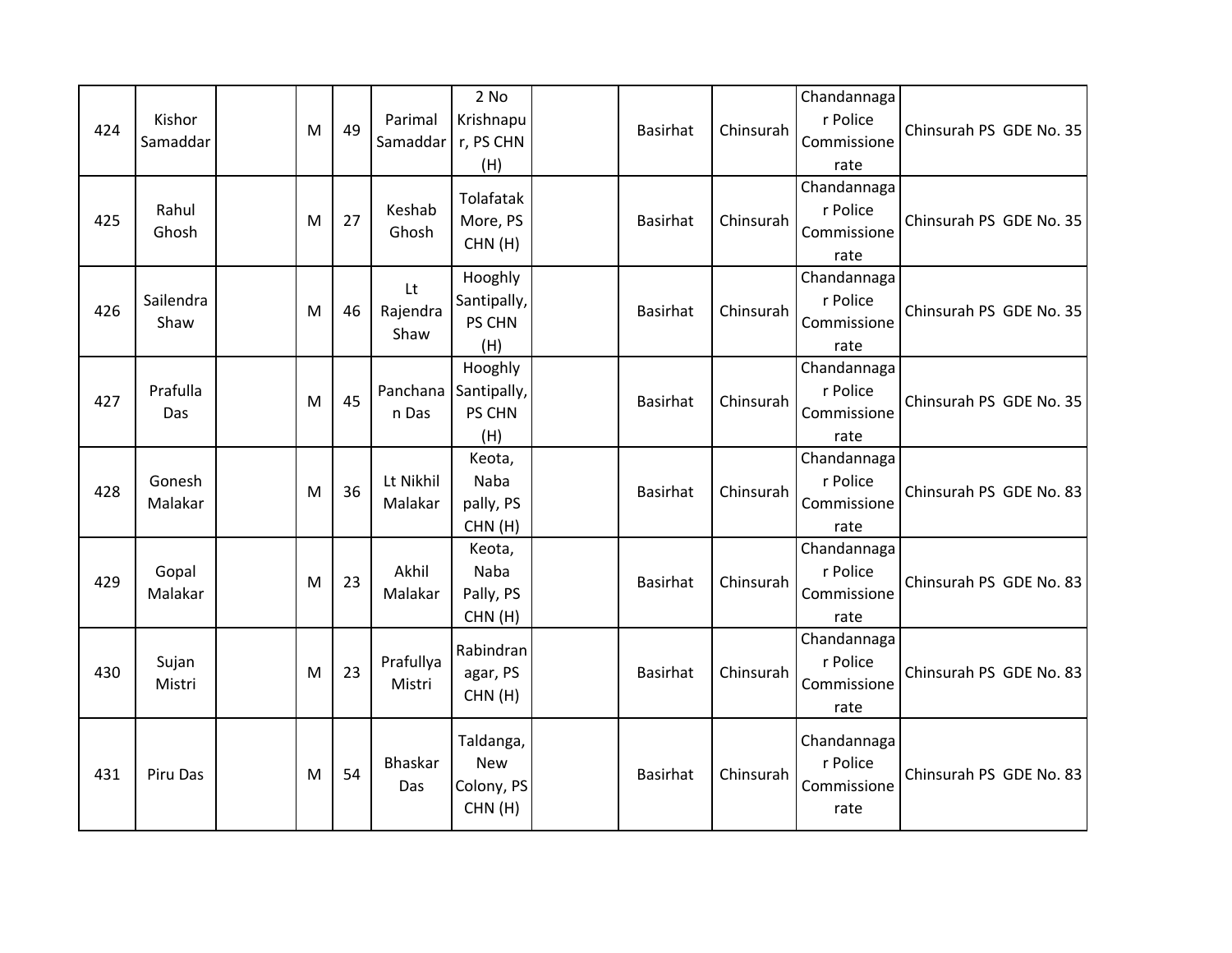| 432 | Sunil Kr<br>Mandal | M         | 36 | Suresh<br>Mandal | 41/A N.S<br>Road, P.S-<br>Rishra,<br>Dist-<br>Hooghly<br>PS: Rishra<br>Dist.:<br>Chandann<br>agar<br>Police<br>Commissi<br>onerate | Rishra | Chandannag<br>ar Police<br>Commission<br>erate | Rishra | Chandannaga<br>r Police<br>Commissione<br>rate | Rishra PS GDE No. 41 |
|-----|--------------------|-----------|----|------------------|------------------------------------------------------------------------------------------------------------------------------------|--------|------------------------------------------------|--------|------------------------------------------------|----------------------|
| 433 | Paban Kr<br>Kahar  | ${\sf M}$ | 25 | Sunil<br>Kahar   | 41/5 N.S<br>Road, P.S-<br>Rishra,<br>Dist-<br>Hooghly<br>PS: Rishra<br>Dist.:<br>Chandann<br>agar<br>Police<br>Commissi<br>onerate | Rishra | Chandannag<br>ar Police<br>Commission<br>erate | Rishra | Chandannaga<br>r Police<br>Commissione<br>rate | Rishra PS GDE No. 41 |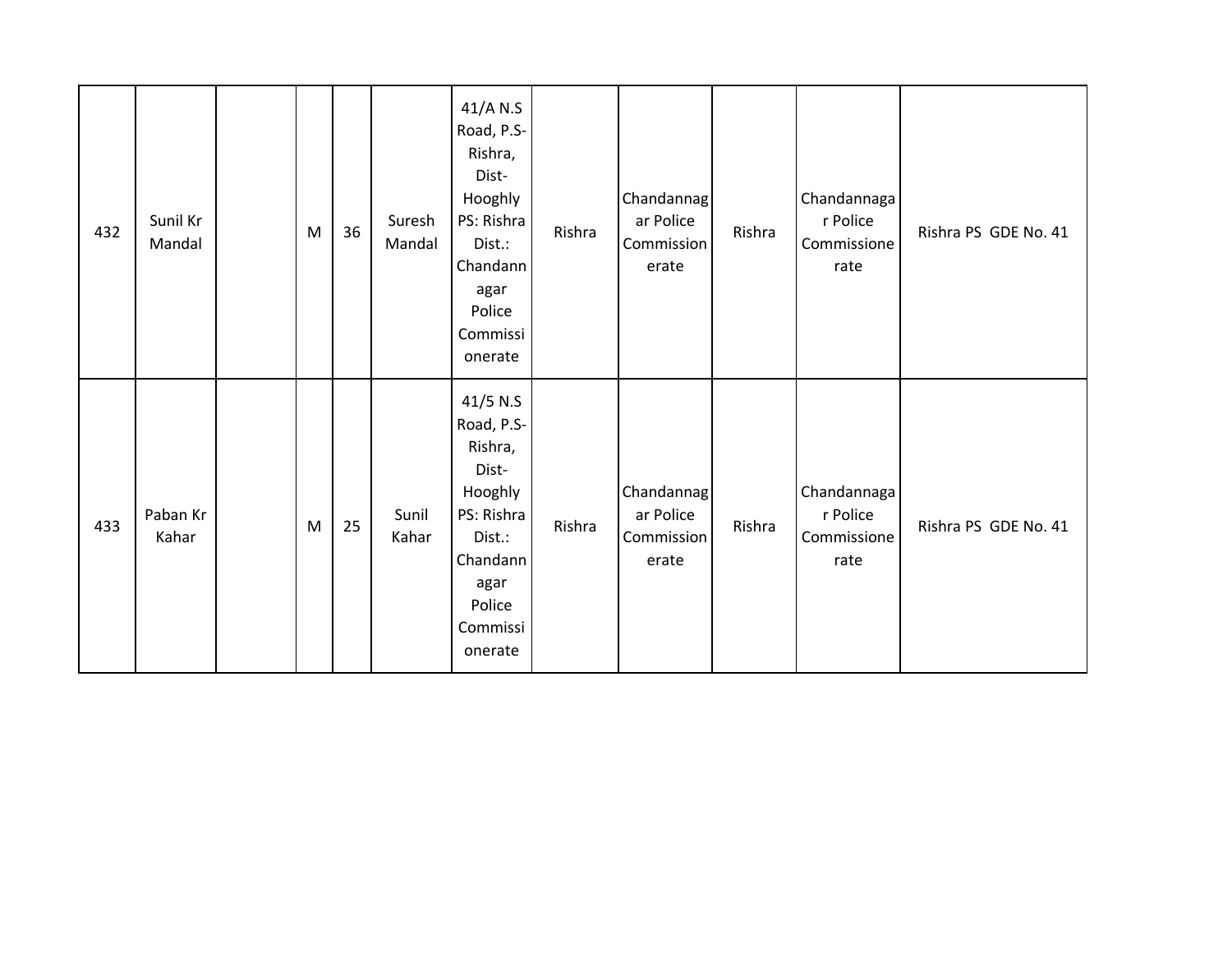| 434 | Nabogopa<br>Karmakar | M            | 46 | Lt Krishna<br>Prasad<br>Karmakar | 40A Simla<br>Santhghar<br>a Road,<br>$P.S-$<br>Serampor<br>e, Dist-<br>Hoo PS:<br>Srirampor<br>e Dist.:<br>Chandann<br>agar<br>Police<br>Commissi<br>onerate | Srirampore           | Chandannag<br>ar Police<br>Commission<br>erate | Rishra | Chandannaga<br>r Police<br>Commissione<br>rate | Rishra PS GDE No. 41 |
|-----|----------------------|--------------|----|----------------------------------|--------------------------------------------------------------------------------------------------------------------------------------------------------------|----------------------|------------------------------------------------|--------|------------------------------------------------|----------------------|
| 435 | Toton<br>Mallick     | $\mathsf{M}$ | 47 | Ganesh Ch<br>Mallick             | 2 No Govt<br>colony,<br>Subhasha<br>nagar, P.S-<br>Rishra,<br>Dist-PS:<br>e Dist.:<br>Chandann<br>agar<br>Police<br>Commissi<br>onerate                      | Srirampor Srirampore | Chandannag<br>ar Police<br>Commission<br>erate | Rishra | Chandannaga<br>r Police<br>Commissione<br>rate | Rishra PS GDE No. 41 |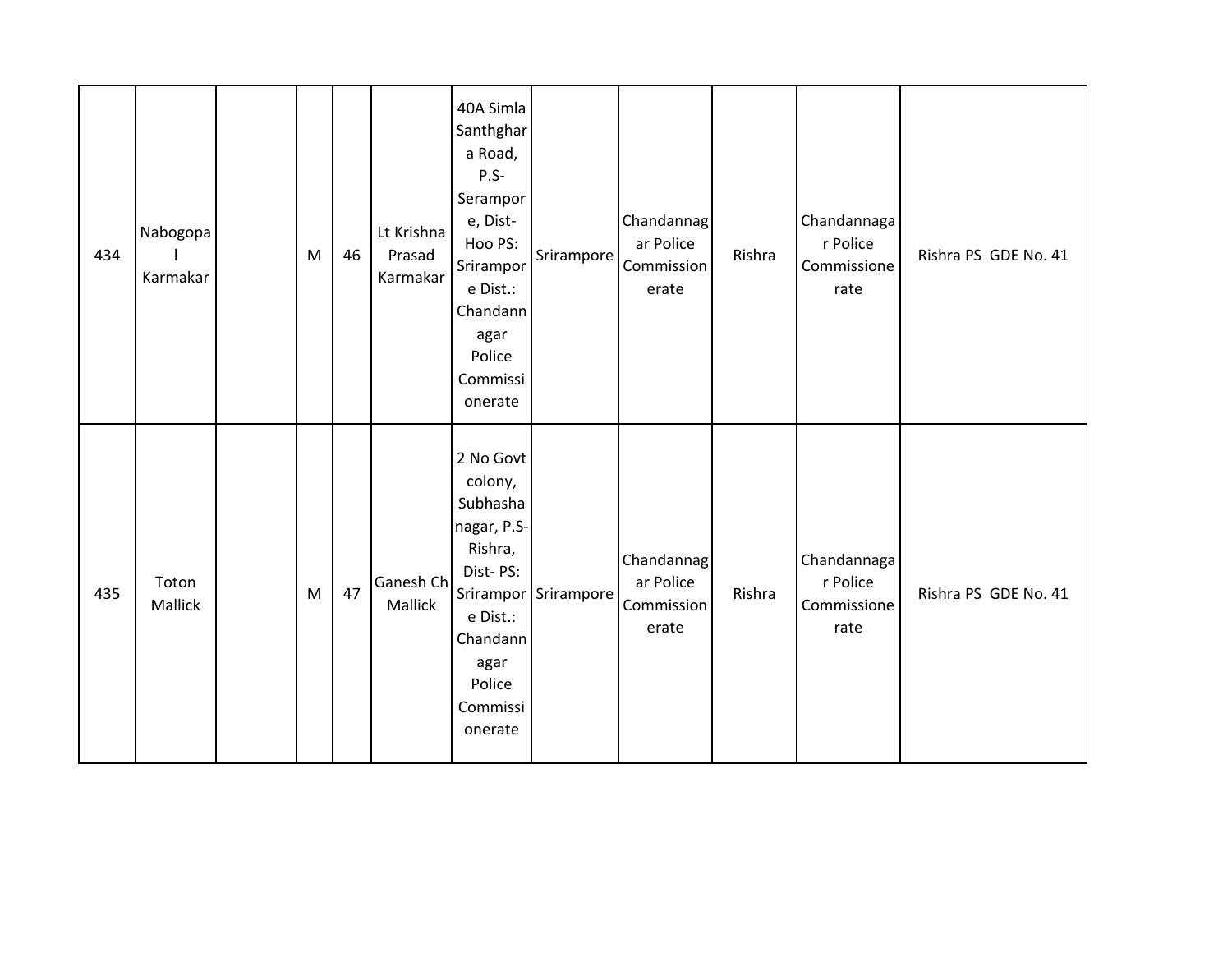| 436 | Deb<br>Aditya<br>Dey | M | 26 | Biswajit<br>Dey | 78 No.<br>Neheru<br>Nagar<br>Colony PS-<br>Serampor<br>e, Hooghly<br>PS:<br>Srirampor<br>e Dist.:<br>Chandann<br>agar<br>Police<br>Commissi<br>onerate | Srirampore | Chandannag<br>ar Police<br>Commission<br>erate | Srirampore | Chandannaga<br>r Police<br>Commissione<br>rate | Srirampore PS GDE No.<br>75 |
|-----|----------------------|---|----|-----------------|--------------------------------------------------------------------------------------------------------------------------------------------------------|------------|------------------------------------------------|------------|------------------------------------------------|-----------------------------|
| 437 | Akash<br>Shaw        | M | 20 | Ramesh<br>Shaw  | 18 No. LBS<br>Road PS-<br>Serampor<br>e, Hooghly<br>PS:<br>Srirampor<br>e Dist.:<br>Chandann<br>agar<br>Police<br>Commissi<br>onerate                  | Srirampore | Chandannag<br>ar Police<br>Commission<br>erate | Srirampore | Chandannaga<br>r Police<br>Commissione<br>rate | Srirampore PS GDE No.<br>75 |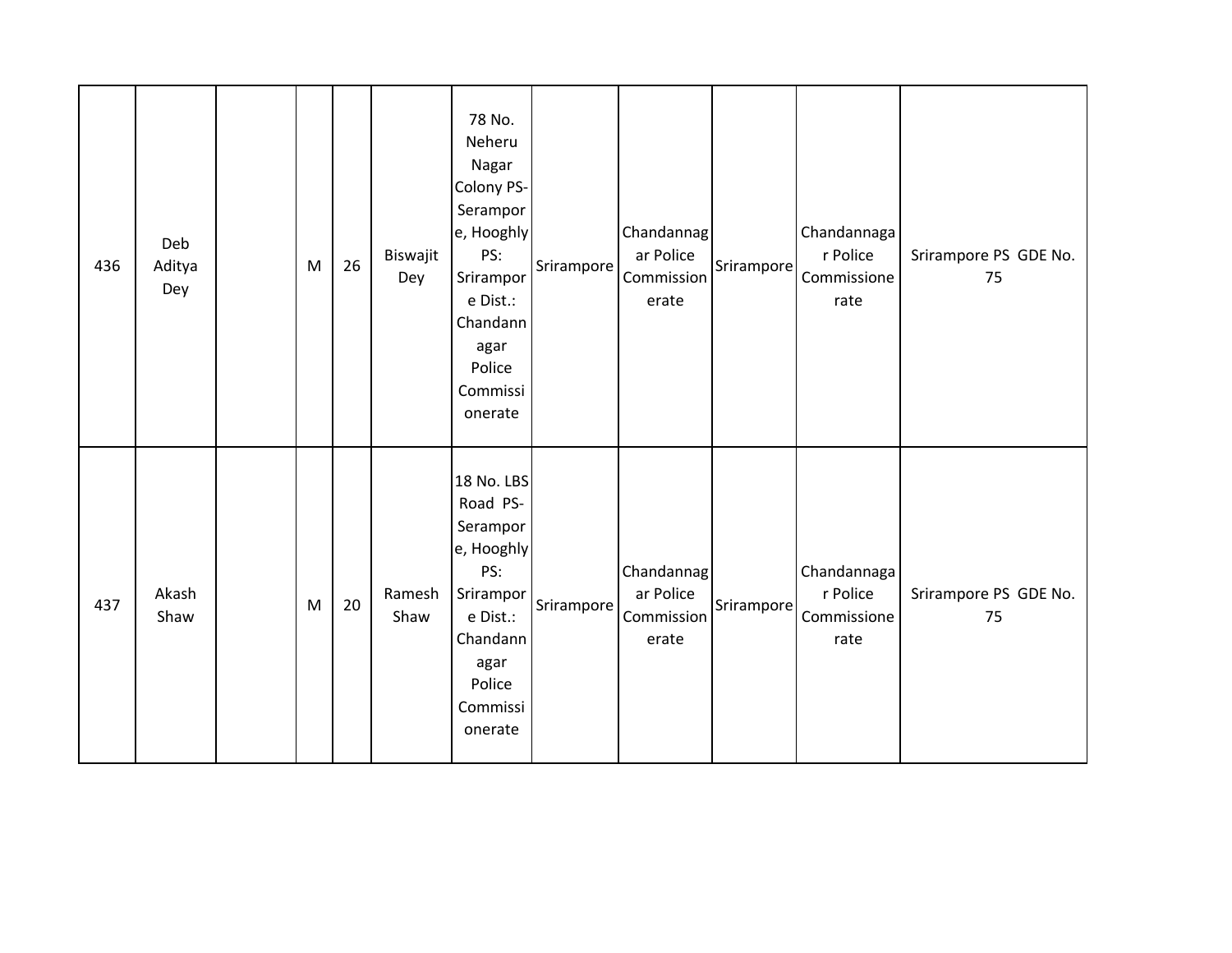| 438 | Krishna<br>Roy     | M | 19 | Ashok Roy       | Baishnabp<br>ara Lane<br>PS-<br>Seraampo<br>re,<br>Hooghly<br>PS:<br>Srirampor<br>e Dist.:<br>Chandann<br>agar<br>Police<br>Commissi<br>onerate | Srirampore | Chandannag<br>ar Police<br>Commission<br>erate | Srirampore | Chandannaga<br>r Police<br>Commissione<br>rate | Srirampore PS GDE No.<br>75 |
|-----|--------------------|---|----|-----------------|-------------------------------------------------------------------------------------------------------------------------------------------------|------------|------------------------------------------------|------------|------------------------------------------------|-----------------------------|
| 439 | Jagannath<br>Singh | M | 19 | Goutam<br>Singh | Mahesh<br>Colony PS-<br>Serampor<br>e, Hooghly<br>PS:<br>Srirampor<br>e Dist.:<br>Chandann<br>agar<br>Police<br>Commissi<br>onerate             | Srirampore | Chandannag<br>ar Police<br>Commission<br>erate | Srirampore | Chandannaga<br>r Police<br>Commissione<br>rate | Srirampore PS GDE No.<br>75 |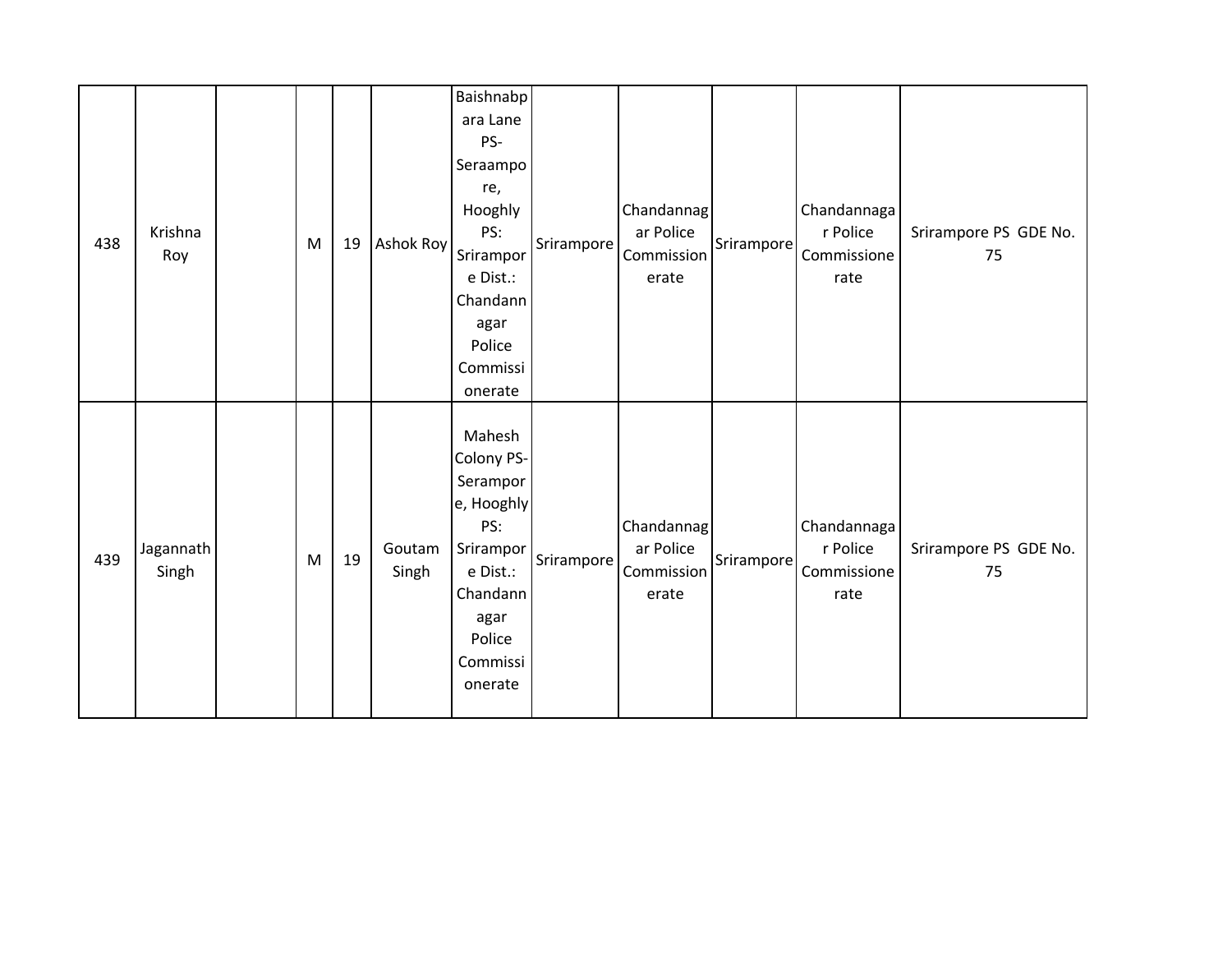| 440 | Samrat<br>Banerjee      | M | 25 | Amitava<br>Banerjee     | 135/C/1<br>G.T Road<br>Ps-<br>Serampor<br>e, Hooghly<br>PS:<br>e Dist.:<br>Chandann<br>agar<br>Police<br>Commissi<br>onerate | Srirampor Srirampore | Chandannag<br>ar Police<br>Commission<br>erate | Srirampore | Chandannaga<br>r Police<br>Commissione<br>rate | Srirampore PS GDE No.<br>75 |
|-----|-------------------------|---|----|-------------------------|------------------------------------------------------------------------------------------------------------------------------|----------------------|------------------------------------------------|------------|------------------------------------------------|-----------------------------|
| 441 | Goutam<br>Chowdhur<br>у | M | 20 | Sridhi<br>Chowdhur<br>y | Mahesh<br>Baishnab<br>Para Lane<br>PS:<br>Srirampor<br>e Dist.:<br>Chandann<br>agar<br>Police<br>Commissi<br>onerate         | Srirampore           | Chandannag<br>ar Police<br>Commission<br>erate | Srirampore | Chandannaga<br>r Police<br>Commissione<br>rate | Srirampore PS GDE No.<br>75 |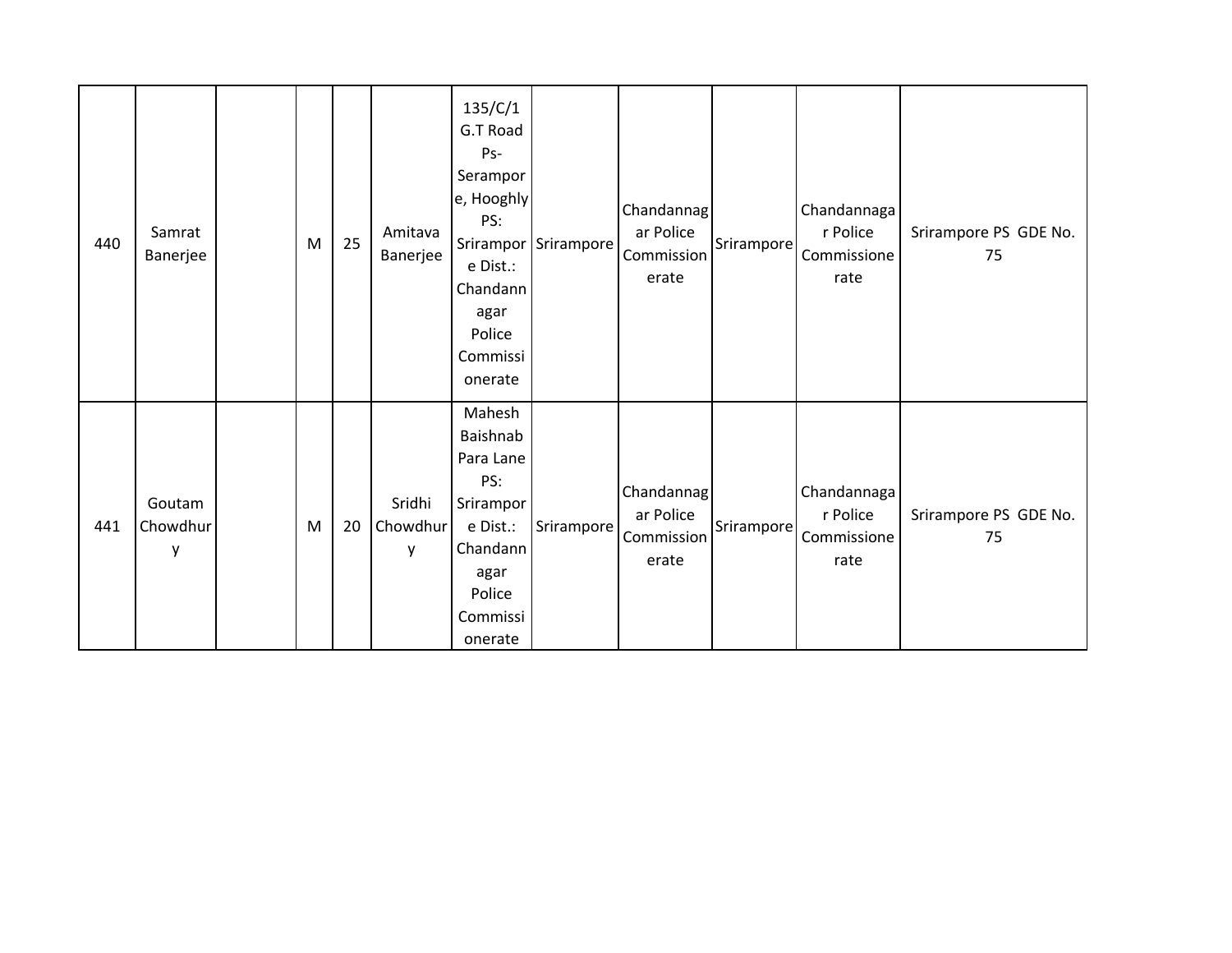| 442 | Sk<br>Nausad             | M | 27 | Lt. Sk.<br>Rafique                   | 10 no.<br>Musalman<br>para Lane<br>PS-<br>Serampor<br>e, Hooghly<br>PS:<br>Srirampor<br>e Dist.:<br>Chandann<br>agar<br>Police<br>Commissi<br>onerate | Srirampore | Chandannag<br>ar Police<br>Commission<br>erate | Srirampore | Chandannaga<br>r Police<br>Commissione<br>rate | Srirampore PS GDE No.<br>87 |
|-----|--------------------------|---|----|--------------------------------------|-------------------------------------------------------------------------------------------------------------------------------------------------------|------------|------------------------------------------------|------------|------------------------------------------------|-----------------------------|
| 443 | Sourik<br><b>Barik</b>   |   |    | S/O<br>Kartick<br><b>Barik</b>       |                                                                                                                                                       |            | <b>Basirhat</b>                                | Uttarpara  | Chandannaga<br>r Police<br>Commissione<br>rate | Uttarpara PS GDE No. 34     |
| 444 | Sanjit Das               |   |    | S/O<br>Sayamcha<br>ran Das           |                                                                                                                                                       |            | <b>Basirhat</b>                                | Uttarpara  | Chandannaga<br>r Police<br>Commissione<br>rate | Uttarpara PS GDE No. 34     |
| 445 | Aval<br>Kishor<br>Sharma |   |    | $S/O$ Lt.<br>Ram<br>Ayodha<br>Sharma |                                                                                                                                                       |            | <b>Basirhat</b>                                | Uttarpara  | Chandannaga<br>r Police<br>Commissione<br>rate | Uttarpara PS GDE No. 34     |
| 446 | Prabhu<br>Yadav          |   |    | S/O<br>Ramlakha<br>n Yadav           |                                                                                                                                                       |            | <b>Basirhat</b>                                | Uttarpara  | Chandannaga<br>r Police<br>Commissione<br>rate | Uttarpara PS GDE No. 10     |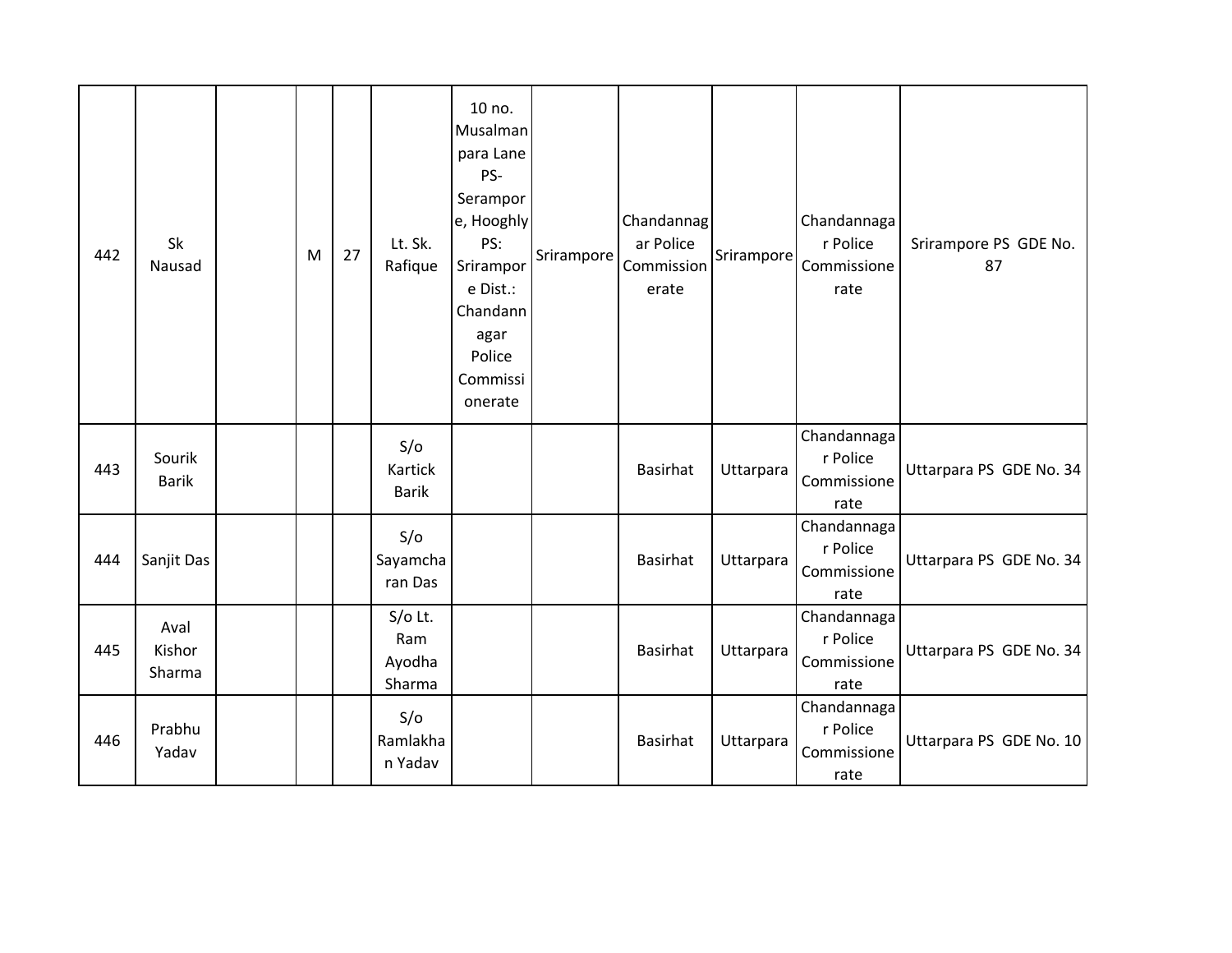| 447 | <b>Bubai Porl</b>     |   |    | S/o Tapan<br>Porl         |                                                             |       | <b>Basirhat</b>     | Uttarpara | Chandannaga<br>r Police<br>Commissione<br>rate | Uttarpara PS GDE No. 53 |
|-----|-----------------------|---|----|---------------------------|-------------------------------------------------------------|-------|---------------------|-----------|------------------------------------------------|-------------------------|
| 448 | Sukumar<br>Hazra      |   |    | S/o Hirdoi<br>Hazra       |                                                             |       | Basirhat            | Uttarpara | Chandannaga<br>r Police<br>Commissione<br>rate | Uttarpara PS GDE No. 53 |
| 449 | Chandan<br>Ghosh      |   |    | S/o Lt.<br>Kamal<br>Ghosh |                                                             |       | <b>Basirhat</b>     | Uttarpara | Chandannaga<br>r Police<br>Commissione<br>rate | Uttarpara PS GDE No. 53 |
| 450 | Bipul<br>Murmu        | M | 27 | Bimal Kr.<br>Murmu        | Baikuntha<br>pur PS:<br>Hilli Dist.:<br>Dakshin<br>Dinajpur | Hilli | Dakshin<br>Dinajpur | Hilli     | Dakshin<br>Dinajpur                            | Hilli PS GDE No. 23     |
| 451 | <b>Babu</b><br>Mondal | M | 27 | O Bajrul<br>Mondal        | Laskarpur<br>PS: Hilli<br>Dist.:<br>Dakshin<br>Dinajpur     | Hilli | Dakshin<br>Dinajpur | Hilli     | Dakshin<br>Dinajpur                            | Hilli PS GDE No. 23     |
| 452 | Ismail<br>Mondal      | M | 22 | Habibar<br>Mondal         | Dhalpara<br>PS: Hilli<br>Dist.:<br>Dakshin<br>Dinajpur      | Hilli | Dakshin<br>Dinajpur | Hilli     | Dakshin<br>Dinajpur                            | Hilli PS GDE No. 23     |
| 453 | Sukumar<br>Hembram    | M | 36 | Lt. Badal<br>Hembram      | Bonjamun<br>a PS:<br>Onda<br>Dist.:<br><b>Bankura</b>       | Onda  | Bankura             | Bishnupur | <b>Bankura</b>                                 | Bishnupur PS GDE No. 37 |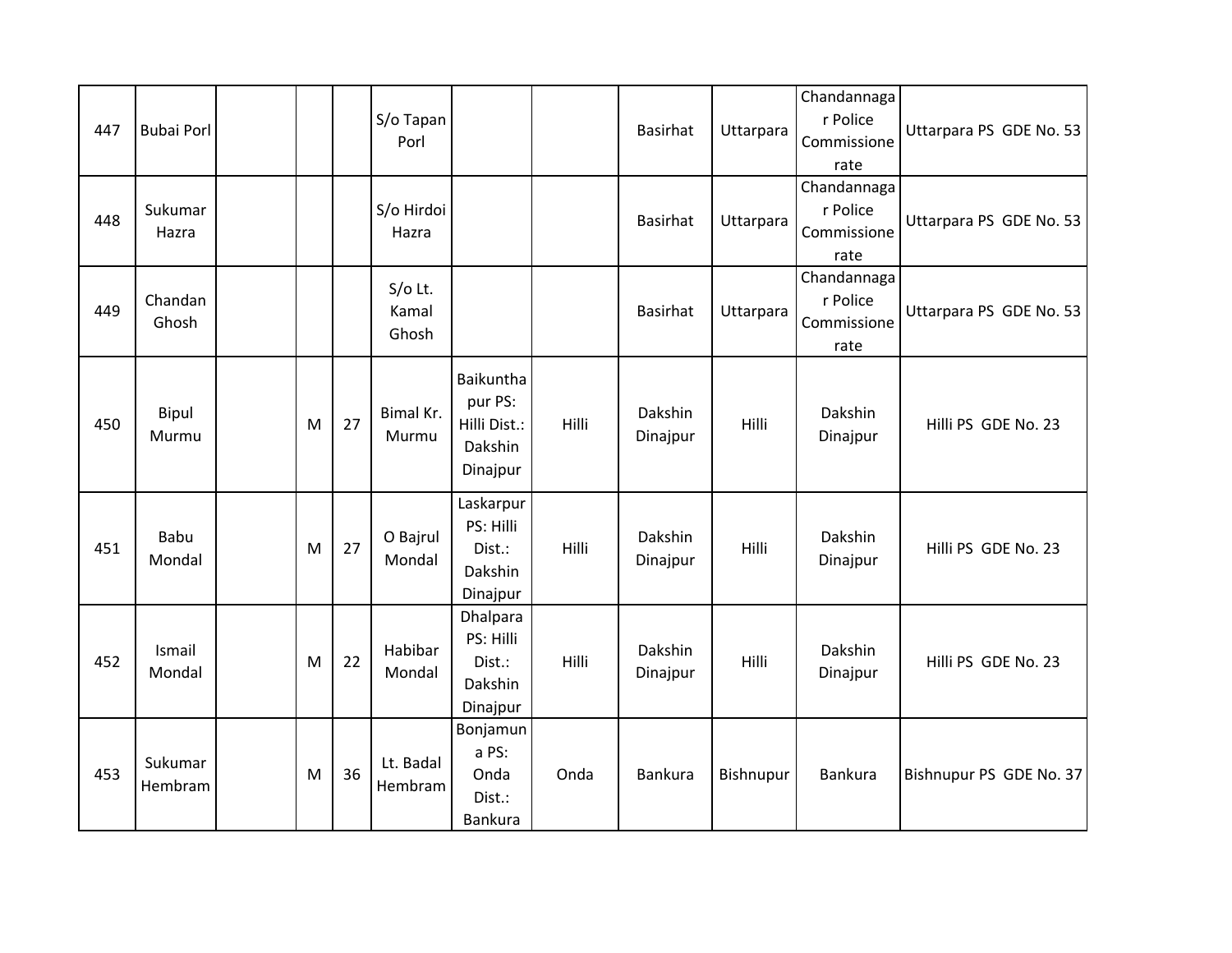| 454 | Sk Munna               | M | 20 | $S/O-Sk$<br><b>Bitto</b>      | PS:<br>Budgebud<br>ge Dist.:<br>Diamond<br>Harbour<br>Police<br>District            | Budgebudg<br>e     | Diamond<br>Harbour<br>Police<br><b>District</b> | Budgebud<br>ge     | Diamond<br>Harbour<br><b>Police District</b> | Budgebudge PS GDE No.<br>26                                         |
|-----|------------------------|---|----|-------------------------------|-------------------------------------------------------------------------------------|--------------------|-------------------------------------------------|--------------------|----------------------------------------------|---------------------------------------------------------------------|
| 455 | Chanadan<br>Mallick    | M |    | $S/O-$<br>Gopinath<br>Mallick | Arambag<br>PS:<br>Budgebud<br>ge Dist.:<br>Diamond<br>Harbour<br>Police<br>District | Budgebudg<br>e     | Diamond<br>Harbour<br>Police<br>District        | Budgebud<br>ge     | Diamond<br>Harbour<br>Police District        | <b>Budgebudge PS Outpost</b><br><b>Budgebudge TOP GDE</b><br>No. 30 |
| 456 | Raja<br>Mallick        | M |    | $S/O-$<br>Gopinath<br>Mallick | PS:<br>Budgebud<br>ge Dist.:<br>Diamond<br>Harbour<br>Police<br>District            | Budgebudg<br>e     | Diamond<br>Harbour<br>Police<br>District        | Budgebud<br>ge     | Diamond<br>Harbour<br><b>Police District</b> | <b>Budgebudge PS Outpost</b><br><b>Budgebudge TOP GDE</b><br>No. 30 |
| 457 | <b>Barun</b><br>Mistry | M | 25 | Laxmikant<br>a Mistry         | PS:<br>Diamond<br>harbour<br>Dist.:<br>Diamond<br>Harbour<br>Police<br>District     | Diamond<br>harbour | Diamond<br>Harbour<br>Police<br>District        | Diamond<br>harbour | Diamond<br>Harbour<br><b>Police District</b> | Diamond harbour PS<br>GDE No. 24                                    |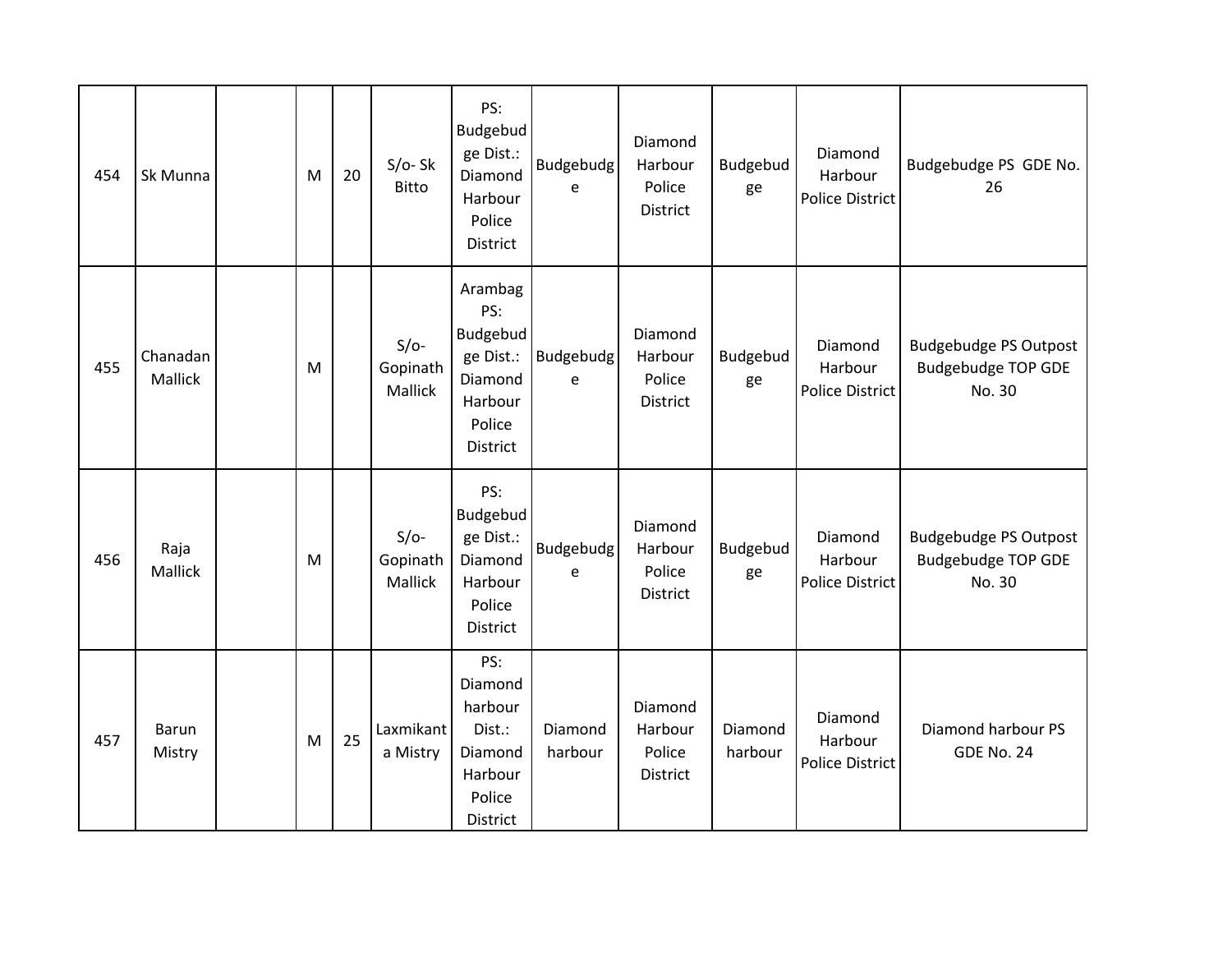| 458 | <b>Dipak</b><br><b>Bhoumik</b> | M | 30 | Dudhkum<br>ar<br>Bhoumik     | PS:<br>Diamond<br>harbour<br>Dist.:<br>Diamond<br>Harbour<br>Police<br>District | Diamond<br>harbour | Diamond<br>Harbour<br>Police<br>District        | Diamond<br>harbour | Diamond<br>Harbour<br><b>Police District</b> | Diamond harbour PS<br>GDE No. 24 |
|-----|--------------------------------|---|----|------------------------------|---------------------------------------------------------------------------------|--------------------|-------------------------------------------------|--------------------|----------------------------------------------|----------------------------------|
| 459 | Rahamatu<br>lla Purkait        | M | 45 | Lt Nurul<br>Haque<br>Purkait | PS:<br>Diamond<br>harbour<br>Dist.:<br>Diamond<br>Harbour<br>Police<br>District | Diamond<br>harbour | Diamond<br>Harbour<br>Police<br><b>District</b> | Diamond<br>harbour | Diamond<br>Harbour<br><b>Police District</b> | Diamond harbour PS<br>GDE No. 24 |
| 460 | Niyamatul<br>la Purkait        | M | 38 | Lt Nurul<br>Haque<br>Purkait | PS:<br>Diamond<br>harbour<br>Dist.:<br>Diamond<br>Harbour<br>Police<br>District | Diamond<br>harbour | Diamond<br>Harbour<br>Police<br>District        | Diamond<br>harbour | Diamond<br>Harbour<br><b>Police District</b> | Diamond harbour PS<br>GDE No. 48 |
| 461 | Amadulla<br>Laskar             | M | 39 | Mahamm<br>ad Ali<br>Laskar   | PS:<br>Diamond<br>harbour<br>Dist.:<br>Diamond<br>Harbour<br>Police<br>District | Diamond<br>harbour | Diamond<br>Harbour<br>Police<br>District        | Diamond<br>harbour | Diamond<br>Harbour<br><b>Police District</b> | Diamond harbour PS<br>GDE No. 48 |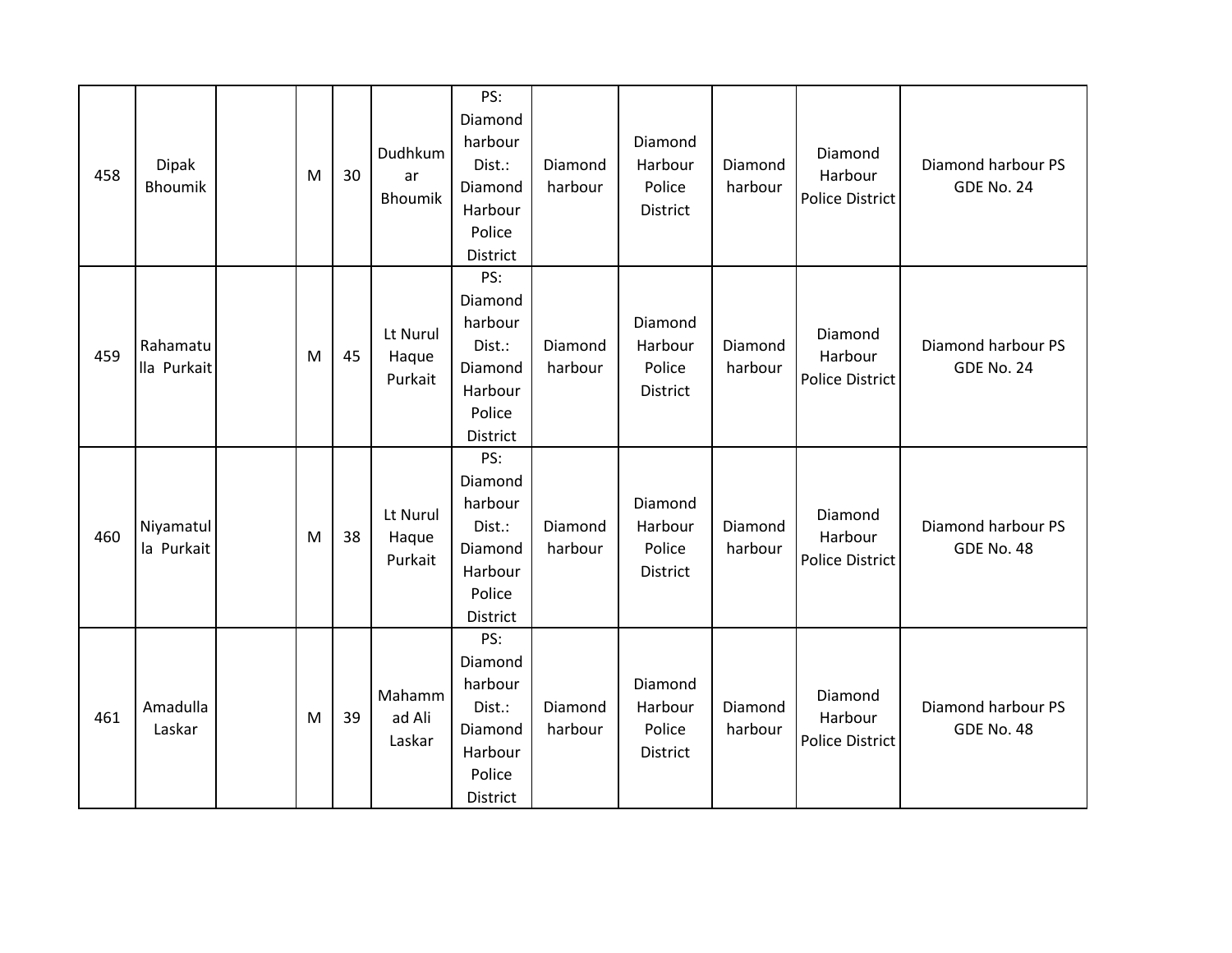| 462 | Monirul<br>Sarder  | M | 24 | Ujir Ali<br>Sarder  | PS:<br>Diamond<br>harbour<br>Dist.:<br>Diamond<br>Harbour<br>Police<br>District | Diamond<br>harbour | Diamond<br>Harbour<br>Police<br>District | Diamond<br>harbour | Diamond<br>Harbour<br><b>Police District</b> | Diamond harbour PS<br><b>GDE No. 57</b> |
|-----|--------------------|---|----|---------------------|---------------------------------------------------------------------------------|--------------------|------------------------------------------|--------------------|----------------------------------------------|-----------------------------------------|
| 463 | Tukai<br>Mondal    | M | 19 | Haripada<br>Mondal  | PS:<br>Diamond<br>harbour<br>Dist.:<br>Diamond<br>Harbour<br>Police<br>District | Diamond<br>harbour | Diamond<br>Harbour<br>Police<br>District | Diamond<br>harbour | Diamond<br>Harbour<br><b>Police District</b> | Diamond harbour PS<br><b>GDE No. 57</b> |
| 464 | Nurnabi<br>Sarder  | M | 19 | Julfikar<br>Sarder  | PS:<br>Diamond<br>harbour<br>Dist.:<br>Diamond<br>Harbour<br>Police<br>District | Diamond<br>harbour | Diamond<br>Harbour<br>Police<br>District | Diamond<br>harbour | Diamond<br>Harbour<br><b>Police District</b> | Diamond harbour PS<br><b>GDE No. 57</b> |
| 465 | Srikanta<br>Sarder | M | 28 | Kashinath<br>Sarder | PS:<br>Diamond<br>harbour<br>Dist.:<br>Diamond<br>Harbour<br>Police<br>District | Diamond<br>harbour | Diamond<br>Harbour<br>Police<br>District | Diamond<br>harbour | Diamond<br>Harbour<br>Police District        | Diamond harbour PS<br><b>GDE No. 57</b> |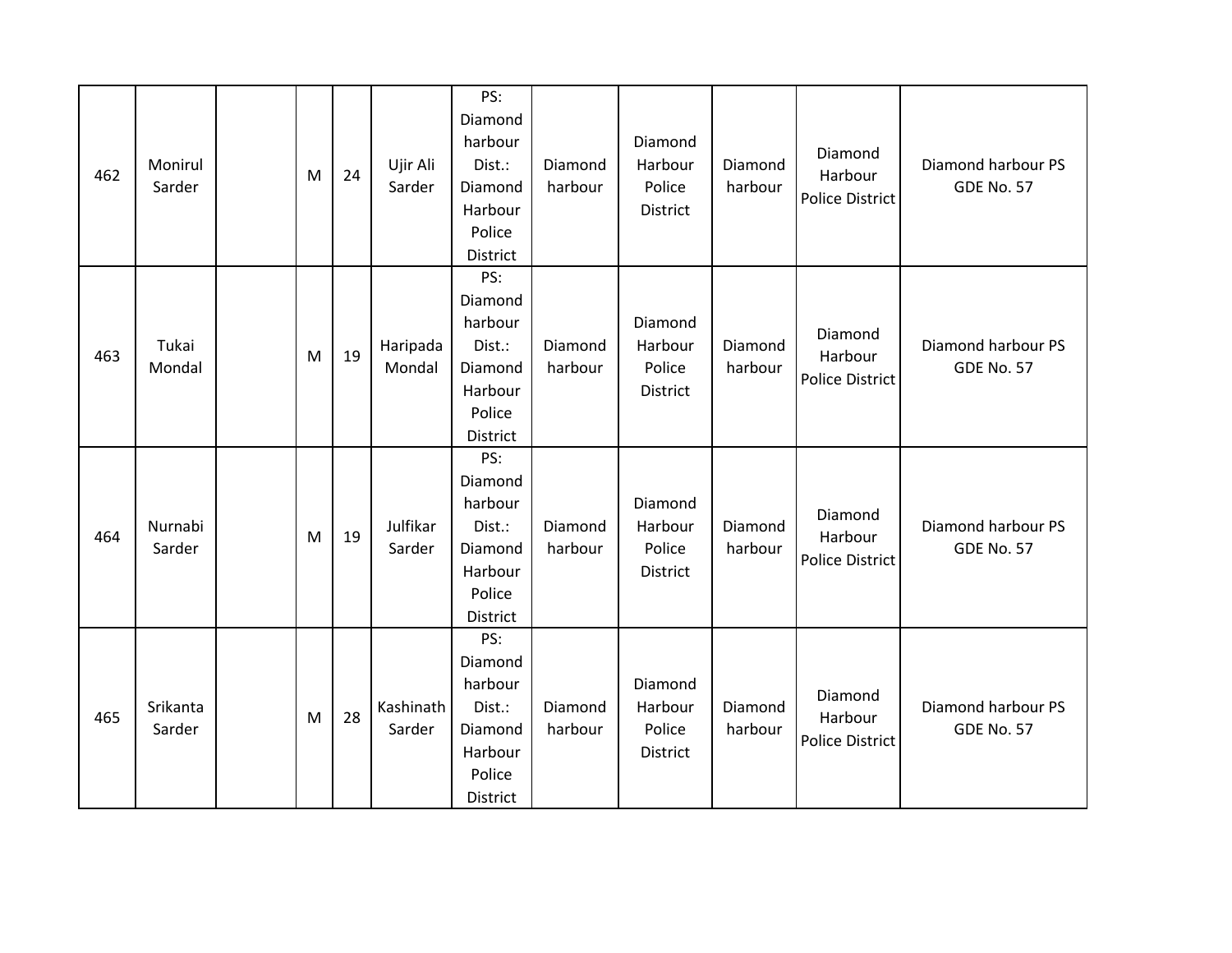| 466 | Kader<br>Molla    | M | 25 | Nurul<br>Molla        | PS:<br>Diamond<br>harbour<br>Dist.:<br>Diamond<br>Harbour<br>Police<br>District | Diamond<br>harbour | Diamond<br>Harbour<br>Police<br>District | Diamond<br>harbour | Diamond<br>Harbour<br><b>Police District</b> | Diamond harbour PS<br><b>GDE No. 57</b> |
|-----|-------------------|---|----|-----------------------|---------------------------------------------------------------------------------|--------------------|------------------------------------------|--------------------|----------------------------------------------|-----------------------------------------|
| 467 | Hasibul<br>Laskar | M | 19 | Mohinudd<br>in Laskar | PS:<br>Diamond<br>harbour<br>Dist.:<br>Diamond<br>Harbour<br>Police<br>District | Diamond<br>harbour | Diamond<br>Harbour<br>Police<br>District | Diamond<br>harbour | Diamond<br>Harbour<br><b>Police District</b> | Diamond harbour PS<br><b>GDE No. 57</b> |
| 468 | Asadul<br>Molla   | M | 22 | Abtab<br>Molla        | PS:<br>Diamond<br>harbour<br>Dist.:<br>Diamond<br>Harbour<br>Police<br>District | Diamond<br>harbour | Diamond<br>Harbour<br>Police<br>District | Diamond<br>harbour | Diamond<br>Harbour<br><b>Police District</b> | Diamond harbour PS<br><b>GDE No. 57</b> |
| 469 | Abraham<br>Molla  | M | 19 | Anich<br>Molla        | PS:<br>Diamond<br>harbour<br>Dist.:<br>Diamond<br>Harbour<br>Police<br>District | Diamond<br>harbour | Diamond<br>Harbour<br>Police<br>District | Diamond<br>harbour | Diamond<br>Harbour<br><b>Police District</b> | Diamond harbour PS<br><b>GDE No. 57</b> |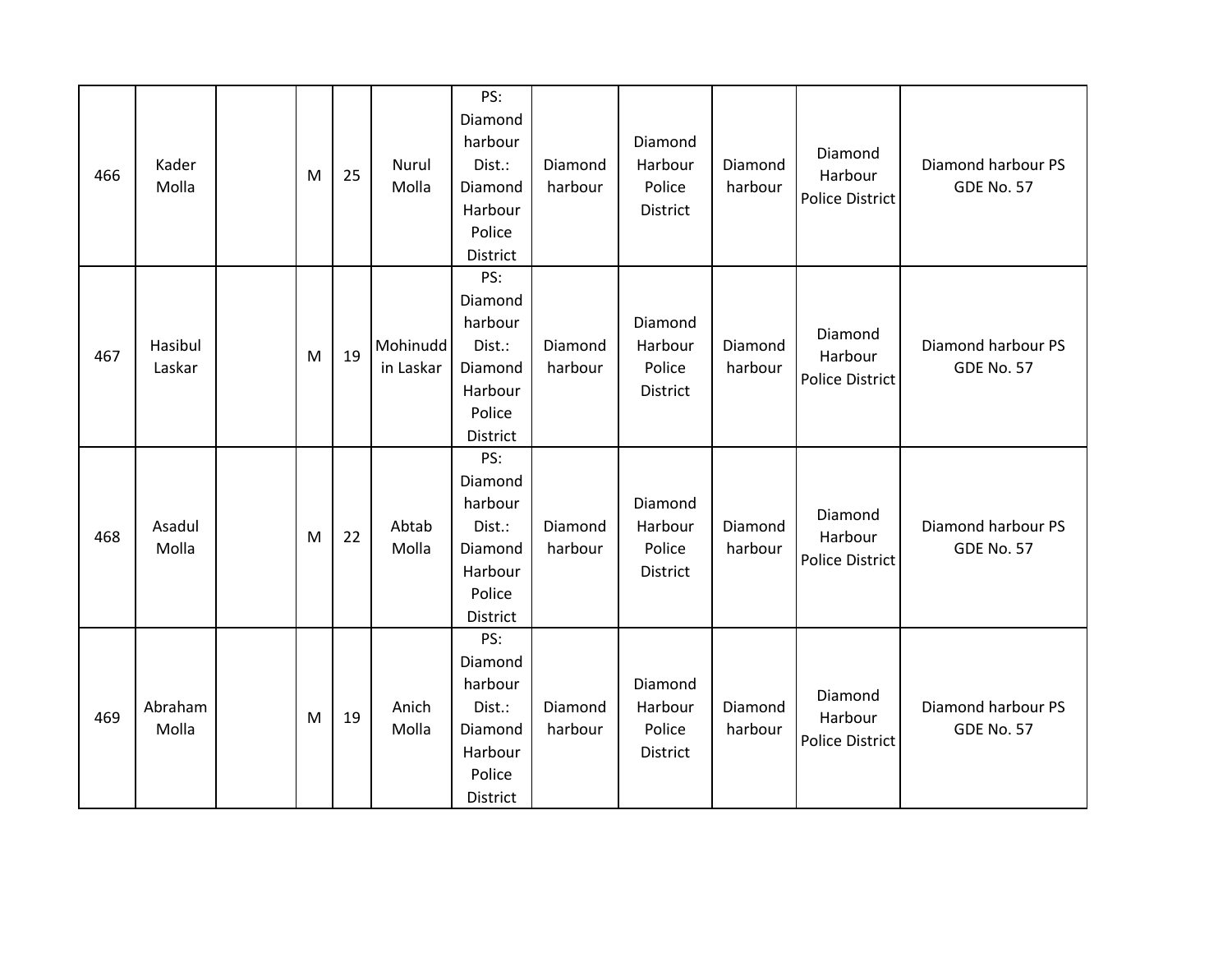| 470 | Abbasuddi<br>n Laskar   | M | 19 | Anich<br>Laskar   | PS:<br>Diamond<br>harbour<br>Dist.:<br>Diamond<br>Harbour<br>Police<br>District | Diamond<br>harbour | Diamond<br>Harbour<br>Police<br>District | Diamond<br>harbour | Diamond<br>Harbour<br><b>Police District</b> | Diamond harbour PS<br><b>GDE No. 57</b> |
|-----|-------------------------|---|----|-------------------|---------------------------------------------------------------------------------|--------------------|------------------------------------------|--------------------|----------------------------------------------|-----------------------------------------|
| 471 | Safik Sk                | M | 30 | Jayrul Sk         | PS:<br>Diamond<br>harbour<br>Dist.:<br>Diamond<br>Harbour<br>Police<br>District | Diamond<br>harbour | Diamond<br>Harbour<br>Police<br>District | Diamond<br>harbour | Diamond<br>Harbour<br>Police District        | Diamond harbour PS<br><b>GDE No. 76</b> |
| 472 | <b>Bubai</b><br>Mollick | M | 18 | Uttam<br>Mollick  | PS:<br>Diamond<br>harbour<br>Dist.:<br>Diamond<br>Harbour<br>Police<br>District | Diamond<br>harbour | Diamond<br>Harbour<br>Police<br>District | Diamond<br>harbour | Diamond<br>Harbour<br><b>Police District</b> | Diamond harbour PS<br><b>GDE No. 76</b> |
| 473 | Aditya<br>Naskar        | M | 40 | Kartick<br>Naskar | Basudebp<br>ur PS:<br>Falta Dist.:<br>Diamond<br>Harbour<br>Police<br>District  | Falta              | Diamond<br>Harbour<br>Police<br>District | Falta              | Diamond<br>Harbour<br><b>Police District</b> | Falta PS GDE No. 40                     |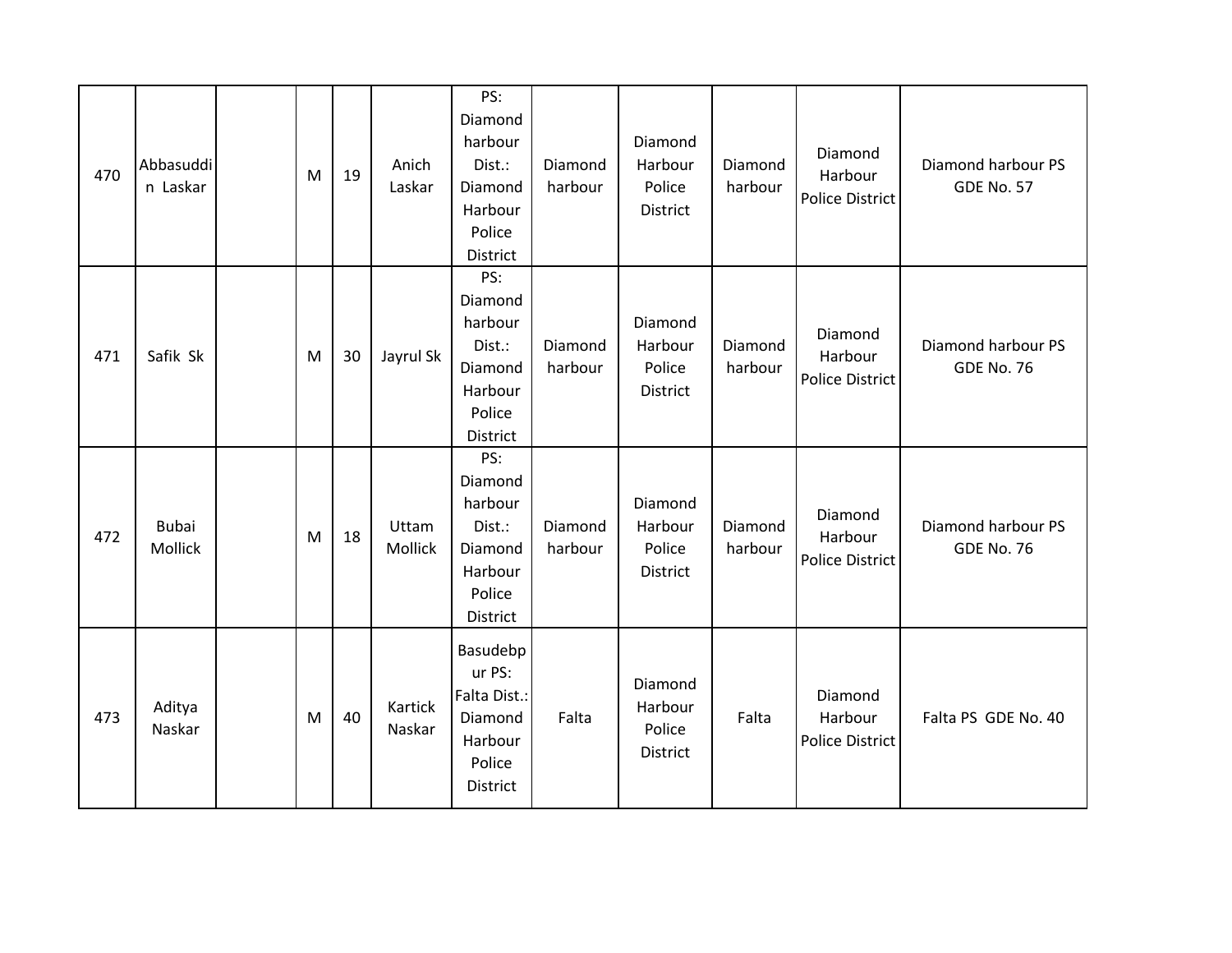| 474 | Mostafa<br>Sk    | M | 55 | Lt. Nesar<br>Ali Sk    | Sujagolpur<br>PS: Falta<br>Dist.:<br>Diamond<br>Harbour<br>Police<br>District        | Falta    | Diamond<br>Harbour<br>Police<br>District | Falta    | Diamond<br>Harbour<br><b>Police District</b> | Falta PS GDE No. 40    |
|-----|------------------|---|----|------------------------|--------------------------------------------------------------------------------------|----------|------------------------------------------|----------|----------------------------------------------|------------------------|
| 475 | Saruk<br>Khan    | M | 22 | Lt.<br>Albahar<br>Khan | Srirampur<br>PS: Falta<br>Dist.:<br>Diamond<br>Harbour<br>Police<br>District         | Falta    | Diamond<br>Harbour<br>Police<br>District | Falta    | Diamond<br>Harbour<br><b>Police District</b> | Falta PS GDE No. 40    |
| 476 | Giya Sk          | M | 37 | Lt Samsul<br>Sk        | Kalsa PS:<br>Falta Dist.:<br>Diamond<br>Harbour<br>Police<br>District                | Falta    | Diamond<br>Harbour<br>Police<br>District | Falta    | Diamond<br>Harbour<br><b>Police District</b> | Falta PS GDE No. 40    |
| 477 | Tapan<br>Purkait | M | 21 | Gosto<br>Purkait       | Setaramp<br>ur PS:<br>Mograhat<br>Dist.:<br>Diamond<br>Harbour<br>Police<br>District | Mograhat | Diamond<br>Harbour<br>Police<br>District | Mograhat | Diamond<br>Harbour<br><b>Police District</b> | Mograhat PS GDE No. 63 |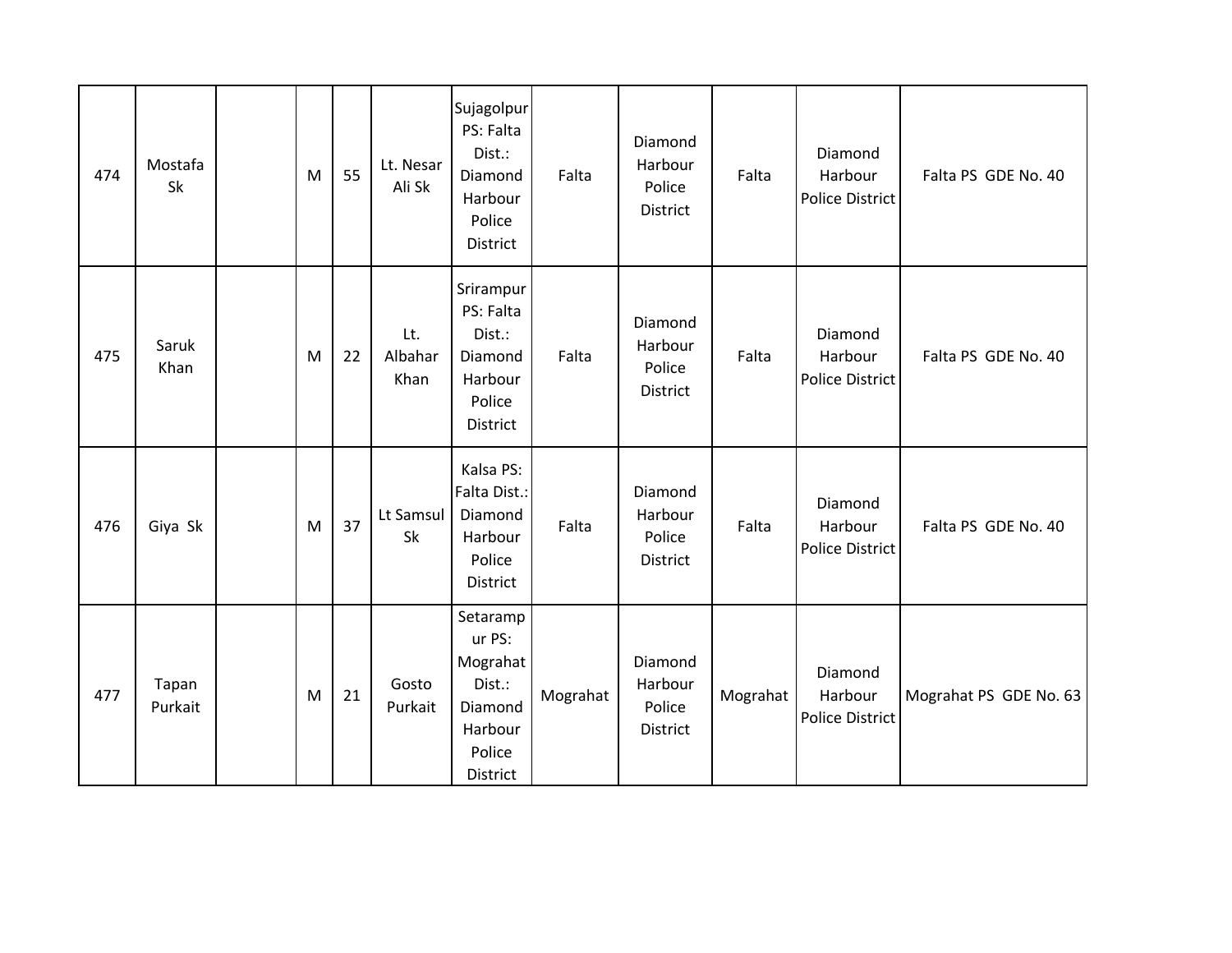| 478 | Ananda<br>Halder  | M | 18 | Lt Ranjit<br>Halder | Karamonu<br>raj PS:<br>Mograhat<br>Dist.:<br>Diamond<br>Harbour<br>Police<br>District               | Mograhat  | Diamond<br>Harbour<br>Police<br>District        | Mograhat  | Diamond<br>Harbour<br><b>Police District</b> | Mograhat PS GDE No. 63  |
|-----|-------------------|---|----|---------------------|-----------------------------------------------------------------------------------------------------|-----------|-------------------------------------------------|-----------|----------------------------------------------|-------------------------|
| 479 | Debashis<br>Dhali | M | 24 | Tapan<br>Dhali      | <b>Barat</b><br>Kamdebp<br>ur PS:<br>Mograhat<br>Dist.:<br>Diamond<br>Harbour<br>Police<br>District | Mograhat  | Diamond<br>Harbour<br>Police<br>District        | Mograhat  | Diamond<br>Harbour<br><b>Police District</b> | Mograhat PS GDE No. 67  |
| 480 | Bakul Roy         | M | 21 | Nimai Ray           | Madhubat<br>i PS: Falta<br>Dist.:<br>Diamond<br>Harbour<br>Police<br>District                       | Falta     | Diamond<br>Harbour<br>Police<br><b>District</b> | Mograhat  | Diamond<br>Harbour<br>Police District        | Mograhat PS GDE No. 67  |
| 481 | Aitihya<br>Kar    | M | 18 | Jahar Lal<br>Kar    | Neiya PS:<br>Nodakhali<br>Dist.:<br>Diamond<br>Harbour<br>Police<br>District                        | Nodakhali | Diamond<br>Harbour<br>Police<br>District        | Nodakhali | Diamond<br>Harbour<br><b>Police District</b> | Nodakhali PS GDE No. 36 |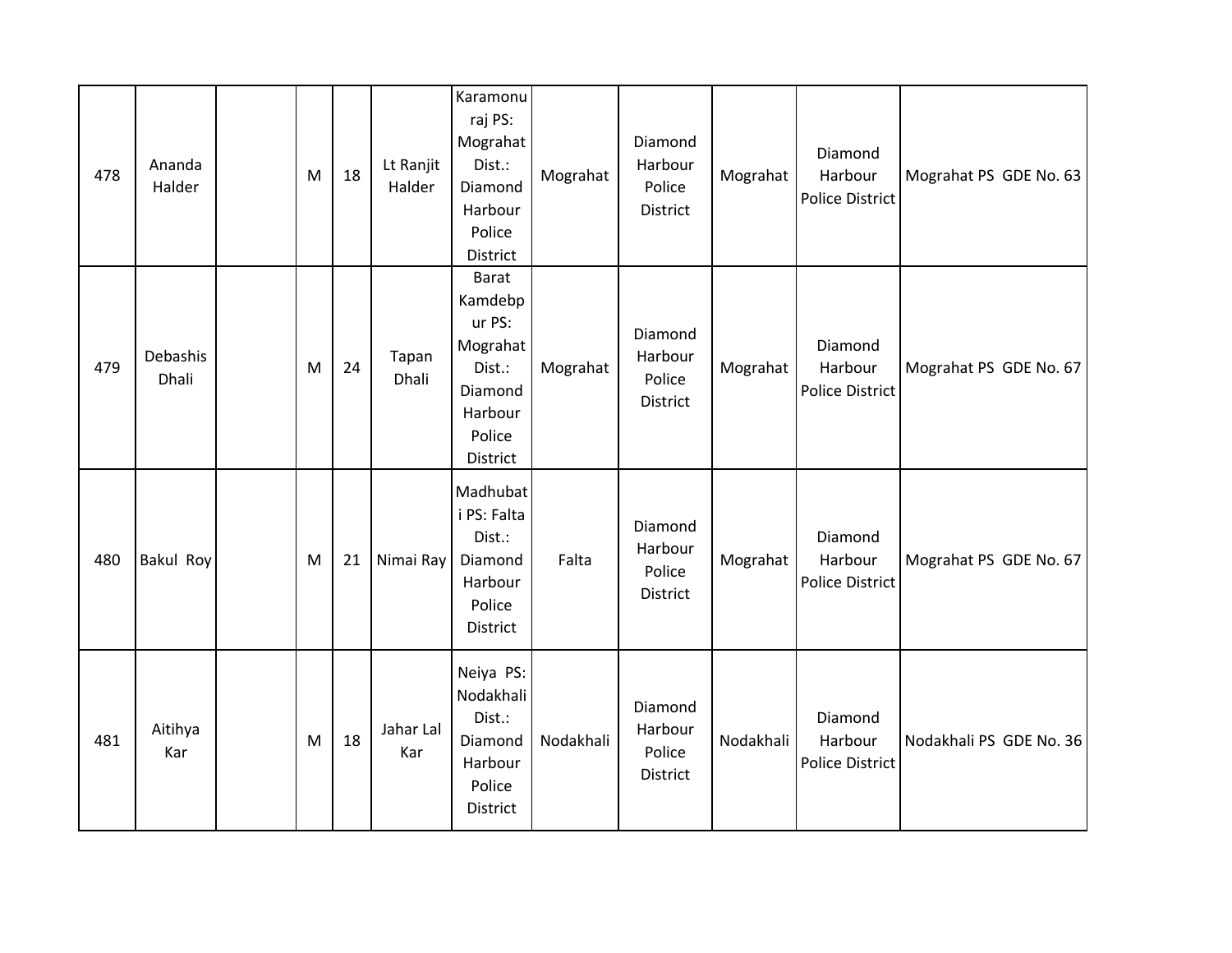| 482 | Asish<br>Bera   | M | 23 | Laxman<br>Bera     | Neiya PS:<br>Nodakhali<br>Dist.:<br>Diamond<br>Harbour<br>Police<br>District                                  | Nodakhali                          | Diamond<br>Harbour<br>Police<br>District | Nodakhali | Diamond<br>Harbour<br>Police District | Nodakhali PS GDE No. 36 |
|-----|-----------------|---|----|--------------------|---------------------------------------------------------------------------------------------------------------|------------------------------------|------------------------------------------|-----------|---------------------------------------|-------------------------|
| 483 | Rupam<br>Santra | M | 24 | Santra             | Oriyant,<br>Ward No<br>05, Budge<br><b>Budge PS:</b><br>ge Dist.:<br>Diamond<br>Harbour<br>Police<br>District | S/o- Gopal Budgebud Budgebudg<br>e | Diamond<br>Harbour<br>Police<br>District | Pujali    | Diamond<br>Harbour<br>Police District | Pujali PS GDE No. 31    |
| 484 | Sk Asmat        | M | 27 | $S/O-Sk$<br>Ismail | Oriyant,<br>Ward No<br>05, Budge<br><b>Budge PS:</b><br>ge Dist.:<br>Diamond<br>Harbour<br>Police<br>District | Budgebud Budgebudg<br>$\mathsf e$  | Diamond<br>Harbour<br>Police<br>District | Pujali    | Diamond<br>Harbour<br>Police District | Pujali PS GDE No. 31    |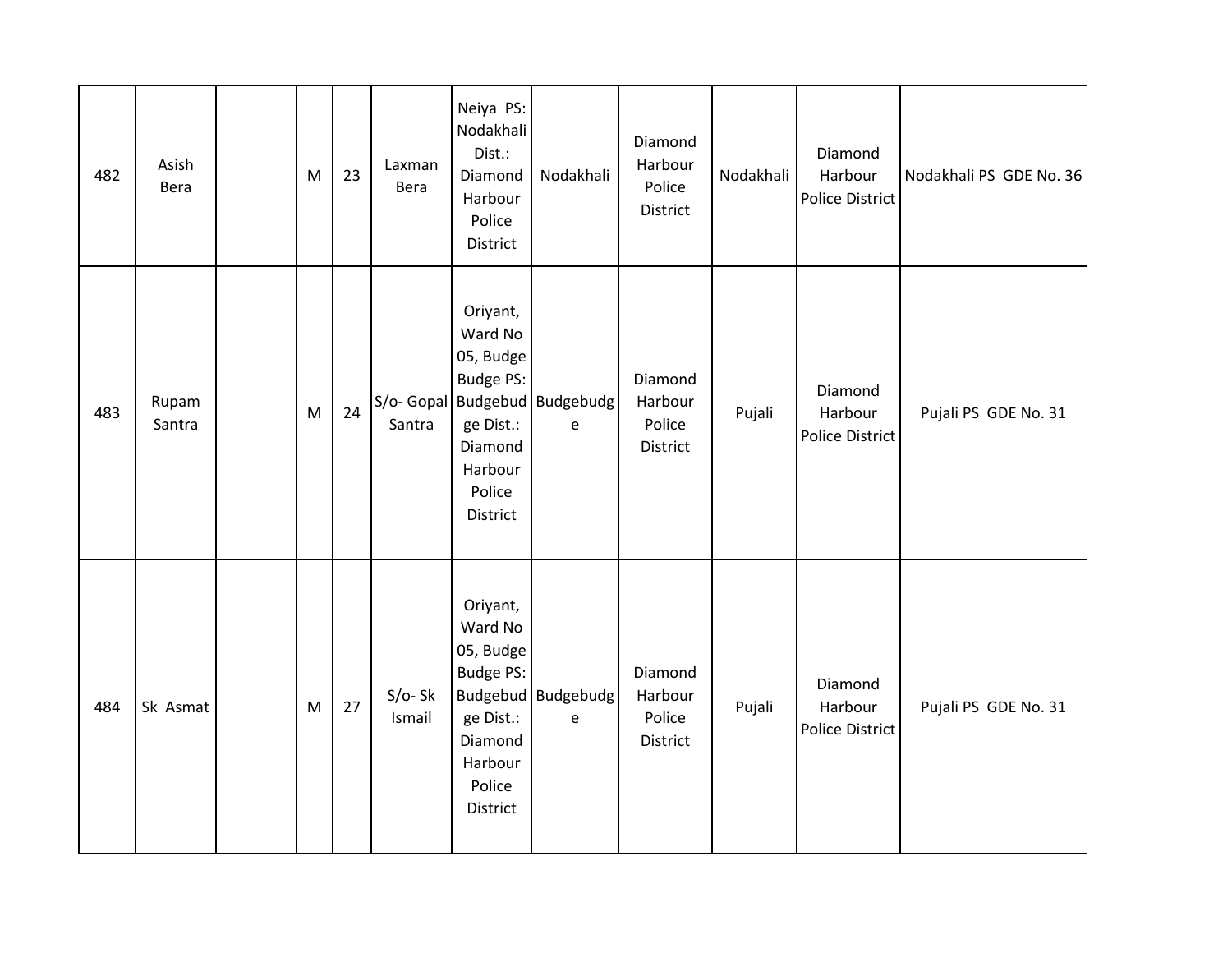| 485 | Monish<br>Choudhur<br>у | M | 18 | Kali<br>Charan<br>Choudhur<br>у | Akra Fatak<br><b>Balur Ghat</b><br>Road PS:<br>Rabindran<br>agar Dist.:<br>Diamond<br>Harbour<br>Police<br>District | Rabindrana<br>gar | Diamond<br>Harbour<br>Police<br>District | Rabindran<br>agar | Diamond<br>Harbour<br>Police District | Rabindranagar PS GDE<br>No. 20 |
|-----|-------------------------|---|----|---------------------------------|---------------------------------------------------------------------------------------------------------------------|-------------------|------------------------------------------|-------------------|---------------------------------------|--------------------------------|
| 486 | Shibu<br>Mahato         | M | 19 | Bishu<br>Mahato                 | Akra Fatak<br><b>Balur Ghat</b><br>Road PS:<br>Rabindran<br>agar Dist.:<br>Diamond<br>Harbour<br>Police<br>District | Rabindrana<br>gar | Diamond<br>Harbour<br>Police<br>District | Rabindran<br>agar | Diamond<br>Harbour<br>Police District | Rabindranagar PS GDE<br>No. 20 |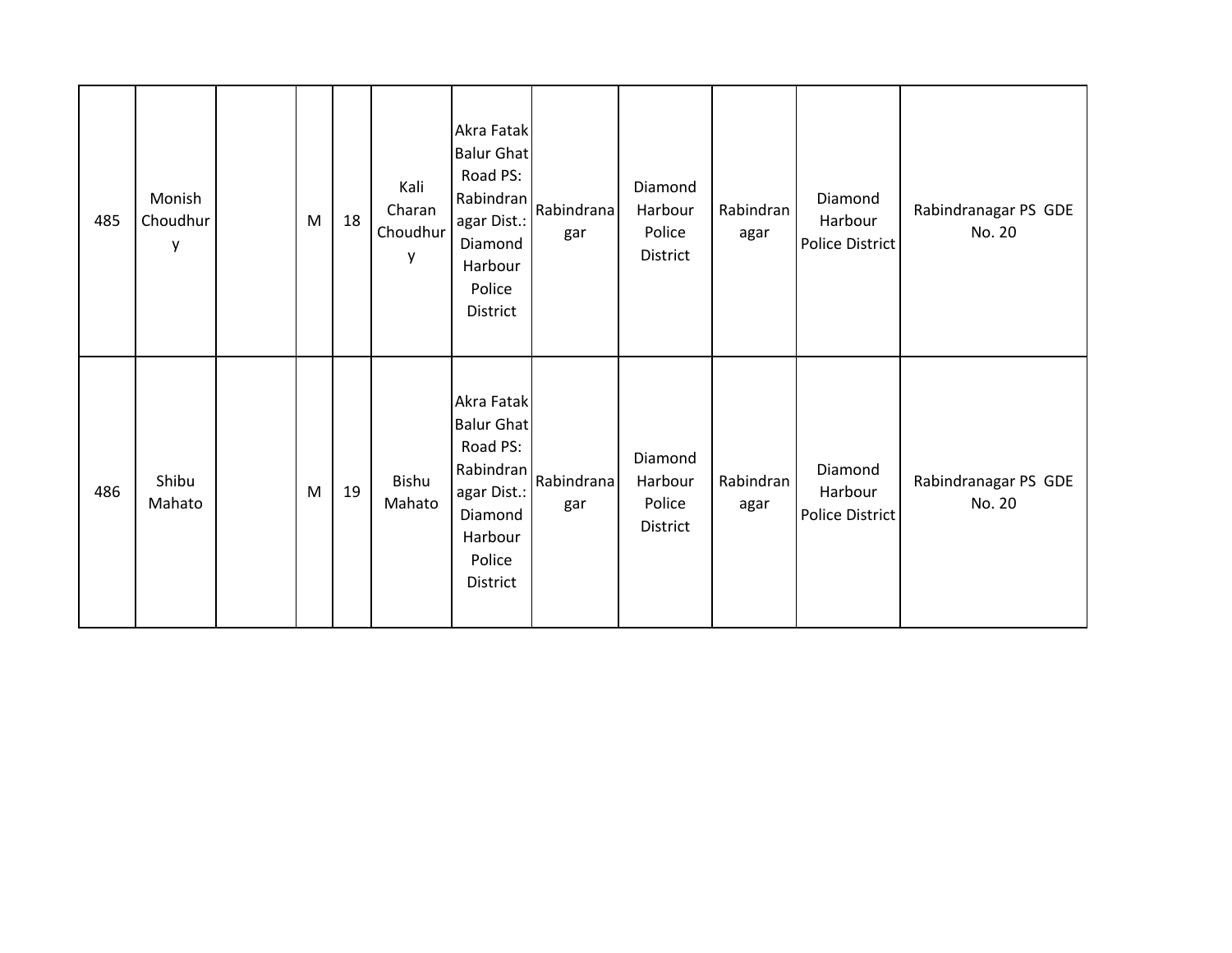| 487 | Rafik<br>Gharami | M | 35 | Harun<br>Gharami | Akra Fatak<br><b>Balur Ghat</b><br>Road PS:<br>Rabindran<br>agar Dist.:<br>Diamond<br>Harbour<br>Police<br><b>District</b> | Rabindrana<br>gar             | Diamond<br>Harbour<br>Police<br>District | Rabindran<br>agar | Diamond<br>Harbour<br>Police District | Rabindranagar PS GDE<br>No. 20 |
|-----|------------------|---|----|------------------|----------------------------------------------------------------------------------------------------------------------------|-------------------------------|------------------------------------------|-------------------|---------------------------------------|--------------------------------|
| 488 | Ushar Ali        | M | 24 | Lt Najir Ali     | Akra Fatak<br>Depo PS:<br>Rabindran<br>Diamond<br>Harbour<br>Police<br>District                                            | agar Dist.: Rabindrana<br>gar | Diamond<br>Harbour<br>Police<br>District | Rabindran<br>agar | Diamond<br>Harbour<br>Police District | Rabindranagar PS GDE<br>No. 20 |
| 489 | Md Samir         | M | 18 | Md Hasim         | Akra Fatak<br>Depo PS:<br>Rabindran<br>Diamond<br>Harbour<br>Police<br>District                                            | agar Dist.: Rabindrana<br>gar | Diamond<br>Harbour<br>Police<br>District | Rabindran<br>agar | Diamond<br>Harbour<br>Police District | Rabindranagar PS GDE<br>No. 20 |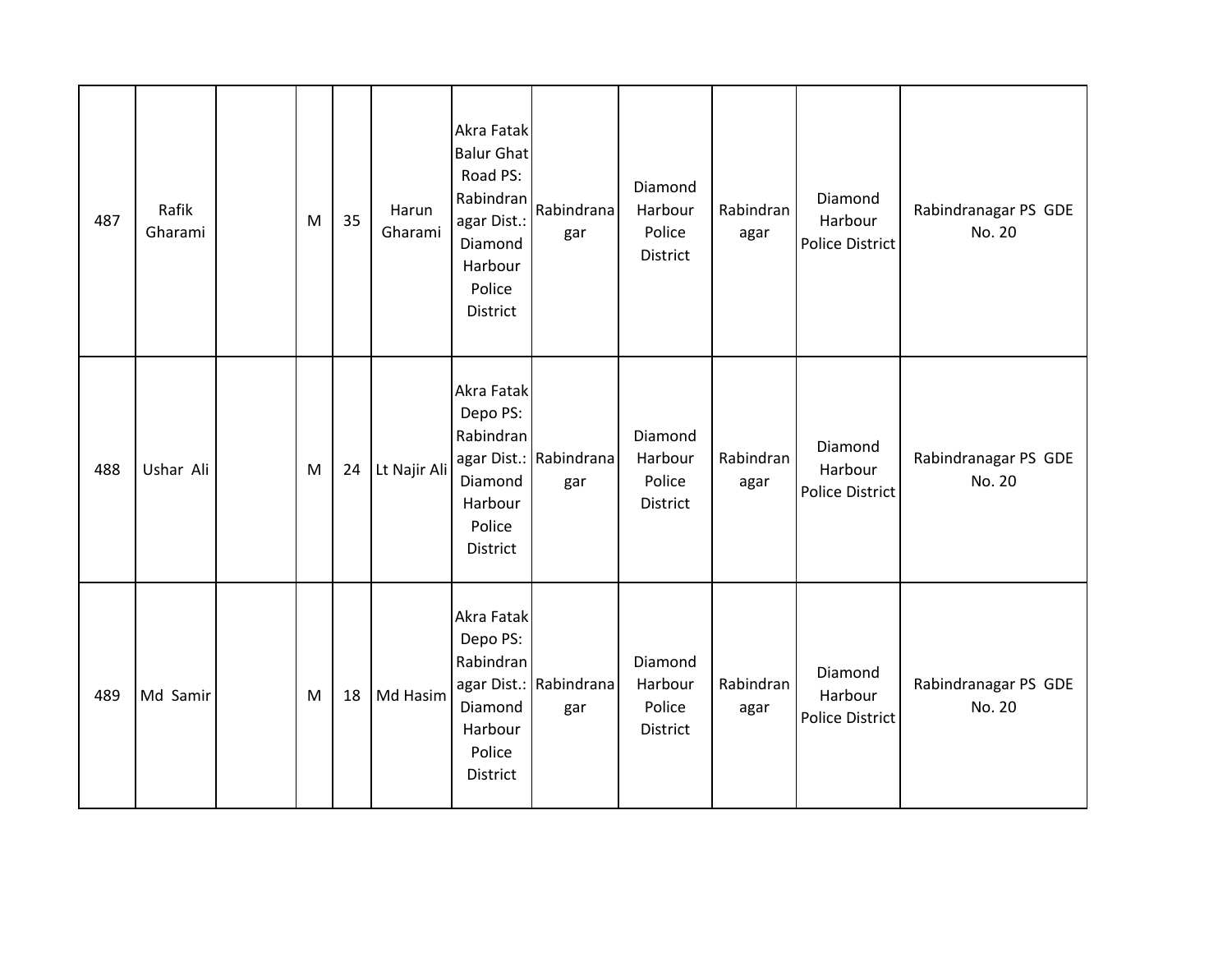| 490 | Bapi<br>Mondal | M | 27 | Bablu<br>Mondal | Vill- Garh<br>Chakraber<br>ia PS:<br>Nandigra<br>m Dist.:<br>Purba<br>Mednipor<br>e                          | Nandigram         | Purba<br>Mednipore                              | Rabindran<br>agar | Diamond<br>Harbour<br><b>Police District</b> | Rabindranagar PS GDE<br>No. 23 |
|-----|----------------|---|----|-----------------|--------------------------------------------------------------------------------------------------------------|-------------------|-------------------------------------------------|-------------------|----------------------------------------------|--------------------------------|
| 491 | Delwar Sk      | M | 32 | Rashid Sk       | Kankhuli<br>Ghoshpar<br>a PS:<br>Rabindran<br>agar Dist.:<br>Diamond<br>Harbour<br>Police<br>District        | Rabindrana<br>gar | Diamond<br>Harbour<br>Police<br>District        | Rabindran<br>agar | Diamond<br>Harbour<br>Police District        | Rabindranagar PS GDE<br>No. 21 |
| 492 | Azad<br>Ansari | M | 38 | Anwar<br>Ansari | Kankhuli<br>Ghoshpar<br>a PS:<br>Rabindran<br>agar Dist.:<br>Diamond<br>Harbour<br>Police<br><b>District</b> | Rabindrana<br>gar | Diamond<br>Harbour<br>Police<br><b>District</b> | Rabindran<br>agar | Diamond<br>Harbour<br><b>Police District</b> | Rabindranagar PS GDE<br>No. 21 |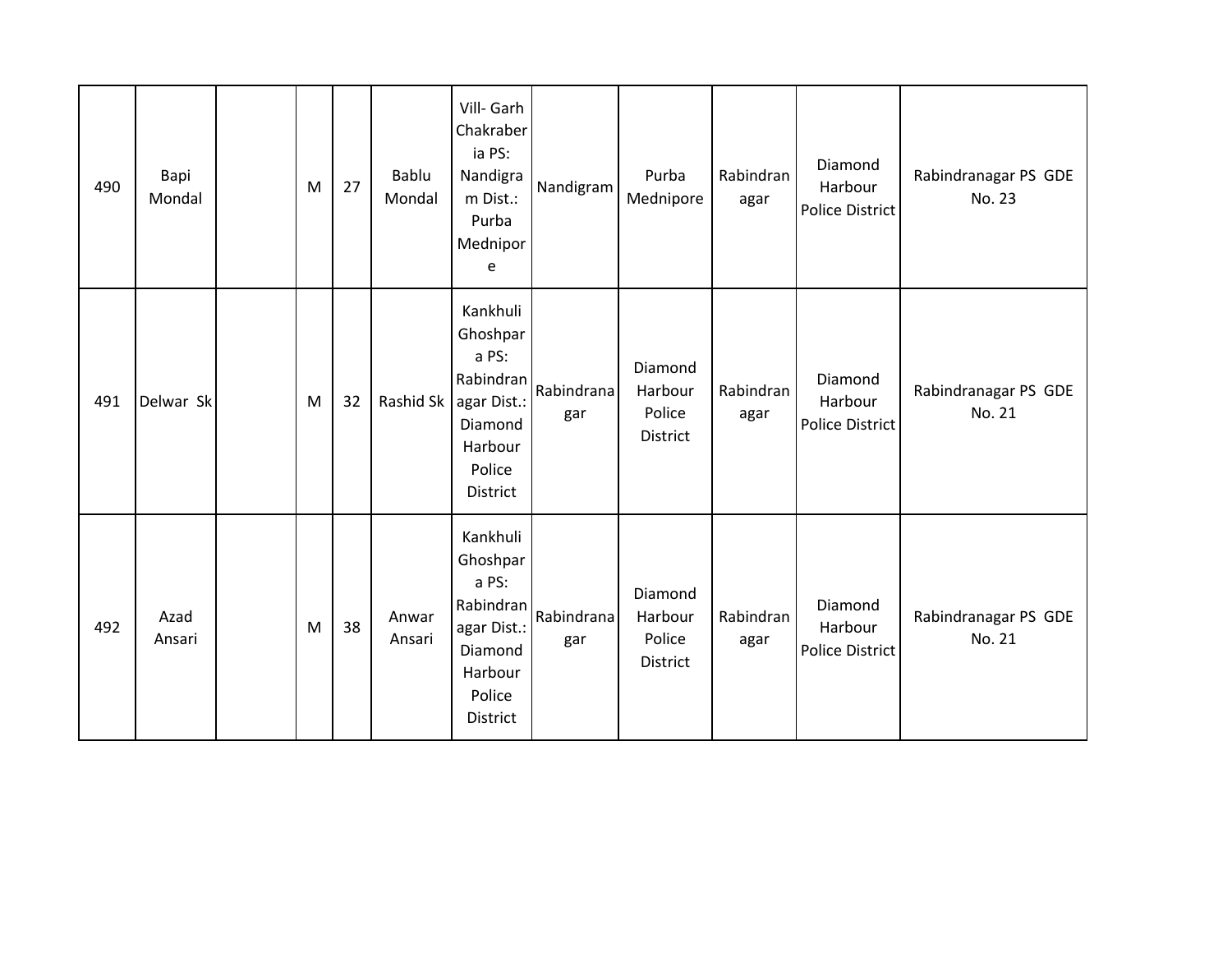| 493 | Radhagobi<br>nda Maity | M |    | <b>Dines</b>   | <b>Balisai PS:</b><br>Ramnagar<br>Dist.:<br>Purba<br>Mednipor<br>e                 | Ramnagar | Purba<br>Mednipore                       | Ramnagar | Purba<br>Mednipore                           | Ramnagar PS GDE No. 49 |
|-----|------------------------|---|----|----------------|------------------------------------------------------------------------------------|----------|------------------------------------------|----------|----------------------------------------------|------------------------|
| 494 | Gopal<br>Jana          | M |    | Giridhari      | <b>Balisai PS:</b><br>Ramnagar<br>Dist.:<br>Purba<br>Mednipor<br>e                 | Ramnagar | Purba<br>Mednipore                       | Ramnagar | Purba<br>Mednipore                           | Ramnagar PS GDE No. 49 |
| 495 | Arup<br>Halder         | M | 26 | Bapi<br>Halder | Khanjapur<br>PS:<br>Ramnagar<br>Dist.:<br>Diamond<br>Harbour<br>Police<br>District | Ramnagar | Diamond<br>Harbour<br>Police<br>District | Ramnagar | Diamond<br>Harbour<br>Police District        | Ramnagar PS GDE No. 54 |
| 496 | Abul<br>Hassain<br>Sk  | M | 28 | Ansar Sk       | Khanjapur<br>PS:<br>Ramnagar<br>Dist.:<br>Diamond<br>Harbour<br>Police<br>District | Ramnagar | Diamond<br>Harbour<br>Police<br>District | Ramnagar | Diamond<br>Harbour<br><b>Police District</b> | Ramnagar PS GDE No. 54 |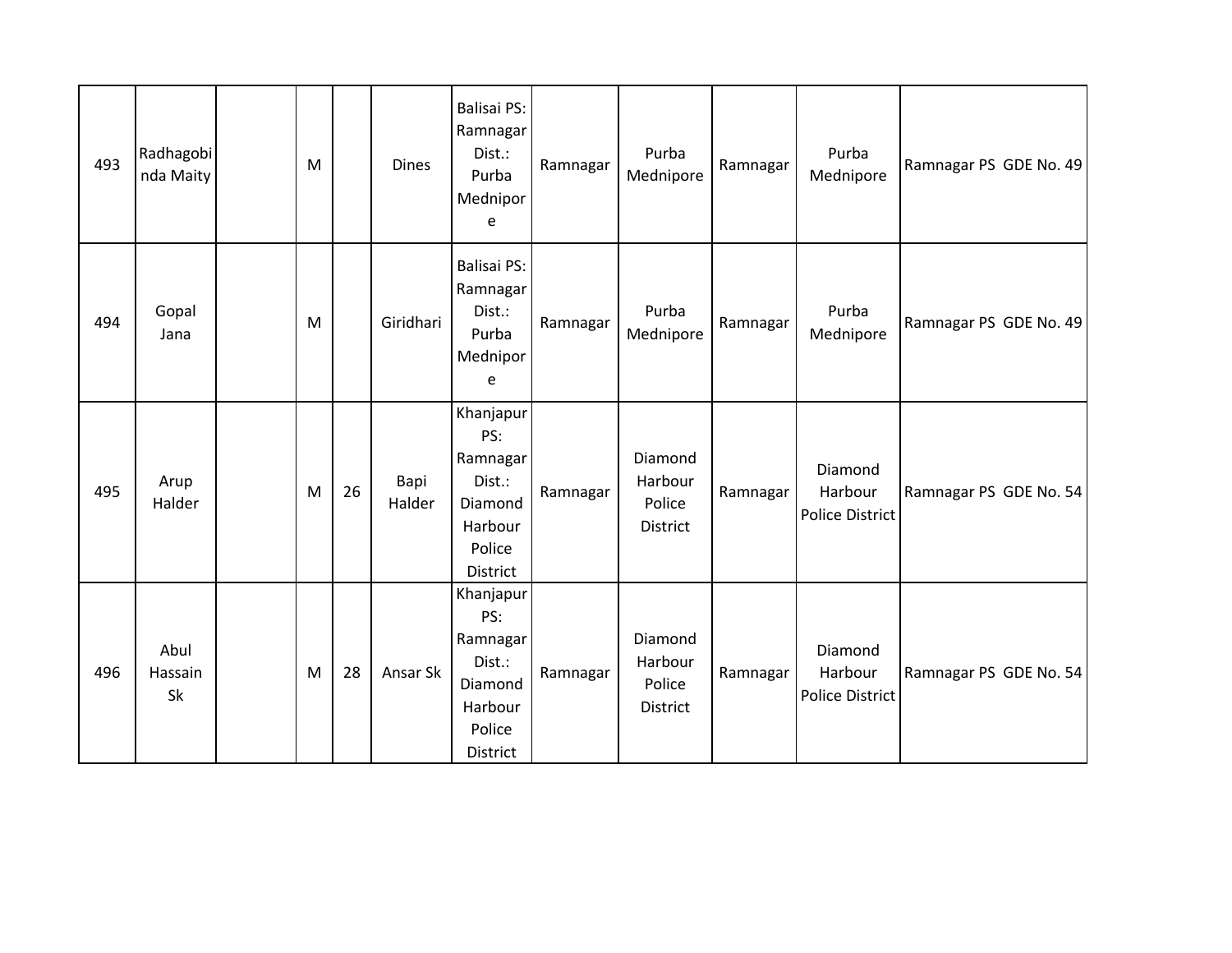| 497 | Surajit<br>Santra      | ${\sf M}$ | Uttam<br>Santra                 | Vill-<br>Benepaku<br>r PS-<br>Arambagh<br>Dist-<br>Hooghly<br>PS:<br>Arambagh<br>Dist.:<br>Hooghly<br>Rural | Arambagh | Hooghly<br>Rural |  | Arambagh Hooghly Rural Arambagh PS GDE No. 81 |
|-----|------------------------|-----------|---------------------------------|-------------------------------------------------------------------------------------------------------------|----------|------------------|--|-----------------------------------------------|
| 498 | Santu<br>Porel         | ${\sf M}$ | Nabakum<br>ar Porel             | Vill-<br>Kalipur<br>PS-<br>Arambagh<br>Dist-<br>Hooghly<br>PS:<br>Arambagh<br>Dist.:<br>Hooghly<br>Rural    | Arambagh | Hooghly<br>Rural |  | Arambagh Hooghly Rural Arambagh PS GDE No. 81 |
| 499 | Firoj<br>Chowdhur<br>у | ${\sf M}$ | Lt<br>Sahonawa<br>Chowdhur<br>y | Vill-<br>Miyapara<br>PS-<br>Arambagh<br>Dist-<br>Hooghly<br>PS:<br>Arambagh<br>Dist.:<br>Hooghly<br>Rural   | Arambagh | Hooghly<br>Rural |  | Arambagh Hooghly Rural Arambagh PS GDE No. 81 |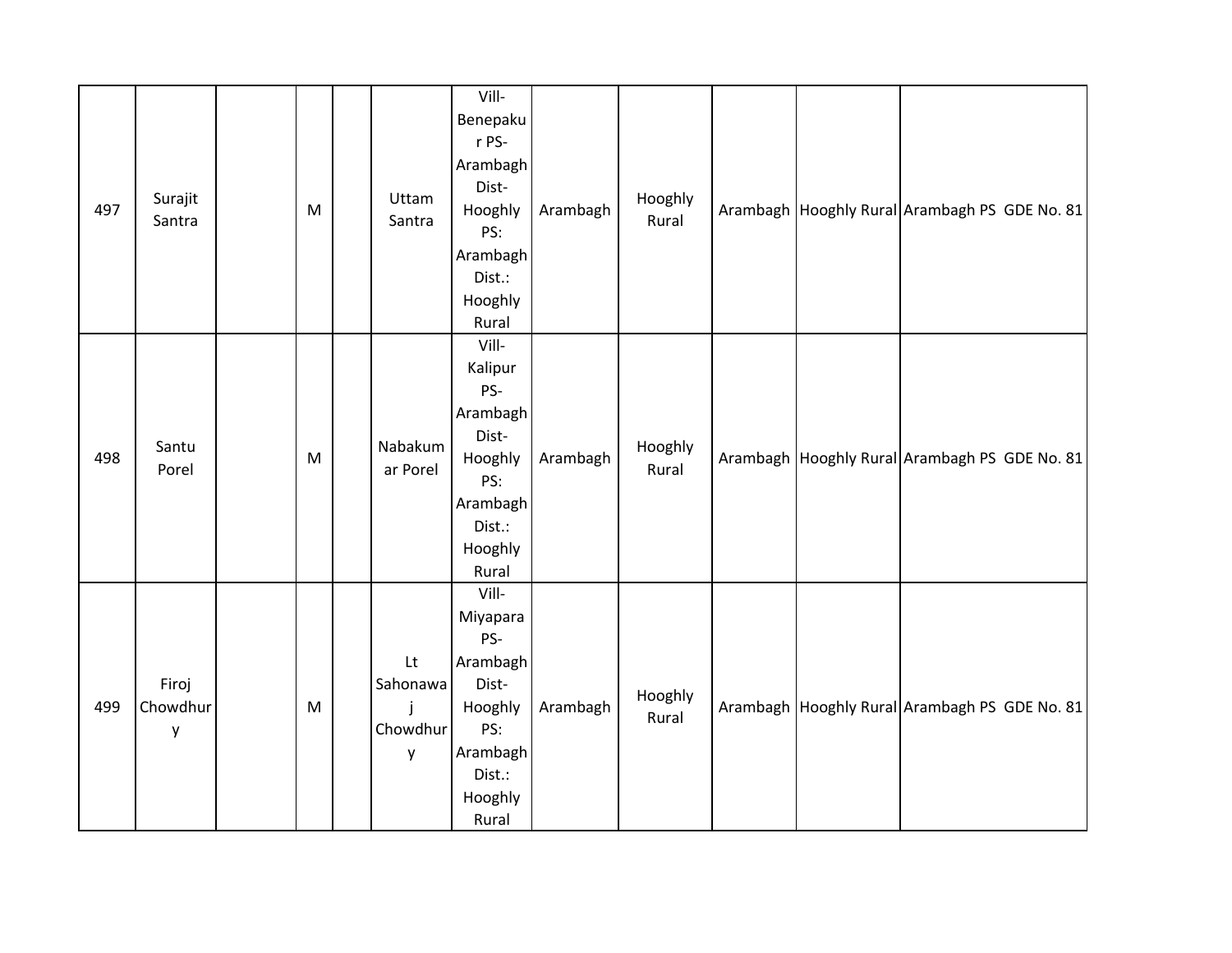| 500 | Sk Kurban   | ${\sf M}$ | Sk Babulal       | Vill-<br>Miyapara<br>PS-<br>Arambagh<br>Dist-<br>Hooghly<br>PS:<br>Arambagh<br>Dist.:<br>Hooghly<br>Rural   | Arambagh | Hooghly<br>Rural |  | Arambagh Hooghly Rural Arambagh PS GDE No. 81 |
|-----|-------------|-----------|------------------|-------------------------------------------------------------------------------------------------------------|----------|------------------|--|-----------------------------------------------|
| 501 | Raj Dolui   | ${\sf M}$ | Tufan<br>Dolui   | Vill-<br>Benepaku<br>r PS-<br>Arambagh<br>Dist-<br>Hooghly<br>PS:<br>Arambagh<br>Dist.:<br>Hooghly<br>Rural | Arambagh | Hooghly<br>Rural |  | Arambagh Hooghly Rural Arambagh PS GDE No. 81 |
| 502 | Sujit Dolui | ${\sf M}$ | Sreedam<br>Dolui | Vill-<br>Benepaku<br>r PS-<br>Arambagh<br>Dist-<br>Hooghly<br>PS:<br>Arambagh<br>Dist.:<br>Hooghly<br>Rural | Arambagh | Hooghly<br>Rural |  | Arambagh Hooghly Rural Arambagh PS GDE No. 81 |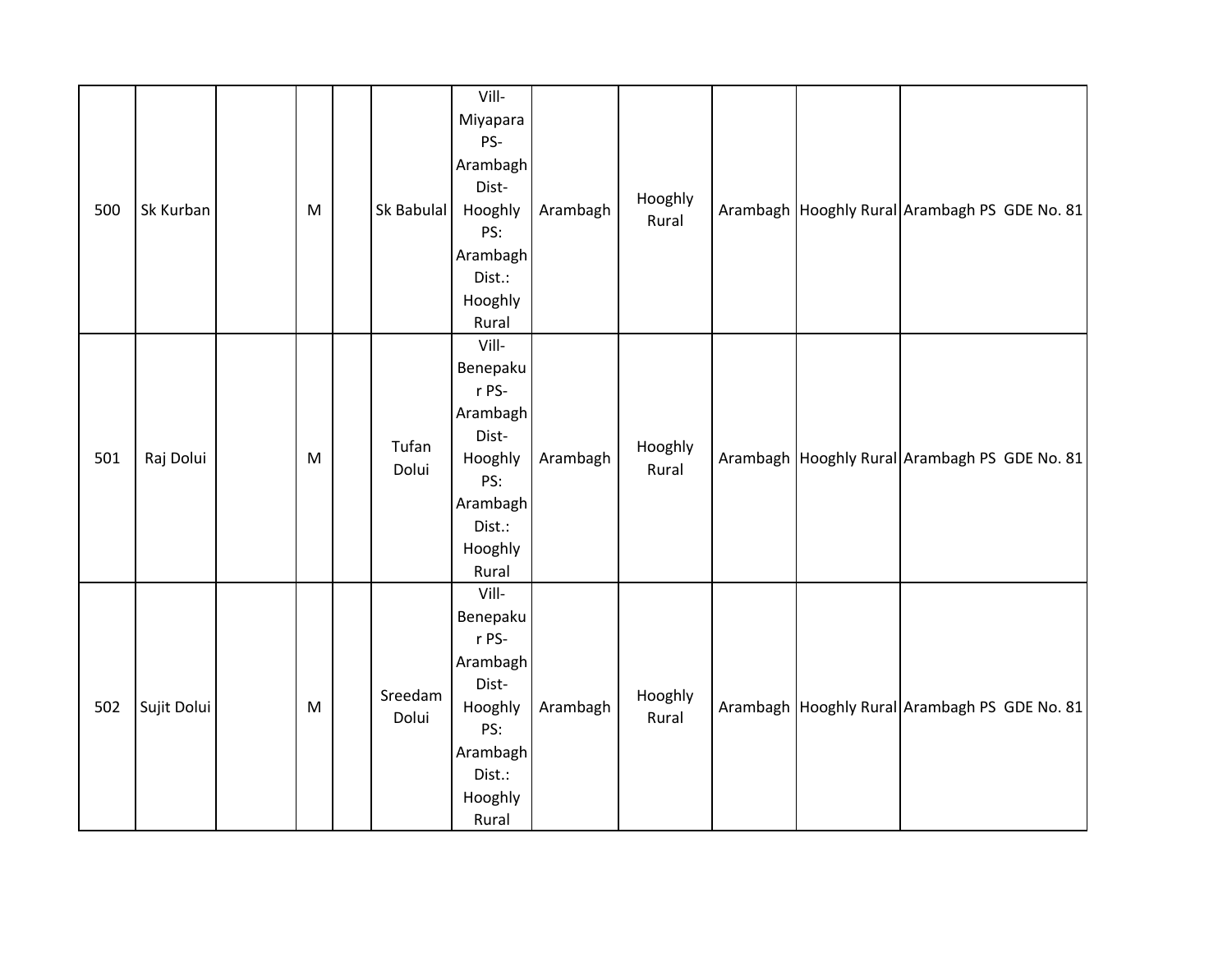| 503 | Sanju<br>Porel  | M |    | Sona Porel     | Vill-<br>Benepaku<br>r PS-<br>Arambagh<br>Dist-<br>Hooghly<br>PS:<br>Arambagh<br>Dist.:<br>Hooghly<br>Rural | Arambagh | Hooghly<br>Rural |        |                      | Arambagh   Hooghly Rural   Arambagh PS GDE No. 81 |
|-----|-----------------|---|----|----------------|-------------------------------------------------------------------------------------------------------------|----------|------------------|--------|----------------------|---------------------------------------------------|
| 504 | Kartik<br>Singh | M |    | Nando<br>Singh | Vill-<br>Benepaku<br>r PS-<br>Arambagh<br>Dist-<br>Hooghly<br>PS:<br>Arambagh<br>Dist.:<br>Hooghly<br>Rural | Arambagh | Hooghly<br>Rural |        |                      | Arambagh Hooghly Rural Arambagh PS GDE No. 81     |
| 505 | Sonatan<br>Roy  | M | 51 | Nanuram<br>Roy | Vill-Saora,<br>PS –<br>Goghat,<br>Dist –<br>Hooghly<br>PS:<br>Goghat<br>Dist.:<br>Hooghly<br>Rural          | Goghat   | Hooghly<br>Rural | Goghat | <b>Hooghly Rural</b> | Goghat PS GDE No. 51                              |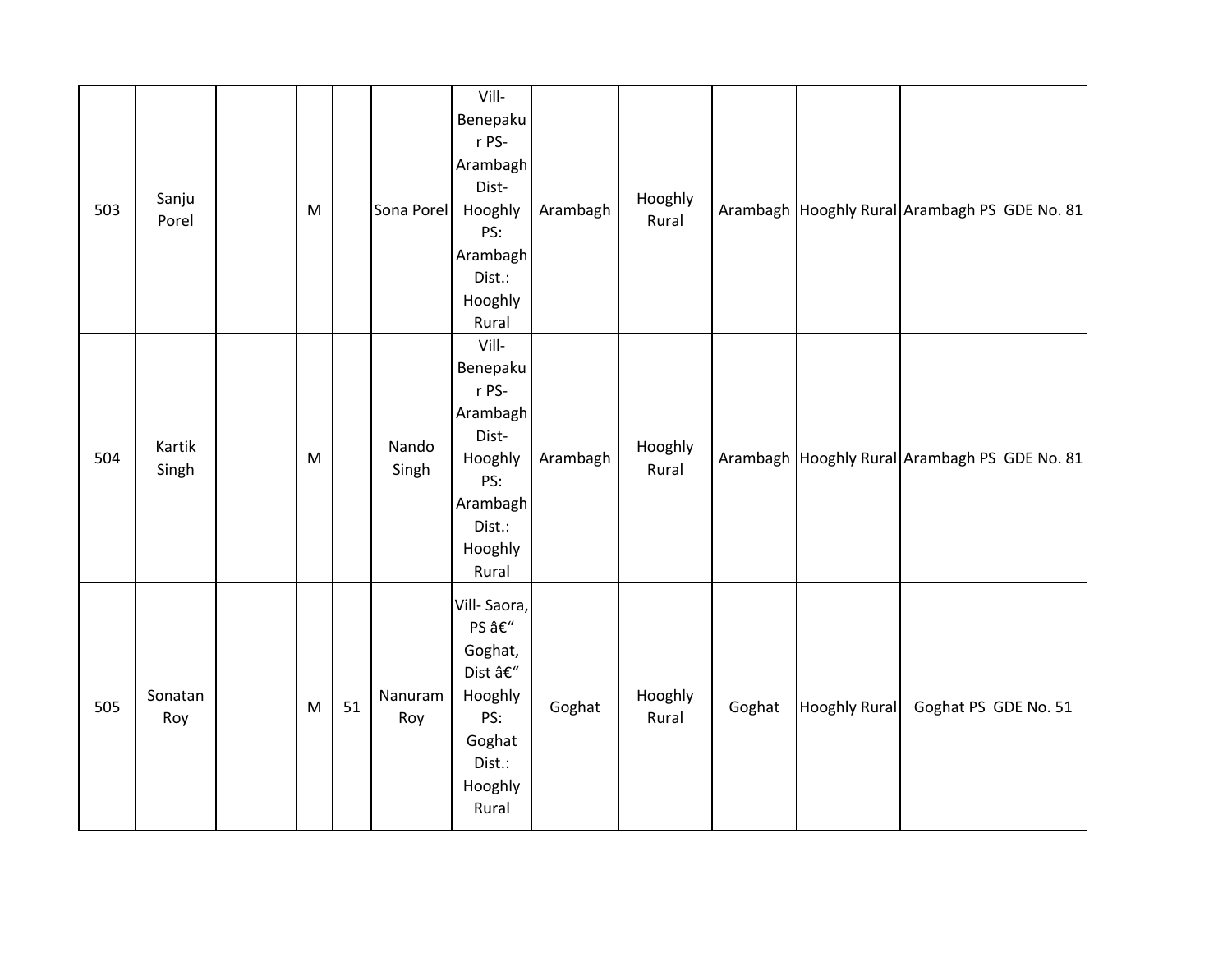| 506 | Shanti<br>Roy    | M | 38 | Late Anil<br>Roy               | Vill-Saora,<br>PS –<br>Goghat,<br>Dist $\hat{\mathsf{a}} \mathsf{E}''$<br>Hooghly<br>PS:<br>Goghat<br>Dist.:<br>Hooghly<br>Rural | Goghat | Hooghly<br>Rural | Goghat | <b>Hooghly Rural</b> | Goghat PS GDE No. 51 |
|-----|------------------|---|----|--------------------------------|----------------------------------------------------------------------------------------------------------------------------------|--------|------------------|--------|----------------------|----------------------|
| 507 | Sukumar<br>Parui | M | 53 | Late Netai<br>Chandra<br>Parui | Vill-<br>Narasingh<br>abati, PS<br>–<br>Goghat,<br>Dist –<br>Hooghly<br>PS:<br>Goghat<br>Dist.:<br>Hooghly<br>Rural              | Goghat | Hooghly<br>Rural | Goghat | <b>Hooghly Rural</b> | Goghat PS GDE No. 58 |
| 508 | Prodip<br>Singh  | M |    | Amal<br>Singh                  | Vill-<br>Narayanp<br>ur, PS-<br>Gurap,<br>Dist-<br>Hooghly,                                                                      |        | <b>Basirhat</b>  | Gurap  | <b>Hooghly Rural</b> | Gurap PS GDE No. 48  |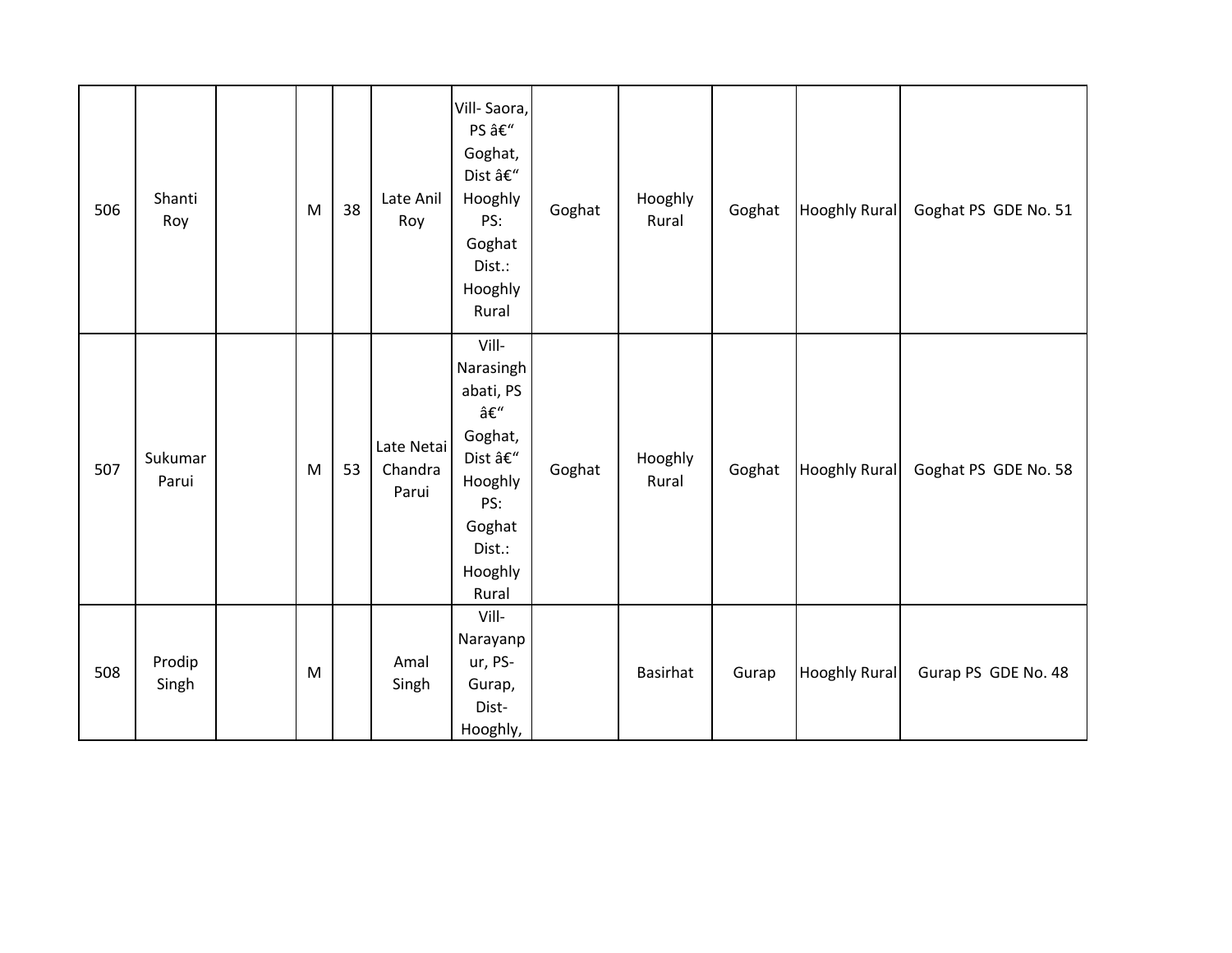| 509 | Bijoy<br>Singh     | M | Chadu<br>Singh       | Vill-<br>Moubesia,<br>PS- Gurap,<br>Dist-<br>Hooghly |         | <b>Basirhat</b>  | Gurap   | <b>Hooghly Rural</b> | Gurap PS GDE No. 48   |
|-----|--------------------|---|----------------------|------------------------------------------------------|---------|------------------|---------|----------------------|-----------------------|
| 510 | Pradip Das         | M | <b>Bablu Das</b>     | PS:<br>Haripal<br>Dist.:<br>Hooghly<br>Rural         | Haripal | Hooghly<br>Rural | Haripal | <b>Hooghly Rural</b> | Haripal PS GDE No. 55 |
| 511 | Susanta<br>Das     | M | Arun Das             | PS:<br>Haripal<br>Dist.:<br>Hooghly<br>Rural         | Haripal | Hooghly<br>Rural | Haripal | <b>Hooghly Rural</b> | Haripal PS GDE No. 55 |
| 512 | <b>Binat Ahiri</b> | M | Baidyanat<br>h Ahiri | PS:<br>Haripal<br>Dist.:<br>Hooghly<br>Rural         | Haripal | Hooghly<br>Rural | Haripal | <b>Hooghly Rural</b> | Haripal PS GDE No. 55 |
| 513 | Sekhar<br>Bhumij   | M | Swapam<br>Bhumij     | PS:<br>Haripal<br>Dist.:<br>Hooghly<br>Rural         | Haripal | Hooghly<br>Rural | Haripal | <b>Hooghly Rural</b> | Haripal PS GDE No. 55 |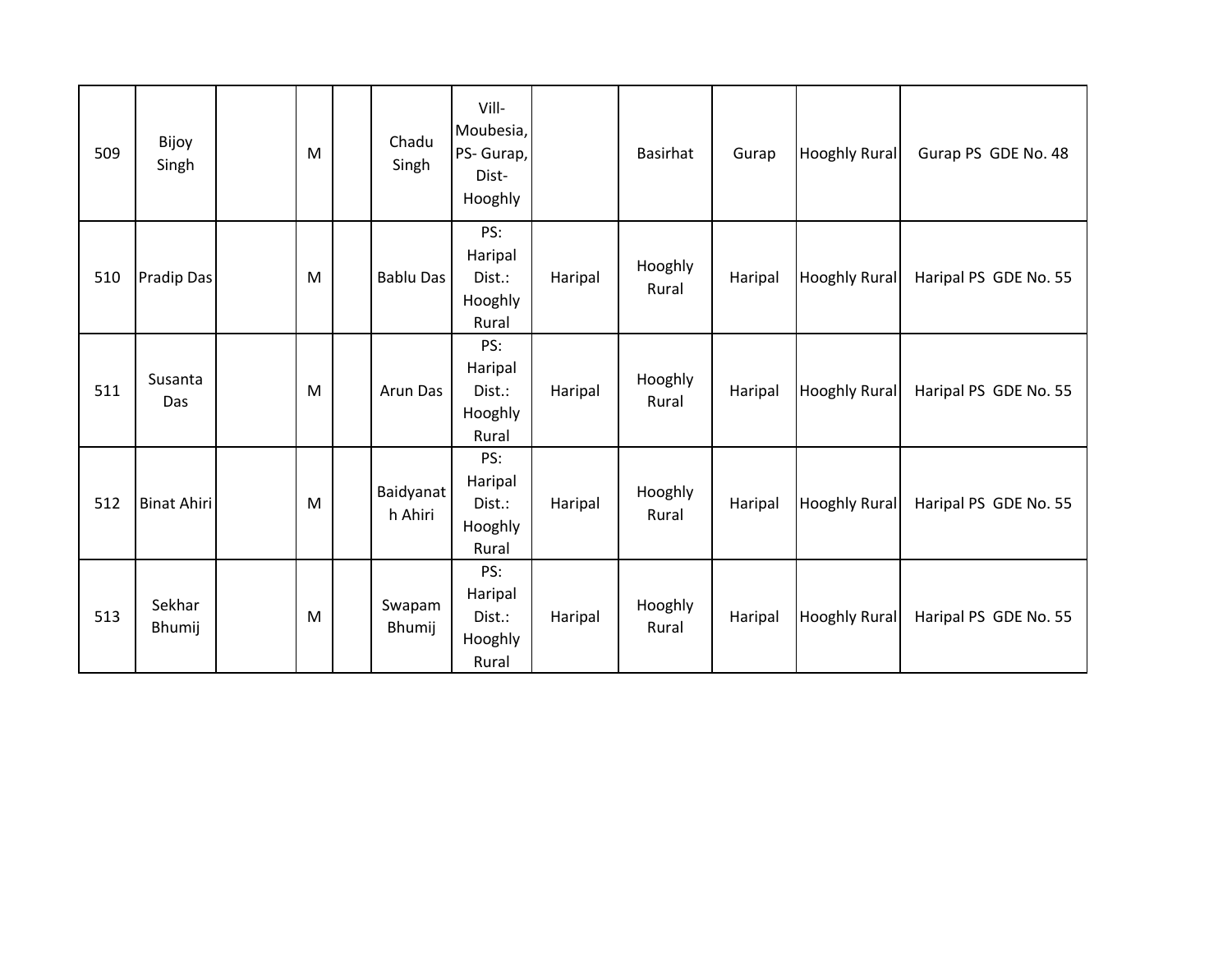| 514 | Chattu<br>Dolui   | M         | 24 | Bimal<br>Dolui | Vill –<br>Pole, PS<br>–<br>Khanakul,<br>Dist –<br>Hooghly<br>PS:<br>Khanakul<br>Dist.:<br>Hooghly<br>Rural | Khanakul  | Hooghly<br>Rural | Khanakul |                      | Hooghly Rural Khanakul PS GDE No. 49 |
|-----|-------------------|-----------|----|----------------|------------------------------------------------------------------------------------------------------------|-----------|------------------|----------|----------------------|--------------------------------------|
| 515 | Haripada<br>Bayen | M         | 25 | Dilip<br>Bayen | Pole PS:<br>Khanakul<br>Dist.:<br>Hooghly<br>Rural                                                         | Khanakul  | Hooghly<br>Rural | Khanakul |                      | Hooghly Rural Khanakul PS GDE No. 49 |
| 516 | Akkori<br>Murmu   | M         | 36 | Ram<br>Murmu   | Kundari<br>PS:<br>Sagarpara<br>Dist.:<br>Murshida<br>bad                                                   | Sagarpara | Murshidaba<br>d  | Khanakul |                      | Hooghly Rural Khanakul PS GDE No. 49 |
| 517 | Monoj<br>Pasi     | ${\sf M}$ | 18 | Raju Pasi      | Raju Pasi<br>PS: Mogra<br>Dist.:<br>Hooghly<br>Rural                                                       | Mogra     | Hooghly<br>Rural | Mogra    | <b>Hooghly Rural</b> | Mogra PS GDE No. 19                  |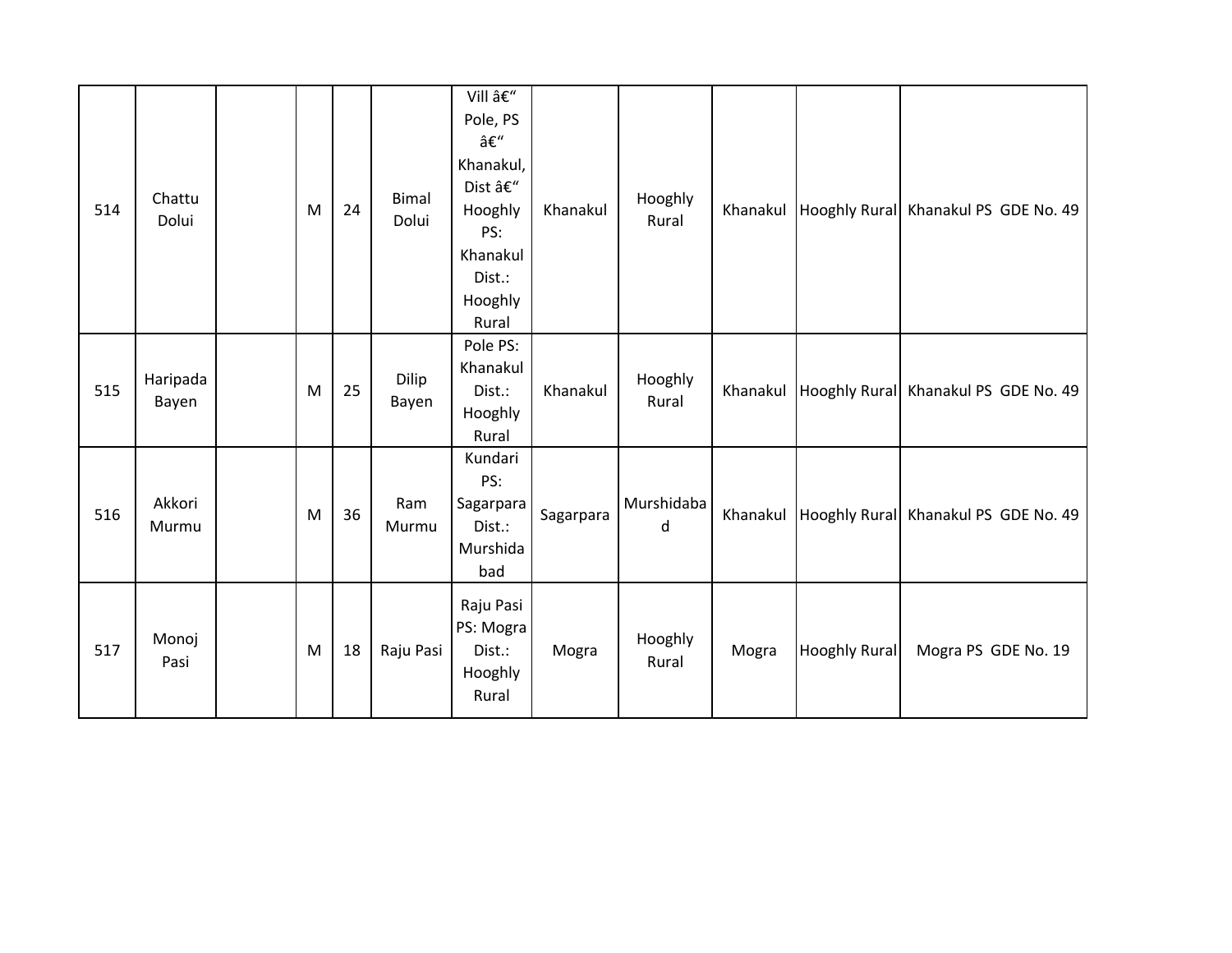| 518 | Santu Row        | M | 28 | Appa Row           | Bansberia<br>Chowralin<br>e, P.S-<br>Mogra,<br>Dist-<br>Hooghly<br>PS: Mogra<br>Dist.:<br>Hooghly<br>Rural  | Mogra | Hooghly<br>Rural | Mogra | <b>Hooghly Rural</b> | Mogra PS GDE No. 19 |
|-----|------------------|---|----|--------------------|-------------------------------------------------------------------------------------------------------------|-------|------------------|-------|----------------------|---------------------|
| 519 | Rajesh<br>Mahato | M | 18 | Rajkumar<br>Mahato | Bansberia<br>Jamai Gali,<br>$P.S-$<br>Mogra,<br>Dist-<br>Hooghly<br>PS: Mogra<br>Dist.:<br>Hooghly<br>Rural | Mogra | Hooghly<br>Rural | Mogra | <b>Hooghly Rural</b> | Mogra PS GDE No. 19 |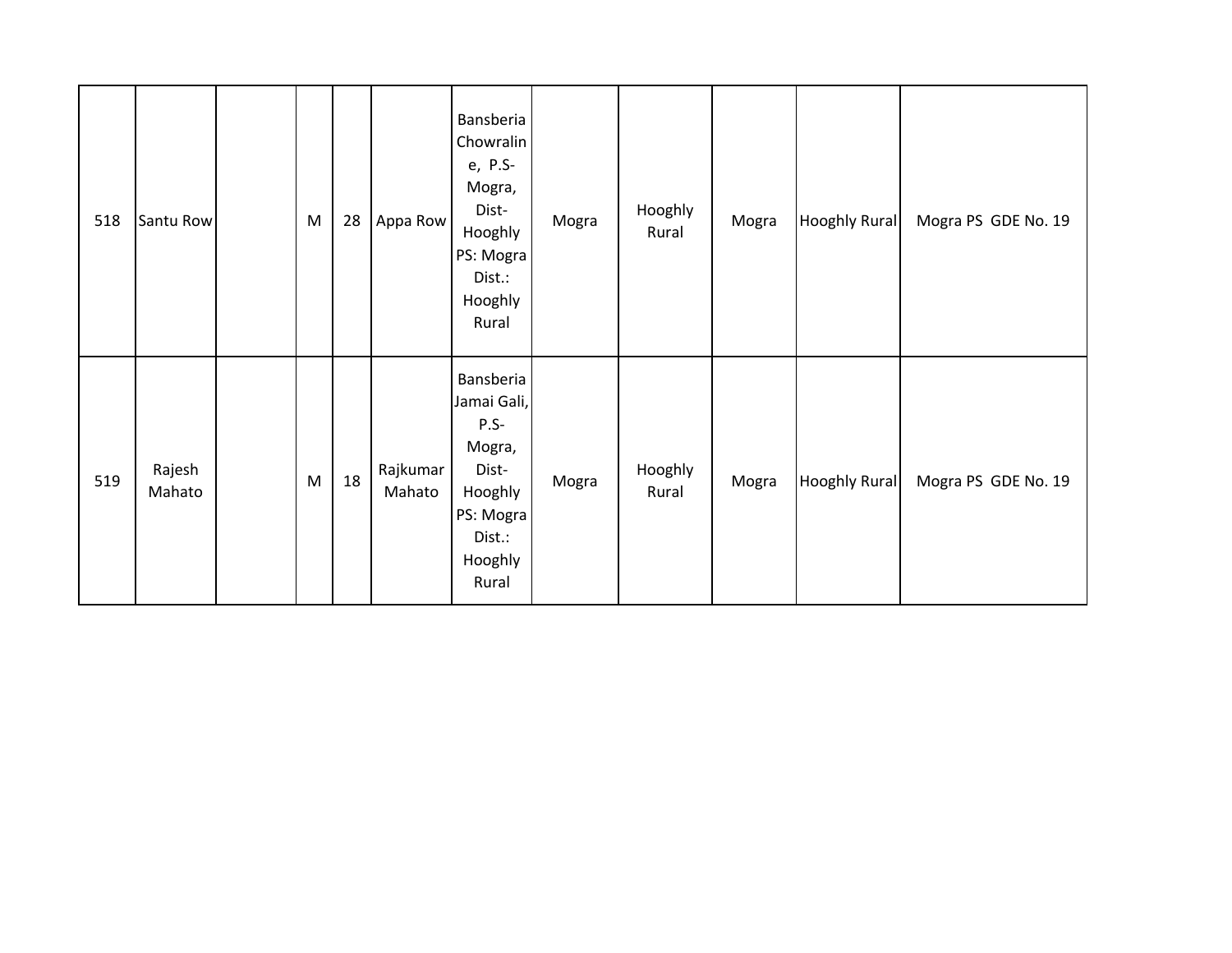| 520 | Sujoy Bag          | M | 24 | Sujoy Bag          | Bansberia<br>Panchana<br>ntala, P.S-<br>Mogra,<br>Dist-<br>Hooghl<br>PS: Mogra<br>Dist.:<br>Hooghly<br>Rural | Mogra | Hooghly<br>Rural | Mogra | <b>Hooghly Rural</b> | Mogra PS GDE No. 19 |
|-----|--------------------|---|----|--------------------|--------------------------------------------------------------------------------------------------------------|-------|------------------|-------|----------------------|---------------------|
| 521 | Kousik<br>Banerjee | M | 20 | Kousik<br>Banerjee | Bansberia<br>Jamai Gali,<br>$P.S-$<br>Mogra,<br>Dist-<br>Hooghly<br>PS: Mogra<br>Dist.:<br>Hooghly<br>Rural  | Mogra | Hooghly<br>Rural | Mogra | <b>Hooghly Rural</b> | Mogra PS GDE No. 19 |
| 522 | Manike<br>Dutta    | M | 35 | Manike<br>Dutta    | Manike<br>Dutta PS:<br>Mogra<br>Dist.:<br>Hooghly<br>Rural                                                   | Mogra | Hooghly<br>Rural | Mogra | <b>Hooghly Rural</b> | Mogra PS GDE No. 19 |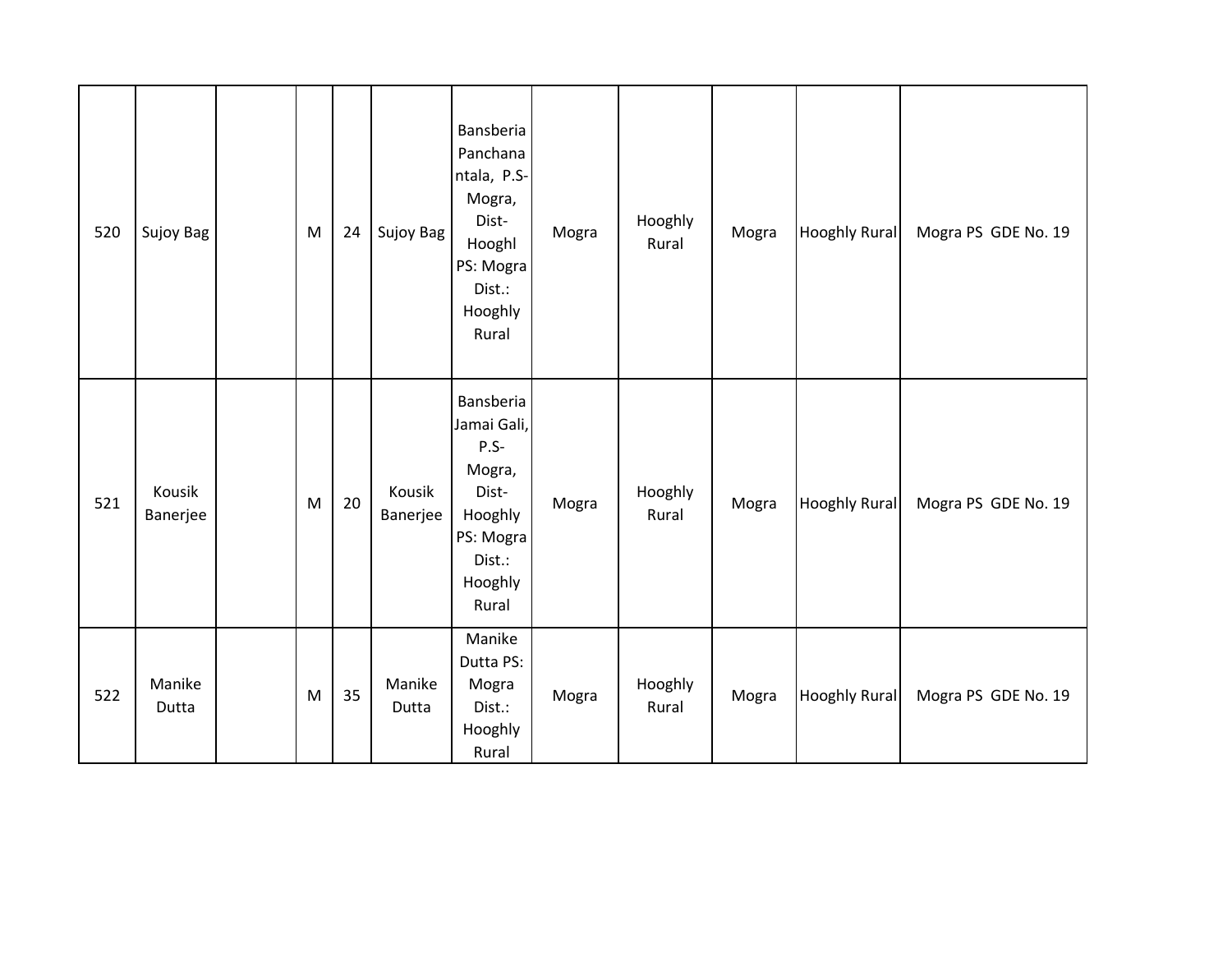| 523 | Kanna Das        | ${\sf M}$ | 38 | Lt Deba<br>Das    | Vill-<br>Sekhpikur,<br>PS<br>Pandua,<br>Dist<br>Hooghly.<br>PS:<br>Pandua<br>Dist.:<br>Hooghly<br>Rural | Pandua | Hooghly<br>Rural | Pandua | <b>Hooghly Rural</b> | Pandua PS GDE No. 37 |
|-----|------------------|-----------|----|-------------------|---------------------------------------------------------------------------------------------------------|--------|------------------|--------|----------------------|----------------------|
| 524 | Sk. Nasir<br>Ali | M         | 35 | Sk.<br>Ramjan Ali | Vill –<br>Hosnabad,<br>P.S –<br>Polba, Dist<br>–<br>Hooghly<br>PS: Polba<br>Dist.:<br>Hooghly<br>Rural  | Polba  | Hooghly<br>Rural | Polba  | <b>Hooghly Rural</b> | Polba PS GDE No. 49  |
| 525 | Samim<br>Mallick | M         | 33 | Hamid<br>Mallick  | Vill –<br>Hosnabad,<br>P.S –<br>Polba, Dist<br>–<br>Hooghly<br>PS: Polba<br>Dist.:<br>Hooghly<br>Rural  | Polba  | Hooghly<br>Rural | Polba  | <b>Hooghly Rural</b> | Polba PS GDE No. 49  |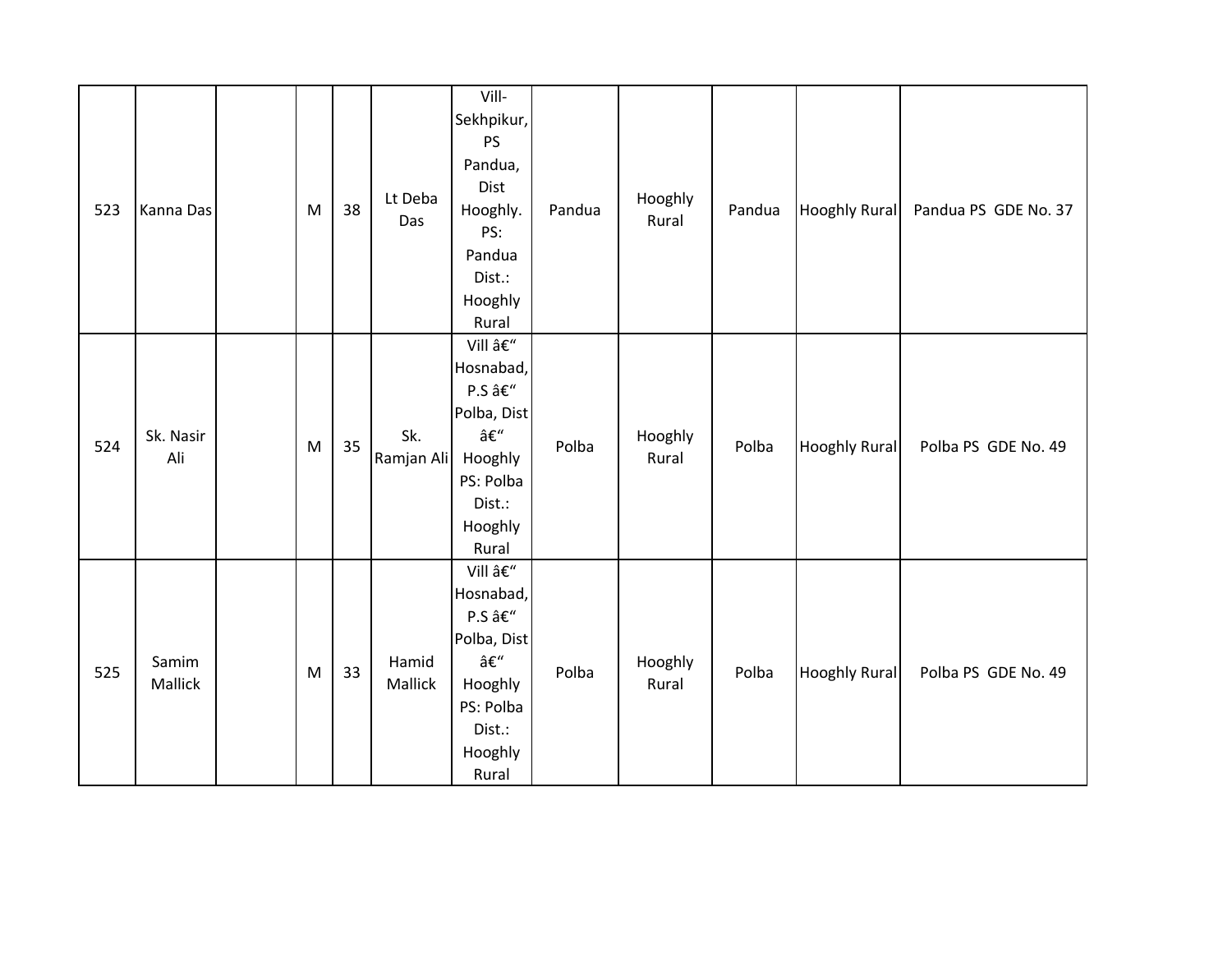| 526 | Avijit<br>Choudhur<br>y | M         | 30 | Khokan<br>Choudhur<br>y           | Vill –<br>Choto<br>Panchroki,<br>P.O-<br>Sugandhy<br>a, P.S –<br>Polb PS:<br>Polba<br>Dist.:<br>Hooghly<br>Rural | Polba    | Hooghly<br>Rural | Polba                | <b>Hooghly Rural</b> | Polba PS GDE No. 43                |
|-----|-------------------------|-----------|----|-----------------------------------|------------------------------------------------------------------------------------------------------------------|----------|------------------|----------------------|----------------------|------------------------------------|
| 527 | <b>Bilu Baul</b><br>Das | ${\sf M}$ | 47 | Lt.<br>Narayan<br><b>Baul Das</b> | $Vill + P.O -$<br>Meghsar,<br>P.S –<br>Polba, Dist<br>–<br>Hooghly<br>PS: Polba<br>Dist.:<br>Hooghly<br>Rural    | Polba    | Hooghly<br>Rural | Polba                | <b>Hooghly Rural</b> | Polba PS GDE No. 43                |
| 528 | Jaynta<br>Malik         |           | 42 | Lt. Nimai<br>Malik                | Alati PS:<br>Pursurah<br>Dist.:<br>Hooghly<br>Rural                                                              | Pursurah | Hooghly<br>Rural | Pursurah             | <b>Hooghly Rural</b> | Pursurah PS GDE No. 18             |
| 529 | Md Siraj                | M         | 25 | Md Kasim                          | Bachhawt<br>a Markahi<br>Khagariya,<br><b>Bihar</b>                                                              |          | Basirhat         | Asansole<br>g.r.p.s. | Howrah<br>G.R.P.     | Asansole g.r.p.s. PS GDE<br>No. 17 |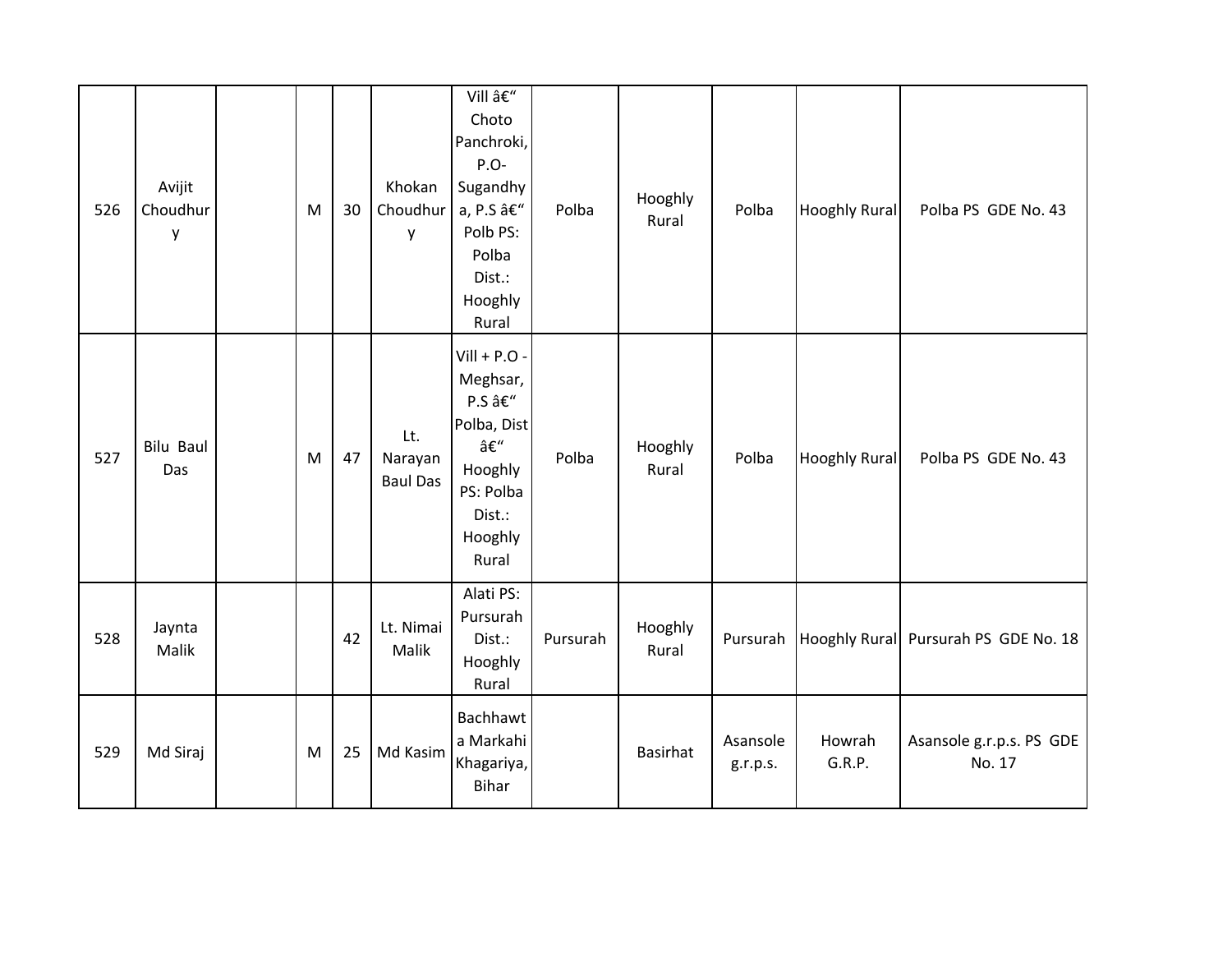| 530 | Md Imran                      | M | 18 | Md<br>Mustak         | Mohanpur<br>Pachamba<br>Giridih,<br>JHK PS:<br><b>Baduria</b> | <b>Baduria</b> | <b>Basirhat</b> | Asansole<br>g.r.p.s. | Howrah<br>G.R.P. | Asansole g.r.p.s. PS GDE<br>No. 17 |
|-----|-------------------------------|---|----|----------------------|---------------------------------------------------------------|----------------|-----------------|----------------------|------------------|------------------------------------|
| 531 | Md Suhail                     | M | 19 | Gulam<br>Warsi       | Mohanpur<br>Pachamba<br>Giridih,<br><b>JHK</b>                |                | <b>Basirhat</b> | Asansole<br>g.r.p.s. | Howrah<br>G.R.P. | Asansole g.r.p.s. PS GDE<br>No. 17 |
| 532 | Md Nabab<br>Ansari            | M | 18 | Md<br>Mustak<br>Alam | Mohanpur<br>Pachamba<br>Giridih,<br><b>JHK</b>                |                | <b>Basirhat</b> | Asansole<br>g.r.p.s. | Howrah<br>G.R.P. | Asansole g.r.p.s. PS GDE<br>No. 17 |
| 533 | Ramu<br>Singh                 | M | 18 | Lt Baldeo<br>Singh   | Tapoban<br>Kharwa<br>Mohanpur<br>Deoghar,<br><b>JHK</b>       |                | <b>Basirhat</b> | Asansole<br>g.r.p.s. | Howrah<br>G.R.P. | Asansole g.r.p.s. PS GDE<br>No. 17 |
| 534 | Ratuashw<br>ar Kumar<br>Singh | M | 52 | Baiknath<br>Prasad   | Jatahi<br>Deoghar<br>Deoghar,<br><b>JHK</b>                   |                | <b>Basirhat</b> | Asansole<br>g.r.p.s. | Howrah<br>G.R.P. | Asansole g.r.p.s. PS GDE<br>No. 17 |
| 535 | Sikandar<br>Burnwal           | M | 23 | Upender<br>Burnwal   | Jasidih<br>Bajar<br>Jasidih<br>Deoghar,<br><b>JHK</b>         |                | <b>Basirhat</b> | Asansole<br>g.r.p.s. | Howrah<br>G.R.P. | Asansole g.r.p.s. PS GDE<br>No. 17 |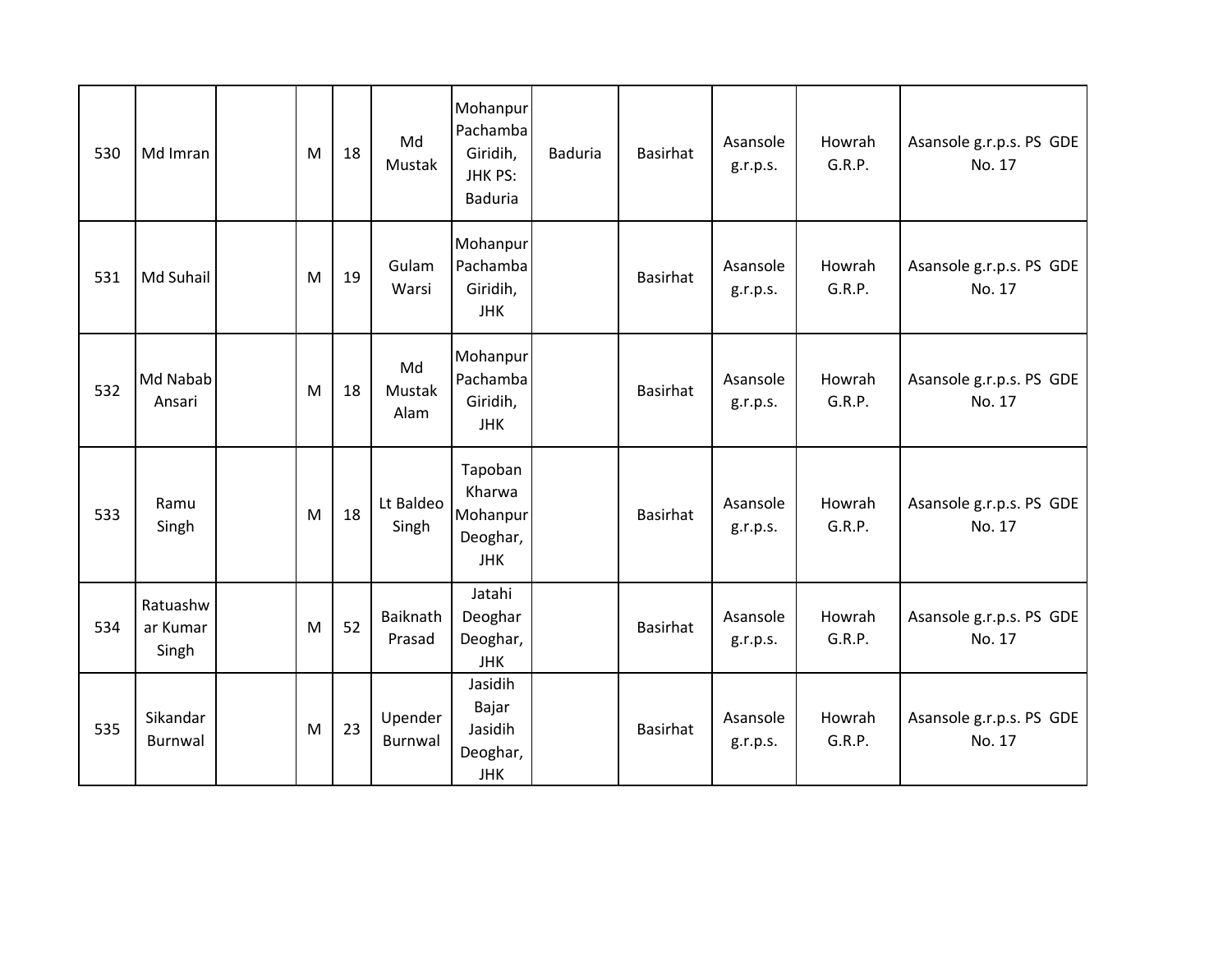| 536 | Jumma<br>Sekh          | M | 19 | Mubarak<br>Ali         | Satiya<br>Sonitpur<br>Sonitpur,<br>Assam                             | Basirhat | Asansole<br>g.r.p.s. | Howrah<br>G.R.P. | Asansole g.r.p.s. PS GDE<br>No. 17 |
|-----|------------------------|---|----|------------------------|----------------------------------------------------------------------|----------|----------------------|------------------|------------------------------------|
| 537 | Jafrul<br>Hussan       | M | 45 | Akhtar<br>Hussan       | Burhey<br><b>Burhey</b><br>Deoghar,<br><b>JHK</b>                    | Basirhat | Asansole<br>g.r.p.s. | Howrah<br>G.R.P. | Asansole g.r.p.s. PS GDE<br>No. 17 |
| 538 | Hanif Sekh             | M | 60 | Yasin Sekh             | Paharpur<br>Burhey<br>Deoghar,<br><b>JHK</b>                         | Basirhat | Asansole<br>g.r.p.s. | Howrah<br>G.R.P. | Asansole g.r.p.s. PS GDE<br>No. 17 |
| 539 | <b>Dipak</b><br>Mandal | M | 26 | Birender<br>Mandal     | Mohli<br>Jhiua<br>Narayanp<br>ur<br>Jamtara,<br>JHK                  | Basirhat | Asansole<br>g.r.p.s. | Howrah<br>G.R.P. | Asansole g.r.p.s. PS GDE<br>No. 17 |
| 540 | Santush<br>Kumar       | M | 32 | Lt<br>Kharpattu<br>Ram | Sathawa<br>Sarnath<br>Varanasi,<br>U.P                               | Basirhat | Asansole<br>g.r.p.s. | Howrah<br>G.R.P. | Asansole g.r.p.s. PS GDE<br>No. 17 |
| 541 | Birju<br>Thakur        | M | 40 | Lt Prasad<br>Thakur    | Anjana<br>Cinama<br>Raniganj<br>Raniganj<br>Paschim<br>Baedhama<br>n | Basirhat | Asansole<br>g.r.p.s. | Howrah<br>G.R.P. | Asansole g.r.p.s. PS GDE<br>No. 17 |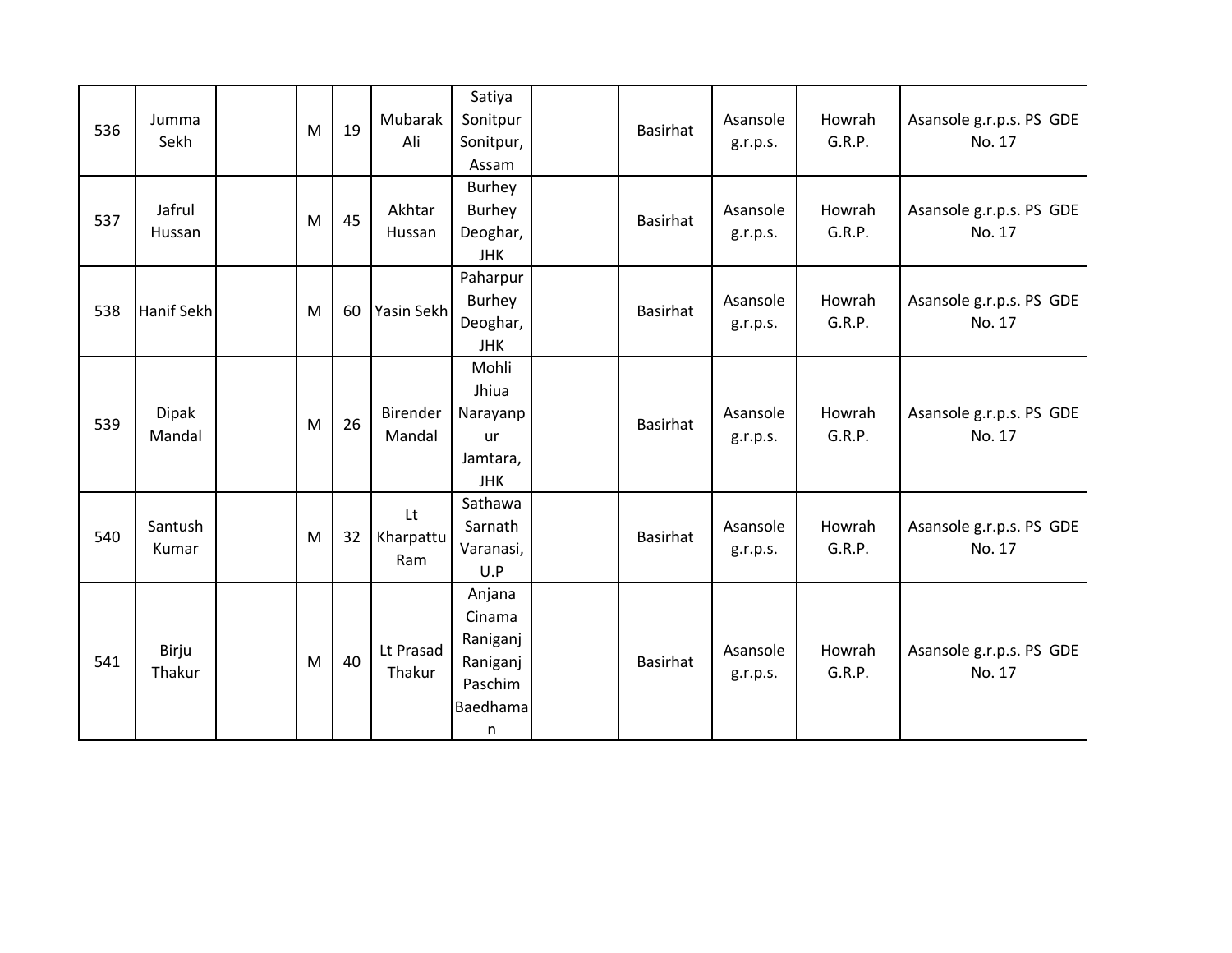| 542 | Rajesh<br>Ray      | M | 47 | Shankar<br>Ray   | Dhrub<br>Dangal<br>Asansol<br>Hirapur<br>Paschim<br>Baedhama<br>n W.B           | Basirhat        | Asansole<br>g.r.p.s. | Howrah<br>G.R.P. | Asansole g.r.p.s. PS GDE<br>No. 17 |
|-----|--------------------|---|----|------------------|---------------------------------------------------------------------------------|-----------------|----------------------|------------------|------------------------------------|
| 543 | Ujjawa<br>Kumar    | M | 47 | Suni<br>Kumar    | Ismile<br>Asansol<br>Hirapur<br>Paschim<br>Baedhama<br>n W.B                    | <b>Basirhat</b> | Asansole<br>g.r.p.s. | Howrah<br>G.R.P. | Asansole g.r.p.s. PS GDE<br>No. 17 |
| 544 | Vikki<br>Ansari    | M | 18 | Md Hasan         | Dhanbad<br>Wasepur<br><b>Bhuli</b><br>Dhanbad,<br><b>JHK</b>                    | Basirhat        | Asansole<br>g.r.p.s. | Howrah<br>G.R.P. | Asansole g.r.p.s. PS GDE<br>No. 17 |
| 545 | Sajal Das          | M | 27 | Nibaran<br>Das   | Tarapith<br>Tarapith<br>Birbhum,<br>W.B                                         | Basirhat        | Asansole<br>g.r.p.s. | Howrah<br>G.R.P. | Asansole g.r.p.s. PS GDE<br>No. 17 |
| 546 | Sujol Mal          | M | 24 |                  | Torabari<br>Para<br>Guskara<br>Kandi Mal Ausgaram<br>Purbo<br>Bardhama<br>n, W. | Basirhat        | Asansole<br>g.r.p.s. | Howrah<br>G.R.P. | Asansole g.r.p.s. PS GDE<br>No. 17 |
| 547 | Aakash<br>Badyakar | M | 24 | Dulal<br>Badykar | Hirapur<br>Hirapur<br>Paschim<br>Baedhama<br>n W.B                              | Basirhat        | Asansole<br>g.r.p.s. | Howrah<br>G.R.P. | Asansole g.r.p.s. PS GDE<br>No. 17 |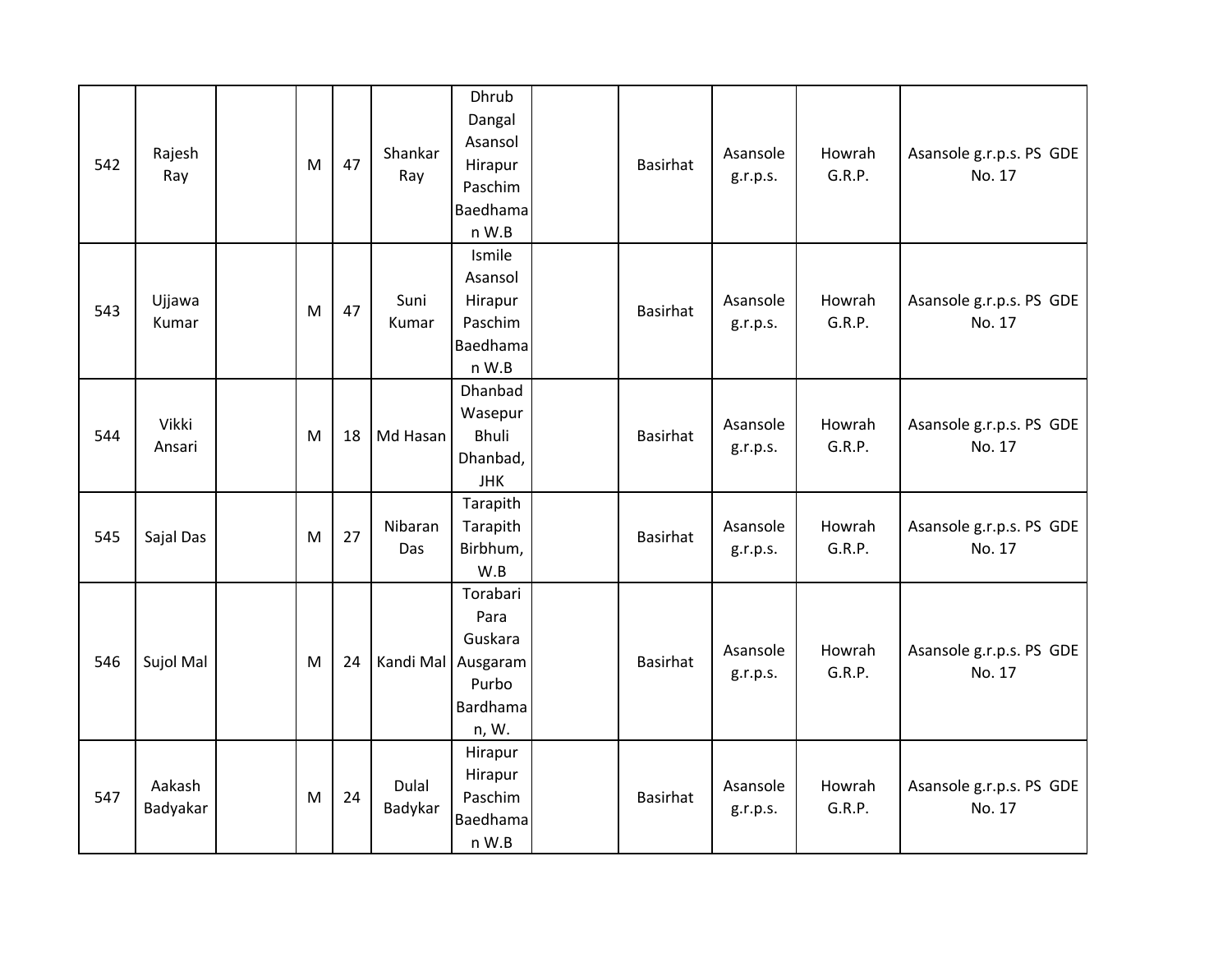| 548 | Suman<br>Hati        | M | 35 | Subol Hati Nimapura   | Sakhipora<br>Puri<br>Puri,<br>Orrisa                                |                | <b>Basirhat</b> | Asansole<br>g.r.p.s. | Howrah<br>G.R.P. | Asansole g.r.p.s. PS GDE<br>No. 17                                       |
|-----|----------------------|---|----|-----------------------|---------------------------------------------------------------------|----------------|-----------------|----------------------|------------------|--------------------------------------------------------------------------|
| 549 | Lipu Sethi           | M | 24 | Jagender<br>Sethi     | Chorheng<br>a<br>Nimapura<br>Puri,<br>Orrisa                        |                | <b>Basirhat</b> | Asansole<br>g.r.p.s. | Howrah<br>G.R.P. | Asansole g.r.p.s. PS GDE<br>No. 17                                       |
| 550 | Subhendu<br>Acharjee | M | 26 | Niranjan<br>Nayek     | Chorheng<br>a<br>Nimapura<br>Puri,<br>Orrisa                        |                | <b>Basirhat</b> | Asansole<br>g.r.p.s. | Howrah<br>G.R.P. | Asansole g.r.p.s. PS GDE<br>No. 17                                       |
| 551 | Ganesh<br>Hati       | M | 30 | Kumar<br>Hati         | Chorheng<br>a<br>Nimapura<br>Puri,<br>Orrisa                        |                | <b>Basirhat</b> | Asansole<br>g.r.p.s. | Howrah<br>G.R.P. | Asansole g.r.p.s. PS GDE<br>No. 17                                       |
| 552 | Md Jibrail           | M | 25 | Md<br>Usman           | Sripur 3<br><b>No</b><br>Jamuria<br>Paschim<br>Baedhama<br>n W.B    |                | <b>Basirhat</b> | Asansole<br>g.r.p.s. | Howrah<br>G.R.P. | Asansole g.r.p.s. PS GDE<br>No. 17                                       |
| 553 | Anish<br>Kumar       | M | 24 | <b>Biren</b><br>Kumar | Singon<br>Sikhardra<br>Jamui,<br><b>Bihar PS:</b><br><b>Baduria</b> | <b>Baduria</b> | Basirhat        | Asansole<br>g.r.p.s. | Howrah<br>G.R.P. | Asansole g.r.p.s. PS<br><b>Outpost Sitaram GRPP</b><br><b>GDE No. 06</b> |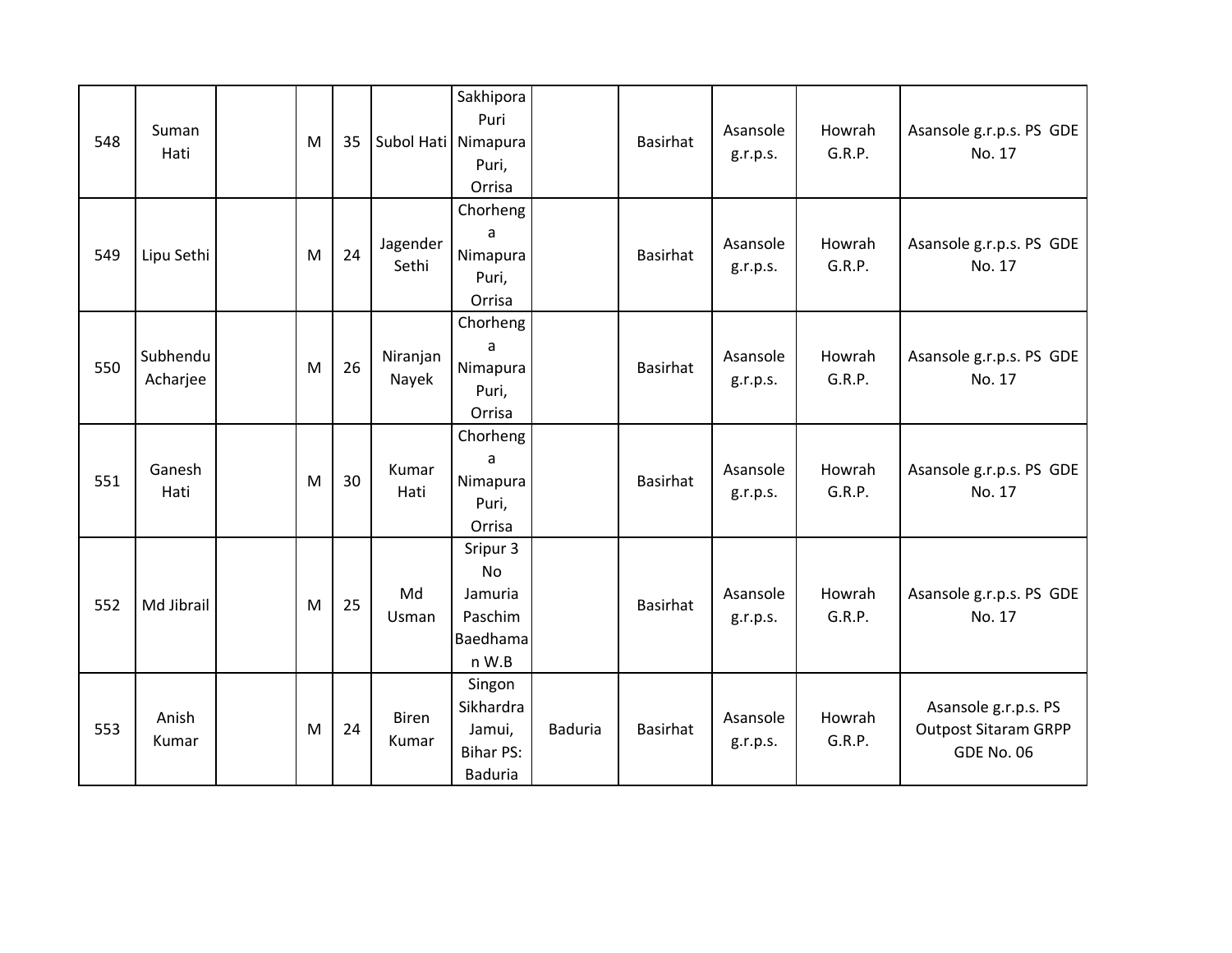| 554 | Piyush<br>Kumar        | M | 28 | Deoghord<br>ra Singh           | Kumar<br>Sikhardra<br>Jamui,<br><b>Bihar</b>                 |                | Basirhat         | Asansole<br>g.r.p.s. | Howrah<br>G.R.P. | Asansole g.r.p.s. PS<br><b>Outpost Sitaram GRPP</b><br><b>GDE No. 06</b> |
|-----|------------------------|---|----|--------------------------------|--------------------------------------------------------------|----------------|------------------|----------------------|------------------|--------------------------------------------------------------------------|
| 555 | Santu<br>Mondal        | M | 24 | S/o Dulal<br>Mondal            | Agradwip<br>PS: Katwa<br>Dist.:<br>Purba<br>Burdwan          | Katwa          | Purba<br>Burdwan | Kalna<br>g.r.p.s.    | Howrah<br>G.R.P. | Kalna g.r.p.s. PS GDE No.<br>21                                          |
| 556 | Mahir Sk               | M | 55 | $S/O$ Lt.<br>Sekendar<br>Sk    | Srirampur<br>PS:<br>Nadangha<br>t Dist.:<br>Purba<br>Burdwan | Nadanghat      | Purba<br>Burdwan | Kalna<br>g.r.p.s.    | Howrah<br>G.R.P. | Kalna g.r.p.s. PS GDE No.<br>21                                          |
| 557 | Kalo Sk                | M | 40 | S/o Rahim<br>Sk                | Guptipara<br>PS:<br>Balagarh<br>Dist.:<br>Hooghly<br>Rural   | Balagarh       | Hooghly<br>Rural | Kalna<br>g.r.p.s.    | Howrah<br>G.R.P. | Kalna g.r.p.s. PS GDE No.<br>21                                          |
| 558 | Santu<br>Mukherje<br>e | M | 25 | S/O<br>Bikram<br>Mukherje<br>e | Uday<br>Rajpur PS:<br><b>Barasat</b><br>Dist.:<br>Barasat    | <b>Barasat</b> | Barasat          | Kalna<br>g.r.p.s.    | Howrah<br>G.R.P. | Kalna g.r.p.s. PS GDE No.<br>31                                          |
| 559 | Toton<br>Ghosh         | M | 34 | S/O<br>Sadhan<br>Ghosh         | Jirat PS:<br>Balagarh<br>Dist.:<br>Hooghly<br>Rural          | Balagarh       | Hooghly<br>Rural | Kalna<br>g.r.p.s.    | Howrah<br>G.R.P. | Kalna g.r.p.s. PS GDE No.<br>31                                          |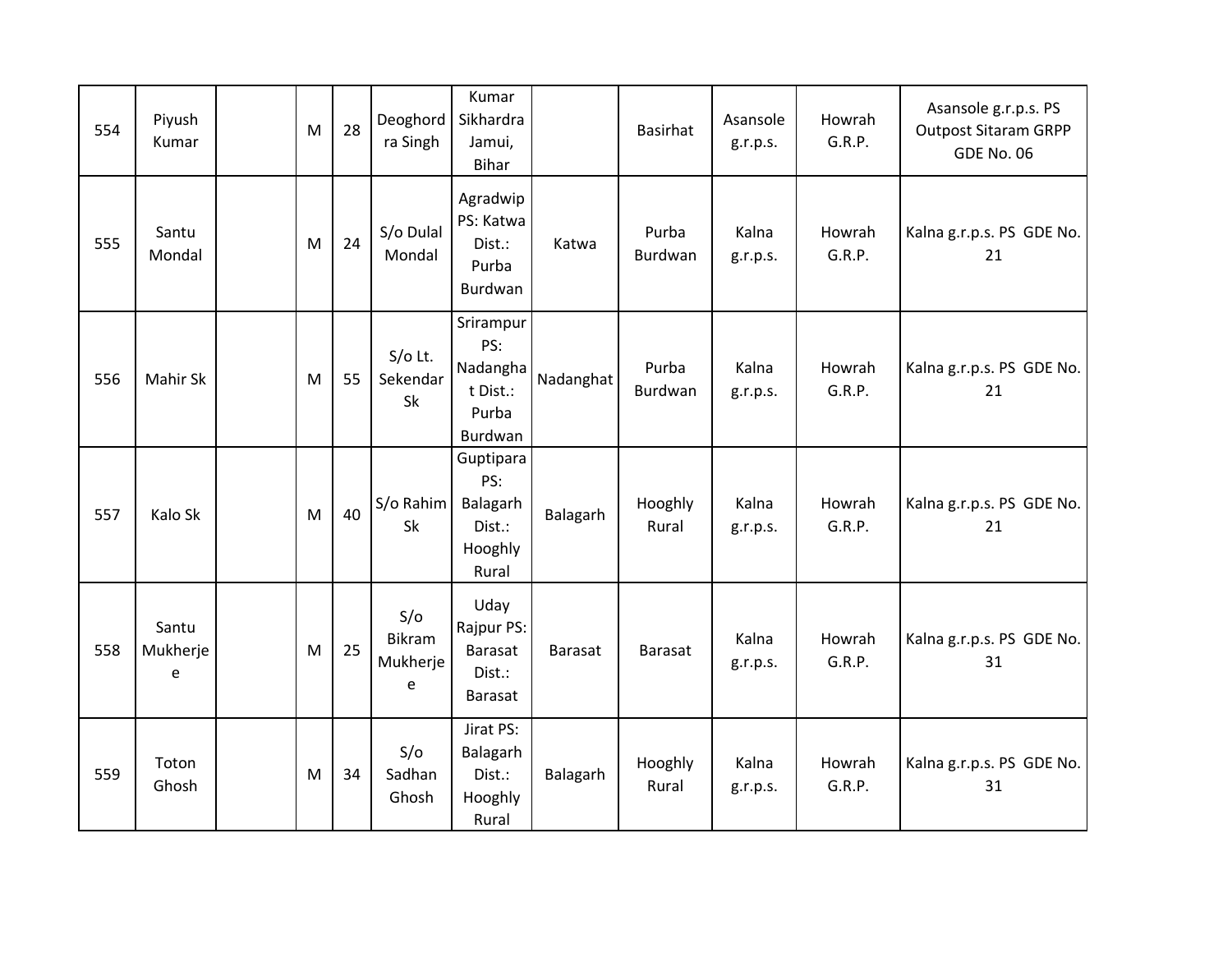| 560 | Prashanta<br>Sarkar | M | 22 | S/O<br>Sahadeb<br>Sarkar | Goyara<br>PS: Kalna<br>Dist.:<br>Purba<br>Burdwan          | Kalna                       | Purba<br>Burdwan | Kalna<br>g.r.p.s.          | Howrah<br>G.R.P. | Kalna g.r.p.s. PS GDE No.<br>31              |
|-----|---------------------|---|----|--------------------------|------------------------------------------------------------|-----------------------------|------------------|----------------------------|------------------|----------------------------------------------|
| 561 | Rakesh<br>Halder    | M | 19 | S/o Bharat<br>Halder     | Kalikapur<br>PS: Katwa<br>Dist.:<br>Purba<br>Burdwan       | Katwa                       | Purba<br>Burdwan | Kalna<br>g.r.p.s.          | Howrah<br>G.R.P. | Kalna g.r.p.s. PS GDE No.<br>31              |
| 562 | Biswajit<br>Das     | M | 31 | Nanu Das                 | Kanaipur<br>PS:<br>li Dist.:<br>Hooghly<br>Rural           | Dhaniakha Dhaniakhal<br>-i- | Hooghly<br>Rural | Kamar<br>kundu<br>g.r.p.s. | Howrah<br>G.R.P. | Kamar kundu g.r.p.s. PS<br><b>GDE No. 18</b> |
| 563 | Kaidan<br>Malik     | M | 54 | Lt Subal<br>Malik        | Alipur PS:<br>Dadpur<br>Dist.:<br>Hooghly<br>Rural         | Dadpur                      | Hooghly<br>Rural | Kamar<br>kundu<br>g.r.p.s. | Howrah<br>G.R.P. | Kamar kundu g.r.p.s. PS<br><b>GDE No. 18</b> |
| 564 | Samar<br>Porel      | M | 27 | <b>Basudeb</b><br>Porel  | Kamdebp<br>ur PS:<br>Haripal<br>Dist.:<br>Hooghly<br>Rural | Haripal                     | Hooghly<br>Rural | Kamar<br>kundu<br>g.r.p.s. | Howrah<br>G.R.P. | Kamar kundu g.r.p.s. PS<br><b>GDE No. 18</b> |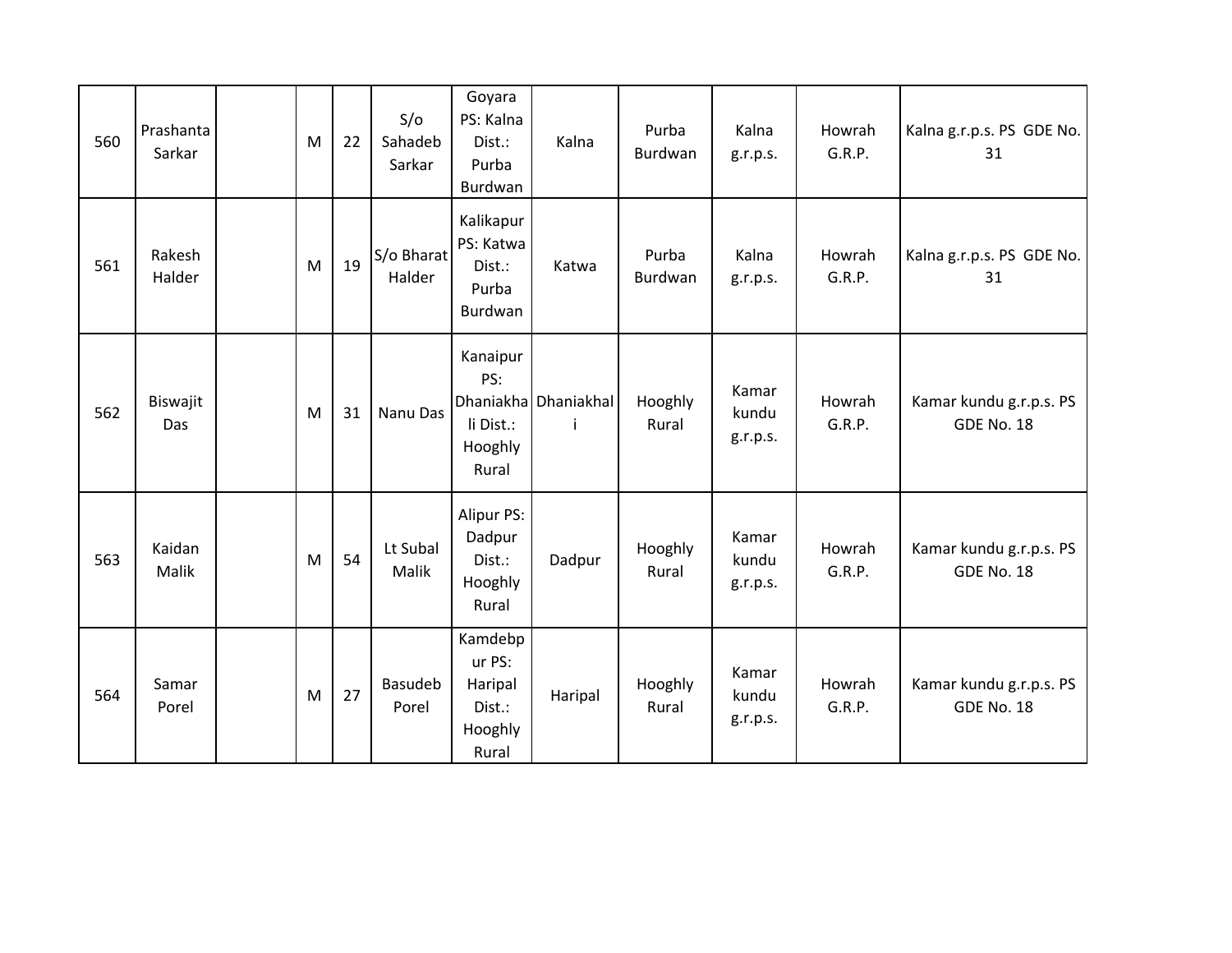| 565 | Sanath Kr<br>Tha      | M | 58 | Lt Gour Ch<br>Tha              | Itla PS:<br>Mangalko<br>t Dist.:<br>Purba<br>Burdwan         | Mangalkot                  | Purba<br>Burdwan | Kamar<br>kundu<br>g.r.p.s. | Howrah<br>G.R.P. | Kamar kundu g.r.p.s. PS<br><b>GDE No. 18</b> |
|-----|-----------------------|---|----|--------------------------------|--------------------------------------------------------------|----------------------------|------------------|----------------------------|------------------|----------------------------------------------|
| 566 | Prabir<br>Mon         | M | 36 | Sushil<br>Mon                  | Bonpur<br>PS:<br>li Dist.:<br>Hooghly<br>Rural               | Dhaniakha Dhaniakhal<br>-i | Hooghly<br>Rural | Kamar<br>kundu<br>g.r.p.s. | Howrah<br>G.R.P. | Kamar kundu g.r.p.s. PS<br><b>GDE No. 18</b> |
| 567 | Sukumar<br>Das        | M | 47 | Kalipada<br>Das                | Kharsorai<br>PS:<br>Chanditala<br>Dist.:<br>Hooghly<br>Rural | Chanditala                 | Hooghly<br>Rural | Kamar<br>kundu<br>g.r.p.s. | Howrah<br>G.R.P. | Kamar kundu g.r.p.s. PS<br><b>GDE No. 18</b> |
| 568 | Swapan<br><b>Bhar</b> | M | 58 | Lt<br>Biswanath<br><b>Bhar</b> | Kharsorai<br>PS:<br>Chanditala<br>Dist.:<br>Hooghly<br>Rural | Chanditala                 | Hooghly<br>Rural | Kamar<br>kundu<br>g.r.p.s. | Howrah<br>G.R.P. | Kamar kundu g.r.p.s. PS<br><b>GDE No. 18</b> |
| 569 | Emdadul<br>Munsi      | M | 26 | Nurul<br>Munsi                 | Kasimnag<br>ar PS:<br>Paikar<br>Dist.:<br>Birbhum            | Paikar                     | Birbhum          | Kamar<br>kundu<br>g.r.p.s. | Howrah<br>G.R.P. | Kamar kundu g.r.p.s. PS<br><b>GDE No. 18</b> |
| 570 | <b>Tojibul Sk</b>     | M | 50 | lyub Sk                        | Mobilpur<br>PS:<br>Oldmalda<br>Dist.:<br>Malda               | Oldmalda                   | Malda            | Kamar<br>kundu<br>g.r.p.s. | Howrah<br>G.R.P. | Kamar kundu g.r.p.s. PS<br><b>GDE No. 31</b> |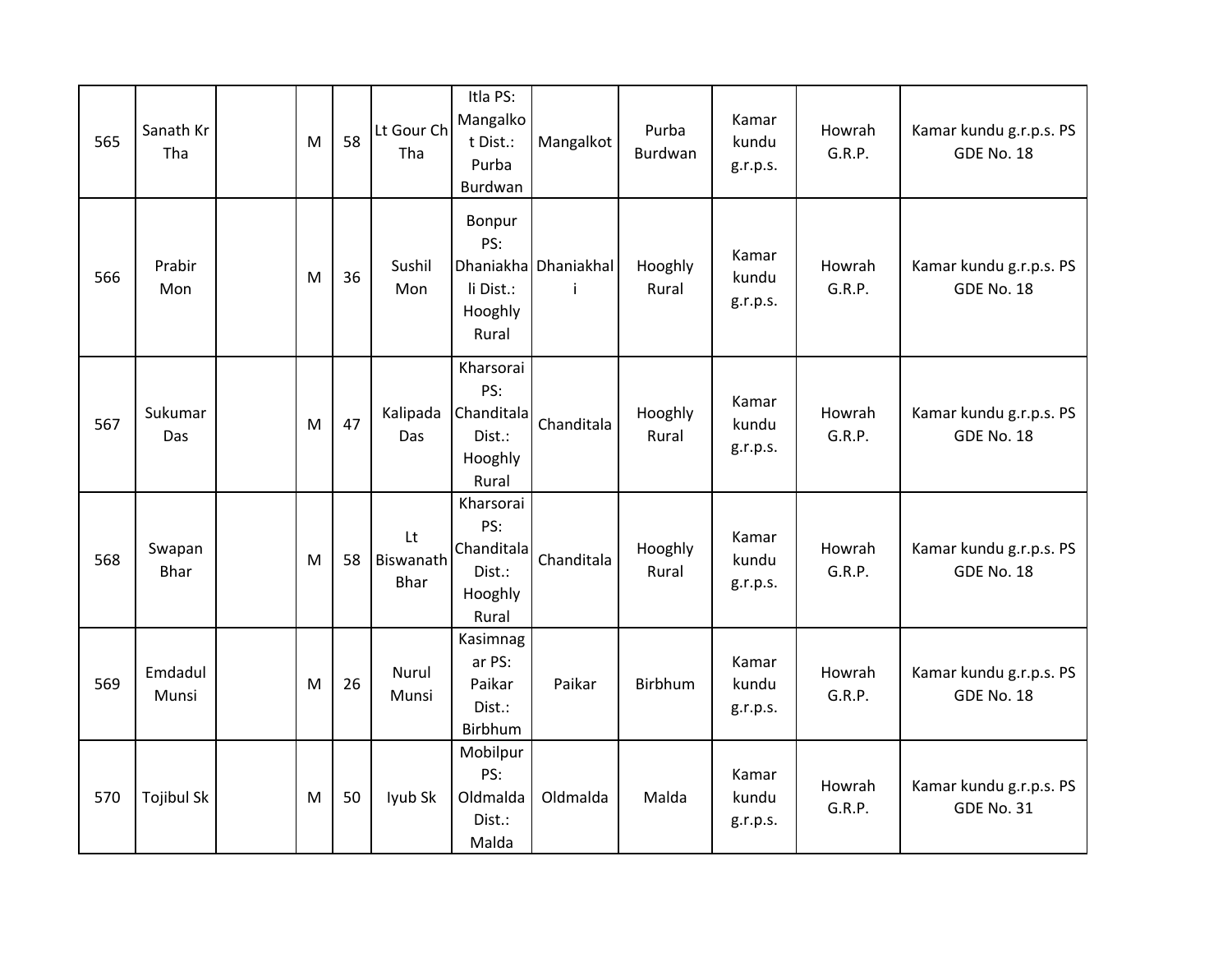| 571 | Sontu Sk                     | M | 45 | Ahab Sk                            | Golapbag<br>PS:<br><b>DEWANDI</b><br>GHI Dist.:<br>Purba<br>Burdwan | <b>DEWANDI</b><br><b>GHI</b>         | Purba<br>Burdwan | Kamar<br>kundu<br>g.r.p.s. | Howrah<br>G.R.P. | Kamar kundu g.r.p.s. PS<br><b>GDE No. 31</b> |
|-----|------------------------------|---|----|------------------------------------|---------------------------------------------------------------------|--------------------------------------|------------------|----------------------------|------------------|----------------------------------------------|
| 572 | Sakir Ali                    | M | 27 | Abbas Ali                          | Locabati<br>PS:<br>li Dist.:<br>Hooghly<br>Rural                    | Dhaniakha Dhaniakhal<br>$\mathbf{i}$ | Hooghly<br>Rural | Kamar<br>kundu<br>g.r.p.s. | Howrah<br>G.R.P. | Kamar kundu g.r.p.s. PS<br><b>GDE No. 31</b> |
| 573 | Bappa<br>Hembram             | M | 28 | Shibu<br>Hembram                   | <b>Balia PS:</b><br>Haripal<br>Dist.:<br>Hooghly<br>Rural           | Haripal                              | Hooghly<br>Rural | Kamar<br>kundu<br>g.r.p.s. | Howrah<br>G.R.P. | Kamar kundu g.r.p.s. PS<br><b>GDE No. 31</b> |
| 574 | Suprakash<br>Chakrobor<br>ty | M | 53 | Lt Joy<br>Gopal<br>Chakrobor<br>ty | Dihibandh<br>pur PS:<br>Arambagh<br>Dist.:<br>Hooghly<br>Rural      | Arambagh                             | Hooghly<br>Rural | Kamar<br>kundu<br>g.r.p.s. | Howrah<br>G.R.P. | Kamar kundu g.r.p.s. PS<br><b>GDE No. 31</b> |
| 575 | Sontu<br>Koley               | M | 28 | Pradip<br>Koley                    | Deshapara<br>PS: Singur<br>Dist.:<br>Hooghly<br>Rural               | Singur                               | Hooghly<br>Rural | Kamar<br>kundu<br>g.r.p.s. | Howrah<br>G.R.P. | Kamar kundu g.r.p.s. PS<br><b>GDE No. 31</b> |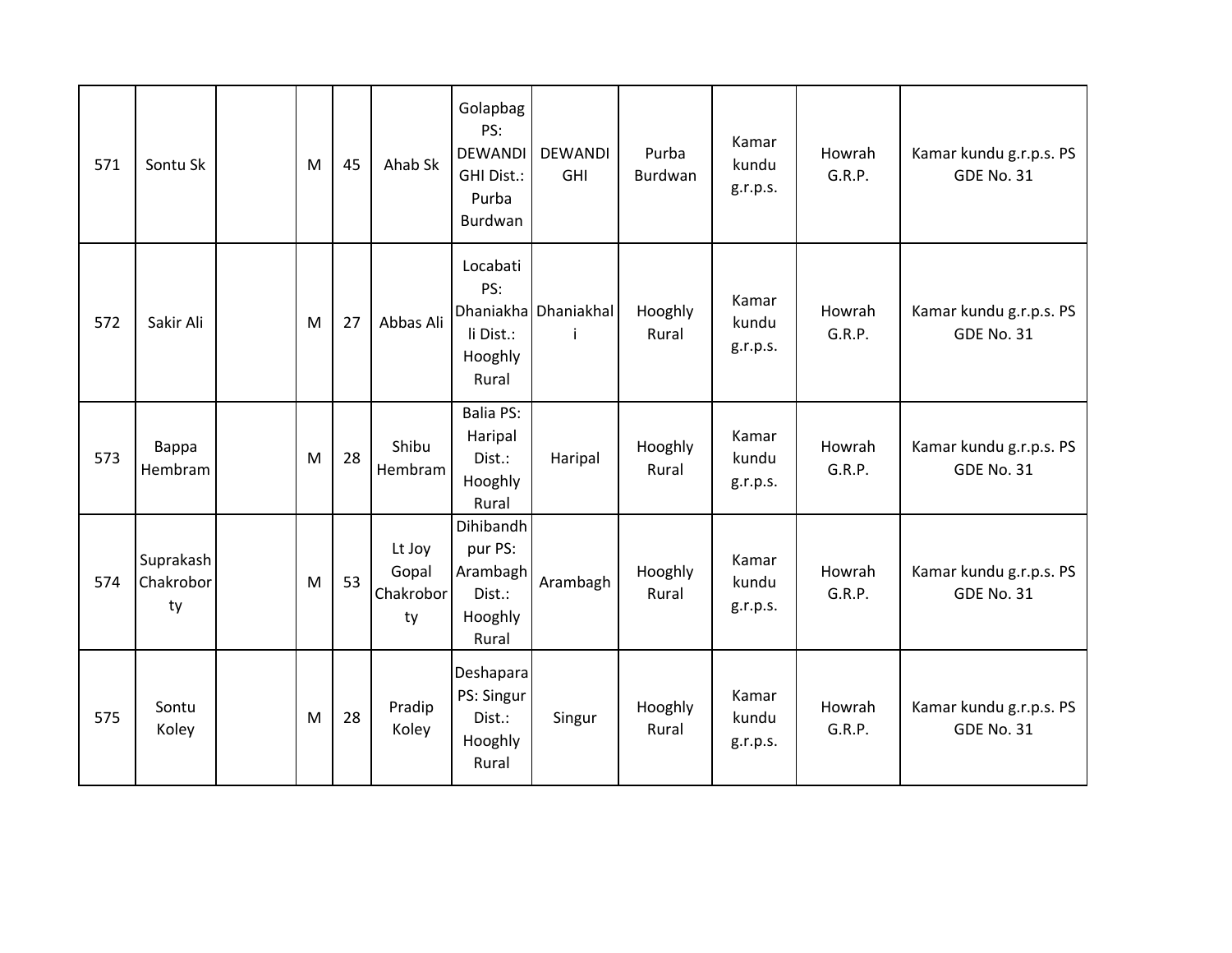| 576 | Prasanta<br>Malik     | M | 40 | Lt<br>Panchana<br>n Malik | Dhaipukur<br>PS: Singur<br>Dist.:<br>Hooghly<br>Rural        | Singur     | Hooghly<br>Rural                      | Kamar<br>kundu<br>g.r.p.s. | Howrah<br>G.R.P. | Kamar kundu g.r.p.s. PS<br><b>GDE No. 31</b> |
|-----|-----------------------|---|----|---------------------------|--------------------------------------------------------------|------------|---------------------------------------|----------------------------|------------------|----------------------------------------------|
| 577 | Sourav<br>Das         | M | 21 | <b>Bimal Das</b>          | Dakhinkul<br>PS:<br>Haripal<br>Dist.:<br>Hooghly<br>Rural    | Haripal    | Hooghly<br>Rural                      | Kamar<br>kundu<br>g.r.p.s. | Howrah<br>G.R.P. | Kamar kundu g.r.p.s. PS<br><b>GDE No. 31</b> |
| 578 | Sk Mujibar<br>Rahaman | M | 33 | Esha<br>Haque             | Belbandh<br>PS:<br>Tarakeswa<br>r Dist.:<br>Hooghly<br>Rural | Tarakeswar | Hooghly<br>Rural                      | Kamar<br>kundu<br>g.r.p.s. | Howrah<br>G.R.P. | Kamar kundu g.r.p.s. PS<br><b>GDE No. 31</b> |
| 579 | Md. Basir<br>Sk       | M | 30 | Idu Sk                    | PS: Katwa<br>Dist.:<br>Purba<br><b>Burdwan</b>               | Katwa      | Purba<br>Burdwan                      | Katwa<br>g.r.p.s.          | Howrah<br>G.R.P. | Katwa g.r.p.s. PS GDE No.<br>29              |
| 580 | Chanchal<br>Das       | M | 38 | Ranjit Das                | PS:<br>Burdwan<br>Dist.:<br>Purba<br>Burdwan                 | Burdwan    | Purba<br>Burdwan                      | Katwa<br>g.r.p.s.          | Howrah<br>G.R.P. | Katwa g.r.p.s. PS GDE No.<br>29              |
| 581 | Amin Sk               | M | 46 | Altab<br>Hossain Sk       | PS: Suti<br>Dist.:<br>Jangipur<br>Police<br>District         | Suti       | Jangipur<br>Police<br><b>District</b> | Katwa<br>g.r.p.s.          | Howrah<br>G.R.P. | Katwa g.r.p.s. PS GDE No.<br>29              |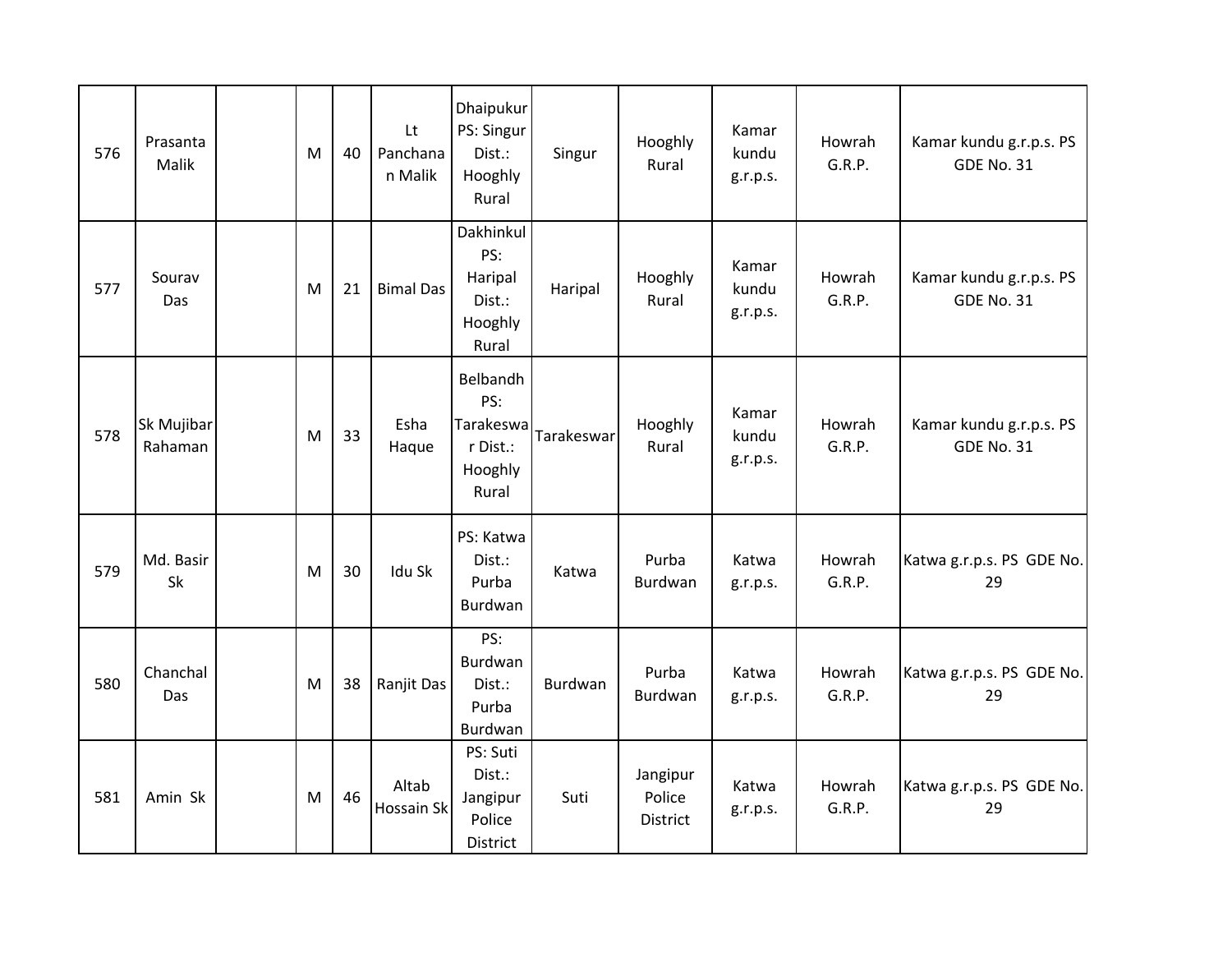| 582 | <b>Nur</b><br>Jaman     | M | 34 | <b>Hossain Skl</b>  | PS:<br>Sagardighi<br>Dist.:<br>Jangipur<br>Police<br><b>District</b> | Sagardighi     | Jangipur<br>Police<br><b>District</b> | Katwa<br>g.r.p.s.    | Howrah<br>G.R.P. | Katwa g.r.p.s. PS GDE No.<br>29                                            |
|-----|-------------------------|---|----|---------------------|----------------------------------------------------------------------|----------------|---------------------------------------|----------------------|------------------|----------------------------------------------------------------------------|
| 583 | Saiful Sk               | M | 21 | Sarwar Sk           | PS: Kandi<br>Dist.:<br>Murshida<br>bad                               | Kandi          | Murshidaba<br>d                       | Katwa<br>g.r.p.s.    | Howrah<br>G.R.P. | Katwa g.r.p.s. PS GDE No.<br>29                                            |
| 584 | Ismile Sk               | M | 19 | Sajada Sk           | PS: Kandi<br>Dist.:<br>Murshida<br>bad                               | Kandi          | Murshidaba<br>d                       | Katwa<br>g.r.p.s.    | Howrah<br>G.R.P. | Katwa g.r.p.s. PS GDE No.<br>29                                            |
| 585 | Sanjoy<br>Acharjoi      | M | 50 | Suranjan<br>Acharjo |                                                                      |                | <b>Basirhat</b>                       | Sainthia<br>g.r.p.s. | Howrah<br>G.R.P. | Sainthia g.r.p.s. PS<br><b>Outpost Bolpur GRPP</b><br><b>GDE No. 11</b>    |
| 586 | Debobrata<br>Das        | M | 33 | Dhakhi Ch<br>Das    |                                                                      |                | <b>Basirhat</b>                       | Sainthia<br>g.r.p.s. | Howrah<br>G.R.P. | Sainthia g.r.p.s. PS<br><b>Outpost Bolpur GRPP</b><br><b>GDE No. 11</b>    |
| 587 | <b>Bikhas</b><br>Mondal | M | 32 | Bsinopada<br>Mondal |                                                                      |                | <b>Basirhat</b>                       | Sainthia<br>g.r.p.s. | Howrah<br>G.R.P. | Sainthia g.r.p.s. PS<br><b>Outpost Bolpur GRPP</b><br><b>GDE No. 11</b>    |
| 588 | Biduyt<br>Ghosh         | M | 31 | Nikhil<br>Ghosh     |                                                                      |                | <b>Basirhat</b>                       | Sainthia<br>g.r.p.s. | Howrah<br>G.R.P. | Sainthia g.r.p.s. PS GDE<br>No. 17                                         |
| 589 | Panalam<br>Sk           | M | 40 | Muluk Sk            |                                                                      |                | <b>Basirhat</b>                       | Sainthia<br>g.r.p.s. | Howrah<br>G.R.P. | Sainthia g.r.p.s. PS GDE<br>No. 17                                         |
| 590 | <b>Bhajon Pal</b>       | M | 59 | Lt.prafula<br>Pal   | PS:<br><b>Baduria</b><br>Dist.:<br>Alipurduar                        | <b>Baduria</b> | Alipurduar                            | Sainthia<br>g.r.p.s. | Howrah<br>G.R.P. | Sainthia g.r.p.s. PS<br><b>Outpost Rampurhat GRPP</b><br><b>GDE No. 17</b> |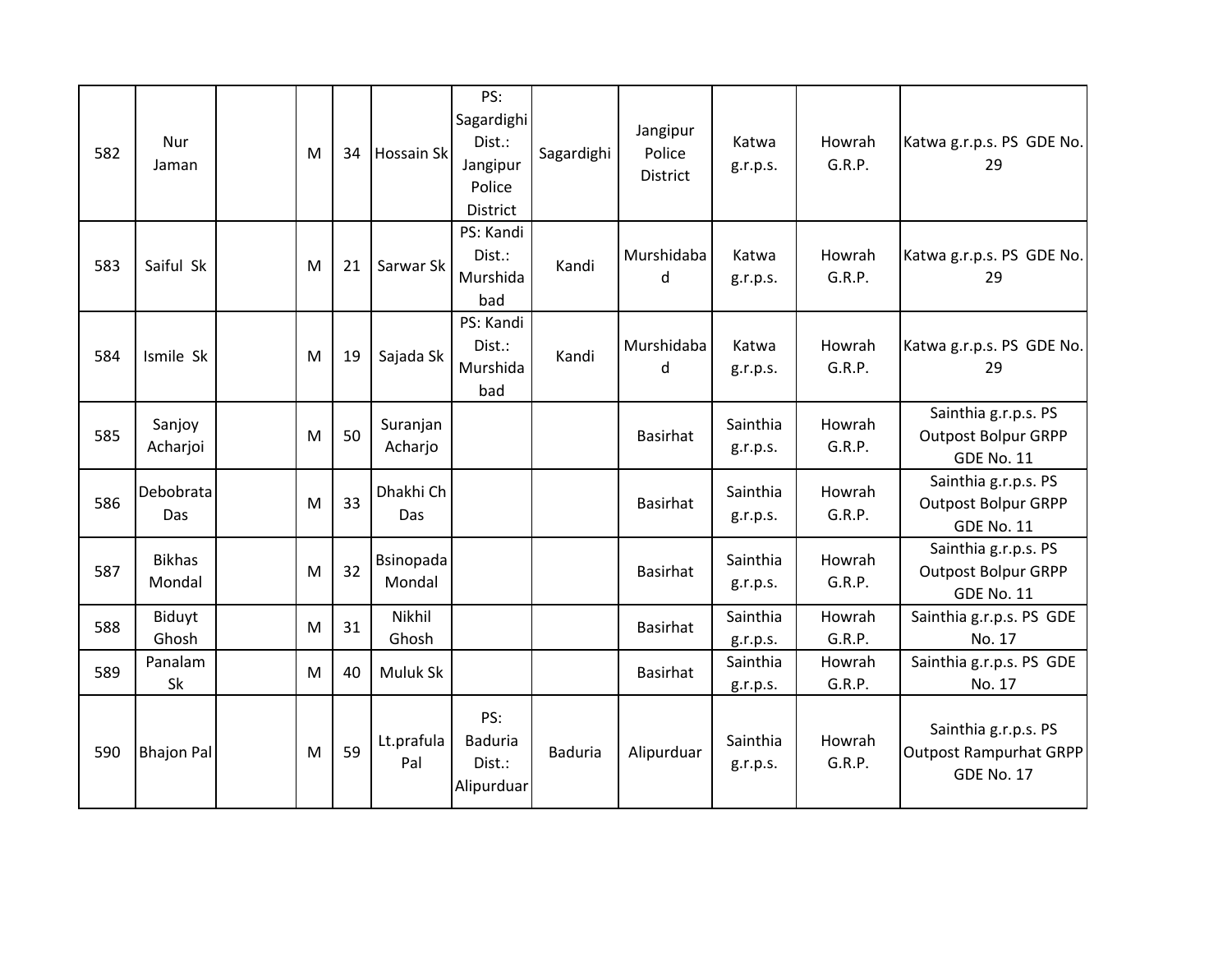| 591 | Kalipada<br>Ghosh       | M | 54 | Sital Ch<br>Ghosh      |                                           | <b>Basirhat</b> | Sainthia<br>g.r.p.s. | Howrah<br>G.R.P. | Sainthia g.r.p.s. PS<br><b>Outpost Rampurhat GRPP</b><br><b>GDE No. 17</b> |
|-----|-------------------------|---|----|------------------------|-------------------------------------------|-----------------|----------------------|------------------|----------------------------------------------------------------------------|
| 592 | Arjun Mal               | M | 24 | Lt.sadhin<br>Mal       |                                           | <b>Basirhat</b> | Sainthia<br>g.r.p.s. | Howrah<br>G.R.P. | Sainthia g.r.p.s. PS<br><b>Outpost Rampurhat GRPP</b><br><b>GDE No. 17</b> |
| 593 | Rabin<br>Kumar          | M | 26 | Banku<br>Saha          |                                           | <b>Basirhat</b> | Sainthia<br>g.r.p.s. | Howrah<br>G.R.P. | Sainthia g.r.p.s. PS<br>Outpost Rampurhat GRPP<br><b>GDE No. 17</b>        |
| 594 | Hossain Sk              | м | 23 | <b>Hasibul Sk</b>      |                                           | <b>Basirhat</b> | Sainthia<br>g.r.p.s. | Howrah<br>G.R.P. | Sainthia g.r.p.s. PS<br>Outpost Rampurhat GRPP<br><b>GDE No. 17</b>        |
| 595 | Rakhib<br><b>Biswas</b> | M | 29 | Kasat<br><b>Biswas</b> |                                           | <b>Basirhat</b> | Sainthia<br>g.r.p.s. | Howrah<br>G.R.P. | Sainthia g.r.p.s. PS<br><b>Outpost Rampurhat GRPP</b><br><b>GDE No. 17</b> |
| 596 | Kundan<br>Kumar         | M | 20 | Kamalesh<br>Kumar      | Of Shipwa<br>PS-Gazren<br>Dist-<br>Kanpur | <b>Basirhat</b> | Suri g.r.p.s.        | Howrah<br>G.R.P. | Suri g.r.p.s. PS GDE No.<br>19                                             |
| 597 | Sonu<br>Kumar           | M | 20 | Dhaniram               | Of Shipwa<br>PS-Gazren<br>Dist-<br>Kanpur | <b>Basirhat</b> | Suri g.r.p.s.        | Howrah<br>G.R.P. | Suri g.r.p.s. PS GDE No.<br>19                                             |
| 598 | Nadir<br>Khan           | M | 20 | Nisar<br>Ahmad         | Of Shipwa<br>PS-Gazren<br>Dist-<br>Kanpur | <b>Basirhat</b> | Suri g.r.p.s.        | Howrah<br>G.R.P. | Suri g.r.p.s. PS GDE No.<br>19                                             |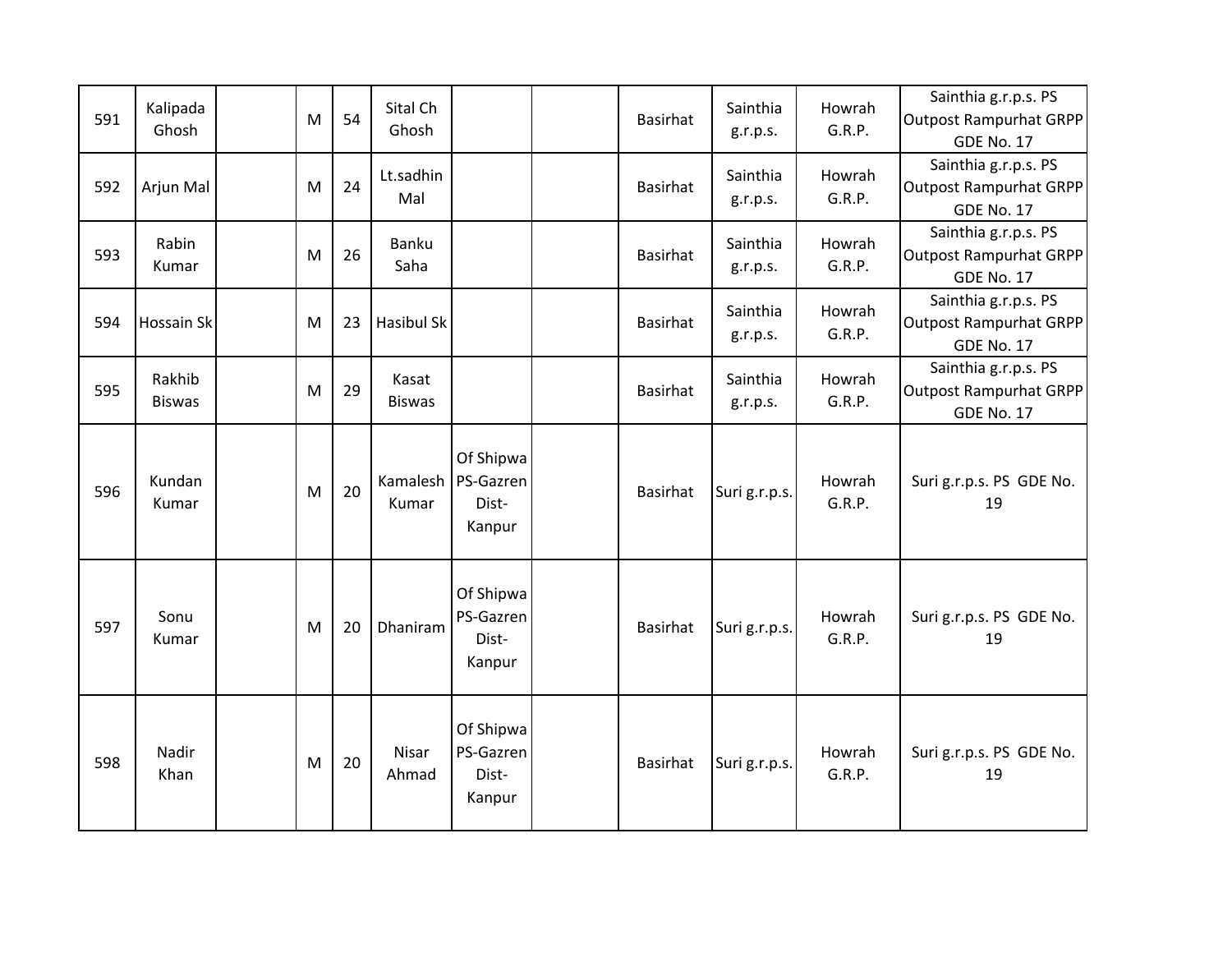| 599 | Anshu<br>Kumar     | M | 18 | Shri Ram<br><b>Balak</b>  | Of Shipwa<br>PS-Gazren<br>Dist-<br>Kanpur        |        | Basirhat | Suri g.r.p.s. | Howrah<br>G.R.P. | Suri g.r.p.s. PS GDE No.<br>19 |
|-----|--------------------|---|----|---------------------------|--------------------------------------------------|--------|----------|---------------|------------------|--------------------------------|
| 600 | Nayan<br>Bauri     | M | 22 | Kajal Bauri               | Of Shipwa<br>PS-Gazren<br>Dist-<br>Kanpur        |        | Basirhat | Suri g.r.p.s. | Howrah<br>G.R.P. | Suri g.r.p.s. PS GDE No.<br>19 |
| 601 | Nazimul<br>Haque   | M | 19 | Inamul<br>Haque           | <b>Bolpur PS:</b><br>Bolpur<br>Dist.:<br>Birbhum | Bolpur | Birbhum  | Suri g.r.p.s. | Howrah<br>G.R.P. | Suri g.r.p.s. PS GDE No.<br>19 |
| 602 | Srimanta<br>Mahato | M | 22 | Mohon<br>Mahato           | <b>Bolpur PS:</b><br>Bolpur<br>Dist.:<br>Birbhum | Bolpur | Birbhum  | Suri g.r.p.s. | Howrah<br>G.R.P. | Suri g.r.p.s. PS GDE No.<br>19 |
| 603 | Baban<br>Hazra     | M | 28 | <b>Brindaban</b><br>Hazra | <b>Bolpur PS:</b><br>Bolpur<br>Dist.:<br>Birbhum | Bolpur | Birbhum  | Suri g.r.p.s. | Howrah<br>G.R.P. | Suri g.r.p.s. PS GDE No.<br>19 |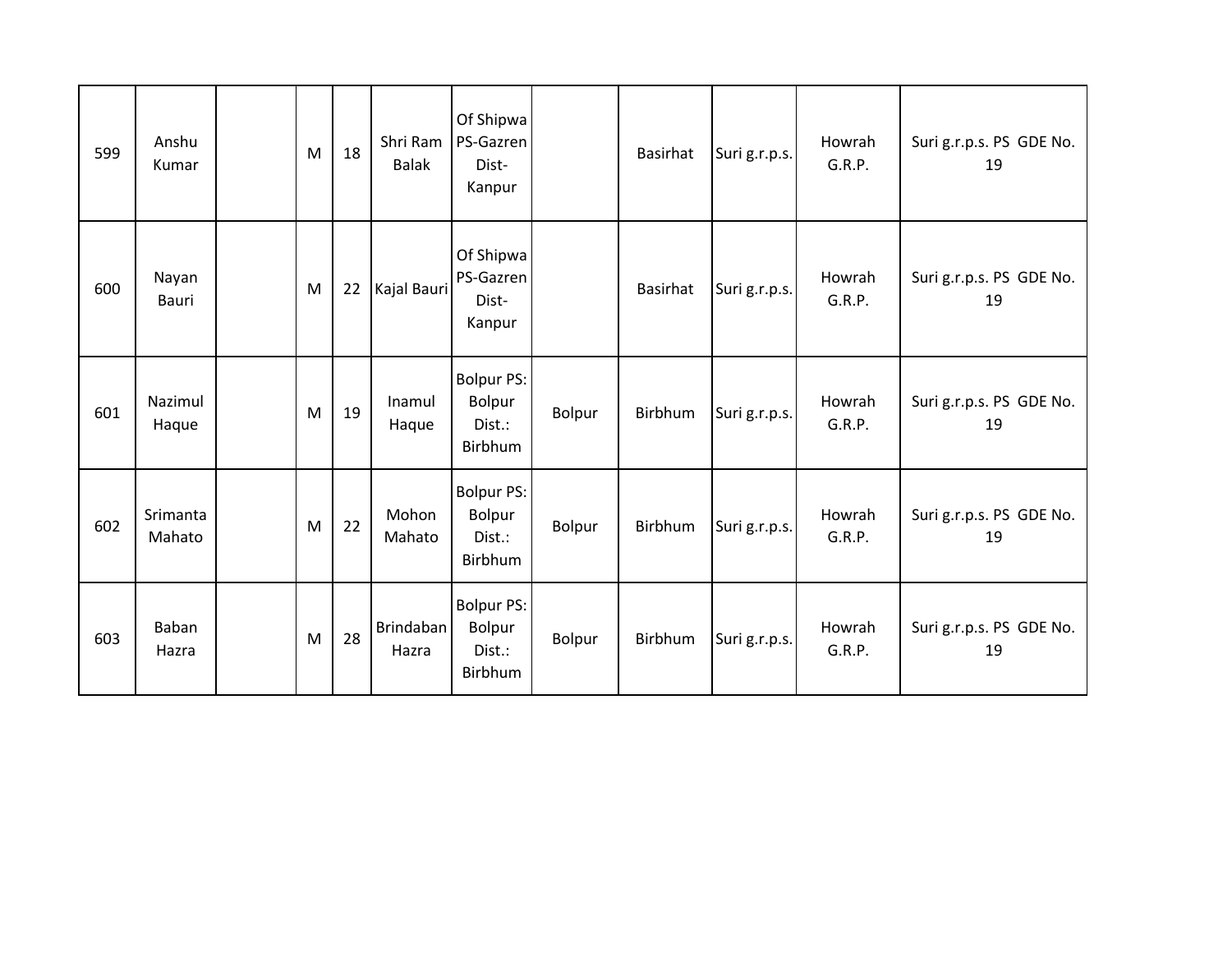| 604 | Shambhu<br>Mondal | ${\sf M}$ | 41 | Lt. Bihari<br>Mondal      | Vill.<br>Delulti, PS<br>Bagnan,<br>Dist.<br>Howrah<br>PS:<br>Bagnan<br>Dist.:<br>Howrah<br>Rural                                      | Bagnan | Howrah<br>Rural                         | Bantra | Howrah<br>Police<br>Commissione<br>rate | Bantra PS GDE No. 45 |
|-----|-------------------|-----------|----|---------------------------|---------------------------------------------------------------------------------------------------------------------------------------|--------|-----------------------------------------|--------|-----------------------------------------|----------------------|
| 605 | Samim<br>Aktar    | ${\sf M}$ | 36 | Lt.<br>Alauddin<br>Ansari | 34/1/2,<br>Satkari<br>Chatterjee<br>Lane,<br>PS+Dist.<br>Howrah<br>PS:<br>Howrah<br>Dist.:<br>Howrah<br>Police<br>Commissi<br>onerate | Howrah | Howrah<br>Police<br>Commission<br>erate | Bantra | Howrah<br>Police<br>Commissione<br>rate | Bantra PS GDE No. 45 |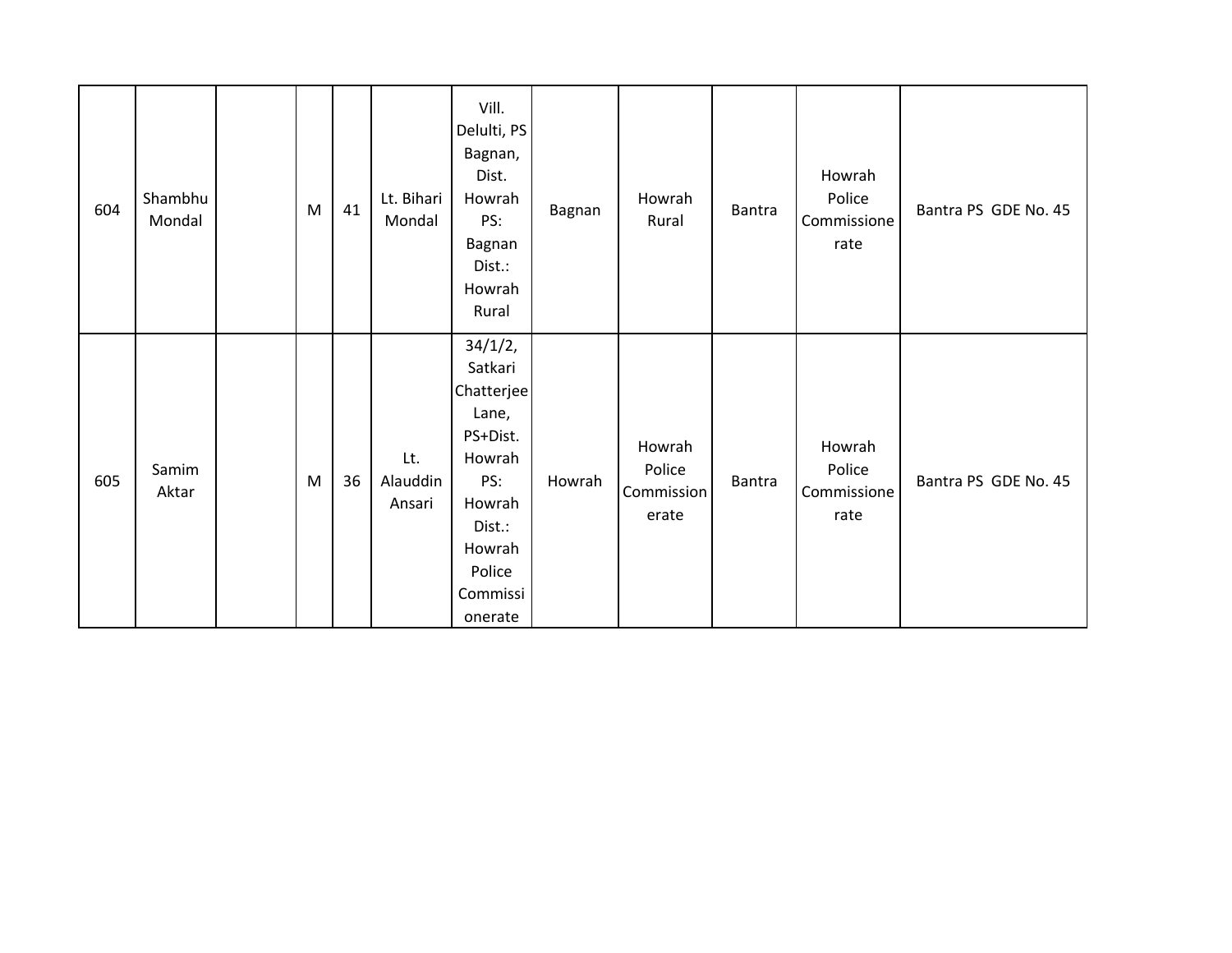| 606 | Ram<br><b>Bichar</b> | M | 34 | Lt.<br>Kamalakar<br>Prasad | Belgachia<br>near<br>Sitalamata<br>Mandir,<br>PS Liluah,<br>Howra PS:<br>Liluah<br>Dist.:<br>Howrah<br>Police<br>Commissi<br>onerate | Liluah | Howrah<br>Police<br>Commission<br>erate | Bantra        | Howrah<br>Police<br>Commissione<br>rate | Bantra PS GDE No. 49 |
|-----|----------------------|---|----|----------------------------|--------------------------------------------------------------------------------------------------------------------------------------|--------|-----------------------------------------|---------------|-----------------------------------------|----------------------|
| 607 | Santosh<br>Shah      | M | 28 | Dadan<br>Shah              | Belgachia<br>near<br>Sitalamata<br>Mandir,<br>PS Liluah,<br>Howra PS:<br>Liluah<br>Dist.:<br>Howrah<br>Police<br>Commissi<br>onerate | Liluah | Howrah<br>Police<br>Commission<br>erate | <b>Bantra</b> | Howrah<br>Police<br>Commissione<br>rate | Bantra PS GDE No. 49 |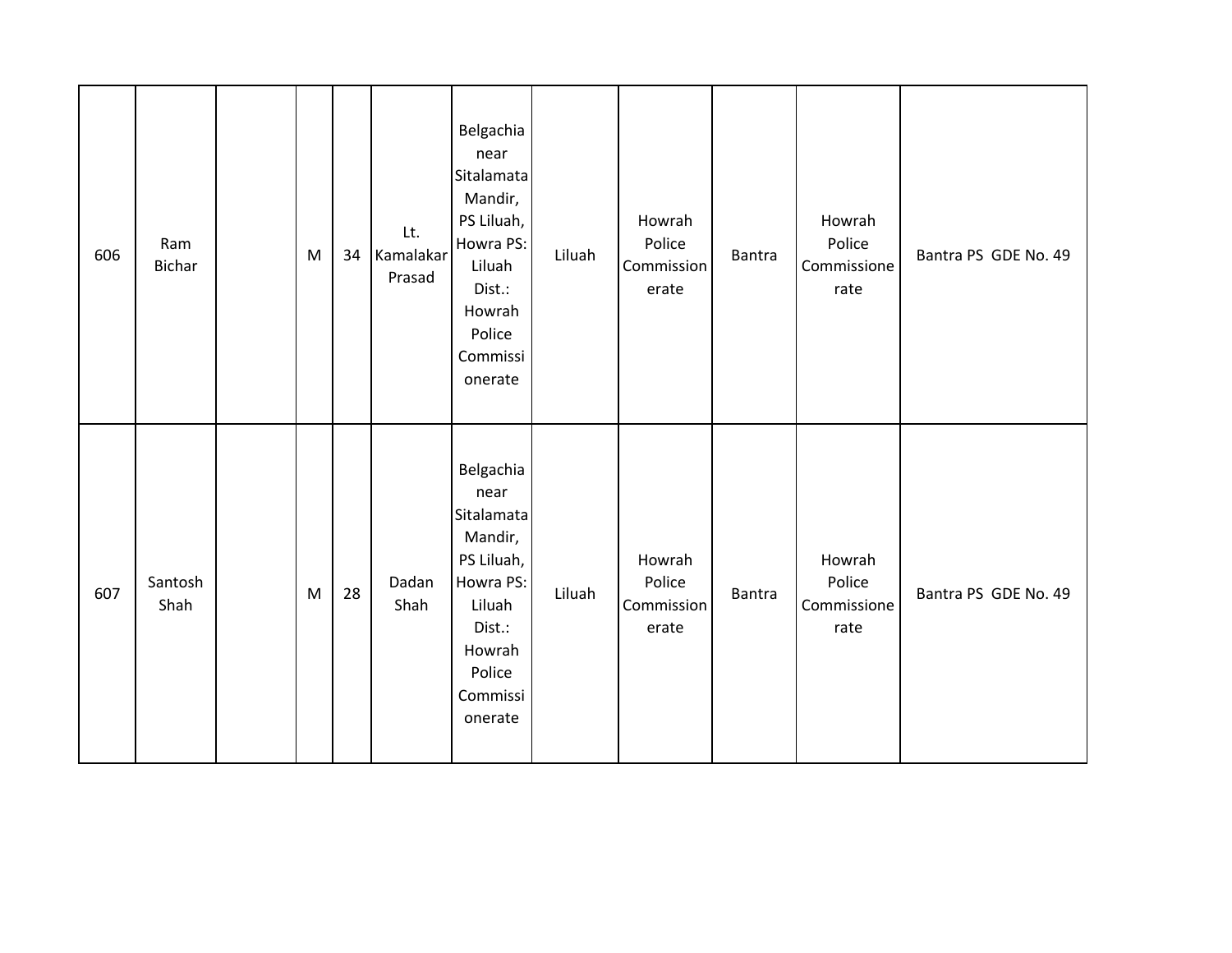| 608 | Sanjib<br>Adhikary | M | 31 | Samar<br>Adhikary    | Vill+P.O+P<br>S-Bauria,<br>Howrah<br>PS: Bauria<br>Dist.:<br>Howrah<br>Rural                                                | <b>Bauria</b> | Howrah<br>Rural                         | Bantra | Howrah<br>Police<br>Commissione<br>rate | Bantra PS GDE No. 49 |
|-----|--------------------|---|----|----------------------|-----------------------------------------------------------------------------------------------------------------------------|---------------|-----------------------------------------|--------|-----------------------------------------|----------------------|
| 609 | Mantu<br>Mallick   | M | 40 | Lt. Bappa<br>Mallick | Vill.<br>Paschim<br>Bauria,<br>P.O<br>Chakkathi,<br>PS Bauria,<br>Ho PS:<br><b>Bauria</b><br>Dist.:<br>Howrah<br>Rural      | <b>Bauria</b> | Howrah<br>Rural                         | Bantra | Howrah<br>Police<br>Commissione<br>rate | Bantra PS GDE No. 49 |
| 610 | Sk Asraf<br>Ali    | M | 19 | Golam Sk             | <b>Bankra</b><br>Karatkal,<br>PS<br>Domjur,<br>Howrah<br>PS:<br>Domjur<br>Dist.:<br>Howrah<br>Police<br>Commissi<br>onerate | Domjur        | Howrah<br>Police<br>Commission<br>erate | Bantra | Howrah<br>Police<br>Commissione<br>rate | Bantra PS GDE No. 49 |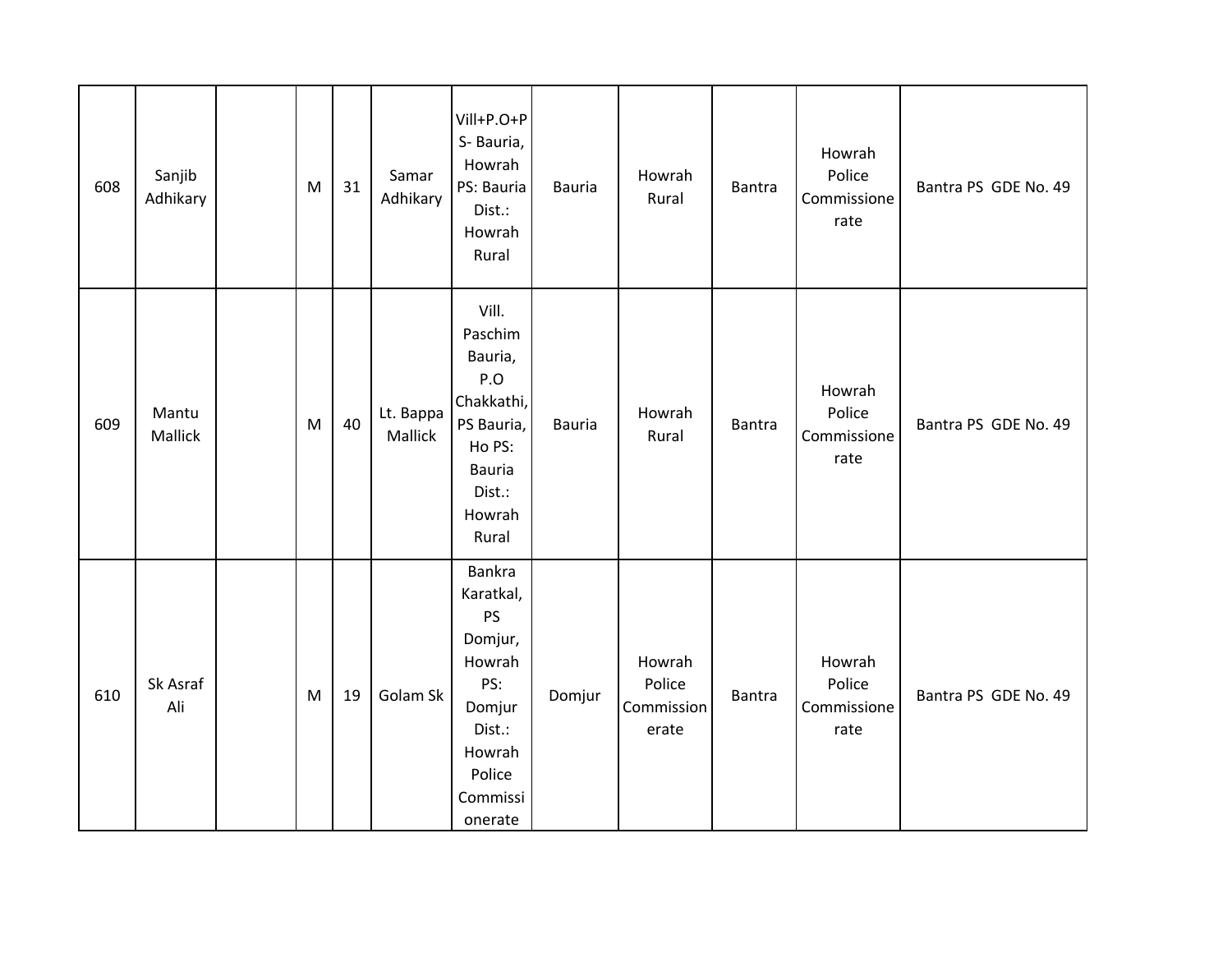| 611 | Md Paltu        | M | 28 | Lt. Md.<br>Nasim  | Bankra<br>Karatkal,<br>PS<br>Domjur,<br>Howrah<br>PS:<br>Domjur<br>Dist.:<br>Howrah<br>Police<br>Commissi<br>onerate                | Domjur | Howrah<br>Police<br>Commission<br>erate | Bantra | Howrah<br>Police<br>Commissione<br>rate | Bantra PS GDE No. 49 |
|-----|-----------------|---|----|-------------------|-------------------------------------------------------------------------------------------------------------------------------------|--------|-----------------------------------------|--------|-----------------------------------------|----------------------|
| 612 | Sk Arfan        | M | 28 | Lt. Sk.<br>Tamama | Bankra,<br>Chato<br>Priyara<br>Bagan, PS<br>Domjur,<br>Howrah<br>PS:<br>Domjur<br>Dist.:<br>Howrah<br>Police<br>Commissi<br>onerate | Domjur | Howrah<br>Police<br>Commission<br>erate | Bantra | Howrah<br>Police<br>Commissione<br>rate | Bantra PS GDE No. 49 |
| 613 | Mehetab<br>Khan | M | 34 | Md Yunish<br>Khan | PS: Belur<br>Dist.:<br>Howrah<br>Police<br>Commissi<br>onerate                                                                      | Belur  | Howrah<br>Police<br>Commission<br>erate | Belur  | Howrah<br>Police<br>Commissione<br>rate | Belur PS GDE No. 38  |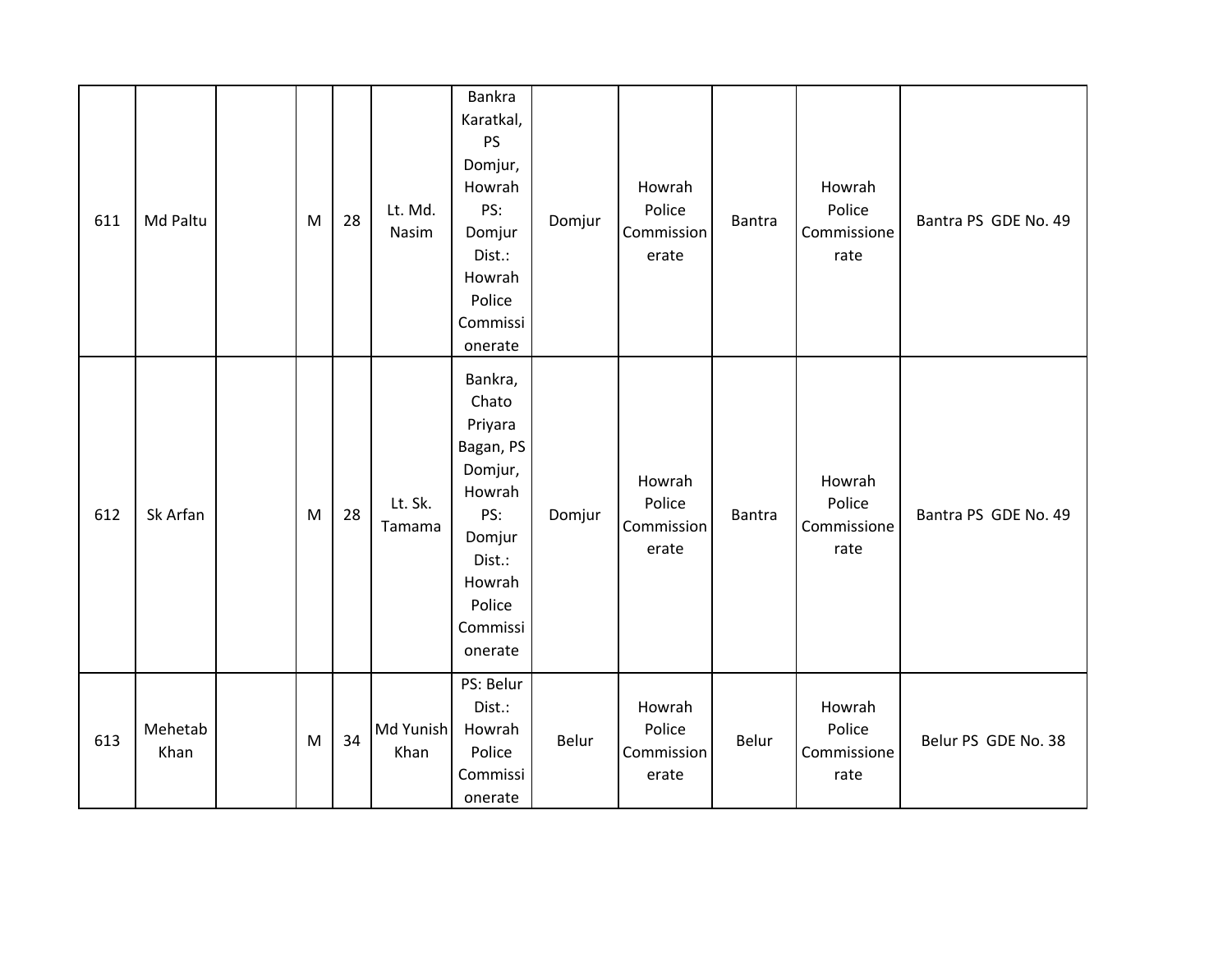| 614 | Siddikul<br>Sk  | M | 29 | Akram Sk           | G.R Road<br>PS:<br>Golabari<br>Dist.:<br>Howrah<br>Police<br>Commissi<br>onerate | Golabari | Howrah<br>Police<br>Commission<br>erate | Golabari | Howrah<br>Police<br>Commissione<br>rate | Golabari PS GDE No. 121 |
|-----|-----------------|---|----|--------------------|----------------------------------------------------------------------------------|----------|-----------------------------------------|----------|-----------------------------------------|-------------------------|
| 615 | Vim<br>Sardar   | M | 55 | Haridev<br>Sardar  | G.R Road<br>PS:<br>Golabari<br>Dist.:<br>Howrah<br>Police<br>Commissi<br>onerate | Golabari | Howrah<br>Police<br>Commission<br>erate | Golabari | Howrah<br>Police<br>Commissione<br>rate | Golabari PS GDE No. 121 |
| 616 | Rabi<br>Sardar  | M | 28 | Ananda<br>Sardar   | G.R Road<br>PS:<br>Golabari<br>Dist.:<br>Howrah<br>Police<br>Commissi<br>onerate | Golabari | Howrah<br>Police<br>Commission<br>erate | Golabari | Howrah<br>Police<br>Commissione<br>rate | Golabari PS GDE No. 121 |
| 617 | Adhir<br>Sardar | M | 32 | Rupchand<br>Sardar | G.R Road<br>PS:<br>Golabari<br>Dist.:<br>Howrah<br>Police<br>Commissi<br>onerate | Golabari | Howrah<br>Police<br>Commission<br>erate | Golabari | Howrah<br>Police<br>Commissione<br>rate | Golabari PS GDE No. 121 |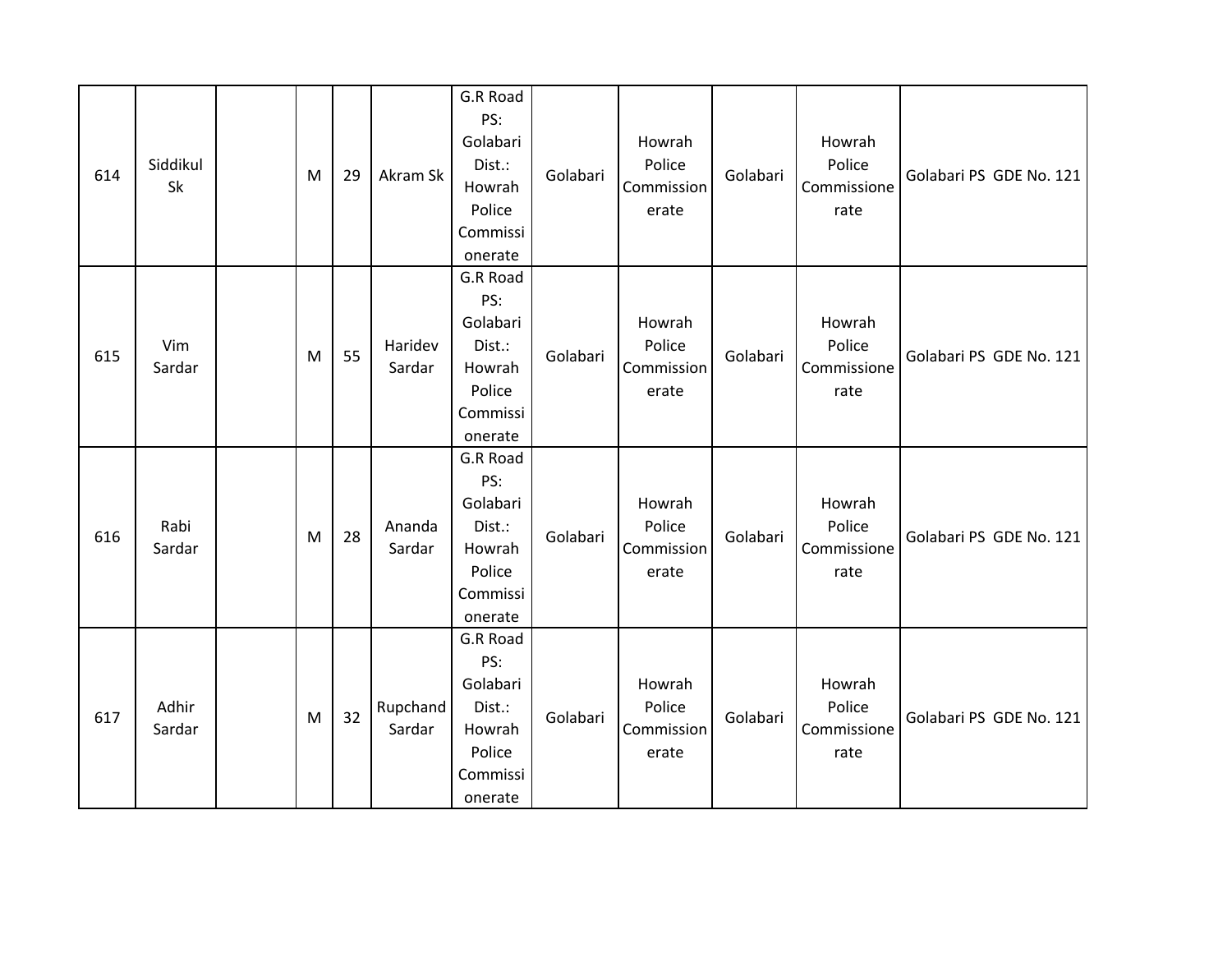| 618 | Rahul<br>Kumar    | M | 24 | Harendar<br>Kumar | G.R Road<br>PS:<br>Golabari<br>Dist.:<br>Howrah<br>Police<br>Commissi<br>onerate    | Golabari | Howrah<br>Police<br>Commission<br>erate | Golabari | Howrah<br>Police<br>Commissione<br>rate | Golabari PS GDE No. 121 |
|-----|-------------------|---|----|-------------------|-------------------------------------------------------------------------------------|----------|-----------------------------------------|----------|-----------------------------------------|-------------------------|
| 619 | Ananda<br>Mondal  | M | 35 | Dulal<br>Mondal   | Panjab<br>Lane PS:<br>Golabari<br>Dist.:<br>Howrah<br>Police<br>Commissi<br>onerate | Golabari | Howrah<br>Police<br>Commission<br>erate | Golabari | Howrah<br>Police<br>Commissione<br>rate | Golabari PS GDE No. 121 |
| 620 | Gobinda<br>Mondal | M | 37 | Sukdev<br>Mondal  | Panjab<br>Lane PS:<br>Golabari<br>Dist.:<br>Howrah<br>Police<br>Commissi<br>onerate | Golabari | Howrah<br>Police<br>Commission<br>erate | Golabari | Howrah<br>Police<br>Commissione<br>rate | Golabari PS GDE No. 121 |
| 621 | Dinesh<br>Kumar   | M | 40 | Indradev<br>Shaw  | Panjab<br>Lane PS:<br>Golabari<br>Dist.:<br>Howrah<br>Police<br>Commissi<br>onerate | Golabari | Howrah<br>Police<br>Commission<br>erate | Golabari | Howrah<br>Police<br>Commissione<br>rate | Golabari PS GDE No. 121 |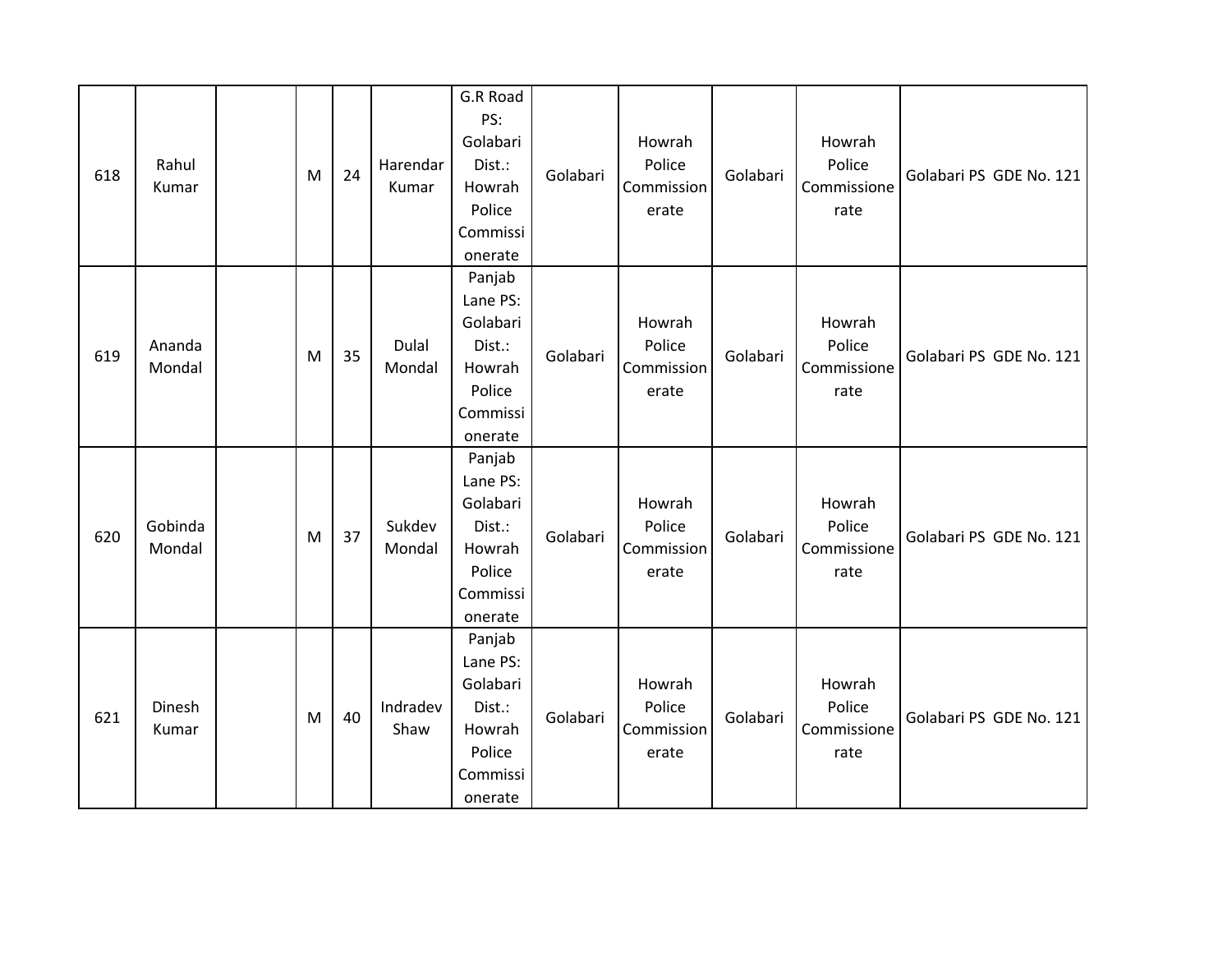| 622 | Nathor<br>Chowdhur<br>y | M | 42 | Lt.<br>Bhudhan<br>Chowdhur<br>y | Panjab<br>Lane PS:<br>Golabari<br>Dist.:<br>Howrah<br>Police<br>Commissi<br>onerate | Golabari | Howrah<br>Police<br>Commission<br>erate | Golabari | Howrah<br>Police<br>Commissione<br>rate | Golabari PS GDE No. 121 |
|-----|-------------------------|---|----|---------------------------------|-------------------------------------------------------------------------------------|----------|-----------------------------------------|----------|-----------------------------------------|-------------------------|
| 623 | Dhemend<br>ar Sahani    | M | 32 | Bheku<br>Sahani                 | Panjab<br>Lane PS:<br>Golabari<br>Dist.:<br>Howrah<br>Police<br>Commissi<br>onerate | Golabari | Howrah<br>Police<br>Commission<br>erate | Golabari | Howrah<br>Police<br>Commissione<br>rate | Golabari PS GDE No. 121 |
| 624 | Sumit<br>Kumar          | M | 24 | Lt. Radha<br>Krishna            | Panjab<br>Lane PS:<br>Golabari<br>Dist.:<br>Howrah<br>Police<br>Commissi<br>onerate | Golabari | Howrah<br>Police<br>Commission<br>erate | Golabari | Howrah<br>Police<br>Commissione<br>rate | Golabari PS GDE No. 121 |
| 625 | Md.<br>Wasim            | M | 26 | Lt. Md.<br>Samsad               | Panjab<br>Lane PS:<br>Golabari<br>Dist.:<br>Howrah<br>Police<br>Commissi<br>onerate | Golabari | Howrah<br>Police<br>Commission<br>erate | Golabari | Howrah<br>Police<br>Commissione<br>rate | Golabari PS GDE No. 121 |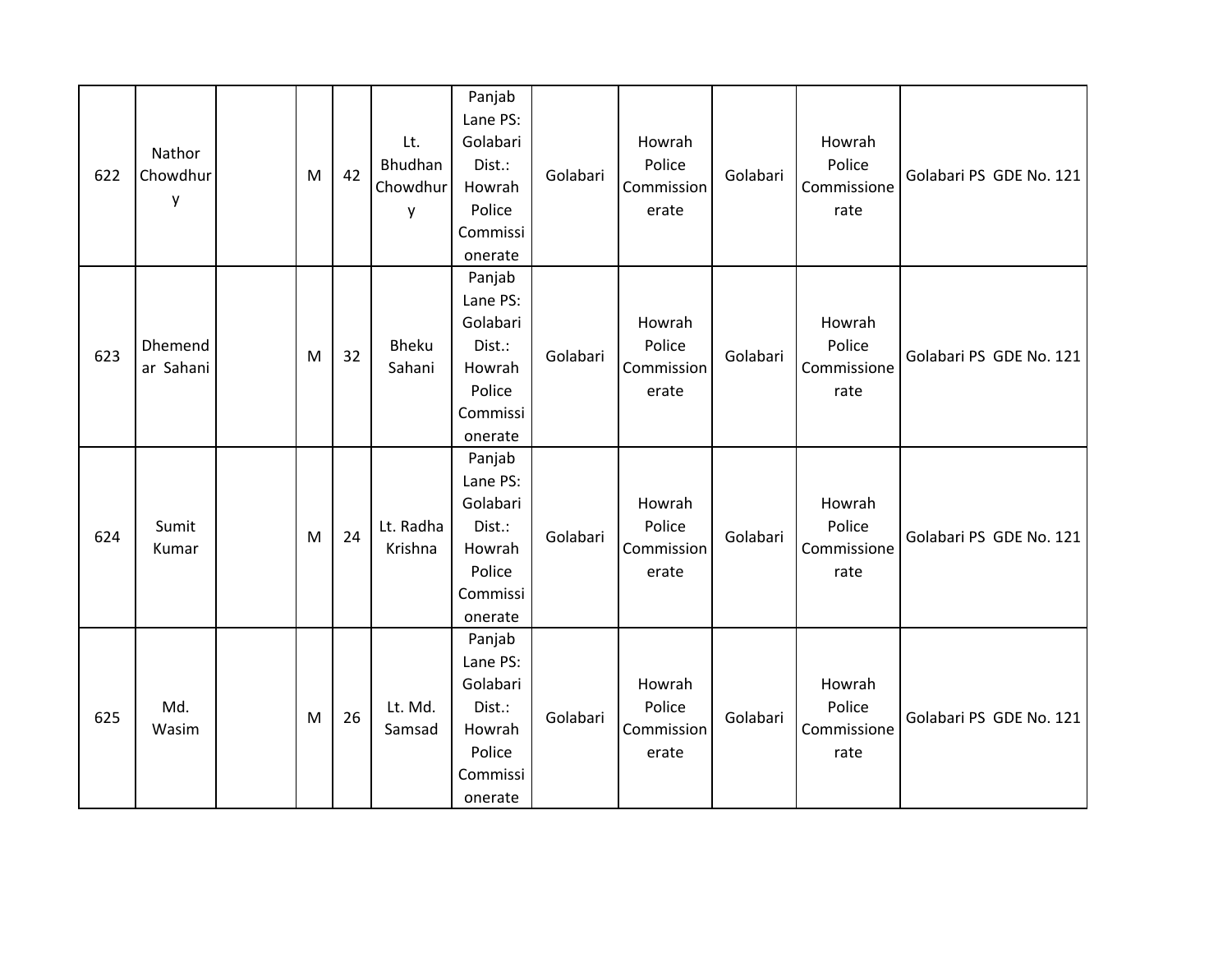| 626 | Ashok<br>Shaw        | м | 35 | Lt. Siv<br>Sankar<br>Shaw | 2, Round<br>Tank lane,<br>PS & Dist.<br>Howrah                 | Basirhat        | Howrah | Howrah<br>Police<br>Commissione<br>rate | Howrah PS GDE No. 66 |
|-----|----------------------|---|----|---------------------------|----------------------------------------------------------------|-----------------|--------|-----------------------------------------|----------------------|
| 627 | Montu Rai            | M | 42 | Lt.<br>r Rai              | Ramkrishn<br>a Pur<br>Kusheswa Ghat, PS &<br>Dist.<br>Howrah   | <b>Basirhat</b> | Howrah | Howrah<br>Police<br>Commissione<br>rate | Howrah PS GDE No. 66 |
| 628 | Sanu<br><b>Bheia</b> | M | 18 | Kisan<br><b>Bheia</b>     | Ramkrishn<br>a Pur<br>Kalitala,<br>PS & Dist.<br>Howrah        | <b>Basirhat</b> | Howrah | Howrah<br>Police<br>Commissione<br>rate | Howrah PS GDE No. 66 |
| 629 | Panchu<br>Rao        | M | 37 | Lt. Sanne<br>Rao          | Ramkrishn<br>a Pur<br>Kalitala,<br>PS & Dist.<br>Howrah        | <b>Basirhat</b> | Howrah | Howrah<br>Police<br>Commissione<br>rate | Howrah PS GDE No. 66 |
| 630 | Augustmi<br>n Minz   | M | 59 | Lt. Polikar<br>Minz       | Howrah<br>Station, PS<br>Golabari,<br>Dist.<br>Howrah          | <b>Basirhat</b> | Howrah | Howrah<br>Police<br>Commissione<br>rate | Howrah PS GDE No. 66 |
| 631 | Ajit Kumar           | M | 32 | Lt. Hiralal               | 102, I.R.<br><b>Belilious</b><br>Road, PS<br>& Dist.<br>Howrah | <b>Basirhat</b> | Howrah | Howrah<br>Police<br>Commissione<br>rate | Howrah PS GDE No. 66 |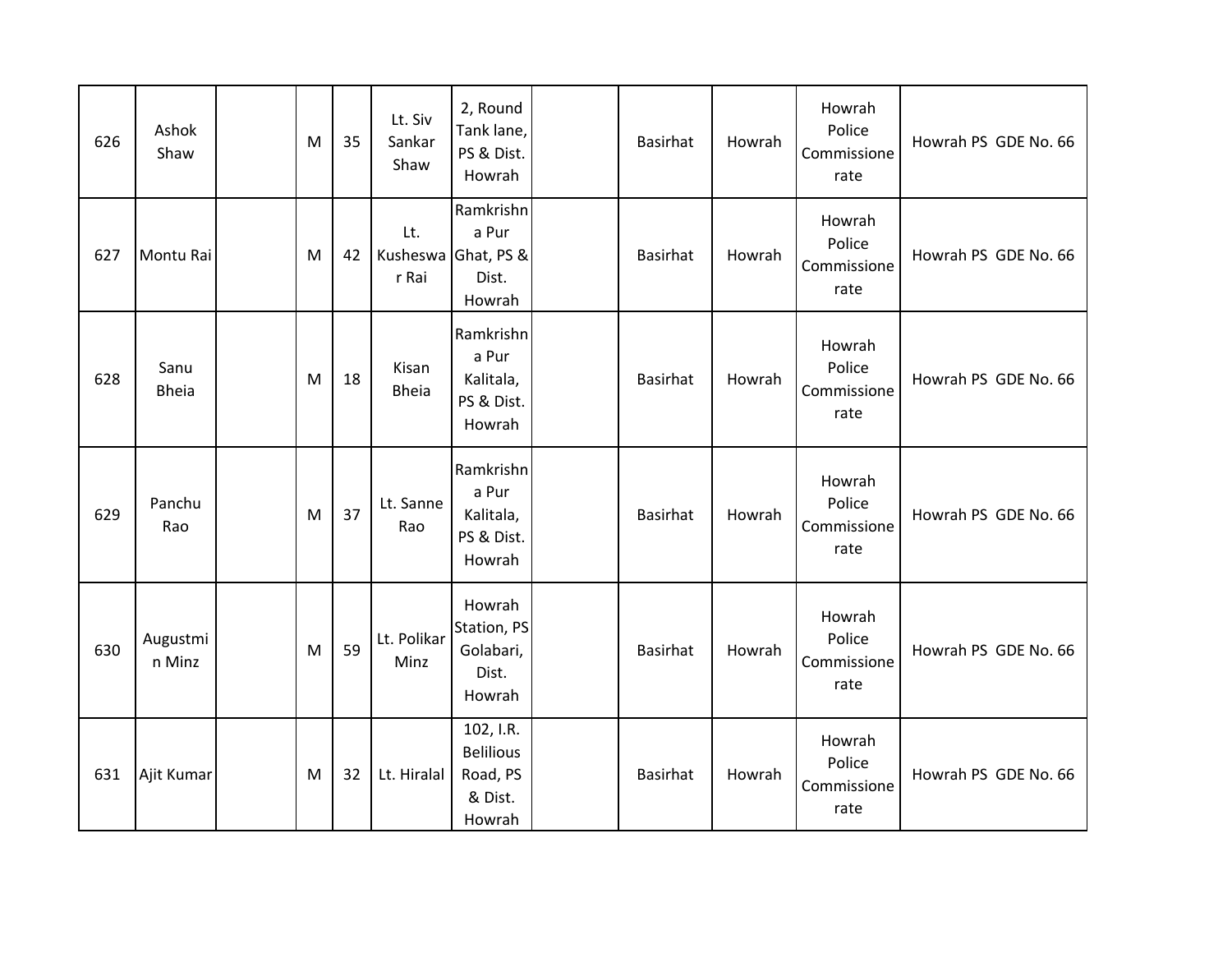| 632 | Afsar Ali                | M | 20 | <b>Tahil Ali</b>      | 222,<br>Kalbala<br>Pilkhana,<br>PS<br>Golabari,<br>Dist.<br>Howrah                                 |          | Basirhat                                | Howrah   | Howrah<br>Police<br>Commissione<br>rate | Howrah PS GDE No. 66   |
|-----|--------------------------|---|----|-----------------------|----------------------------------------------------------------------------------------------------|----------|-----------------------------------------|----------|-----------------------------------------|------------------------|
| 633 | Md.<br>Matnub<br>Qureshi | M | 28 | Mehmud<br>Qureshi     | 222,<br>Kalbala<br>Pilkhana,<br>PS<br>Golabari,<br>Dist.<br>Howrah                                 |          | <b>Basirhat</b>                         | Howrah   | Howrah<br>Police<br>Commissione<br>rate | Howrah PS GDE No. 66   |
| 634 | Kisan Lal                | M | 32 | Narayan<br>Ram        | Punrasar,<br>PS Bikanu.<br>Dist.<br>Rajesthan                                                      |          | Basirhat                                | Howrah   | Howrah<br>Police<br>Commissione<br>rate | Howrah PS GDE No. 66   |
| 635 | Mantu<br>Mondal          | M |    | Lt. Kishori<br>Mondal | Mourigra<br>m Station<br>Para PS:<br>Jagachha<br>Dist.:<br>Howrah<br>Police<br>Commissi<br>onerate | Jagachha | Howrah<br>Police<br>Commission<br>erate | Jagachha | Howrah<br>Police<br>Commissione<br>rate | Jagachha PS GDE No. 47 |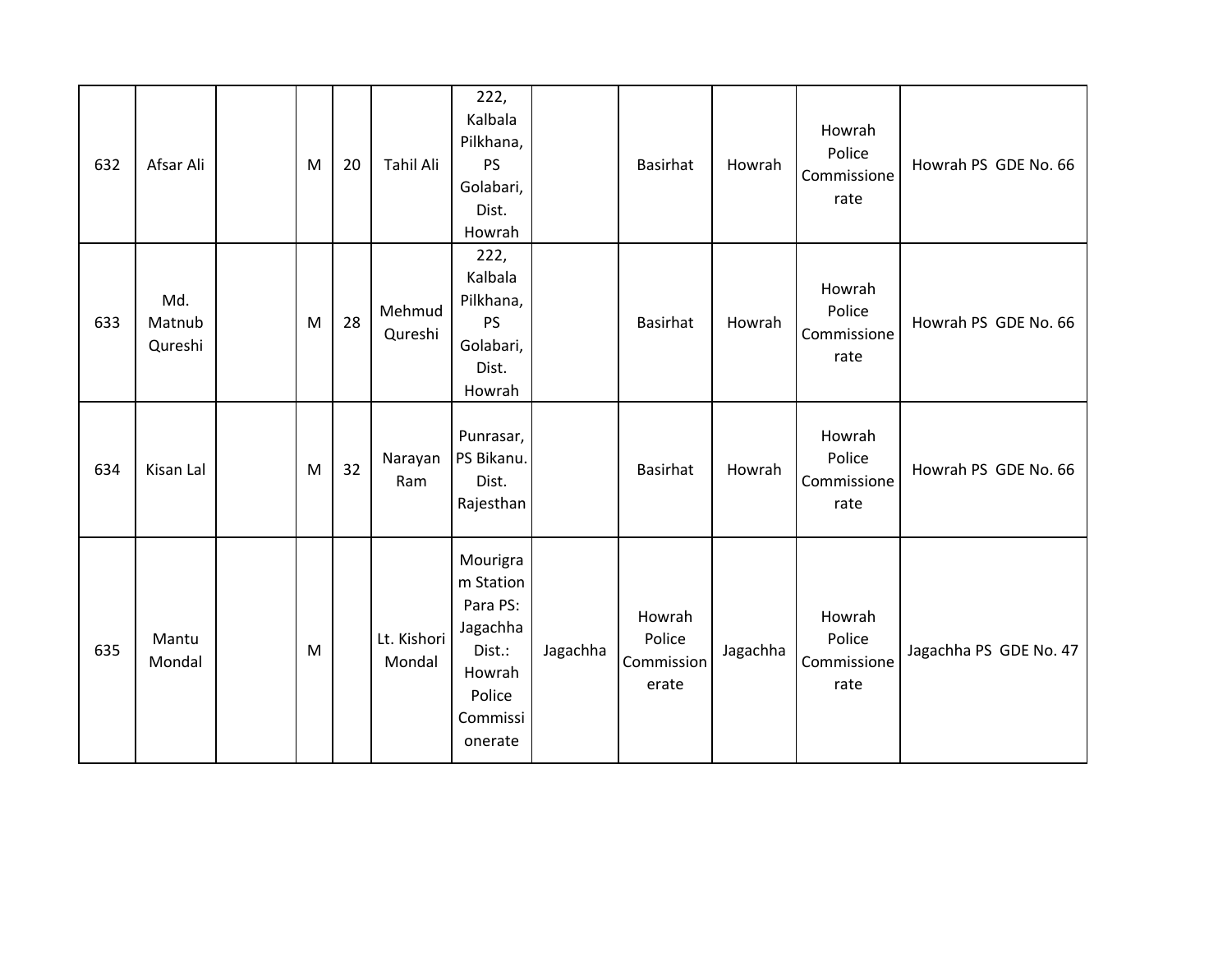| 636 | Surajit<br>Khara    | M | 36 | Madan<br>Kharar          | 76 No.<br>PS:<br><b>Baduria</b><br>Dist.:<br>Alipurduar                                              | <b>Baduria</b> | Alipurduar | Liluah | Howrah<br>Police<br>Commissione<br>rate | Liluah PS GDE No. 60 |
|-----|---------------------|---|----|--------------------------|------------------------------------------------------------------------------------------------------|----------------|------------|--------|-----------------------------------------|----------------------|
| 637 | Uttam<br>Ghosh      | M | 44 | Madhu<br>Sudhan<br>Ghosh | 240, PS:<br><b>Baduria</b><br>Dist.:<br>Alipurduar                                                   | <b>Baduria</b> | Alipurduar | Liluah | Howrah<br>Police<br>Commissione<br>rate | Liluah PS GDE No. 60 |
| 638 | Abhijit<br>Karmakar | M | 33 | Lt. Manu<br>Karmakar     | 240, PS:<br><b>Baduria</b><br>Dist.:<br>Alipurduar                                                   | <b>Baduria</b> | Alipurduar | Liluah | Howrah<br>Police<br>Commissione<br>rate | Liluah PS GDE No. 60 |
| 639 | Biswajit<br>Rana    | M | 24 | Shibu<br>Rana            | South<br>Chakpara,<br>PS-Liluah,<br>Dist-<br>Howrah<br>PS:<br><b>Baduria</b><br>Dist.:<br>Alipurduar | <b>Baduria</b> | Alipurduar | Liluah | Howrah<br>Police<br>Commissione<br>rate | Liluah PS GDE No. 60 |
| 640 | Akash<br>Mondal     | M | 22 | Sanjit<br>Mondal         | 213/1, PS:<br><b>Baduria</b><br>Dist.:<br>Alipurduar                                                 | <b>Baduria</b> | Alipurduar | Liluah | Howrah<br>Police<br>Commissione<br>rate | Liluah PS GDE No. 60 |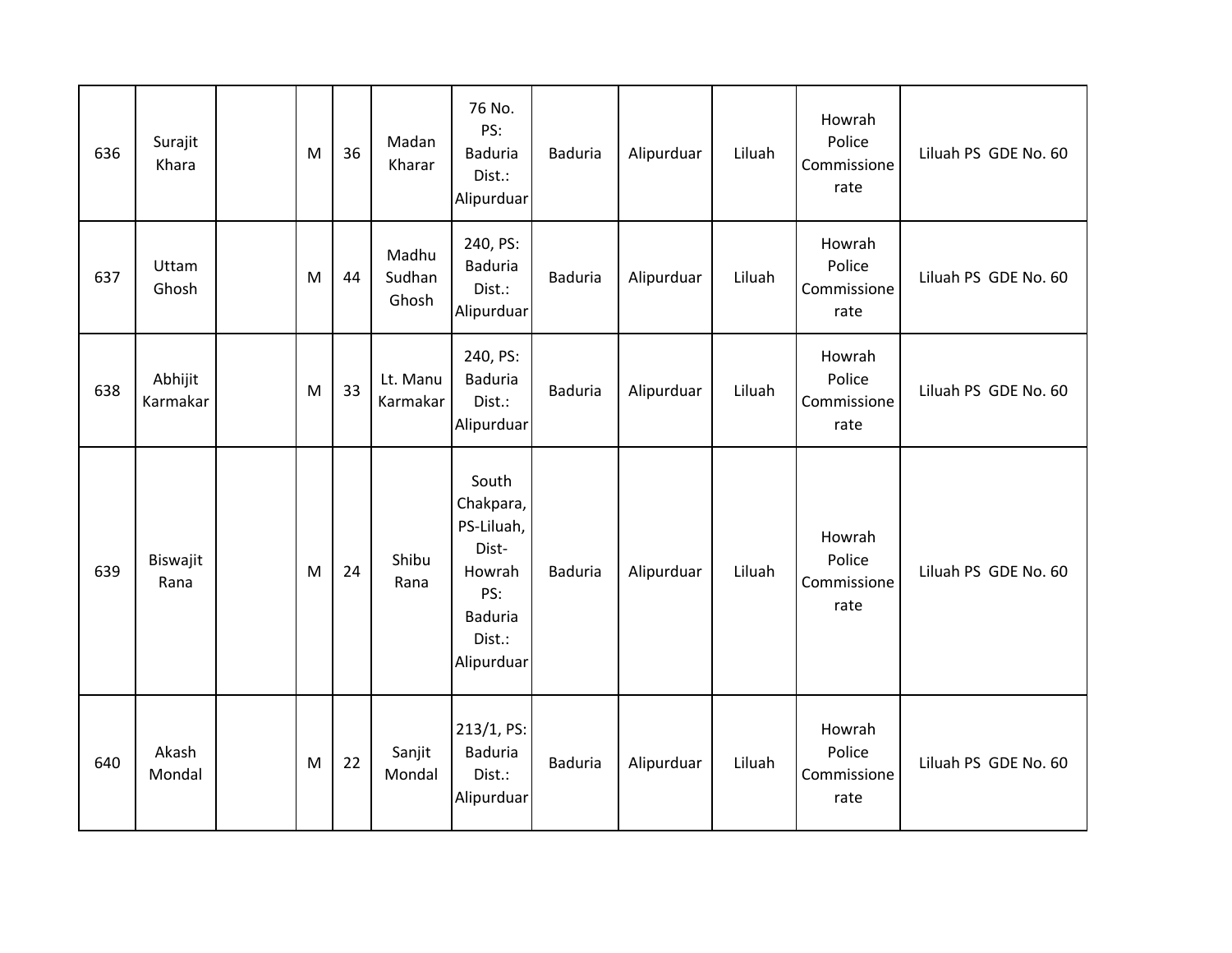| 641 | <b>Bishal</b><br>Shaw | M | 22 | Hari Shaw                          | 184, PS:<br><b>Baduria</b><br>Dist.:<br>Alipurduar                                                                | <b>Baduria</b> | Alipurduar | Liluah | Howrah<br>Police<br>Commissione<br>rate | Liluah PS GDE No. 60 |
|-----|-----------------------|---|----|------------------------------------|-------------------------------------------------------------------------------------------------------------------|----------------|------------|--------|-----------------------------------------|----------------------|
| 642 | Sourav<br>Singh       | M | 28 | Lt.<br>Nagendra<br>Pratap<br>Singh | Santinagar<br>PS-Liluah,<br>Dist-<br>HowrahSa<br>ntinagar<br>PS-Lil PS:<br><b>Baduria</b><br>Dist.:<br>Alipurduar | <b>Baduria</b> | Alipurduar | Liluah | Howrah<br>Police<br>Commissione<br>rate | Liluah PS GDE No. 13 |
| 643 | Deba<br>Sonkar        | M | 22 | Amar<br>Sonkar                     | Santinagar<br>PS-Liluah,<br>Dist-<br>Howrah<br>PS:<br><b>Baduria</b><br>Dist.:<br>Alipurduar                      | <b>Baduria</b> | Alipurduar | Liluah | Howrah<br>Police<br>Commissione<br>rate | Liluah PS GDE No. 13 |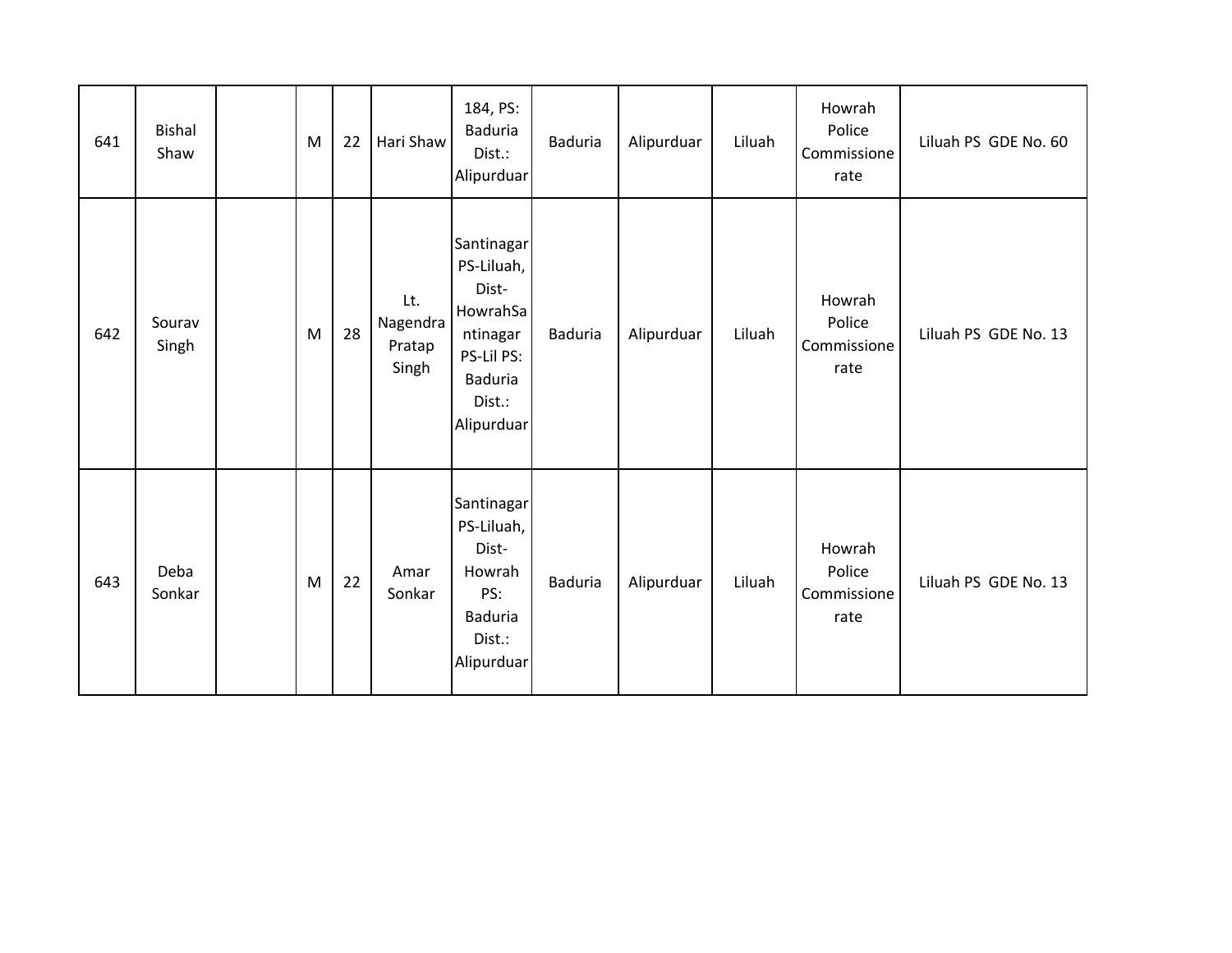| 644 | Rabi<br>Karmakar      | M         | 35 | Lt.<br>Susanta<br>Karmakar  | Basukati<br>Sibtala, PS-<br>Nischinda,<br>Dist-<br>Howrah<br>PS:<br><b>Baduria</b><br>Dist.:<br>Alipurduar | <b>Baduria</b> | Alipurduar | Liluah | Howrah<br>Police<br>Commissione<br>rate | Liluah PS GDE No. 12 |
|-----|-----------------------|-----------|----|-----------------------------|------------------------------------------------------------------------------------------------------------|----------------|------------|--------|-----------------------------------------|----------------------|
| 645 | Avishek<br>Chatterjee | ${\sf M}$ | 38 | Falguni<br>Chatterjee       | Bally, PS-<br>Bally, Dist-<br>Howrah<br>PS:<br><b>Baduria</b><br>Dist.:<br>Alipurduar                      | <b>Baduria</b> | Alipurduar | Liluah | Howrah<br>Police<br>Commissione<br>rate | Liluah PS GDE No. 12 |
| 646 | Sanat<br>Kumar Kar    | M         | 68 | Lt. Gopal<br>Chandra<br>Kar | Madhya<br>Joypur<br>Bill, PS-<br>Nischinda,<br>Howrah<br>PS:<br>Alipurduar<br>Dist.:<br>Alipurduar         | Alipurduar     | Alipurduar | Liluah | Howrah<br>Police<br>Commissione<br>rate | Liluah PS GDE No. 12 |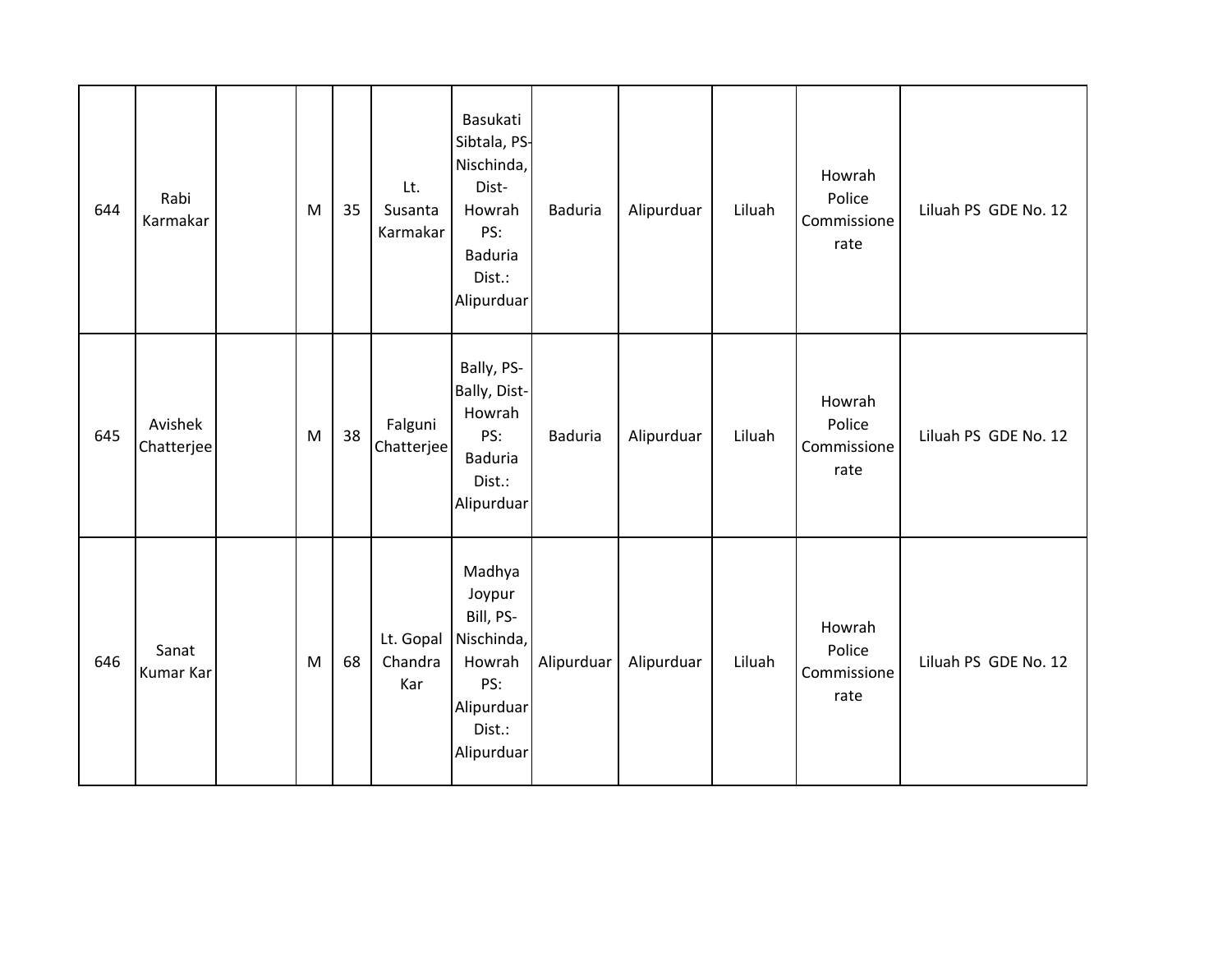| 647 | Sourav<br>Gon     | M | 42 | <b>Tarak</b><br>Nath Gon          | Konnagar,<br>PS-<br>Uttarpara,<br>Hooghly<br>PS:<br><b>Baduria</b><br>Dist.:<br>Alipurduar | <b>Baduria</b>     | Alipurduar                              | Liluah             | Howrah<br>Police<br>Commissione<br>rate | Liluah PS GDE No. 12            |
|-----|-------------------|---|----|-----------------------------------|--------------------------------------------------------------------------------------------|--------------------|-----------------------------------------|--------------------|-----------------------------------------|---------------------------------|
| 648 | Ranaky<br>Bhowmik | M | 33 | Prabal<br>Kanti<br><b>Bhowmik</b> | PS:<br>Malipanch<br>ghara<br>Dist.:<br>Howrah<br>Police<br>Commissi<br>onerate             | Malipanch<br>ghara | Howrah<br>Police<br>Commission<br>erate | Malipanch<br>ghara | Howrah<br>Police<br>Commissione<br>rate | Malipanchghara PS GDE<br>No. 43 |
| 649 | Ajay<br>Ghosh     | M | 59 | Lt Anil<br>Ghosh                  | PS:<br>Malipanch<br>ghara<br>Dist.:<br>Howrah<br>Police<br>Commissi<br>onerate             | Malipanch<br>ghara | Howrah<br>Police<br>Commission<br>erate | Malipanch<br>ghara | Howrah<br>Police<br>Commissione<br>rate | Malipanchghara PS GDE<br>No. 43 |
| 650 | Trinath<br>Sain   | M | 30 | Bishnu<br>Sain                    | PS:<br>Malipanch<br>ghara<br>Dist.:<br>Howrah<br>Police<br>Commissi<br>onerate             | Malipanch<br>ghara | Howrah<br>Police<br>Commission<br>erate | Malipanch<br>ghara | Howrah<br>Police<br>Commissione<br>rate | Malipanchghara PS GDE<br>No. 45 |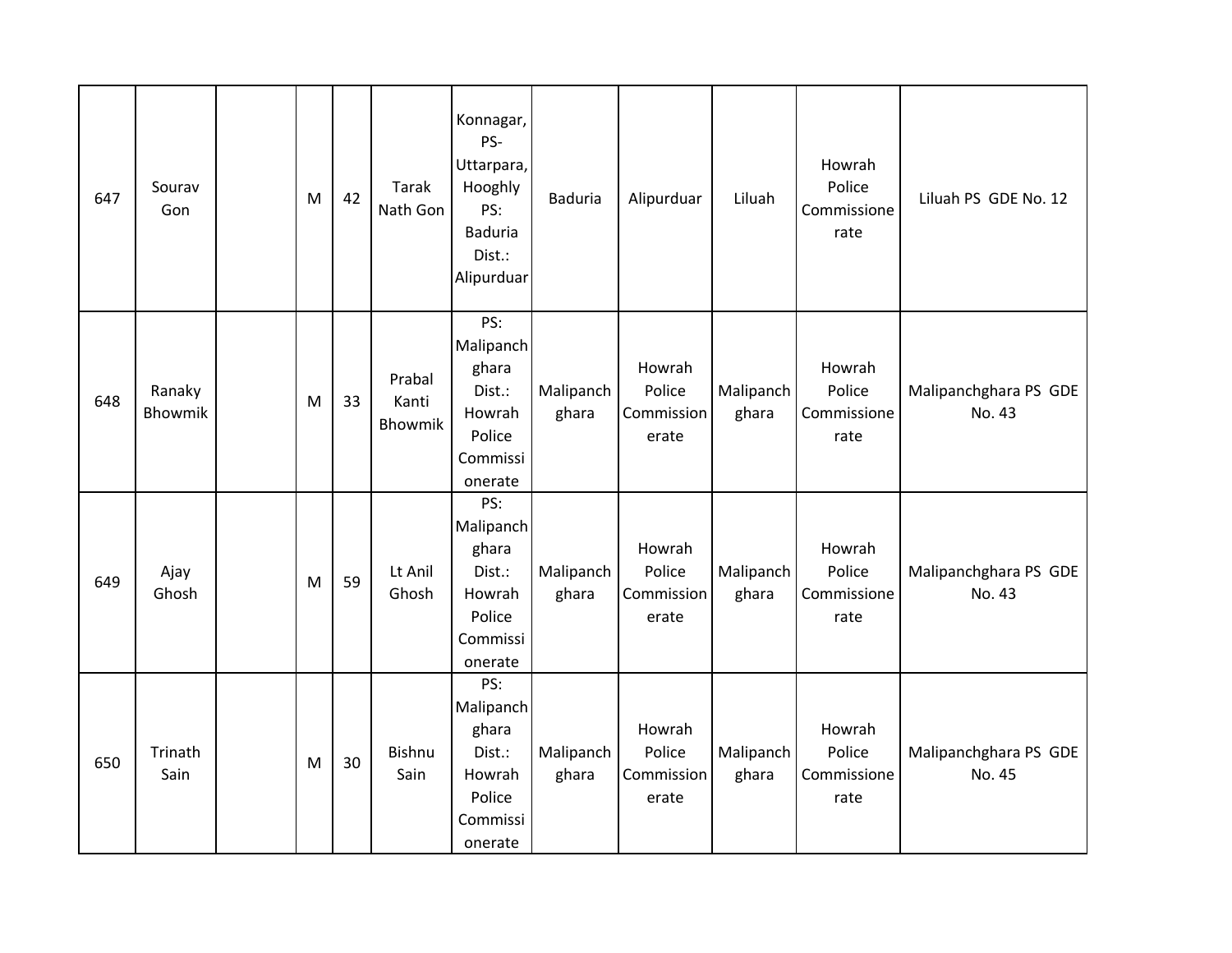| 651 | Ankit Kr<br>Thakur  | M | 28 | Ranjit Kr<br>Thakur | PS:<br>Malipanch<br>ghara<br>Dist.:<br>Howrah<br>Police<br>Commissi<br>onerate | Malipanch<br>ghara | Howrah<br>Police<br>Commission<br>erate | Malipanch<br>ghara | Howrah<br>Police<br>Commissione<br>rate | Malipanchghara PS GDE<br>No. 45 |
|-----|---------------------|---|----|---------------------|--------------------------------------------------------------------------------|--------------------|-----------------------------------------|--------------------|-----------------------------------------|---------------------------------|
| 652 | Lokenath<br>Kalindi | M | 24 | Dilip<br>Kalindi    | PS:<br>Malipanch<br>ghara<br>Dist.:<br>Howrah<br>Police<br>Commissi<br>onerate | Malipanch<br>ghara | Howrah<br>Police<br>Commission<br>erate | Malipanch<br>ghara | Howrah<br>Police<br>Commissione<br>rate | Malipanchghara PS GDE<br>No. 45 |
| 653 | Akash<br>Shaw       | M | 19 | Lt Babus<br>Shaw    | PS:<br>Malipanch<br>ghara<br>Dist.:<br>Howrah<br>Police<br>Commissi<br>onerate | Malipanch<br>ghara | Howrah<br>Police<br>Commission<br>erate | Malipanch<br>ghara | Howrah<br>Police<br>Commissione<br>rate | Malipanchghara PS GDE<br>No. 45 |
| 654 | Anil Kr<br>Yadav    | M | 29 | Amit Kr<br>Yadav    | PS: Liluah<br>Dist.:<br>Howrah<br>Police<br>Commissi<br>onerate                | Liluah             | Howrah<br>Police<br>Commission<br>erate | Malipanch<br>ghara | Howrah<br>Police<br>Commissione<br>rate | Malipanchghara PS GDE<br>No. 45 |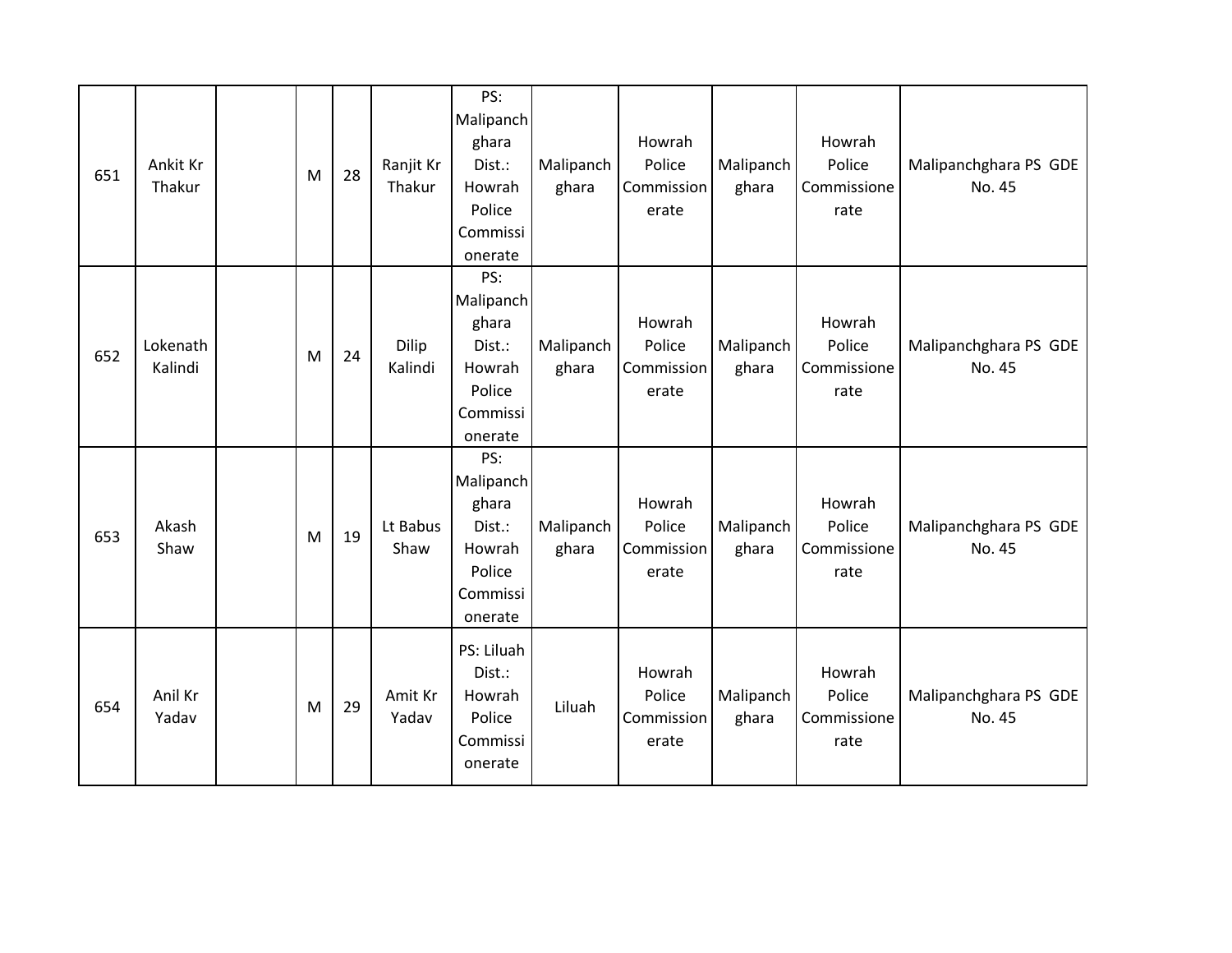| 655 | Akash<br>Mondal  | M | 26 | Biswajit<br>Mondal | PS:<br>Malipanch<br>ghara<br>Dist.:<br>Howrah<br>Police<br>Commissi<br>onerate | Malipanch<br>ghara | Howrah<br>Police<br>Commission<br>erate | Malipanch<br>ghara | Howrah<br>Police<br>Commissione<br>rate | Malipanchghara PS GDE<br>No. 48 |
|-----|------------------|---|----|--------------------|--------------------------------------------------------------------------------|--------------------|-----------------------------------------|--------------------|-----------------------------------------|---------------------------------|
| 656 | Amit Patra       | M | 41 | Balai Patra        | PS:<br>Malipanch<br>ghara<br>Dist.:<br>Howrah<br>Police<br>Commissi<br>onerate | Malipanch<br>ghara | Howrah<br>Police<br>Commission<br>erate | Malipanch<br>ghara | Howrah<br>Police<br>Commissione<br>rate | Malipanchghara PS GDE<br>No. 48 |
| 657 | Rikky Kr<br>Shaw | M | 24 | Suresh<br>Shaw     | Shibpur<br>PS:<br>Shibpur<br>Dist.:<br>Howrah<br>Police<br>Commissi<br>onerate | Shibpur            | Howrah<br>Police<br>Commission<br>erate | Shibpur            | Howrah<br>Police<br>Commissione<br>rate | Shibpur PS GDE No. 23           |
| 658 | Anuj Ram         | M | 32 | Channu<br>Ram      | PS:<br>Shibpur<br>Dist.:<br>Howrah<br>Police<br>Commissi<br>onerate            | Shibpur            | Howrah<br>Police<br>Commission<br>erate | Shibpur            | Howrah<br>Police<br>Commissione<br>rate | Shibpur PS GDE No. 56           |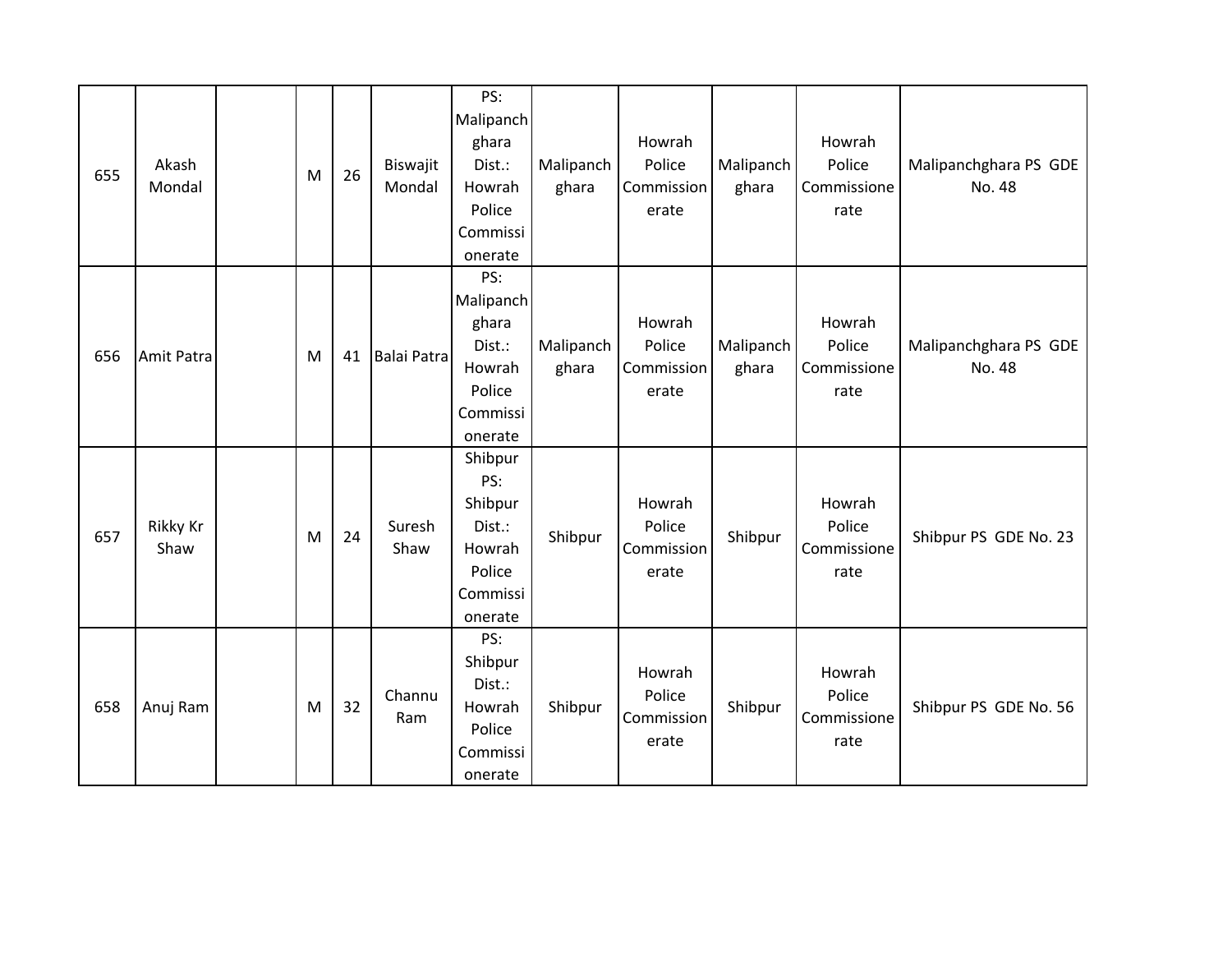| 659 | Suraj<br>Prasad   | M | 50 | Sukdeb<br>Prasad   | Shibpur<br>PS:<br>Shibpur<br>Dist.:<br>Howrah<br>Police<br>Commissi<br>onerate | Shibpur | Howrah<br>Police<br>Commission<br>erate | Shibpur | Howrah<br>Police<br>Commissione<br>rate | Shibpur PS GDE No. 56 |
|-----|-------------------|---|----|--------------------|--------------------------------------------------------------------------------|---------|-----------------------------------------|---------|-----------------------------------------|-----------------------|
| 660 | Chattu<br>Mallick | M | 27 | Vikram<br>Mallick  | Shibpur<br>PS:<br>Shibpur<br>Dist.:<br>Howrah<br>Police<br>Commissi<br>onerate | Shibpur | Howrah<br>Police<br>Commission<br>erate | Shibpur | Howrah<br>Police<br>Commissione<br>rate | Shibpur PS GDE No. 56 |
| 661 | Amit Dere         | M | 25 | Kishore<br>Dere    | Shibpur<br>PS:<br>Shibpur<br>Dist.:<br>Howrah<br>Police<br>Commissi<br>onerate | Shibpur | Howrah<br>Police<br>Commission<br>erate | Shibpur | Howrah<br>Police<br>Commissione<br>rate | Shibpur PS GDE No. 56 |
| 662 | Unnat<br>Prasad   | M | 18 | Narendra<br>Prasad | Shibpur<br>PS:<br>Shibpur<br>Dist.:<br>Howrah<br>Police<br>Commissi<br>onerate | Shibpur | Howrah<br>Police<br>Commission<br>erate | Shibpur | Howrah<br>Police<br>Commissione<br>rate | Shibpur PS GDE No. 56 |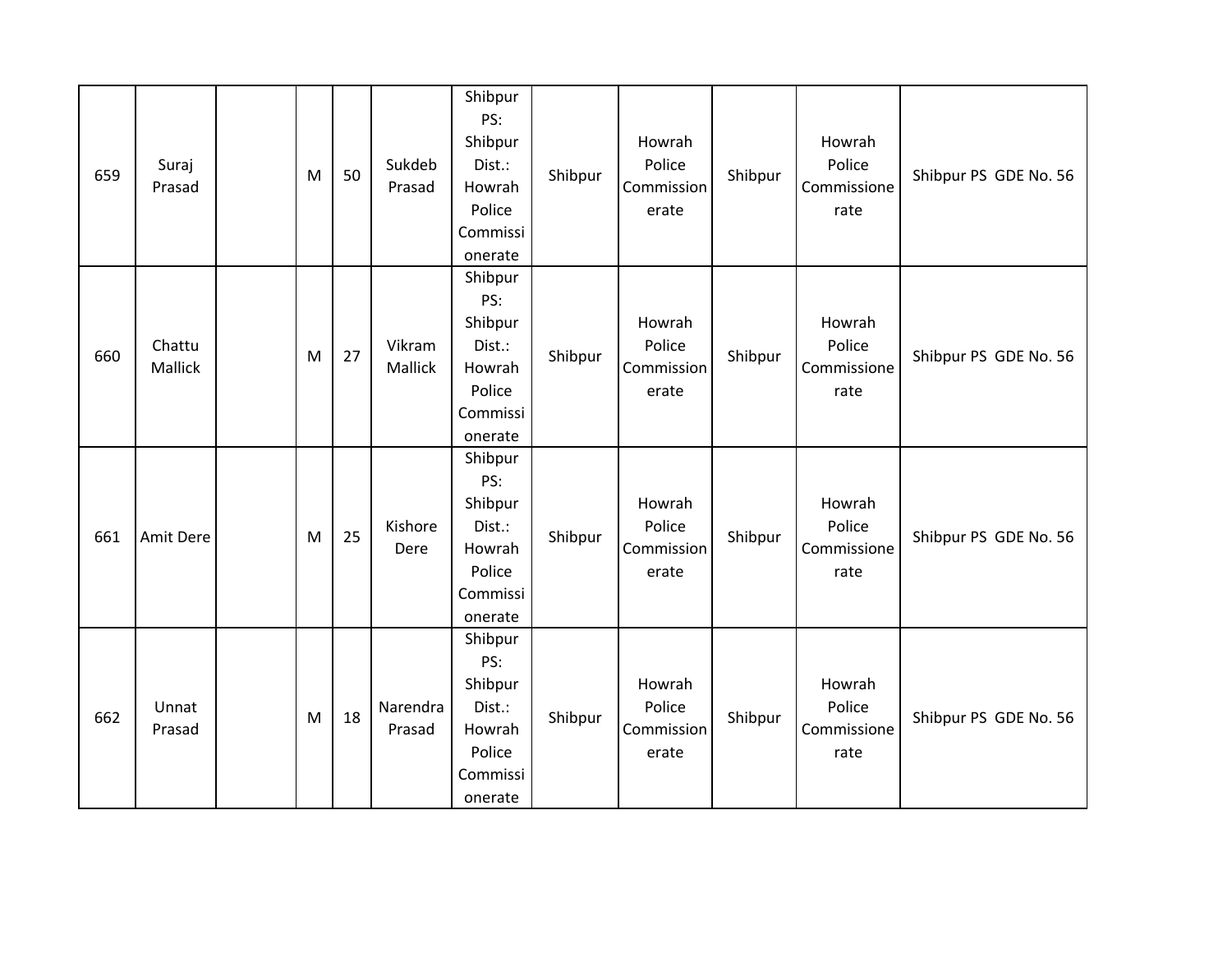| 663 | Nazish<br>Akhtar      | ${\sf M}$ | 19 | Javed<br>Alam        | Shibpur<br>PS:<br>Shibpur<br>Dist.:<br>Howrah<br>Police<br>Commissi<br>onerate          | Shibpur | Howrah<br>Police<br>Commission<br>erate | Shibpur | Howrah<br>Police<br>Commissione<br>rate | Shibpur PS GDE No. 56 |
|-----|-----------------------|-----------|----|----------------------|-----------------------------------------------------------------------------------------|---------|-----------------------------------------|---------|-----------------------------------------|-----------------------|
| 664 | Sk. Anisur<br>Rahaman | M         |    | Sk. Ajhar<br>Rahaman | PS:<br>Panchla<br>Dist.:<br>Howrah<br>Rural                                             | Panchla | Howrah<br>Rural                         | Amta    | Howrah Rural                            | Amta PS GDE No. 34    |
| 665 | Sk.<br>Enamul         | M         |    | Sk.<br>Mukter        | PS:<br>Panchla<br>Dist.:<br>Howrah<br>Rural                                             | Panchla | Howrah<br>Rural                         | Amta    | Howrah Rural                            | Amta PS GDE No. 34    |
| 666 | Sk Bappa              | M         | 23 | Sk Abjel             | Barbhaga<br>botipur,<br>Bagnan,<br>Howrah<br>PS:<br>Bagnan<br>Dist.:<br>Howrah<br>Rural | Bagnan  | Howrah<br>Rural                         | Bagnan  | Howrah Rural                            | Bagnan PS GDE No. 58  |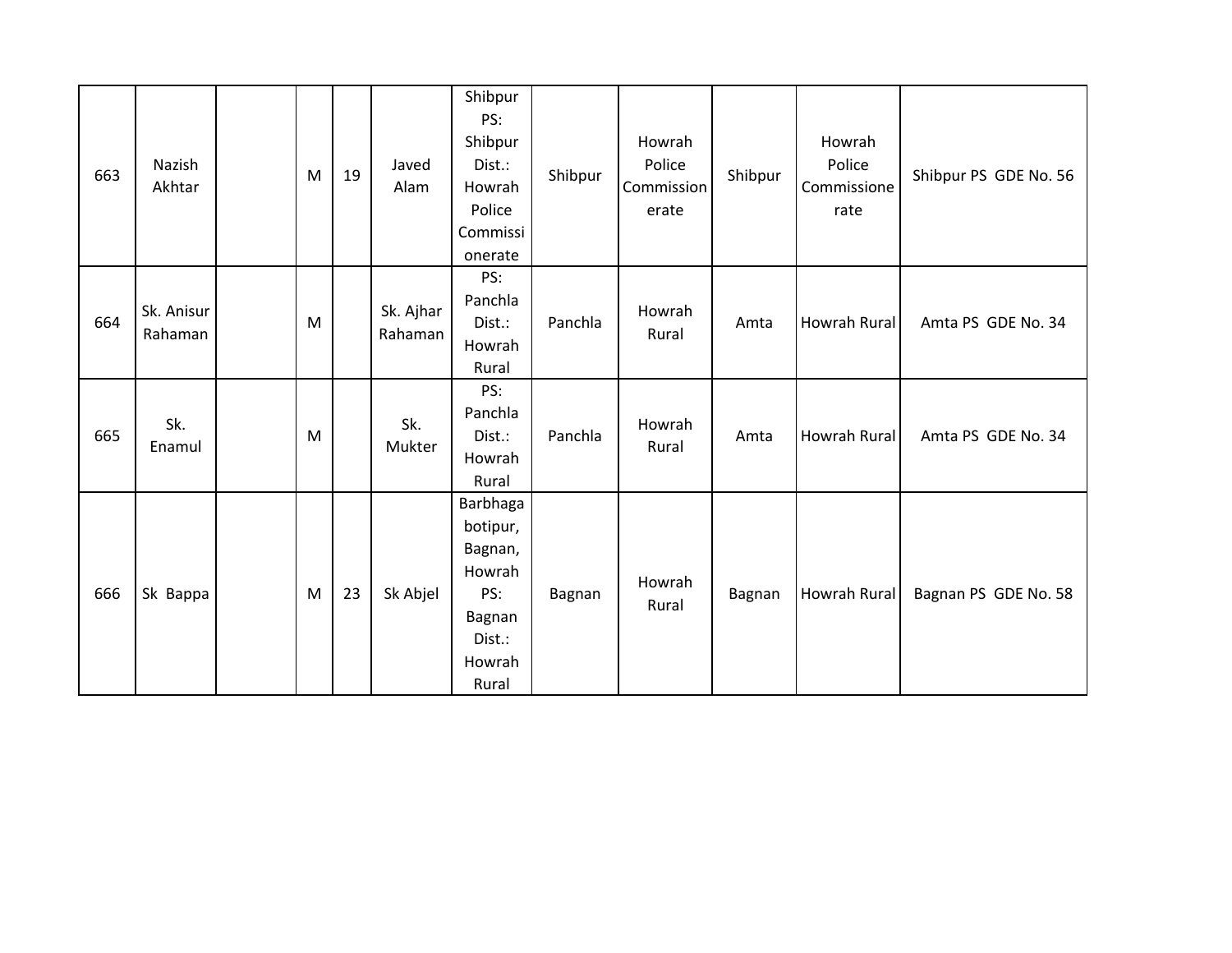| 667 | Aktar Ali<br>Khan  | M | 36 | Ajij Ali<br>Khan    | Tenpur,<br>Bagnan,<br>Howrah<br>PS:<br>Bagnan<br>Dist.:<br>Howrah<br>Rural                  | Bagnan  | Howrah<br>Rural                | Bagnan        | Howrah Rural        | Bagnan PS GDE No. 58 |
|-----|--------------------|---|----|---------------------|---------------------------------------------------------------------------------------------|---------|--------------------------------|---------------|---------------------|----------------------|
| 668 | Sattar Ali<br>Khan | M | 26 | Ajij Ali<br>Khan    | Tenpur,<br>Bagnan,<br>Howrah<br>PS:<br>Bagnan<br>Dist.:<br>Howrah<br>Rural                  | Bagnan  | Howrah<br>Rural                | Bagnan        | <b>Howrah Rural</b> | Bagnan PS GDE No. 58 |
| 669 | Hannan<br>Sk       | M | 46 | Lt.<br>Moslem<br>Sk | Vill-<br>Dakshin<br>Budokhali<br>PS:<br>Canning<br>Dist.:<br>Baruipur<br>Police<br>District | Canning | Baruipur<br>Police<br>District | <b>Bauria</b> | <b>Howrah Rural</b> | Bauria PS GDE No. 18 |
| 670 | Bappa<br>Mondal    | M | 22 | Kalim<br>Mondal     | Vill-<br>Dakshin<br>Budokhali<br>PS:<br>Canning<br>Dist.:<br>Baruipur<br>Police<br>District | Canning | Baruipur<br>Police<br>District | <b>Bauria</b> | Howrah Rural        | Bauria PS GDE No. 18 |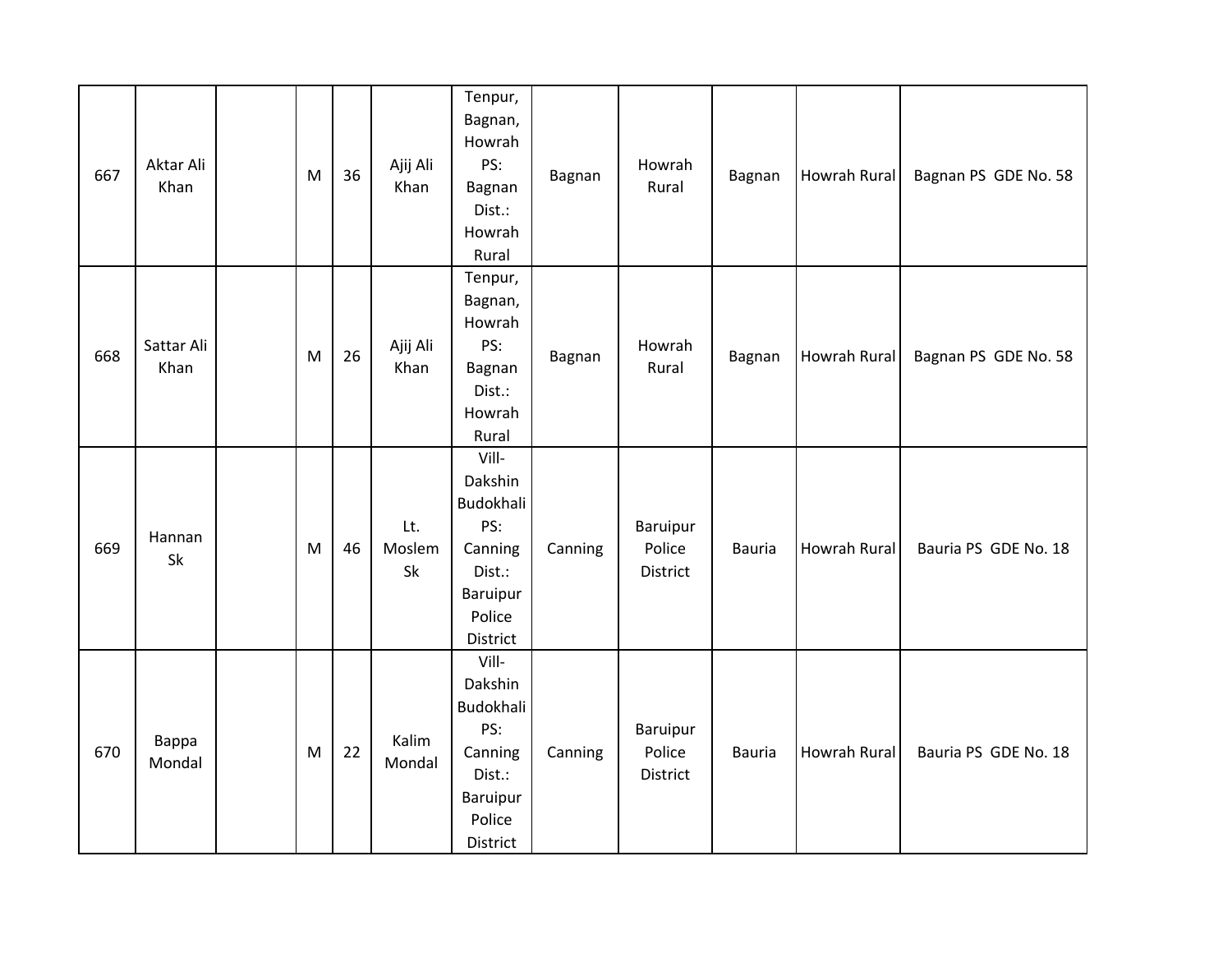| 671 | Robiul<br>Mistri | M | 20 | Sahajahan<br>Mistri | Vill-<br>Dakshin<br>Budokhali<br>PS:<br>Canning<br>Dist.:<br>Baruipur<br>Police<br>District | Canning                        | Baruipur<br>Police<br>District | <b>Bauria</b>       | Howrah Rural        | Bauria PS GDE No. 18             |
|-----|------------------|---|----|---------------------|---------------------------------------------------------------------------------------------|--------------------------------|--------------------------------|---------------------|---------------------|----------------------------------|
| 672 | Sk Maidul        | M | 37 | Sk<br>Anisuddin     | Vill-<br>Khajuri<br>Moulabip<br>ara PS:<br><b>Bauria</b><br>Dist.:<br>Howrah<br>Rural       | <b>Bauria</b>                  | Howrah<br>Rural                | <b>Bauria</b>       | <b>Howrah Rural</b> | Bauria PS GDE No. 22             |
| 673 | Panna<br>Ghatui  | M | 34 | Lt. Dilip<br>Ghatui | Basantapu<br>r PS:<br>Penro<br>Dist.:<br>Howrah<br>Rural                                    | Penro                          | Howrah<br>Rural                | Jagatballav<br>pore | <b>Howrah Rural</b> | Jagatballavpore PS GDE<br>No. 47 |
| 674 | Anup<br>Malik    | M | 37 | Sadhan<br>Malik     | Dakshin<br>Sealdanga<br>PS:<br>vpore<br>Dist.:<br>Howrah<br>Rural                           | Jagatballa Jagatballav<br>pore | Howrah<br>Rural                | Jagatballav<br>pore | <b>Howrah Rural</b> | Jagatballavpore PS GDE<br>No. 47 |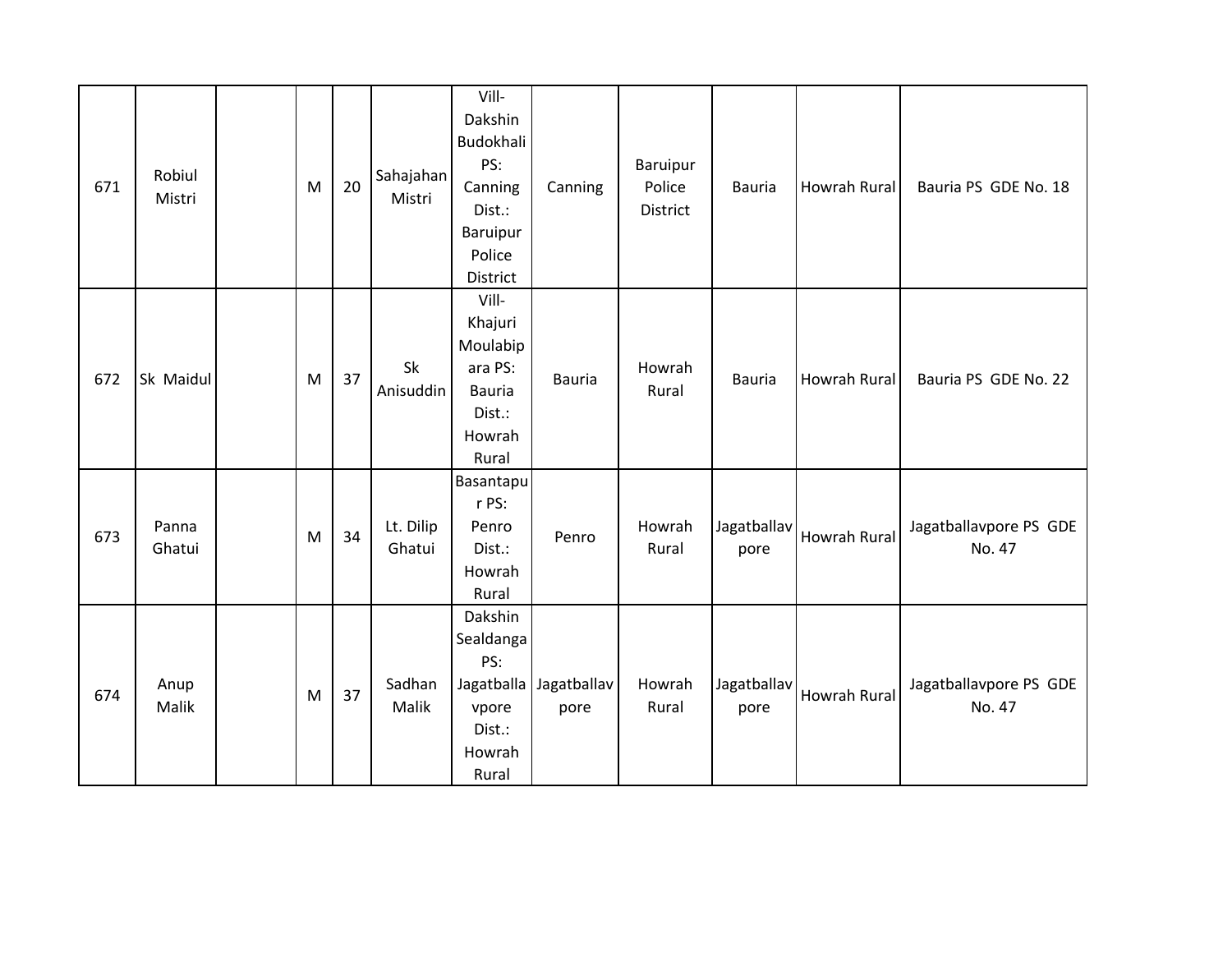| 675 | Pankaj<br>Mahato     | M | 38 | Lt. Lotan<br>Mahato        | Baragram<br>More PS:<br>Joypur<br>Dist.:<br>Purulia  | Joypur | Purulia | Joypur | Purulia | Joypur PS GDE No. 31 |
|-----|----------------------|---|----|----------------------------|------------------------------------------------------|--------|---------|--------|---------|----------------------|
| 676 | Alok<br>Mahato       | M | 18 | <b>Thakurdas</b><br>Mahato | Baragram<br>More PS:<br>Joypur<br>Dist.:<br>Purulia  | Joypur | Purulia | Joypur | Purulia | Joypur PS GDE No. 31 |
| 677 | Manpuran<br>Gope     | M | 31 | Mahanan<br>da Gope         | Pundag<br>Hattola<br>PS: Joypur<br>Dist.:<br>Purulia | Joypur | Purulia | Joypur | Purulia | Joypur PS GDE No. 29 |
| 678 | Asish<br>Paramanik   | M | 26 | Sunil<br>Paramanik         | Joypur<br>Bazar PS:<br>Joypur<br>Dist.:<br>Purulia   | Joypur | Purulia | Joypur | Purulia | Joypur PS GDE No. 45 |
| 679 | Baneshwa<br>r Rajwar | M | 36 | Sitaram<br>Rajwar          | Joypur PS:<br>Joypur<br>Dist.:<br>Purulia            | Joypur | Purulia | Joypur | Purulia | Joypur PS GDE No. 50 |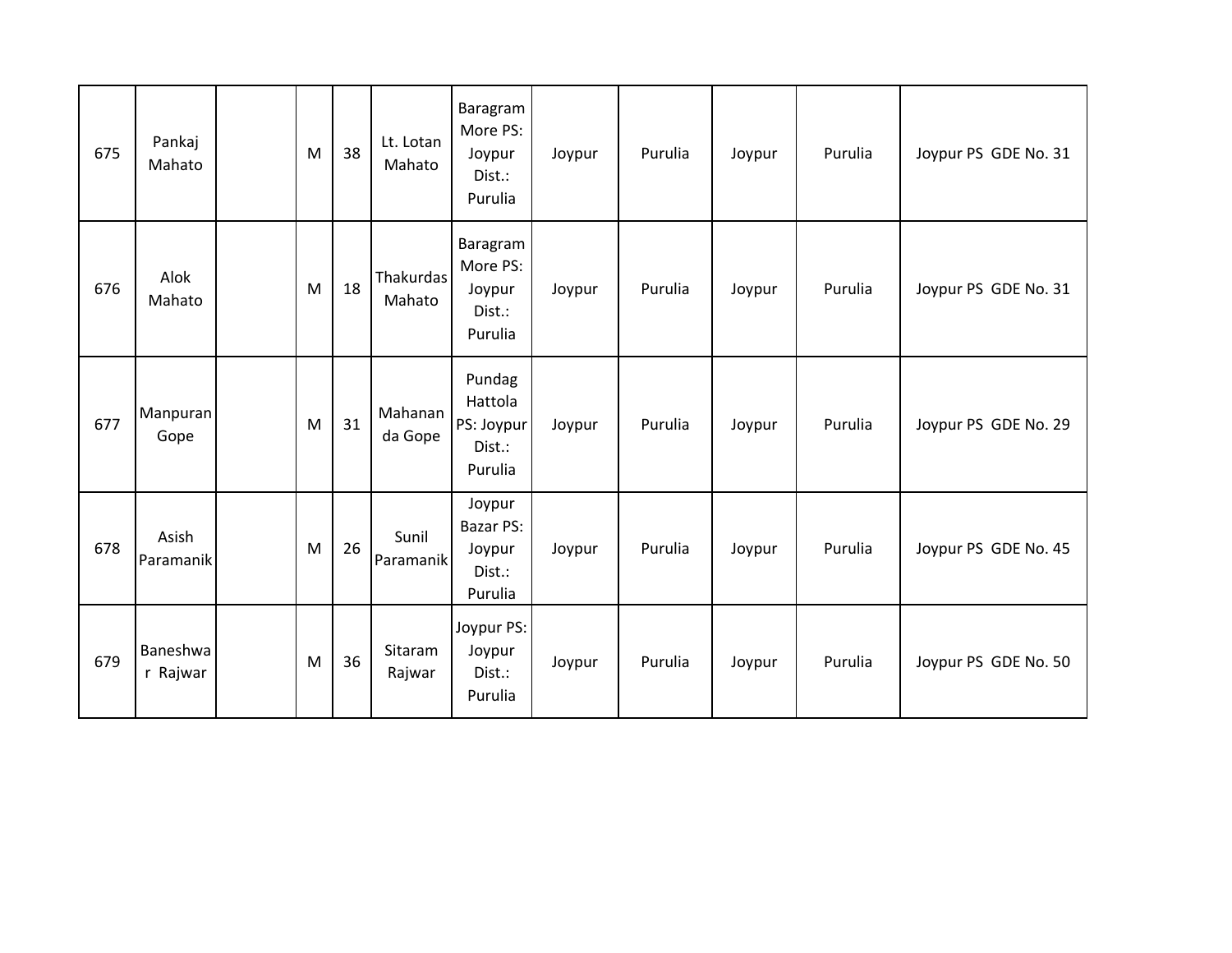| 680 | Sk Ismail               | M | 19 | Sk<br>Alauddin | Chengail<br>Ludlow<br>PO<br>Chengail<br>PS:<br>Uluberia<br>Dist.:<br>Howrah<br>Rural                           | Uluberia   | Howrah<br>Rural | Uluberia   | Howrah Rural | Uluberia PS GDE No. 57   |
|-----|-------------------------|---|----|----------------|----------------------------------------------------------------------------------------------------------------|------------|-----------------|------------|--------------|--------------------------|
| 681 | Sumon<br>Das            | M | 26 | Basudeb<br>Das | Birshibpur<br>PS:<br>Uluberia<br>Dist.:<br>Howrah<br>Rural                                                     | Uluberia   | Howrah<br>Rural | Uluberia   | Howrah Rural | Uluberia PS GDE No. 57   |
| 682 | Mothur<br>Das           | M |    | Banshi<br>Das  | Birshibpur<br>PS:<br>Uluberia<br>Dist.:<br>Howrah<br>Rural                                                     | Uluberia   | Howrah<br>Rural | Uluberia   | Howrah Rural | Uluberia PS GDE No. 57   |
| 683 | Abhinaba<br><b>Bose</b> | M | 27 | Asis Bose      | Nayabasti,<br>Ward<br>No.08, PS<br>Kotwali,<br>Dist<br>Jalpaiguri<br>PS:<br>Jalpaiguri<br>Dist.:<br>Jalpaiguri | Jalpaiguri | Jalpaiguri      | Jalpaiguri | Jalpaiguri   | Jalpaiguri PS GDE No. 55 |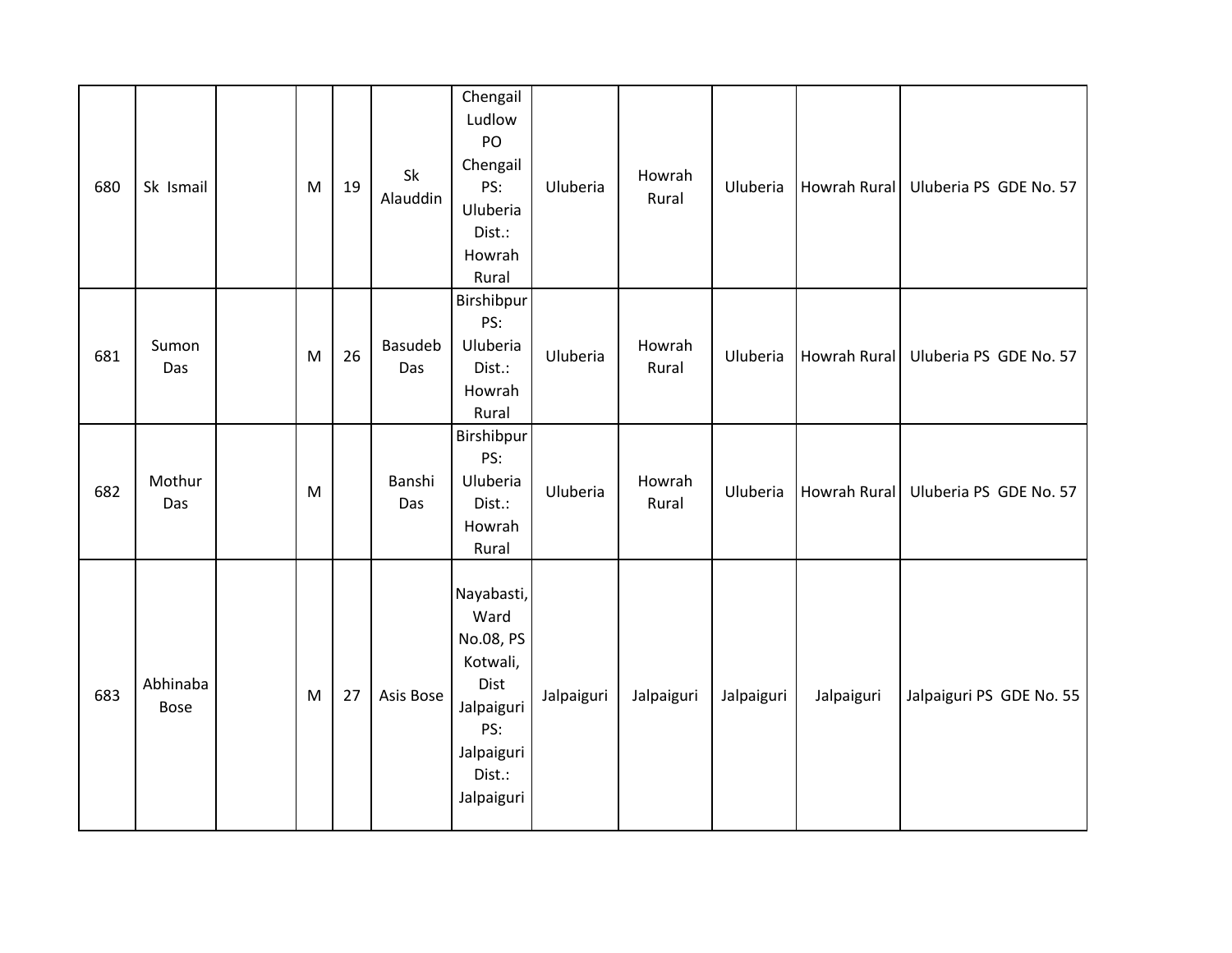| 684 | Sanjay<br>Chanda       | M | 19 | Gopal<br>Chanda                                | Siyal Para,<br>Ward<br>No.17, PS<br>Kotwali,<br>Dist<br>Jalpaigur<br>PS:<br>Jalpaiguri<br>Dist.:<br>Jalpaiguri  | Jalpaiguri | Jalpaiguri | Jalpaiguri | Jalpaiguri | Jalpaiguri PS GDE No. 55 |
|-----|------------------------|---|----|------------------------------------------------|-----------------------------------------------------------------------------------------------------------------|------------|------------|------------|------------|--------------------------|
| 685 | <b>Bimal</b><br>Sarkar | M | 30 | $\mathsf{L}\mathsf{t}$<br>Nishikanta<br>Sarkar | Parker<br>More,<br>Puratanpa<br>ndapara,<br>Ps<br>Kotwali,<br>Dist Ja PS:<br>Jalpaiguri<br>Dist.:<br>Jalpaiguri | Jalpaiguri | Jalpaiguri | Jalpaiguri | Jalpaiguri | Jalpaiguri PS GDE No. 55 |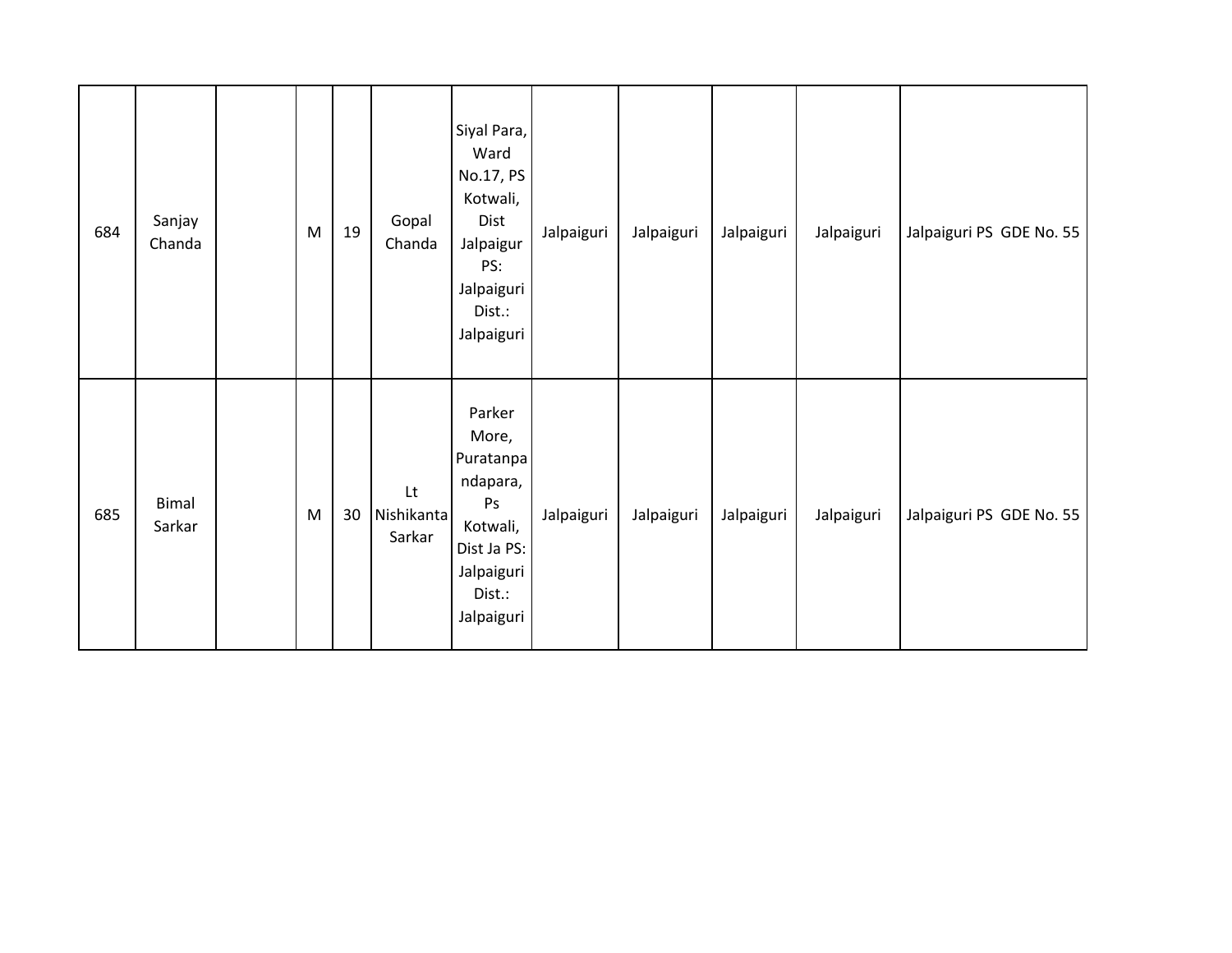| 686 | Abhishak<br>Roy   | M | 35 | Subodh<br>Chandra<br>Roy | Ananda<br>Nagar, PS-<br>Kotwali,<br>Dist.<br>Jalpaiguri<br>PS:<br>Jalpaiguri<br>Dist.:<br>Jalpaiguri           | Jalpaiguri | Jalpaiguri | Jalpaiguri | Jalpaiguri | Jalpaiguri PS Outpost<br>Manikganj OP GDE No. 3 |
|-----|-------------------|---|----|--------------------------|----------------------------------------------------------------------------------------------------------------|------------|------------|------------|------------|-------------------------------------------------|
| 687 | Purnandu<br>Maity | M | 36 | Paresh Ch<br>Maity       | Gomesta<br>Para, PO-<br>Kharija<br>Berubari,<br>PS-<br>Kotwali, D<br>PS:<br>Jalpaiguri<br>Dist.:<br>Jalpaiguri | Jalpaiguri | Jalpaiguri | Jalpaiguri | Jalpaiguri | Jalpaiguri PS Outpost<br>Manikganj OP GDE No. 3 |
| 688 | Utpal Roy         | M | 34 | Paresh Ch<br>Roy         | Banish<br>Kalibari,<br>PO-PS-<br>Maynagur<br>i, Dist.<br>Jalpaig PS:<br>Jalpaiguri<br>Dist.:<br>Jalpaiguri     | Jalpaiguri | Jalpaiguri | Jalpaiguri | Jalpaiguri | Jalpaiguri PS Outpost<br>Manikganj OP GDE No. 3 |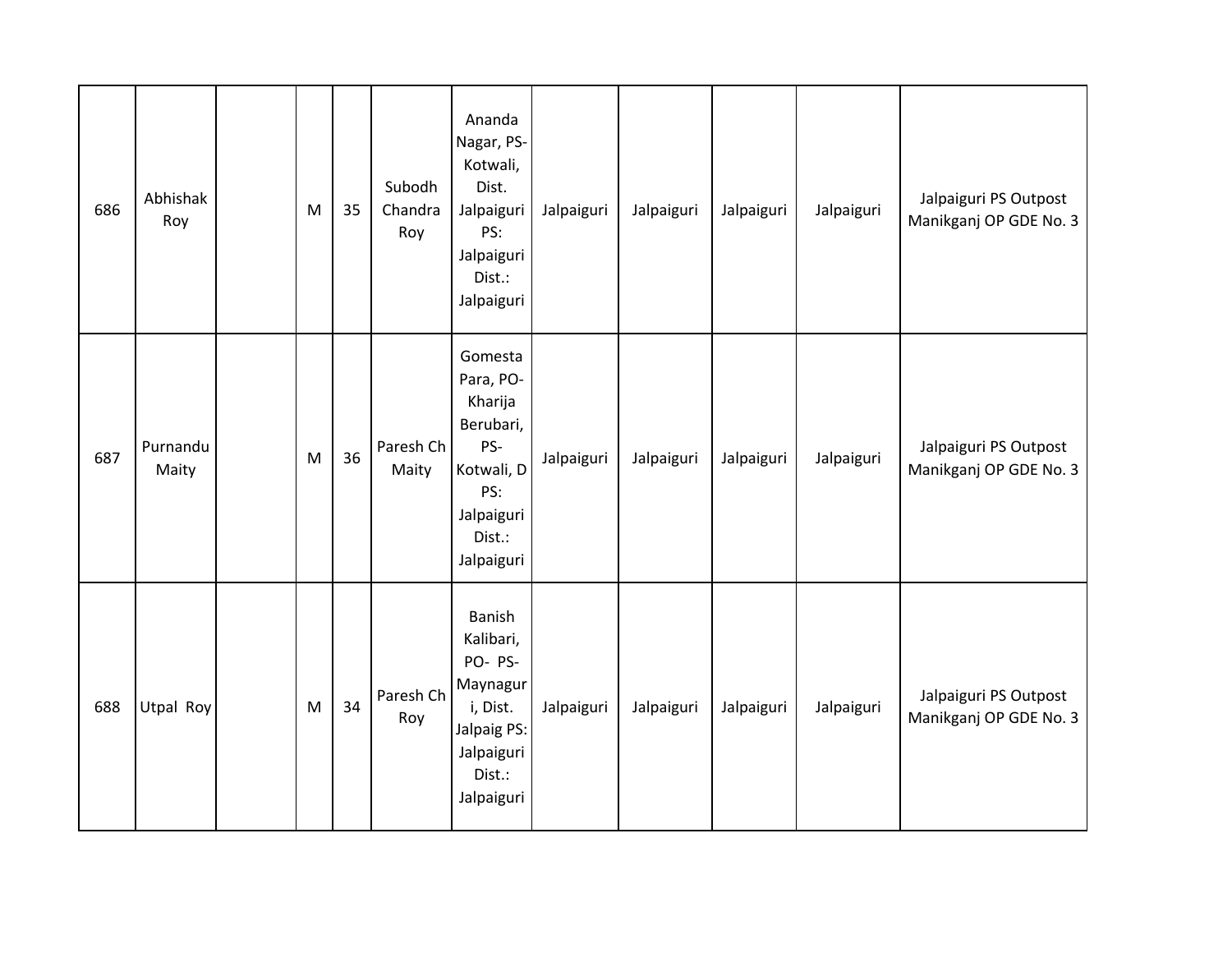| 689 | Abu<br><b>Bakkar</b><br>Siddik | M |    | Lt. Aliyar<br>Rahaman |                                                                                                       |           | Basirhat   | Malbazar  | Jalpaiguri | Malbazar PS GDE No. 46     |
|-----|--------------------------------|---|----|-----------------------|-------------------------------------------------------------------------------------------------------|-----------|------------|-----------|------------|----------------------------|
| 690 | Aijul<br>Haque                 | M |    | Hossain<br>Ali        |                                                                                                       |           | Basirhat   | Malbazar  | Jalpaiguri | Malbazar PS GDE No. 46     |
| 691 | <b>Bishnu</b><br>Roy           | M | 26 | Ratikanta<br>Roy      | Charerbari<br>, PS<br>Maynagur<br>i, Dist<br>Jalpaiguri<br>PS:<br>Moynagur<br>i Dist.:<br>Jalpaiguri  | Moynaguri | Jalpaiguri | Moynaguri | Jalpaiguri | Moynaguri PS GDE No.<br>45 |
| 692 | Biplab<br>Chaki                | M | 41 | <b>Bakul</b><br>Chaki | Ananda<br>Nagar, PS<br>Maynagur<br>i, Dist<br>Jalpaiguri<br>PS:<br>Moynagur<br>i Dist.:<br>Jalpaiguri | Moynaguri | Jalpaiguri | Moynaguri | Jalpaiguri | Moynaguri PS GDE No.<br>45 |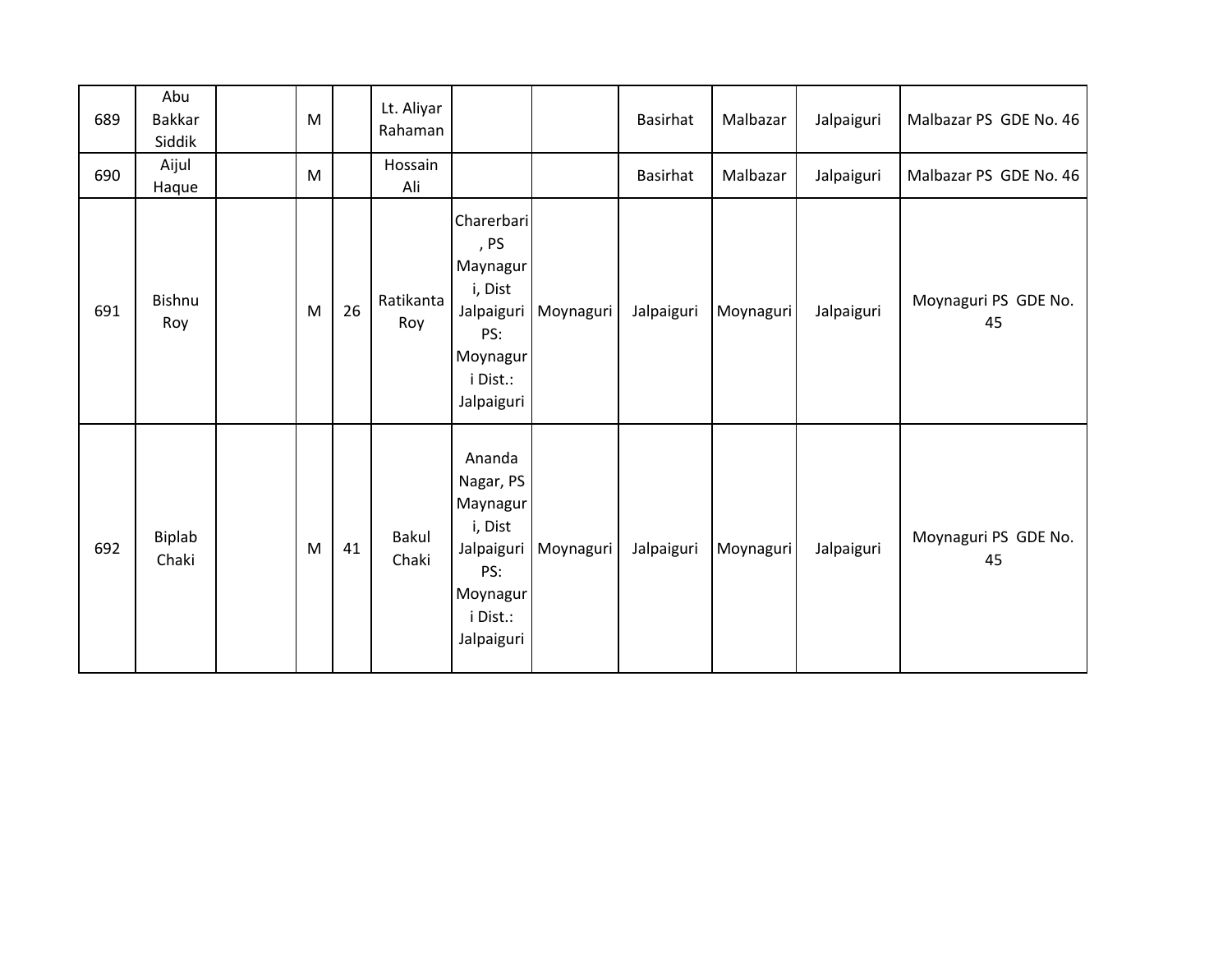| 693 | Gobinda<br>Sarkar     | M                                                                                     | 25 | Anil Sarkar Jalpaiguri | Kanyabari,<br>PS<br>Maynagur<br>i, Dist.<br>PS:<br>Moynagur<br>i Dist.:<br>Jalpaiguri                        | Moynaguri | Jalpaiguri | Moynaguri | Jalpaiguri | Moynaguri PS GDE No.<br>45 |
|-----|-----------------------|---------------------------------------------------------------------------------------|----|------------------------|--------------------------------------------------------------------------------------------------------------|-----------|------------|-----------|------------|----------------------------|
| 694 | Khirod<br>Roy         | $\mathsf{M}% _{T}=\mathsf{M}_{T}\!\left( a,b\right) ,\ \mathsf{M}_{T}=\mathsf{M}_{T}$ | 38 | Prijendra<br>Nath Roy  | Bashu<br>Subha,<br>P.O<br>Chapadan<br>ga, PS Mal<br>,Dist<br>Jalpaig PS:<br>Malbazar<br>Dist.:<br>Jalpaiguri | Malbazar  | Jalpaiguri | Moynaguri | Jalpaiguri | Moynaguri PS GDE No.<br>46 |
| 695 | Vivekanan<br>da Baroi | $\mathsf{M}% _{T}=\mathsf{M}_{T}\!\left( a,b\right) ,\ \mathsf{M}_{T}=\mathsf{M}_{T}$ | 43 | Avimanyu<br>Barao      | Bashu<br>Subha,<br>P.O<br>Chapadan<br>ga, PS Mal<br>,Dist<br>Jalpaig PS:<br>Malbazar<br>Dist.:<br>Jalpaiguri | Malbazar  | Jalpaiguri | Moynaguri | Jalpaiguri | Moynaguri PS GDE No.<br>46 |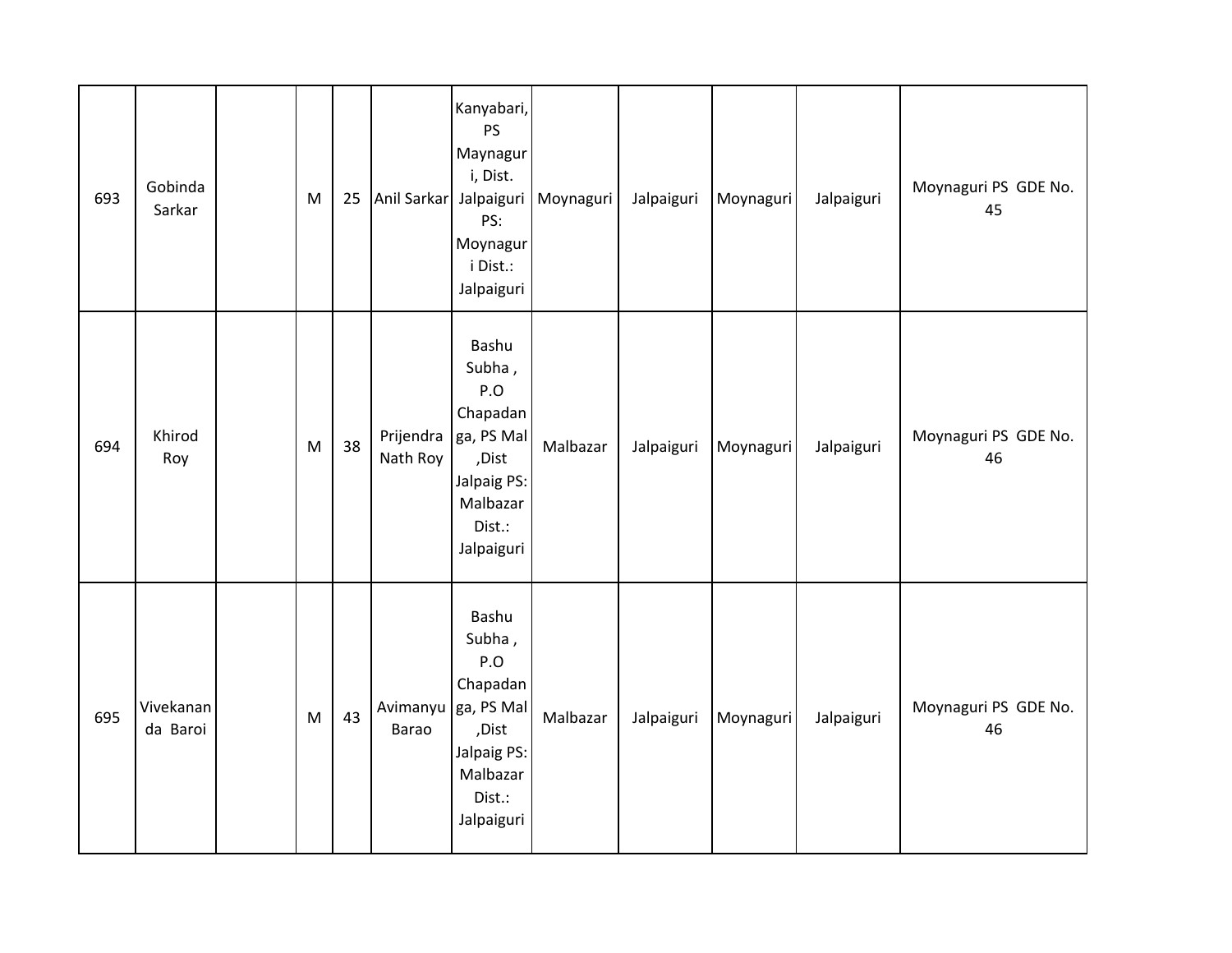| 696 | Annadeb<br>Roy  | M | 42 | Lt Joy<br>Mohan<br>Roy | 1 No.<br>Boulbari,<br><b>PS</b><br>Maynagur<br>i Dist<br>Jalpaiguri<br>PS:<br>Malbazar<br>Dist.:<br>Jalpaiguri        | Malbazar  | Jalpaiguri                     | Moynaguri | Jalpaiguri                  | Moynaguri PS GDE No.<br>46 |
|-----|-----------------|---|----|------------------------|-----------------------------------------------------------------------------------------------------------------------|-----------|--------------------------------|-----------|-----------------------------|----------------------------|
| 697 | Debkumar<br>Roy | M | 30 | Nabakum<br>ar Roy      | Charchura<br>bhandar,<br><b>PS</b><br>Maynagur<br>i, Dist.<br>Jalpaiguri<br>PS:<br>Moynagur<br>i Dist.:<br>Jalpaiguri | Moynaguri | Jalpaiguri                     | Moynaguri | Jalpaiguri                  | Moynaguri PS GDE No.<br>34 |
| 698 | Asmaul<br>Hoque | M | 26 | Lt. Amzad<br>Sk        | Durgapur<br>PS:<br>Farakka<br>Dist.:<br>Jangipur<br>Police<br>District                                                | Farakka   | Jangipur<br>Police<br>District | Farakka   | Jangipur<br>Police District | Farakka PS GDE No. 64      |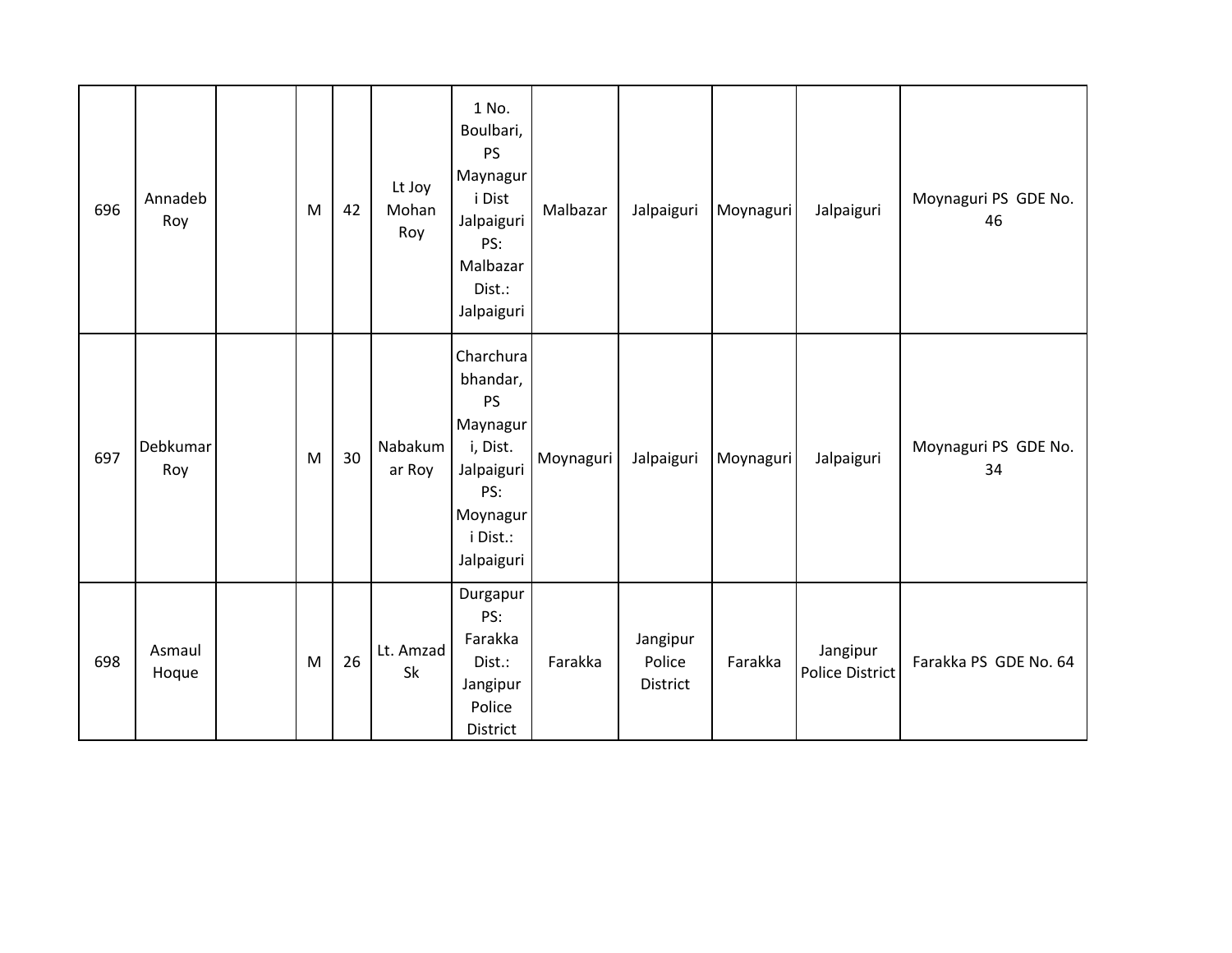| 699 | Baikuntha<br>Halder     | M | 40 | Bhoton<br>Halder | Piyarapur<br>PS:<br>Raghunat<br>hganj<br>Dist.:<br>Jangipur<br>Police<br><b>District</b> | Raghunath<br>ganj | Jangipur<br>Police<br>District        | Raghunath<br>ganj | Jangipur<br>Police District | Raghunathganj PS GDE<br>No. 36 |
|-----|-------------------------|---|----|------------------|------------------------------------------------------------------------------------------|-------------------|---------------------------------------|-------------------|-----------------------------|--------------------------------|
| 700 | <b>Bishnu</b><br>Halder | M | 29 | Bhoton<br>Halder | Piarapur<br>PS:<br>Raghunat<br>hganj<br>Dist.:<br>Jangipur<br>Police<br>District         | Raghunath<br>ganj | Jangipur<br>Police<br>District        | Raghunath<br>ganj | Jangipur<br>Police District | Raghunathganj PS GDE<br>No. 29 |
| 701 | Kobirul Sk              | M | 28 | Esmail Sk        | Patlatala<br>PS:<br>Raghunat<br>hganj<br>Dist.:<br>Jangipur<br>Police<br>District        | Raghunath<br>ganj | Jangipur<br>Police<br><b>District</b> | Raghunath<br>ganj | Jangipur<br>Police District | Raghunathganj PS GDE<br>No. 36 |
| 702 | Asamuddi<br>n Sk        | M | 19 | Raisudin<br>Sk   | Natun<br>Diar PS:<br>Lalgola<br>Dist.:<br>Murshida<br>bad                                | Lalgola           | Murshidaba   Raghunath  <br>d         | ganj              | Jangipur<br>Police District | Raghunathganj PS GDE<br>No. 35 |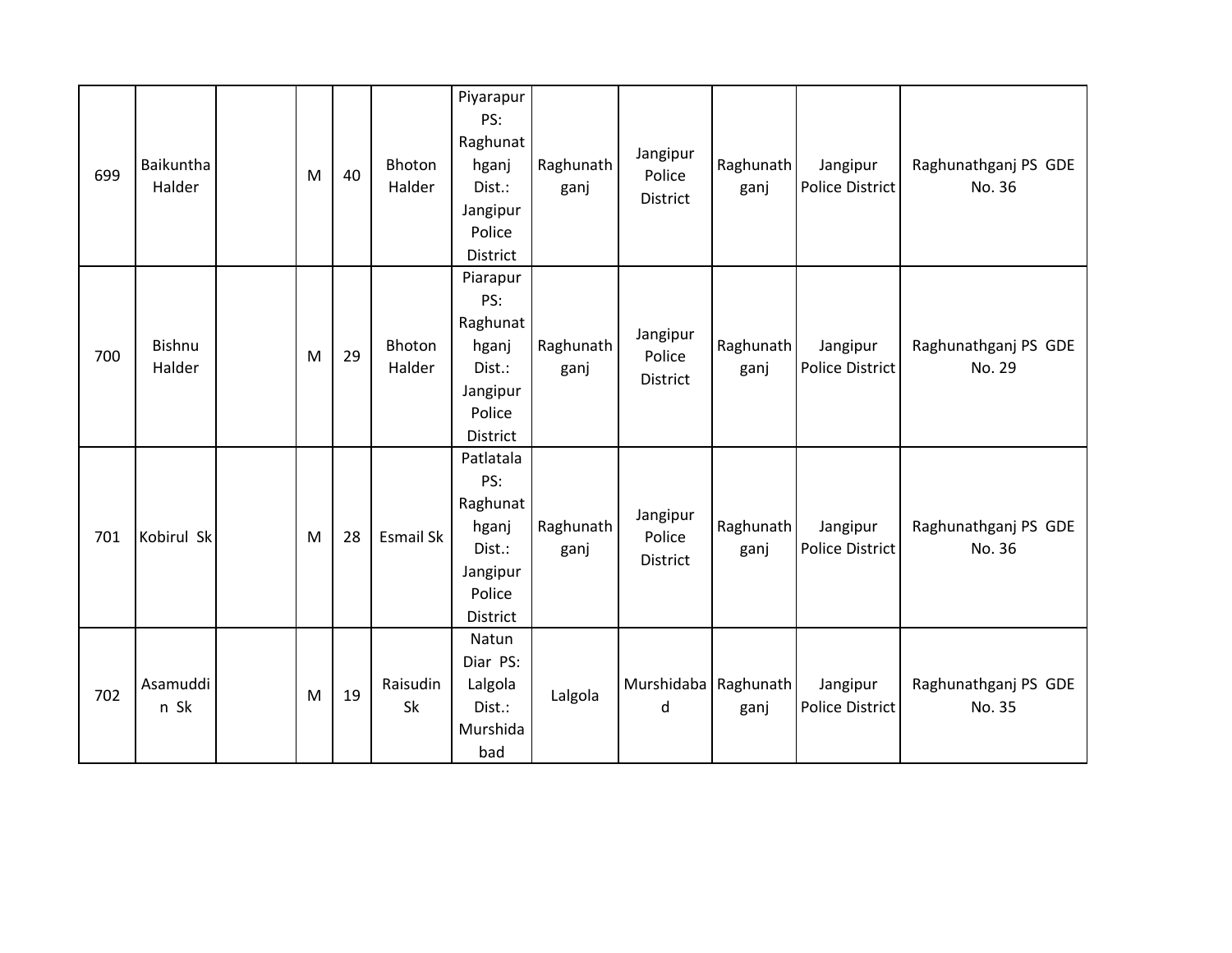| 703 | Jakir Sk          | M | 19 | Md<br>Raisuddin        | Nashipur<br>PS: Lalgola<br>Dist.:<br>Murshida<br>bad                                | Lalgola           | Murshidaba Raghunath<br>d      | ganj              | Jangipur<br>Police District        | Raghunathganj PS GDE<br>No. 35 |
|-----|-------------------|---|----|------------------------|-------------------------------------------------------------------------------------|-------------------|--------------------------------|-------------------|------------------------------------|--------------------------------|
| 704 | Alamgir<br>Sk     | M | 19 | Enamul Sk              | Nashipur<br>PS: Lalgola<br>Dist.:<br>Murshida<br>bad                                | Lalgola           | Murshidaba Raghunath<br>d      | ganj              | Jangipur<br>Police District        | Raghunathganj PS GDE<br>No. 35 |
| 705 | Dalim Sk          | M | 24 | Kajibul Sk             | Kharibona<br>PS:<br>Raghunat<br>hganj<br>Dist.:<br>Jangipur<br>Police<br>District   | Raghunath<br>ganj | Jangipur<br>Police<br>District | Raghunath<br>ganj | Jangipur<br><b>Police District</b> | Raghunathganj PS GDE<br>No. 34 |
| 706 | Ajibul<br>Rahaman | M | 45 | Hasen<br><b>Biswas</b> | Mangolzo<br>ne PS:<br>Raghunat<br>hganj<br>Dist.:<br>Jangipur<br>Police<br>District | Raghunath<br>ganj | Jangipur<br>Police<br>District | Raghunath<br>ganj | Jangipur<br>Police District        | Raghunathganj PS GDE<br>No. 34 |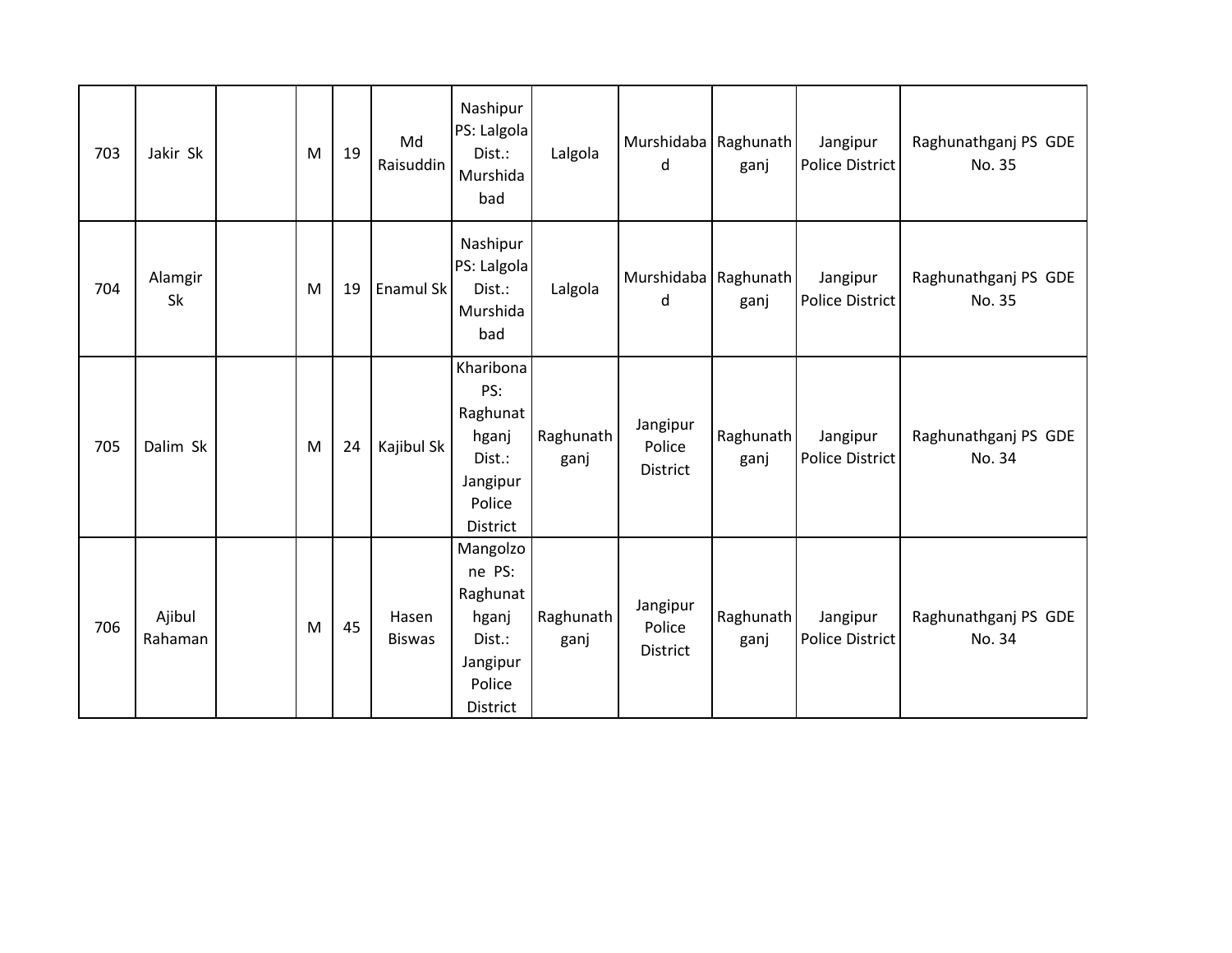| 707 | Palash<br>Majhi | M | 35 | Mashab<br>Majhi  | Mangolzo<br>ne PS:<br>Raghunat<br>hganj<br>Dist.:<br>Jangipur<br>Police<br><b>District</b> | Raghunath<br>ganj | Jangipur<br>Police<br><b>District</b> | Raghunath<br>ganj | Jangipur<br>Police District | Raghunathganj PS GDE<br>No. 34 |
|-----|-----------------|---|----|------------------|--------------------------------------------------------------------------------------------|-------------------|---------------------------------------|-------------------|-----------------------------|--------------------------------|
| 708 | Sahabaj<br>Sk   | M | 30 | Asraf Sk         | Ailerupor<br>PS:<br>Raghunat<br>hganj<br>Dist.:<br>Jangipur<br>Police<br><b>District</b>   | Raghunath<br>ganj | Jangipur<br>Police<br>District        | Raghunath<br>ganj | Jangipur<br>Police District | Raghunathganj PS GDE<br>No. 35 |
| 709 | Kabirul Sk      | M | 24 | Rabi Sk          | Ailerupor<br>PS:<br>Raghunat<br>hganj<br>Dist.:<br>Jangipur<br>Police<br>District          | Raghunath<br>ganj | Jangipur<br>Police<br><b>District</b> | Raghunath<br>ganj | Jangipur<br>Police District | Raghunathganj PS GDE<br>No. 35 |
| 710 | Alo Saha        | M | 30 | Biswajit<br>Saha | Kusumgac<br>hi PS: Suti<br>Dist.:<br>Jangipur<br>Police<br>District                        | Suti              | Jangipur<br>Police<br><b>District</b> | Suti              | Jangipur<br>Police District | Suti PS GDE No. 22             |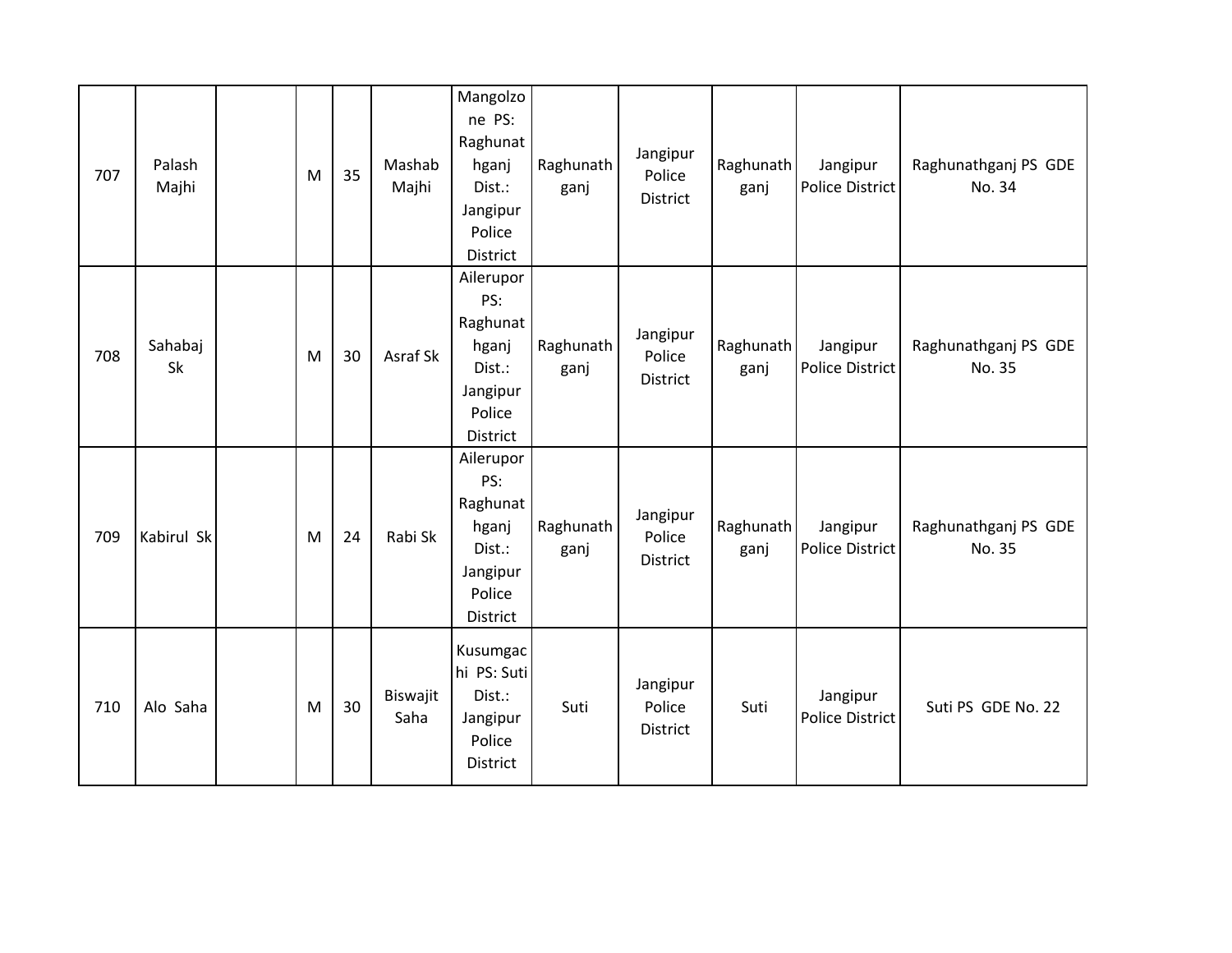| 711 | <b>Bishakha</b><br>Saha | M | 22 | Kanam<br>Saha            | Kusumgac<br>hi PS: Suti<br>Dist.:<br>Jangipur<br>Police<br>District         | Suti | Jangipur<br>Police<br><b>District</b>         | Suti | Jangipur<br><b>Police District</b> | Suti PS GDE No. 22 |
|-----|-------------------------|---|----|--------------------------|-----------------------------------------------------------------------------|------|-----------------------------------------------|------|------------------------------------|--------------------|
| 712 | Kohul<br>Mondal         | M | 30 | Abdul<br>Latif<br>Mondal | Kusliya<br>PS:<br>re Dist.:<br>Murshida<br>bad                              | e    | Berhampo Berhampor Murshidaba<br>$\mathsf{d}$ | Suti | Jangipur<br><b>Police District</b> | Suti PS GDE No. 31 |
| 713 | Ganendra<br>Mondal      | M | 36 | Jiten<br>Mondal          | Sarala<br>Kishorpur<br>PS: Suti<br>Dist.:<br>Jangipur<br>Police<br>District | Suti | Jangipur<br>Police<br><b>District</b>         | Suti | Jangipur<br><b>Police District</b> | Suti PS GDE No. 31 |
| 714 | Sujay<br>Tikadar        | M | 23 | Sujit<br>Tikadar         | Khidirpur<br>PS:<br>ra Dist.:<br>Murshida<br>bad                            | a    | Hariharpa   Hariharpar   Murshidaba<br>d      | Suti | Jangipur<br><b>Police District</b> | Suti PS GDE No. 31 |
| 715 | <b>Billal</b><br>Shaikh | M | 35 | Lt Sumer<br>Shaikh       | Prasadpur<br>PS:<br>Murshida<br>bad Dist.:<br>Murshida<br>bad               | ad   | Murshidab Murshidaba<br>d                     | Suti | Jangipur<br><b>Police District</b> | Suti PS GDE No. 31 |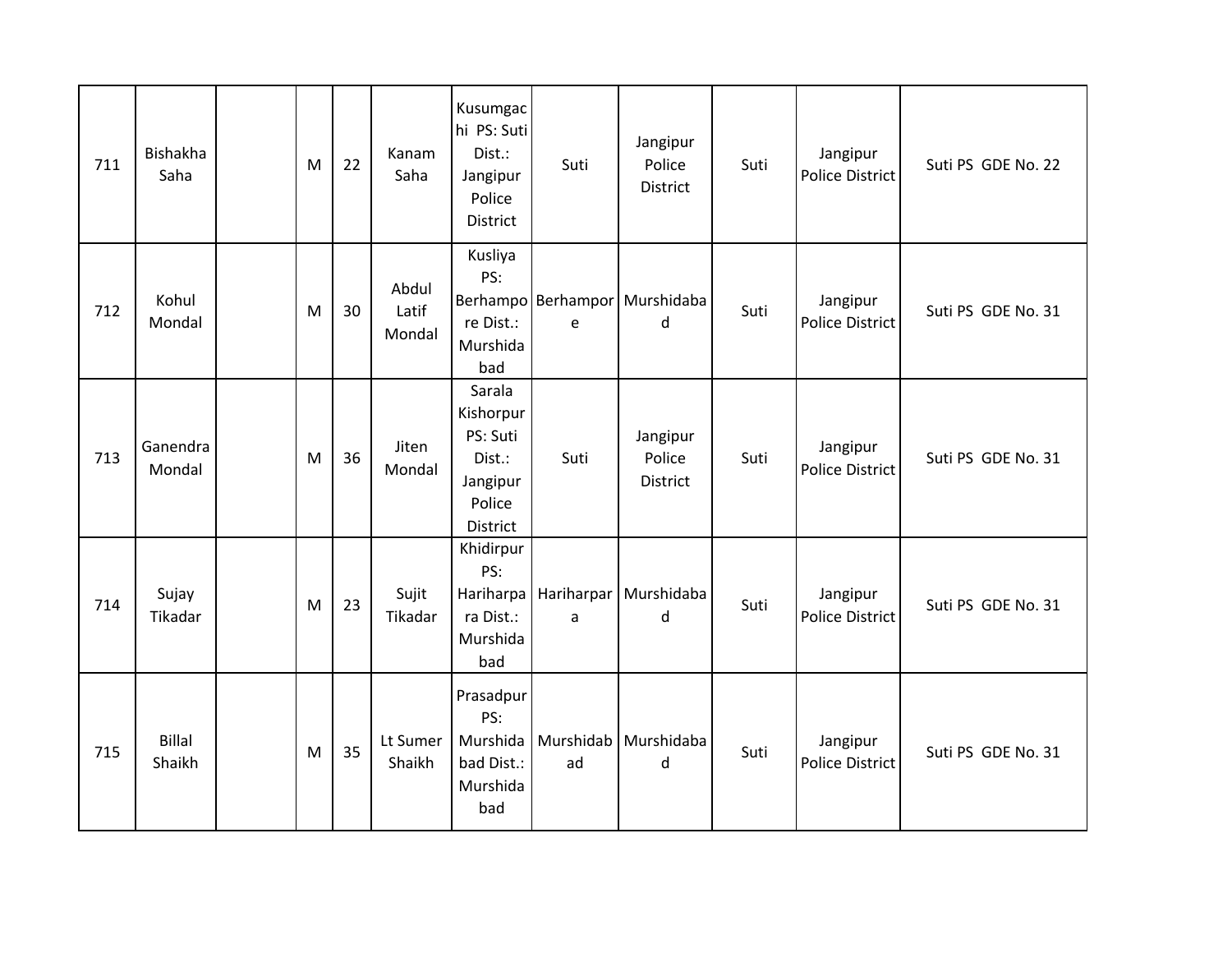| 716 | Heras Sk             | M | 55 | Lt. Hajrat<br>Sk  | Koydanga<br>PS: Suti<br>Dist.:<br>Jangipur<br>Police<br>District                       | Suti            | Jangipur<br>Police<br>District        | Suti | Jangipur<br>Police District        | Suti PS GDE No. 63 |
|-----|----------------------|---|----|-------------------|----------------------------------------------------------------------------------------|-----------------|---------------------------------------|------|------------------------------------|--------------------|
| 717 | <b>Bhoda</b><br>Khan | M | 19 | Lt.manglu<br>Khan | Hiranadap<br>ur PS:<br>Samsherg<br>anj Dist.:<br>Jangipur<br>Police<br><b>District</b> | Samsherga<br>nj | Jangipur<br>Police<br>District        | Suti | Jangipur<br><b>Police District</b> | Suti PS GDE No. 30 |
| 718 | Akash<br>Hossain     | M | 21 | Palash Sk         | Shivpur<br>PS:<br>Samsherg<br>anj Dist.:<br>Jangipur<br>Police<br>District             | Samsherga<br>nj | Jangipur<br>Police<br>District        | Suti | Jangipur<br>Police District        | Suti PS GDE No. 30 |
| 719 | Sarfaraj<br>Khan     | M | 19 | Sahadat<br>Khan   | Sahebnag<br>ar PS:<br>Samsherg<br>anj Dist.:<br>Jangipur<br>Police<br>District         | Samsherga<br>nj | Jangipur<br>Police<br><b>District</b> | Suti | Jangipur<br>Police District        | Suti PS GDE No. 30 |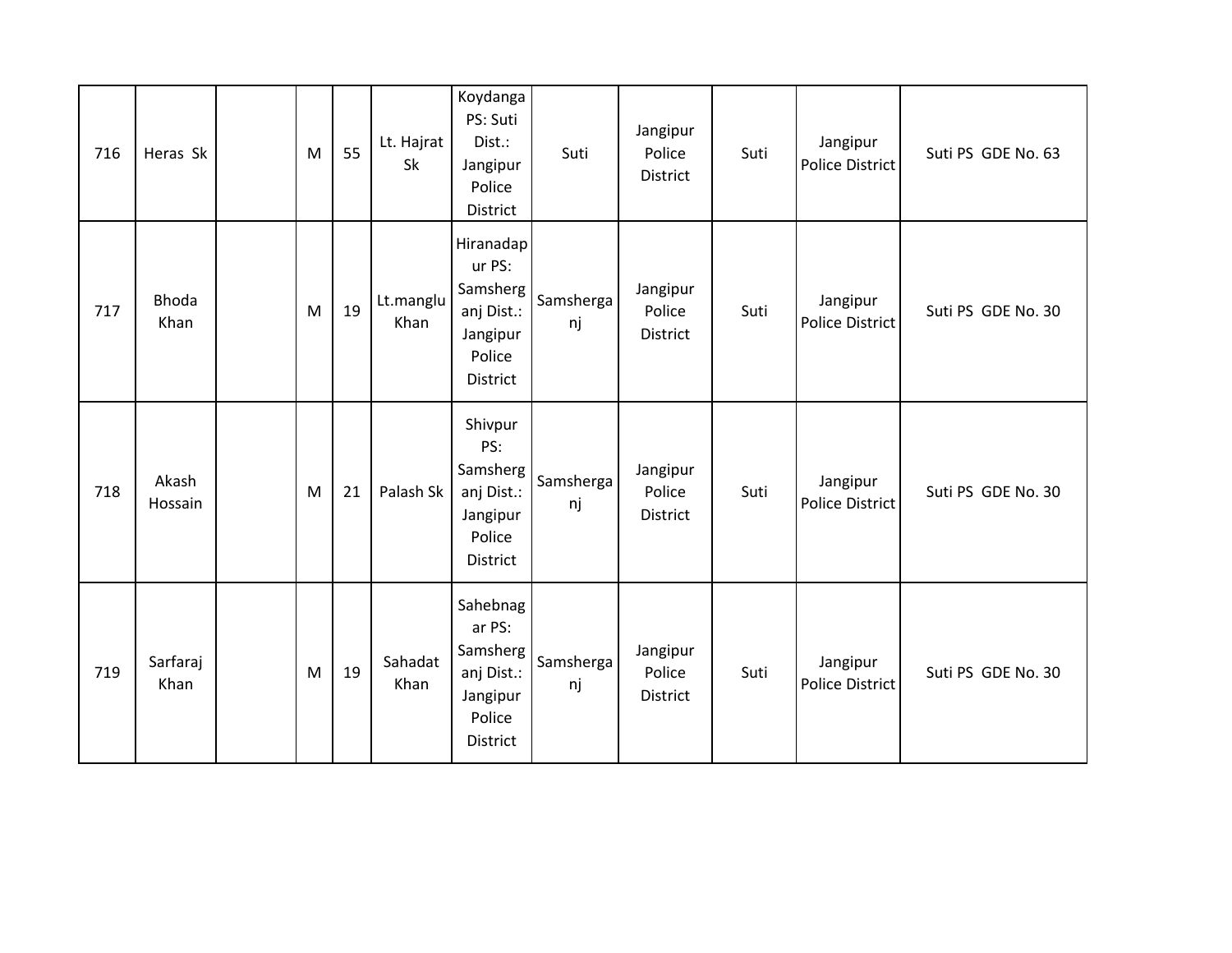| 720 | Manojit<br>Sing   |   | 36 | Akshay<br>Sing       | <b>BHalukkhu</b><br>lia<br>PO+PS+Di<br>st-<br>Jhargram                                               |         | Basirhat | Jhargram | Jhargram | Jhargram PS GDE No. 16 |
|-----|-------------------|---|----|----------------------|------------------------------------------------------------------------------------------------------|---------|----------|----------|----------|------------------------|
| 721 | Sourav<br>Mahata  | M | 25 | Subodh<br>Mahata     | Vill+PO-<br>Ramgarh,<br>PS-<br>Lalgarh,<br>Dist-<br>Jhargram<br>PS:<br>Lalgarh<br>Dist.:<br>Jhargram | Lalgarh | Jhargram | Lalgarh  | Jhargram | Lalgarh PS GDE No. 30  |
| 722 | Ashit<br>Pratihar | M | 31 | Jaharlal<br>Pratihar | Vill-<br>Bhetli, PS-<br>Binpur<br>Dist-<br>Jhargram<br>PS: Binpur<br>Dist.:<br>Jhargram              | Binpur  | Jhargram | Lalgarh  | Jhargram | Lalgarh PS GDE No. 30  |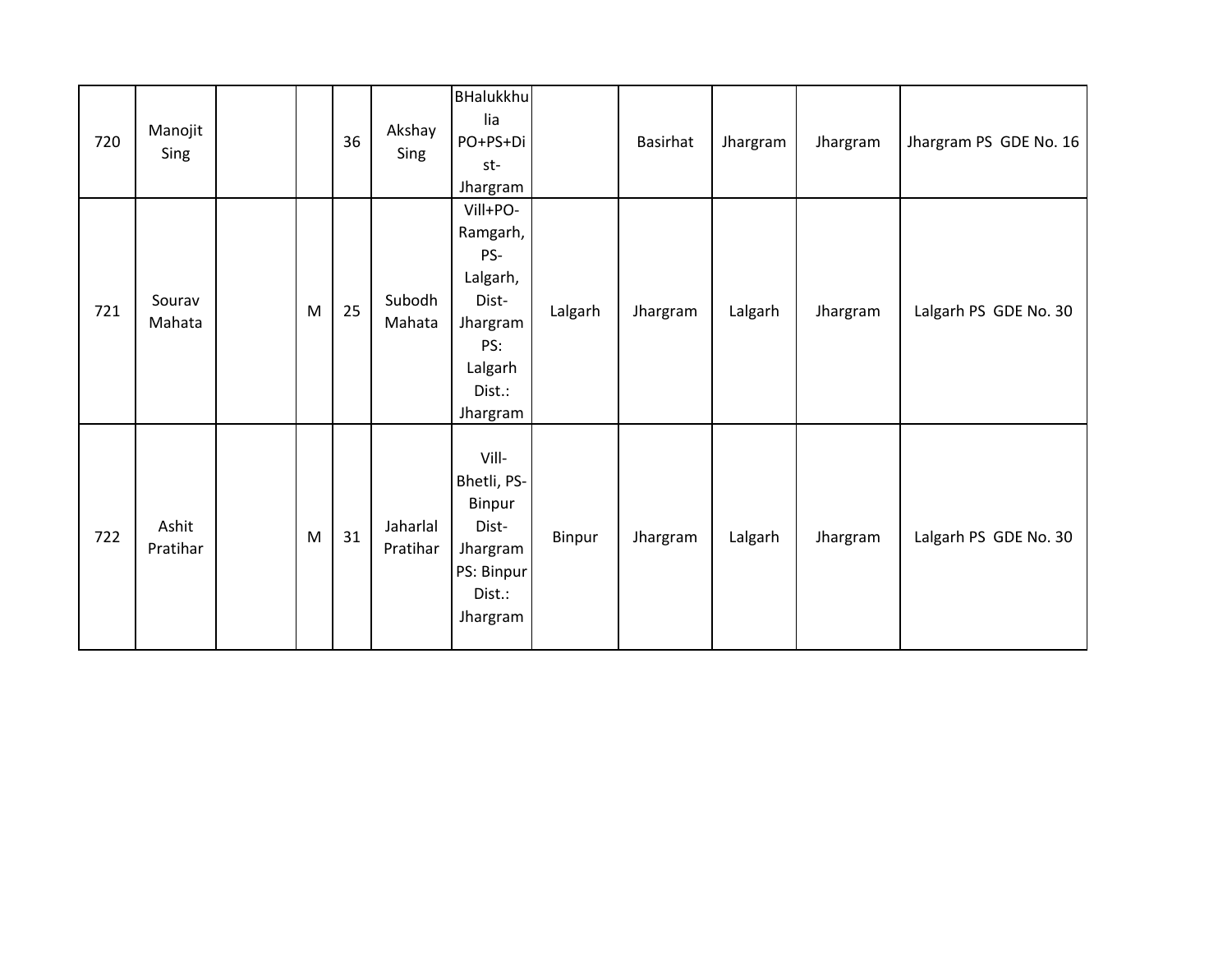| 723 | Santanu<br>Patra | M                                                                                     | 22 | Prasanta<br>Patra     | Vill-<br>Bhetli, PS-<br>Binpur<br>Dist-<br>Jhargram<br>PS: Binpur<br>Dist.:<br>Jhargram | Binpur   | Jhargram                        | Lalgarh               | Jhargram            | Lalgarh PS GDE No. 30                      |
|-----|------------------|---------------------------------------------------------------------------------------|----|-----------------------|-----------------------------------------------------------------------------------------|----------|---------------------------------|-----------------------|---------------------|--------------------------------------------|
| 724 | Debdash<br>Patra | $\mathsf{M}% _{T}=\mathsf{M}_{T}\!\left( a,b\right) ,\ \mathsf{M}_{T}=\mathsf{M}_{T}$ | 30 | Alok Patra            | Vill-<br>Bhetli, PS-<br>Binpur<br>Dist-<br>Jhargram<br>PS: Binpur<br>Dist.:<br>Jhargram | Binpur   | Jhargram                        | Lalgarh               | Jhargram            | Lalgarh PS GDE No. 30                      |
| 725 | Diowar<br>Hossen | M                                                                                     | 20 | Sk Fajibar<br>Rahaman | <b>Baliara PS:</b><br>Namkhan<br>a Dist.:<br>Sundarba<br>n Police<br>District           | Namkhana | Sundarban<br>Police<br>District | Kharagpur<br>g.r.p.s. | Kharagpur<br>G.R.P. | Kharagpur g.r.p.s. PS<br><b>GDE No. 20</b> |
| 726 | Bapi<br>Patra    | M                                                                                     | 24 | Anil Patra            | Surmohil<br>PS:<br>Namkhan<br>a Dist.:<br>Sundarba<br>n Police<br>District              | Namkhana | Sundarban<br>Police<br>District | Kharagpur<br>g.r.p.s. | Kharagpur<br>G.R.P. | Kharagpur g.r.p.s. PS<br><b>GDE No. 20</b> |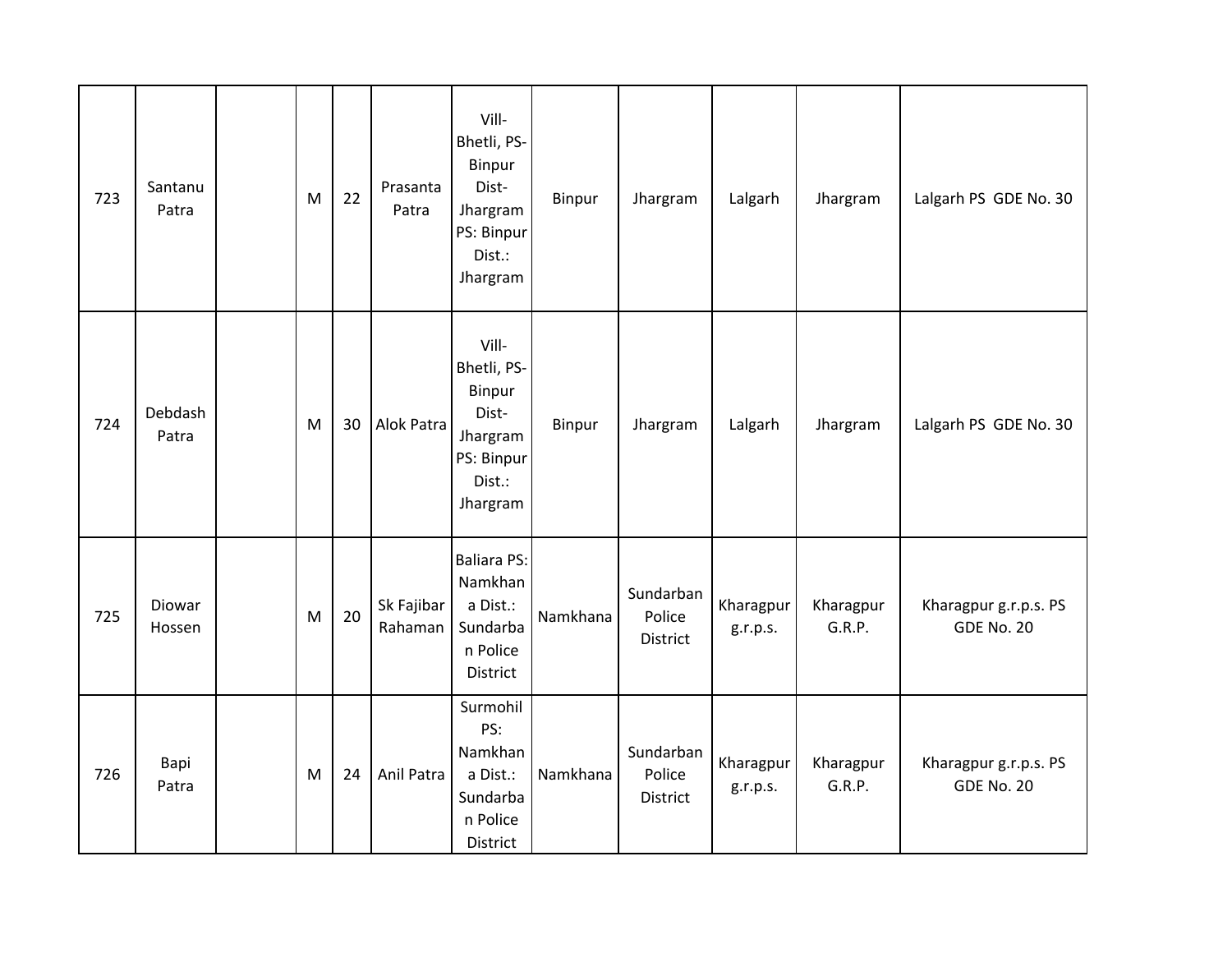| 727 | Subha<br>Mali   | M | 18 | Uttam<br>Mali                | Bagur PS:<br>Kolaghat<br>Dist.:<br>Purba<br>Mednipor<br>e                            | Kolaghat                               | Purba<br>Mednipore                  | Kharagpur<br>g.r.p.s. | Kharagpur<br>G.R.P.                               | Kharagpur g.r.p.s. PS<br><b>GDE No. 20</b> |
|-----|-----------------|---|----|------------------------------|--------------------------------------------------------------------------------------|----------------------------------------|-------------------------------------|-----------------------|---------------------------------------------------|--------------------------------------------|
| 728 | Tapan<br>Ghosh  | M | 40 | Tarapada<br>Ghosh            | Hukahara<br>PS: Jalangi<br>Dist.:<br>Murshida<br>bad                                 | Jalangi                                | Murshidaba<br>d                     | Hogalberia            | Krishnanagar<br><b>Police District</b>            | Hogalberia PS GDE No.<br>21                |
| 729 | Haripada<br>Das | M |    | Lt<br>Niranjan<br>Das        | Khalbowli<br>ya PS:<br>Krishnaga<br>nj Dist.:<br>Krishnana<br>gar Police<br>District | Krishnagan<br>$\overline{\phantom{a}}$ | Krishnanaga<br>r Police<br>District | j                     | Krishnagan Krishnanagar<br>Police District        | Krishnaganj PS GDE No.<br>31               |
| 730 | Krishna<br>Das  | M |    | Lt. Raja<br>Das              | Prafullana<br>gar, PS<br>Nabadwip<br>, Nadia                                         |                                        | <b>Basirhat</b>                     | Nabadwip              | Krishnanagar<br><b>Police District</b>            | Nabadwip PS GDE No. 12                     |
| 731 | Samser<br>Molla | M |    | Md.<br>Julfikar Ali<br>Molla | Sonadang<br>a PS:<br>Nakashipa<br>ra Dist.:<br>Krishnana<br>gar Police<br>District   | Nakashipar<br>a                        | Krishnanaga<br>r Police<br>District | a                     | Nakashipar Krishnanagar<br><b>Police District</b> | Nakashipara PS GDE No.<br>45               |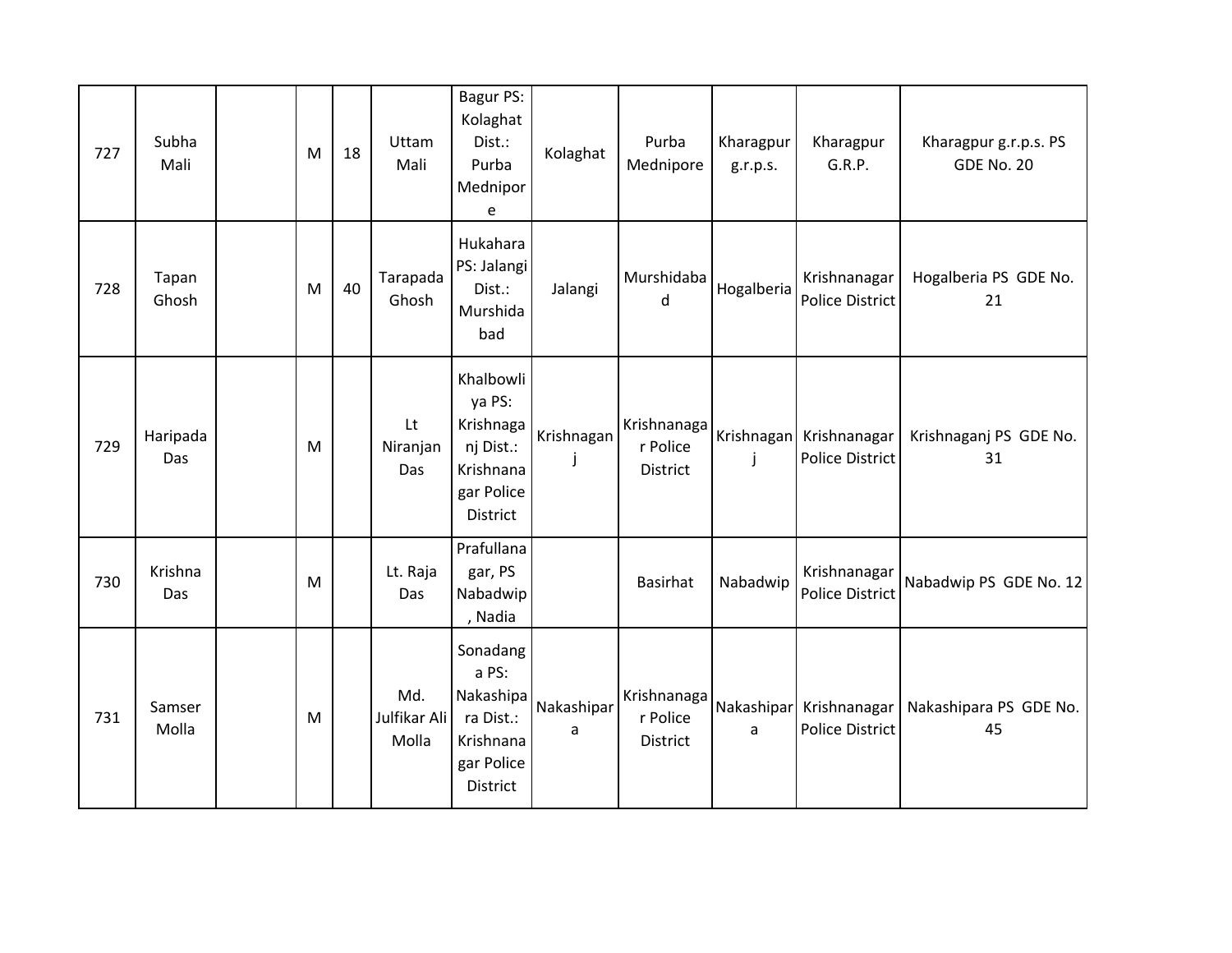| 732 | Ruble Sk          | M         | 27 | Hasanur<br>Sk      | Makranpu<br>r<br>Purbapara<br><b>PS</b><br>Beldanga,<br>MSD PS:<br>Beldanga<br>Dist.:<br>Murshida<br>bad | Beldanga | Murshidaba   Palashipar  <br>$\sf d$ | a               | Krishnanagar<br><b>Police District</b> | Palashipara PS GDE No.<br>09 |
|-----|-------------------|-----------|----|--------------------|----------------------------------------------------------------------------------------------------------|----------|--------------------------------------|-----------------|----------------------------------------|------------------------------|
| 733 | Kush Das          | M         | 26 | Sanashi<br>Das     | Kulaichan<br>di Das<br>Para PS<br>Nowda,<br>MSD PS:<br>Nawda<br>Dist.:<br>Murshida<br>bad                | Nawda    | Murshidaba   Palashipar<br>d         | a               | Krishnanagar<br>Police District        | Palashipara PS GDE No.<br>09 |
| 734 | Suman<br>Karmakar | ${\sf M}$ | 26 | Goutam<br>Karmakar | Chapra<br>Bazar PS<br>Chapra,<br>Nadia PS:<br>Chapra<br>Dist.:<br>Krishnana<br>gar Police<br>District    | Chapra   | Krishnanaga<br>r Police<br>District  | Palashipar<br>a | Krishnanagar<br><b>Police District</b> | Palashipara PS GDE No.<br>09 |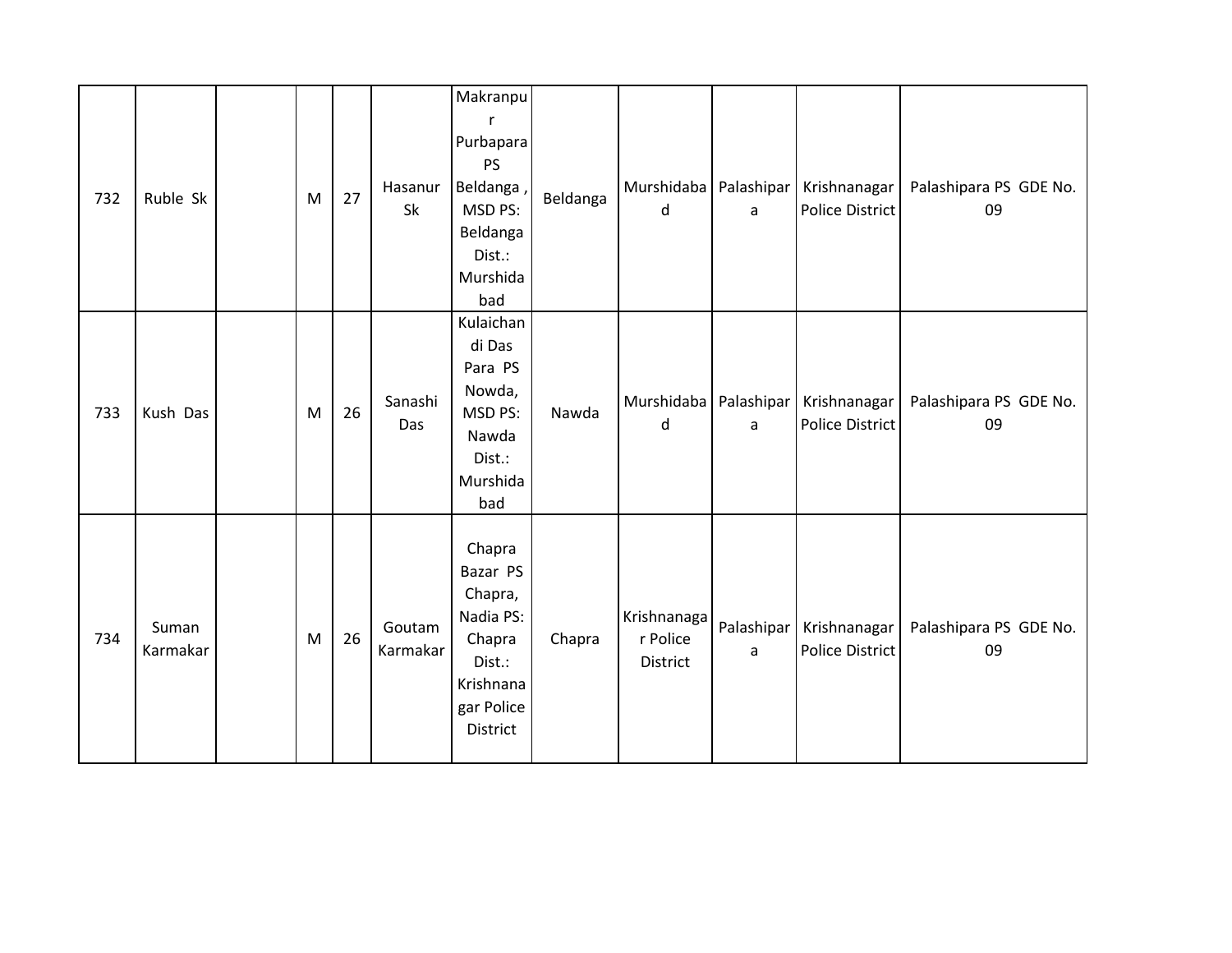| 735 | Laibur<br>Mondal        | M |    | Chhatter<br>Mondal     | PS:<br>Thanapara<br>Dist.:<br>Krishnana<br>gar Police<br><b>District</b>    | Thanapara | Krishnanaga<br>r Police<br>District | Thanapara | Krishnanagar<br>Police District | Thanapara PS GDE No.<br>22 |
|-----|-------------------------|---|----|------------------------|-----------------------------------------------------------------------------|-----------|-------------------------------------|-----------|---------------------------------|----------------------------|
| 736 | Prabin<br><b>Barman</b> | M | 32 | <b>Bimal</b><br>Barman | <b>Baktail PO-</b><br>Chachra<br>PS: Tapan<br>Dist.:<br>Dakshin<br>Dinajpur | Tapan     | Dakshin<br>Dinajpur                 | Bamangola | Malda                           | Bamangola PS GDE No.<br>07 |
| 737 | <b>Bimal</b><br>Barman  | M | 55 | Abhirath<br>Barman     | <b>Baktail PO-</b><br>Chachra<br>PS: Tapan<br>Dist.:<br>Dakshin<br>Dinajpur | Tapan     | Dakshin<br>Dinajpur                 | Bamangola | Malda                           | Bamangola PS GDE No.<br>07 |
| 738 | Ramanand<br>a Barman    | M | 55 | Gobinda<br>Barman      | Uttarchan<br>drail PS:<br>Bamangol<br>a Dist.:<br>Malda                     | Bamangola | Malda                               | Bamangola | Malda                           | Bamangola PS GDE No.<br>07 |
| 739 | Fajibur<br>Rahaman      | M | 34 | Makbul<br>Rahaman      | Sankarpur<br>PS:<br>Bamangol<br>a Dist.:<br>Malda                           | Bamangola | Malda                               | Bamangola | Malda                           | Bamangola PS GDE No.<br>07 |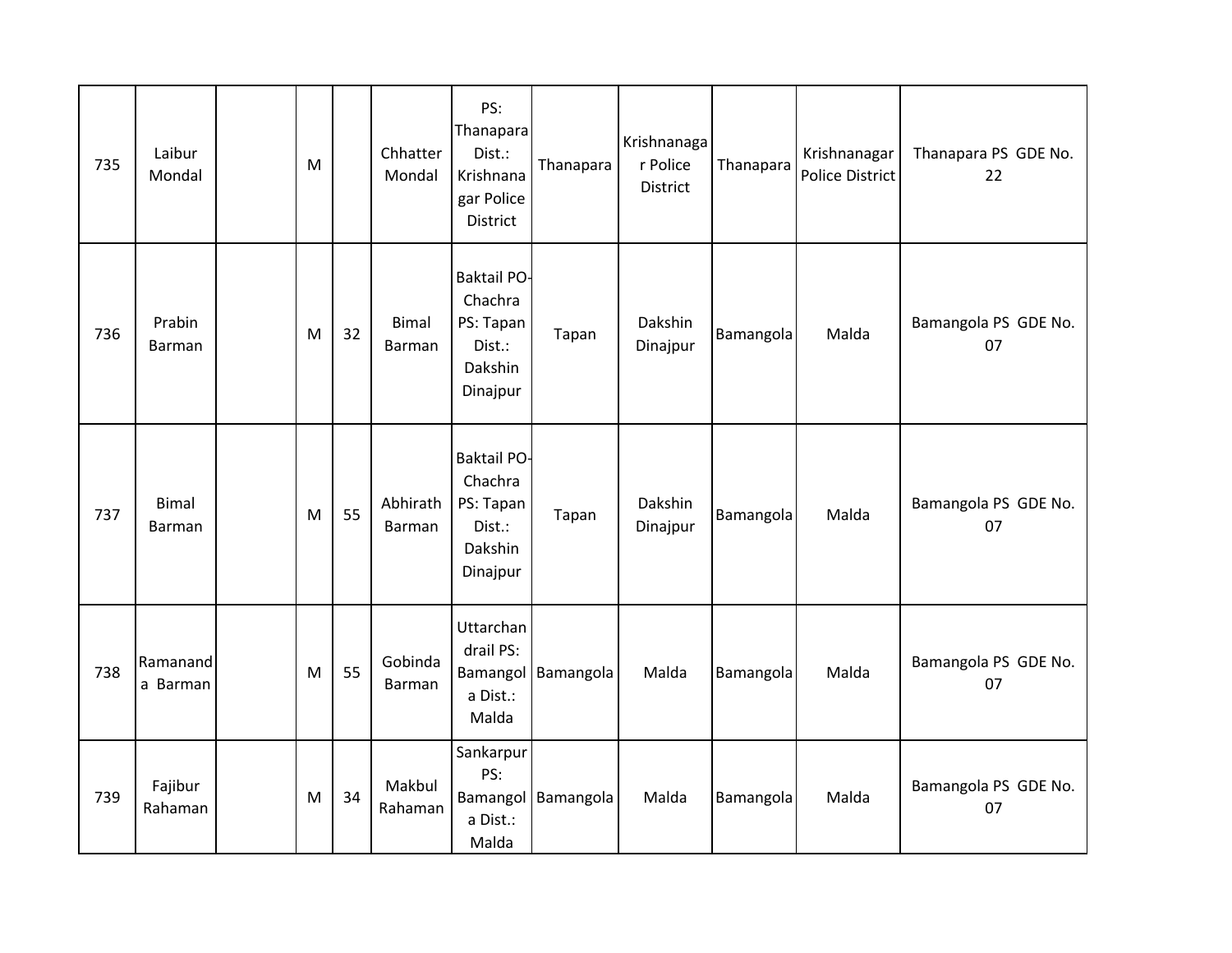| 740 | Banij Ali         | M | 32 | Samsur Ali              | <b>RAMPUR</b><br>PS:<br>Chanchal<br>Dist.:<br>Malda                                       | Chanchal         | Malda    | Chanchal         | Malda | Chanchal PS GDE No. 47           |
|-----|-------------------|---|----|-------------------------|-------------------------------------------------------------------------------------------|------------------|----------|------------------|-------|----------------------------------|
| 741 | Bikram<br>Mandal  | M | 23 | Bhudeb<br>Mandal        | Jaharatala<br>Raipur PS:<br>English<br>bazar<br>Dist.:<br>Malda                           | English<br>bazar | Malda    | English<br>bazar | Malda | English bazar PS GDE No.<br>2482 |
| 742 | Naba Kr<br>Mandal | M | 30 | Lt<br>Ramnath<br>Mandal | Jaharatala<br>Raipur PS:<br>English<br>bazar<br>Dist.:<br>Malda                           | English<br>bazar | Malda    | English<br>bazar | Malda | English bazar PS GDE No.<br>2482 |
| 743 | Parimal<br>Mandal | M | 31 | Jiten<br>Mandal         | Jaharatala<br>in front of<br>Primary<br>School PS:<br>English<br>bazar<br>Dist.:<br>Malda | English<br>bazar | Malda    | English<br>bazar | Malda | English bazar PS GDE No.<br>2482 |
| 744 | Gopal Das         | M | 26 | Rajudas                 | Jadabnaga<br>r PS<br>Habibpur<br>District<br>Malda                                        |                  | Basirhat | Gajole           | Malda | Gajole PS GDE No. 58             |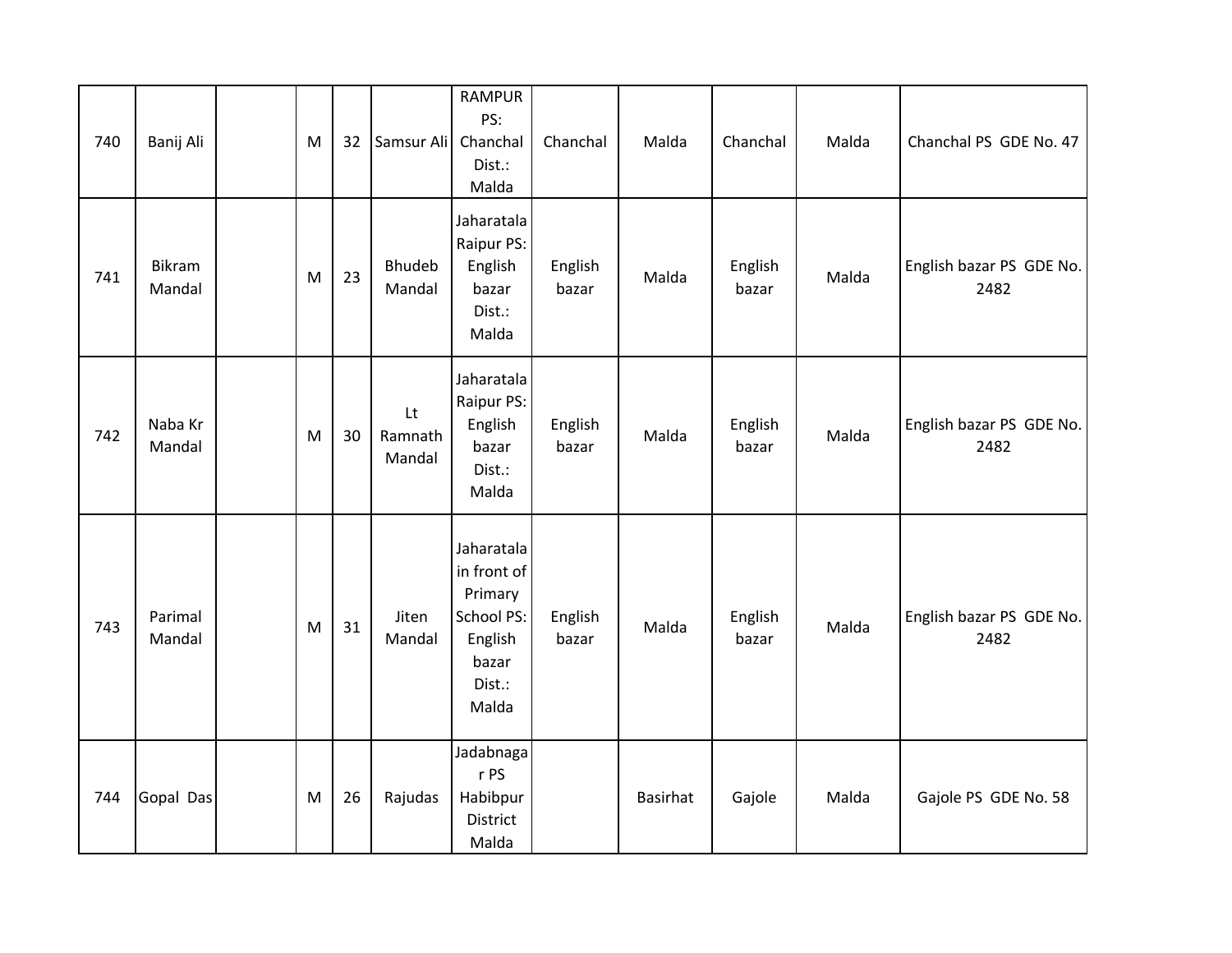| 745 | Balanath<br>Sarkar      | M | 32 | Amal<br>Sarkar                   | Salbona<br>PS Gazole<br><b>District</b><br>Malda            |                   | <b>Basirhat</b> | Gajole   | Malda | Gajole PS GDE No. 58   |
|-----|-------------------------|---|----|----------------------------------|-------------------------------------------------------------|-------------------|-----------------|----------|-------|------------------------|
| 746 | Rajesh<br>Haldar        | M | 27 | Ram<br>Haldar                    | Babupara<br>PS:<br>Habibpur<br>Dist.:<br>Malda              | Habibpur          | Malda           | Habibpur | Malda | Habibpur PS GDE No. 20 |
| 747 | Subrata<br>Karmakar     | M | 22 | Krishna<br>Karmakar              | Habibpur<br>ghoshpara<br>PS:<br>Habibpur<br>Dist.:<br>Malda | Habibpur          | Malda           | Habibpur | Malda | Habibpur PS GDE No. 20 |
| 748 | <b>Bhirab</b><br>Mandal | M | 39 | Lt Bijay<br>Mandal               | Nandalalp<br>ur PS:<br>Baishnabn<br>agar Dist.:<br>Malda    | Baishnabna<br>gar | Malda           | Habibpur | Malda | Habibpur PS GDE No. 20 |
| 749 | Sunil<br>Sarkar         | M | 22 | Rabindran<br>ath Sarkar Bamangol | Telipara<br>Dighalbar<br>PS:<br>a Dist.:<br>Malda           | Bamangola         | Malda           | Habibpur | Malda | Habibpur PS GDE No. 20 |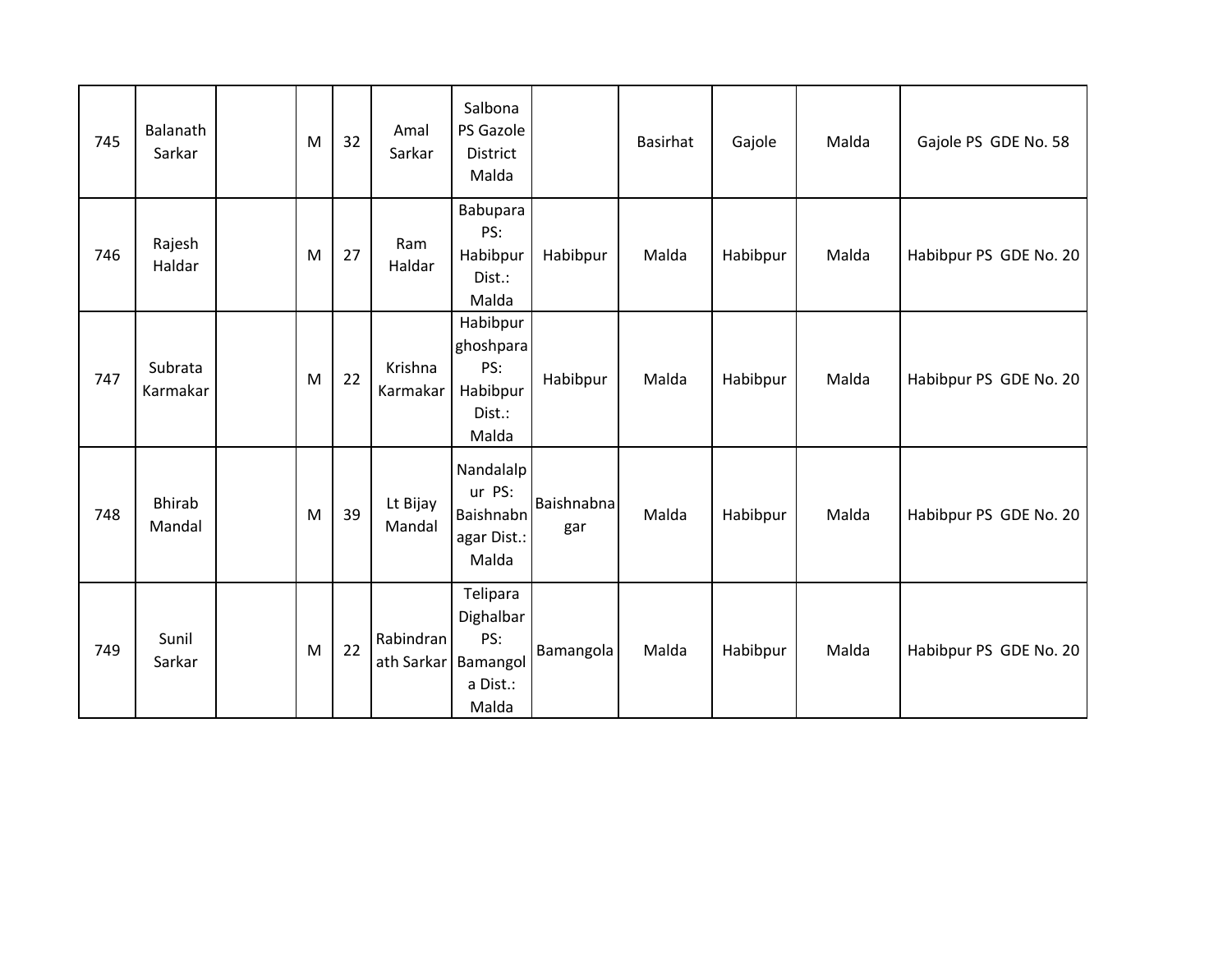| 750 | Tufanu<br>Ray   | M | 35 | Rabi Ray                   | Joybangla<br>Nayatola<br>PS:<br>Harishcha<br>ndrapur<br>Dist.:<br>Malda            | Harishchan<br>drapur | Malda | Harishchan<br>drapur | Malda | Harishchandrapur PS<br><b>GDE No. 39</b> |
|-----|-----------------|---|----|----------------------------|------------------------------------------------------------------------------------|----------------------|-------|----------------------|-------|------------------------------------------|
| 751 | Mojibur         | M | 53 | Lt Usuf Ali                | Dahara<br>P.O-<br>Sultannag<br>ar PS:<br>Harishcha<br>ndrapur<br>Dist.:<br>Malda   | Harishchan<br>drapur | Malda | Harishchan<br>drapur | Malda | Harishchandrapur PS<br><b>GDE No. 27</b> |
| 752 | Sudam<br>Poddar | M |    | <b>Biswanath</b><br>Poddar | Kilpara<br>$P, O-$<br>Ramshimu<br>I PS:<br>Harishcha<br>ndrapur<br>Dist.:<br>Malda | Harishchan<br>drapur | Malda | Harishchan<br>drapur | Malda | Harishchandrapur PS<br><b>GDE No. 27</b> |
| 753 | Bimal<br>Poddar | M | 37 | <b>Biren</b><br>Poddar     | Kuilpara<br>P.O-<br>Ramshimu<br>I PS:<br>Harishcha<br>ndrapur<br>Dist.:<br>Malda   | Harishchan<br>drapur | Malda | Harishchan<br>drapur | Malda | Harishchandrapur PS<br><b>GDE No. 27</b> |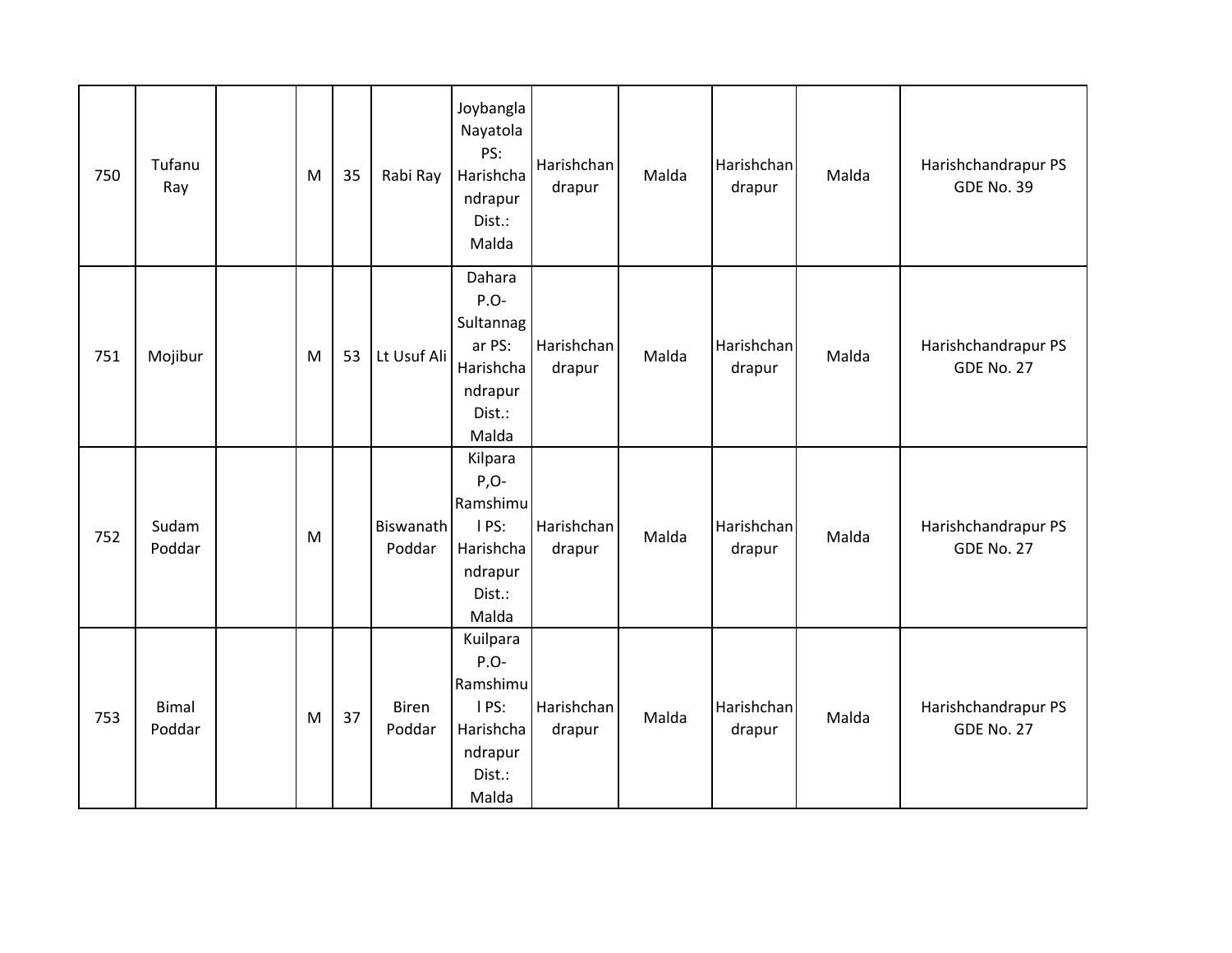| 754 | Kausar Sk               | M |    | Kaiful Sk                 | Mahabatp<br>ur PS:<br>Kaliachak<br>Dist.:<br>Malda                   | Kaliachak           | Malda | Kaliachak | Malda | Kaliachak PS GDE No. 06    |
|-----|-------------------------|---|----|---------------------------|----------------------------------------------------------------------|---------------------|-------|-----------|-------|----------------------------|
| 755 | Dhananjo<br>y Mandal    | M |    | Durga<br>Charan<br>Mandal | Balutola<br>PS:<br>Kaliachak<br>Dist.:<br>Malda                      | Kaliachak           | Malda | Kaliachak | Malda | Kaliachak PS GDE No. 6     |
| 756 | Solaman<br>Khan         | M |    | Ekramul<br>Hoque          | Charianan<br>tapurghos<br>h Tola PS:<br>Kaliachak<br>Dist.:<br>Malda | Kaliachak           | Malda | Kaliachak | Malda | Kaliachak PS GDE No. 6     |
| 757 | Sanjoy<br>Mandal        | M |    | Lt Feku<br>Mandal         | Charianan<br>ta PS:<br>Kaliachak<br>Dist.:<br>Malda                  | Kaliachak           | Malda | Kaliachak | Malda | Kaliachak PS GDE No. 6     |
| 758 | <b>Bankim</b><br>Mandal | M | 22 | Swapan<br>Mandal          | Debipur<br>PS:<br>Dist.:<br>Malda                                    | Mothabari Mothabari | Malda | Mothabari | Malda | Mothabari PS GDE No.<br>27 |
| 759 | Subrata<br>Mandal       | M | 23 | Biswanath<br>Mandal       | Ramchand<br>rapur PS:<br>Oldmalda<br>Dist.:<br>Malda                 | Oldmalda            | Malda | Oldmalda  | Malda | Oldmalda PS GDE No. 24     |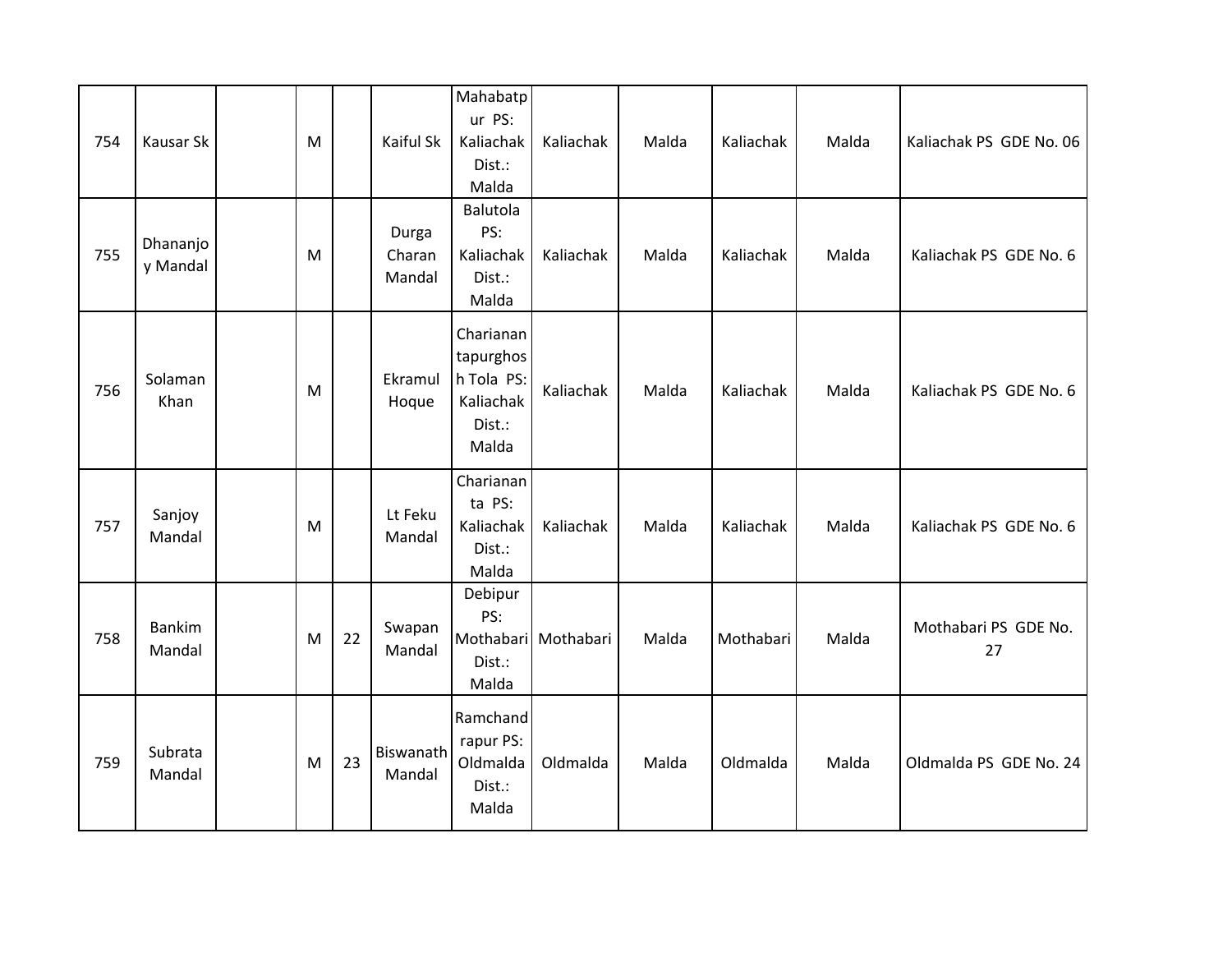| 760 | Ratan<br>Paul       |      | M | 29 | Lt<br>Manmath<br>a Paul | <b>Bachamari</b><br>Paulpara<br>PS:<br>Oldmalda<br>Dist.:<br>Malda             | Oldmalda | Malda                      | Oldmalda | Malda       | Oldmalda PS GDE No. 24 |
|-----|---------------------|------|---|----|-------------------------|--------------------------------------------------------------------------------|----------|----------------------------|----------|-------------|------------------------|
| 761 | Jagannath<br>Mandal |      | M | 33 | Lt Bibhuti<br>Mandal    | <b>Bachamari</b><br>Lebubaga<br>n PS:<br>Oldmalda<br>Dist.:<br>Malda           | Oldmalda | Malda                      | Oldmalda | Malda       | Oldmalda PS GDE No. 24 |
| 762 | Rajat Das           | Kalu | M | 20 | Raju Das                | Natunpall<br>y PS:<br>Oldmalda<br>Dist.:<br>Malda                              | Oldmalda | Malda                      | Oldmalda | Malda       | Oldmalda PS GDE No. 24 |
| 763 | Amiruddin           |      | M | 26 | Umrali@<br>Umar Ali     | Koylapath<br>ar PS:<br>Ratua<br>Dist.:<br>Malda                                | Ratua    | Malda                      | Ratua    | Malda       | Ratua PS GDE No. 15    |
| 764 | Elam Sk             |      |   | 25 | S/o-Siraj<br>Sk         | <b>Bhabta</b><br>Jahangirp<br>ara PS:<br>Beldanga<br>Dist.:<br>Murshida<br>bad | Beldanga | Murshidaba<br>$\mathsf{d}$ | Beldanga | Murshidabad | Beldanga PS GDE No. 55 |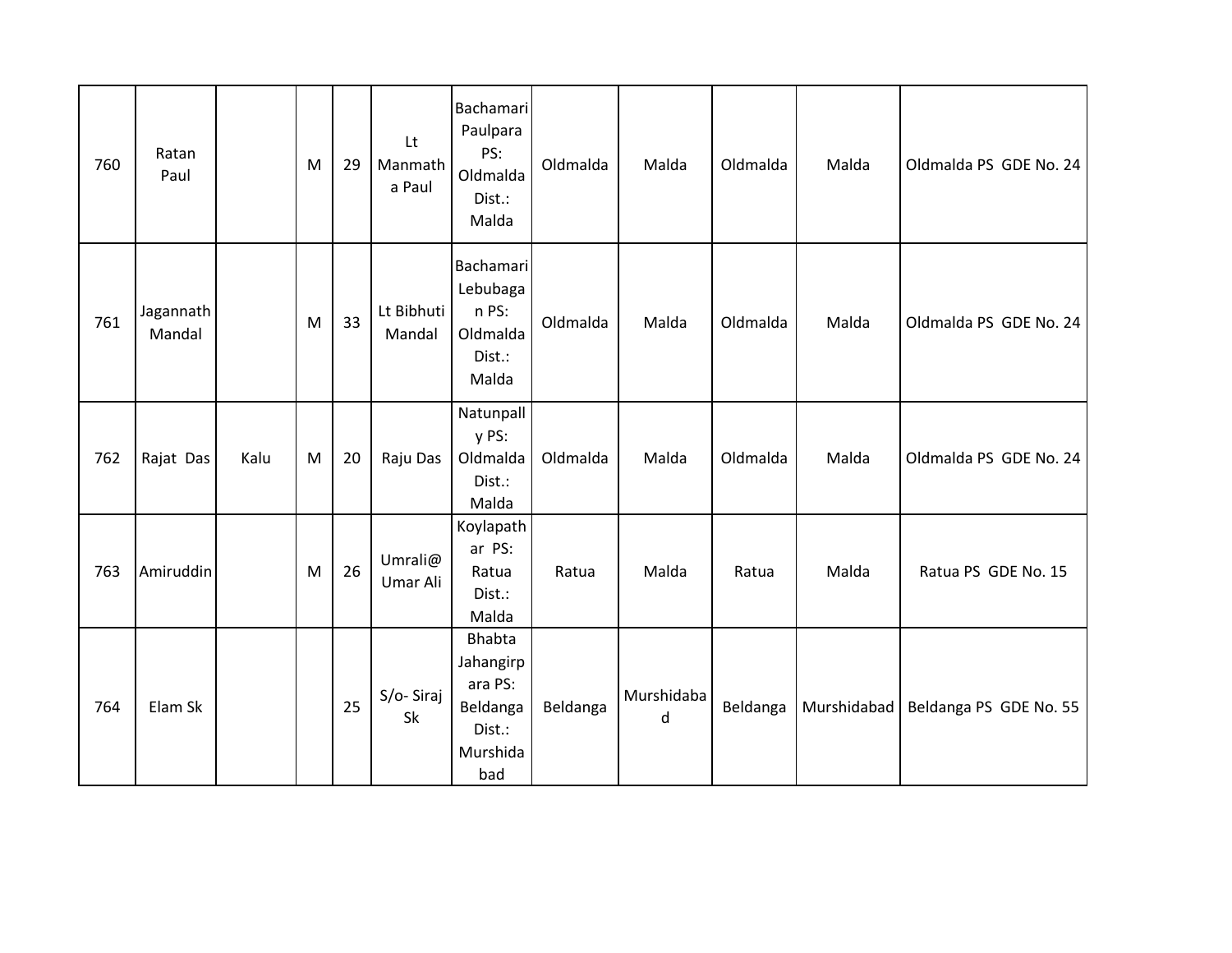| 765 | Raju Sk                 |   | 32 | S/o-jillar<br>Sk     | Balaramp<br>ur<br>Mankara<br>PS:<br>Beldanga<br>Dist.:<br>Murshida<br>bad   | Beldanga | Murshidaba<br>d | Beldanga       | Murshidabad | Beldanga PS GDE No. 55      |
|-----|-------------------------|---|----|----------------------|-----------------------------------------------------------------------------|----------|-----------------|----------------|-------------|-----------------------------|
| 766 | Nitesh Kr.<br>Monjli Of | M | 20 | S/o- Puren<br>Manjli | Raseniya,<br>P.S<br>Sariaghat,<br>Dist.<br>Domka,<br>Jharkhand<br>$\bullet$ |          | <b>Basirhat</b> | Beldanga       | Murshidabad | Beldanga PS GDE No. 55      |
| 767 | Abu<br><b>Bakkar Sk</b> | M | 22 | S/o-Abul<br>Kalam Sk | Bhabta<br>Nijpar PS:<br>Beldanga<br>Dist.:<br>Murshida<br>bad               | Beldanga | Murshidaba<br>d | Beldanga       | Murshidabad | Beldanga PS GDE No. 55      |
| 768 | Abhijit<br>Das          | M |    | Sukumar<br>Das       |                                                                             |          | <b>Basirhat</b> | Berhampo<br>re | Murshidabad | Berhampore PS GDE No.<br>64 |
| 769 | Prosenjit<br>Ghosh      | M |    | Laxman<br>Ghosh      |                                                                             |          | <b>Basirhat</b> | Berhampo<br>re | Murshidabad | Berhampore PS GDE No.<br>64 |
| 770 | Jayanta<br>Das          | M |    | <b>Tarak Das</b>     |                                                                             |          | <b>Basirhat</b> | Berhampo<br>re | Murshidabad | Berhampore PS GDE No.<br>64 |
| 771 | Ranjit<br>Mandal        | M |    | Hakim<br>Mandal      |                                                                             |          | <b>Basirhat</b> | Berhampo<br>re | Murshidabad | Berhampore PS GDE No.<br>64 |
| 772 | Sohel Sk                | M |    | Surman Sk            |                                                                             |          | <b>Basirhat</b> | Berhampo<br>re | Murshidabad | Berhampore PS GDE No.<br>64 |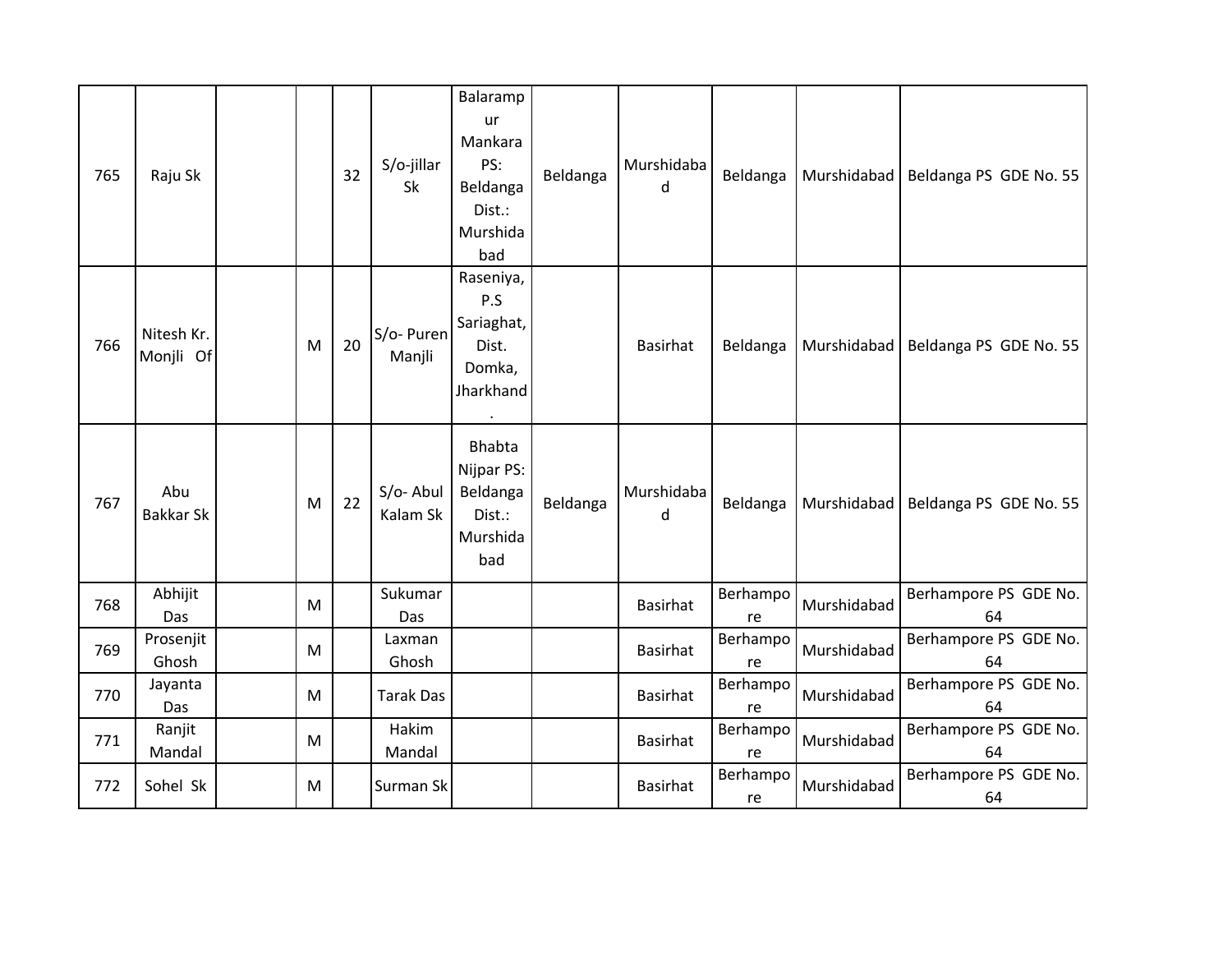| 773 | Md Golam<br>Afsar         |       | M |    | Md<br>Rahaman<br>Kader |                                                     |     | <b>Basirhat</b>                          | Berhampo<br>re   | Murshidabad | Berhampore PS GDE No.<br>64   |
|-----|---------------------------|-------|---|----|------------------------|-----------------------------------------------------|-----|------------------------------------------|------------------|-------------|-------------------------------|
| 774 | Rahul Sk                  |       | M |    | Afajoddin<br>Sk        |                                                     |     | Basirhat                                 | Berhampo<br>re   | Murshidabad | Berhampore PS GDE No.<br>64   |
| 775 | Subroto<br>Ghosh          |       | M |    | Dilip<br>Ghosh         |                                                     |     | <b>Basirhat</b>                          | Berhampo<br>re   | Murshidabad | Berhampore PS GDE No.<br>64   |
| 776 | Choton<br>Show            |       | M |    | Nathu<br>Show          |                                                     |     | <b>Basirhat</b>                          | Berhampo<br>re   | Murshidabad | Berhampore PS GDE No.<br>64   |
| 777 | Sadselim<br>Sk            |       | M |    | Kiamat Sk              |                                                     |     | <b>Basirhat</b>                          | Berhampo<br>re   | Murshidabad | Berhampore PS GDE No.<br>64   |
| 778 | Ajijul Sk                 | Imran | M |    | Abul Sk                |                                                     |     | <b>Basirhat</b>                          | Berhampo<br>re   | Murshidabad | Berhampore PS GDE No.<br>64   |
| 779 | Keramat<br>Sk             |       | M |    | Rafik Sk               |                                                     |     | <b>Basirhat</b>                          | Berhampo<br>re   | Murshidabad | Berhampore PS GDE No.<br>64   |
| 780 | Posen<br>Mondal           |       | M |    | Posanta<br>Mondal      |                                                     |     | <b>Basirhat</b>                          | Berhampo<br>re   | Murshidabad | Berhampore PS GDE No.<br>64   |
| 781 | Dilip<br>Karmakar         |       | M |    | Lt. Akhil<br>Karmakar  |                                                     |     | <b>Basirhat</b>                          | Berhampo<br>re   | Murshidabad | Berhampore PS GDE No.<br>64   |
| 782 | Md.<br>Ertafur<br>Rahaman |       | M | 24 | Md. Abu<br>Taiob       | Ramnagar<br>PS:<br>gola Dist.:<br>Murshida<br>bad   | ola | Bhagawan Bhagawang Murshidaba<br>d       | Bhagawan<br>gola | Murshidabad | Bhagawangola PS GDE<br>No. 07 |
| 783 | Subhan<br>Sarkar          |       | M | 24 | Sofikul<br>Islam       | Palashbati<br>PS:<br>gola Dist.:<br>Murshida<br>bad | ola | Bhagawan   Bhagawang   Murshidaba  <br>d | Bhagawan<br>gola | Murshidabad | Bhagawangola PS GDE<br>No. 07 |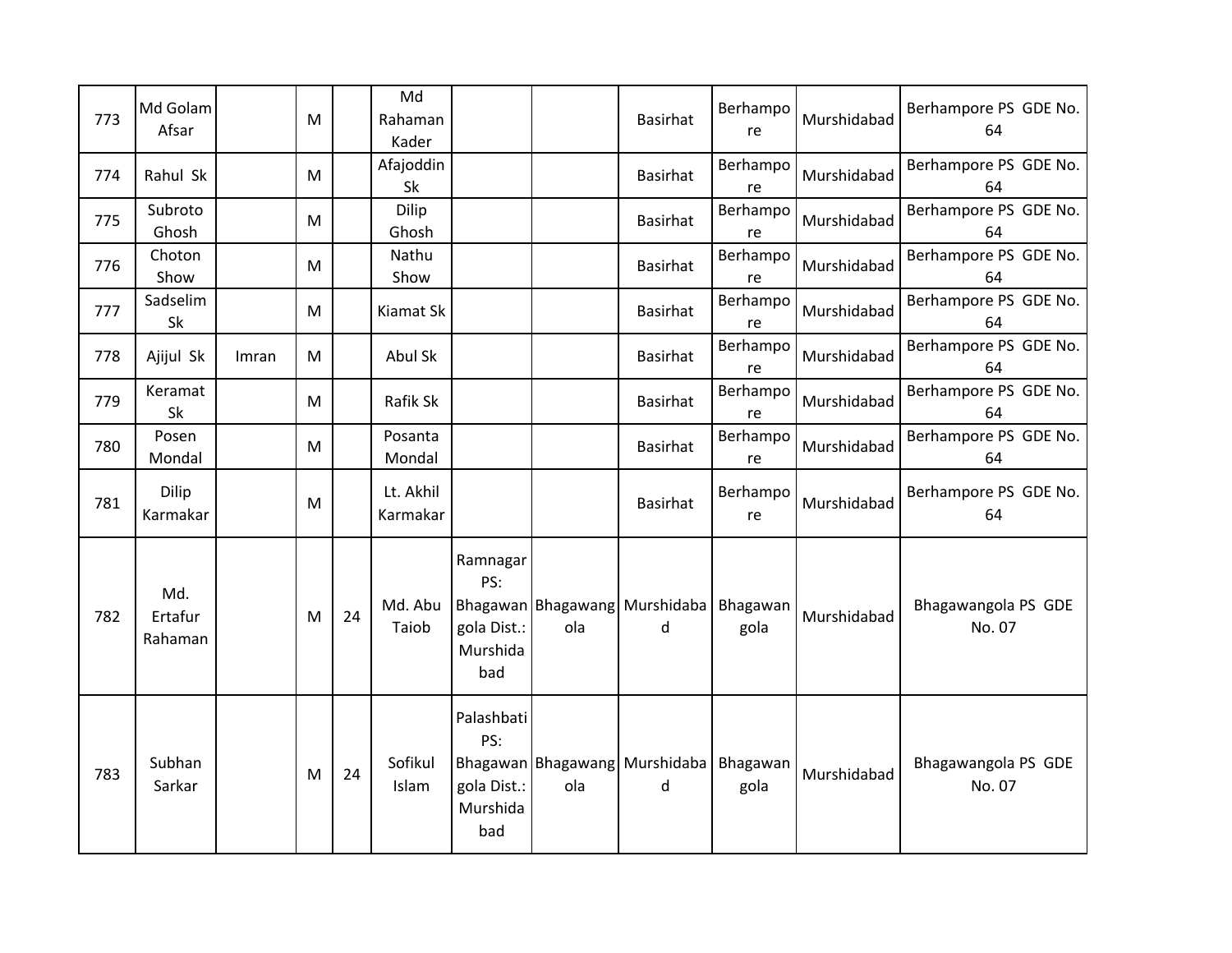| 784 | Sabirul<br>Islkam | M | 20 |                  | Char<br>Natunpara<br>PS:<br>Jaharul Sk   Bhagawan<br>gola Dist.:<br>Murshida<br>bad | ola | Bhagawang Murshidaba<br>d          | Bhagawan<br>gola | Murshidabad | Bhagawangola PS GDE<br>No. 07 |
|-----|-------------------|---|----|------------------|-------------------------------------------------------------------------------------|-----|------------------------------------|------------------|-------------|-------------------------------|
| 785 | Rakesh            | M | 20 | Anikul Sk        | Char<br>Natunpara<br>PS:<br>Bhagawan<br>gola Dist.:<br>Murshida<br>bad              | ola | Bhagawang Murshidaba<br>d          | Bhagawan<br>gola | Murshidabad | Bhagawangola PS GDE<br>No. 07 |
| 786 | Roni Sk           | M | 20 | Rahidul<br>Islam | Char<br>Natunpara<br>PS:<br>Bhagawan<br>gola Dist.:<br>Murshida<br>bad              | ola | Bhagawang Murshidaba Bhagawan<br>d | gola             | Murshidabad | Bhagawangola PS GDE<br>No. 07 |
| 787 | Abu Hena          | M | 24 | Ebrahim<br>Sk    | Char<br>Babupur<br>PS:<br>Bhagawan<br>gola Dist.:<br>Murshida<br>bad                | ola | Bhagawang Murshidaba<br>d          | Bhagawan<br>gola | Murshidabad | Bhagawangola PS GDE<br>No. 07 |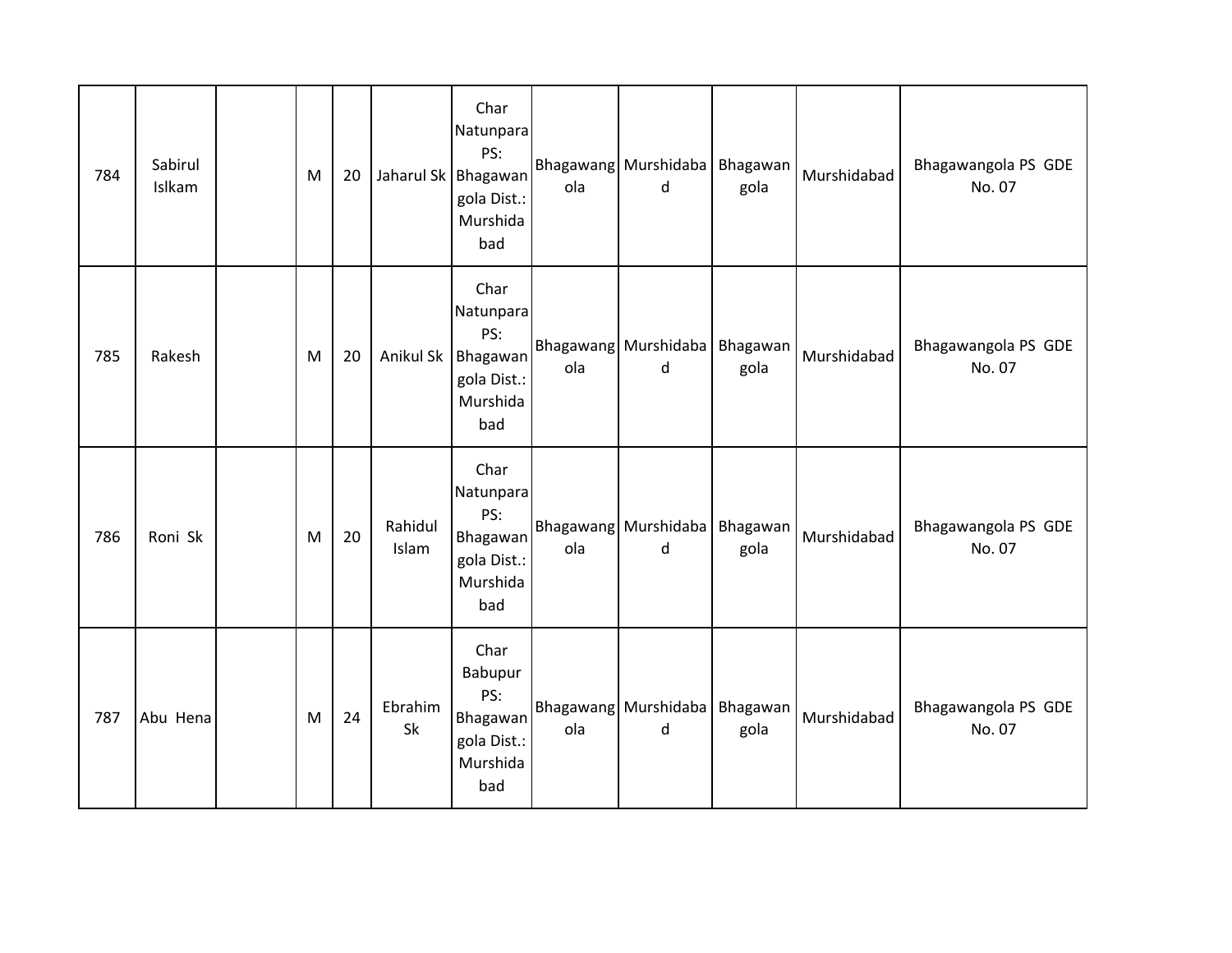| 788 | Hasirul<br>Mallick | Siraj<br>Mallick            | Ekghoria<br>PS:<br>Burwan<br>Dist.:<br>Murshida<br>bad             | Burwan        | Murshidaba<br>d | Burwan        | Murshidabad | Burwan PS GDE No. 33 |
|-----|--------------------|-----------------------------|--------------------------------------------------------------------|---------------|-----------------|---------------|-------------|----------------------|
| 789 | Rajesh<br>Molla    | Lt.<br>Hannan<br>Molla      | 33 PS:<br>Burwan<br>Dist.:<br>Murshida<br>bad                      | Burwan        | Murshidaba<br>d | Burwan        | Murshidabad | Burwan PS GDE No. 33 |
| 790 | Nabab<br>Malla     | Anowar<br>Malla             | Godda PS:<br>Burwan<br>Dist.:<br>Murshida<br>bad                   | <b>Burwan</b> | Murshidaba<br>d | <b>Burwan</b> | Murshidabad | Burwan PS GDE No. 56 |
| 791 | Nurman<br>Sk       | Jerman Sk                   | Pulia PS:<br>Burwan<br>Dist.:<br>Murshida<br>bad                   | <b>Burwan</b> | Murshidaba<br>d | Burwan        | Murshidabad | Burwan PS GDE No. 56 |
| 792 | Ali<br>Rahaman     | Wad Sk                      | Beldanga<br>More PS:<br><b>Burwan</b><br>Dist.:<br>Murshida<br>bad | <b>Burwan</b> | Murshidaba<br>d | Burwan        | Murshidabad | Burwan PS GDE No. 55 |
| 793 | Kalam Sk           | Lt.<br>Mahatab<br>Sk @ Kalu | Majlishpur<br>PS:<br><b>Burwan</b><br>Dist.:<br>Murshida<br>bad    | <b>Burwan</b> | Murshidaba<br>d | <b>Burwan</b> | Murshidabad | Burwan PS GDE No. 55 |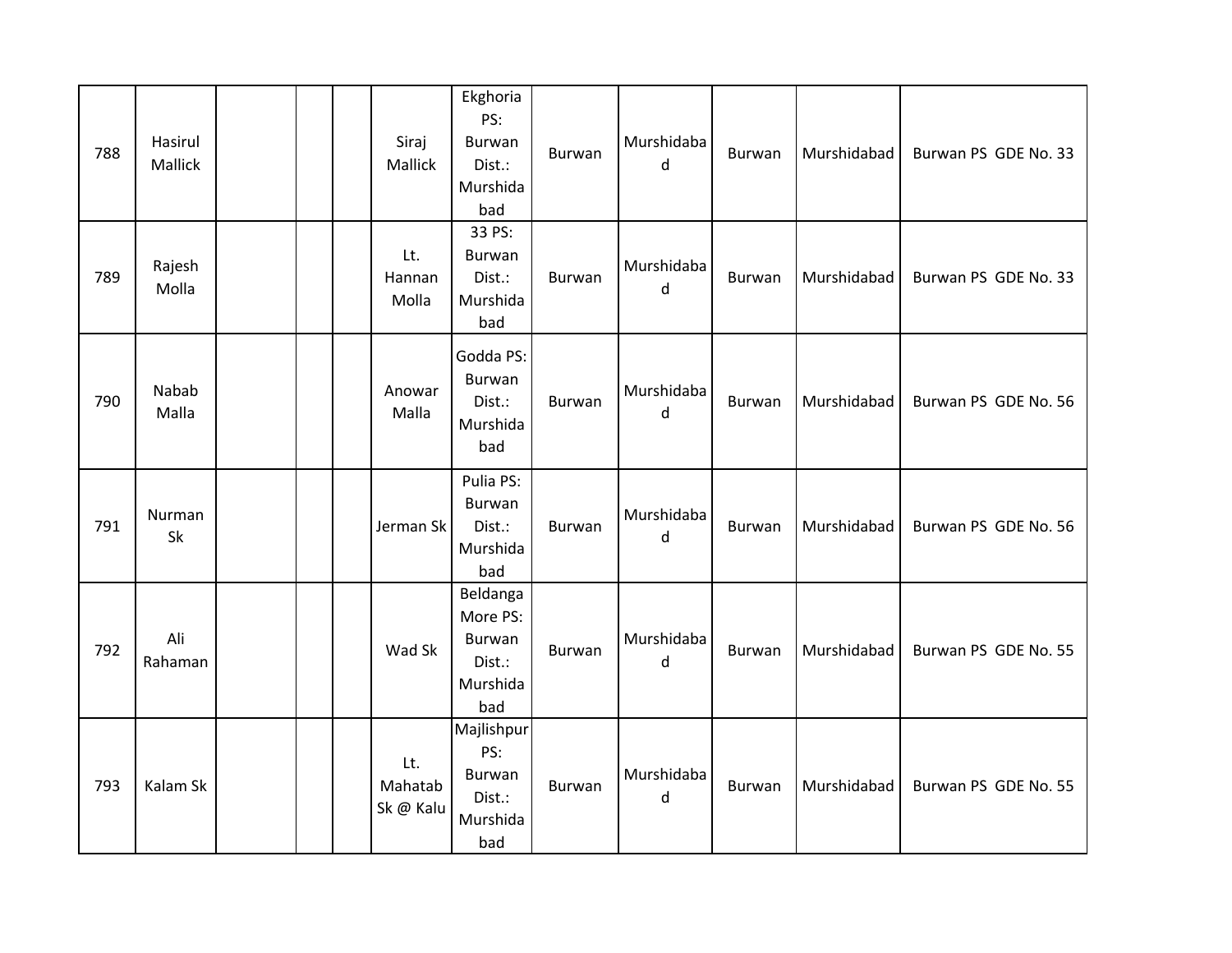| 794 | Sriram<br>Paharia     | M | 45 | Lt. Jogesh<br>Paharia | 9 Mile PS:<br>Daulataba<br>d Dist.:<br>Murshida<br>bad                     | Daulatabad | Murshidaba<br>d | Daulataba<br>d | Murshidabad | Daulatabad PS GDE No.<br>26 |
|-----|-----------------------|---|----|-----------------------|----------------------------------------------------------------------------|------------|-----------------|----------------|-------------|-----------------------------|
| 795 | Mithu Sk              | M | 30 | Abdul<br>Rajjak Sk    | Kewatala<br>PS:<br>Daulataba<br>d Dist.:<br>Murshida<br>bad                | Daulatabad | Murshidaba<br>d | Daulataba<br>d | Murshidabad | Daulatabad PS GDE No.<br>26 |
| 796 | <b>Ektar Sk</b>       | M | 52 | Lt. Jharu<br>Sk       | Rameswar<br>pur PS:<br>Daulataba<br>d Dist.:<br>Murshida<br>bad            | Daulatabad | Murshidaba<br>d | Daulataba<br>d | Murshidabad | Daulatabad PS GDE No.<br>26 |
| 797 | Rakib<br>Sarkar       | M | 24 | Mojamme<br>I Sarkar   | Ruhia<br>Palpara<br>PS:<br>Domkal<br>Dist.:<br>Murshida<br>bad             | Domkal     | Murshidaba<br>d | Daulataba<br>d | Murshidabad | Daulatabad PS GDE No.<br>26 |
| 798 | Debnaray<br>an Mandal | M | 27 | Mandal                | Boliharpur<br>PS:<br>Lt. Dhiren   Daulataba<br>d Dist.:<br>Murshida<br>bad | Daulatabad | Murshidaba<br>d | Daulataba<br>d | Murshidabad | Daulatabad PS GDE No.<br>26 |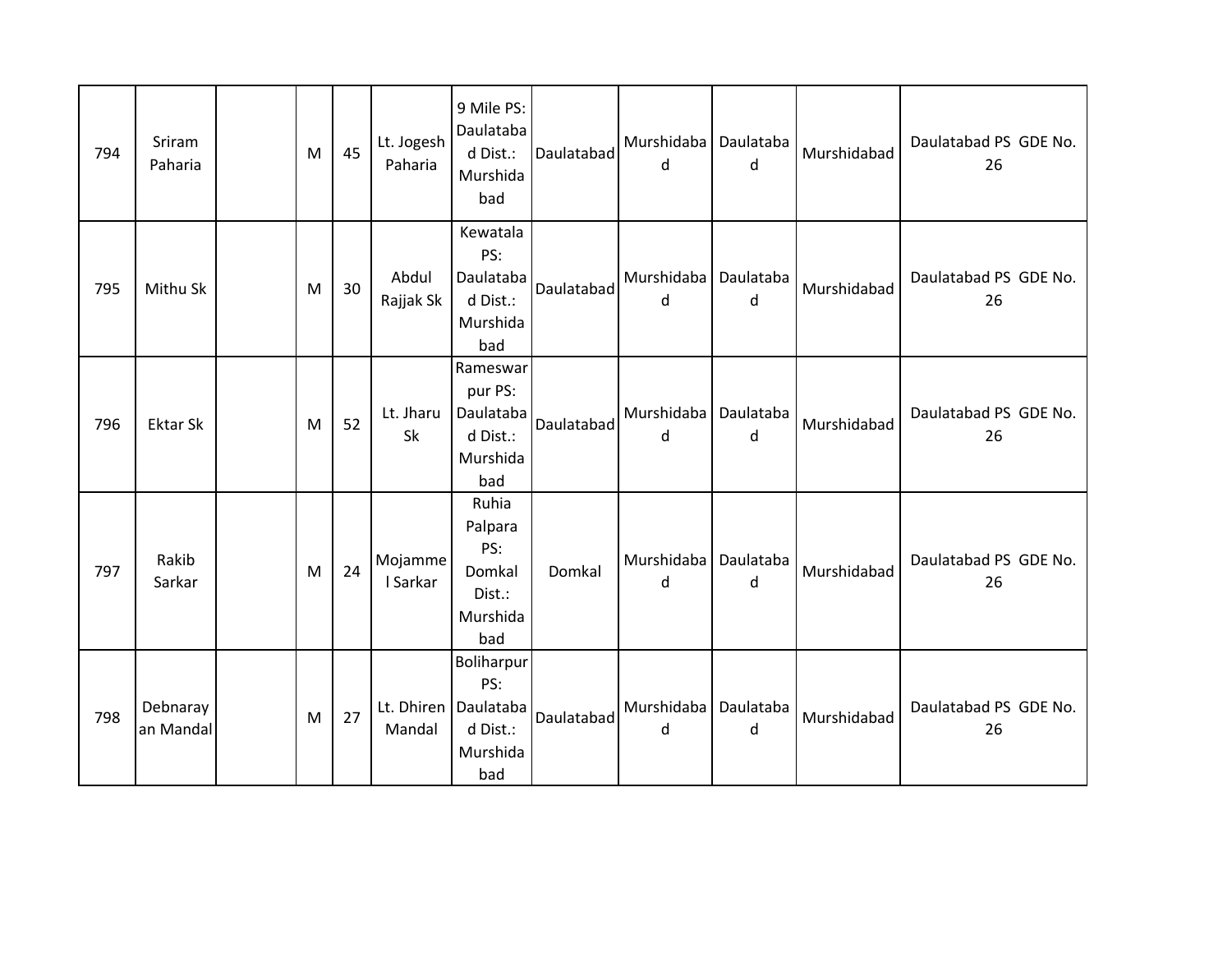| 799 | Sahina<br>Khatun   | M | 21 | Saifuddin<br>Ansari     | Mirjapur<br>PS:<br>Daulataba<br>d Dist.:<br>Murshida<br>bad   | Daulatabad | Murshidaba   Daulataba<br>d | d              | Murshidabad | Daulatabad PS GDE No.<br>26 |
|-----|--------------------|---|----|-------------------------|---------------------------------------------------------------|------------|-----------------------------|----------------|-------------|-----------------------------|
| 800 | Tajibur<br>Rahaman | M | 20 | Anisuddin<br>Mondal     | Saharatala<br>PS:<br>Daulataba<br>d Dist.:<br>Murshida<br>bad | Daulatabad | Murshidaba<br>d             | Daulataba<br>d | Murshidabad | Daulatabad PS GDE No.<br>26 |
| 801 | Minarul<br>Khan    | M | 21 | Anarul<br>Khan          | PS:<br>Domkal<br>Dist.:<br>Murshida<br>bad                    | Domkal     | Murshidaba<br>d             | Domkal         | Murshidabad | Domkal PS GDE No. 53        |
| 802 | Asadul<br>Khan     | M | 19 | Masadul<br>Khan         | PS:<br>Domkal<br>Dist.:<br>Murshida<br>bad                    | Domkal     | Murshidaba<br>d             | Domkal         | Murshidabad | Domkal PS GDE No. 53        |
| 803 | Rakib<br>Khan      | M | 22 | Rabiul<br>Khan          | PS:<br>Domkal<br>Dist.:<br>Murshida<br>bad                    | Domkal     | Murshidaba<br>d             | Domkal         | Murshidabad | Domkal PS GDE No. 53        |
| 804 | Lajam<br>Mondal    | M | 30 | Lt.<br>Moksed<br>Mondal | PS:<br>Domkal<br>Dist.:<br>Murshida<br>bad                    | Domkal     | Murshidaba<br>d             | Domkal         | Murshidabad | Domkal PS GDE No. 53        |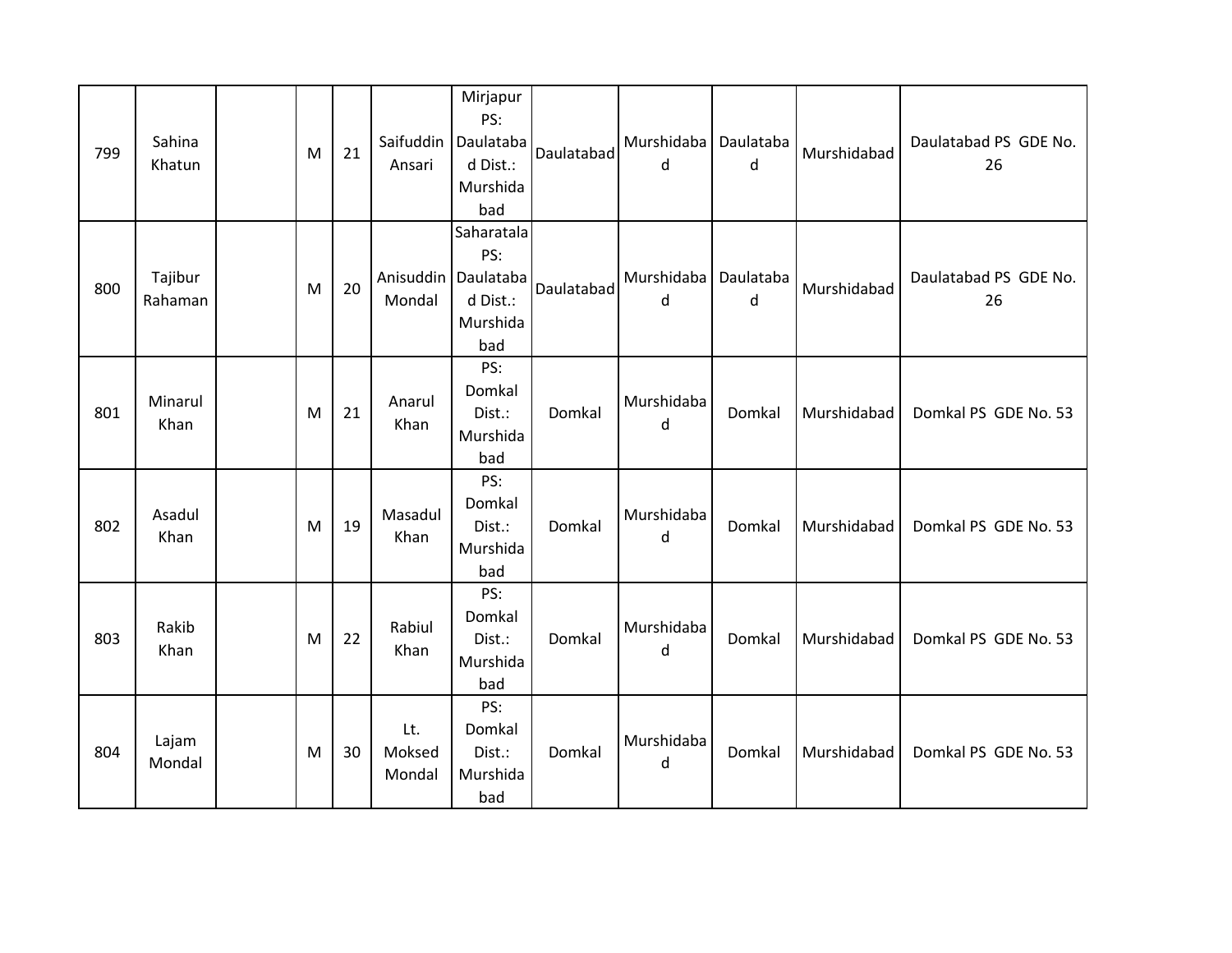| 805 | Shahajam<br>al Sk  | M | 31 | Akhaddi<br>Sk                     | PS:<br>Domkal<br>Dist.:<br>Murshida<br>bad                                | Domkal | Murshidaba<br>d                                       | Domkal | Murshidabad | Domkal PS GDE No. 53         |
|-----|--------------------|---|----|-----------------------------------|---------------------------------------------------------------------------|--------|-------------------------------------------------------|--------|-------------|------------------------------|
| 806 | Sayab Sk           | M | 40 | Jayed Sk                          | PS:<br>Domkal<br>Dist.:<br>Murshida<br>bad                                | Domkal | Murshidaba<br>d                                       | Domkal | Murshidabad | Domkal PS GDE No. 53         |
| 807 | Sourav<br>Mondal   |   | 25 | Lt.<br>Manindra<br>nath<br>Mondal | Hariharpa<br>ra PS:<br>ra Dist.:<br>Murshida<br>bad                       | a      | Hariharpa   Hariharpar   Murshidaba   Hariharpar<br>d | a      | Murshidabad | Hariharpara PS GDE No.<br>07 |
| 808 | Rana Das           |   |    | Prodip<br>Das                     | Nasipur<br>PS:<br>Hariharpa<br>ra Dist.:<br>Murshida<br>bad               | a      | Hariharpar   Murshidaba   Hariharpar<br>d             | a      | Murshidabad | Hariharpara PS GDE No.<br>07 |
| 809 | Samsul<br>Islam Sk |   |    | Lt. Rustam<br>Ali Sk              | Kholsi<br>Balaramp<br>ur PS:<br>Hariharpa<br>ra Dist.:<br>Murshida<br>bad | a      | Hariharpar   Murshidaba   Hariharpar<br>d             | a      | Murshidabad | Hariharpara PS GDE No.<br>21 |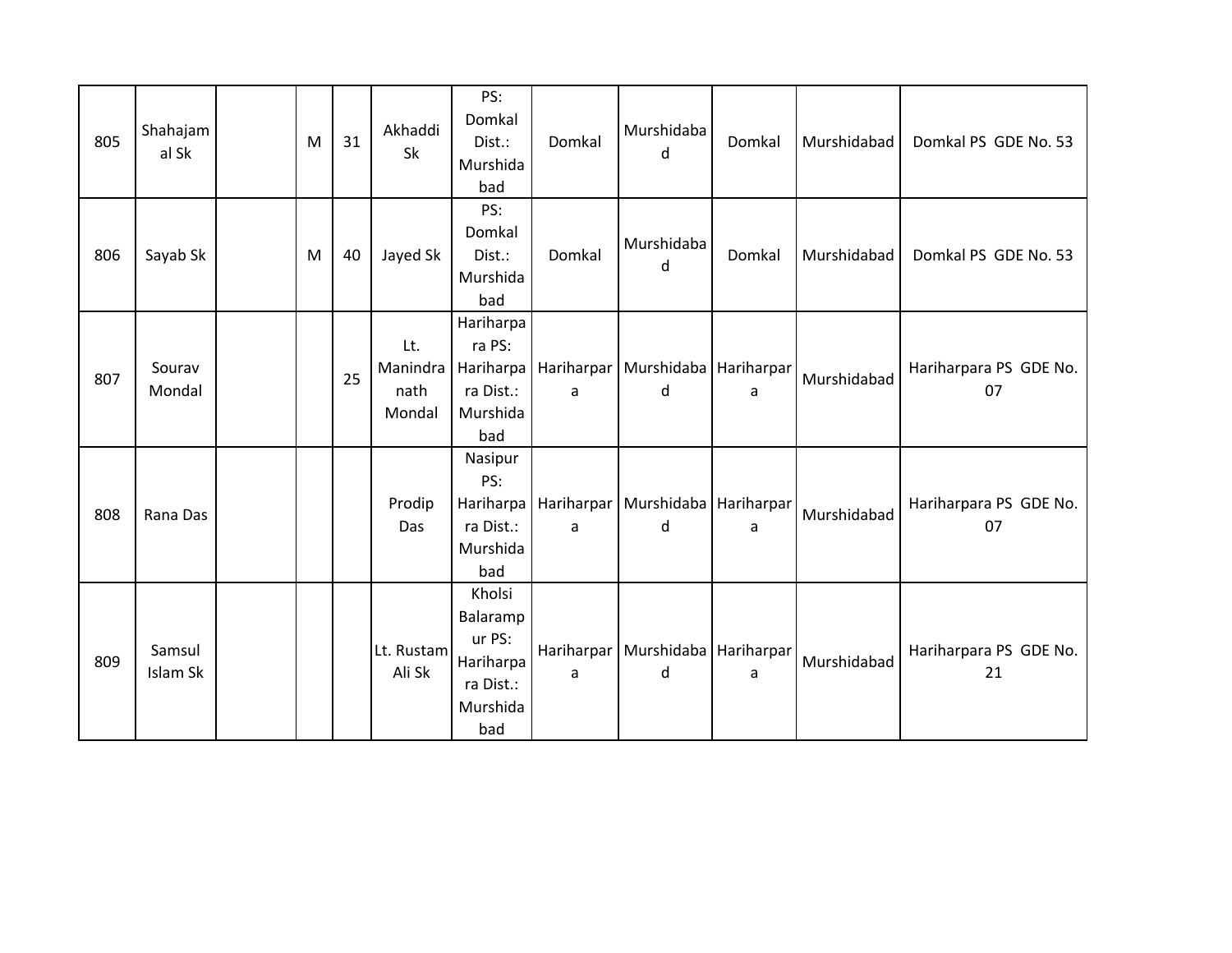| 810 | Rajibul<br>Khan  | ${\sf M}$ | 36 | Kajimuddi<br>n Khan   | Kaliganj<br>PS: Jalangi<br>Dist.:<br>Murshida<br>bad        | Jalangi | Murshidaba<br>d | Jalangi | Murshidabad | Jalangi PS GDE No. 26 |
|-----|------------------|-----------|----|-----------------------|-------------------------------------------------------------|---------|-----------------|---------|-------------|-----------------------|
| 811 | Sahabul<br>Islam | M         | 25 | Abchar Sk             | Polladang<br>a PS:<br>Jalangi<br>Dist.:<br>Murshida<br>bad  | Jalangi | Murshidaba<br>d | Jalangi | Murshidabad | Jalangi PS GDE No. 26 |
| 812 | Ramjan<br>Sk     | M         | 21 | Md.<br>Mustakin<br>Sk | Polladang<br>a PS:<br>Jalangi<br>Dist.:<br>Murshida<br>bad  | Jalangi | Murshidaba<br>d | Jalangi | Murshidabad | Jalangi PS GDE No. 26 |
| 813 | Akram Sk         | M         | 25 | Kuddus Ali<br>Sk      | Chanderp<br>ara PS:<br>Jalangi<br>Dist.:<br>Murshida<br>bad | Jalangi | Murshidaba<br>d | Jalangi | Murshidabad | Jalangi PS GDE No. 26 |
| 814 | Kayes Sk         | ${\sf M}$ | 35 | Rehej Sk              | Sahebram<br>pur PS:<br>Jalangi<br>Dist.:<br>Murshida<br>bad | Jalangi | Murshidaba<br>d | Jalangi | Murshidabad | Jalangi PS GDE No. 26 |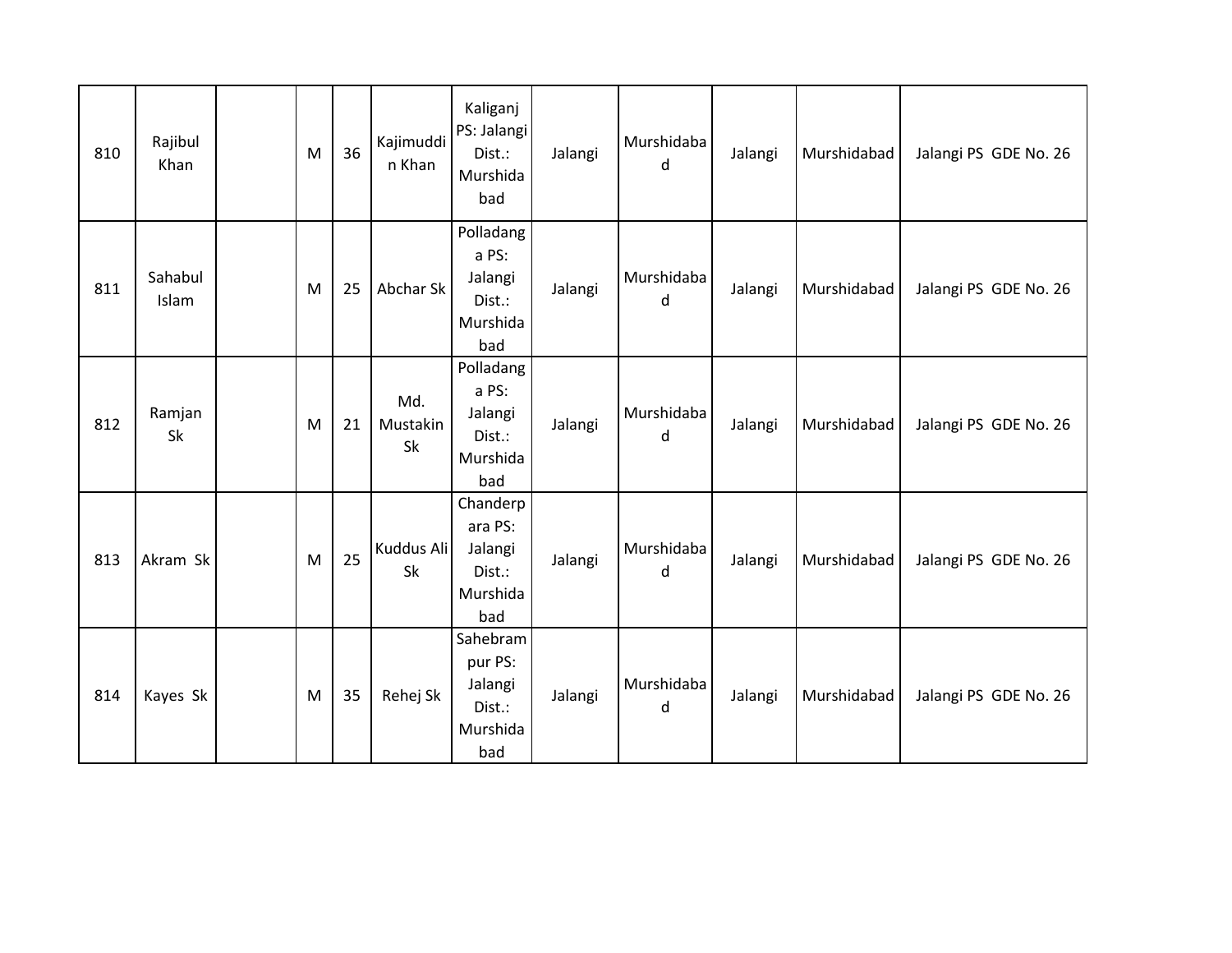| 815 | Minarul<br>Mondal       | M | 30 | Munchar<br>Mondal       | Sahebram<br>pur PS:<br>Jalangi<br>Dist.:<br>Murshida<br>bad   | Jalangi | Murshidaba<br>d       | Jalangi | Murshidabad | Jalangi PS GDE No. 26 |
|-----|-------------------------|---|----|-------------------------|---------------------------------------------------------------|---------|-----------------------|---------|-------------|-----------------------|
| 816 | Najrul<br><b>Biswas</b> | M | 31 | Ramjan<br><b>Biswas</b> | Joykrishna<br>pur PS:<br>Jalangi<br>Dist.:<br>Murshida<br>bad | Jalangi | Murshidaba<br>d       | Jalangi | Murshidabad | Jalangi PS GDE No. 26 |
| 817 | Sahadul<br>Sardar       | M | 22 | Jibon<br>Sardar         | Gouripur<br>PS: Jalangi<br>Dist.:<br>Murshida<br>bad          | Jalangi | Murshidaba<br>d       | Jalangi | Murshidabad | Jalangi PS GDE No. 26 |
| 818 | Sahin<br>Mondal         | M | 32 | Jilim<br>Mondal         | Joykrishna<br>pur PS:<br>Jalangi<br>Dist.:<br>Murshida<br>bad | Jalangi | Murshidaba<br>$\sf d$ | Jalangi | Murshidabad | Jalangi PS GDE No. 26 |
| 819 | Abdulla<br>Salafi Sk    | M | 24 | Lt. Ahad<br>Ali Sk      | Kaliganj<br>PS: Jalangi<br>Dist.:<br>Murshida<br>bad          | Jalangi | Murshidaba<br>d       | Jalangi | Murshidabad | Jalangi PS GDE No. 26 |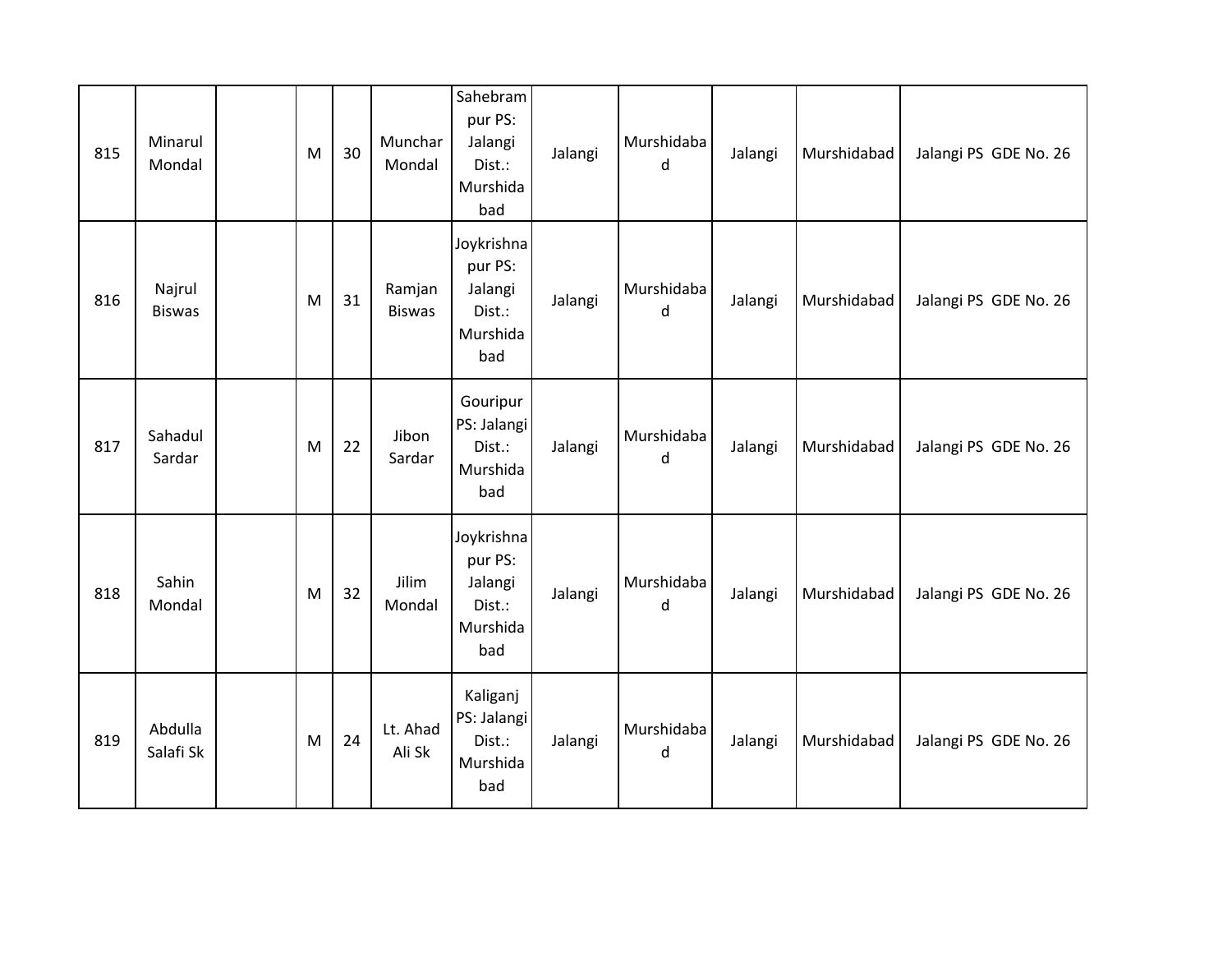| 820 | Jorina<br>Bewa        | M | 45 | Lt. Ahad<br>Ali Sk | Nacherarp<br>ara PS:<br>Jalangi<br>Dist.:<br>Murshida<br>bad | Jalangi  | Murshidaba<br>d | Jalangi  | Murshidabad | Jalangi PS GDE No. 26                           |
|-----|-----------------------|---|----|--------------------|--------------------------------------------------------------|----------|-----------------|----------|-------------|-------------------------------------------------|
| 821 | Bijola Bibi           | M | 21 | Azad<br>Mondal     | Kirtoniapa<br>ra PS:<br>Jalangi<br>Dist.:<br>Murshida<br>bad | Jalangi  | Murshidaba<br>d | Jalangi  | Murshidabad | Jalangi PS GDE No. 26                           |
| 822 | Parula<br>Bibi        | M | 40 | Azad<br>Mondal     | Kirtoniapa<br>ra PS:<br>Jalangi<br>Dist.:<br>Murshida<br>bad | Jalangi  | Murshidaba<br>d | Jalangi  | Murshidabad | Jalangi PS GDE No. 26                           |
| 823 | Prodhan<br>Hazra      | M | 22 | Manoj<br>Hazra     | Dafarpur<br>PS:<br>Nabagram<br>Dist.:<br>Murshida<br>bad     | Nabagram | Murshidaba<br>d |          |             | Nabagram   Murshidabad   Nabagram PS GDE No. 14 |
| 824 | Abul<br>Kalam<br>Azad | M | 32 | Kabatulla<br>Sk    | Sarbanaga<br>r PS:<br>Nabagram<br>Dist.:<br>Murshida<br>bad  | Nabagram | Murshidaba<br>d | Nabagram |             | Murshidabad Nabagram PS GDE No. 24              |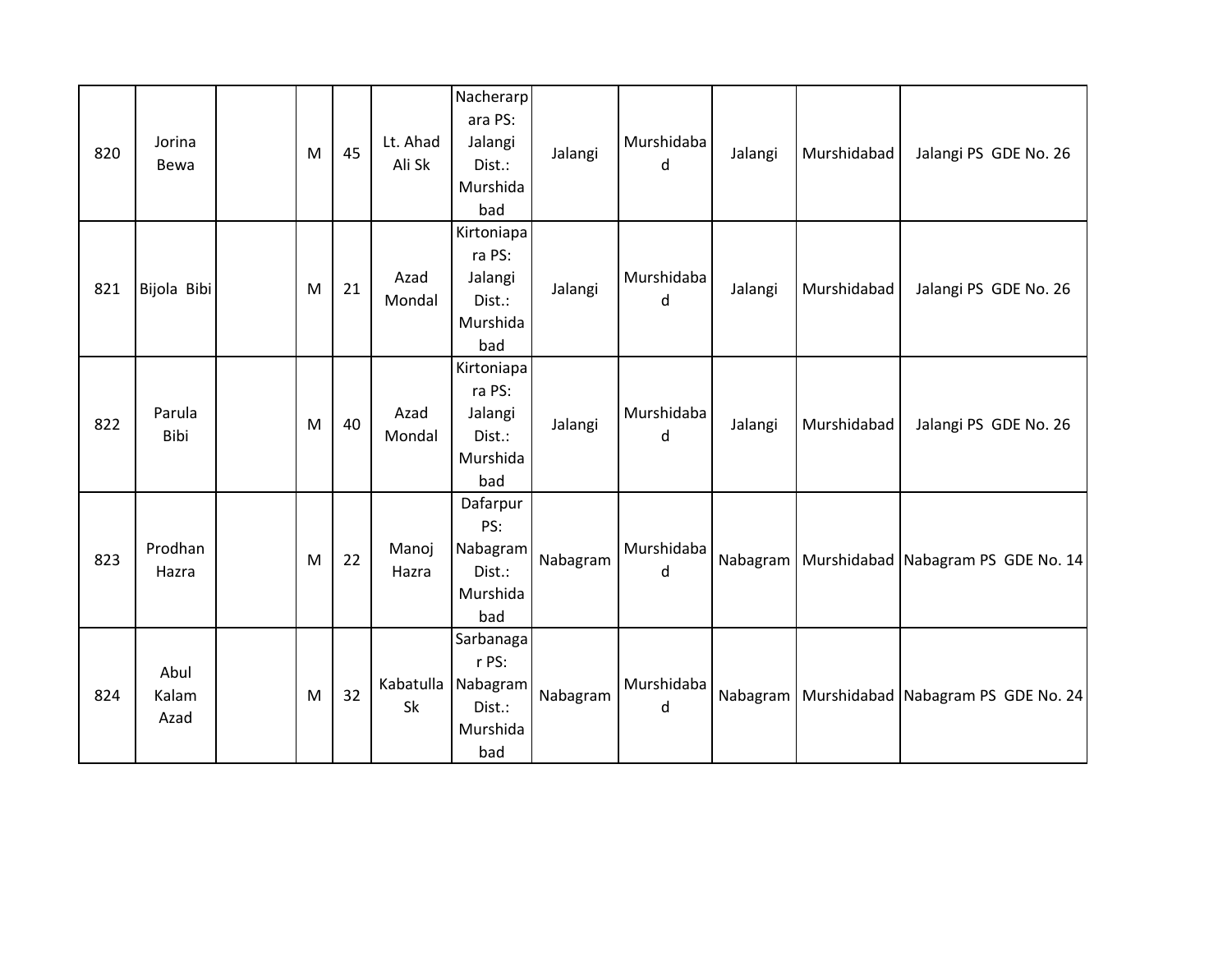| 825 | Mahamm<br>ad<br>Jahiruddin | M | 30 | Abdul<br>Rejjak    | Panchgra<br>m<br>Khirkipara<br>PS:<br>Nabagram<br>Dist.:<br>Murshida<br>bad | Nabagram | Murshidaba<br>d            | Nabagram | Murshidabad Nabagram PS GDE No. 37              |
|-----|----------------------------|---|----|--------------------|-----------------------------------------------------------------------------|----------|----------------------------|----------|-------------------------------------------------|
| 826 | Ashadul<br>Sk              | M |    | Naimuddi<br>n Sk   | Pancjhram<br>Sahanapar<br>a PS:<br>Nabagram<br>Dist.:<br>Murshida<br>bad    | Nabagram | Murshidaba<br>d            | Nabagram | Murshidabad Nabagram PS GDE No. 37              |
| 827 | Rahul<br>Prodhan           | M |    | Shyamal<br>Prodhan | Siara PS:<br>Nabagram<br>Dist.:<br>Murshida<br>bad                          | Nabagram | Murshidaba<br>d            |          | Nabagram   Murshidabad   Nabagram PS GDE No. 51 |
| 828 | Gautam<br>Das              | M | 54 | Das                | Nabagram<br>PS:<br>Lt. Sripati Nabagram<br>Dist.:<br>Murshida<br>bad        | Nabagram | Murshidaba<br>d            |          | Nabagram   Murshidabad   Nabagram PS GDE No. 51 |
| 829 | Taroni<br>Mondal           | M | 55 | Lt. Avoy<br>Mondal | Gopalnaga<br>r PS:<br>Nabagram<br>Dist.:<br>Murshida<br>bad                 | Nabagram | Murshidaba<br>$\mathsf{d}$ |          | Nabagram   Murshidabad   Nabagram PS GDE No. 51 |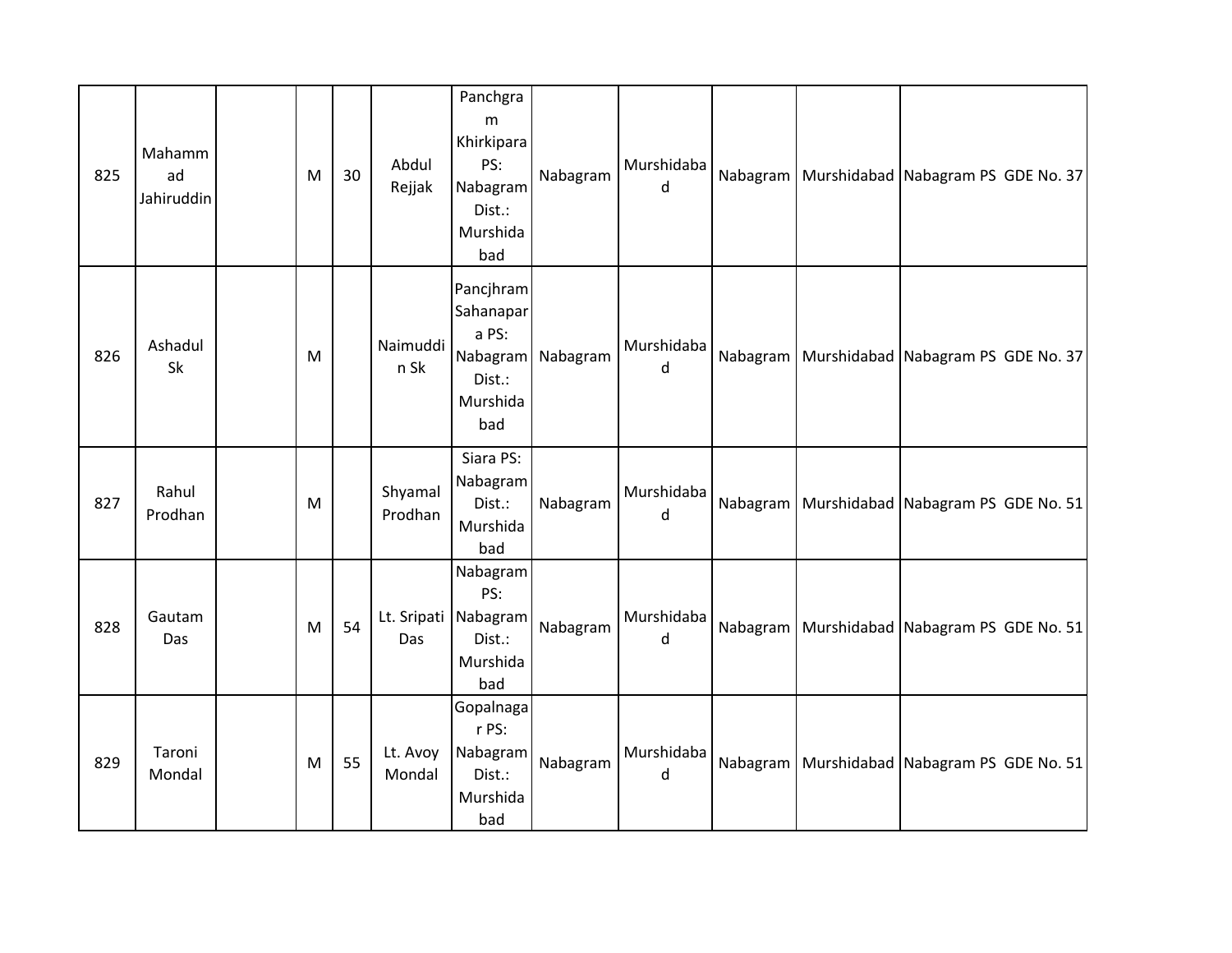| 830 | Manirul<br>Sk           | M | 32 | Chand Ali<br>Sk            | Amtala<br>PS: Nawda<br>Dist.:<br>Murshida<br>bad                             | Nawda | Murshidaba<br>d       | Nawda | Murshidabad | Nawda PS GDE No. 05 |
|-----|-------------------------|---|----|----------------------------|------------------------------------------------------------------------------|-------|-----------------------|-------|-------------|---------------------|
| 831 | Bablu<br>Hazra          | M | 36 | Nanu<br>Hazra              | Chandaba<br>d PS:<br>Nawda<br>Dist.:<br>Murshida<br>bad                      | Nawda | Murshidaba<br>d       | Nawda | Murshidabad | Nawda PS GDE No. 05 |
| 832 | <b>Bikram</b><br>Mondal | M | 23 | Nabokum<br>ar Mondal       | Chandaba<br>d PS:<br>Nawda<br>Dist.:<br>Murshida<br>bad                      | Nawda | Murshidaba<br>$\sf d$ | Nawda | Murshidabad | Nawda PS GDE No. 05 |
| 833 | Chaitanya<br>Mondal     | M | 36 | Sham<br>Chand<br>Mondal    | Sarbangap<br>ur<br>Paschimp<br>ara PS:<br>Nawda<br>Dist.:<br>Murshida<br>bad | Nawda | Murshidaba<br>d       | Nawda | Murshidabad | Nawda PS GDE No. 06 |
| 834 | Madan<br>Mondal         | M | 45 | <b>Baddinath</b><br>Mondal | Sarbangap<br>ur<br>Paschimp<br>ara PS:<br>Nawda<br>Dist.:<br>Murshida<br>bad | Nawda | Murshidaba<br>d       | Nawda | Murshidabad | Nawda PS GDE No. 06 |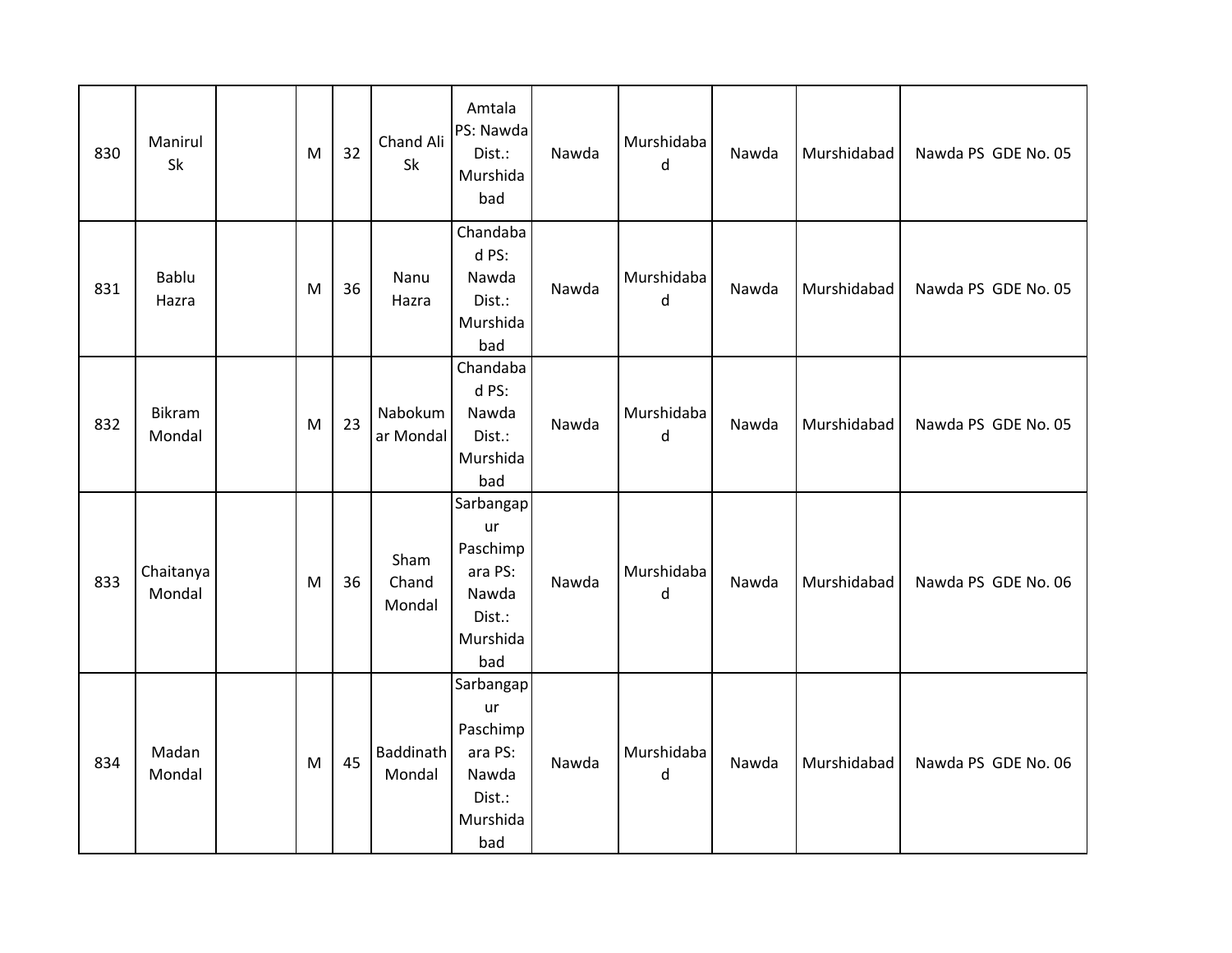| 835 | Nihar<br>Mondal         | M | 23 | Narayan<br>Mondal   | Sarbangap<br>ur<br>Paschimp<br>ara PS:<br>Nawda<br>Dist.:<br>Murshida<br>bad | Nawda | Murshidaba<br>d              | Nawda | Murshidabad | Nawda PS GDE No. 06 |
|-----|-------------------------|---|----|---------------------|------------------------------------------------------------------------------|-------|------------------------------|-------|-------------|---------------------|
| 836 | Nirnay<br>Mondal        | M | 25 | Narayan<br>Mondal   | Sarbangap<br>ur<br>Paschimp<br>ara PS:<br>Nawda<br>Dist.:<br>Murshida<br>bad | Nawda | Murshidaba<br>d              | Nawda | Murshidabad | Nawda PS GDE No. 06 |
| 837 | Mikail<br><b>Biswas</b> | M | 31 | Mujamme<br>I Biswas | Jhajha<br>Rukumpur<br>PS:<br>Hariharpa<br>ra Dist.:<br>Murshida<br>bad       | a     | Hariharpar   Murshidaba<br>d | Nawda | Murshidabad | Nawda PS GDE No. 20 |
| 838 | Saharul<br>Sk           | M | 40 | Delu Sk             | Rukumpur<br>Kacharipar<br>a PS:<br>Hariharpa<br>ra Dist.:<br>Murshida<br>bad | a     | Hariharpar   Murshidaba<br>d | Nawda | Murshidabad | Nawda PS GDE No. 20 |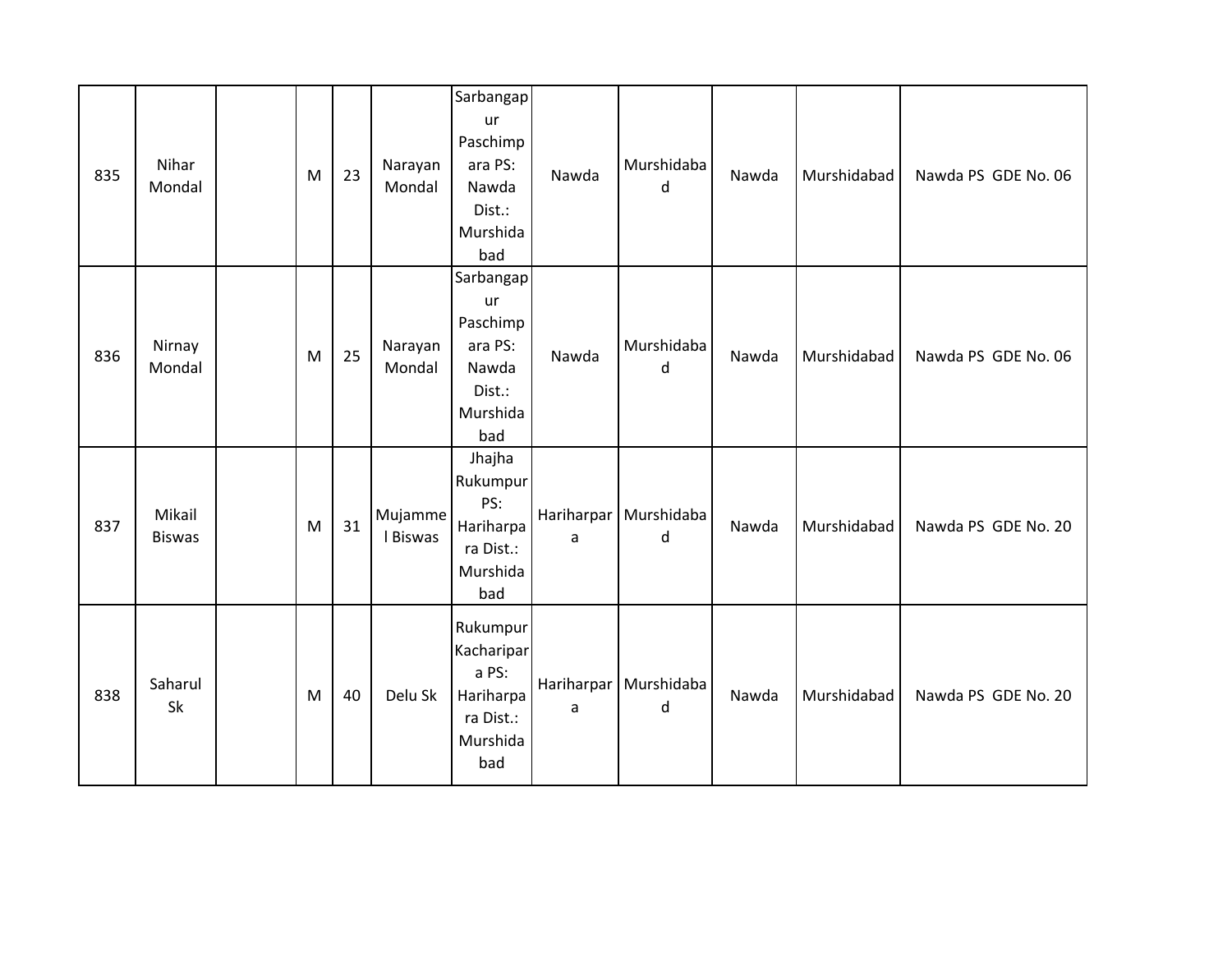| 839 | <b>Basirul</b><br>Islam | M | 36 | Giyasuddi<br>n Mandal | Naliapara<br>PS:<br>Domkal<br>Dist.:<br>Murshida<br>bad   | Domkal    | Murshidaba<br>d | Raninagar |             | Murshidabad   Raninagar PS GDE No. 03 |
|-----|-------------------------|---|----|-----------------------|-----------------------------------------------------------|-----------|-----------------|-----------|-------------|---------------------------------------|
| 840 | Sahawaj<br>Mandal       | M | 25 | Saharia<br>Mandal     | Pecharpar<br>a PS:<br>Domkal<br>Dist.:<br>Murshida<br>bad | Domkal    | Murshidaba<br>d | Raninagar |             | Murshidabad   Raninagar PS GDE No. 03 |
| 841 | Arup<br>Ghosh           | M | 38 | Daman<br>Ghosh        | Gopalpur<br>PS:<br>Rejinagar<br>Dist.:<br>Murshida<br>bad | Rejinagar | Murshidaba<br>d | Rejinagar | Murshidabad | Rejinagar PS GDE No. 50               |
| 842 | Jamirul Sk              | M | 38 | Abu<br>Samad Sk       | Gopalpur<br>PS:<br>Rejinagar<br>Dist.:<br>Murshida<br>bad | Rejinagar | Murshidaba<br>d | Rejinagar | Murshidabad | Rejinagar PS GDE No. 50               |
| 843 | <b>Ekbol Sk</b>         | M | 30 | Ayub Sk               | Gopalpur<br>PS:<br>Rejinagar<br>Dist.:<br>Murshida<br>bad | Rejinagar | Murshidaba<br>d | Rejinagar | Murshidabad | Rejinagar PS GDE No. 50               |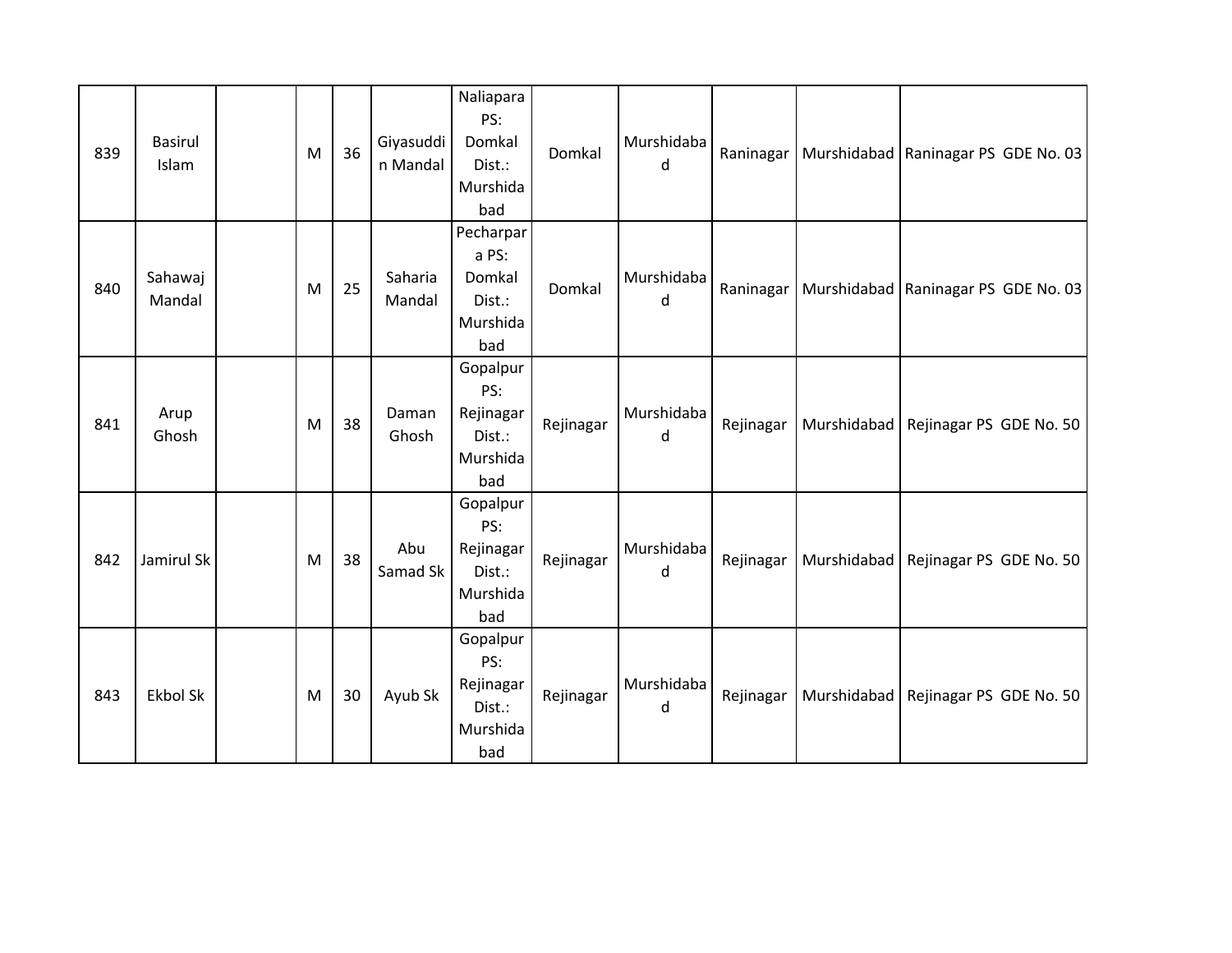| 844 | <b>Bharat</b><br>Das | M | 45 | Adam Das         | Gopalpur<br>PS:<br>Rejinagar<br>Dist.:<br>Murshida<br>bad     | Rejinagar | Murshidaba<br>d | Rejinagar | Murshidabad | Rejinagar PS GDE No. 50 |
|-----|----------------------|---|----|------------------|---------------------------------------------------------------|-----------|-----------------|-----------|-------------|-------------------------|
| 845 | Raju<br>Mondal       | M | 30 | Joy<br>Mondal    | Saktipur<br>PS:<br>Saktipur<br>Dist.:<br>Murshida<br>bad      | Saktipur  | Murshidaba<br>d | Saktipur  | Murshidabad | Saktipur PS GDE No. 75  |
| 846 | Santu<br>Mondal      | M |    | Bidhan<br>Mondak | Saktipur<br>PS:<br>Saktipur<br>Dist.:<br>Murshida<br>bad      | Saktipur  | Murshidaba<br>d | Saktipur  | Murshidabad | Saktipur PS GDE No. 75  |
| 847 | Chand Sk             | M | 28 | Sabu Sk          | Salar<br>Liberypara<br>PS: Salar<br>Dist.:<br>Murshida<br>bad | Salar     | Murshidaba<br>d | Salar     | Murshidabad | Salar PS GDE No. 40     |
| 848 | Sahajamal<br>Sk      | M | 36 | Sadu Sk          | Salar<br>Hazampar<br>a PS: Salar<br>Dist.:<br>Murshida<br>bad | Salar     | Murshidaba<br>d | Salar     | Murshidabad | Salar PS GDE No. 40     |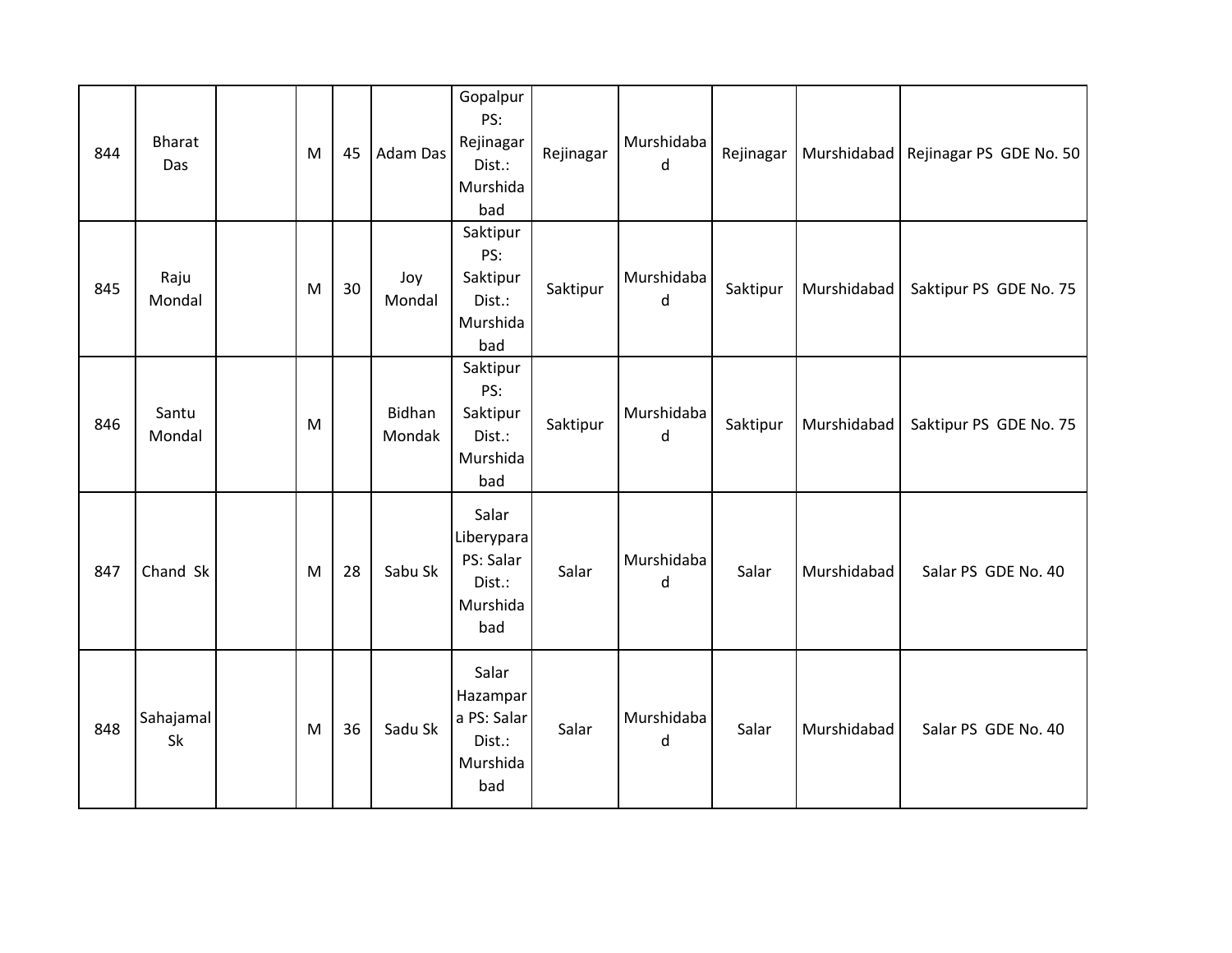| 849 | Sarif Sk      | M | 38 | Lt Serjan<br>Sk  | Salar<br>Liberypara<br>PS: Salar<br>Dist.:<br>Murshida<br>bad   | Salar | Murshidaba<br>d            | Salar | Murshidabad | Salar PS GDE No. 40 |
|-----|---------------|---|----|------------------|-----------------------------------------------------------------|-------|----------------------------|-------|-------------|---------------------|
| 850 | Rabiul Sk     | M | 18 | Robu Sk          | Salar<br>Skpara PS:<br>Salar Dist.:<br>Murshida<br>bad          | Salar | Murshidaba<br>d            | Salar | Murshidabad | Salar PS GDE No. 40 |
| 851 | Israil Sk     | M | 19 | Lt Kodor<br>Sk   | Salar<br>Kajipara<br>PS: Salar<br>Dist.:<br>Murshida<br>bad     | Salar | Murshidaba<br>d            | Salar | Murshidabad | Salar PS GDE No. 40 |
| 852 | Sanjay<br>Das | M | 30 | <b>Ashok Das</b> | Salar<br>Purba<br>Skpara PS:<br>Salar Dist.:<br>Murshida<br>bad | Salar | Murshidaba<br>$\mathsf{d}$ | Salar | Murshidabad | Salar PS GDE No. 40 |
| 853 | Santu Das     | M | 40 | Ramu Das         | Salar<br>Kazipara<br>PS: Salar<br>Dist.:<br>Murshida<br>bad     | Salar | Murshidaba<br>d            | Salar | Murshidabad | Salar PS GDE No. 40 |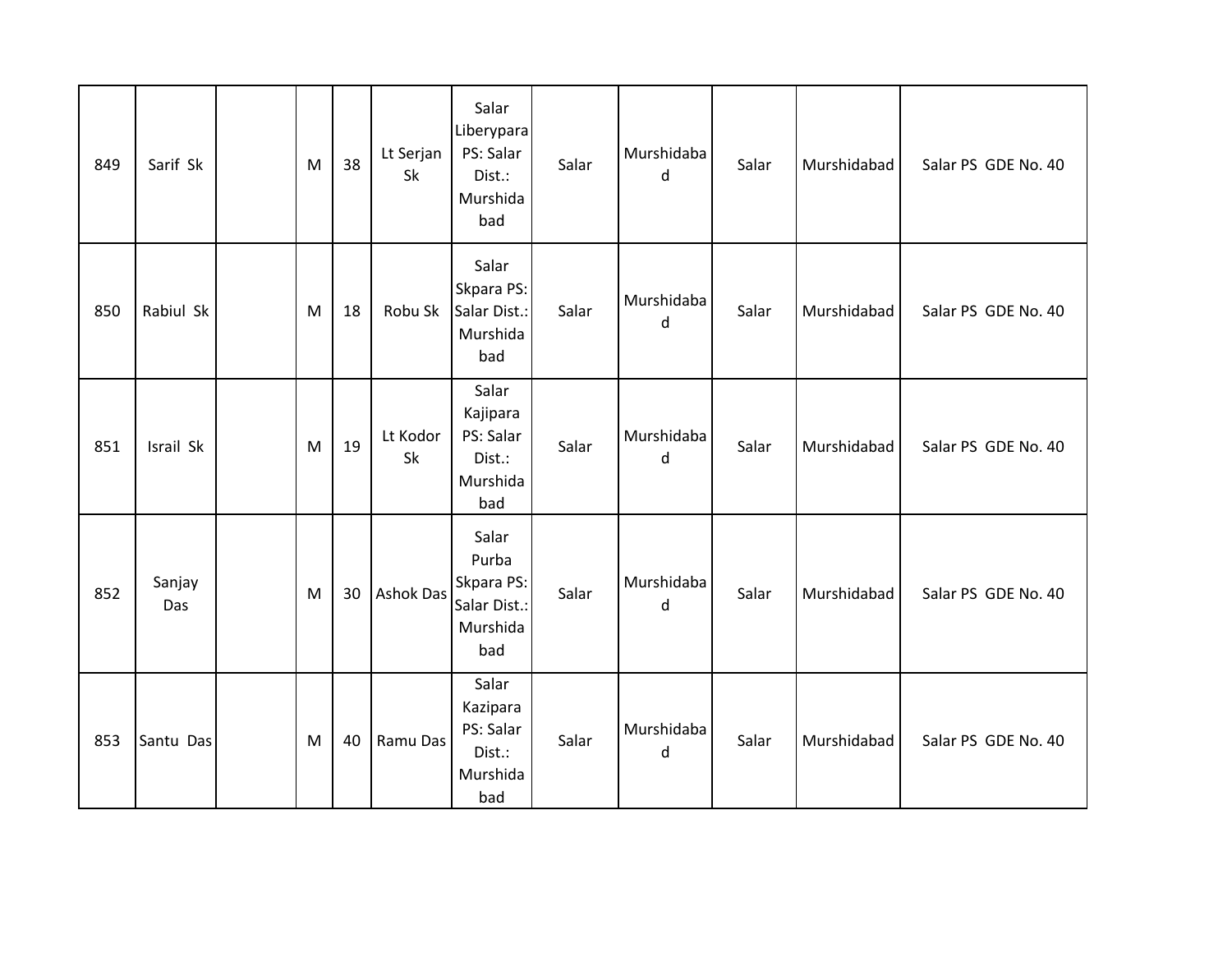| 854 | Raju Sk             | M | 30 | Raja Sk                       | Salar<br>Kajipara<br>PS: Salar<br>Dist.:<br>Murshida<br>bad         | Salar     | Murshidaba<br>d      | Salar     | Murshidabad          | Salar PS GDE No. 40        |
|-----|---------------------|---|----|-------------------------------|---------------------------------------------------------------------|-----------|----------------------|-----------|----------------------|----------------------------|
| 855 | Sahadeb<br>Pramanik | M | 25 | Rabindran<br>ath<br>Pramankik | Kanpur<br>PS:<br>Keshpur<br>Dist.:<br>Paschim<br>Mednipor<br>e      | Keshpur   | Paschim<br>Mednipore | Anandapur | Paschim<br>Mednipore | Anandapur PS GDE No.<br>24 |
| 856 | Jhareswar<br>Mahato | M |    | Mahadeb<br>Mahato             | Kanasole<br>PS:<br>Anandapu<br>r Dist.:<br>Paschim<br>Mednipor<br>e | Anandapur | Paschim<br>Mednipore | Anandapur | Paschim<br>Mednipore | Anandapur PS GDE No.<br>24 |
| 857 | Sahadeb<br>Pramanik |   | 25 | Rabindran<br>ath<br>Pramanik  | Kanpur<br>PS:<br>Keshpur<br>Dist.:<br>Paschim<br>Mednipor<br>e      | Keshpur   | Paschim<br>Mednipore | Anandapur | Paschim<br>Mednipore | Anandapur PS GDE No.<br>21 |
| 858 | Jhareswar<br>Mahato | M | 29 | Mahadeb<br>Mahato             | Kanasole<br>PS:<br>Anandapu<br>r Dist.:<br>Paschim<br>Mednipor<br>e | Anandapur | Paschim<br>Mednipore | Anandapur | Paschim<br>Mednipore | Anandapur PS GDE No.<br>21 |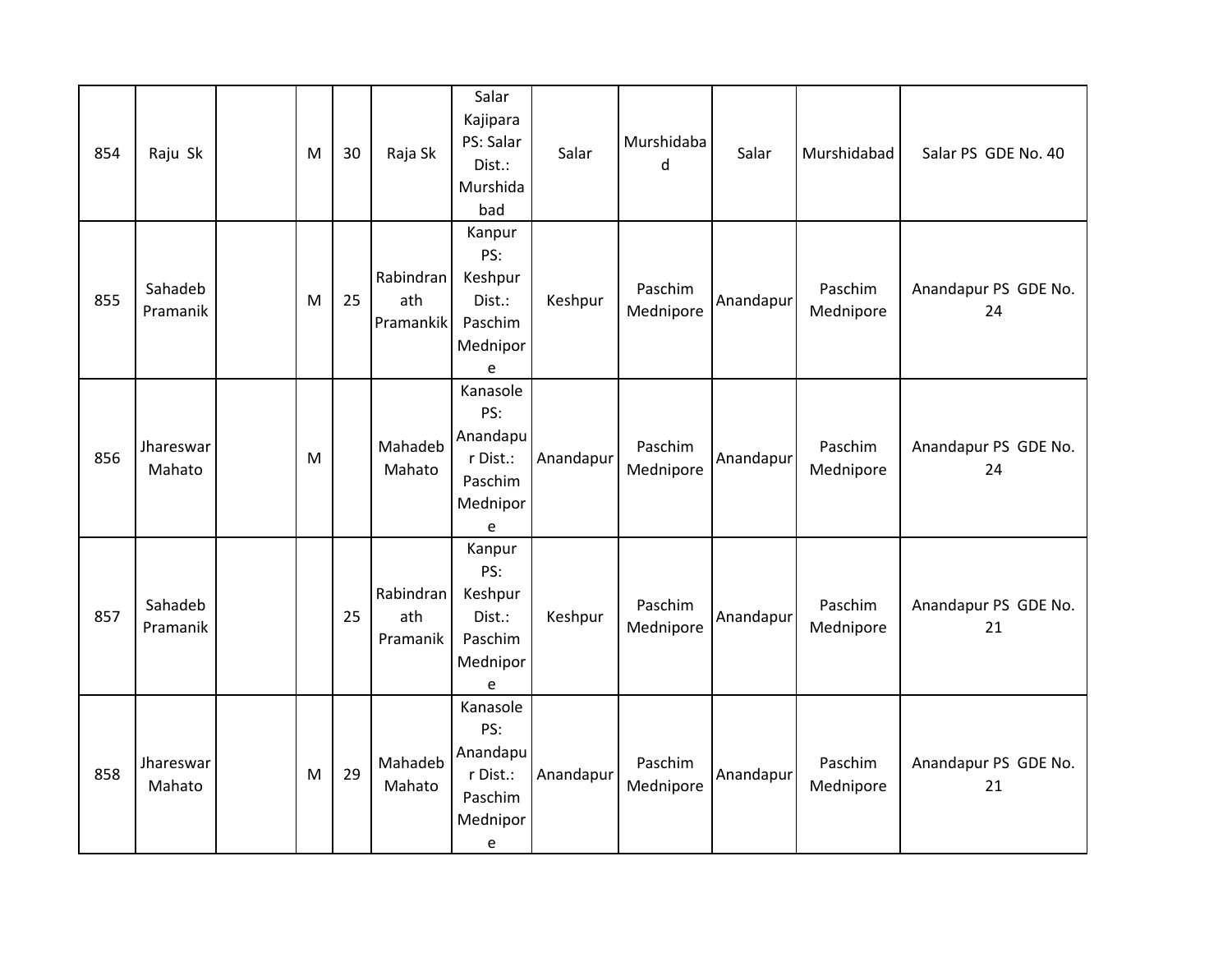| 859 | Sk Siddik<br>Ali            | M | 20 | Sk Rafik<br>Ali    | Khirkibaza<br>r PS:<br>Chandrak<br>ona Dist.:<br>Paschim<br>Mednipor<br>e | Chandrako<br>na | Paschim<br>Mednipore | Chandrako<br>na | Paschim<br>Mednipore | Chandrakona PS GDE No.<br>13 |
|-----|-----------------------------|---|----|--------------------|---------------------------------------------------------------------------|-----------------|----------------------|-----------------|----------------------|------------------------------|
| 860 | Kartick<br>Dolai            | M | 21 | Jagannath<br>Dolai | Chadikhali<br>PS:<br>Keshpur<br>Dist.:<br>Paschim<br>Mednipor<br>e        | Keshpur         | Paschim<br>Mednipore | Chandrako<br>na | Paschim<br>Mednipore | Chandrakona PS GDE No.<br>9  |
| 861 | <b>Tapas</b><br><b>Bera</b> | M | 34 | Lt Khakan<br>Bera  | Khanpur<br>PS:<br>Chandrak<br>ona Dist.:<br>Paschim<br>Mednipor<br>e      | Chandrako<br>na | Paschim<br>Mednipore | Chandrako<br>na | Paschim<br>Mednipore | Chandrakona PS GDE No.<br>9  |
| 862 | Raju<br>Pradhan             | M | 29 | Satya<br>Pradhan   | <b>KALORA</b><br>PS:<br>Daspur<br>Dist.:<br>Paschim<br>Mednipor<br>e      | Daspur          | Paschim<br>Mednipore | Daspur          | Paschim<br>Mednipore | Daspur PS GDE No. 44         |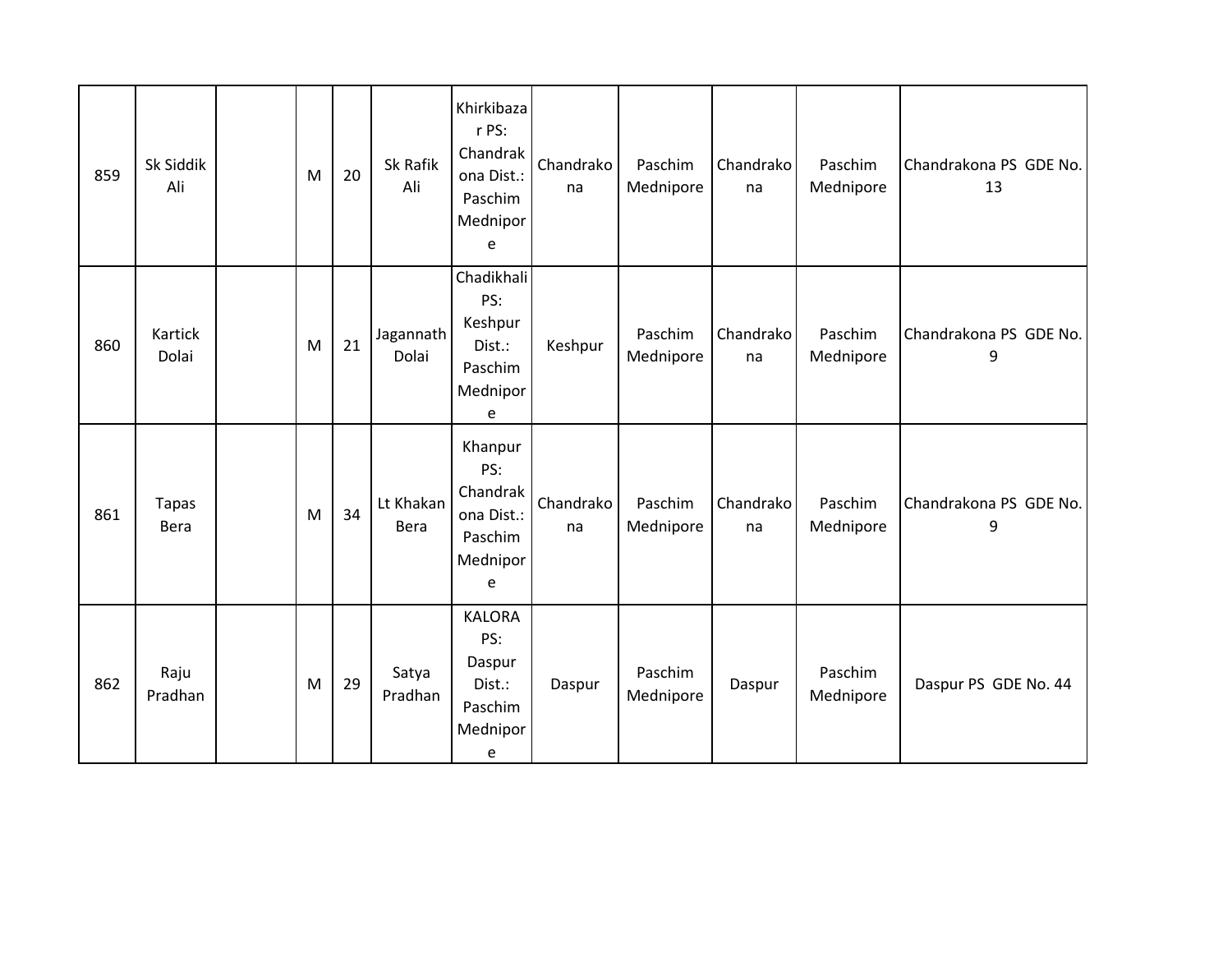| 863 | Sankar<br>Patra   | M | 32 | Shyamal<br>Patra    | <b>KALORA</b><br>PS:<br>Daspur<br>Dist.:<br>Paschim<br>Mednipor<br>e               | Daspur | Paschim<br>Mednipore | Daspur | Paschim<br>Mednipore | Daspur PS GDE No. 44 |
|-----|-------------------|---|----|---------------------|------------------------------------------------------------------------------------|--------|----------------------|--------|----------------------|----------------------|
| 864 | Sushanta<br>Poria | M | 30 | Kamal<br>Poria      | <b>KALORA</b><br>PS:<br>Daspur<br>Dist.:<br>Paschim<br>Mednipor<br>e               | Daspur | Paschim<br>Mednipore | Daspur | Paschim<br>Mednipore | Daspur PS GDE No. 44 |
| 865 | Santu Pal         | M | 30 | Sankar Pal          | <b>KASHINAT</b><br><b>HPUR PS:</b><br>Daspur<br>Dist.:<br>Paschim<br>Mednipor<br>e | Daspur | Paschim<br>Mednipore | Daspur | Paschim<br>Mednipore | Daspur PS GDE No. 44 |
| 866 | Dilip Bera        | M | 31 | Sudhangs<br>hu Bera | <b>KASHINAT</b><br><b>HPUR PS:</b><br>Daspur<br>Dist.:<br>Paschim<br>Mednipor<br>e | Daspur | Paschim<br>Mednipore | Daspur | Paschim<br>Mednipore | Daspur PS GDE No. 44 |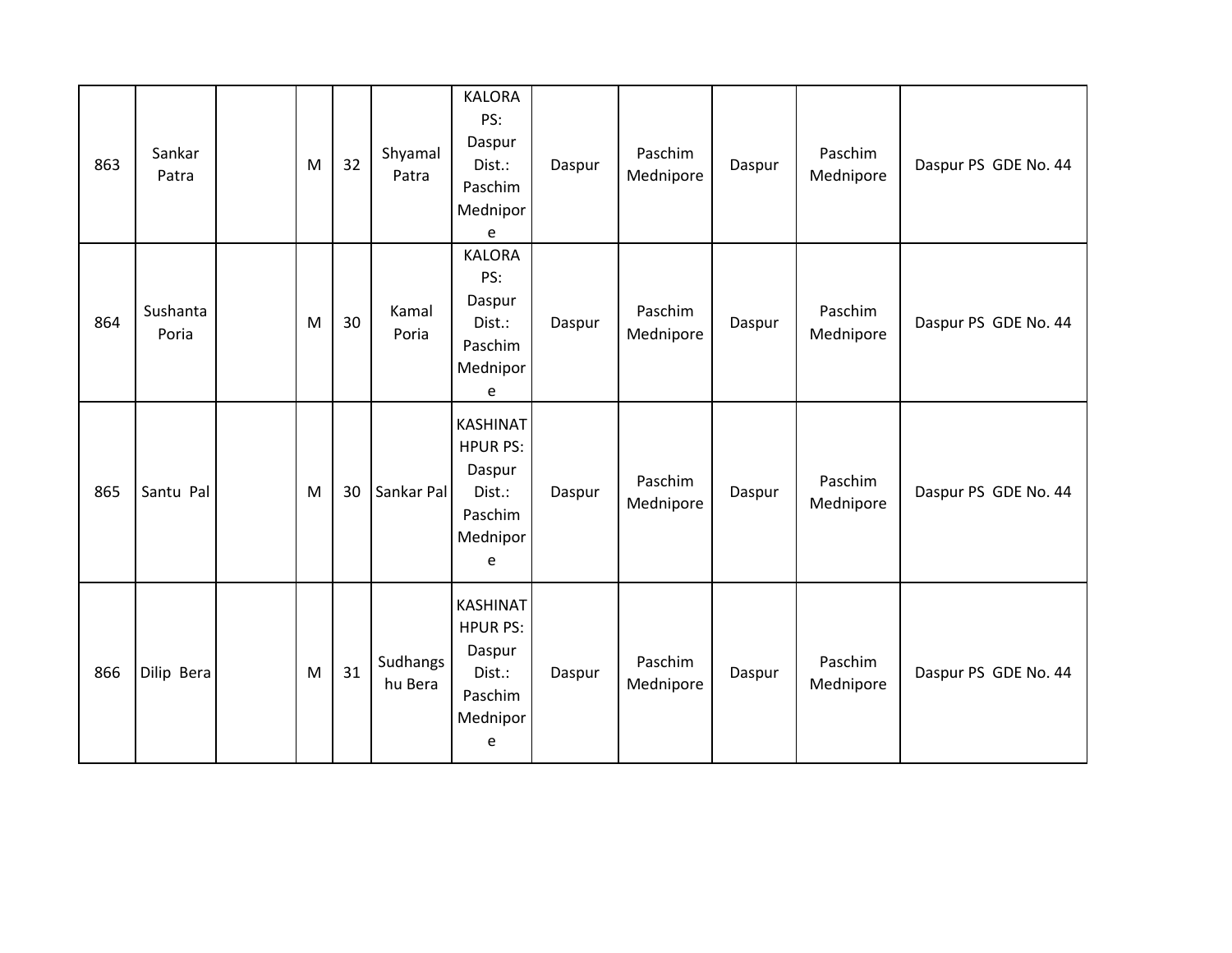| 867 | Sousen<br>Shaw  | M | 32 | <b>Bholanath</b><br>Shaw | <b>KASHINAT</b><br><b>HPUR PS:</b><br>Daspur<br>Dist.:<br>Paschim<br>Mednipor<br>e | Daspur | Paschim<br>Mednipore | Daspur | Paschim<br>Mednipore | Daspur PS GDE No. 44 |
|-----|-----------------|---|----|--------------------------|------------------------------------------------------------------------------------|--------|----------------------|--------|----------------------|----------------------|
| 868 | Asim Pal        | M | 30 | Gour Pal                 | SARBERIA<br>PS:<br>Daspur<br>Dist.:<br>Paschim<br>Mednipor<br>e                    | Daspur | Paschim<br>Mednipore | Daspur | Paschim<br>Mednipore | Daspur PS GDE No. 44 |
| 869 | Palash<br>Roy   | M | 32 | Prasanta<br>Roy          | <b>KATAN PS:</b><br>Ghatal<br>Dist.:<br>Paschim<br>Mednipor<br>e                   | Ghatal | Paschim<br>Mednipore | Daspur | Paschim<br>Mednipore | Daspur PS GDE No. 44 |
| 870 | Soumen<br>Maity | M | 30 | Aswin<br>Maity           | <b>KASHINAT</b><br><b>HPUR PS:</b><br>Daspur<br>Dist.:<br>Paschim<br>Mednipor<br>e | Daspur | Paschim<br>Mednipore | Daspur | Paschim<br>Mednipore | Daspur PS GDE No. 44 |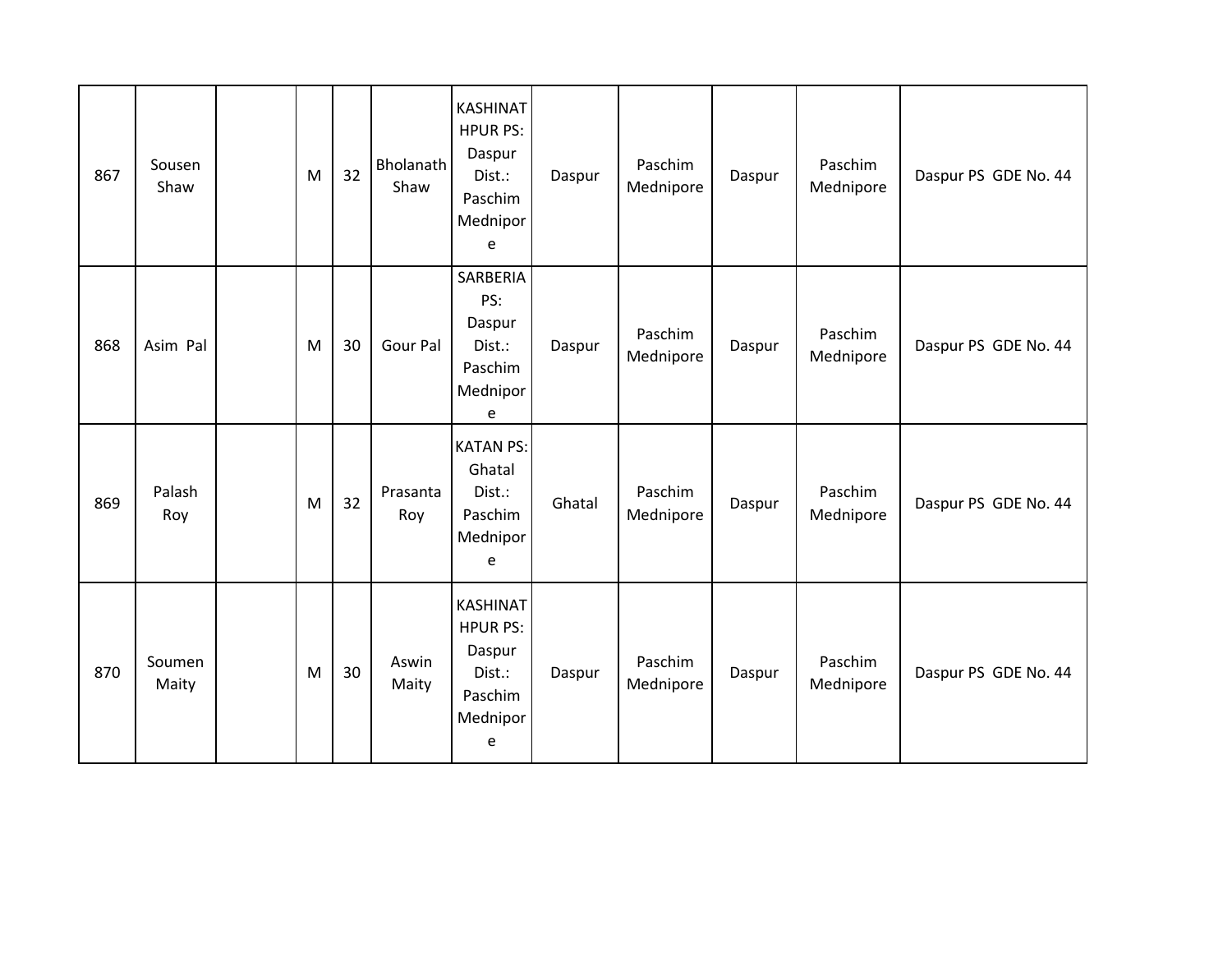| 871 | Somnath<br>Patra   | M | 35 | Sukanta<br>Patra                | <b>KASHINAT</b><br><b>HPUR PS:</b><br>Daspur<br>Dist.:<br>Paschim<br>Mednipor<br>e                                    | Daspur | Paschim<br>Mednipore | Daspur | Paschim<br>Mednipore | Daspur PS GDE No. 44 |
|-----|--------------------|---|----|---------------------------------|-----------------------------------------------------------------------------------------------------------------------|--------|----------------------|--------|----------------------|----------------------|
| 872 | Dilip<br>Mondal    |   |    | <b>Bibhuti</b><br>Mondal        | Chandicha<br>k, PO-<br>Ramakant<br>apur, PS-<br>Suthiya,<br>Dist-M<br>PS: Debra<br>Dist.:<br>Paschim<br>Mednipor<br>e | Debra  | Paschim<br>Mednipore | Debra  | Paschim<br>Mednipore | Debra PS GDE No. 70  |
| 873 | Rajesh<br>Patra    |   | 24 | Lt. Aloke<br>Patra              | Chaklalpur<br>PS: Debra<br>Dist.:<br>Paschim<br>Mednipor<br>e                                                         | Debra  | Paschim<br>Mednipore | Debra  | Paschim<br>Mednipore | Debra PS GDE No. 70  |
| 874 | Gouranga<br>Barman |   |    | Lt.<br>Madhusud<br>an<br>Barman | Hatiberia<br>PS: Debra<br>Dist.:<br>Paschim<br>Mednipor<br>е                                                          | Debra  | Paschim<br>Mednipore | Debra  | Paschim<br>Mednipore | Debra PS GDE No. 70  |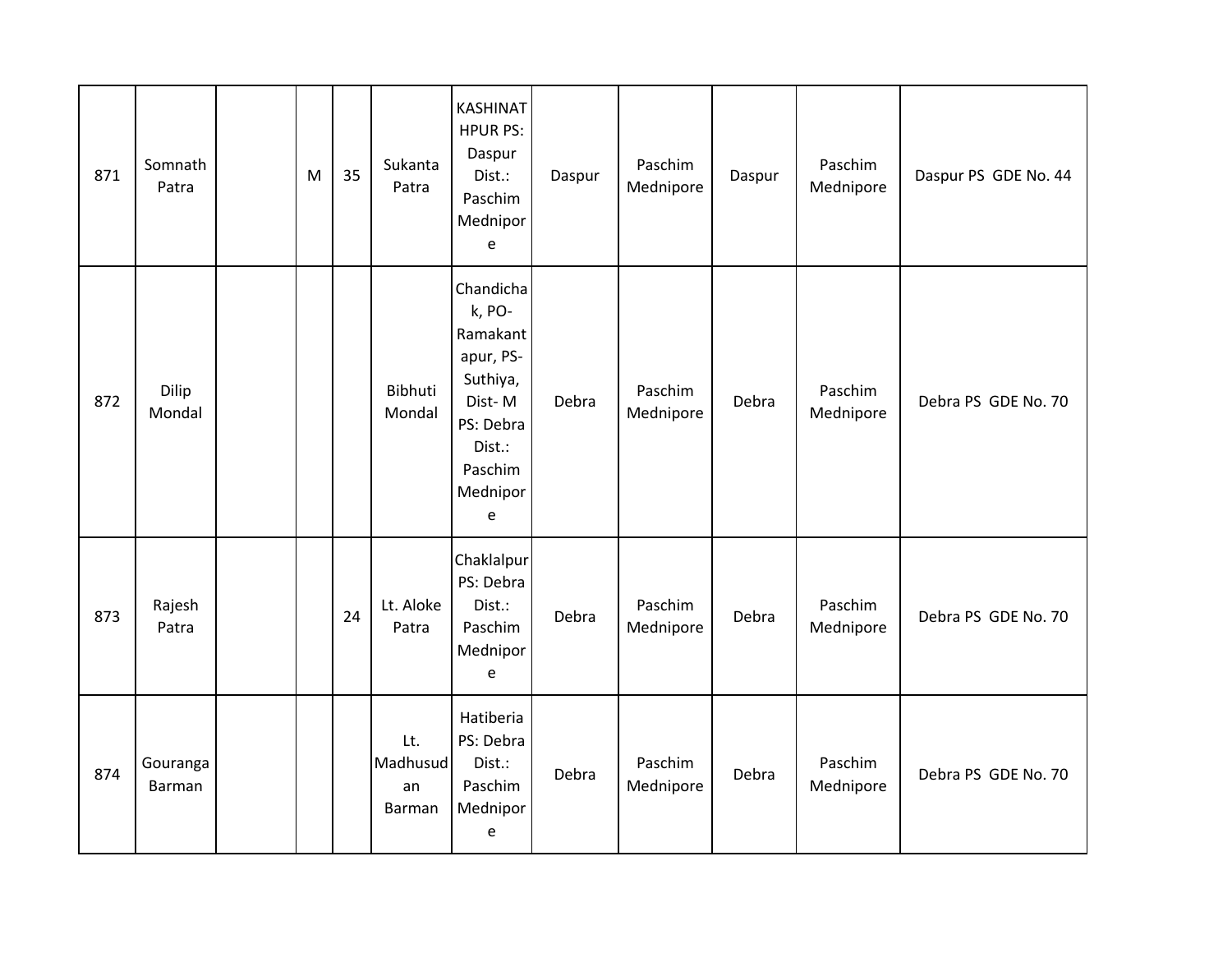| 875 | Asish<br>Panja     |  | Lt.<br>Sukumar<br>Panja | Antala PS:<br>Debra<br>Dist.:<br>Paschim<br>Mednipor<br>e           | Debra | Paschim<br>Mednipore | Debra | Paschim<br>Mednipore | Debra PS GDE No. 73 |
|-----|--------------------|--|-------------------------|---------------------------------------------------------------------|-------|----------------------|-------|----------------------|---------------------|
| 876 | Nasirul<br>Mallick |  | Ahmed<br>Mallick        | Gotgeria<br>PS: Debra<br>Dist.:<br>Paschim<br>Mednipor<br>e         | Debra | Paschim<br>Mednipore | Debra | Paschim<br>Mednipore | Debra PS GDE No. 73 |
| 877 | Dilip<br>Sarkar    |  | Lt. Ganesh<br>Sarkar    | Raghunat<br>hpur PS:<br>Debra<br>Dist.:<br>Paschim<br>Mednipor<br>e | Debra | Paschim<br>Mednipore | Debra | Paschim<br>Mednipore | Debra PS GDE No. 73 |
| 878 | Baljeet<br>Sing    |  | #NAME?                  | Dhupli PS:<br>Debra<br>Dist.:<br>Paschim<br>Mednipor<br>e           | Debra | Paschim<br>Mednipore | Debra | Paschim<br>Mednipore | Debra PS GDE No. 73 |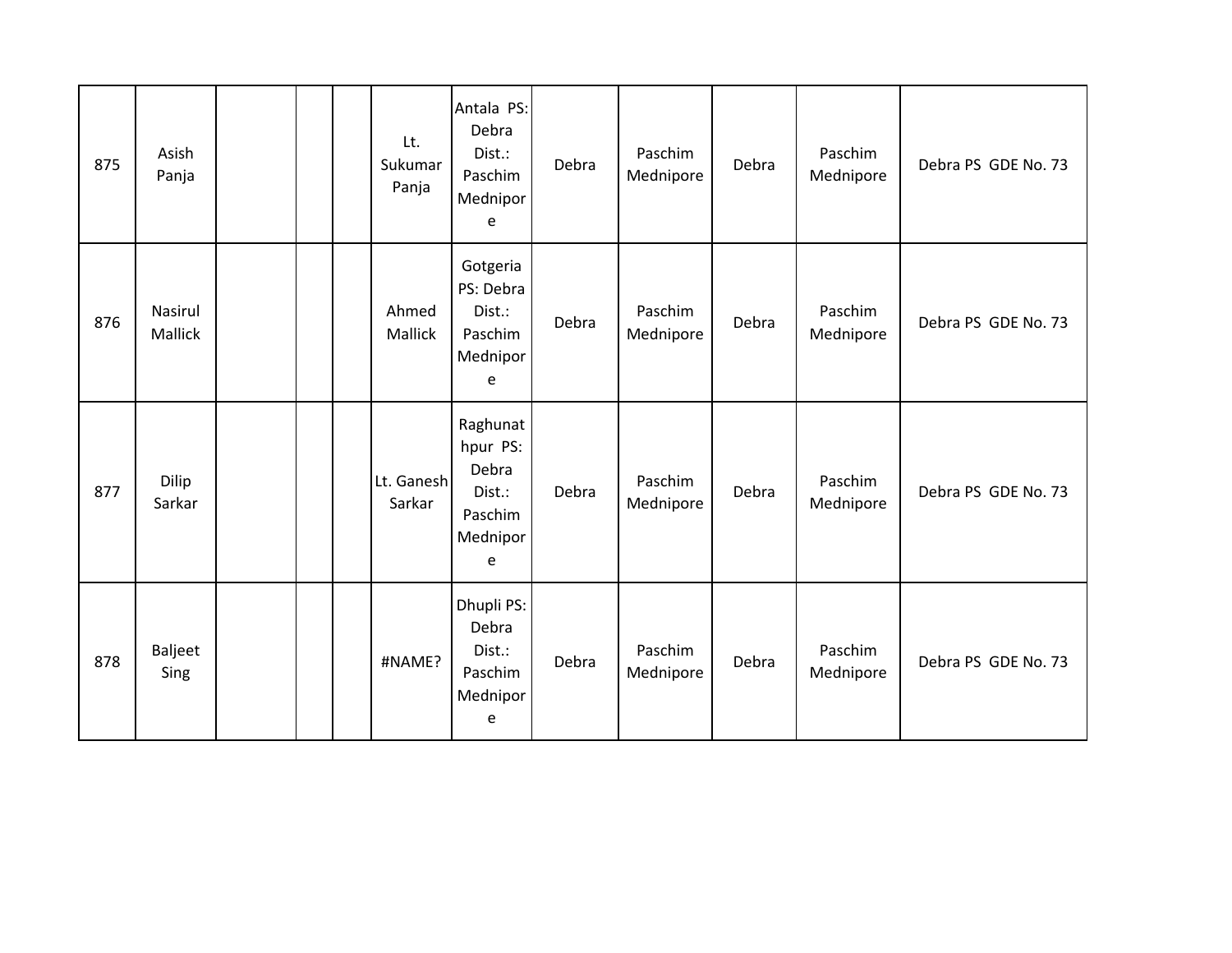| 879 | Narayan<br>Pal  |        | M | 35 | Laxmipad<br>a Pal      | Vill.<br>Ranirbazar<br>PS: Ghatal<br>Dist.:<br>Paschim<br>Mednipor<br>e                         | Ghatal | Paschim<br>Mednipore | Ghatal | Paschim<br>Mednipore | Ghatal PS GDE No. 38 |
|-----|-----------------|--------|---|----|------------------------|-------------------------------------------------------------------------------------------------|--------|----------------------|--------|----------------------|----------------------|
| 880 | Pranab<br>Pal   |        | M |    | <b>Tilak Pal</b>       | Vill.<br>Purusatta<br>mpur PS:<br>Daspur<br>Dist.:<br>Paschim<br>Mednipor<br>e                  | Daspur | Paschim<br>Mednipore | Ghatal | Paschim<br>Mednipore | Ghatal PS GDE No. 47 |
| 881 | Raju<br>Bangal  | Sudhir | M | 40 | Lt.<br>Shibapras<br>ad | Vill.<br>Radhankri<br>shnapur<br>PS:<br>Daspur<br>Dist.:<br>Paschim<br>Mednipor<br>$\mathsf{e}$ | Daspur | Paschim<br>Mednipore | Ghatal | Paschim<br>Mednipore | Ghatal PS GDE No. 47 |
| 882 | Kousik<br>Diyan |        | M | 33 | Arabinda               | Daspur<br>PS:<br>Daspur<br>Dist.:<br>Paschim<br>Mednipor<br>e                                   | Daspur | Paschim<br>Mednipore | Ghatal | Paschim<br>Mednipore | Ghatal PS GDE No. 47 |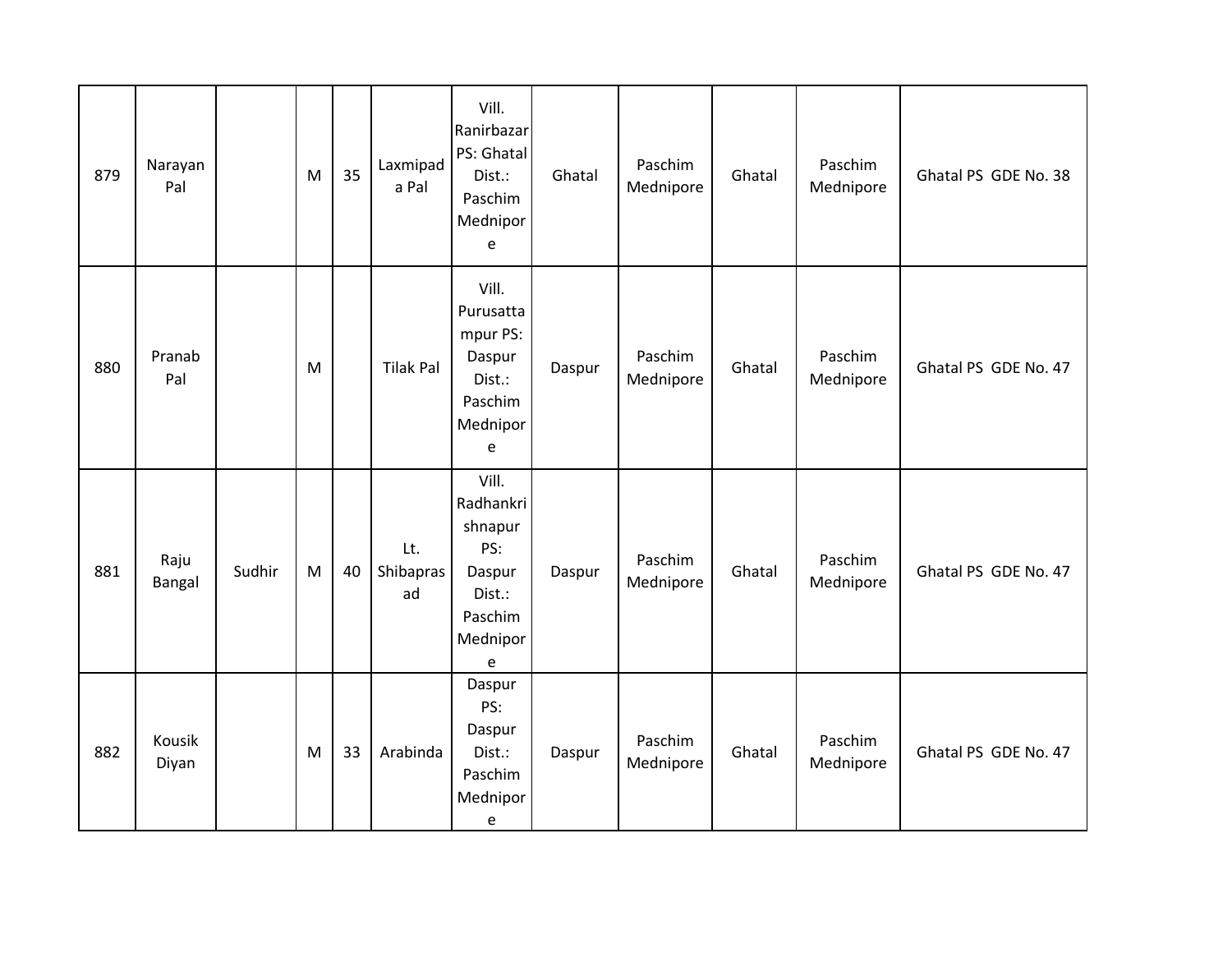| 883 | Pintu<br>Mahata      | M         | 21 | Lt.ranjit<br>Mahata               | Goyaldang<br>a PS:<br>Salbani<br>Dist.:<br>Paschim<br>Mednipor<br>e                                            | Salbani  | Paschim<br>Mednipore | Gurguripal | Paschim<br>Mednipore | Gurguripal PS GDE No.<br>22 |
|-----|----------------------|-----------|----|-----------------------------------|----------------------------------------------------------------------------------------------------------------|----------|----------------------|------------|----------------------|-----------------------------|
| 884 | Rajdeep<br>Das       | M         | 20 | Brindaban<br>Das                  | Kandrama<br>ri PS:<br>Keshiary<br>Dist.:<br>Paschim<br>Mednipor<br>e                                           | Keshiary | Paschim<br>Mednipore | Keshiary   | Paschim<br>Mednipore | Keshiary PS GDE No. 11      |
| 885 | Gayaprasa<br>d Routh | ${\sf M}$ | 28 | Surendran   Dist – P<br>ath Routh | Kharipara,<br>PO –<br>Benadiha,<br>P.S –<br>Keshiary,<br>PS:<br>Keshiary<br>Dist.:<br>Paschim<br>Mednipor<br>e | Keshiary | Paschim<br>Mednipore | Keshiary   | Paschim<br>Mednipore | Keshiary PS GDE No. 11      |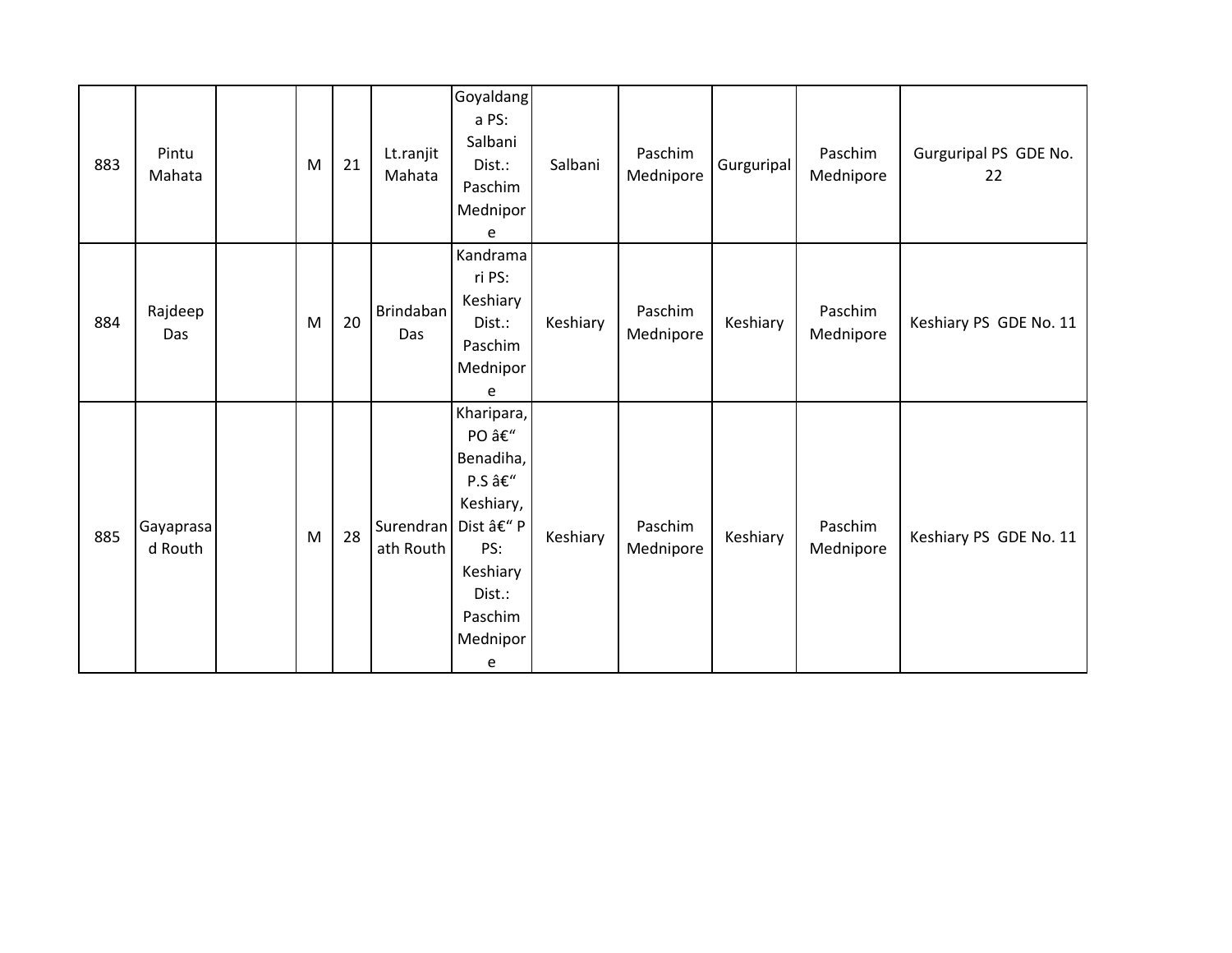| 886 | Rahul<br>Sonkar        | 30 | Kanaia Lal                | Janta<br>Market<br>PS:<br>Kharagpor<br>e town<br>Dist.:<br>Paschim<br>Mednipor<br>e     | Kharagpor<br>e town | Paschim<br>Mednipore | Kharagpor<br>e town | Paschim<br>Mednipore | Kharagpore town PS GDE<br>No. 54 |
|-----|------------------------|----|---------------------------|-----------------------------------------------------------------------------------------|---------------------|----------------------|---------------------|----------------------|----------------------------------|
| 887 | Bhaskar<br>Nayak       | 31 | Sibhu<br>Nayak            | of<br>Debalpur<br>PS:<br>Kharagpor<br>e town<br>Dist.:<br>Paschim<br>Mednipor<br>e      | Kharagpor<br>e town | Paschim<br>Mednipore | Kharagpor<br>e town | Paschim<br>Mednipore | Kharagpore town PS GDE<br>No. 54 |
| 888 | Rana<br>Kumar<br>Singh | 29 | Lt.<br>Rambilash<br>Singh | of Chandi<br>Mandir<br>PS:<br>Kharagpor<br>e town<br>Dist.:<br>Paschim<br>Mednipor<br>e | Kharagpor<br>e town | Paschim<br>Mednipore | Kharagpor<br>e town | Paschim<br>Mednipore | Kharagpore town PS GDE<br>No. 54 |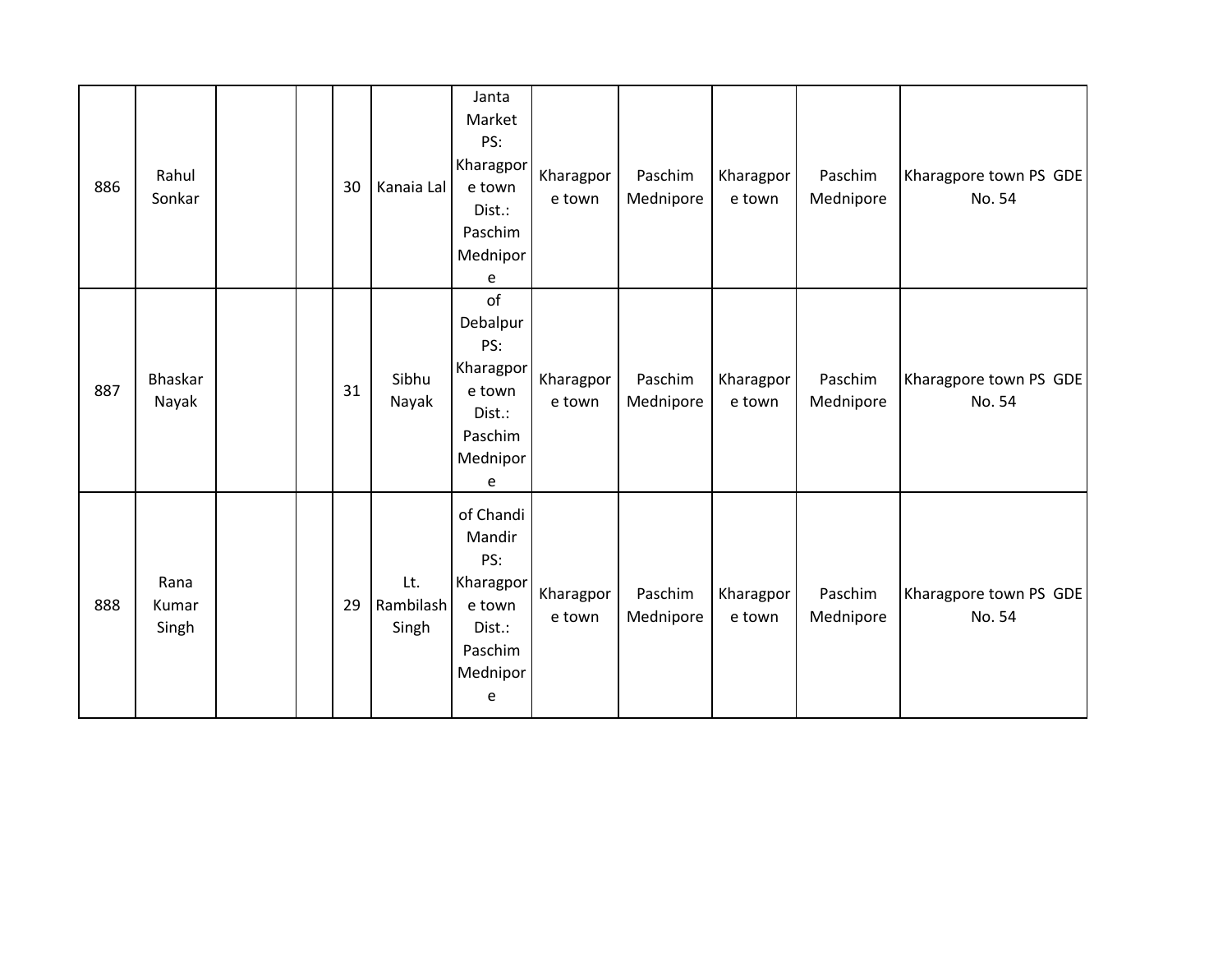| 889 | P. Babu          |  | 30 | P. Chitti<br>Babu    | of Bara<br>Ayma PS:<br>Kharagpor<br>e town<br>Dist.:<br>Paschim<br>Mednipor<br>e      | Kharagpor<br>e town | Paschim<br>Mednipore | Kharagpor<br>e town | Paschim<br>Mednipore | Kharagpore town PS GDE<br>No. 54 |
|-----|------------------|--|----|----------------------|---------------------------------------------------------------------------------------|---------------------|----------------------|---------------------|----------------------|----------------------------------|
| 890 | Rakesh<br>Saraj  |  | 37 | Paras<br><b>Nath</b> | of<br>Jhapetapu<br>r PS:<br>Kharagpor<br>e town<br>Dist.:<br>Paschim<br>Mednipor<br>e | Kharagpor<br>e town | Paschim<br>Mednipore | Kharagpor<br>e town | Paschim<br>Mednipore | Kharagpore town PS GDE<br>No. 54 |
| 891 | Lakhan<br>Sonkar |  | 26 | Himmat<br>Lal        | of Gole<br>Bazar PS:<br>Kharagpor<br>e town<br>Dist.:<br>Paschim<br>Mednipor<br>e     | Kharagpor<br>e town | Paschim<br>Mednipore | Kharagpor<br>e town | Paschim<br>Mednipore | Kharagpore town PS GDE<br>No. 54 |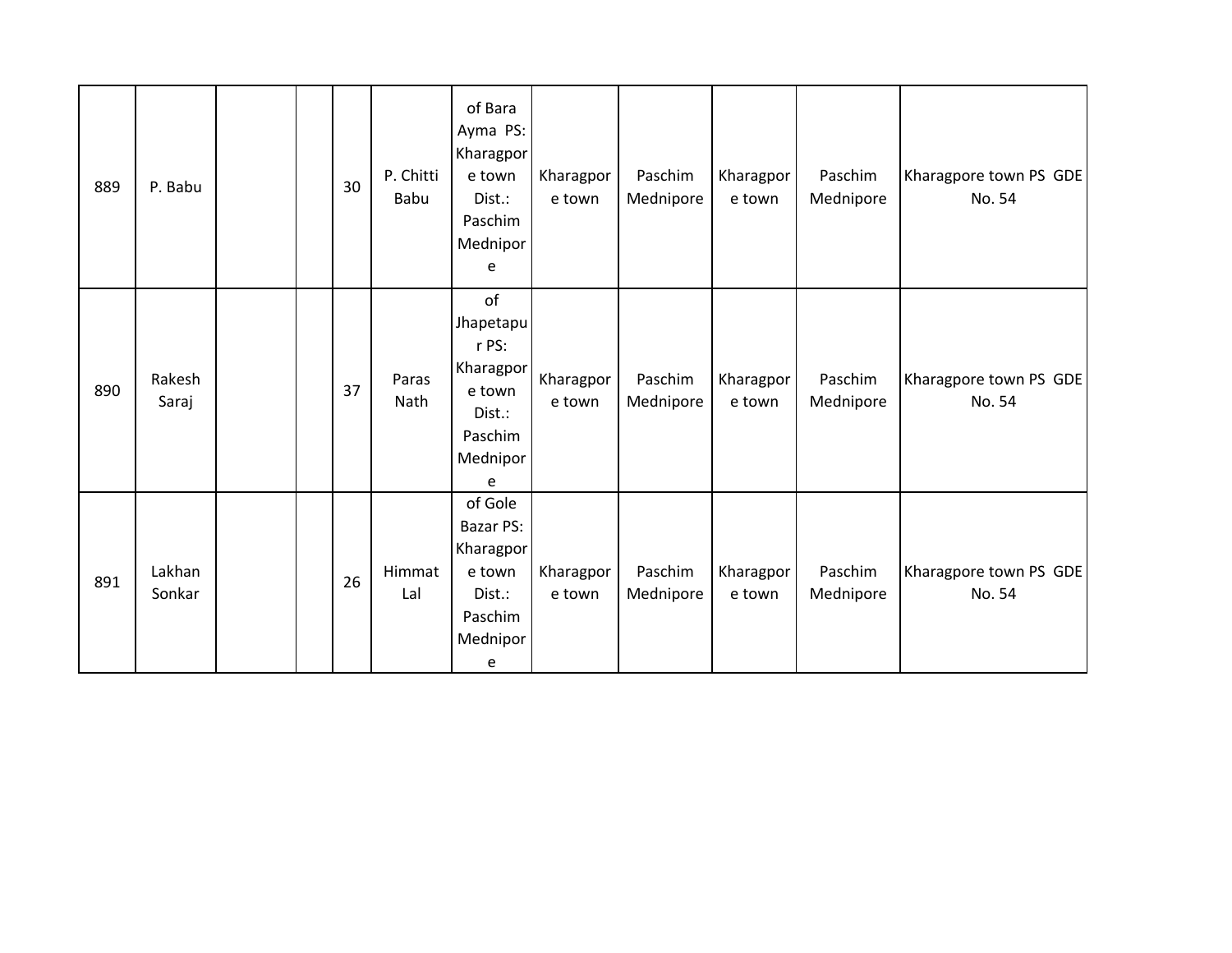| 892 | Sujit<br>Kumar<br>Singh |  | 25 | Ram Jana<br>Singh   | <b>Bhagwanp</b><br>ur PS:<br>Kharagpor<br>e town<br>Dist.:<br>Paschim<br>Mednipor<br>e | Kharagpor<br>e town | Paschim<br>Mednipore | Kharagpor<br>e town | Paschim<br>Mednipore | Kharagpore town PS GDE<br>No. 54 |
|-----|-------------------------|--|----|---------------------|----------------------------------------------------------------------------------------|---------------------|----------------------|---------------------|----------------------|----------------------------------|
| 893 | Jatia Das               |  | 36 | Munna<br><b>Das</b> | of<br>Balaeswar                                                                        |                     | <b>Basirhat</b>      | Kharagpor<br>e town | Paschim<br>Mednipore | Kharagpore town PS GDE<br>No. 54 |
| 894 | Samiran<br>Pandir       |  | 26 | Madhan<br>Pandit    | of South<br>Side PS:<br>Kharagpor<br>e town<br>Dist.:<br>Paschim<br>Mednipor<br>e      | Kharagpor<br>e town | Paschim<br>Mednipore | Kharagpor<br>e town | Paschim<br>Mednipore | Kharagpore town PS GDE<br>No. 54 |
| 895 | Suraj Lal               |  | 44 | Jogeswar<br>Prasad  | of Bhogda<br>PS:<br>Kharagpor<br>e town<br>Dist.:<br>Paschim<br>Mednipor<br>e          | Kharagpor<br>e town | Paschim<br>Mednipore | Kharagpor<br>e town | Paschim<br>Mednipore | Kharagpore town PS GDE<br>No. 54 |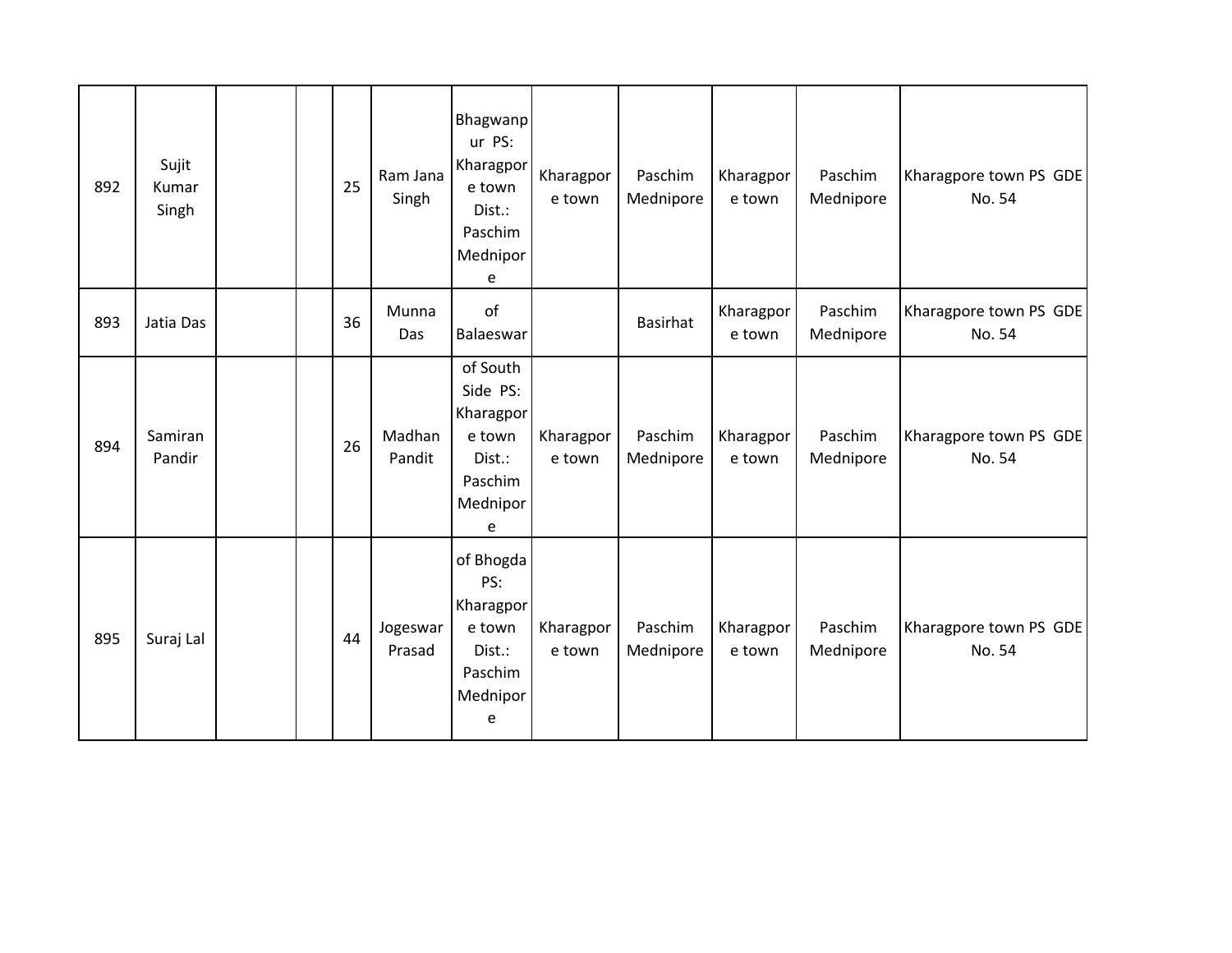| 896 | Somnath<br>Patra         |   | 35 | Kochi<br>Patra       | of Inda<br>PS:<br>Kharagpor<br>e town<br>Dist.:<br>Paschim<br>Mednipor<br>e                      | Kharagpor<br>e town | Paschim<br>Mednipore | Kharagpor<br>e town | Paschim<br>Mednipore | Kharagpore town PS GDE<br>No. 54                             |
|-----|--------------------------|---|----|----------------------|--------------------------------------------------------------------------------------------------|---------------------|----------------------|---------------------|----------------------|--------------------------------------------------------------|
| 897 | <b>Rubal Ali</b><br>Khan |   | 55 | Lt. Ayub<br>Ali Khan | $\mathsf{of}$<br>Panchberi<br>a PS:<br>Kharagpor<br>e town<br>Dist.:<br>Paschim<br>Mednipor<br>e | Kharagpor<br>e town | Paschim<br>Mednipore | Kharagpor<br>e town | Paschim<br>Mednipore | Kharagpore town PS GDE<br>No. 54                             |
| 898 | Gaour<br>Sikdar          |   | 32 | Lt. Bijay<br>Singh   | of Puri<br>Gate PS:<br>Kharagpor<br>e town<br>Dist.:<br>Paschim<br>Mednipor<br>e                 | Kharagpor<br>e town | Paschim<br>Mednipore | Kharagpor<br>e town | Paschim<br>Mednipore | Kharagpore town PS<br><b>Outpost Hizli TOP GDE</b><br>No. 18 |
| 899 | Ramesh<br>Patra          | M | 22 | Lt. Subhas<br>Patra  | South Side<br>PS:<br>Kharagpur<br>women<br>Dist.:<br>Paschim<br>Mednipor<br>e                    | Kharagpur<br>women  | Paschim<br>Mednipore | Kharagpur<br>women  | Paschim<br>Mednipore | Kharagpur women PS<br>GDE No. 18                             |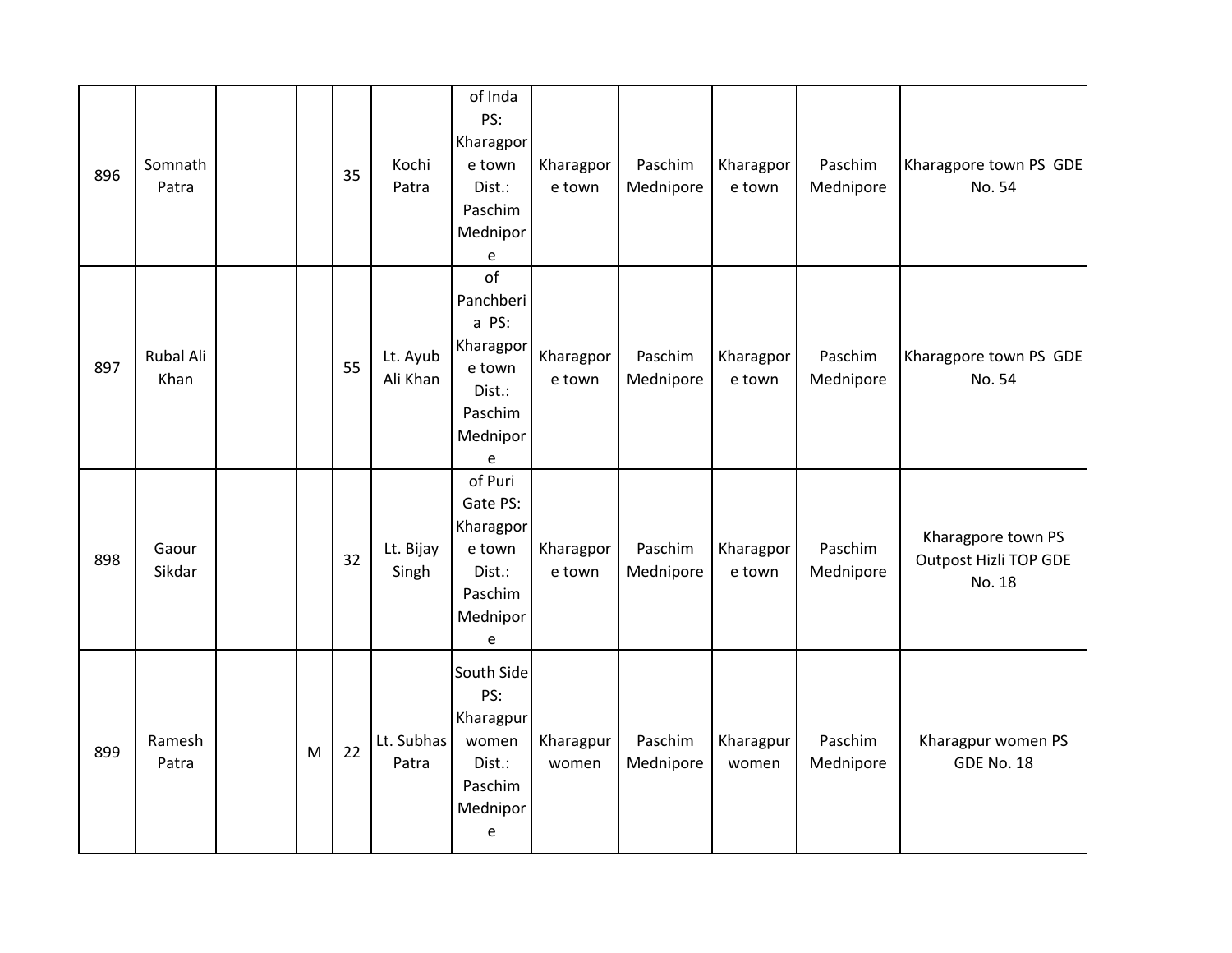| 900 | N. Giri                     | M | 47 | L.k Giri               | Malancha<br>PS:<br>Kharagpur<br>women<br>Dist.:<br>Paschim<br>Mednipor<br>e               | Kharagpur<br>women | Paschim<br>Mednipore | Kharagpur<br>women | Paschim<br>Mednipore | Kharagpur women PS<br><b>GDE No. 18</b> |
|-----|-----------------------------|---|----|------------------------|-------------------------------------------------------------------------------------------|--------------------|----------------------|--------------------|----------------------|-----------------------------------------|
| 901 | <b>Dipak</b><br><b>Bird</b> | M | 37 | Dhanpat<br><b>Bird</b> | Jhapetapu<br>r PS:<br>Kharagpur<br>women<br>Dist.:<br>Paschim<br>Mednipor<br>e            | Kharagpur<br>women | Paschim<br>Mednipore | Kharagpur<br>women | Paschim<br>Mednipore | Kharagpur women PS<br><b>GDE No. 18</b> |
| 902 | Sk Babu                     | M | 33 | Lt Sk<br>Jumman        | Keranitala<br>, PS-<br>Kotwali<br>PS:<br>Midnapor<br>e Dist.:<br>Paschim<br>Mednipor<br>e | Midnapore          | Paschim<br>Mednipore | Midnapore          | Paschim<br>Mednipore | Midnapore PS GDE No.<br>40              |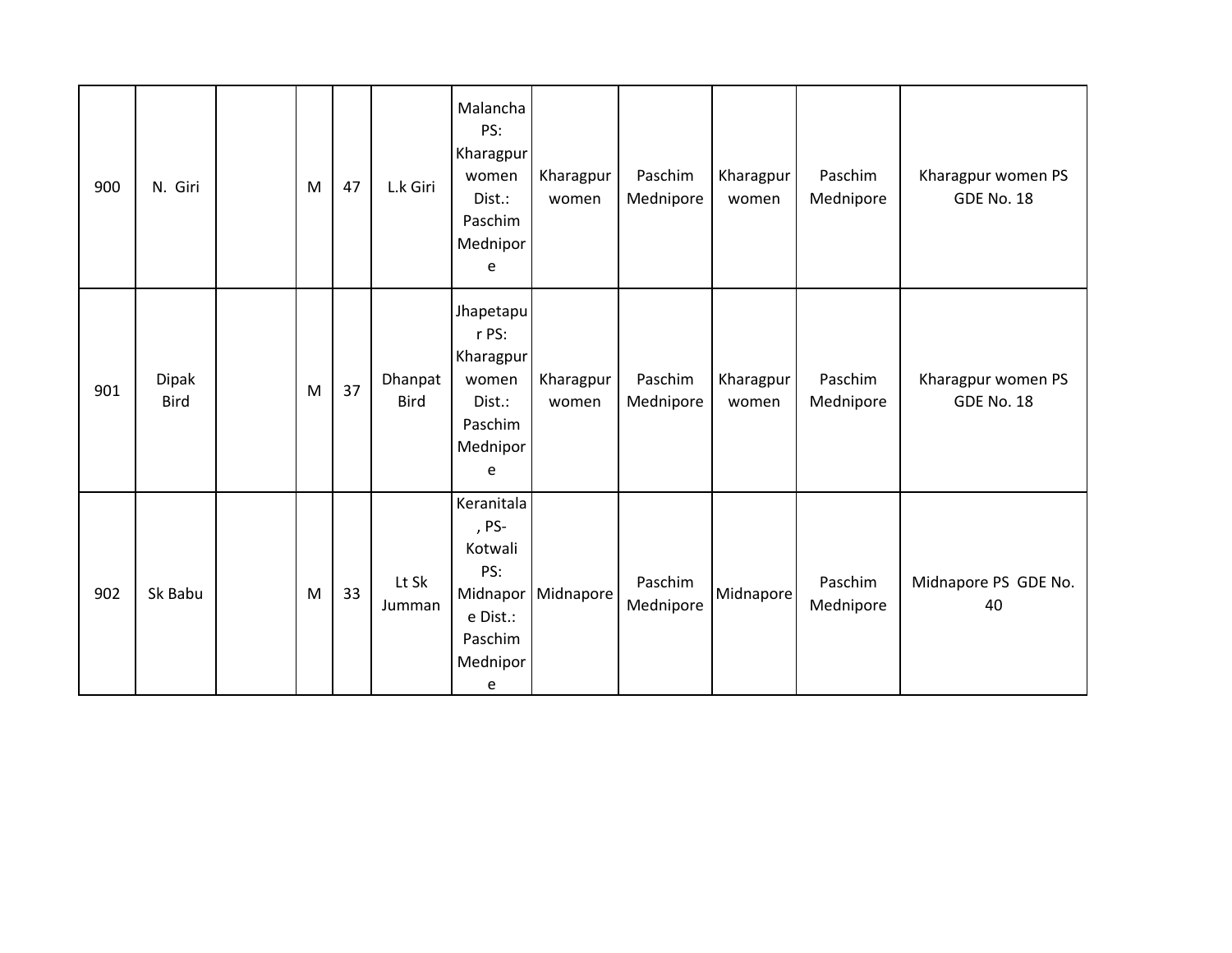| 903 | Prasanta<br>Tudu @<br>Haram |      | M | 35 | Jogai Tudu     | <b>Burdge</b><br>Town,<br>Pora<br>Bungalow,<br>PS-<br>Kotwali<br>PS:<br>Midnapor<br>e Dist.:<br>Paschim<br>Mednipor<br>e | Midnapore                        | Paschim<br>Mednipore | Midnapore | Paschim<br>Mednipore | Midnapore PS GDE No.<br>53 |
|-----|-----------------------------|------|---|----|----------------|--------------------------------------------------------------------------------------------------------------------------|----------------------------------|----------------------|-----------|----------------------|----------------------------|
| 904 | Siddharth<br>a Dolai        |      | M | 38 | Tapan<br>Dolai | Ballavpur,<br>Hari<br>Cinema,<br>PS-<br>Kotwali<br>PS:<br>Midnapor<br>e Dist.:<br>Paschim<br>Mednipor<br>e               | Midnapore                        | Paschim<br>Mednipore | Midnapore | Paschim<br>Mednipore | Midnapore PS GDE No.<br>53 |
| 905 | Subhankar<br>Tewary         | Nilu | M | 32 | Lt<br>a Tewary | Mirbazar,<br>PS-<br>Kotwali<br>PS:<br>e Dist.:<br>Paschim<br>Mednipor<br>e                                               | Bhaktipad   Midnapor   Midnapore | Paschim<br>Mednipore | Midnapore | Paschim<br>Mednipore | Midnapore PS GDE No.<br>53 |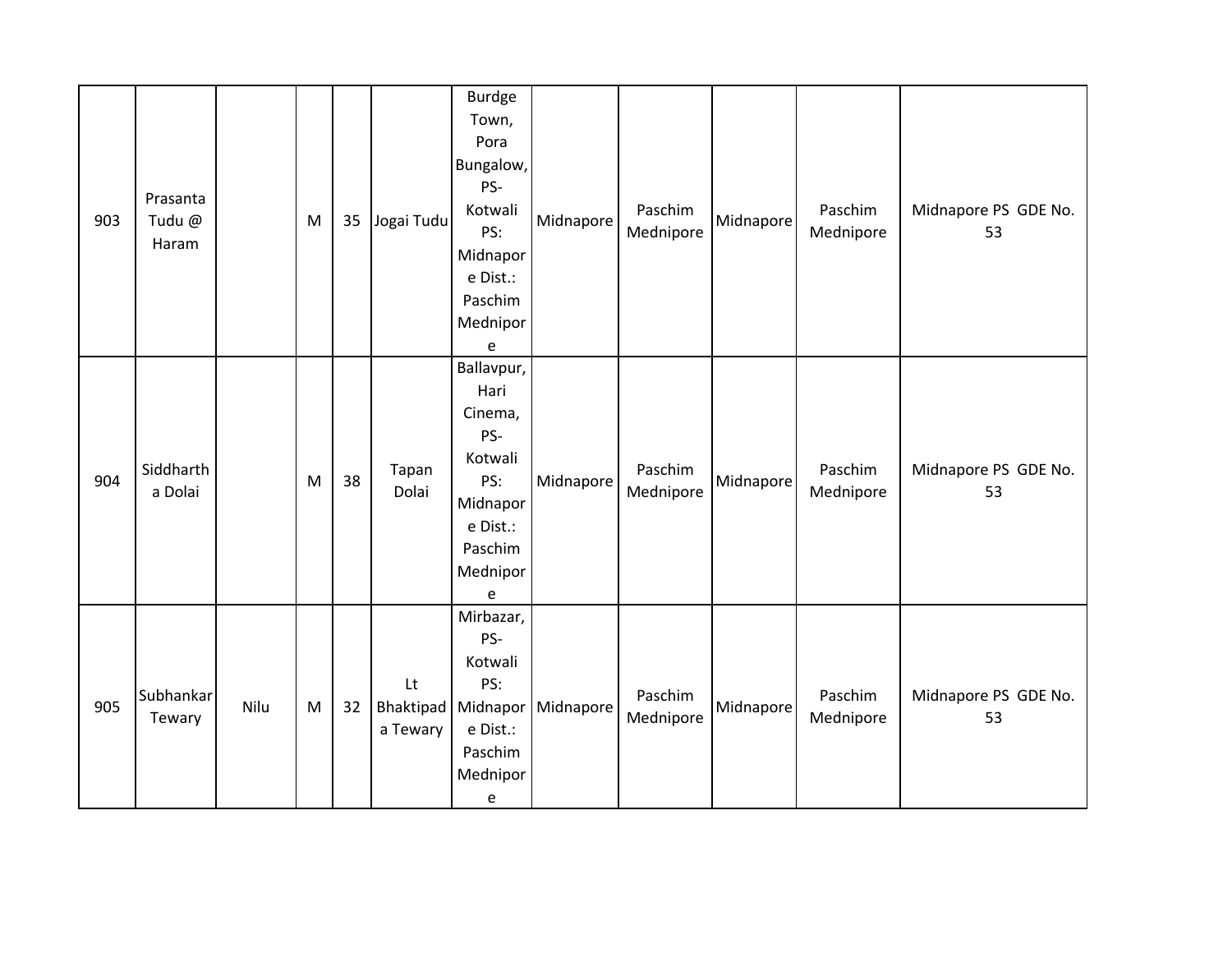| 906 | Samrat<br>Dolai    | M | 29 | Lt<br>Shyamal<br>Dolai | Mirbazar,<br><b>Bimal</b><br>Pukur, PS-<br>Kotwali<br>PS:<br>Midnapor<br>e Dist.:<br>Paschim<br>Mednipor<br>e | Midnapore | Paschim<br>Mednipore | Midnapore | Paschim<br>Mednipore | Midnapore PS GDE No.<br>53 |
|-----|--------------------|---|----|------------------------|---------------------------------------------------------------------------------------------------------------|-----------|----------------------|-----------|----------------------|----------------------------|
| 907 | Sk Abu<br>Kalam    | M |    | Sk Jagir               | Antla PS:<br>Mohanpur<br>Dist.:<br>Paschim<br>Mednipor<br>e                                                   | Mohanpur  | Paschim<br>Mednipore | Mohanpur  | Paschim<br>Mednipore | Mohanpur PS GDE No.<br>41  |
| 908 | Gour Jana          | M |    | Shyampad<br>a Jana     | Uddhabpu<br>r PS:<br>Sabang<br>Dist.:<br>Paschim<br>Mednipor<br>e                                             | Sabang    | Paschim<br>Mednipore | Sabang    | Paschim<br>Mednipore | Sabang PS GDE No. 58       |
| 909 | Somnath<br>Hembram | M | 36 | Rabi<br>Hembram        | Borokolon<br>i, PS:<br>Goaltore<br>Dist.:<br>Paschim<br>Mednipor<br>е                                         | Goaltore  | Paschim<br>Mednipore | Salbani   | Paschim<br>Mednipore | Salbani PS GDE No. 19      |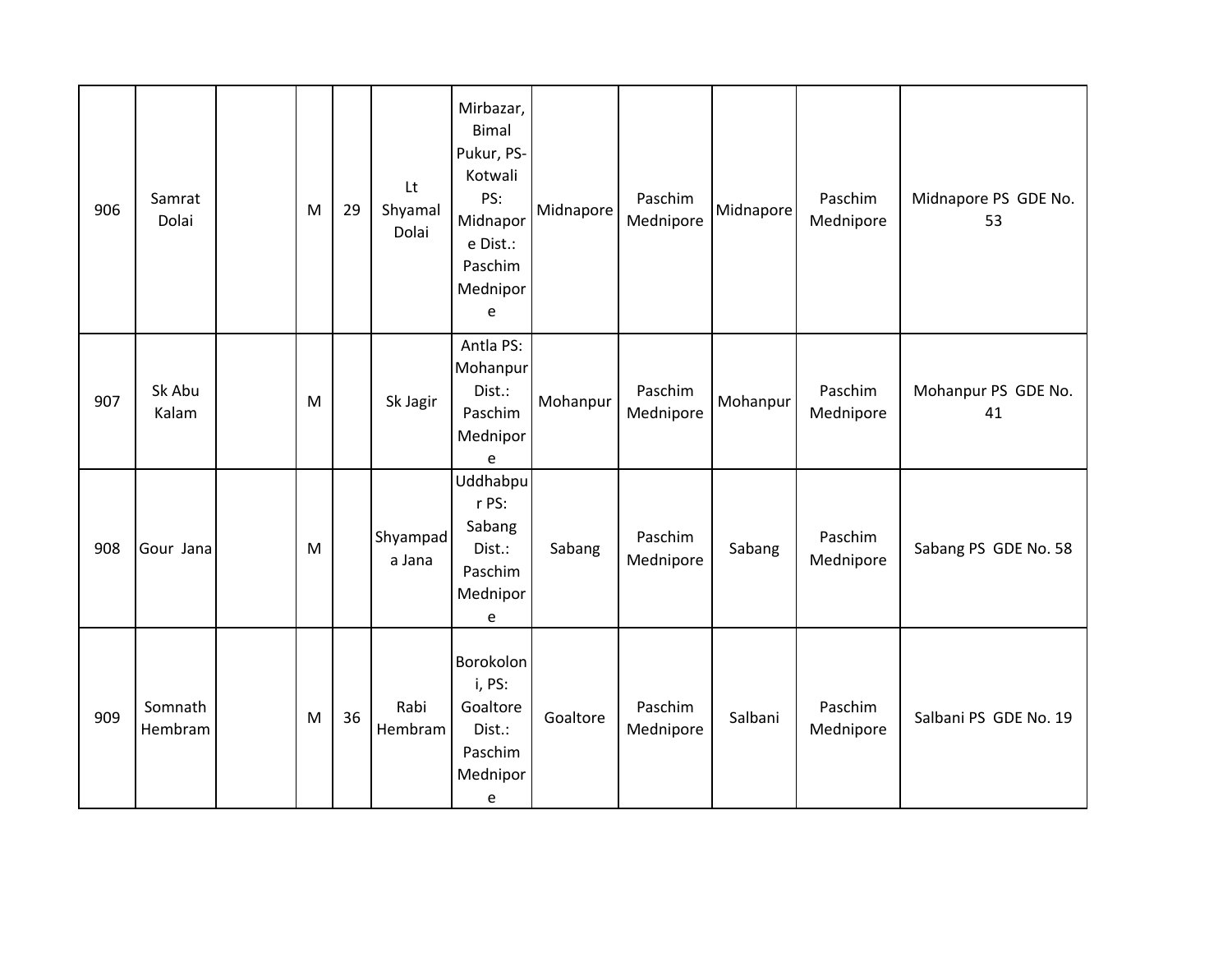| 910 | Kalipada<br>Mahata      | M | 27 | Tarani<br>Mahata         | Kadopindr<br>a PS:<br>Jamboni<br>Dist.:<br>Jhargram                       | Jamboni   | Jhargram             | Salbani | Paschim<br>Mednipore | Salbani PS GDE No. 19 |
|-----|-------------------------|---|----|--------------------------|---------------------------------------------------------------------------|-----------|----------------------|---------|----------------------|-----------------------|
| 911 | Laxmikant<br>a Mahata   | M | 30 | Ram<br>Mahata            | Urami,<br>PS:<br>Anandapu<br>r Dist.:<br>Paschim<br>Mednipor<br>e         | Anandapur | Paschim<br>Mednipore | Salbani | Paschim<br>Mednipore | Salbani PS GDE No. 19 |
| 912 | Uttam<br>Mahata         | M | 23 | Madhusud<br>an<br>Mahata | Bhangaba<br>ndh PS:<br>Salbani<br>Dist.:<br>Paschim<br>Mednipor<br>e      | Salbani   | Paschim<br>Mednipore | Salbani | Paschim<br>Mednipore | Salbani PS GDE No. 40 |
| 913 | Bilal<br><b>Mallick</b> | M | 28 | Ebharhim<br>Mallick      | <b>Bankata</b><br>PS:<br>Anandapu<br>r Dist.:<br>Paschim<br>Mednipor<br>e | Anandapur | Paschim<br>Mednipore | Salbani | Paschim<br>Mednipore | Salbani PS GDE No. 40 |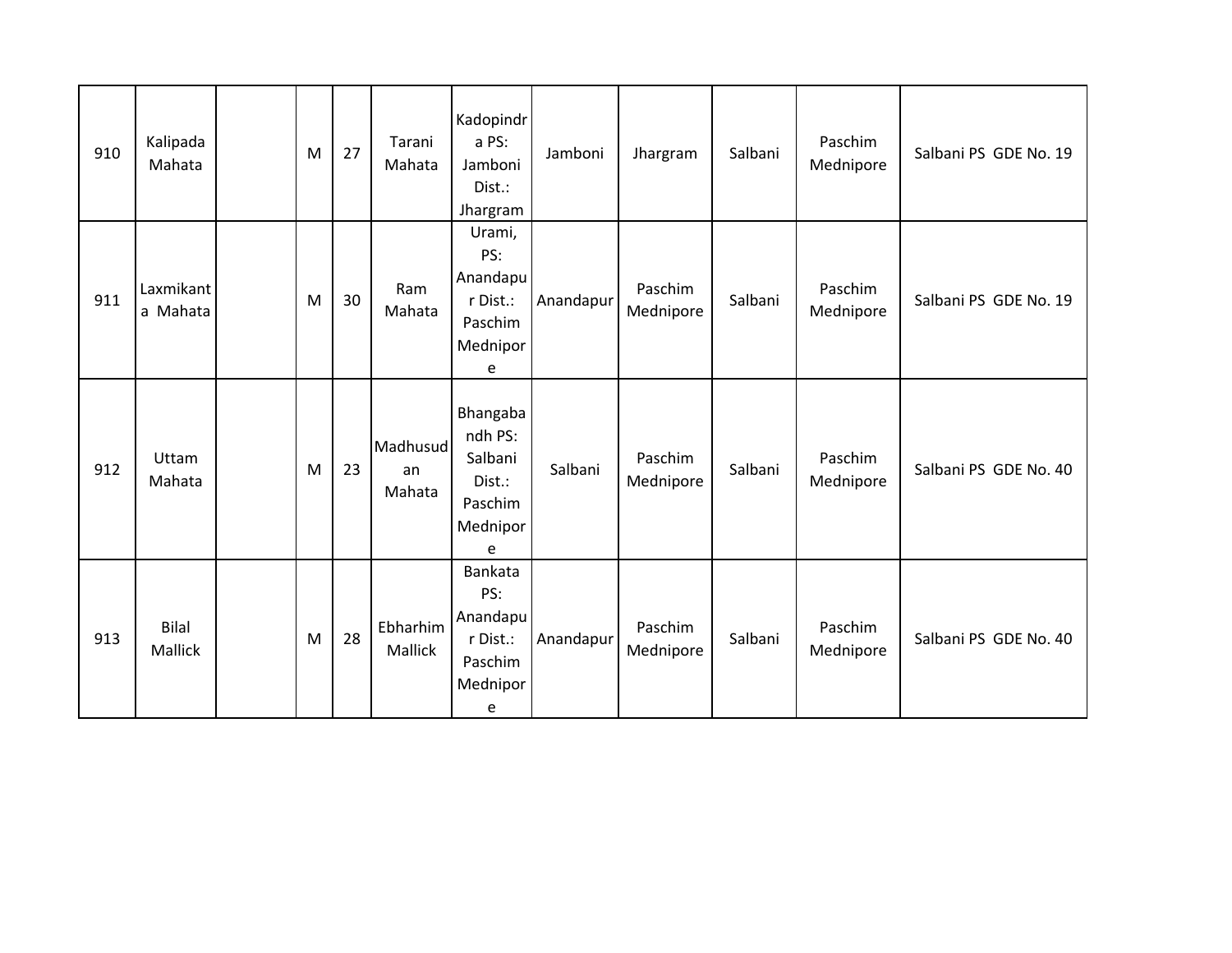| 914 | <b>Barkat</b><br>Kha  | M | $\overline{2}$ | Farid Kha            | -Bankata<br>PS:<br>Anandapu<br>r Dist.:<br>Paschim<br>Mednipor<br>e       | Anandapur | Paschim<br>Mednipore | Salbani        | Paschim<br>Mednipore | Salbani PS GDE No. 40                        |
|-----|-----------------------|---|----------------|----------------------|---------------------------------------------------------------------------|-----------|----------------------|----------------|----------------------|----------------------------------------------|
| 915 | Srimanta<br>Sing      | M | 31             | Lalmohan<br>Sing     | Betkundri,<br>PS:<br>Salbani<br>Dist.:<br>Paschim<br>Mednipor<br>e        | Salbani   | Paschim<br>Mednipore | Salbani        | Paschim<br>Mednipore | Salbani PS Outpost<br>Birakata PP GDE No. 31 |
| 916 | <b>Bimal</b><br>Nayek | M | 60             | Lt. Ratan<br>Nayek   | Vill-<br>Bagmari,<br>PS:<br>Salbani<br>Dist.:<br>Paschim<br>Mednipor<br>e | Salbani   | Paschim<br>Mednipore | Salbani        | Paschim<br>Mednipore | Salbani PS Outpost<br>Birakata PP GDE No. 31 |
| 917 | Chandan<br>Dolai (44) | M |                | $S/O$ .<br>Nanigopal | Of Solat<br>PS-<br>Bhabanipu<br>r Dist-<br>Purba<br>Medinipur             |           | <b>Basirhat</b>      | Bhabanipu<br>r | Purba<br>Mednipore   | Bhabanipur PS GDE No.<br>37                  |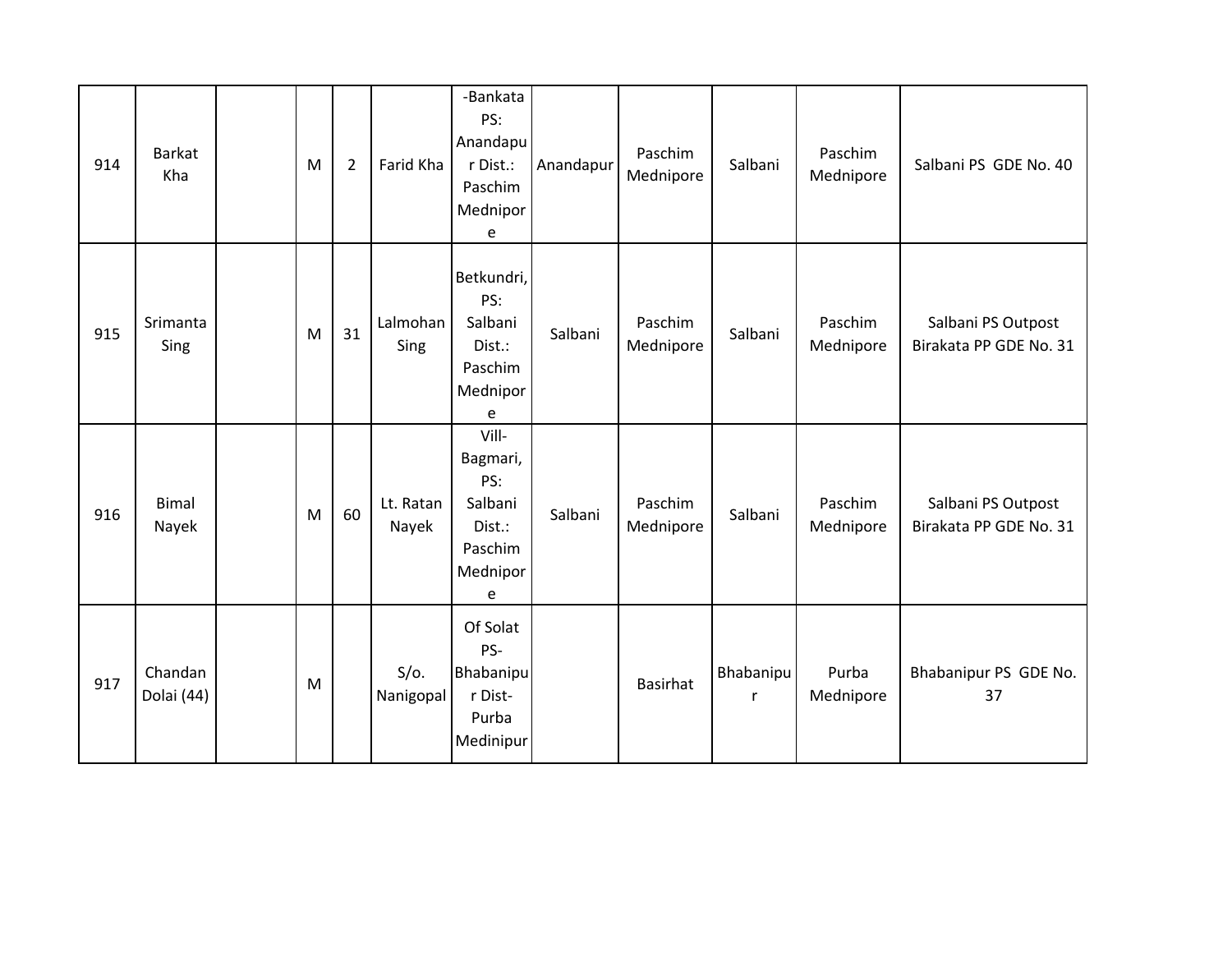| 918 | Chittaranj<br>an Pandit<br>(42) | M | $S/O$ .<br>Abhiram     | Of<br>Bhabanipu<br>r Nibedita<br>Nagar PS-<br><b>Bhabanipu</b><br>r Dist-            | <b>Basirhat</b> | Bhabanipu<br>r | Purba<br>Mednipore | Bhabanipur PS GDE No.<br>37 |
|-----|---------------------------------|---|------------------------|--------------------------------------------------------------------------------------|-----------------|----------------|--------------------|-----------------------------|
| 919 | Manoj<br>Bhowmik<br>(29)        | M | $S/O$ .<br>Biswanath   | Of<br>Barbajitpu<br>r PS-<br><b>Bhabanipu</b><br>r Dist-<br>Purba<br>Medinipu        | <b>Basirhat</b> | Bhabanipu<br>r | Purba<br>Mednipore | Bhabanipur PS GDE No.<br>37 |
| 920 | Prasanta<br>Das (29)            | M | $S/O$ .<br>Sambhu      | Of<br>Gangasag<br>ar PS-<br>Sagar Dist-<br>24 Pgs (S)                                | Basirhat        | Bhabanipu<br>r | Purba<br>Mednipore | Bhabanipur PS GDE No.<br>37 |
| 921 | Arjun<br>Ghorai<br>(50)         | M | $S/O$ . Lt.<br>Santosh | Of<br><b>Dalimbach</b><br>ak PS-<br><b>Bhabanipu</b><br>r Dist-<br>Purba<br>Medinipu | Basirhat        | Bhabanipu<br>r | Purba<br>Mednipore | Bhabanipur PS GDE No.<br>37 |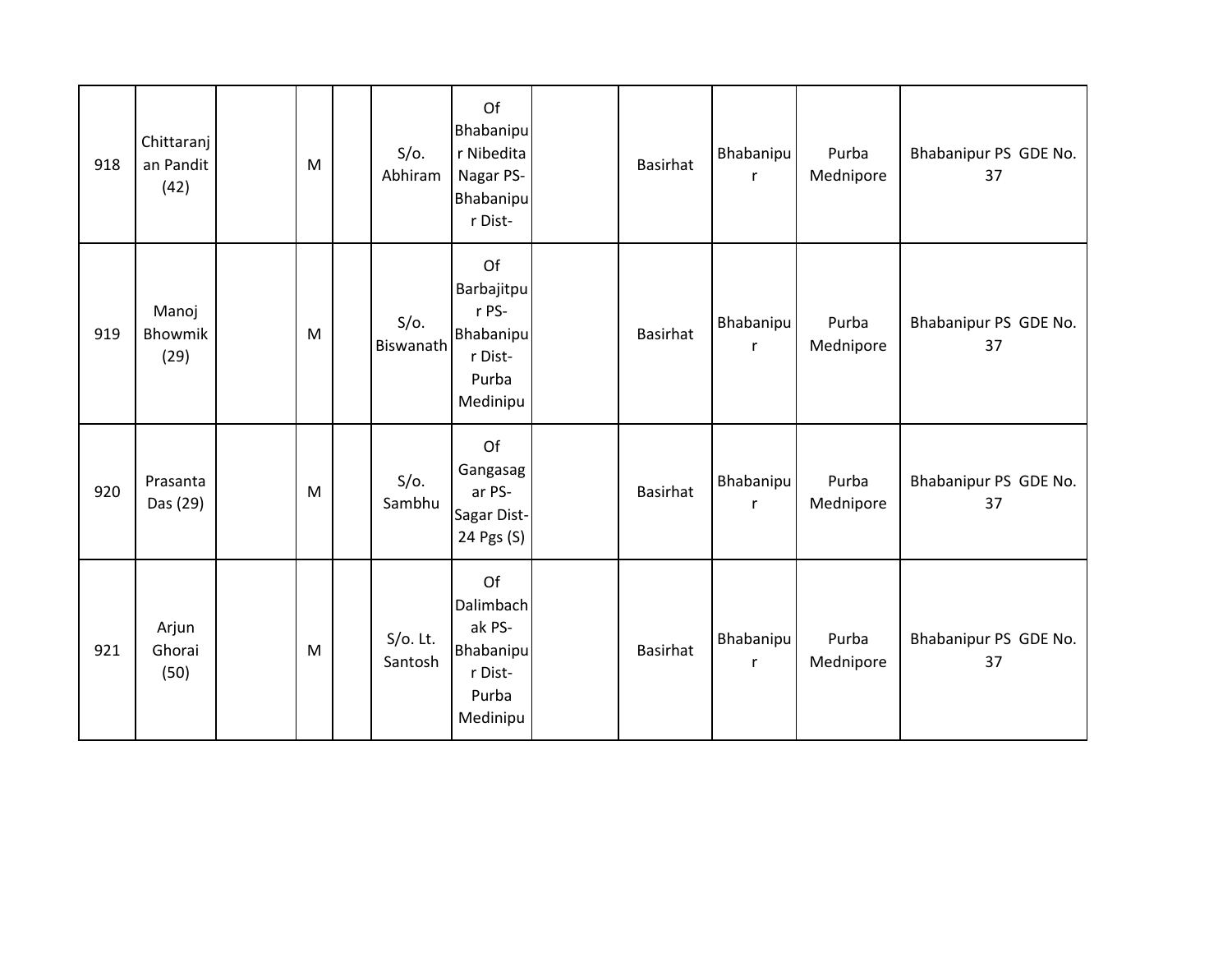| 922 | Sk. Sattar<br>(22)    |                | M |    | S/O. Sk.<br>Ajijul | Of<br>Joynagar<br>PS-<br>Durgachak<br>Dist-<br>Purba<br>Medinipur<br>vi | Basirhat        | Bhabanipu<br>r | Purba<br>Mednipore | Bhabanipur PS GDE No.<br>37 |
|-----|-----------------------|----------------|---|----|--------------------|-------------------------------------------------------------------------|-----------------|----------------|--------------------|-----------------------------|
| 923 | Subhankar<br>Maity    | @ Raju<br>(41) | M |    | S/o. Kabir         | Of<br>Suchinda<br>PS-Belda<br>Dist-<br>Paschim<br>Medinipur             | Basirhat        | Bhabanipu<br>r | Purba<br>Mednipore | Bhabanipur PS GDE No.<br>29 |
| 924 | Subrata<br>Maity (32) |                | M |    | $S/O$ .<br>Swapan  | of<br>Basudevp<br>ur PS-<br>Durgachak<br>Dist-<br>Purba<br>Medinipur    | <b>Basirhat</b> | Bhabanipu<br>r | Purba<br>Mednipore | Bhabanipur PS GDE No.<br>29 |
| 925 | Animesh<br>Jana       |                | M | 26 | Subimal<br>Jana    | Kulaipada,<br>PS-<br>Contai,<br>Dist.-<br>Purba<br>Medinipur            | <b>Basirhat</b> | Contai         | Purba<br>Mednipore | Contai PS GDE No. 25        |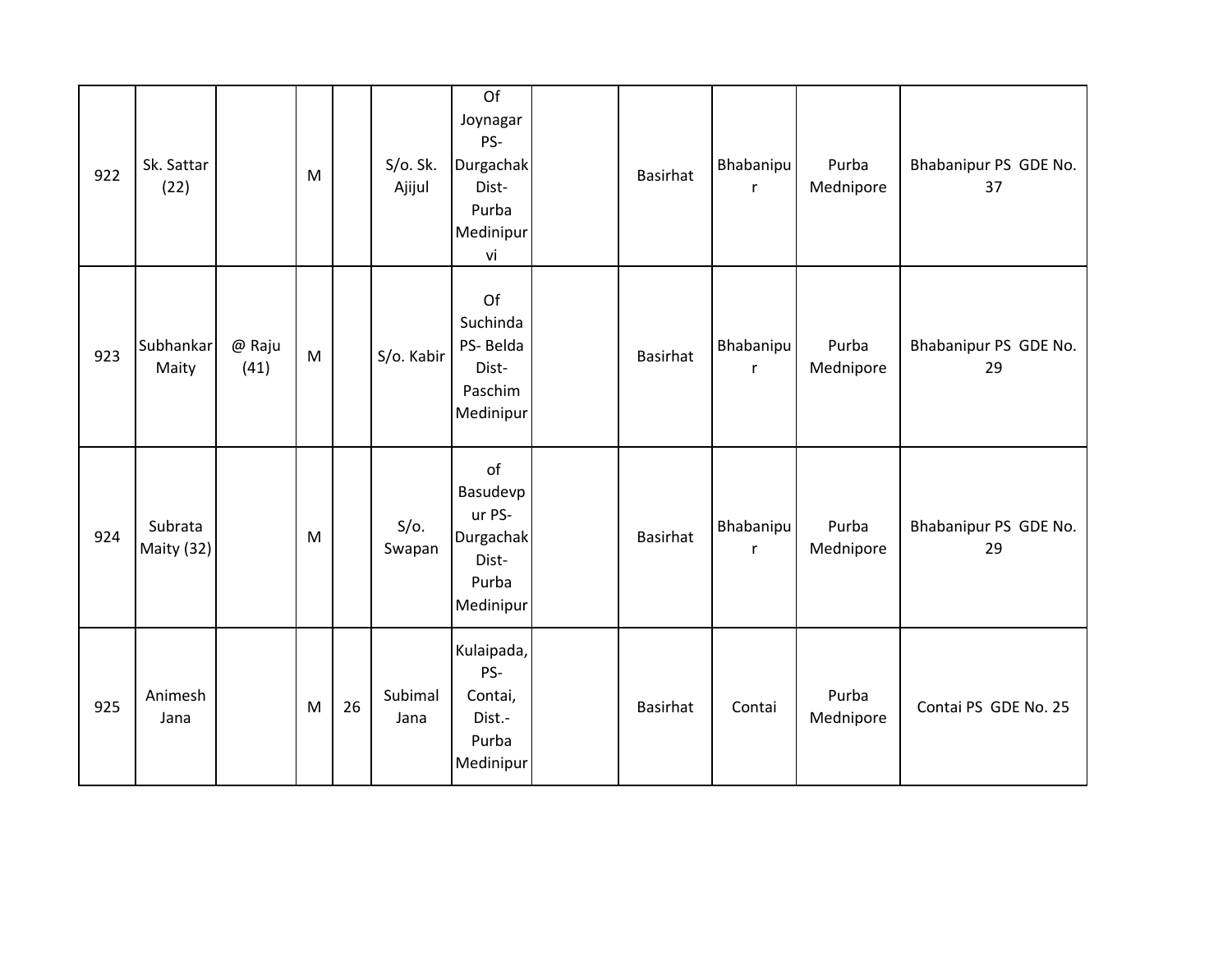| 926 | Pasnga<br>Suraj<br>Pramanik | M | 27 | Brajendra<br>Nath<br>Pramanik | Belda, PS-<br>Belda,<br>Dist.-<br>Paschim<br>Medinipur       | <b>Basirhat</b> | Contai | Purba<br>Mednipore | Contai PS GDE No. 25 |
|-----|-----------------------------|---|----|-------------------------------|--------------------------------------------------------------|-----------------|--------|--------------------|----------------------|
| 927 | Rahul<br>Pradhan            | M | 22 | Dulal<br>Pradhan              | Belda, PS-<br>Belda,<br>Dist.-<br>Paschim<br>Medinipur       | <b>Basirhat</b> | Contai | Purba<br>Mednipore | Contai PS GDE No. 25 |
| 928 | Rahul<br>Pramanik           | M | 22 | Dulal<br>Pramanik             | Belda, PS-<br>Belda,<br>Dist.-<br>Paschim<br>Medinipur       | Basirhat        | Contai | Purba<br>Mednipore | Contai PS GDE No. 25 |
| 929 | Prakash<br>Debnath          | M | 23 | Parimal<br>Debnath            | Belda, PS-<br>Belda,<br>Dist.-<br>Paschim<br>Medinipur       | <b>Basirhat</b> | Contai | Purba<br>Mednipore | Contai PS GDE No. 25 |
| 930 | Raju Jana                   | M | 24 | S/O<br>Swapan<br>Jana         | of<br>Jalchak,<br>PS Pingla,<br>Dist-<br>Paschim<br>Medinipu | <b>Basirhat</b> | Digha  | Purba<br>Mednipore | Digha PS GDE No. 25  |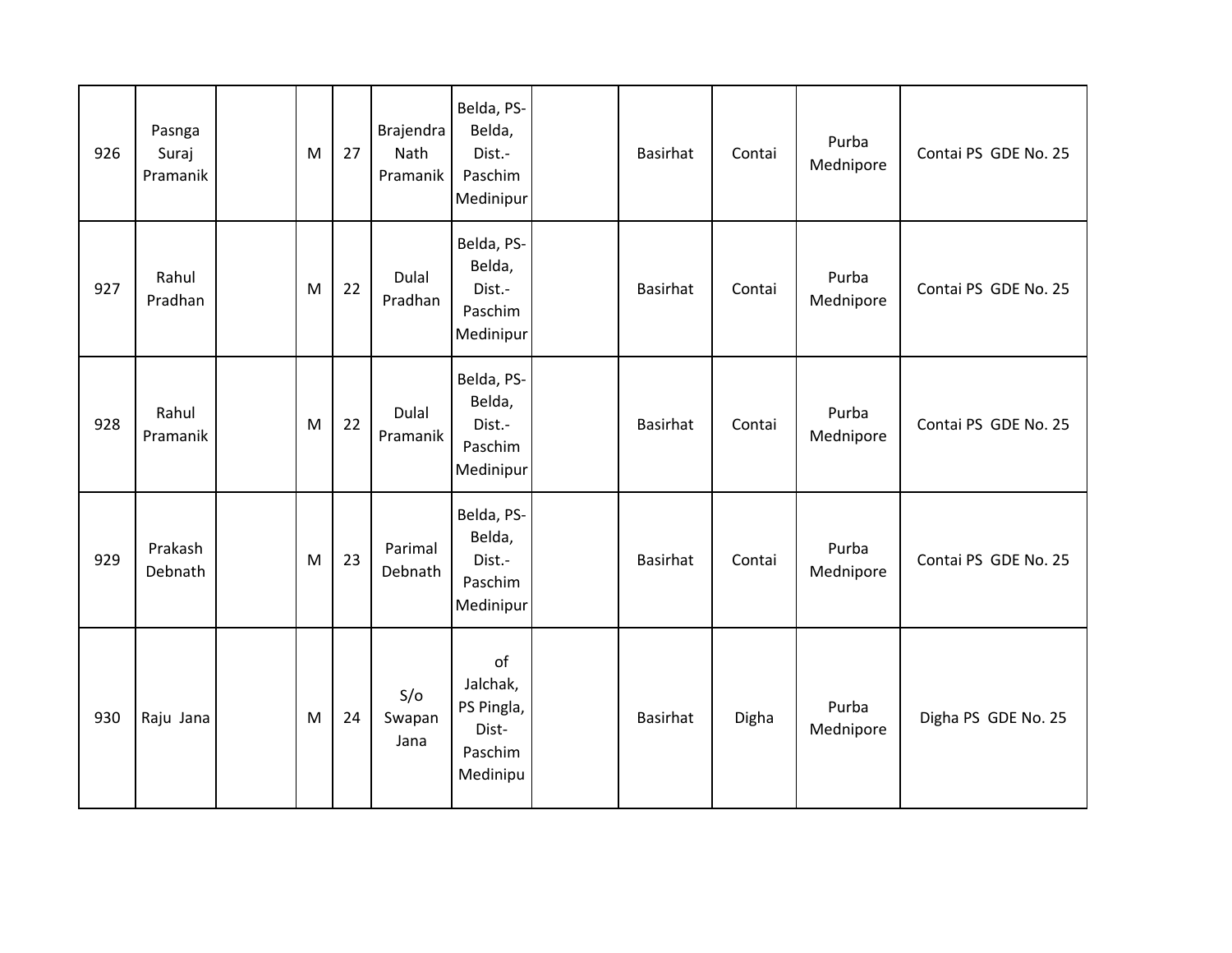| 931 | Sk Sariful           | M | 24 | S/O<br>Amanulla    | of<br>Namalaks<br>hya, PS<br>Maisadal<br>Dist-<br>Purba<br>Medinip | Basirhat        | Digha                      | Purba<br>Mednipore | Digha PS GDE No. 25                           |
|-----|----------------------|---|----|--------------------|--------------------------------------------------------------------|-----------------|----------------------------|--------------------|-----------------------------------------------|
| 932 | Kalyan<br>Kanti Jana | M | 24 | S/o Kali<br>Charan | of<br>Mirjapur,<br>PS Digha,<br>Dist,<br>Purba<br>Medinipur        | <b>Basirhat</b> | Digha                      | Purba<br>Mednipore | Digha PS GDE No. 26                           |
| 933 | Subhajit<br>Sutar    | M | 30 | S/o Uttam<br>Sutar | of<br>Sundhiapa<br>ra P.S<br>Jagadal<br>Dist. 24<br>Pgs (N)        | <b>Basirhat</b> | Digha                      | Purba<br>Mednipore | Digha PS GDE No. 26                           |
| 934 | Ashoke<br>Das        | M | 32 | Madan<br>Das       | Vill-<br>Khadalgob<br>ra, PS-<br>DMC, Dist-<br>Purba<br>Medinipur  | <b>Basirhat</b> | Digha<br>mohana<br>coastal | Purba<br>Mednipore | Digha mohana coastal PS<br><b>GDE No. 770</b> |
| 935 | Sanjay<br>Shit       | M | 29 | Antu Shit          | #NAME?                                                             | <b>Basirhat</b> | Digha<br>mohana<br>coastal | Purba<br>Mednipore | Digha mohana coastal PS<br><b>GDE No. 770</b> |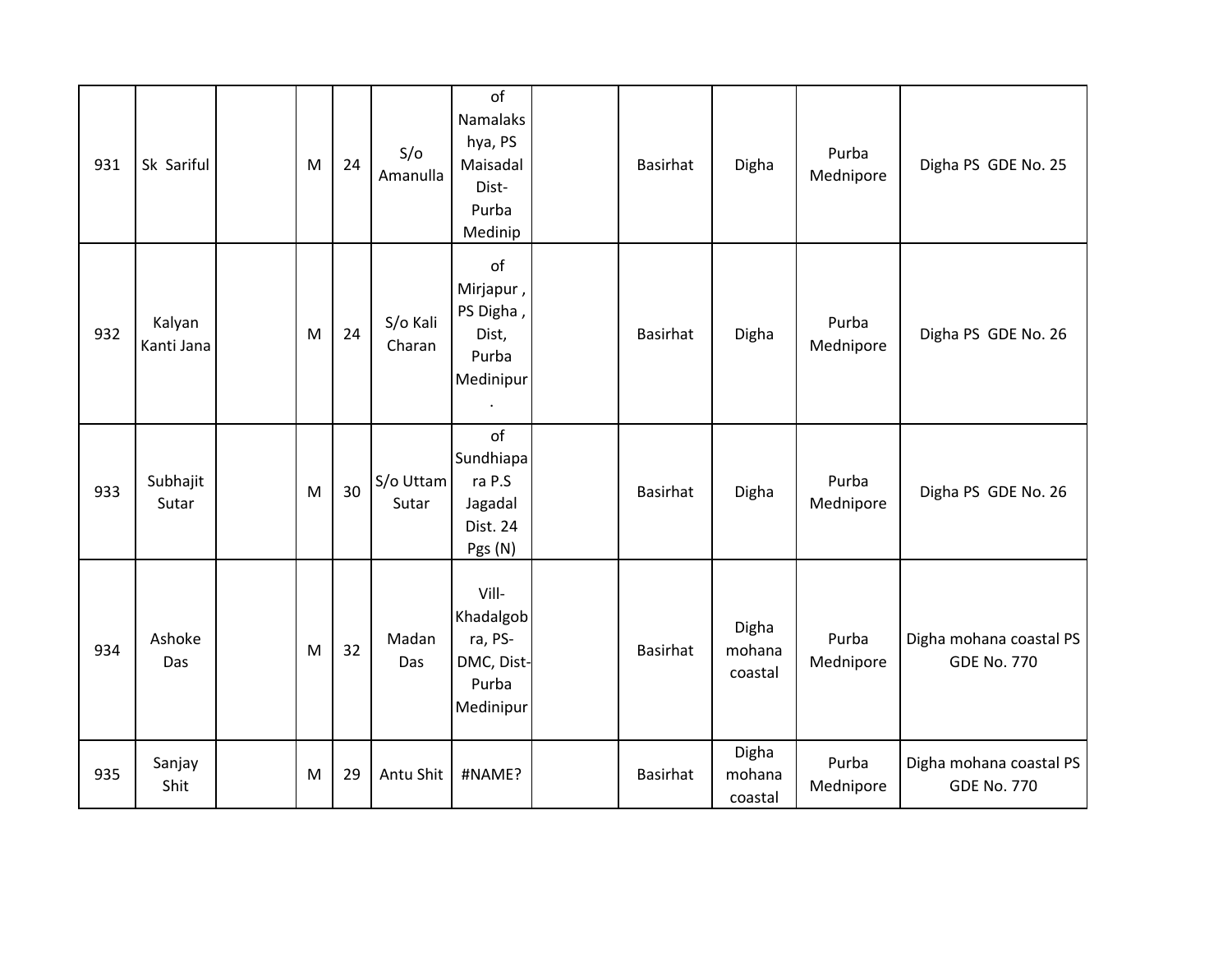| 936 | Tapan<br>Khatua                   | M | 40 | Lt.<br>Kalipada<br>Khatua    | <b>Durgachak</b><br>â€~D'<br><b>Block PS:</b><br><b>Durgachak</b><br>Dist.:<br>Purba<br>Mednipor<br>e | Durgachak | Purba<br>Mednipore | Durgachak | Purba<br>Mednipore | Durgachak PS GDE No.<br>26 |
|-----|-----------------------------------|---|----|------------------------------|-------------------------------------------------------------------------------------------------------|-----------|--------------------|-----------|--------------------|----------------------------|
| 937 | Debabrata<br>Panda                | M | 39 | Gopal<br>Ponda               | Haringhas<br>u PS:<br>Sutahata<br>Dist.:<br>Purba<br>Mednipor<br>e                                    | Sutahata  | Purba<br>Mednipore | Durgachak | Purba<br>Mednipore | Durgachak PS GDE No.<br>26 |
| 938 | <b>Biman Roy</b><br>Choudhar<br>y | M | 42 | Ranjit Roy<br>Choudhar<br>y  | Bagnan<br>PS:<br>Bagnan<br>Dist.:<br>Howrah<br>Rural                                                  | Bagnan    | Howrah<br>Rural    | Durgachak | Purba<br>Mednipore | Durgachak PS GDE No.<br>26 |
| 939 | Sanjoy<br>Guehhait                | M | 26 | Rabindran<br>ath<br>Guehhait | Hatiberia<br>PS: Haldia<br>Dist.:<br>Purba<br>Mednipor<br>e                                           | Haldia    | Purba<br>Mednipore | Durgachak | Purba<br>Mednipore | Durgachak PS GDE No.<br>26 |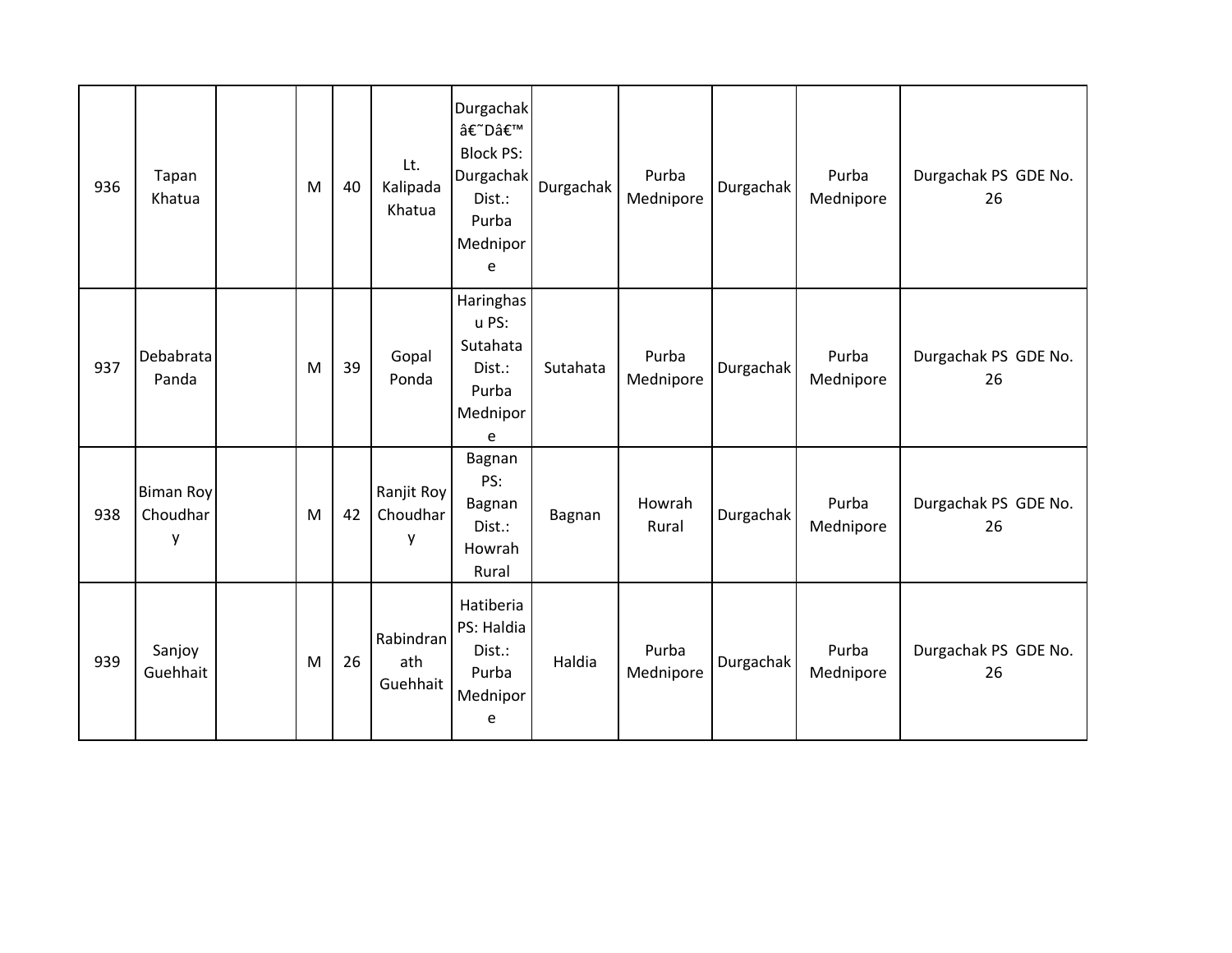| 940 | Sukumar<br>Giri | M | 34 | Dusasan<br>Giri | village-<br>Gopalchak<br>, PS-Egra,<br>Dist-<br>Purba<br>MDP PS:<br>Egra Dist.:<br>Purba<br>Mednipor<br>e        | Egra  | Purba<br>Mednipore   | Egra | Purba<br>Mednipore | Egra PS GDE No. 42 |
|-----|-----------------|---|----|-----------------|------------------------------------------------------------------------------------------------------------------|-------|----------------------|------|--------------------|--------------------|
| 941 | Tapan<br>Jana   | M | 40 | Pradip<br>Jana  | village-<br>Jahalda,<br>PS-Belda,<br>Dist-<br>Paschim<br>MDP. PS:<br>Belda<br>Dist.:<br>Paschim<br>Mednipor<br>e | Belda | Paschim<br>Mednipore | Egra | Purba<br>Mednipore | Egra PS GDE No. 42 |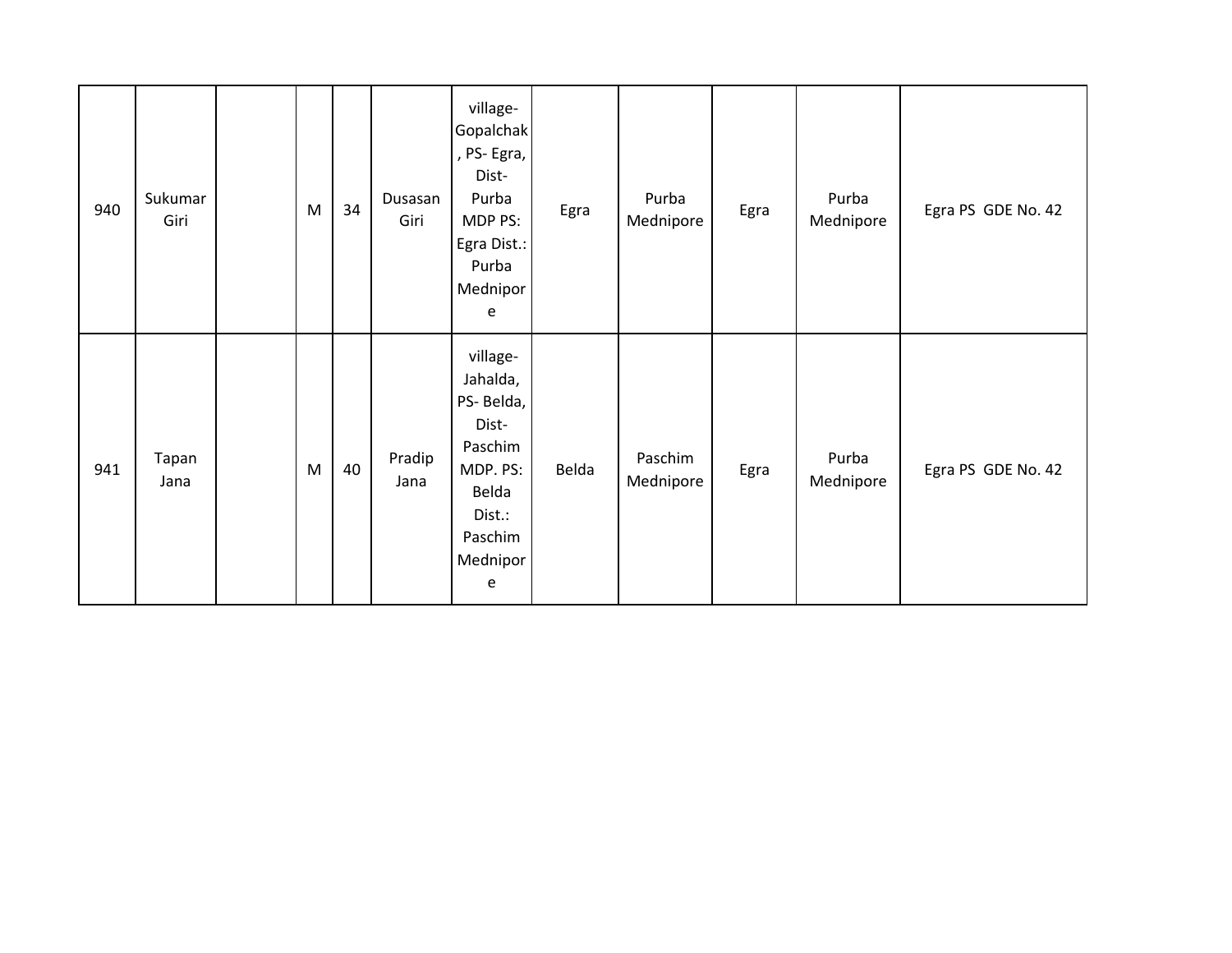| 942 | Chandan<br>Nayak | ${\sf M}$ | 28 | Gourhari<br>Nayak         | village-<br>Jahalda,<br>PS-Belda,<br>Dist-<br>Paschim<br>MDP PS:<br>Belda<br>Dist.:<br>Paschim<br>Mednipor<br>e | Belda | Paschim<br>Mednipore | Egra | Purba<br>Mednipore | Egra PS GDE No. 42 |
|-----|------------------|-----------|----|---------------------------|-----------------------------------------------------------------------------------------------------------------|-------|----------------------|------|--------------------|--------------------|
| 943 | Subal Sau        | ${\sf M}$ | 52 | Bijoy<br>Krishna<br>Sahoo | Village-<br>Jahalda,<br>PS-Belda,<br>Dist-<br>Paschim<br>MDP PS:<br>Belda<br>Dist.:<br>Paschim<br>Mednipor<br>e | Belda | Paschim<br>Mednipore | Egra | Purba<br>Mednipore | Egra PS GDE No. 43 |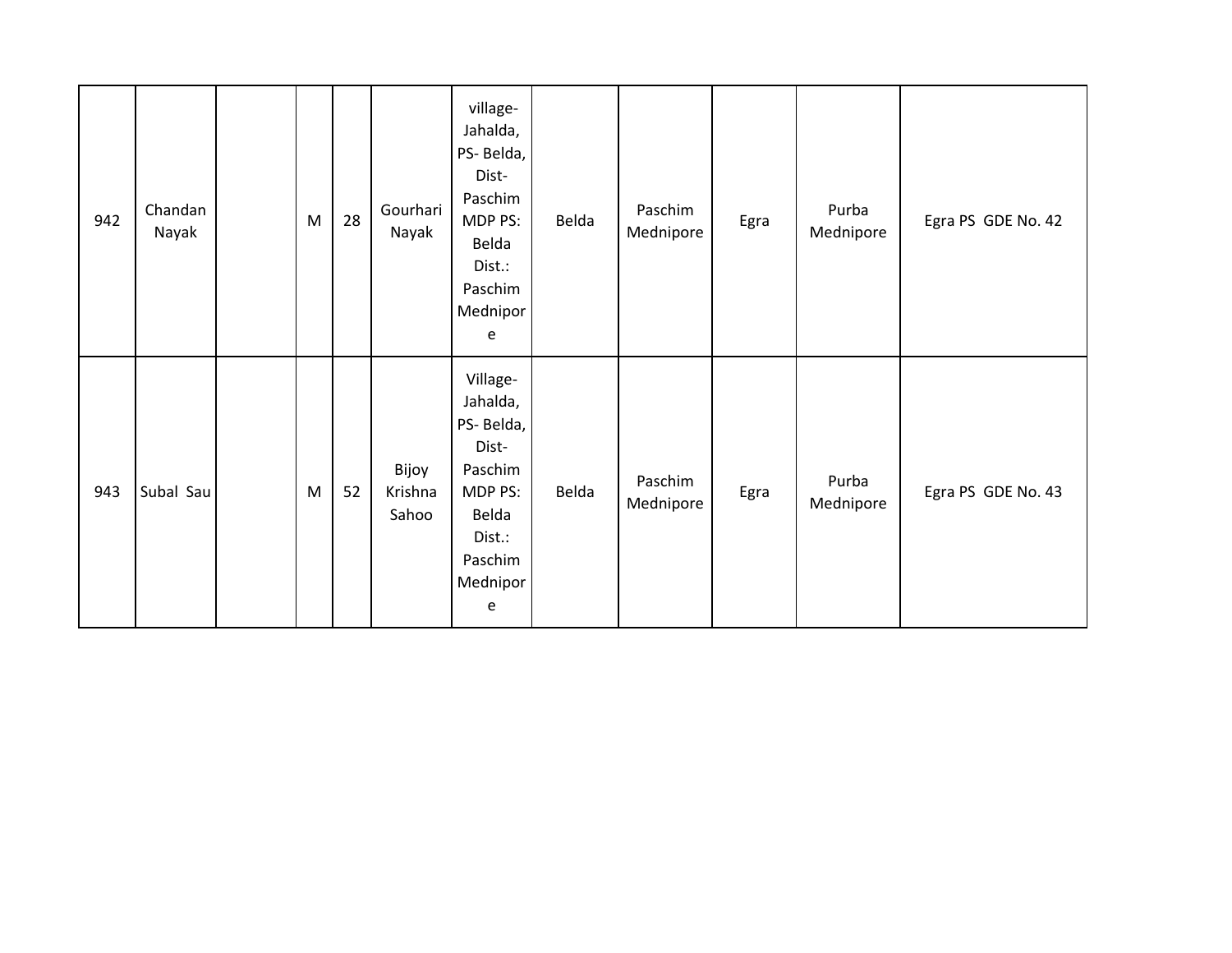| 944 | Sambhu<br>Das              | M | 22 | Mritunjoy<br>Das  | village-<br>Kourda,<br>PS-Egra,<br>Dist-<br>Purba<br>MDP. PS:<br>Egra Dist.:<br>Purba<br>Mednipor<br>e      | Egra   | Purba<br>Mednipore | Egra     | Purba<br>Mednipore | Egra PS GDE No. 43     |
|-----|----------------------------|---|----|-------------------|-------------------------------------------------------------------------------------------------------------|--------|--------------------|----------|--------------------|------------------------|
| 945 | Ratan<br>Maity             | M | 35 | Achintya<br>Maity | village-<br>Gopal<br>Chak, PS-<br>Egra, Dist-<br>Purba<br>MDP. PS:<br>Egra Dist.:<br>Purba<br>Mednipor<br>e | Egra   | Purba<br>Mednipore | Egra     | Purba<br>Mednipore | Egra PS GDE No. 43     |
| 946 | <b>Buddhade</b><br>b Maiti | M | 31 | Subal<br>Maiti    | Paikpari<br>PS:<br>Tamluk<br>Dist.:<br>Purba<br>Mednipor<br>e                                               | Tamluk | Purba<br>Mednipore | Kolaghat | Purba<br>Mednipore | Kolaghat PS GDE No. 07 |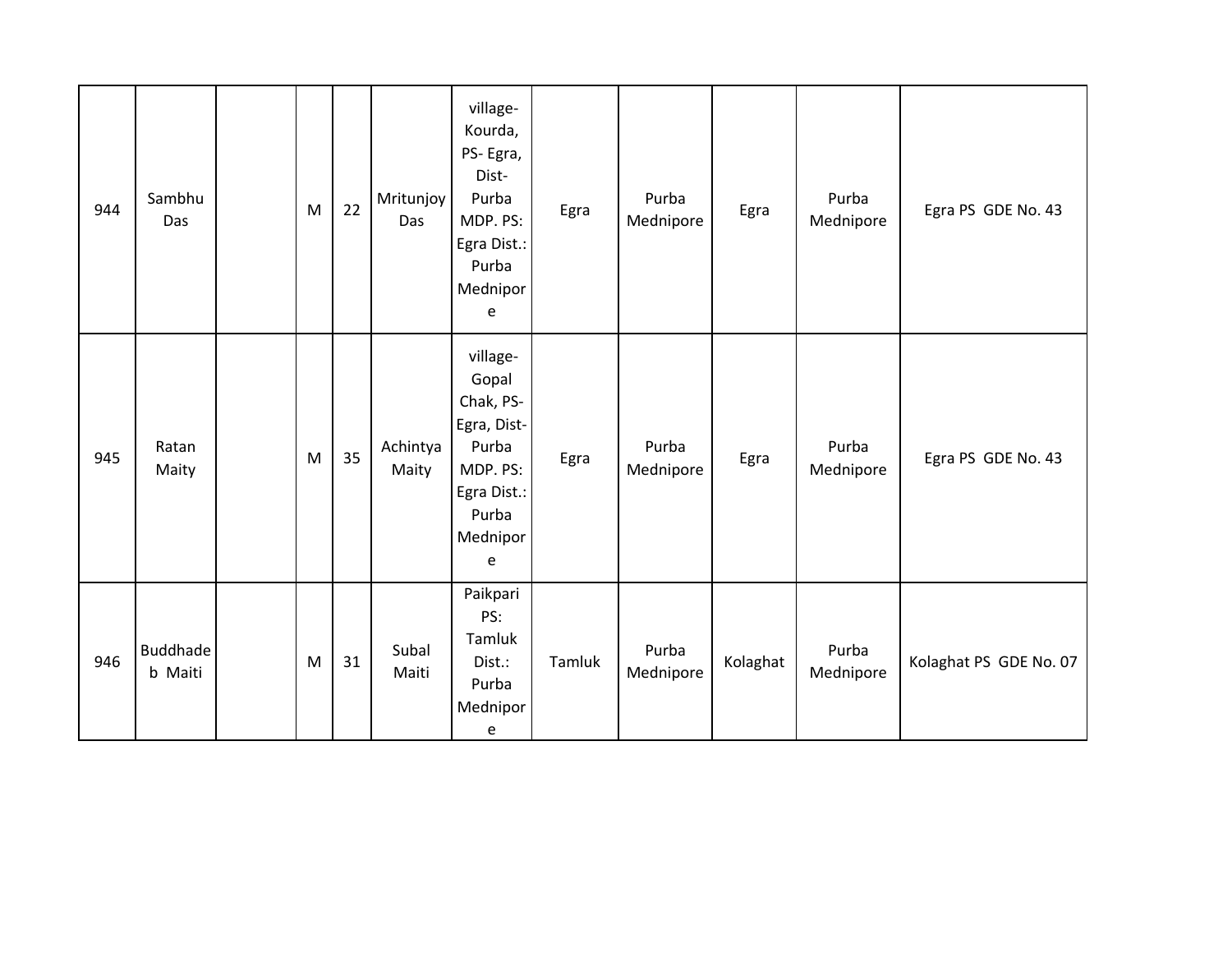| 947 | Karun<br>Mondal     | M | 33 | Lt. Lakhan<br>Mondal          | Paikpari<br>PS:<br>Tamluk<br>Dist.:<br>Purba<br>Mednipor<br>e       | Tamluk     | Purba<br>Mednipore | Kolaghat | Purba<br>Mednipore | Kolaghat PS GDE No. 07 |
|-----|---------------------|---|----|-------------------------------|---------------------------------------------------------------------|------------|--------------------|----------|--------------------|------------------------|
| 948 | Souren<br>Karmakar  | M | 31 | Chandi<br>Charan<br>Karmakar  | Balaramp<br>ur PS:<br>Tamluk<br>Dist.:<br>Purba<br>Mednipor<br>e    | Tamluk     | Purba<br>Mednipore | Kolaghat | Purba<br>Mednipore | Kolaghat PS GDE No. 07 |
| 949 | Anukaul<br>Karmakar | M | 43 | Lt. Khagen<br>Karmakar        | Balaramp<br>ur PS:<br>Tamluk<br>Dist.:<br>Purba<br>Mednipor<br>e    | Tamluk     | Purba<br>Mednipore | Kolaghat | Purba<br>Mednipore | Kolaghat PS GDE No. 07 |
| 950 | Ardhendu<br>Panda   | M | 49 | Lt.<br>Chittaranj<br>an Panda | Keshabpur<br>PS:<br>Mahishad<br>al Dist.:<br>Purba<br>Mednipor<br>e | Mahishadal | Purba<br>Mednipore | Kolaghat | Purba<br>Mednipore | Kolaghat PS GDE No. 7  |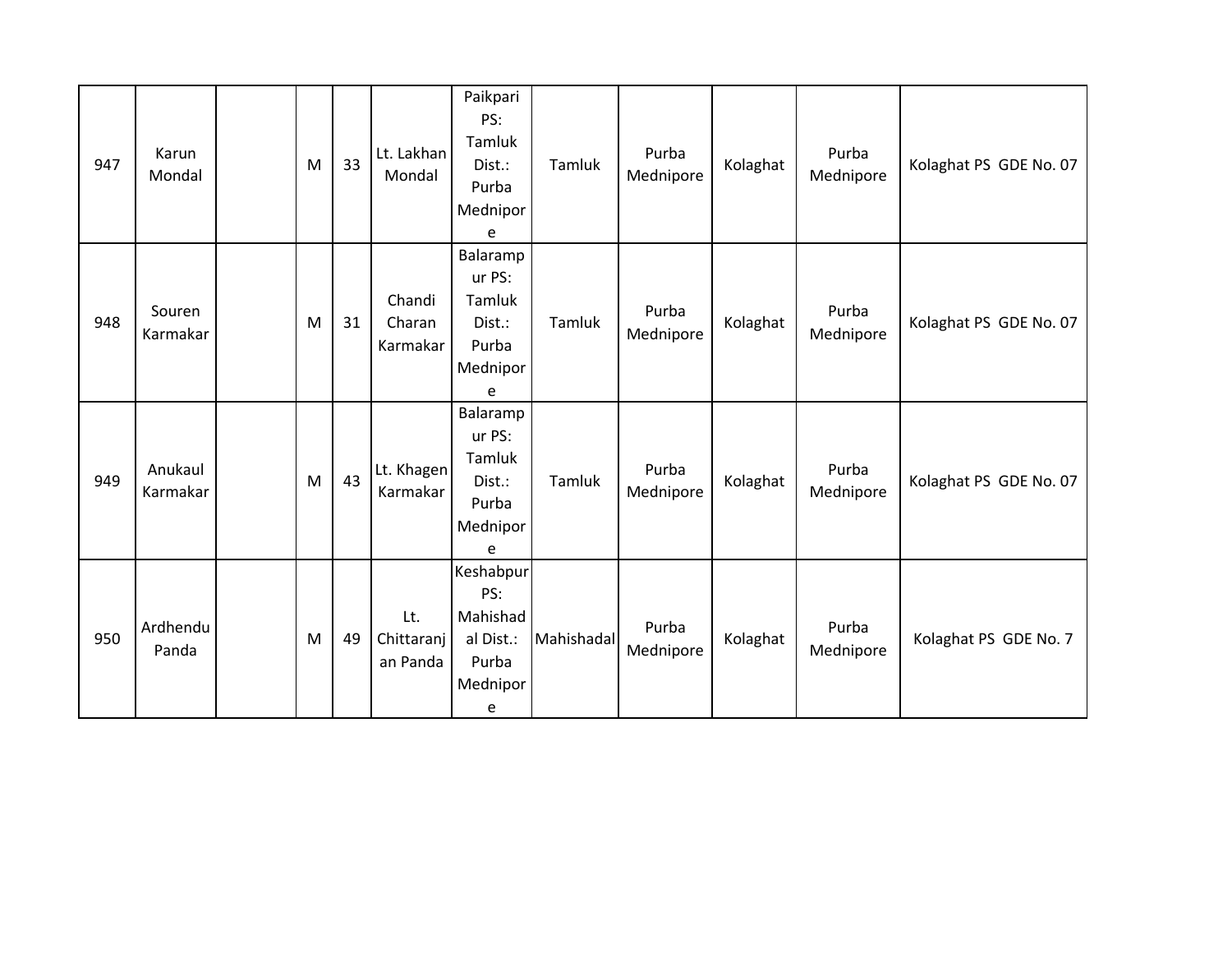| 951 | Hasimuddi<br>n Sha | M | 32 | Lt. Maseb<br>Sha   | Purba<br><b>Bahala PS:</b><br>Mahishad<br>al Dist.:<br>Purba<br>Mednipor<br>e | Mahishadal | Purba<br>Mednipore | Kolaghat | Purba<br>Mednipore | Kolaghat PS GDE No. 07 |
|-----|--------------------|---|----|--------------------|-------------------------------------------------------------------------------|------------|--------------------|----------|--------------------|------------------------|
| 952 | Palash<br>Mondal   | M | 29 | Biswajit<br>Mondal | Mathapar<br>a PS:<br>Shyampur<br>Dist.:<br>Howrah<br>Rural                    | Shyampur   | Howrah<br>Rural    | Kolaghat | Purba<br>Mednipore | Kolaghat PS GDE No. 30 |
| 953 | Subha<br>Rana      | M | 44 | Basudev<br>Rana    | Barisha<br>PS:<br>Kolaghat<br>Dist.:<br>Purba<br>Mednipor<br>e                | Kolaghat   | Purba<br>Mednipore | Kolaghat | Purba<br>Mednipore | Kolaghat PS GDE No. 30 |
| 954 | Sanjit<br>Ghorai   | M | 24 | Joydeb<br>Ghorai   | Arangkiar<br>ana PS:<br>Moyna<br>Dist.:<br>Purba<br>Mednipor<br>e             | Moyna      | Purba<br>Mednipore | Moyna    | Purba<br>Mednipore | Moyna PS GDE No. 37    |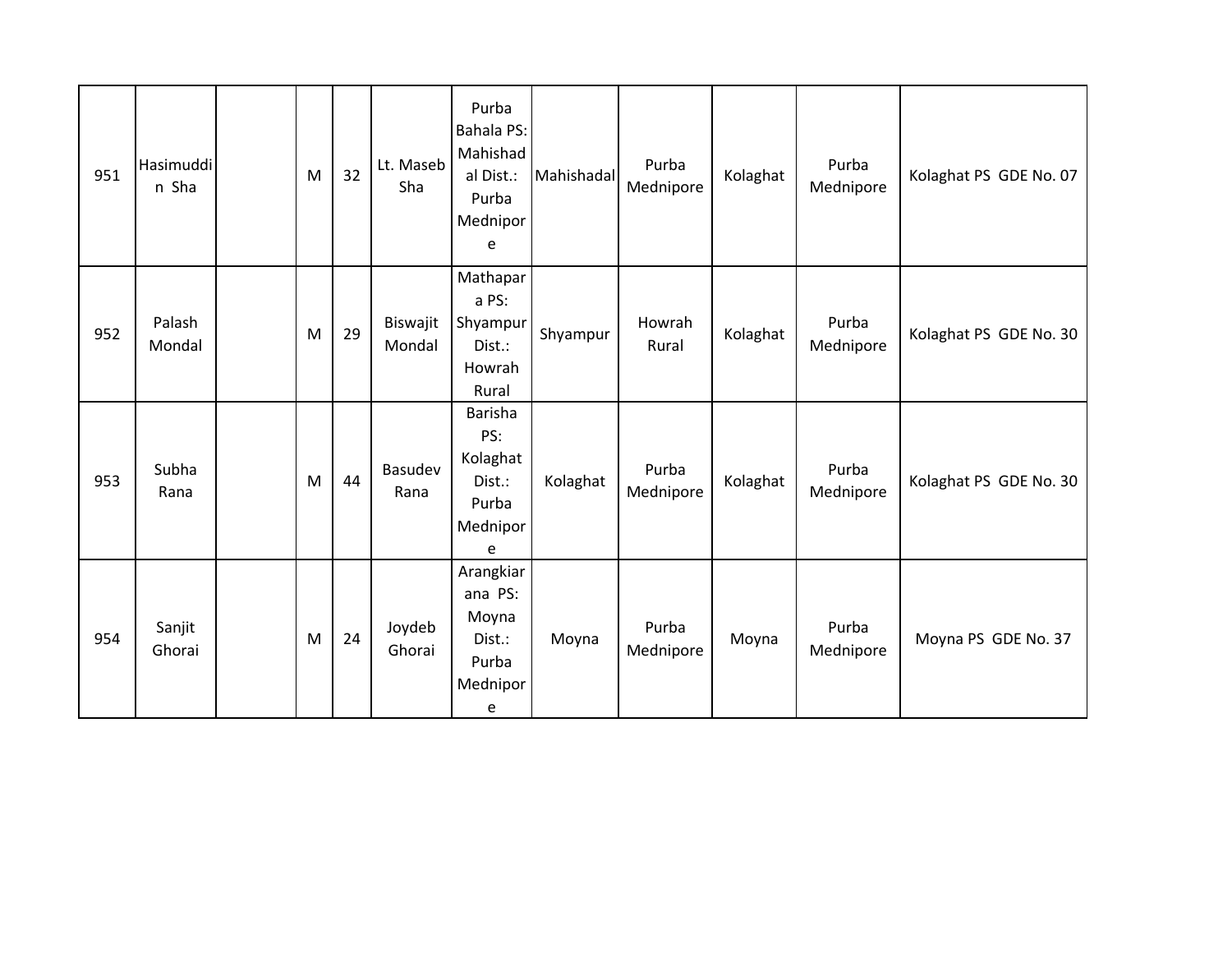| 955 | Swapan<br>Bhowmik | M | 58 | Lt Basanta<br>Kumar<br>Bhowmik | Masamch<br>ak PS:<br>Moyna<br>Dist.:<br>Purba<br>Mednipor<br>e  | Moyna | Purba<br>Mednipore | Moyna | Purba<br>Mednipore | Moyna PS GDE No. 37 |
|-----|-------------------|---|----|--------------------------------|-----------------------------------------------------------------|-------|--------------------|-------|--------------------|---------------------|
| 956 | Rekha<br>Mondal   | M | 46 | Rabindran<br>ath<br>Mondal     | Harduach<br>ak PS:<br>Moyna<br>Dist.:<br>Purba<br>Mednipor<br>e | Moyna | Purba<br>Mednipore | Moyna | Purba<br>Mednipore | Moyna PS GDE No. 37 |
| 957 | Sangita<br>Maity  | M | 30 | Sateswar<br>Maity              | Harduach<br>ak PS:<br>Moyna<br>Dist.:<br>Purba<br>Mednipor<br>e | Moyna | Purba<br>Mednipore | Moyna | Purba<br>Mednipore | Moyna PS GDE No. 37 |
| 958 | Susanta<br>Mondal | M | 25 | Rabindran<br>ath<br>Mondal     | Harduach<br>ak PS:<br>Moyna<br>Dist.:<br>Purba<br>Mednipor<br>e | Moyna | Purba<br>Mednipore | Moyna | Purba<br>Mednipore | Moyna PS GDE No. 37 |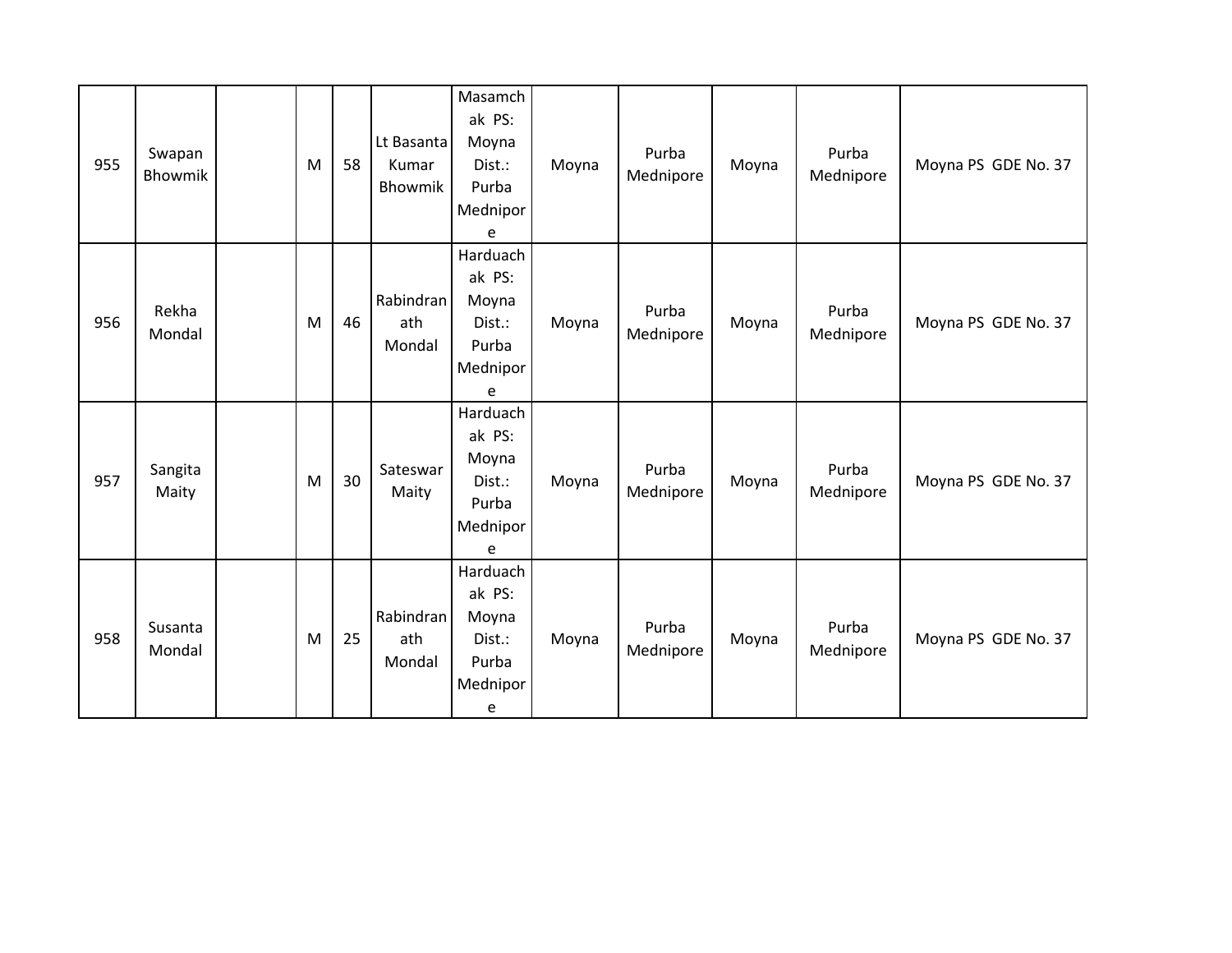| 959 | Rabindran<br>ath<br>Mondal | M | 55 | Lt<br>Narendra<br>nath<br>Mondal | Harduach<br>ak PS:<br>Moyna<br>Dist.:<br>Purba<br>Mednipor<br>e    | Moyna          | Purba<br>Mednipore | Moyna          | Purba<br>Mednipore | Moyna PS GDE No. 37         |
|-----|----------------------------|---|----|----------------------------------|--------------------------------------------------------------------|----------------|--------------------|----------------|--------------------|-----------------------------|
| 960 | Sateswar<br>Maity          | M | 38 | Lt Dulal<br>Maity                | Harduach<br>ak PS:<br>Moyna<br>Dist.:<br>Purba<br>Mednipor<br>e    | Moyna          | Purba<br>Mednipore | Moyna          | Purba<br>Mednipore | Moyna PS GDE No. 37         |
| 961 | Meghnath<br>Jana           | M | 45 | Ajit                             | Khanchi<br>PS:<br>Nandaku<br>mar Dist.:<br>Purba<br>Mednipor<br>e  | Nandakum<br>ar | Purba<br>Mednipore | Nandakum<br>ar | Purba<br>Mednipore | Nandakumar PS GDE No.<br>50 |
| 962 | Subal<br><b>Barman</b>     | M | 30 | Rabindran<br>ath                 | Sitalpur<br>PS:<br>Nandaku<br>mar Dist.:<br>Purba<br>Mednipor<br>e | Nandakum<br>ar | Purba<br>Mednipore | Nandakum<br>ar | Purba<br>Mednipore | Nandakumar PS GDE No.<br>50 |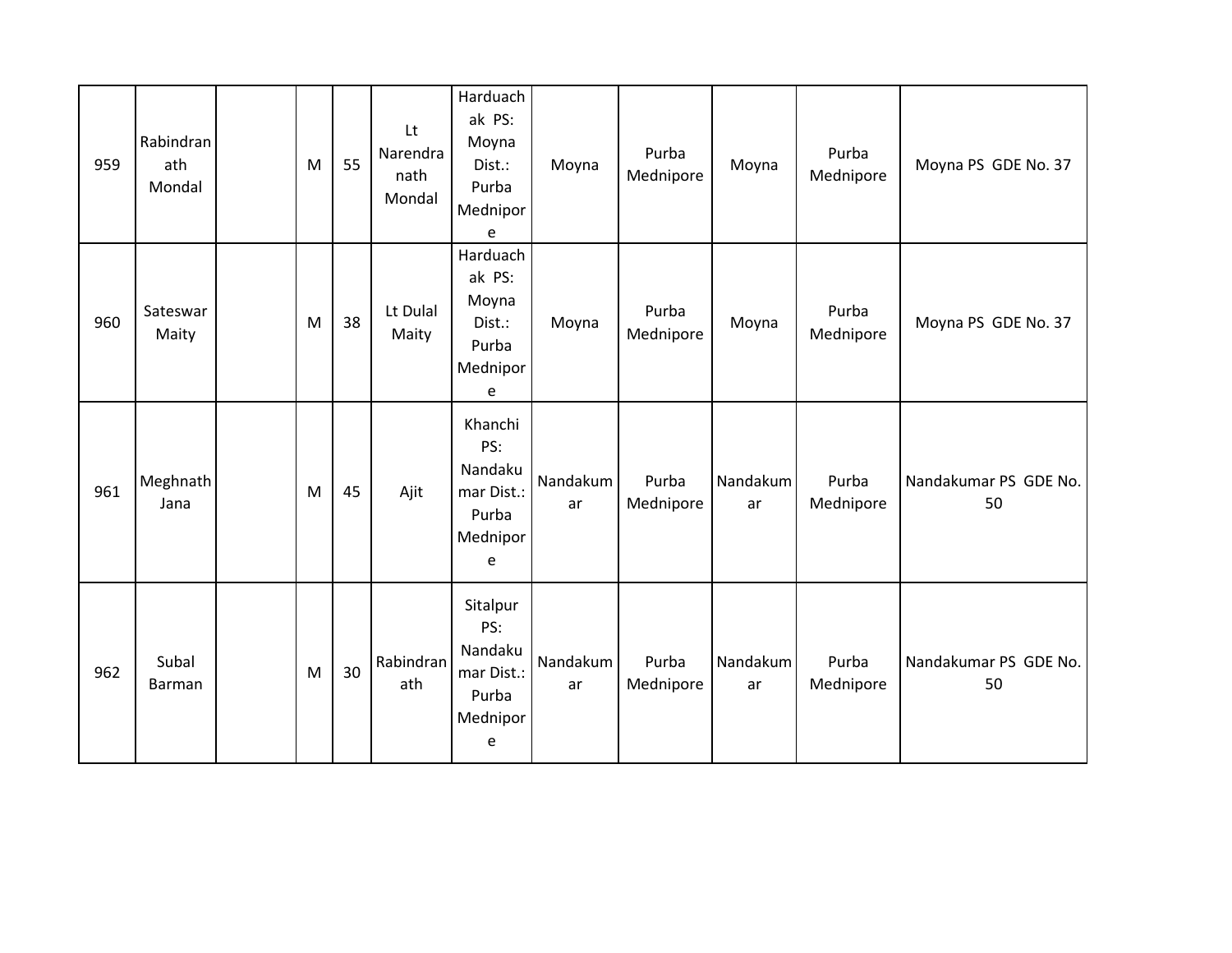| 963 | Soumitra<br>Barman                | M | 32 | Laden              | Sitalpur<br>PS:<br>Nandaku<br>mar Dist.:<br>Purba<br>Mednipor<br>e | Nandakum<br>ar | Purba<br>Mednipore | Nandakum<br>ar | Purba<br>Mednipore | Nandakumar PS GDE No.<br>50 |
|-----|-----------------------------------|---|----|--------------------|--------------------------------------------------------------------|----------------|--------------------|----------------|--------------------|-----------------------------|
| 964 | Madan<br><b>Barman</b>            | M | 25 | Dharani            | Sitalpur<br>PS:<br>Nandaku<br>mar Dist.:<br>Purba<br>Mednipor<br>e | Nandakum<br>ar | Purba<br>Mednipore | Nandakum<br>ar | Purba<br>Mednipore | Nandakumar PS GDE No.<br>50 |
| 965 | Kanai Maji                        | M | 29 | Sudip              | Sitalpur<br>PS:<br>Nandaku<br>mar Dist.:<br>Purba<br>Mednipor<br>e | Nandakum<br>ar | Purba<br>Mednipore | Nandakum<br>ar | Purba<br>Mednipore | Nandakumar PS GDE No.<br>50 |
| 966 | <b>Bharat</b><br>Chandra<br>Dolai | M | 42 | Sadhan Ch<br>Dolai | Balaramp<br>ur PS:<br>Panskura<br>Dist.:<br>Purba<br>Mednipor<br>e | Panskura       | Purba<br>Mednipore | Panskura       | Purba<br>Mednipore | Panskura PS GDE No. 57      |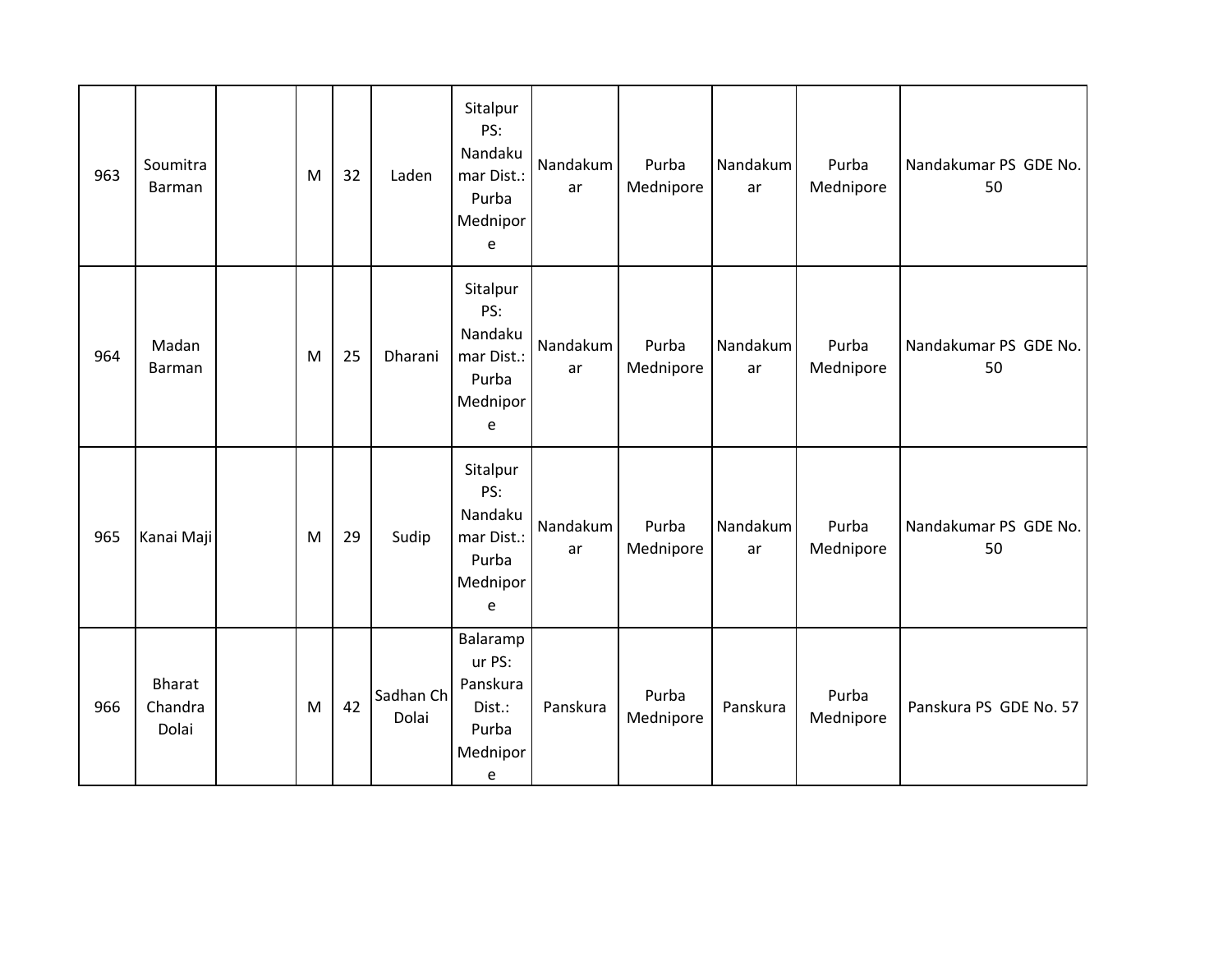| 967 | Radhagobi<br>nda Maity | M |    | <b>Dines</b>   | <b>Balisai PS:</b><br>Ramnagar<br>Dist.:<br>Purba<br>Mednipor<br>e                 | Ramnagar | Purba<br>Mednipore                       | Ramnagar | Purba<br>Mednipore                    | Ramnagar PS GDE No. 49 |
|-----|------------------------|---|----|----------------|------------------------------------------------------------------------------------|----------|------------------------------------------|----------|---------------------------------------|------------------------|
| 968 | Gopal<br>Jana          | M |    | Giridhari      | <b>Balisai PS:</b><br>Ramnagar<br>Dist.:<br>Purba<br>Mednipor<br>e                 | Ramnagar | Purba<br>Mednipore                       | Ramnagar | Purba<br>Mednipore                    | Ramnagar PS GDE No. 49 |
| 969 | Arup<br>Halder         | M | 26 | Bapi<br>Halder | Khanjapur<br>PS:<br>Ramnagar<br>Dist.:<br>Diamond<br>Harbour<br>Police<br>District | Ramnagar | Diamond<br>Harbour<br>Police<br>District | Ramnagar | Diamond<br>Harbour<br>Police District | Ramnagar PS GDE No. 54 |
| 970 | Abul<br>Hassain<br>Sk  | M | 28 | Ansar Sk       | Khanjapur<br>PS:<br>Ramnagar<br>Dist.:<br>Diamond<br>Harbour<br>Police<br>District | Ramnagar | Diamond<br>Harbour<br>Police<br>District | Ramnagar | Diamond<br>Harbour<br>Police District | Ramnagar PS GDE No. 54 |
| 971 | Barun Pal              | M |    | Sanatan<br>Pal | Ranguni<br>PS: Adra<br>Dist.:<br>Purulia                                           | Adra     | Purulia                                  | Adra     | Purulia                               | Adra PS GDE No. 35     |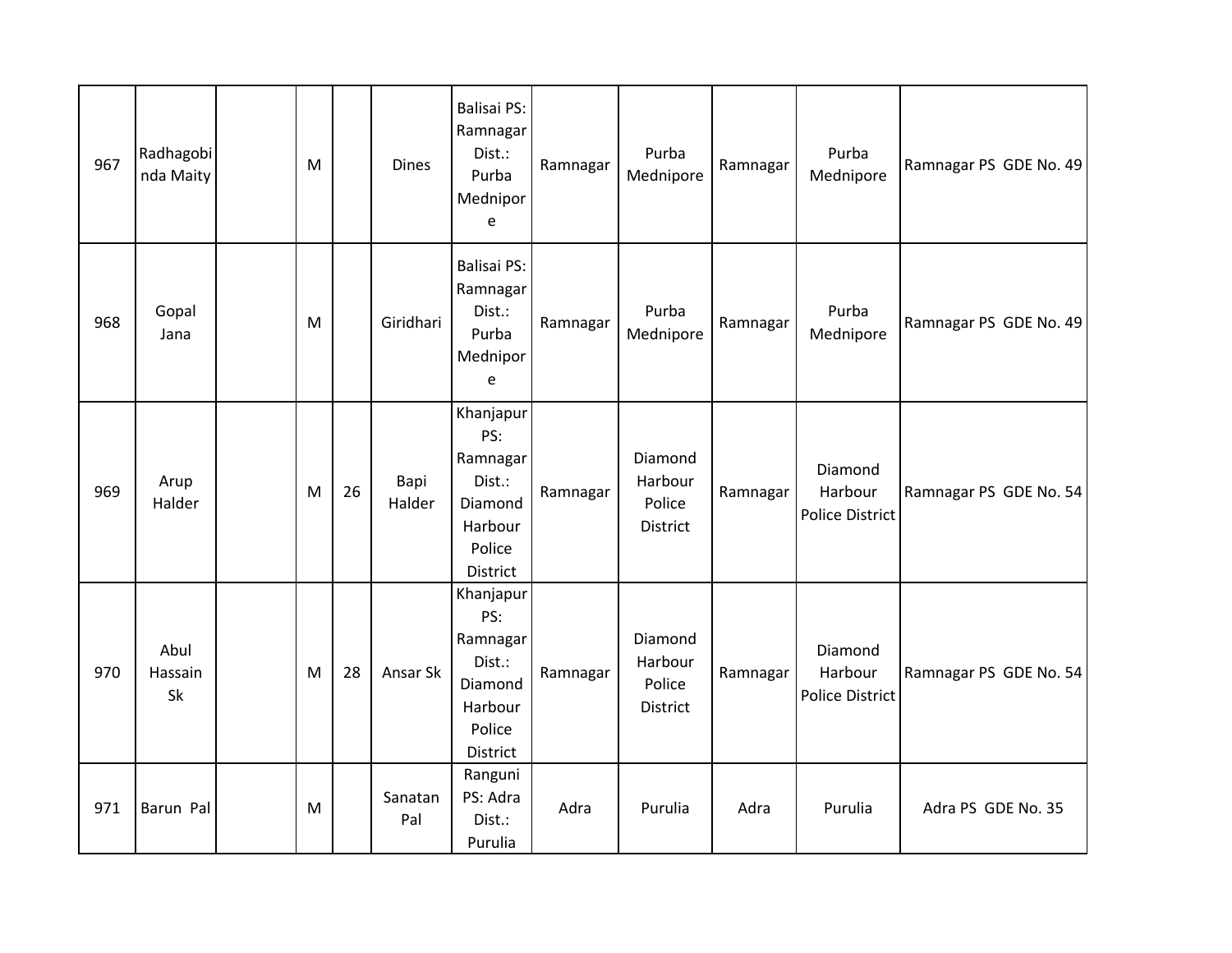| 972 | Sadhan<br>Pal               | M |    |                       | <b>Bahar PS:</b><br>Bidhan Pal Adra Dist.:<br>Purulia | Adra     | Purulia | Adra     | Purulia | Adra PS GDE No. 35                         |
|-----|-----------------------------|---|----|-----------------------|-------------------------------------------------------|----------|---------|----------|---------|--------------------------------------------|
| 973 | Tatan Pal                   | M |    | <b>Budhan</b><br>Pal  | <b>Bahar PS:</b><br>Adra Dist.:<br>Purulia            | Adra     | Purulia | Adra     | Purulia | Adra PS GDE No. 35                         |
| 974 | Gangu Pal                   | M |    | Suhir Pal             | Ranguni<br>PS: Adra<br>Dist.:<br>Purulia              | Adra     | Purulia | Adra     | Purulia | Adra PS GDE No. 35                         |
| 975 | Mrinal<br>Mura              | M | 21 | Prahllad<br>Mura      | Dava PS:<br>Bagmundi<br>Dist.:<br>Purulia             | Bagmundi | Purulia | Bagmundi | Purulia | Bagmundi PS GDE No. 45                     |
| 976 | Kalo<br>Mura                | M | 54 | Lt-amar<br>Mura       | Dava PS:<br>Bagmundi<br>Dist.:<br>Purulia             | Bagmundi | Purulia | Bagmundi | Purulia | Bagmundi PS GDE No. 45                     |
| 977 | Damodar<br><b>Sing Mura</b> | M | 29 | Gouranga<br>Sing Mura | Bamandih<br>PS: Jhalda<br>Dist.:<br>Purulia           | Jhalda   | Purulia | Bagmundi | Purulia | Bagmundi PS Outpost<br>Suisa OP GDE No. 21 |
| 978 | Mangal<br>Rajak             | M | 32 | Lt-puran<br>Rajak     | Udaysiru<br>PS: Jhalda<br>Dist.:<br>Purulia           | Jhalda   | Purulia | Bagmundi | Purulia | Bagmundi PS Outpost<br>Suisa OP GDE No. 21 |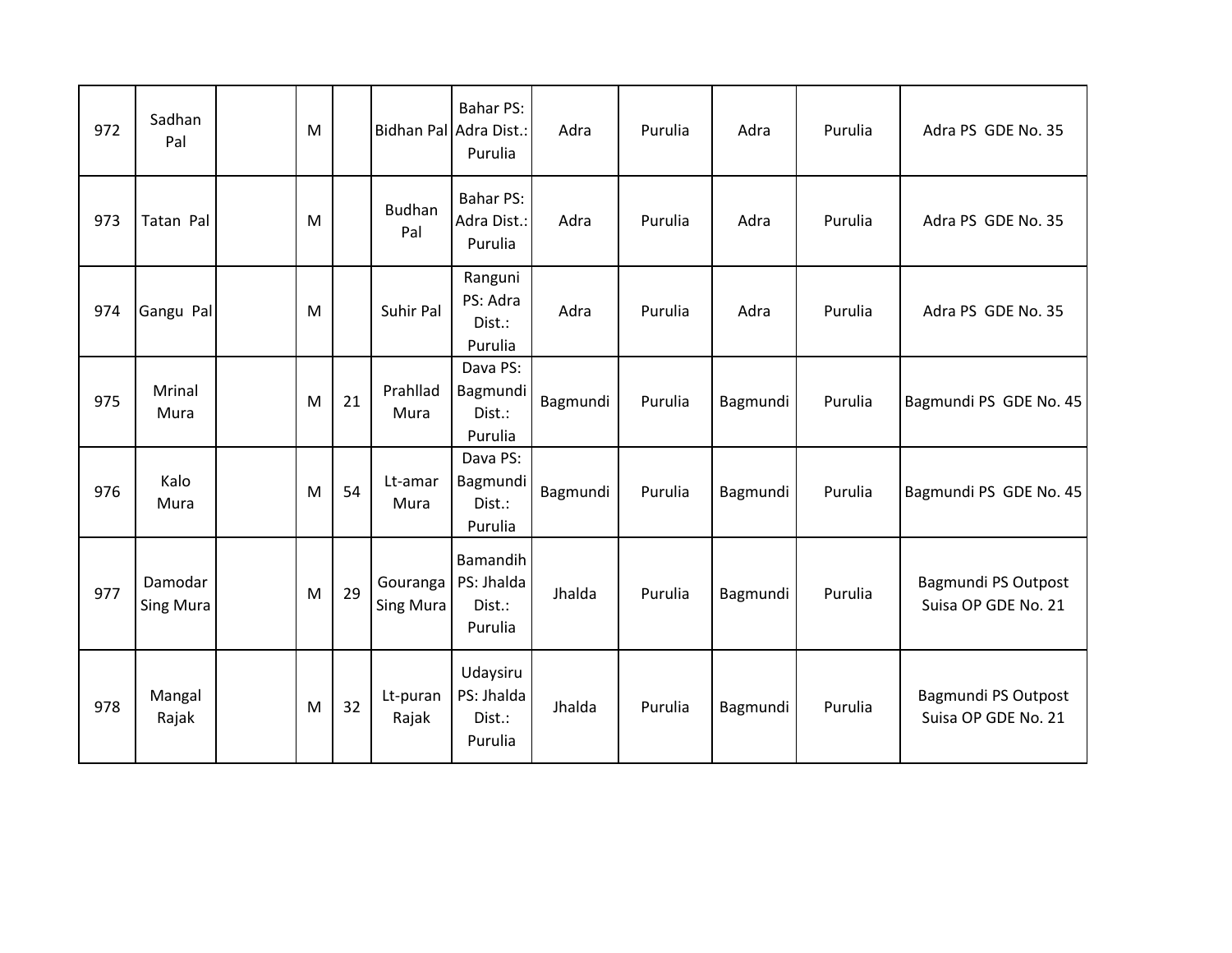| 979 | Prasanta<br>Haldar      | M | 22 | Lt. Pradip<br>Kr. Haldar | Manbazar<br>PS:<br>Manbazar<br>Dist.:<br>Purulia | Manbazar          | Purulia | Bandowan | Purulia | Bandowan PS GDE No.<br>26 |
|-----|-------------------------|---|----|--------------------------|--------------------------------------------------|-------------------|---------|----------|---------|---------------------------|
| 980 | Manoj<br>Mahato         | M | 24 | Prahlad<br>Mahato        | Kunchia<br>PS:<br>Dist.:<br>Purulia              | Bandowan Bandowan | Purulia | Bandowan | Purulia | Bandowan PS GDE No.<br>26 |
| 981 | Mangal<br>Soren         | M | 24 | Sukumar<br>Soren         | Jorbera<br>PS:<br>Bandowan<br>Dist.:<br>Purulia  | Bandowan          | Purulia | Bandowan | Purulia | Bandowan PS GDE No.<br>37 |
| 982 | <b>Basudeb</b><br>Mandi | M | 32 | Purna<br>Mandi           | JOrbera<br>PS:<br>Dist.:<br>Purulia              | Bandowan Bandowan | Purulia | Bandowan | Purulia | Bandowan PS GDE No.<br>37 |
| 983 | Somnath<br>Bouri        | M | 34 | Ranjit<br><b>Bouri</b>   | Lakhanpur<br>PS: Hura<br>Dist.:<br>Purulia       | Hura              | Purulia | Hura     | Purulia | Hura PS GDE No. 41        |
| 984 | Arijit<br>Layek         | M | 38 | <b>Bikash</b><br>Layek   | Lakhanpur<br>PS: Hura<br>Dist.:<br>Purulia       | Hura              | Purulia | Hura     | Purulia | Hura PS GDE No. 41        |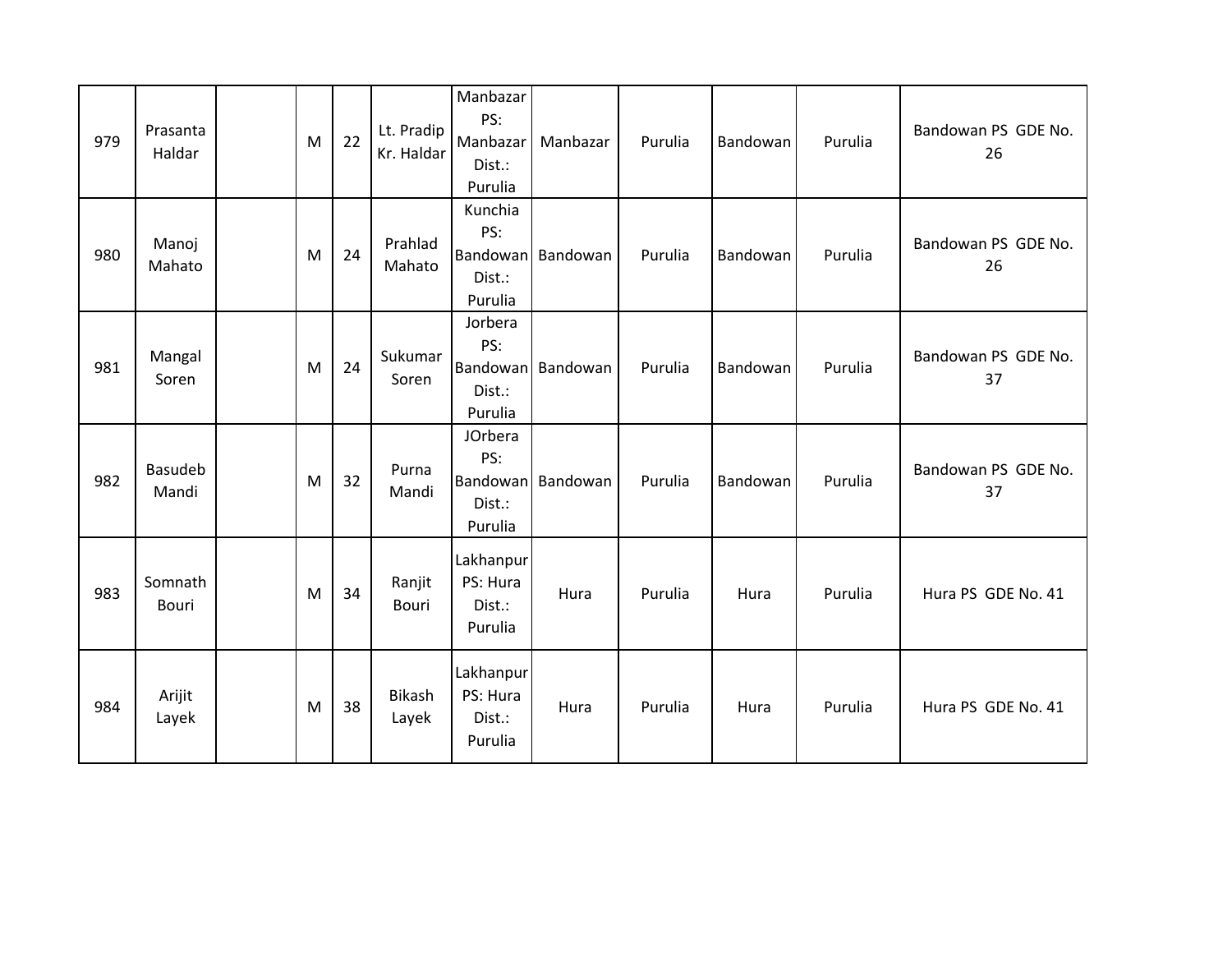| 985 | Pranab<br>Mahato          | M | 31 | Subhas<br>Mahato          | Baragram<br>PS: Hura<br>Dist.:<br>Purulia      | Hura     | Purulia | Hura   | Purulia | Hura PS GDE No. 43   |
|-----|---------------------------|---|----|---------------------------|------------------------------------------------|----------|---------|--------|---------|----------------------|
| 986 | Haripada<br>Kumbhaka<br>r | M | 39 | Jiten<br>Kumbhaka<br>r    | Baragram<br>PS: Hura<br>Dist.:<br>Purulia      | Hura     | Purulia | Hura   | Purulia | Hura PS GDE No. 43   |
| 987 | Sk<br>Ramjan              | M |    | Sk Ataul                  | Hussendih<br>PS: Jhalda<br>Dist.:<br>Purulia   | Jhalda   | Purulia | Jhalda | Purulia | Jhalda PS GDE No. 27 |
| 988 | Juren<br>Mahato           | M |    | Ramdhan<br>Mahato         | Ghutia<br>PS: Jhalda<br>Dist.:<br>Purulia      | Jhalda   | Purulia | Jhalda | Purulia | Jhalda PS GDE No. 27 |
| 989 | Nibaran<br>Kaibarta       | M |    | Lt. Naran<br>Kaibarta     | Chekya<br>PS:<br>Kotshila<br>Dist.:<br>Purulia | Kotshila | Purulia | Jhalda | Purulia | Jhalda PS GDE No. 27 |
| 990 | Kanai<br>Mahato           | M |    | Lt.<br>Parsuram<br>Mahato | Natundih<br>PS: Jhalda<br>Dist.:<br>Purulia    | Jhalda   | Purulia | Jhalda | Purulia | Jhalda PS GDE No. 27 |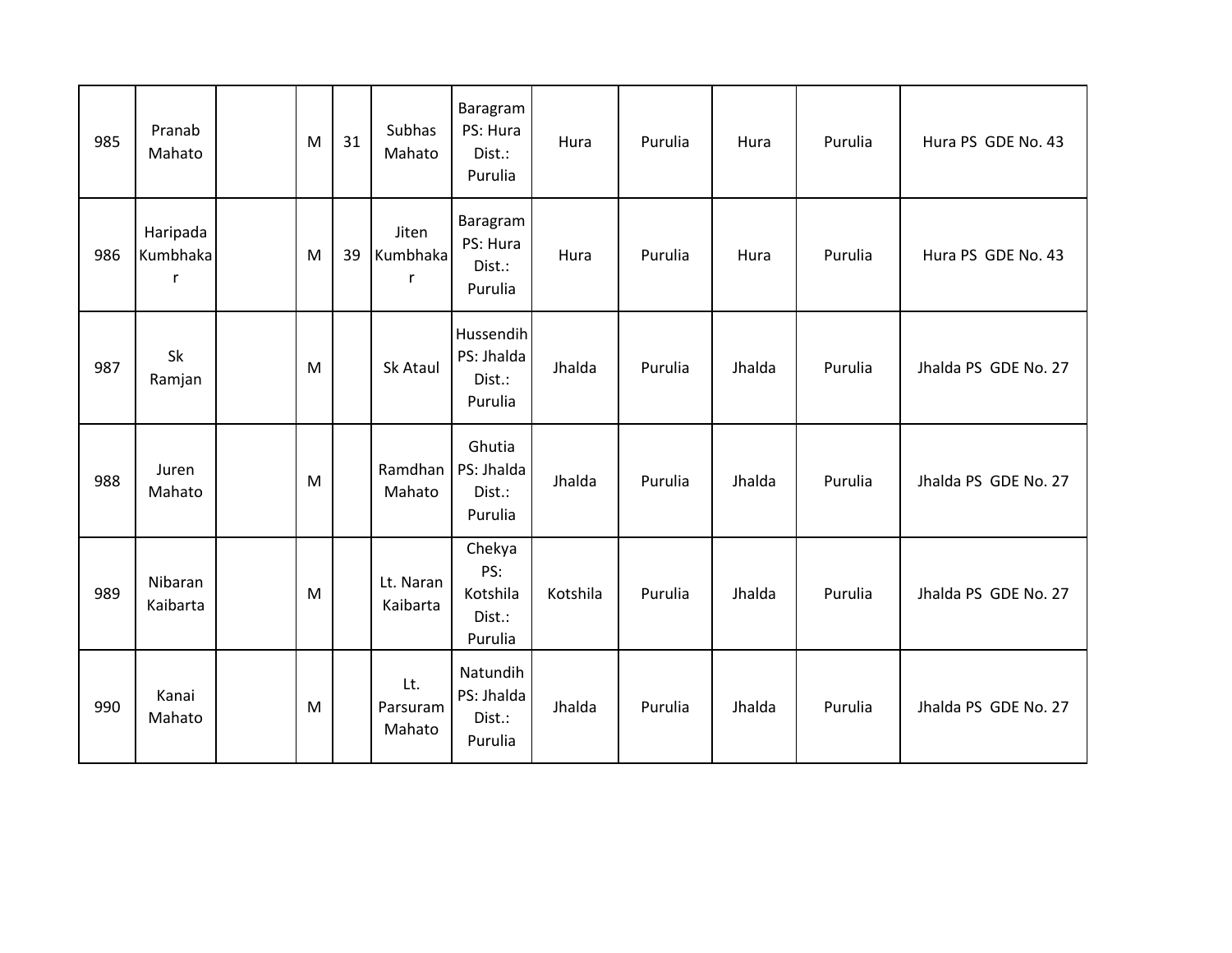| 991 | Taraknath<br>Kumar   | M | Jharu Ch<br>Kumar   | Mutukura<br>PS:<br>Kotshila<br>Dist.:<br>Purulia | Kotshila | Purulia | Jhalda | Purulia | Jhalda PS GDE No. 27                     |
|-----|----------------------|---|---------------------|--------------------------------------------------|----------|---------|--------|---------|------------------------------------------|
| 992 | Khageswa<br>r Mahato | M | Lt. Dinu<br>Mahato  | Ichag PS:<br>Jhalda<br>Dist.:<br>Purulia         | Jhalda   | Purulia | Jhalda | Purulia | Jhalda PS GDE No. 37                     |
| 993 | Sitaram<br>Mahato    | M | Lt. Jiten<br>Mahato | PS: Jhalda<br>Dist.:<br>Purulia                  | Jhalda   | Purulia | Jhalda | Purulia | Jhalda PS GDE No. 37                     |
| 994 | Jitu<br>Kumar        | M | Haradhan<br>Kumar   | Jargo PS:<br>Jhalda<br>Dist.:<br>Purulia         | Jhalda   | Purulia | Jhalda | Purulia | Jhalda PS GDE No. 37                     |
| 995 | Sonaram<br>Hansda    | M | Juren<br>Mahato     | Kiribera<br>PS: Jhalda<br>Dist.:<br>Purulia      | Jhalda   | Purulia | Jhalda | Purulia | Jhalda PS GDE No. 37                     |
| 996 | Haru<br>Mahato       | M | Sudarshan<br>Mahato | Kalma PS:<br>Jhalda<br>Dist.:<br>Purulia         | Jhalda   | Purulia | Jhalda | Purulia | Jhalda PS GDE No. 37                     |
| 997 | Sanjay<br>Mahato     | M | Jagadish<br>Mahato  | Uhupiri<br>PS: Jhalda<br>Dist.:<br>Purulia       | Jhalda   | Purulia | Jhalda | Purulia | Jhalda PS Outpost Tulin<br>OP GDE No. 24 |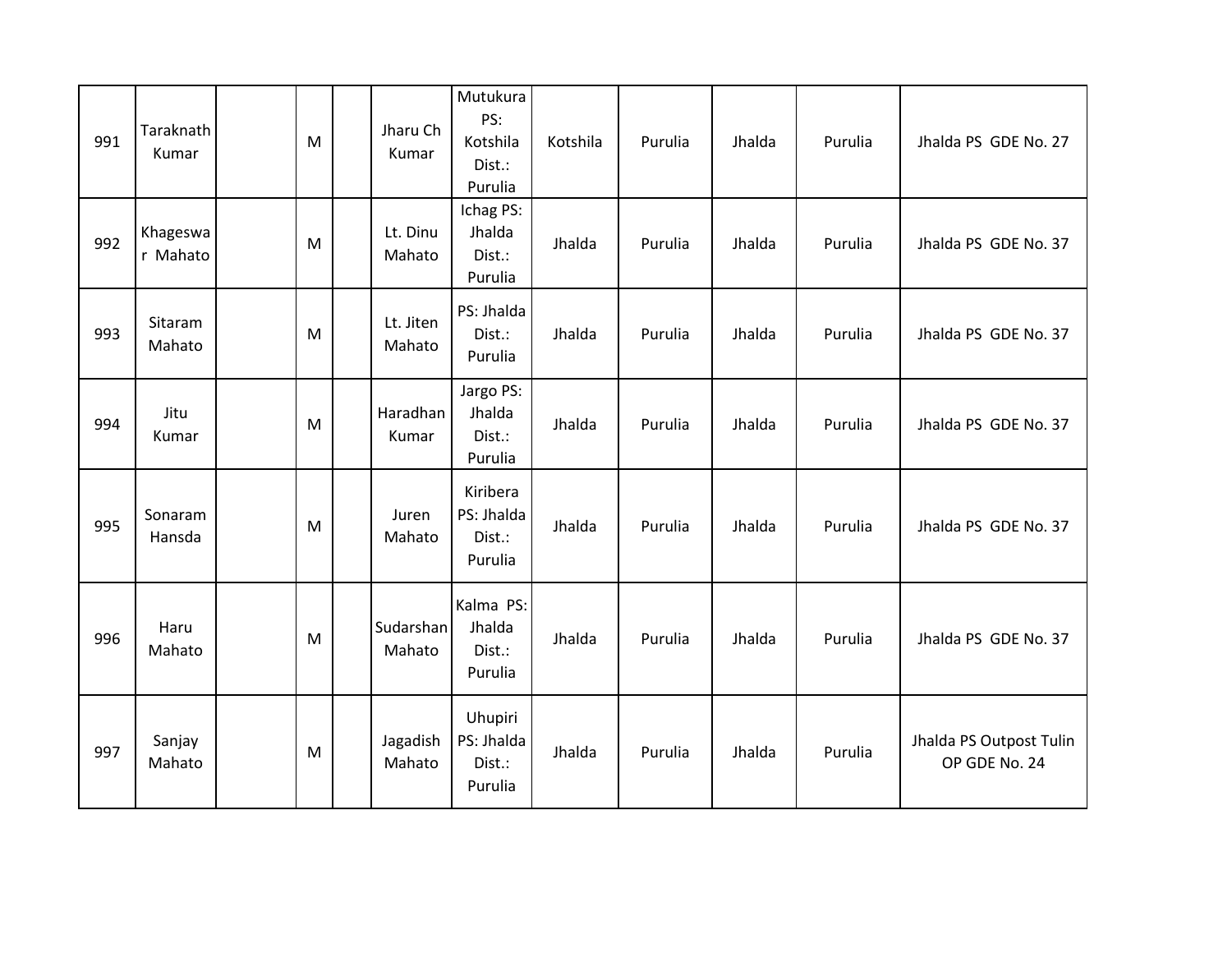| 998  | Swapan<br>Kalindi    | M |    | Lt.<br>Madhab<br>Kalindi | Uhupiri<br>PS: Jhalda<br>Dist.:<br>Purulia                | Jhalda | Purulia | Jhalda | Purulia | Jhalda PS Outpost Tulin<br>OP GDE No. 24 |
|------|----------------------|---|----|--------------------------|-----------------------------------------------------------|--------|---------|--------|---------|------------------------------------------|
| 999  | Pankaj<br>Mahato     | M | 38 | Lt. Lotan<br>Mahato      | Baragram<br>More PS:<br>Joypur<br>Dist.:<br>Purulia       | Joypur | Purulia | Joypur | Purulia | Joypur PS GDE No. 31                     |
| 1000 | Alok<br>Mahato       | M | 18 | Thakurdas<br>Mahato      | Baragram<br>More PS:<br>Joypur<br>Dist.:<br>Purulia       | Joypur | Purulia | Joypur | Purulia | Joypur PS GDE No. 31                     |
| 1001 | Manpuran<br>Gope     | M | 31 | Mahanan<br>da Gope       | Pundag<br>Hattola<br>PS: Joypur<br>Dist.:<br>Purulia      | Joypur | Purulia | Joypur | Purulia | Joypur PS GDE No. 29                     |
| 1002 | Asish<br>Paramanik   | M | 26 | Sunil<br>Paramanik       | Joypur<br><b>Bazar PS:</b><br>Joypur<br>Dist.:<br>Purulia | Joypur | Purulia | Joypur | Purulia | Joypur PS GDE No. 45                     |
| 1003 | Baneshwa<br>r Rajwar | M | 36 | Sitaram<br>Rajwar        | Joypur PS:<br>Joypur<br>Dist.:<br>Purulia                 | Joypur | Purulia | Joypur | Purulia | Joypur PS GDE No. 50                     |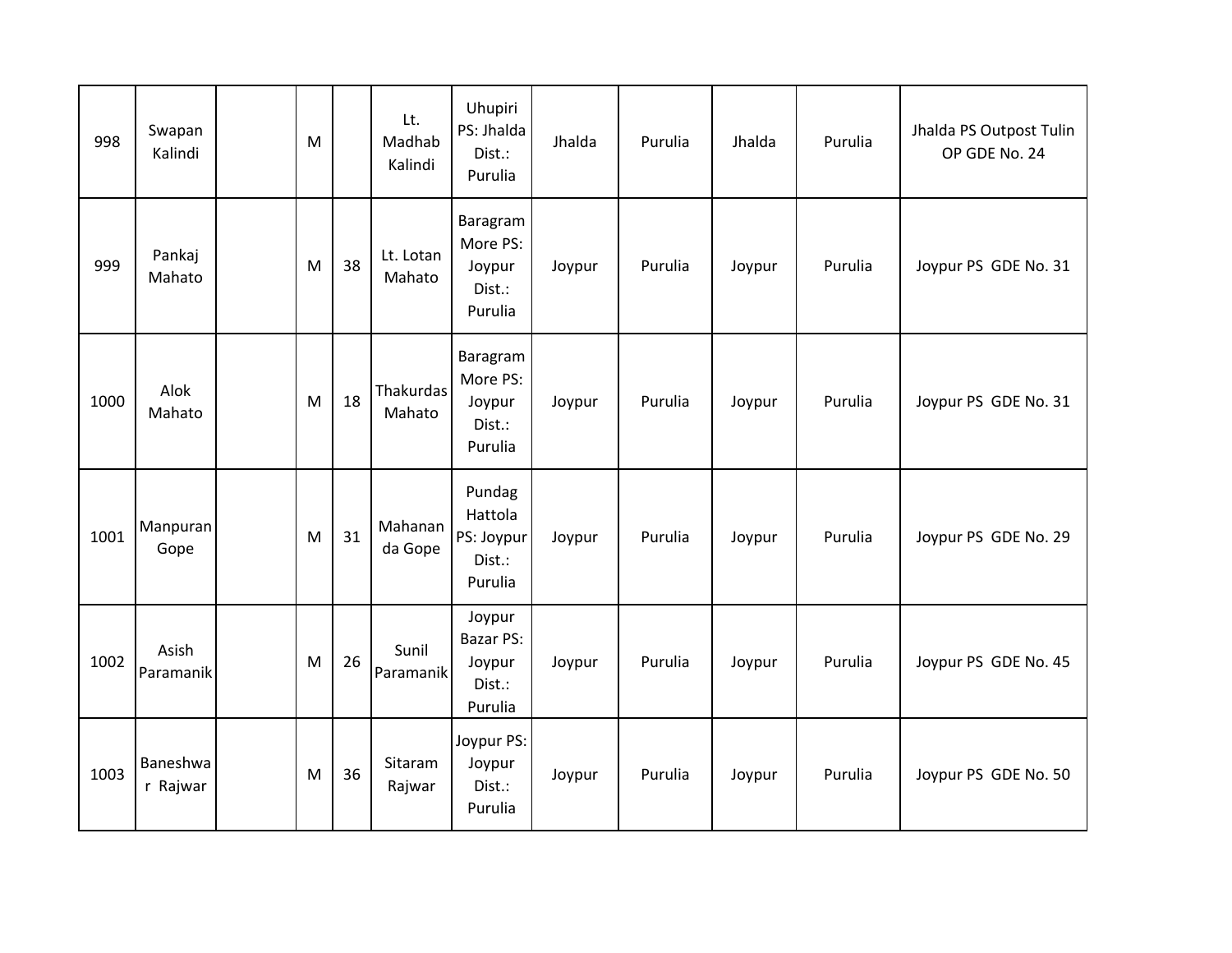| 1004 | Khakan<br>Majee   | M | 35 | Tarapada<br>Majee         | Bero PS:<br>Raghunat<br>hpur Dist.:<br>Purulia               | Raghunath<br>pur  | Purulia        | Kashipur | Purulia | Kashipur PS GDE No. 29 |
|------|-------------------|---|----|---------------------------|--------------------------------------------------------------|-------------------|----------------|----------|---------|------------------------|
| 1005 | Susil Ch<br>Roy   | M | 32 | Naran Ch<br>Roy           | Dubrajpur<br>PS:<br>Chhatna<br>Dist.:<br>Bankura             | Chhatna           | <b>Bankura</b> | Kashipur | Purulia | Kashipur PS GDE No. 29 |
| 1006 | Manas Kr<br>Das   | M | 45 | Mriganka<br>Sekhar<br>Das | Gangajalg<br>hati PS:<br>Gangajalg<br>hati Dist.:<br>Bankura | Gangajalgh<br>ati | <b>Bankura</b> | Kashipur | Purulia | Kashipur PS GDE No. 29 |
| 1007 | Bablu<br>Bauri    | M |    | Shanti<br>Bauri           | Sonathali<br>PS:<br>Kashipur<br>Dist.:<br>Purulia            | Kashipur          | Purulia        | Kashipur | Purulia | Kashipur PS GDE No. 34 |
| 1008 | Manilal<br>Mahato | M |    | Panchana<br>n Mahato      | <b>Bhatin PS:</b><br>Kashipur<br>Dist.:<br>Purulia           | Kashipur          | Purulia        | Kashipur | Purulia | Kashipur PS GDE No. 34 |
| 1009 | Kartik<br>Mandal  | M |    | Fatik<br>Mandal           | Lara PS:<br>Kashipur<br>Dist.:<br>Purulia                    | Kashipur          | Purulia        | Kashipur | Purulia | Kashipur PS GDE No. 34 |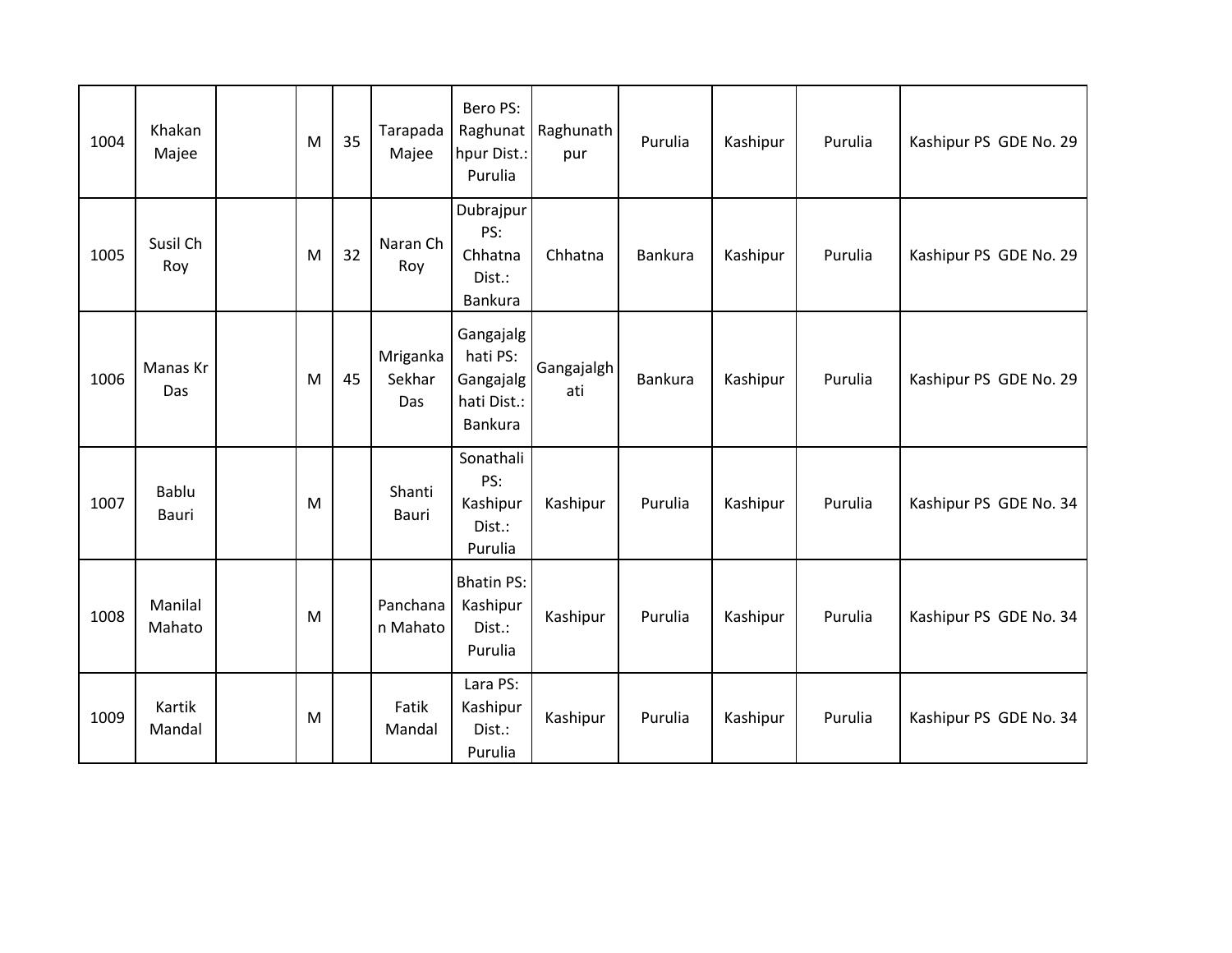| 1010 | Sitaram<br>Sahis  | M | 29 | Lt Santa<br>Sahis       | <b>Baruadih</b><br>PS:<br>Kotshila<br>Dist.:<br>Purulia | Kotshila | Purulia | Kotshila | Purulia | Kotshila PS GDE No. 31 |
|------|-------------------|---|----|-------------------------|---------------------------------------------------------|----------|---------|----------|---------|------------------------|
| 1011 | Abinash<br>Mahato | M | 25 | Lt<br>Ramsing<br>Mahato | Khairi PS:<br>Kotshila<br>Dist.:<br>Purulia             | Kotshila | Purulia | Kotshila | Purulia | Kotshila PS GDE No. 31 |
| 1012 | Iswar<br>Mahato   | M | 19 | Baidyanat<br>h Mahato   | Baruadih<br>PS:<br>Kotshila<br>Dist.:<br>Purulia        | Kotshila | Purulia | Kotshila | Purulia | Kotshila PS GDE No. 31 |
| 1013 | Samar<br>Kumar    | M | 38 | Joyram<br>Kumar         | Bartolia<br>PS:<br>Kotshila<br>Dist.:<br>Purulia        | Kotshila | Purulia | Kotshila | Purulia | Kotshila PS GDE No. 47 |
| 1014 | Dharani<br>Gorai  | M | 19 | Bhutka<br>Gorai         | Tatuara<br>PS:<br>Kotshila<br>Dist.:<br>Purulia         | Kotshila | Purulia | Kotshila | Purulia | Kotshila PS GDE No. 47 |
| 1015 | Gopal<br>Mahato   | M | 65 | Lt Lau<br>Mahato        | Hankasara<br>PS:<br>Kotshila<br>Dist.:<br>Purulia       | Kotshila | Purulia | Kotshila | Purulia | Kotshila PS GDE No. 47 |
| 1016 | Sandip<br>Maji    | M | 38 | Manas<br>Maji           | Bora PS:<br>Neturia<br>Dist.:<br>Purulia                | Neturia  | Purulia | Neturia  | Purulia | Neturia PS GDE No. 34  |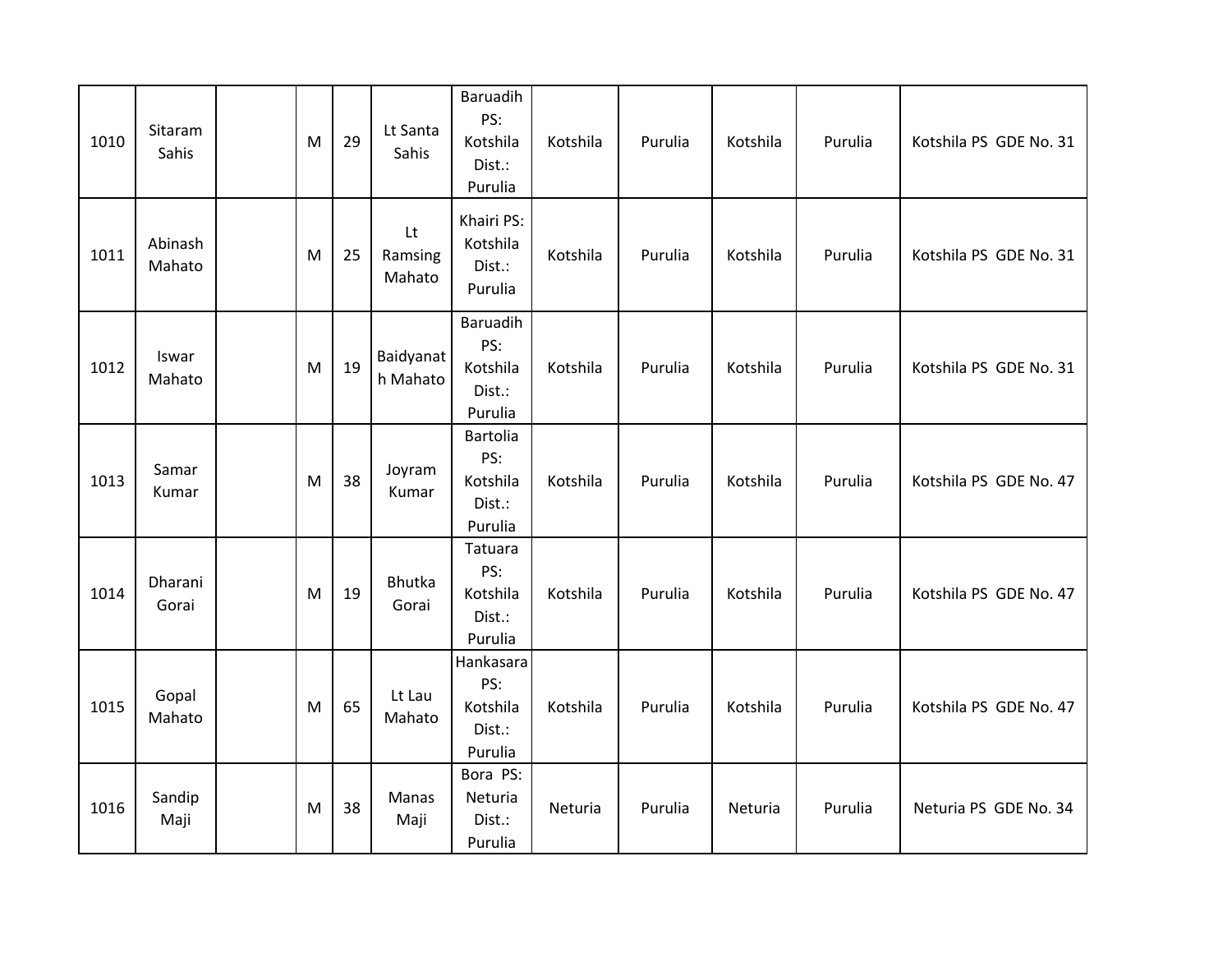| 1017 | Tapan<br>Maji    | M | 34 | Satyakinka<br>r Maji    | Bora PS:<br>Neturia<br>Dist.:<br>Purulia        | Neturia | Purulia | Neturia | Purulia | Neturia PS GDE No. 34 |
|------|------------------|---|----|-------------------------|-------------------------------------------------|---------|---------|---------|---------|-----------------------|
| 1018 | Paresh<br>Mondal | M | 36 | Abani<br>Mondal         | Bartoria<br>PS:<br>Neturia<br>Dist.:<br>Purulia | Neturia | Purulia | Neturia | Purulia | Neturia PS GDE No. 42 |
| 1019 | Bharat<br>Mondal | M | 33 | Uttam<br>Mondal         | Bartoria<br>PS:<br>Neturia<br>Dist.:<br>Purulia | Neturia | Purulia | Neturia | Purulia | Neturia PS GDE No. 42 |
| 1020 | Prakash<br>Maji  | M | 35 | Kashinath<br>Maji       | Bartoria<br>PS:<br>Neturia<br>Dist.:<br>Purulia | Neturia | Purulia | Neturia | Purulia | Neturia PS GDE No. 42 |
| 1021 | Ujjwal<br>Bouri  | M | 34 | Radhu<br>Bouri          | Bartoria<br>PS:<br>Neturia<br>Dist.:<br>Purulia | Neturia | Purulia | Neturia | Purulia | Neturia PS GDE No. 42 |
| 1022 | Sujit Bouri      | M | 30 | Susanta<br><b>Bouri</b> | Bartoria<br>PS:<br>Neturia<br>Dist.:<br>Purulia | Neturia | Purulia | Neturia | Purulia | Neturia PS GDE No. 42 |
| 1023 | Mithun<br>Mudi   | M | 34 | Nilu Mudi               | Puapur<br>PS:<br>Neturia<br>Dist.:<br>Purulia   | Neturia | Purulia | Neturia | Purulia | Neturia PS GDE No. 42 |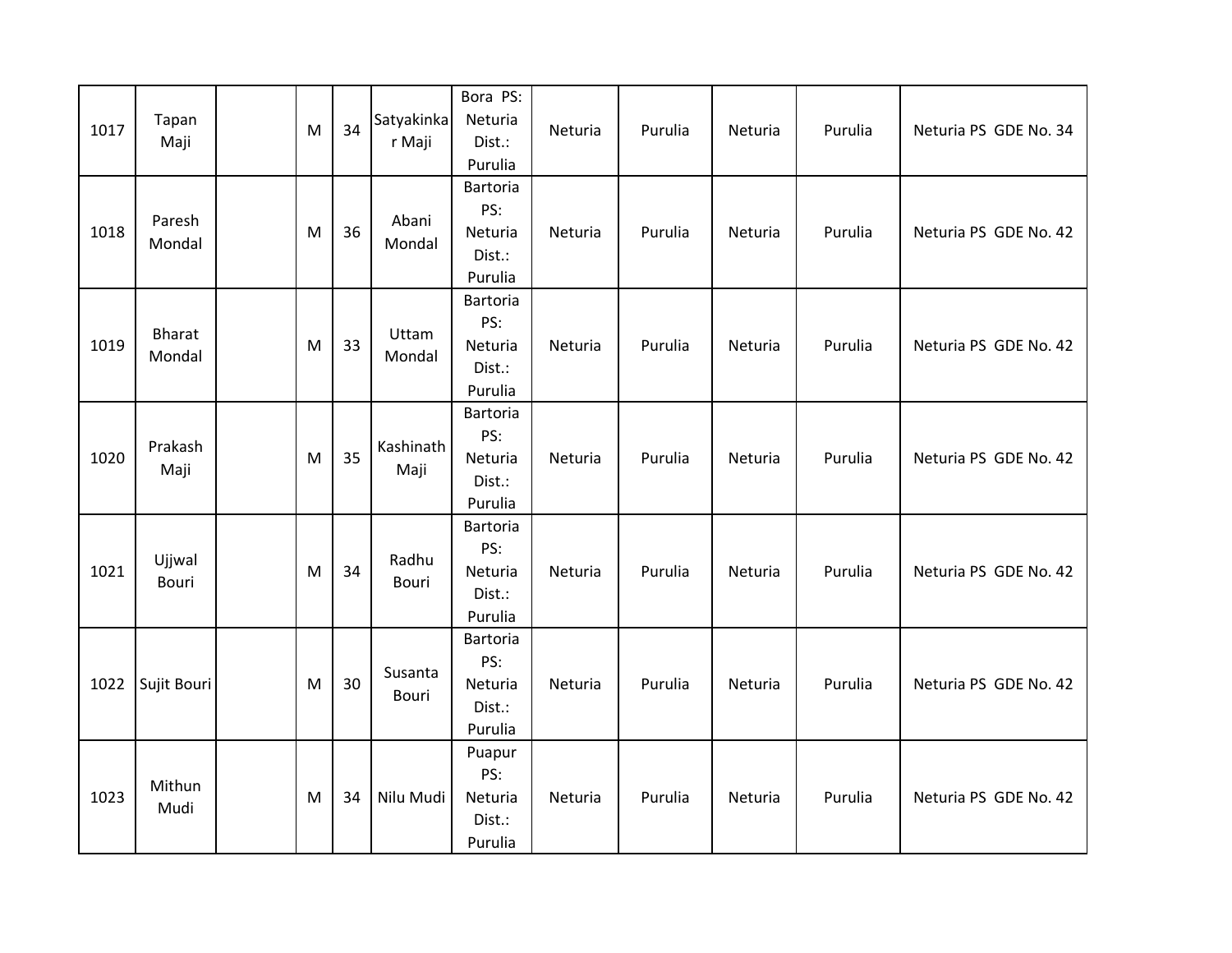| 1024 | Ajit Mudi             | M | 32 | Deben<br>Mudu          | Puapur<br>PS:<br>Neturia<br>Dist.:<br>Purulia                               | Neturia         | Purulia | Neturia         | Purulia | Neturia PS GDE No. 42         |
|------|-----------------------|---|----|------------------------|-----------------------------------------------------------------------------|-----------------|---------|-----------------|---------|-------------------------------|
| 1025 | Sampad<br>Majee       | M | 29 | Chittaranj<br>an Majee | Jhapra PS:<br>Para Dist.:<br>Purulia                                        | Para            | Purulia | Para            | Purulia | Para PS GDE No. 31            |
| 1026 | <b>Barun</b><br>Bauri | M | 27 | Mithun<br><b>Bauri</b> | Jhapra PS:<br>Para Dist.:<br>Purulia                                        | Para            | Purulia | Para            | Purulia | Para PS GDE No. 31            |
| 1027 | Chiranjit<br>Dey      | M | 37 | Ajay Dey               | Bhagaban<br>dh PS:<br>Para Dist.:<br>Purulia                                | Para            | Purulia | Para            | Purulia | Para PS GDE No. 14            |
| 1028 | Sudhangs<br>hu Dey    | M | 41 | Lt. Nepal<br>Dey       | Bhagaban<br>dh PS:<br>Para Dist.:<br>Purulia                                | Para            | Purulia | Para            | Purulia | Para PS GDE No. 14            |
| 1029 | Jiten Sen             |   |    | Lt. Gopal<br>Sen       | Garikhan<br>Muchipar<br>a, W-18<br>PS: Purulia<br>town<br>Dist.:<br>Purulia | Purulia<br>town | Purulia | Purulia<br>town | Purulia | Purulia town PS GDE No.<br>39 |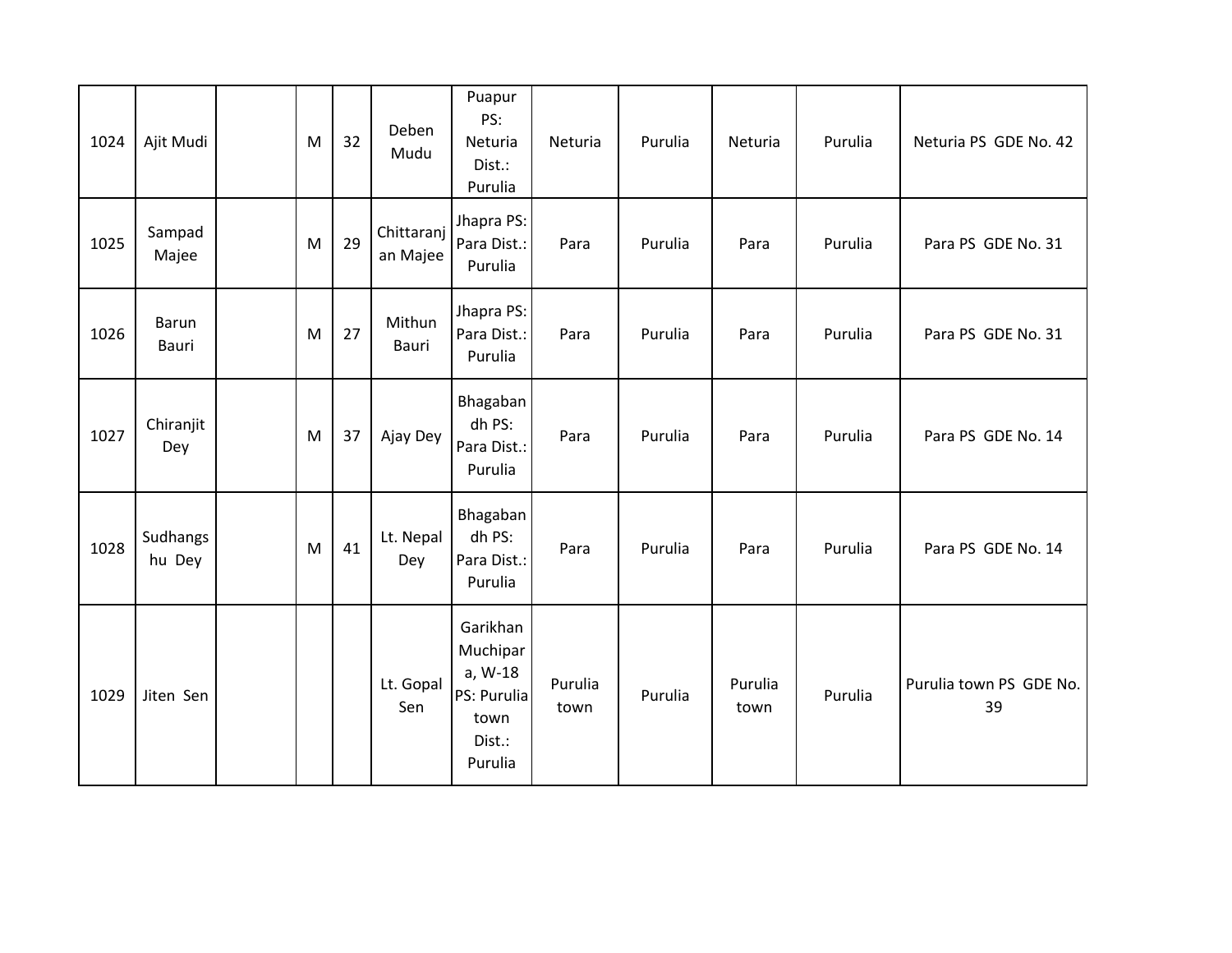| 1030 | Bachhu<br>Banerjee | M | 30 | Lt. Ashit<br>Ranjan<br>Banerjee | Munsefda<br>nga, Near<br>Manasha<br>Mandir, W-<br>02 PS:<br>Purulia<br>town<br>Dist.:<br>Purulia | Purulia<br>town | Purulia | Purulia<br>town | Purulia | Purulia town PS GDE No.<br>39 |
|------|--------------------|---|----|---------------------------------|--------------------------------------------------------------------------------------------------|-----------------|---------|-----------------|---------|-------------------------------|
| 1031 | Rajib<br>Bauri     | M | 28 | Lt. Bhata<br>Bauri              | Garikhan<br>Chatanipa<br>ra Near<br>Mansha<br>Mandir<br>PS: Purulia<br>town<br>Dist.:<br>Purulia | Purulia<br>town | Purulia | Purulia<br>town | Purulia | Purulia town PS GDE No.<br>39 |
| 1032 | Swapan<br>Sarnakar | M | 38 | Lt.<br>Dharma<br>Das            | Pokaband<br>h para, W-<br>18 PS:<br>Purulia<br>town<br>Dist.:<br>Purulia                         | Purulia<br>town | Purulia | Purulia<br>town | Purulia | Purulia town PS GDE No.<br>39 |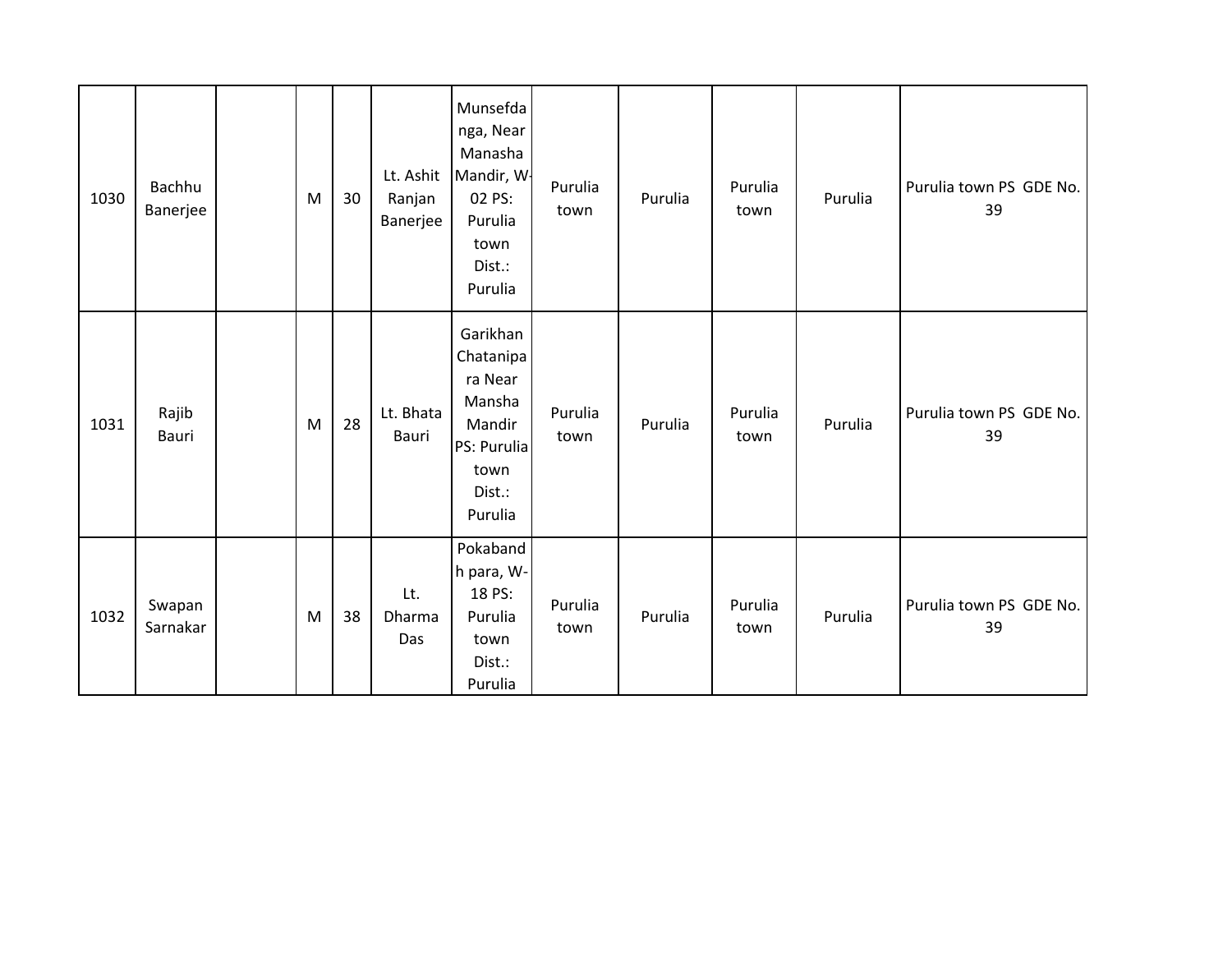| 1033 | Bikash<br>Ganguly | M | 30 | Gopal<br>Ganguly  | Bhatband<br>h Bauri<br>Para Near<br>Hanuman<br>Mandir, W<br>04 PS:<br>Purulia<br>town<br>Dist.:<br>Purulia | Purulia<br>town     | Purulia | Purulia<br>town | Purulia | Purulia town PS GDE No.<br>44 |
|------|-------------------|---|----|-------------------|------------------------------------------------------------------------------------------------------------|---------------------|---------|-----------------|---------|-------------------------------|
| 1034 | Gera<br>Bauri     | M | 38 | Lt. Habu<br>Bauri | Ketika<br>Bauripara,<br>W-09 PS:<br>Purulia<br>town<br>Dist.:<br>Purulia                                   | Purulia<br>town     | Purulia | Purulia<br>town | Purulia | Purulia town PS GDE No.<br>44 |
| 1035 | Kapil<br>Mahato   | M | 28 | Udhapap<br>Mahato | Vill-<br>Sonaijuri,<br>Po-<br>Baligara<br>PS: Purulia<br>mufassil<br>Dist.:<br>Purulia                     | Purulia<br>mufassil | Purulia | Purulia<br>town | Purulia | Purulia town PS GDE No.<br>44 |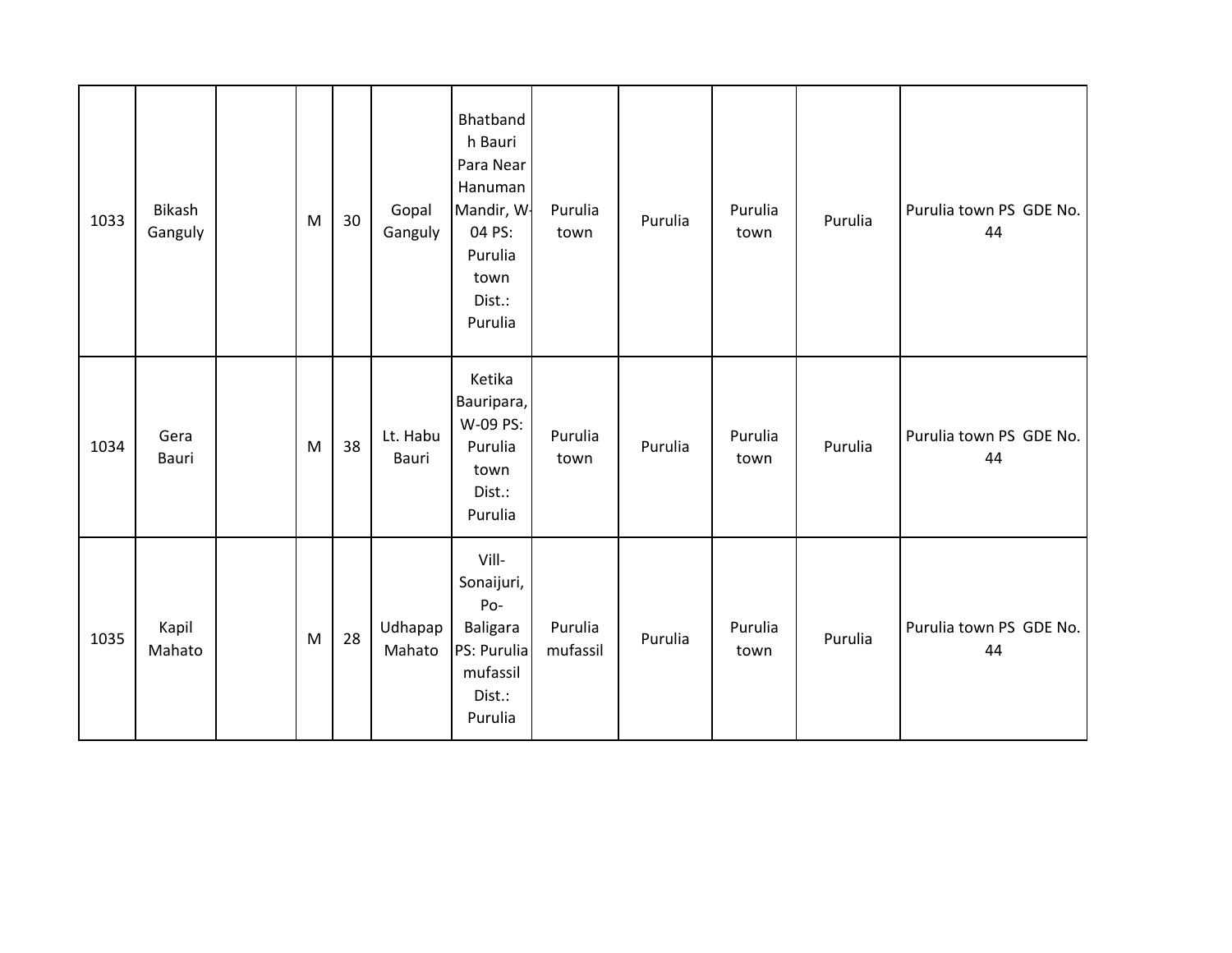| 1036 | Arup Das               | Babu   | M         | 36 | Ashoke<br>Das        | Bhatband<br>h Mission<br>Road, W-<br>04 PS:<br>Purulia<br>mufassil<br>Dist.:<br>Purulia           | Purulia<br>mufassil | Purulia | Purulia<br>town | Purulia | Purulia town PS GDE No.<br>44 |
|------|------------------------|--------|-----------|----|----------------------|---------------------------------------------------------------------------------------------------|---------------------|---------|-----------------|---------|-------------------------------|
| 1037 | Kushal<br>Sahis        |        | M         | 23 | Dipak<br>Sahis       | Dhabghat<br>a Harijon<br>Colony,<br>Das Para,<br>W-16 PS:<br>Purulia<br>town<br>Dist.:<br>Purulia | Purulia<br>town     | Purulia | Purulia<br>town | Purulia | Purulia town PS GDE No.<br>45 |
| 1038 | Kajal<br><b>Dhibar</b> |        | M         | 40 | Lt. Baidhu<br>Dhibar | Jila Para,<br>W-19 PS:<br>Purulia<br>town<br>Dist.:<br>Purulia                                    | Purulia<br>town     | Purulia | Purulia<br>town | Purulia | Purulia town PS GDE No.<br>45 |
| 1039 | Nripen<br>Bauri        | Chhatu | ${\sf M}$ | 45 | Lt. Kista<br>Bauri   | D.B. Road<br>Shib<br>Colony, W-<br>01 PS:<br>Purulia<br>town<br>Dist.:<br>Purulia                 | Purulia<br>town     | Purulia | Purulia<br>town | Purulia | Purulia town PS GDE No.<br>45 |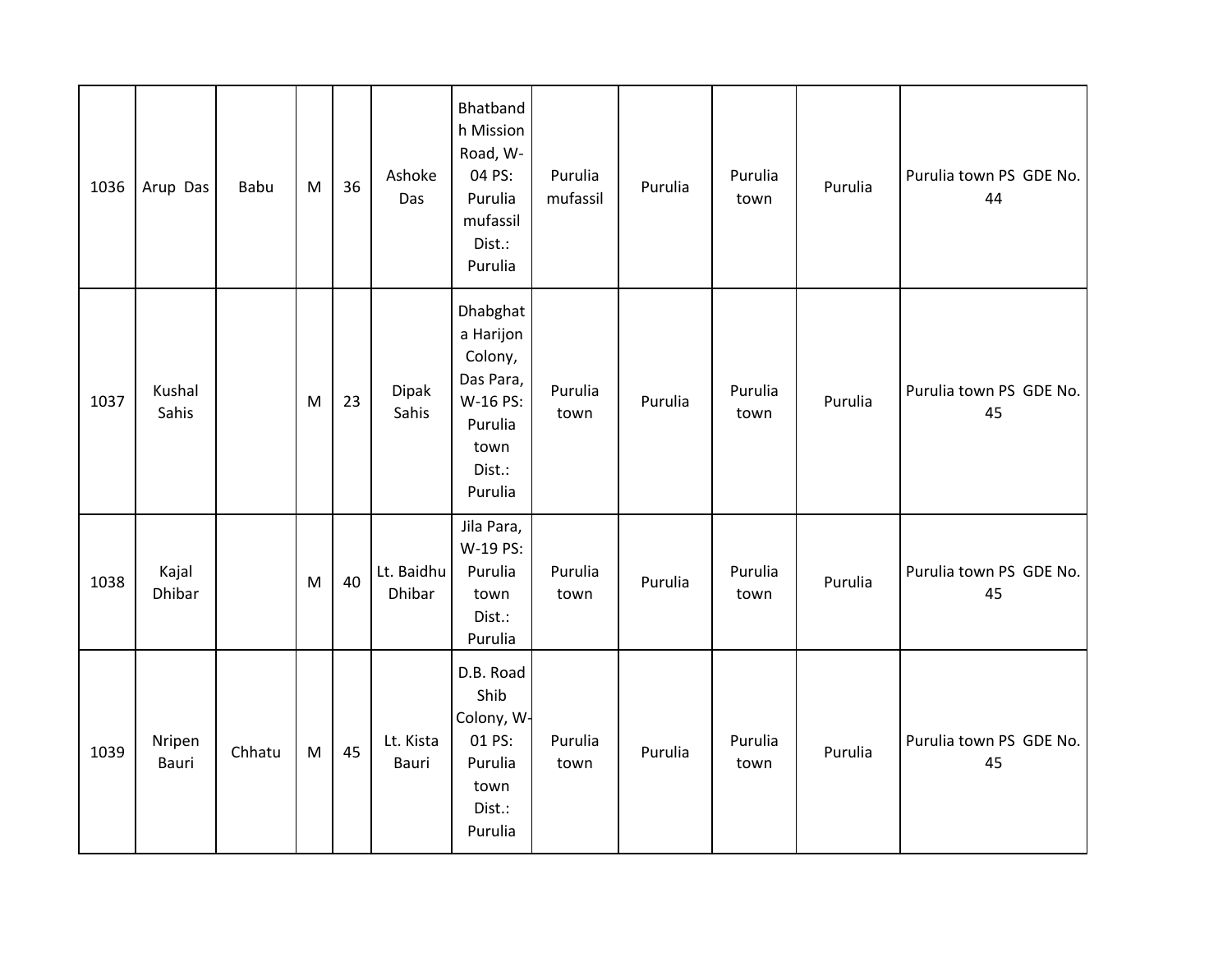| 1040 | Laxman<br>Sing<br>Sardar | M | 48 | Lt. Sakti<br>Sing<br>Sardar | Vill-Fuldih,<br>Po-Ketika<br>PS: Purulia<br>mufassil<br>Dist.:<br>Purulia | Purulia<br>mufassil | Purulia | Purulia<br>town | Purulia | Purulia town PS GDE No.<br>45 |
|------|--------------------------|---|----|-----------------------------|---------------------------------------------------------------------------|---------------------|---------|-----------------|---------|-------------------------------|
| 1041 | Pradip<br>Mahato         | M | 38 | Lt.madhus<br>udan<br>Mahato | Parbahal<br>PS:<br>Santaldih<br>Dist.:<br>Purulia                         | Santaldih           | Purulia | Santaldih       | Purulia | Santaldih PS GDE No. 40       |
| 1042 | Sunil<br>Hazra           | M | 46 | Lt.motilal<br>Hazra         | Gohira PS:<br>Santaldih<br>Dist.:<br>Purulia                              | Santaldih           | Purulia | Santaldih       | Purulia | Santaldih PS GDE No. 40       |
| 1043 | Parikshit<br>Bouri       | M | 36 | Chakrdhar<br>Bouri          | Poradih<br>PS:<br>Santaldih<br>Dist.:<br>Purulia                          | Santaldih           | Purulia | Santaldih       | Purulia | Santaldih PS GDE No. 11       |
| 1044 | Bijoy<br>Mahato          | M | 23 | Pradip<br>Mahato            | Chakbad<br>PS:<br>Santaldih<br>Dist.:<br>Purulia                          | Santaldih           | Purulia | Santaldih       | Purulia | Santaldih PS GDE No. 11       |
| 1045 | Rahul<br>Mondal          | M | 32 | Banku<br>Mondal             | Dandahit<br>PS: Santari<br>Dist.:<br>Purulia                              | Santari             | Purulia | Santari         | Purulia | Santari PS GDE No. 32         |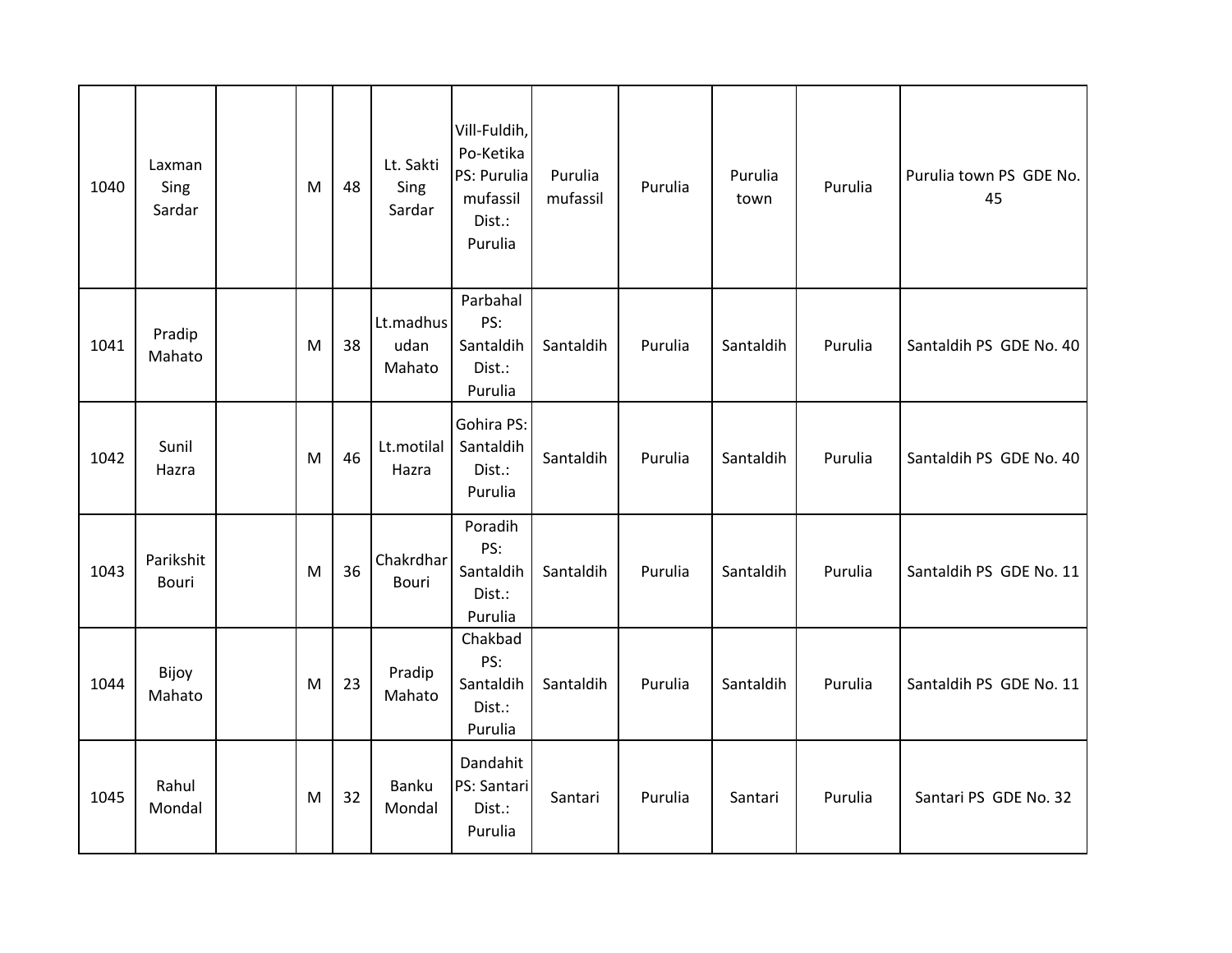| 1046 | Ratan<br>Mondal   | M | 25 | Mantosh<br>Mondal | Dandahit<br>PS: Santari<br>Dist.:<br>Purulia             | Santari | Purulia | Santari | Purulia | Santari PS GDE No. 32 |
|------|-------------------|---|----|-------------------|----------------------------------------------------------|---------|---------|---------|---------|-----------------------|
| 1047 | Pranab<br>Dutta   | M | 36 | Kanchan<br>Dutta  | Dandahit<br>PS: Santari<br>Dist.:<br>Purulia             | Santari | Purulia | Santari | Purulia | Santari PS GDE No. 32 |
| 1048 | Shibnath<br>Dutta | M | 30 | Balai<br>Dutta    | Dandahit<br>PS: Santari<br>Dist.:<br>Purulia             | Santari | Purulia | Santari | Purulia | Santari PS GDE No. 32 |
| 1049 | Prasanta<br>Mal   | M | 25 | Mal               | Dandahit<br>Lt. Krishna PS: Santari<br>Dist.:<br>Purulia | Santari | Purulia | Santari | Purulia | Santari PS GDE No. 32 |
| 1050 | Sk. Najrul        | M | 22 | Hakim<br>Khan     | Murulia<br><b>PS: Santari</b><br>Dist.:<br>Purulia       | Santari | Purulia | Santari | Purulia | Santari PS GDE No. 32 |
| 1051 | Md.<br>Rabiul     | M | 20 | Amir Ali          | Murulia<br><b>PS: Santari</b><br>Dist.:<br>Purulia       | Santari | Purulia | Santari | Purulia | Santari PS GDE No. 32 |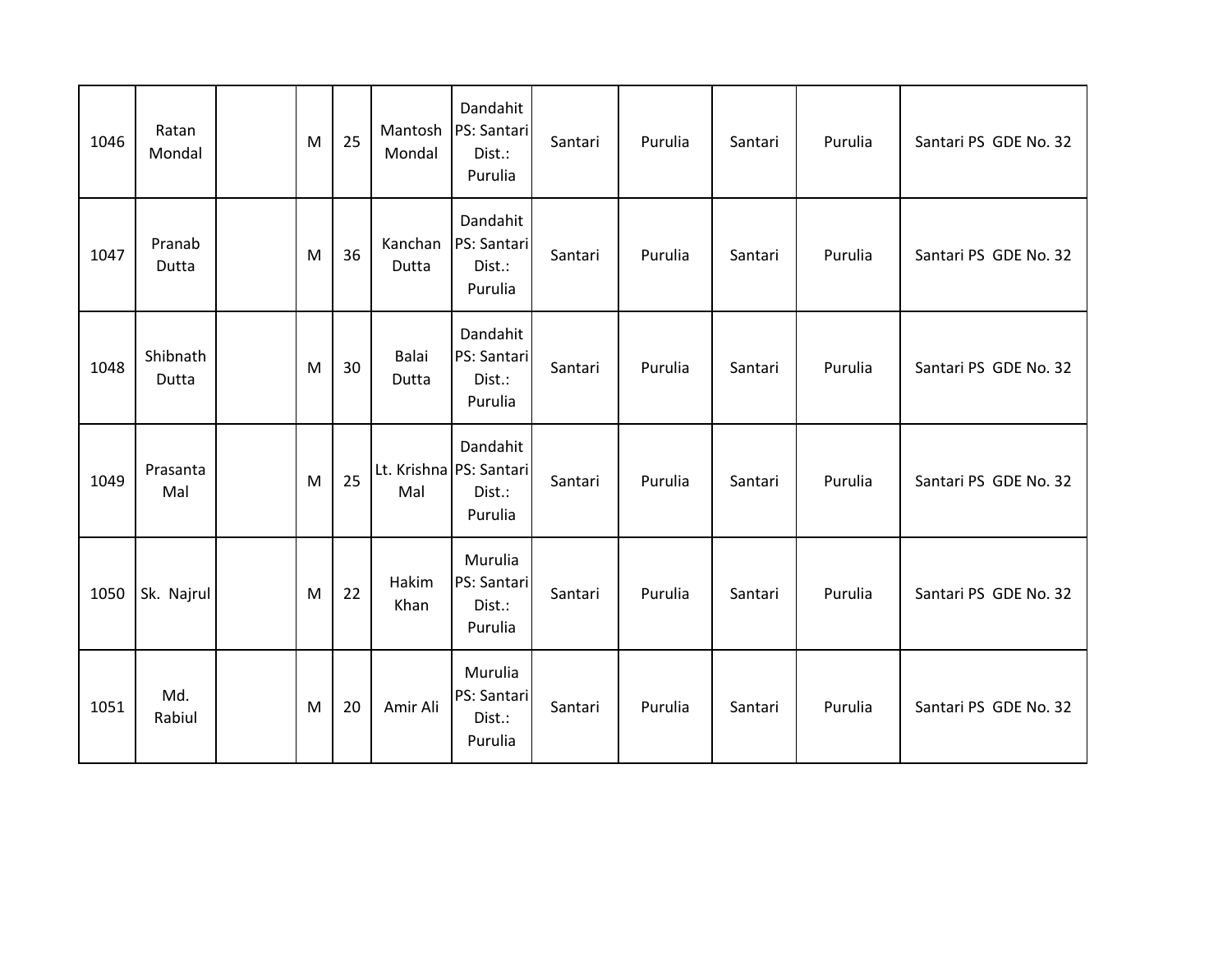| 1052 | Bikram<br>Sahis    | M | 25 | Nanda<br>Sahis     | <b>Bhadsa</b><br>PS: Tamna<br>Dist.:<br>Purulia      | Tamna | Purulia | Tamna | Purulia | Tamna PS GDE No. 31 |
|------|--------------------|---|----|--------------------|------------------------------------------------------|-------|---------|-------|---------|---------------------|
| 1053 | Samrat<br>Sahis    | M | 27 | Lalu Sahis         | <b>Bhadsa</b><br>PS: Tamna<br>Dist.:<br>Purulia      | Tamna | Purulia | Tamna | Purulia | Tamna PS GDE No. 31 |
| 1054 | Prasanta<br>Mahato | M | 35 | Ranjit<br>Mahato   | <b>Bhadsa</b><br>PS: Tamna<br>Dist.:<br>Purulia      | Tamna | Purulia | Tamna | Purulia | Tamna PS GDE No. 31 |
| 1055 | Dibakar<br>Mahato  | M | 30 | Mahato             | Narurdih<br>Bholanath PS: Tamna<br>Dist.:<br>Purulia | Tamna | Purulia | Tamna | Purulia | Tamna PS GDE No. 31 |
| 1056 | Surya<br>Bauri     | M | 28 | Narasing<br>Bauri  | Narurdih<br>PS: Tamna<br>Dist.:<br>Purulia           | Tamna | Purulia | Tamna | Purulia | Tamna PS GDE No. 31 |
| 1057 | Iswar<br>Mahato    | M | 26 | Kalipada<br>Mahato | Narurdih<br>PS: Tamna<br>Dist.:<br>Purulia           | Tamna | Purulia | Tamna | Purulia | Tamna PS GDE No. 31 |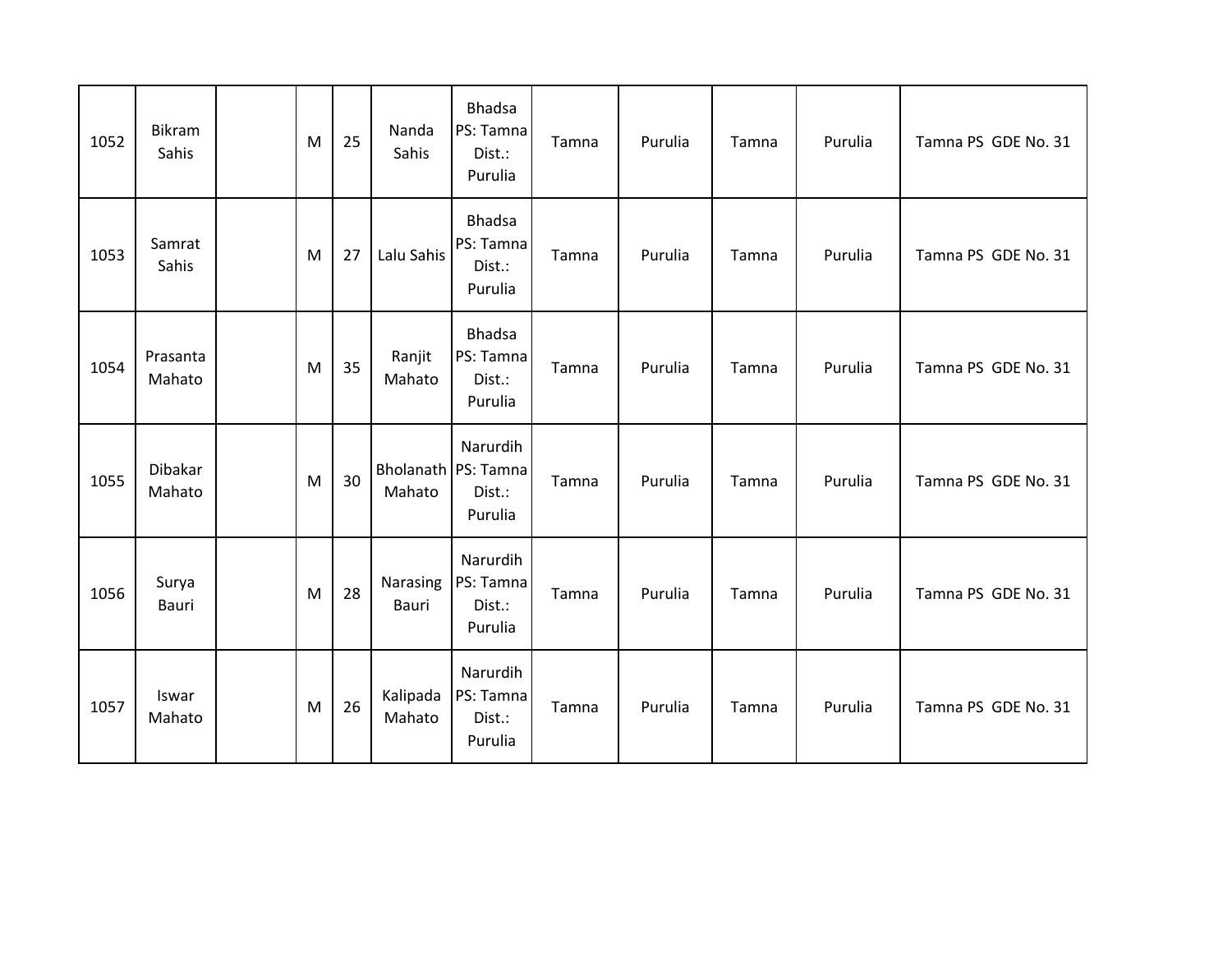| 1058 | Kalpana<br>Mondal      | M | 40 | Lt Ganesh<br>Mondal     | Surjopur<br>PS<br>Hanskhali<br>Nadia PS:<br>Hanskhli<br>Dist.:<br>Ranaghat<br>Police<br>District         | Hanskhli | Ranaghat<br>Police<br>District | Hanskhli | Ranaghat<br>Police District | Hanskhli PS GDE No. 39 |
|------|------------------------|---|----|-------------------------|----------------------------------------------------------------------------------------------------------|----------|--------------------------------|----------|-----------------------------|------------------------|
| 1059 | Nintu<br><b>Biswas</b> | M | 26 | Nikhil<br><b>Biswas</b> | Hatishala<br><b>PS</b><br>Hanskhali<br>Nadia PS:<br>Hanskhli<br>Dist.:<br>Ranaghat<br>Police<br>District | Hanskhli | Ranaghat<br>Police<br>District | Hanskhli | Ranaghat<br>Police District | Hanskhli PS GDE No. 39 |
| 1060 | <b>Tarak</b><br>Durlav | M | 37 | Lt Naran<br>Durlav      | Gazna PS<br>Hanskhali<br>Nadia PS:<br>Hanskhli<br>Dist.:<br>Ranaghat<br>Police<br>District               | Hanskhli | Ranaghat<br>Police<br>District | Hanskhli | Ranaghat<br>Police District | Hanskhli PS GDE No. 56 |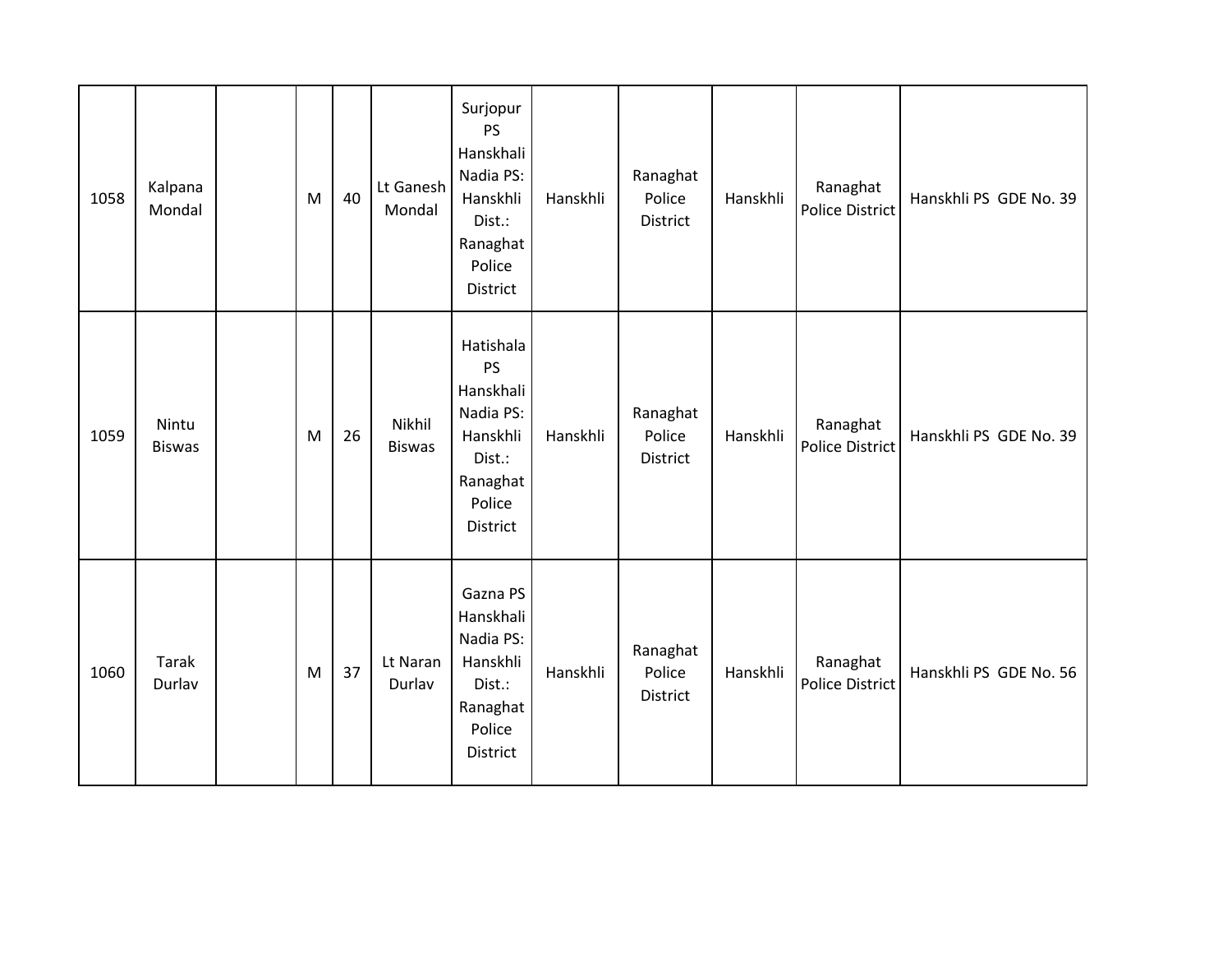| 1061 | Sripad<br>Das    | M | 54 | Lt<br>Mahendra<br>Das      | Gobinda<br>Pur<br>Colony PS<br>Hanskhali<br>Nadia PS:<br>Hanskhli<br>Dist.:<br>Ranaghat<br>Police<br>District | Hanskhli | Ranaghat<br>Police<br>District | Hanskhli | Ranaghat<br>Police District | Hanskhli PS GDE No. 56 |
|------|------------------|---|----|----------------------------|---------------------------------------------------------------------------------------------------------------|----------|--------------------------------|----------|-----------------------------|------------------------|
| 1062 | Swapan<br>Mondal | M | 26 | Chitta<br>Ranjan<br>Mondal | Gobordan<br>ga PS<br>Gobordan<br>ga, N 24<br>Pgs PS:<br>Hanskhli<br>Dist.:<br>Ranaghat<br>Police<br>District  | Hanskhli | Ranaghat<br>Police<br>District | Hanskhli | Ranaghat<br>Police District | Hanskhli PS GDE No. 21 |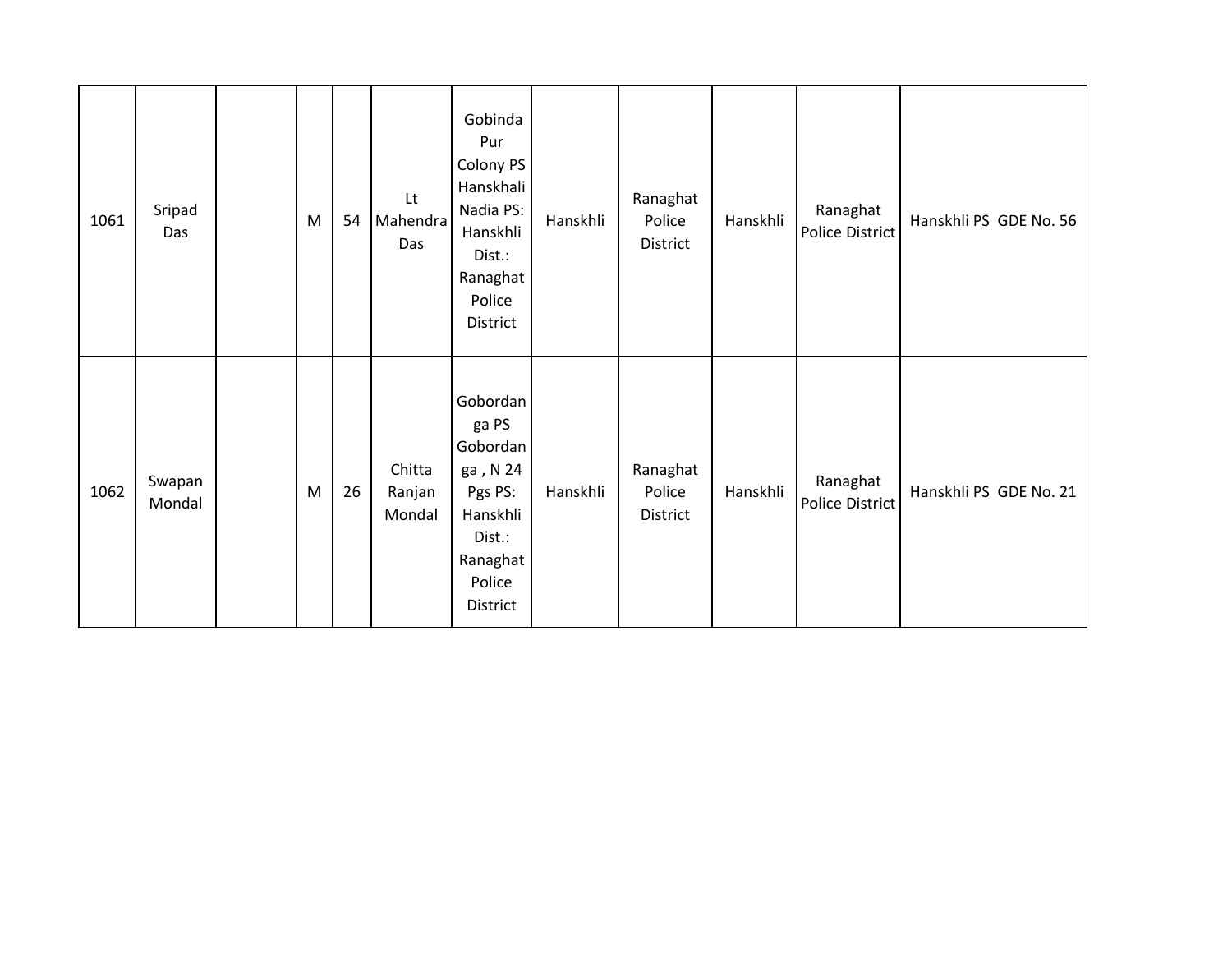| 1063 | Shovan<br>Bala         | M | 20 | Samir Bala                | <b>UTTAR</b><br><b>BHAYNA</b><br>PS<br>Hanskhali<br>Nadia PS:<br>Hanskhli<br>Dist.:<br>Ranaghat<br>Police<br><b>District</b> | Hanskhli | Ranaghat<br>Police<br>District | Hanskhli               | Ranaghat<br>Police District | Hanskhli PS GDE No. 16                      |
|------|------------------------|---|----|---------------------------|------------------------------------------------------------------------------------------------------------------------------|----------|--------------------------------|------------------------|-----------------------------|---------------------------------------------|
| 1064 | Dud<br>Kumar<br>Sardar | M | 21 | Hara<br>Krishna<br>Sardar | Bedberia<br>Daria<br>Bazar, PS:<br>Canning<br>Dist.:<br>Baruipur<br>Police<br>District                                       | Canning  | Baruipur<br>Police<br>District | Ballygunge<br>g.r.p.s. | Sealdah<br>G.R.P.           | Ballygunge g.r.p.s. PS<br><b>GDE No. 31</b> |
| 1065 | Sabir<br>Molla         | M | 18 | Saifuddin<br>Molla        | Y 253/1<br><b>Bottala</b><br>Road, PS:<br>Nadial<br>Dist.:<br>Kolkata                                                        | Nadial   | Kolkata                        | Ballygunge<br>g.r.p.s. | Sealdah<br>G.R.P.           | Ballygunge g.r.p.s. PS<br><b>GDE No. 31</b> |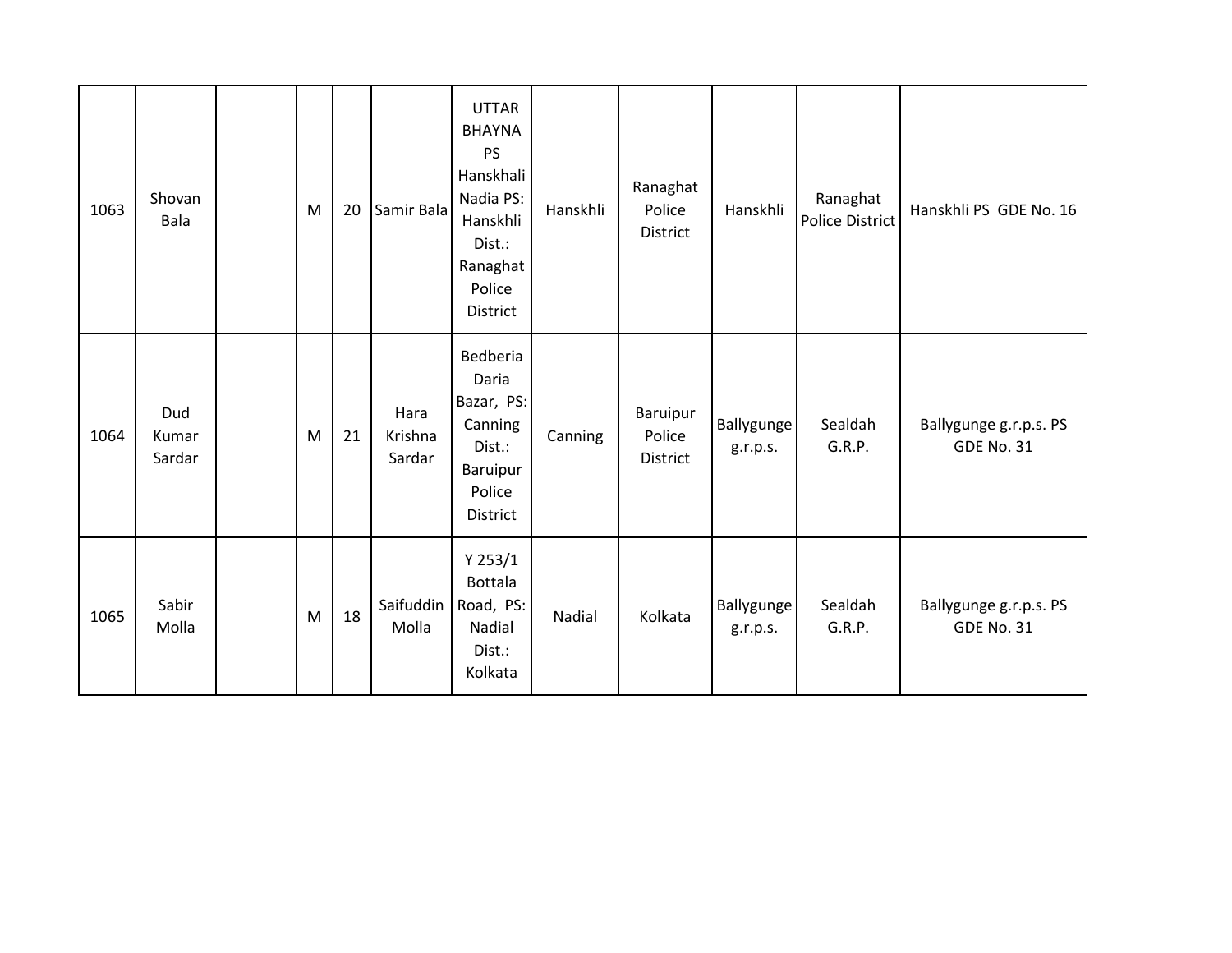| 1066 | Nur Alam                    | M | 19 | Jakir<br>Hossain    | Y 253/1<br><b>Bottala</b><br>Road, Kol-<br>18 PS:<br>Nadial<br>Dist.:<br>Kolkata         | Nadial          | Kolkata                                    | Ballygunge<br>g.r.p.s.    | Sealdah<br>G.R.P. | Ballygunge g.r.p.s. PS<br><b>GDE No. 31</b>   |
|------|-----------------------------|---|----|---------------------|------------------------------------------------------------------------------------------|-----------------|--------------------------------------------|---------------------------|-------------------|-----------------------------------------------|
| 1067 | Chandraka<br>nt<br>Rajbahar | M | 33 | Rambali<br>Rajbahar | Sakinagar                                                                                |                 | <b>Basirhat</b>                            | Baruipur<br>g.r.p.s.      | Sealdah<br>G.R.P. | Baruipur g.r.p.s. PS GDE<br>No. 25            |
| 1068 | Sanju<br>Rama<br>Rathore    | M | 26 | Rama<br>Rathore     | <b>Bhagal</b><br>Court                                                                   |                 | <b>Basirhat</b>                            | Baruipur<br>g.r.p.s.      | Sealdah<br>G.R.P. | Baruipur g.r.p.s. PS GDE<br>No. 25            |
| 1069 | Sukhjinder<br>Kumar         | M | 30 | Amarjit             | Jalandhar,<br>Panjab                                                                     |                 | <b>Basirhat</b>                            | Chitpur<br>g.r.p.s.       | Sealdah<br>G.R.P. | Chitpur g.r.p.s. PS GDE<br>No. 18             |
| 1070 | Pankaj<br>Kumar             | M | 24 | Kawal<br>Krishna    | Vill-<br>Mirjapur,<br>PO-<br>Firozpur                                                    |                 | <b>Basirhat</b>                            | Chitpur<br>g.r.p.s.       | Sealdah<br>G.R.P. | Chitpur g.r.p.s. PS GDE<br>No. 18             |
| 1071 | Monipal<br>Sk               | M | 25 | Sana Sk             | Haranagar<br>PS:<br>Nakashipa<br>ra Dist.:<br>Krishnana<br>gar Police<br><b>District</b> | Nakashipar<br>a | Krishnanaga<br>r Police<br><b>District</b> | Krishnanag<br>ar g.r.p.s. | Sealdah<br>G.R.P. | Krishnanagar g.r.p.s. PS<br><b>GDE No. 18</b> |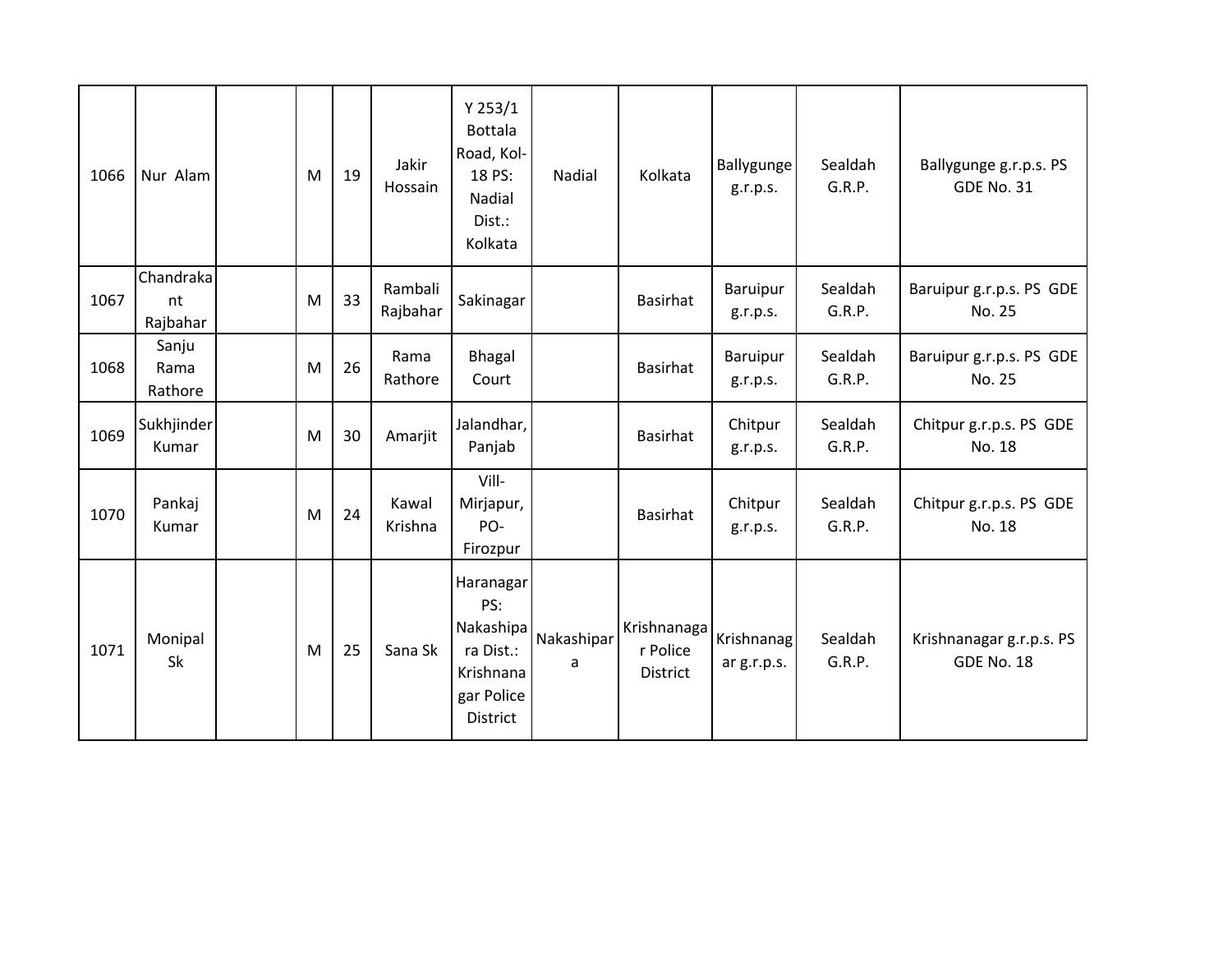| 1072 | Shekhar<br>Kr Das | M | 26 | Binod Kr.<br>Das | A.P Debi<br>Road PS:<br>Titagarh<br>Dist.:<br><b>Barrackpo</b><br>re Police<br>Commissi<br>onerate | Titagarh  | Barrackpore<br>Police<br>Commission<br>erate | Krishnanag<br>ar g.r.p.s. | Sealdah<br>G.R.P. | Krishnanagar g.r.p.s. PS<br><b>GDE No. 18</b> |
|------|-------------------|---|----|------------------|----------------------------------------------------------------------------------------------------|-----------|----------------------------------------------|---------------------------|-------------------|-----------------------------------------------|
| 1073 | Raju<br>Halder    | M | 20 | Gopal<br>Halder  | Laxminaga<br>rpur PS:<br>Sagarpara<br>Dist.:<br>Murshida<br>bad                                    | Sagarpara | Murshidaba   Krishnanag  <br>d               | ar g.r.p.s.               | Sealdah<br>G.R.P. | Krishnanagar g.r.p.s. PS<br><b>GDE No. 18</b> |
| 1074 | Sagir<br>Hossain  | M | 24 | Bablu Sk         | Charsupi<br>Hazirpara<br>para PS:<br>Bhagawan<br>gola Dist.:<br>Murshida<br>bad                    | ola       | Bhagawang Murshidaba Krishnanag<br>d         | ar g.r.p.s.               | Sealdah<br>G.R.P. | Krishnanagar g.r.p.s. PS<br><b>GDE No. 18</b> |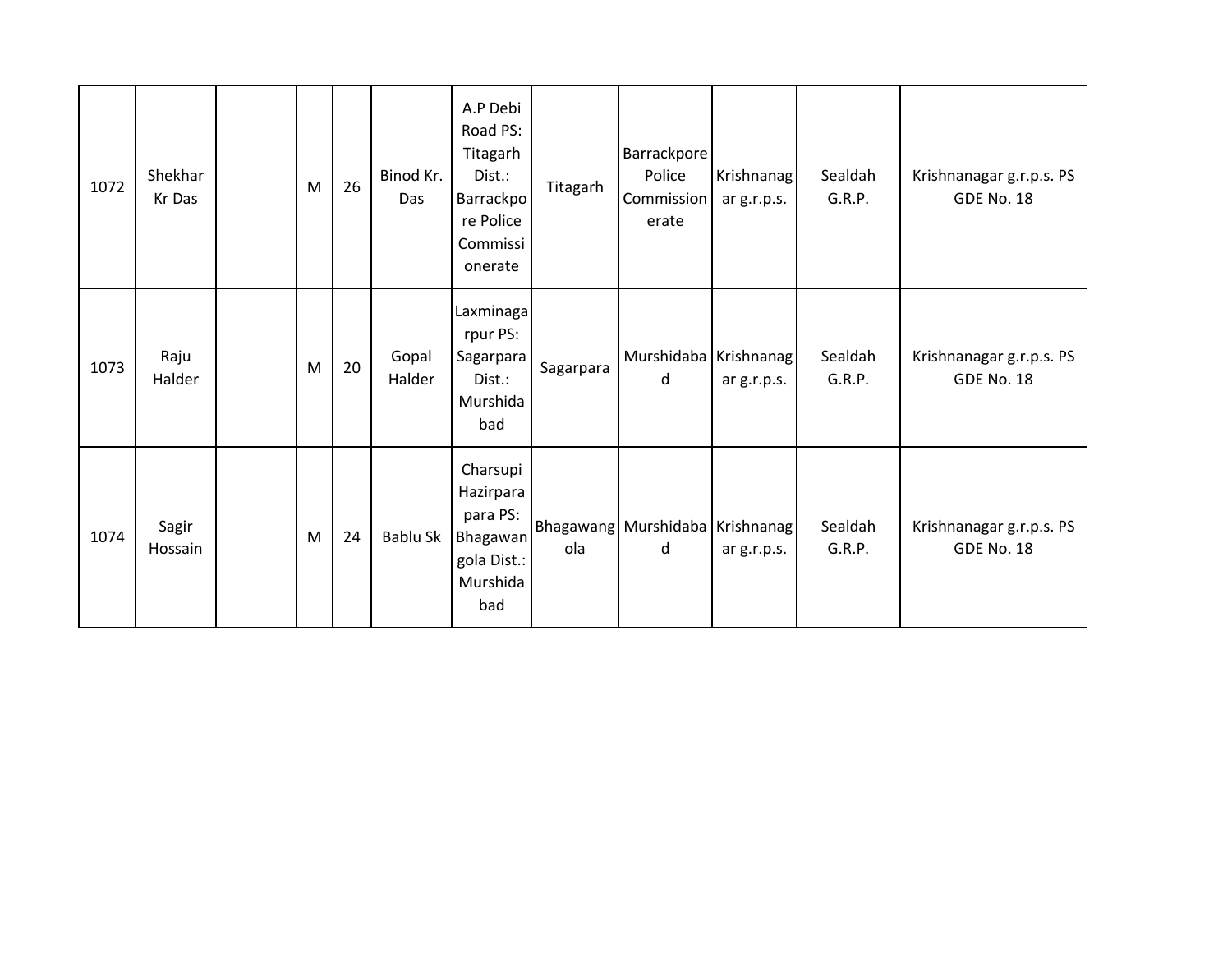| 1075 | Surayagha<br><b>Biswas</b> | M         | 21 | Supriya<br><b>Biswas</b> | Halisahar<br>Sarkar<br>bazer P.O<br>Nababganj<br>P.S Bizpur<br>PS: Bizpur<br>Dist.:<br><b>Barrackpo</b><br>re Police<br>Commissi<br>onerate | Bizpur  | Barrackpore<br>Police<br>Commission<br>erate | Naihati<br>g.r.p.s. | Sealdah<br>G.R.P. | Naihati g.r.p.s. PS GDE<br>No. 16 |
|------|----------------------------|-----------|----|--------------------------|---------------------------------------------------------------------------------------------------------------------------------------------|---------|----------------------------------------------|---------------------|-------------------|-----------------------------------|
| 1076 | Akash<br>Das               | ${\sf M}$ | 24 | Ashish Das               | Chakdaha<br>Lalpur P.S<br>Chakdah<br>PS:<br>Chakdah<br>Dist.:<br>Ranaghat<br>Police<br>District                                             | Chakdah | Ranaghat<br>Police<br>District               | Naihati<br>g.r.p.s. | Sealdah<br>G.R.P. | Naihati g.r.p.s. PS GDE<br>No. 16 |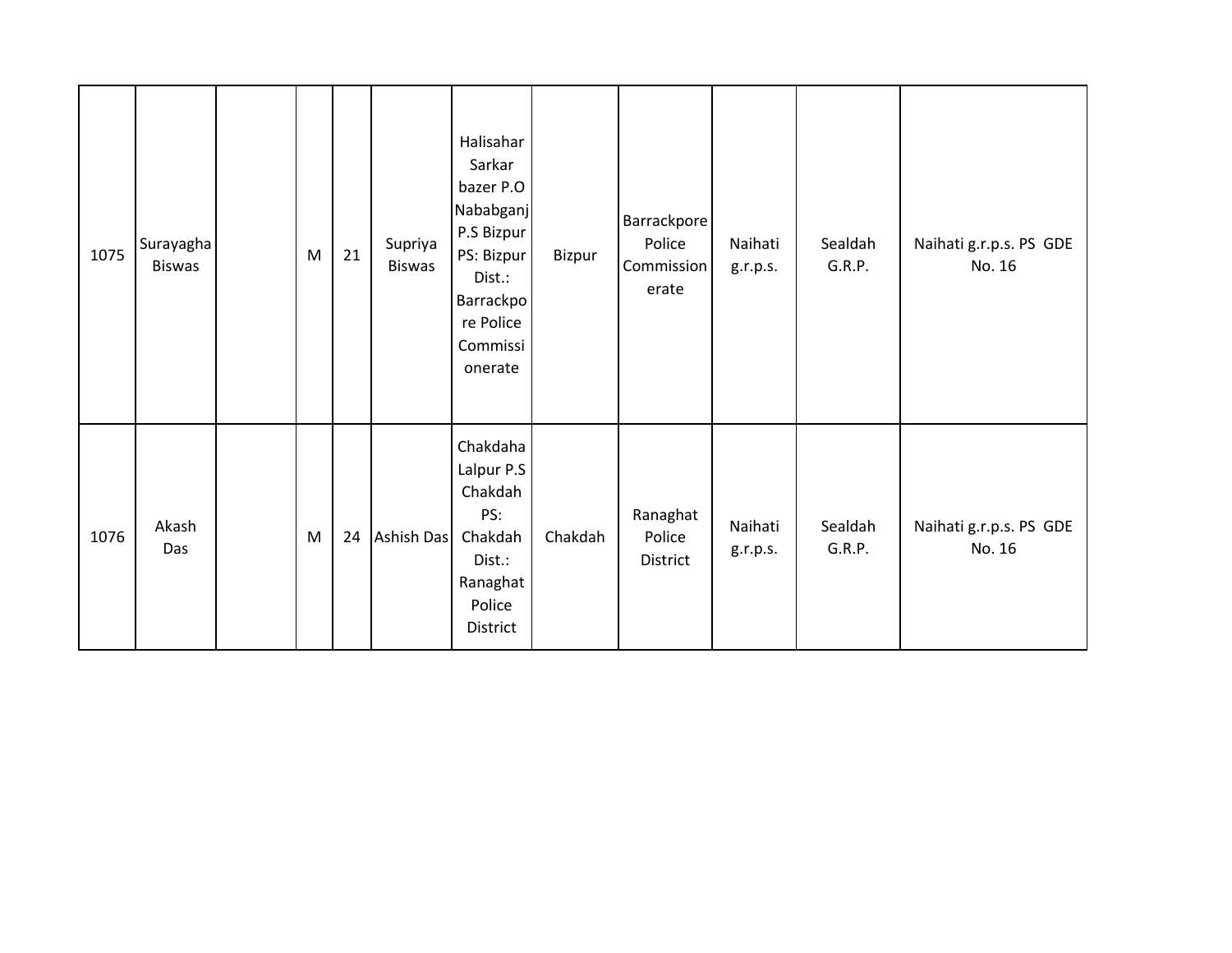| 1077 | Aksh<br>Madak        | M | 24 | Ashu<br>Madak      | Chakdaha<br>Alaipur<br>P.S<br>Chakdah<br>PS:<br>Chakdah<br>Dist.:<br>Ranaghat<br>Police<br>District                        | Chakdah | Ranaghat<br>Police<br>District               | Naihati<br>g.r.p.s. | Sealdah<br>G.R.P. | Naihati g.r.p.s. PS GDE<br>No. 16 |
|------|----------------------|---|----|--------------------|----------------------------------------------------------------------------------------------------------------------------|---------|----------------------------------------------|---------------------|-------------------|-----------------------------------|
| 1078 | Sanjoy<br>Sikder     | M | 22 | Subhash<br>Sikder  | Halisahar<br>Nabagang<br>P.S Bizpur<br>PS: Bizpur<br>Dist.:<br>Barrackpo<br>re Police<br>Commissi<br>onerate               | Bizpur  | Barrackpore<br>Police<br>Commission<br>erate | Naihati<br>g.r.p.s. | Sealdah<br>G.R.P. | Naihati g.r.p.s. PS GDE<br>No. 16 |
| 1079 | Amir<br><b>Basak</b> | M | 34 | Biswanath<br>Basak | Halisahar<br>Kabirajpar<br>a P.S<br><b>Bizpur PS:</b><br>Bizpur<br>Dist.:<br>Barrackpo<br>re Police<br>Commissi<br>onerate | Bizpur  | Barrackpore<br>Police<br>Commission<br>erate | Naihati<br>g.r.p.s. | Sealdah<br>G.R.P. | Naihati g.r.p.s. PS GDE<br>No. 16 |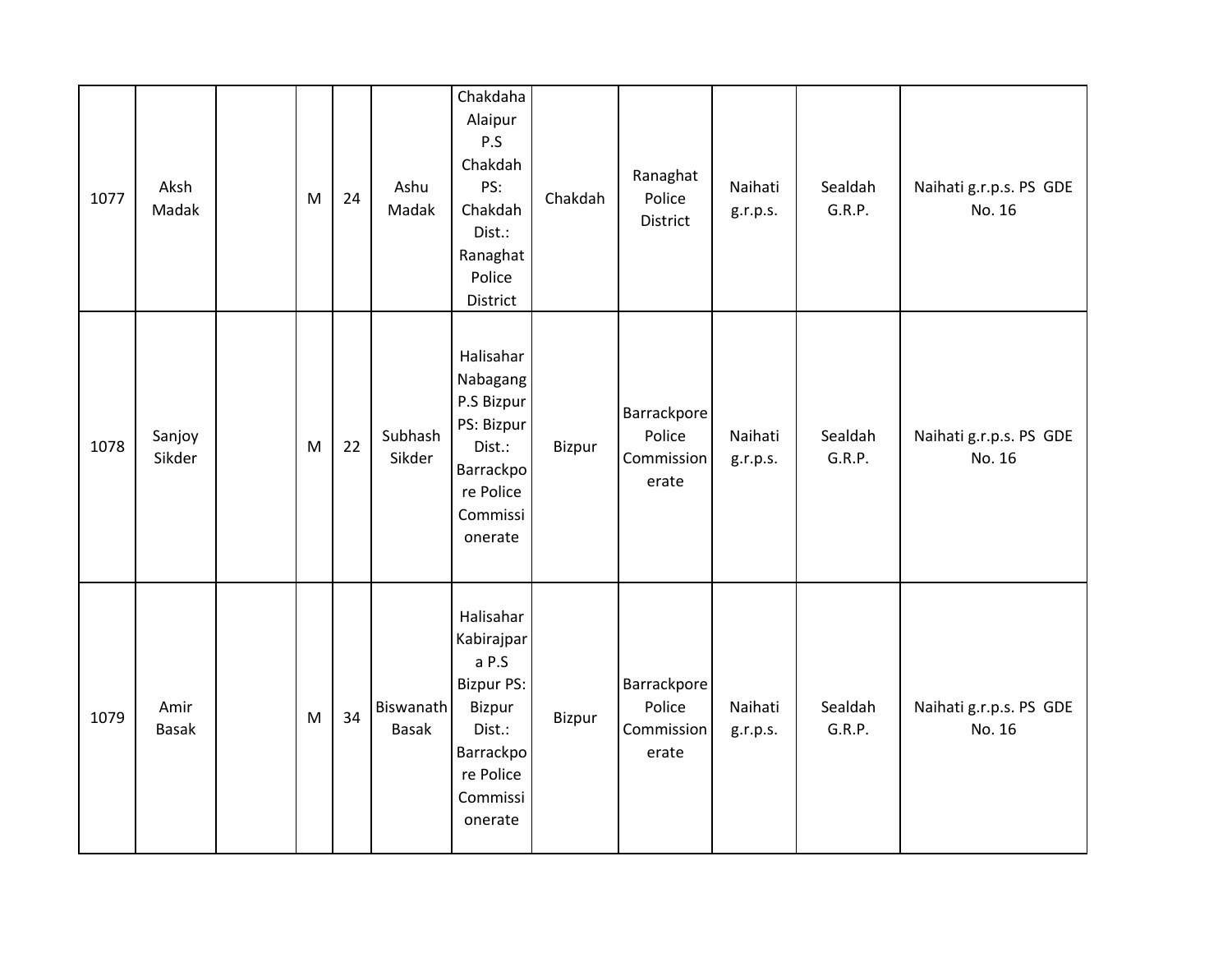| 1080 | Bijoy Das         | M         | 19 | $\vee$                            | Kalna Bas<br>Mitrapara<br>P.S Kalna<br>PS: Kalna<br>Dist.:<br>Purba<br>Burdwan | Kalna | Purba<br>Burdwan | Naihati<br>g.r.p.s. | Sealdah<br>G.R.P. | Naihati g.r.p.s. PS GDE<br>No. 16 |
|------|-------------------|-----------|----|-----------------------------------|--------------------------------------------------------------------------------|-------|------------------|---------------------|-------------------|-----------------------------------|
| 1081 | Sukesh<br>Mallick | M         | 24 | <b>Bimal</b><br>Charan<br>Mallick | Damra<br>Dhakpara<br>P.S Mogra<br>PS: Mogra<br>Dist.:<br>Hooghly<br>Rural      | Mogra | Hooghly<br>Rural | Naihati<br>g.r.p.s. | Sealdah<br>G.R.P. | Naihati g.r.p.s. PS GDE<br>No. 16 |
| 1082 | Asit Q Roy        | ${\sf M}$ | 31 | Rodhanat<br>h Roy                 | V PS:<br>Mogra<br>Dist.:<br>Hooghly<br>Rural                                   | Mogra | Hooghly<br>Rural | Naihati<br>g.r.p.s. | Sealdah<br>G.R.P. | Naihati g.r.p.s. PS GDE<br>No. 16 |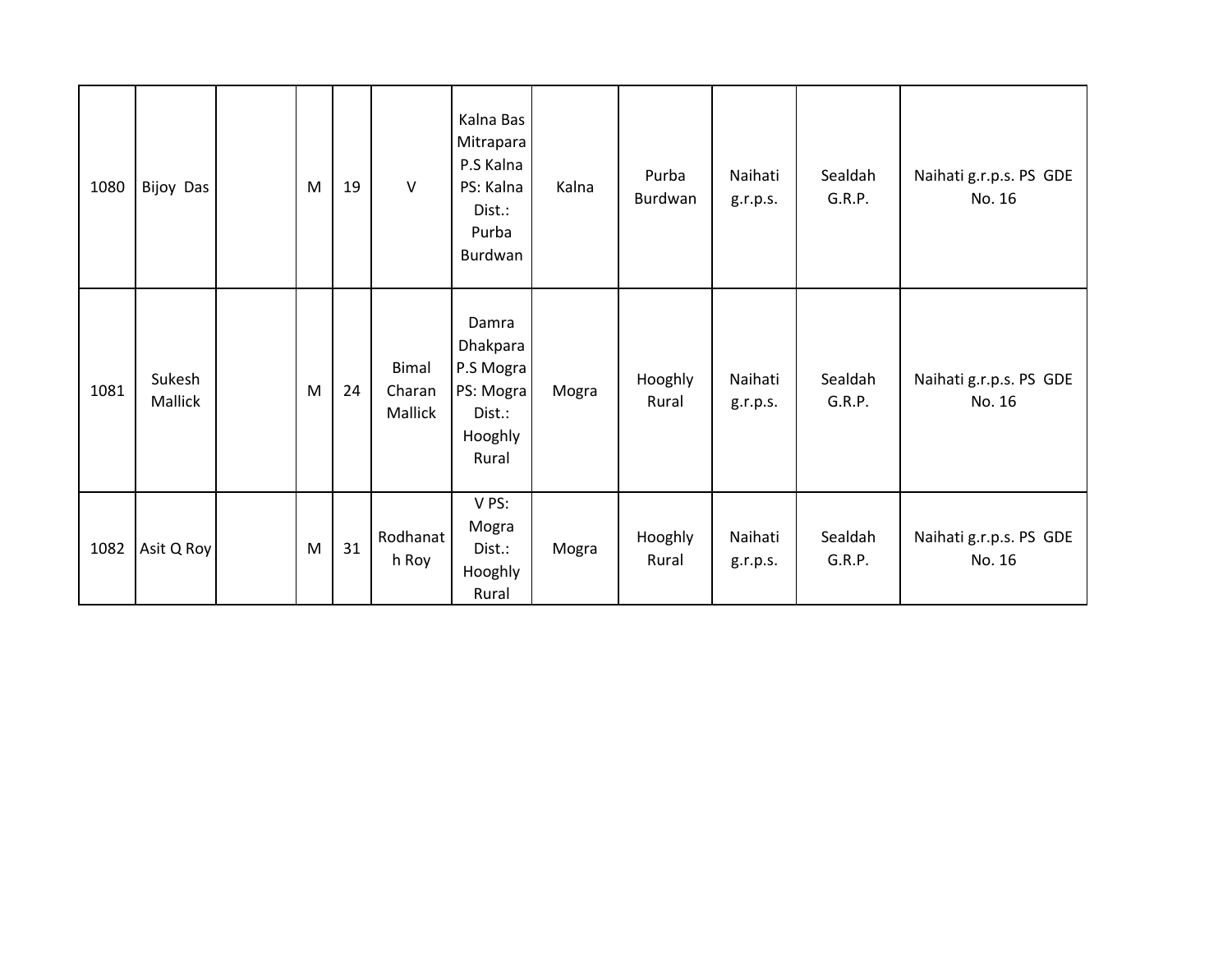| 1083 | Dhananjo<br>y Tudu | M | 38 | Panchana<br>n Tudu | Naihati<br>Palashi<br>Majhi<br>para P.S<br>Naihati<br>PS:<br>Naihati<br>Dist.:<br>Barrackpo<br>re Police<br>Commissi<br>onerate | Naihati | Barrackpore<br>Police<br>Commission<br>erate | Naihati<br>g.r.p.s. | Sealdah<br>G.R.P. | Naihati g.r.p.s. PS GDE<br>No. 22 |
|------|--------------------|---|----|--------------------|---------------------------------------------------------------------------------------------------------------------------------|---------|----------------------------------------------|---------------------|-------------------|-----------------------------------|
| 1084 | Sudhu<br>Mandi     | M | 22 | Guddu<br>Mandi     | Palashi<br>Majhipara<br>P.S<br>Naihati<br>PS:<br>Naihati<br>Dist.:<br>Barrackpo<br>re Police<br>Commissi<br>onerate             | Naihati | Barrackpore<br>Police<br>Commission<br>erate | Naihati<br>g.r.p.s. | Sealdah<br>G.R.P. | Naihati g.r.p.s. PS GDE<br>No. 22 |
| 1085 | Bueyal<br>Halder   | M | 23 | Susanta<br>Halder  | Magra<br>Sukanta<br>Polly P.S<br>Mogra PS:<br>Mogra<br>Dist.:<br>Hooghly<br>Rural                                               | Mogra   | Hooghly<br>Rural                             | Naihati<br>g.r.p.s. | Sealdah<br>G.R.P. | Naihati g.r.p.s. PS GDE<br>No. 22 |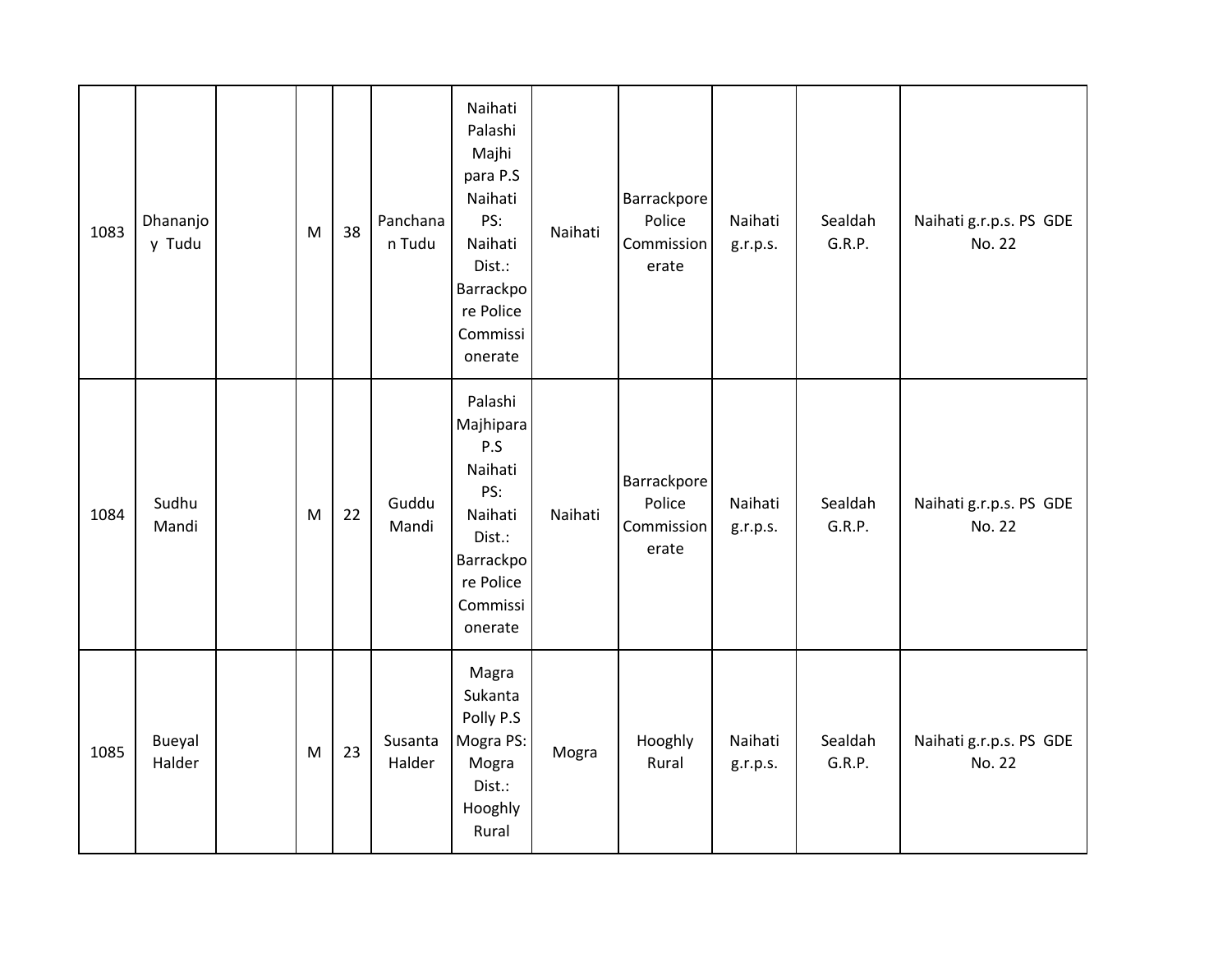| 1086 | Rana Das                 | M | 19 | <b>Badal Das</b>           | Barniya<br>Palashipar<br>a PS:<br>Palashipar<br>a Dist.:<br>Krishnana<br>gar Police<br>District          | Palashipara | Krishnanaga<br>r Police<br>District          | Naihati<br>g.r.p.s. | Sealdah<br>G.R.P. | Naihati g.r.p.s. PS GDE<br>No. 22 |
|------|--------------------------|---|----|----------------------------|----------------------------------------------------------------------------------------------------------|-------------|----------------------------------------------|---------------------|-------------------|-----------------------------------|
| 1087 | Sanjoy<br>Halder         | M | 38 | Kesto<br>Chandra<br>Halder | Sodpur<br>Natagarh<br>P.S Ghola<br>PS: Ghola<br>Dist.:<br>Barrackpo<br>re Police<br>Commissi<br>onerate  | Ghola       | Barrackpore<br>Police<br>Commission<br>erate | Naihati<br>g.r.p.s. | Sealdah<br>G.R.P. | Naihati g.r.p.s. PS GDE<br>No. 22 |
| 1088 | Sayan<br>Chakrabor<br>ty | M | 25 | Chandan<br>Chakrabor<br>ty | Sodpur<br>Milongarh<br>P.S Ghola<br>PS: Ghola<br>Dist.:<br>Barrackpo<br>re Police<br>Commissi<br>onerate | Ghola       | Barrackpore<br>Police<br>Commission<br>erate | Naihati<br>g.r.p.s. | Sealdah<br>G.R.P. | Naihati g.r.p.s. PS GDE<br>No. 22 |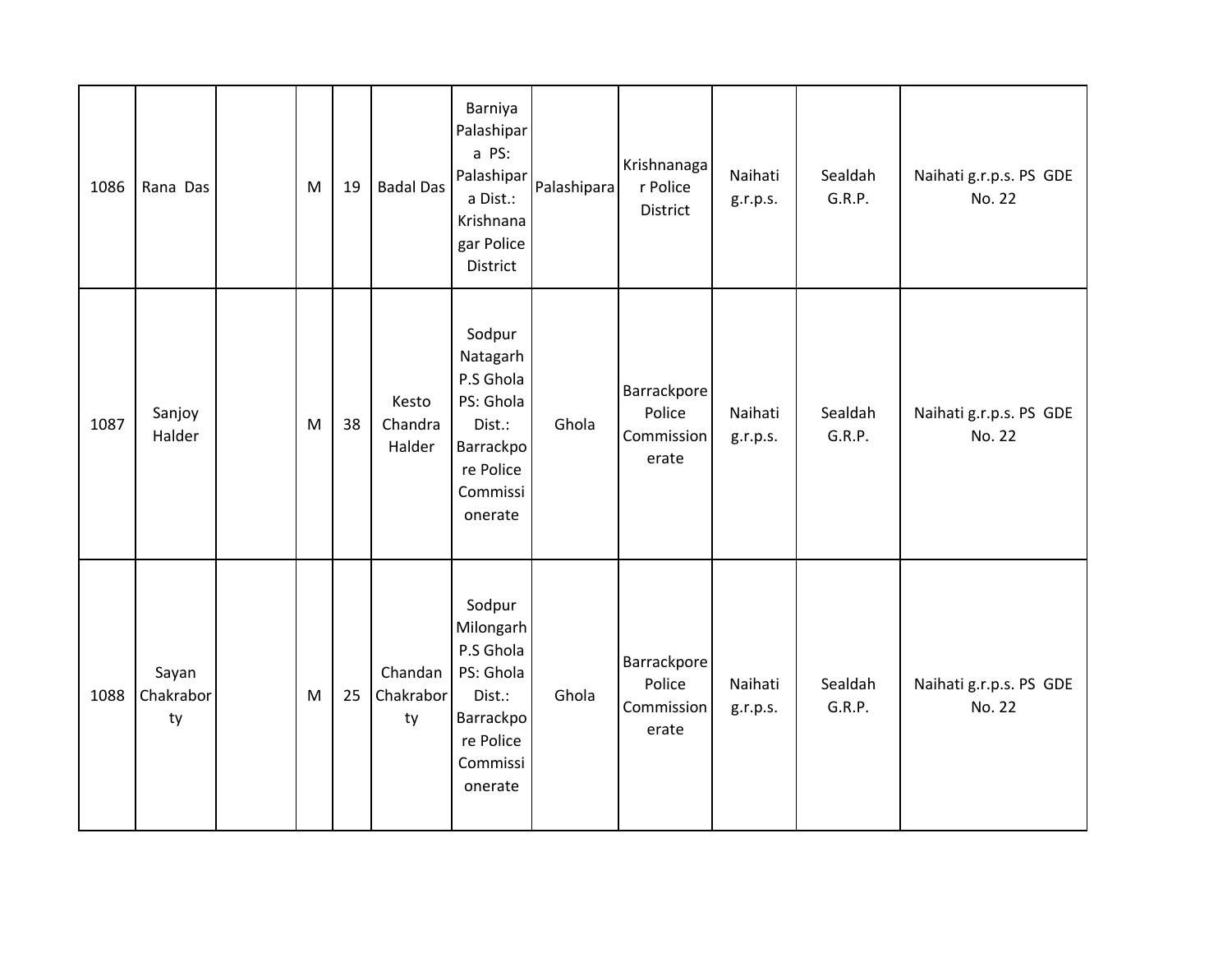| 1089 | Ayan<br>Dutta             | M         | 21 | Tapan<br>Dutta      | 31 No<br>adhar<br>Chadu Das<br>Lane P.S<br>Ultadanga<br>PS:<br>Ultadanga<br>Dist.:<br>Kolkata                        | Ultadanga   | Kolkata                                      | Naihati<br>g.r.p.s. | Sealdah<br>G.R.P. | Naihati g.r.p.s. PS GDE<br>No. 22 |
|------|---------------------------|-----------|----|---------------------|----------------------------------------------------------------------------------------------------------------------|-------------|----------------------------------------------|---------------------|-------------------|-----------------------------------|
| 1090 | Narayn<br>Rajbhangs<br>j. | ${\sf M}$ | 35 | Sambhu<br>Rajbanshi | Ichhapur<br>Mayapolly<br>P.S<br>Noapara<br>PS:<br>Noapara<br>Dist.:<br>Barrackpo<br>re Police<br>Commissi<br>onerate | Noapara     | Barrackpore<br>Police<br>Commission<br>erate | Naihati<br>g.r.p.s. | Sealdah<br>G.R.P. | Naihati g.r.p.s. PS GDE<br>No. 22 |
| 1091 | Ashik<br>Iqbal Sk         | M         | 19 | Md Asik<br>Sk       | Avaynagar<br>P.S Palashi<br>PS:<br>Palashipar<br>a Dist.:<br>Krishnana<br>gar Police<br>District                     | Palashipara | Krishnanaga<br>r Police<br>District          | Naihati<br>g.r.p.s. | Sealdah<br>G.R.P. | Naihati g.r.p.s. PS GDE<br>No. 22 |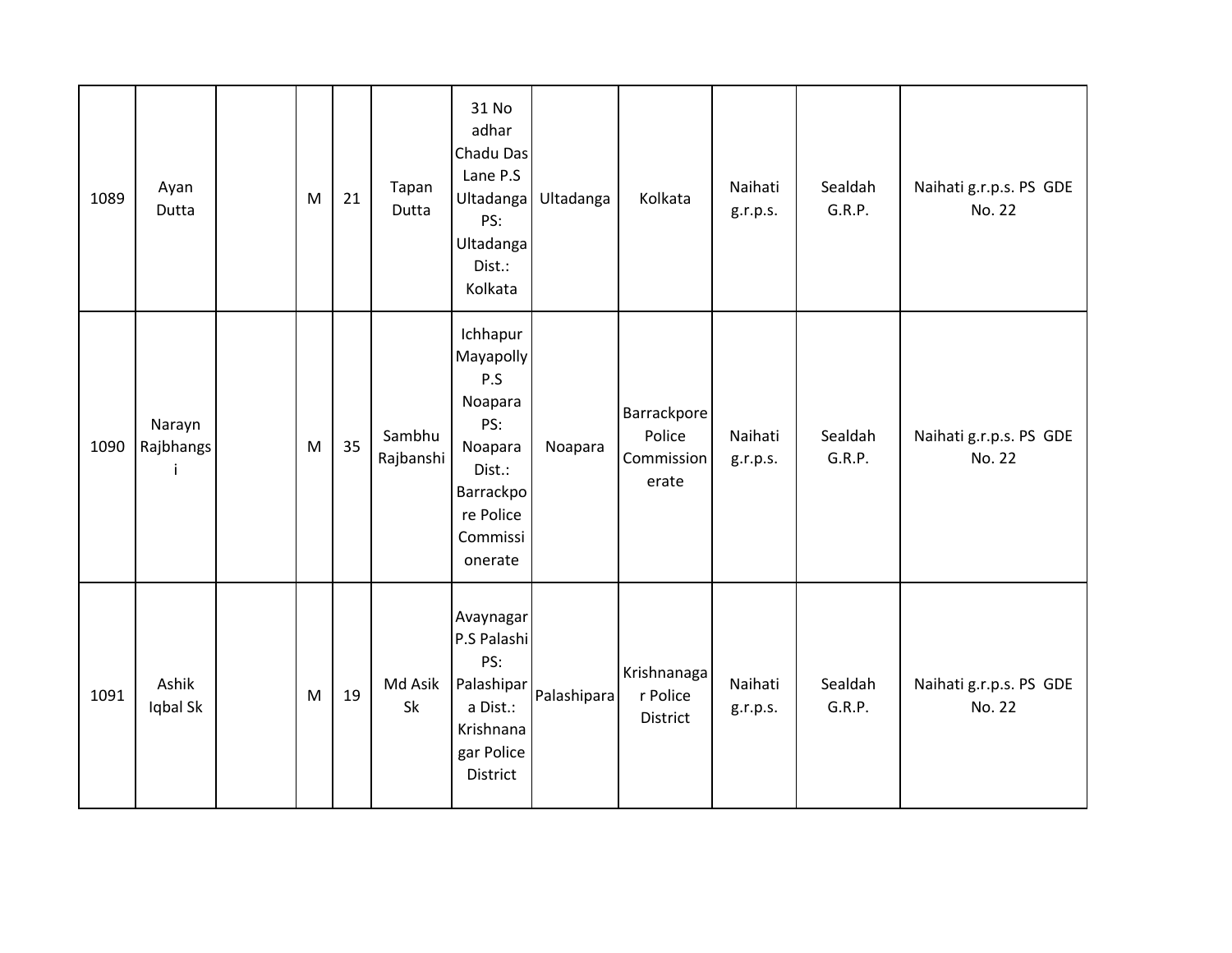| 1092 | Bhim Das                | M | 35 | <b>Basu Das</b>             | City Bazer<br>Road,<br>Kanchrapa<br>ra P.S<br>Bizpur PS:<br>Bizpur<br>Dist.:<br>Barrackpo<br>re Police<br>Commissi<br>onerate | Bizpur  | Barrackpore<br>Police<br>Commission<br>erate | Naihati<br>g.r.p.s. | Sealdah<br>G.R.P. | Naihati g.r.p.s. PS GDE<br>No. 28 |
|------|-------------------------|---|----|-----------------------------|-------------------------------------------------------------------------------------------------------------------------------|---------|----------------------------------------------|---------------------|-------------------|-----------------------------------|
| 1093 | Subhas<br><b>Biswas</b> | M | 34 | Lt Subrata<br><b>Biswas</b> | 71<br>Mitrapara<br>Road P.S<br>Naihati<br>PS:<br>Naihati<br>Dist.:<br><b>Barrackpo</b><br>re Police<br>Commissi<br>onerate    | Naihati | Barrackpore<br>Police<br>Commission<br>erate | Naihati<br>g.r.p.s. | Sealdah<br>G.R.P. | Naihati g.r.p.s. PS GDE<br>No. 28 |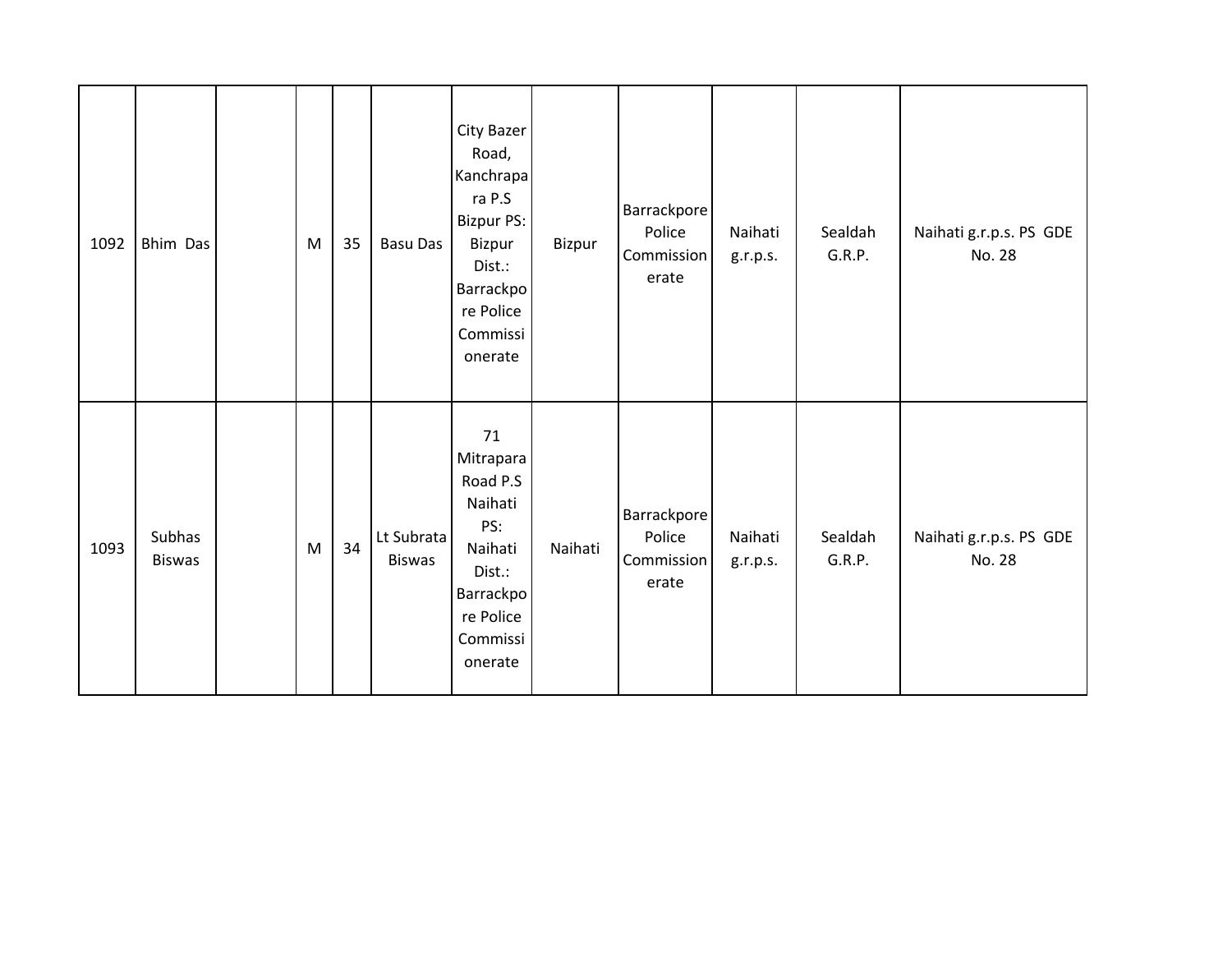| 1094 | Koushik<br>Bhattache<br>rjee | M | 43 | Kali<br>Bhattacha<br>rjee     | Naihati<br>Mitrapara<br>P.S<br>Naihati<br>PS:<br>Naihati<br>Dist.:<br>Barrackpo<br>re Police<br>Commissi<br>onerate | Naihati | Barrackpore<br>Police<br>Commission<br>erate | Naihati<br>g.r.p.s. | Sealdah<br>G.R.P. | Naihati g.r.p.s. PS GDE<br>No. 28 |
|------|------------------------------|---|----|-------------------------------|---------------------------------------------------------------------------------------------------------------------|---------|----------------------------------------------|---------------------|-------------------|-----------------------------------|
| 1095 | Subhasis<br>Nandey           | M | 37 | Lt Swapan<br>Kr Nandey        | 73 Sartri<br>Road P.S<br>Naihati<br>PS:<br>Naihati<br>Dist.:<br>Barrackpo<br>re Police<br>Commissi<br>onerate       | Naihati | Barrackpore<br>Police<br>Commission<br>erate | Naihati<br>g.r.p.s. | Sealdah<br>G.R.P. | Naihati g.r.p.s. PS GDE<br>No. 28 |
| 1096 | Amar<br>Banerjee             | M | 58 | Lt Ram<br>Krishna<br>Banerjee | Shyam<br>Road P.S<br>Naihati<br>PS:<br>Naihati<br>Dist.:<br>Barrackpo<br>re Police<br>Commissi<br>onerate           | Naihati | Barrackpore<br>Police<br>Commission<br>erate | Naihati<br>g.r.p.s. | Sealdah<br>G.R.P. | Naihati g.r.p.s. PS GDE<br>No. 28 |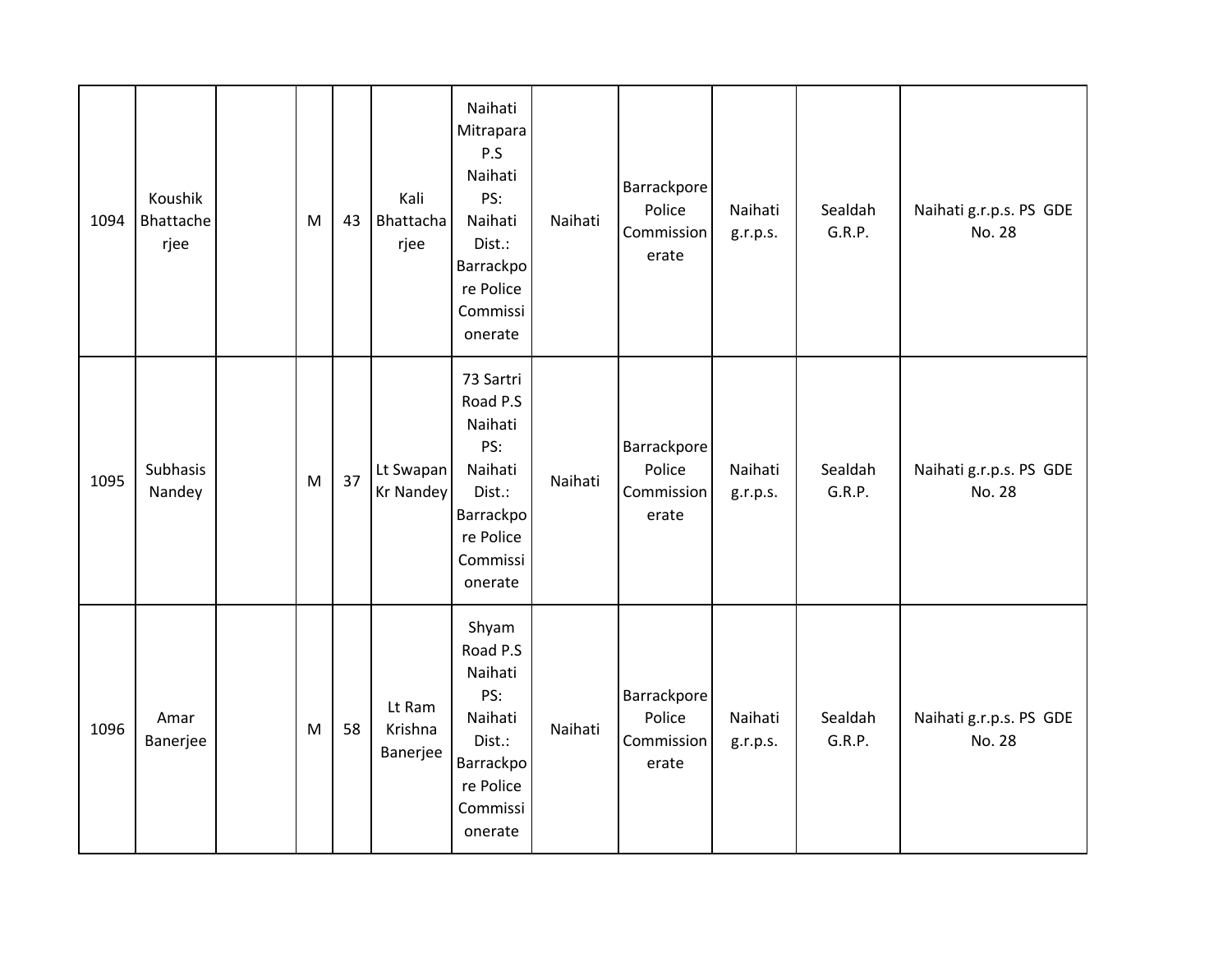| 1097 | Madhab<br>Saha     | M | 44 | Hiralal<br>Saha       | 1 no<br><b>Bijoynagar</b><br>P.S<br>Naihati<br>PS:<br>Naihati<br>Dist.:<br>Barrackpo<br>re Police<br>Commissi<br>onerate  | Naihati   | Barrackpore<br>Police<br>Commission<br>erate   | Naihati<br>g.r.p.s. | Sealdah<br>G.R.P. | Naihati g.r.p.s. PS GDE<br>No. 28 |
|------|--------------------|---|----|-----------------------|---------------------------------------------------------------------------------------------------------------------------|-----------|------------------------------------------------|---------------------|-------------------|-----------------------------------|
| 1098 | Chanchal<br>Sarkar | M | 40 | Lt Biren<br>Ch Sarkar | Bandel<br>Naldanga<br>P.S<br>Chinsurah<br>PS:<br>Chinsurah<br>Dist.:<br>Chandann<br>agar<br>Police<br>Commissi<br>onerate | Chinsurah | Chandannag<br>ar Police<br>Commission<br>erate | Naihati<br>g.r.p.s. | Sealdah<br>G.R.P. | Naihati g.r.p.s. PS GDE<br>No. 28 |
| 1099 | Rejauo<br>Mondal   | M | 50 | Jalaluddin<br>Mondal  | Dariyapur<br>P.S<br>Amdanga<br>PS:<br>Amdanga<br>Dist.:<br>Barasat                                                        | Amdanga   | <b>Barasat</b>                                 | Naihati<br>g.r.p.s. | Sealdah<br>G.R.P. | Naihati g.r.p.s. PS GDE<br>No. 28 |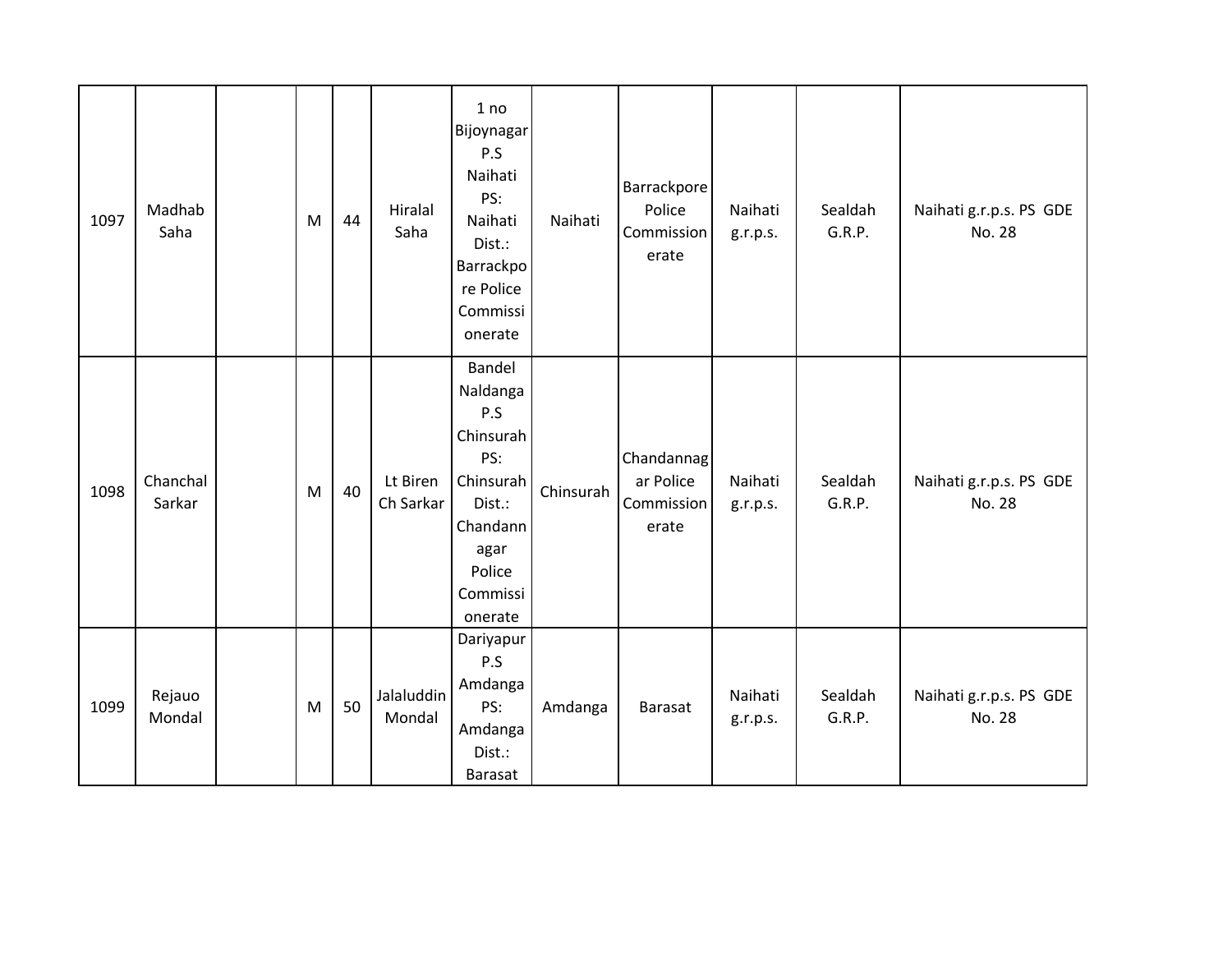| 1100 | Nirmal<br>Debnath                                     | M | 50 | Lt Nitya<br>Nanda<br>Debnath | 02 no<br>Bijoynagar<br>P.S<br>Naihati<br>PS:<br>Naihati<br>Dist.:<br>Barrackpo<br>re Police<br>Commissi<br>onerate   | Naihati   | Barrackpore<br>Police<br>Commission<br>erate | Naihati<br>g.r.p.s. | Sealdah<br>G.R.P. | Naihati g.r.p.s. PS GDE<br>No. 28 |
|------|-------------------------------------------------------|---|----|------------------------------|----------------------------------------------------------------------------------------------------------------------|-----------|----------------------------------------------|---------------------|-------------------|-----------------------------------|
| 1101 | Ayan<br>Mukherje<br>$\mathsf{e}% _{t}\left( t\right)$ | M | 29 | Ashoke<br>Mukherje<br>e      | 72/B<br>Ghatak<br>Road P.S<br><b>Bizpur PS:</b><br>Bizpur<br>Dist.:<br>Barrackpo<br>re Police<br>Commissi<br>onerate | Bizpur    | Barrackpore<br>Police<br>Commission<br>erate | Naihati<br>g.r.p.s. | Sealdah<br>G.R.P. | Naihati g.r.p.s. PS GDE<br>No. 36 |
| 1102 | Sukhdeb<br>Ghosh                                      | M | 40 | Lt Tarani<br>Ghosh           | Jhikera P.S<br>Rejinagar<br>PS:<br>Rejinagar<br>Dist.:<br>Murshida<br>bad                                            | Rejinagar | Murshidaba<br>d                              | Naihati<br>g.r.p.s. | Sealdah<br>G.R.P. | Naihati g.r.p.s. PS GDE<br>No. 36 |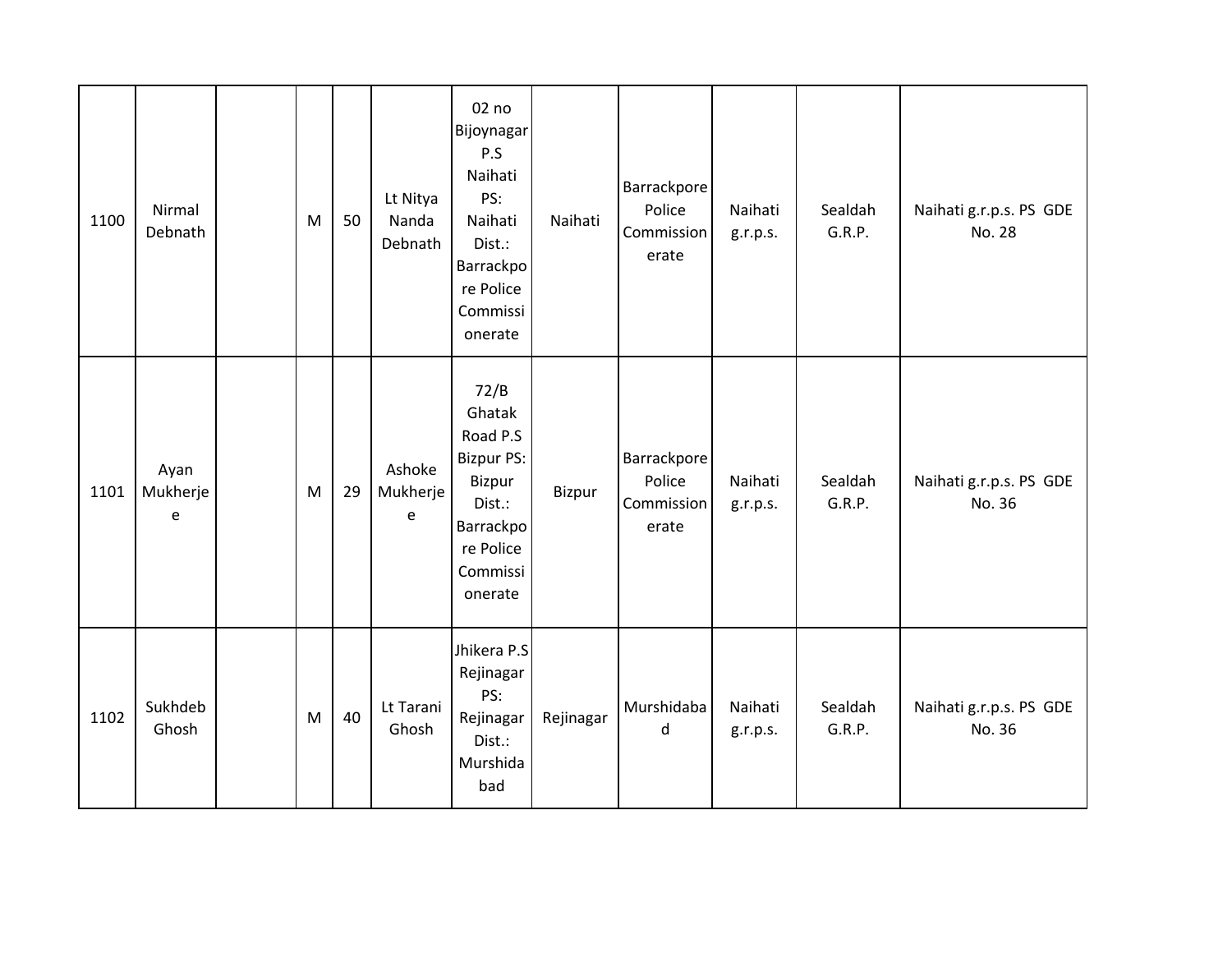| 1103 | Kanchu<br>Ghosh | M | 45 | Lt Jiten<br>Ghosh                            | Dewer<br>House<br>para<br>Debogram<br>P.S<br>Kaliganj<br>PS:<br>Kaligunj<br>Dist.:<br>Krishnana<br>gar Police<br>District | Kaligunj  | Krishnanaga<br>r Police<br>District | Naihati<br>g.r.p.s. | Sealdah<br>G.R.P. | Naihati g.r.p.s. PS GDE<br>No. 36 |
|------|-----------------|---|----|----------------------------------------------|---------------------------------------------------------------------------------------------------------------------------|-----------|-------------------------------------|---------------------|-------------------|-----------------------------------|
| 1104 | Tetul<br>Ghosh  | M | 43 | Lt Sankar<br>Ghosh                           | Kulberia<br>Andulberi<br>a P.S<br>Rejinagar<br>PS:<br>Rejinagar<br>Dist.:<br>Murshida<br>bad                              | Rejinagar | Murshidaba<br>d                     | Naihati<br>g.r.p.s. | Sealdah<br>G.R.P. | Naihati g.r.p.s. PS GDE<br>No. 36 |
| 1105 | Sanjoy<br>Ghosh | M | 41 | $\mathsf{L}\mathsf{t}$<br>Tribhangu<br>Ghosh | Naraynpur<br>Kalitala<br>P.S<br>Berhmapo<br>re PS:<br>Berhampo<br>re Dist.:<br>Murshida<br>bad                            | e         | Berhampor Murshidaba<br>d           | Naihati<br>g.r.p.s. | Sealdah<br>G.R.P. | Naihati g.r.p.s. PS GDE<br>No. 36 |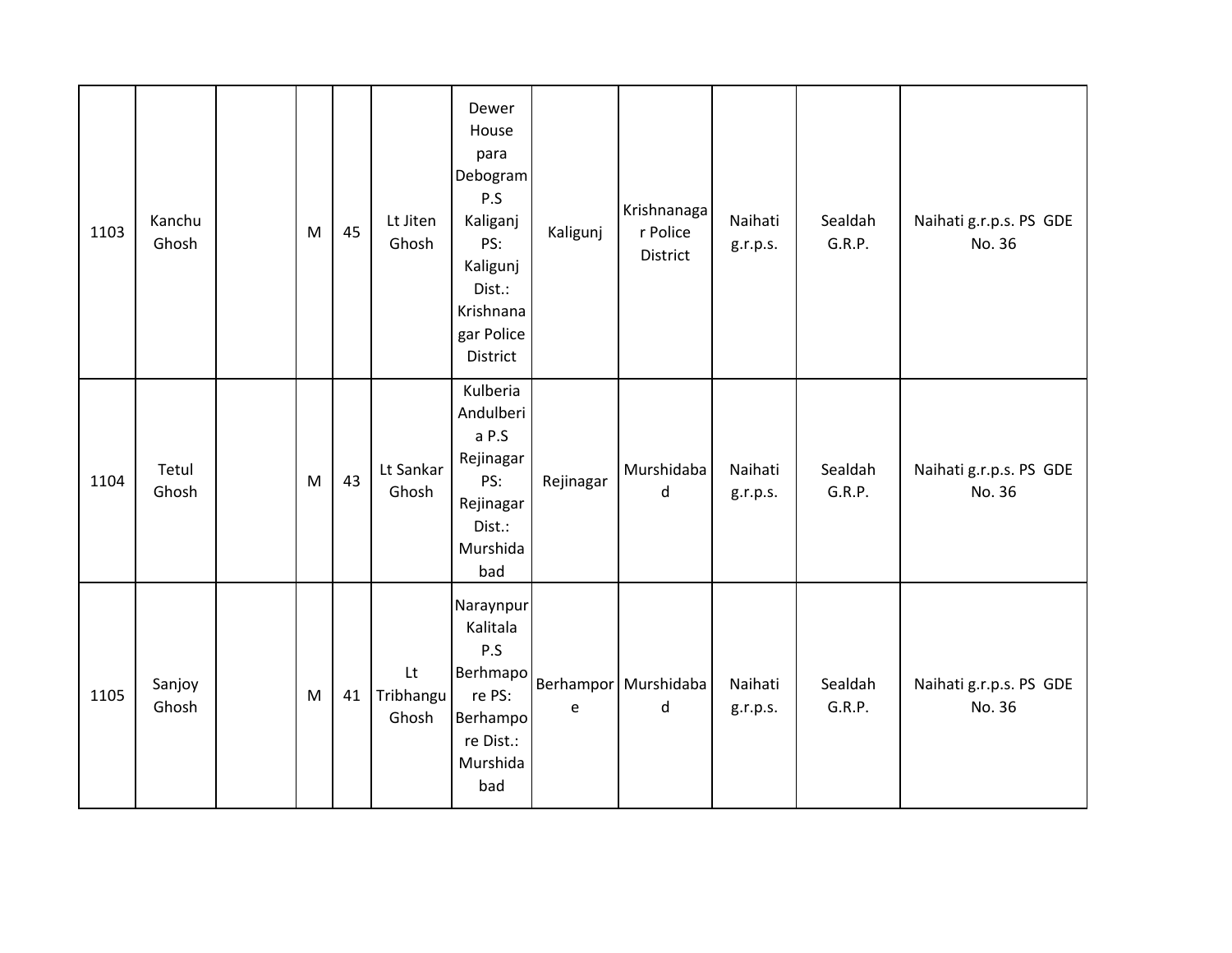| 1106 | Sukanta<br>Ghosh | M | 42 | Lt Sankar<br>Ghosh      | Karuigachi<br>P.S<br>Tehatto<br>PS:<br>Tehatta<br>Dist.:<br>Krishnana<br>gar Police<br>District  | Tehatta  | Krishnanaga<br>r Police<br>District | Naihati<br>g.r.p.s. | Sealdah<br>G.R.P. | Naihati g.r.p.s. PS GDE<br>No. 36 |
|------|------------------|---|----|-------------------------|--------------------------------------------------------------------------------------------------|----------|-------------------------------------|---------------------|-------------------|-----------------------------------|
| 1107 | Susanta<br>Ghosh | M | 42 | Lt<br>Birendro<br>Ghosh | Manikdihi<br>P.S<br>Kaliganj<br>PS:<br>Kaligunj<br>Dist.:<br>Krishnana<br>gar Police<br>District | Kaligunj | Krishnanaga<br>r Police<br>District | Naihati<br>g.r.p.s. | Sealdah<br>G.R.P. | Naihati g.r.p.s. PS GDE<br>No. 36 |
| 1108 | Shyamal<br>Ghosh | M | 42 | Sakshi<br>Ghosh         | Manikdihi<br>P.S<br>Kaliganj<br>PS:<br>Kaligunj<br>Dist.:<br>Krishnana<br>gar Police<br>District | Kaligunj | Krishnanaga<br>r Police<br>District | Naihati<br>g.r.p.s. | Sealdah<br>G.R.P. | Naihati g.r.p.s. PS GDE<br>No. 36 |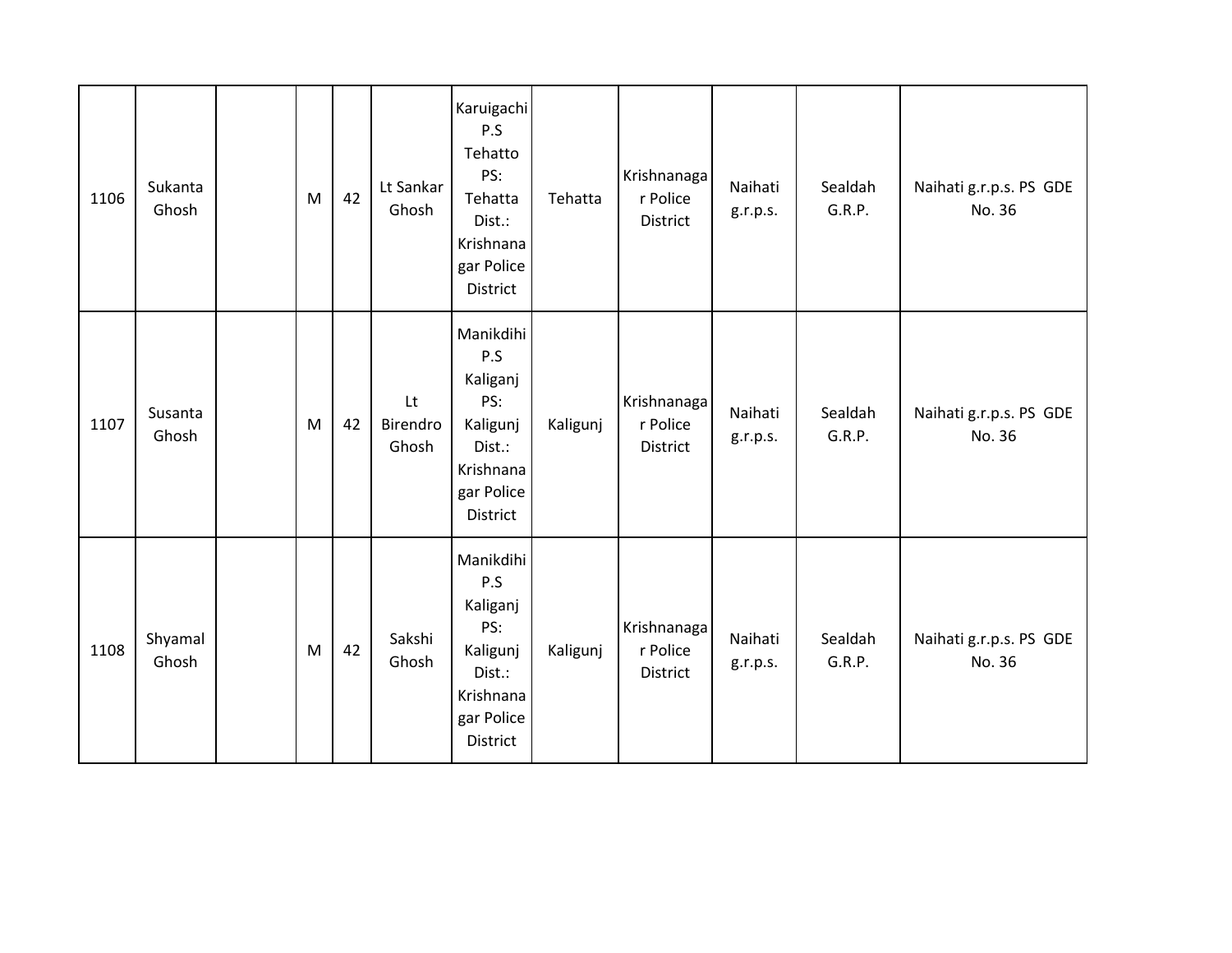| 1109 | Surajit<br>Mal                | M | 32 | Khagendr<br>anath Mal     | <b>Bathia</b><br>Duria PS:<br>Murarai<br>Dist.:<br>Birbhum                                    | Murarai  | Birbhum                                      | Ranaghat<br>g.r.p.s. | Sealdah<br>G.R.P. | Ranaghat g.r.p.s. PS GDE<br>No. 18 |
|------|-------------------------------|---|----|---------------------------|-----------------------------------------------------------------------------------------------|----------|----------------------------------------------|----------------------|-------------------|------------------------------------|
| 1110 | <b>Utpal Roy</b>              | M | 26 | Anjaan<br>Roy             | New Town<br>PS: New<br>town<br>Dist.:<br><b>Bidhannag</b><br>ar Police<br>Commissi<br>onerate | New town | Bidhannagar<br>Police<br>Commission<br>erate | Ranaghat<br>g.r.p.s. | Sealdah<br>G.R.P. | Ranaghat g.r.p.s. PS GDE<br>No. 18 |
| 1111 | Souvik<br>Podder              | M | 39 | Amit Kr.<br>Podder        | Rajarhat<br>PS:<br>Baguiati<br>Dist.:<br>Bidhannag<br>ar Police<br>Commissi<br>onerate        | Baguiati | Bidhannagar<br>Police<br>Commission<br>erate | Ranaghat<br>g.r.p.s. | Sealdah<br>G.R.P. | Ranaghat g.r.p.s. PS GDE<br>No. 30 |
| 1112 | <b>Badal</b><br><b>Biswas</b> | M | 31 | Gouranga<br><b>Biswas</b> | <b>Bhaina PS:</b><br>Hanskhli<br>Dist.:<br>Ranaghat<br>Police<br>District                     | Hanskhli | Ranaghat<br>Police<br><b>District</b>        | Ranaghat<br>g.r.p.s. | Sealdah<br>G.R.P. | Ranaghat g.r.p.s. PS GDE<br>No. 30 |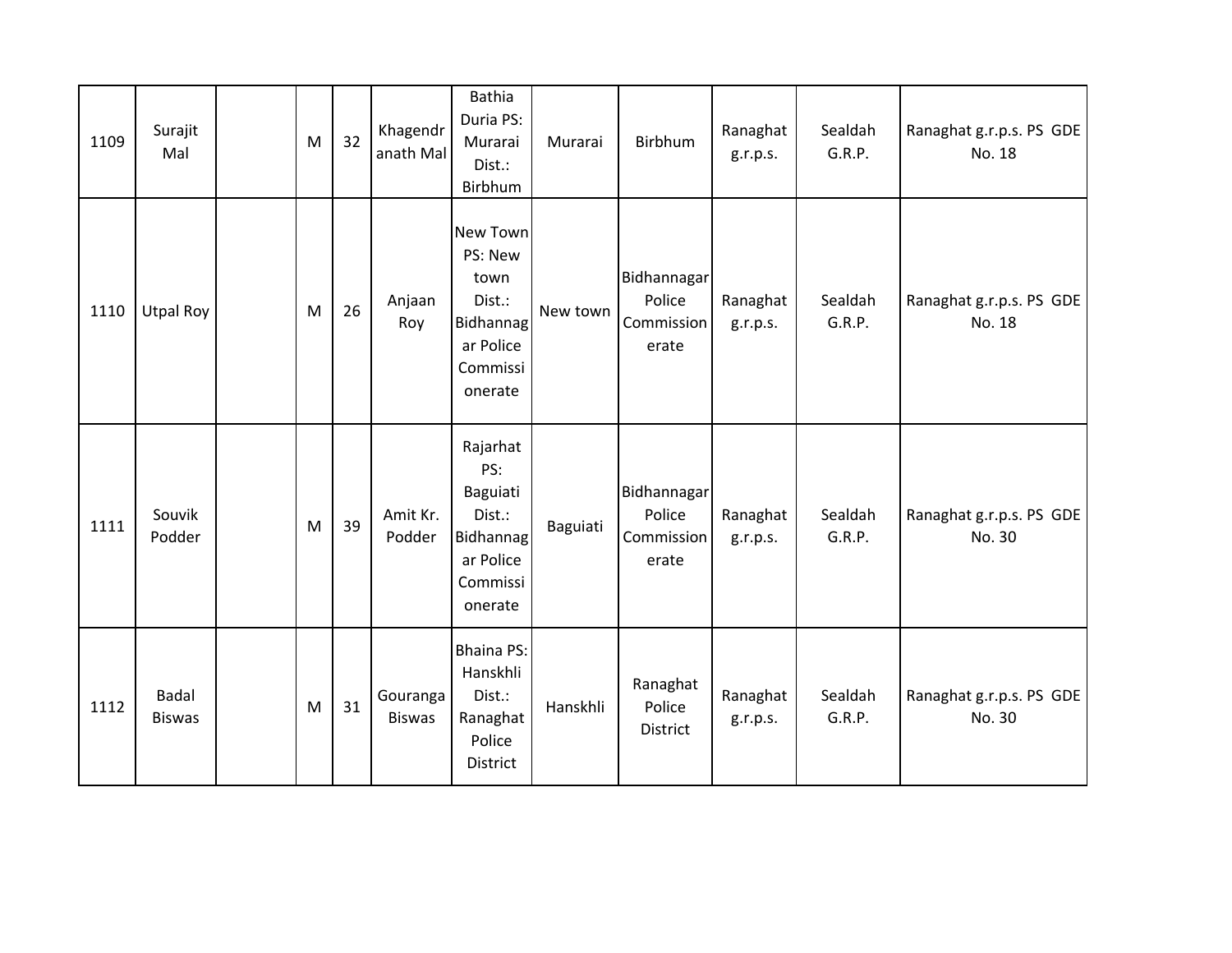| 1113 | Surajit<br>Banerjee     | M | 35 | Nimai<br>Banerjee | Konnagar,<br><b>PS</b><br>Uttarpara<br>Dist.:<br>Hooghly<br>Rural                      |                            | Hooghly<br>Rural                    | Ranaghat<br>g.r.p.s. | Sealdah<br>G.R.P. | Ranaghat g.r.p.s. PS GDE<br>No. 30 |
|------|-------------------------|---|----|-------------------|----------------------------------------------------------------------------------------|----------------------------|-------------------------------------|----------------------|-------------------|------------------------------------|
| 1114 | Sujdeb<br>Das           | M | 25 | Patal Das         | Muragach<br>a PS:<br>Dhubulia<br>Dist.:<br>Krishnana<br>gar Police<br>District         | Dhubulia                   | Krishnanaga<br>r Police<br>District | Ranaghat<br>g.r.p.s. | Sealdah<br>G.R.P. | Ranaghat g.r.p.s. PS GDE<br>No. 30 |
| 1115 | <b>Balak</b><br>Debnath | M | 32 | Kamala<br>Debnath | Koya, PS<br>Kotwali<br>PS:<br>gar Dist.:<br>Krishnana<br>gar Police<br><b>District</b> | Krishnana Krishnanag<br>ar | Krishnanaga<br>r Police<br>District | Ranaghat<br>g.r.p.s. | Sealdah<br>G.R.P. | Ranaghat g.r.p.s. PS GDE<br>No. 30 |
| 1116 | Mukul<br>Bauli          | M | 25 | Dhiren<br>Bauli   | Shantipur<br>PS:<br>Shantipur<br>Dist.:<br>Ranaghat<br>Police<br>District              | Shantipur                  | Ranaghat<br>Police<br>District      | Ranaghat<br>g.r.p.s. | Sealdah<br>G.R.P. | Ranaghat g.r.p.s. PS GDE<br>No. 30 |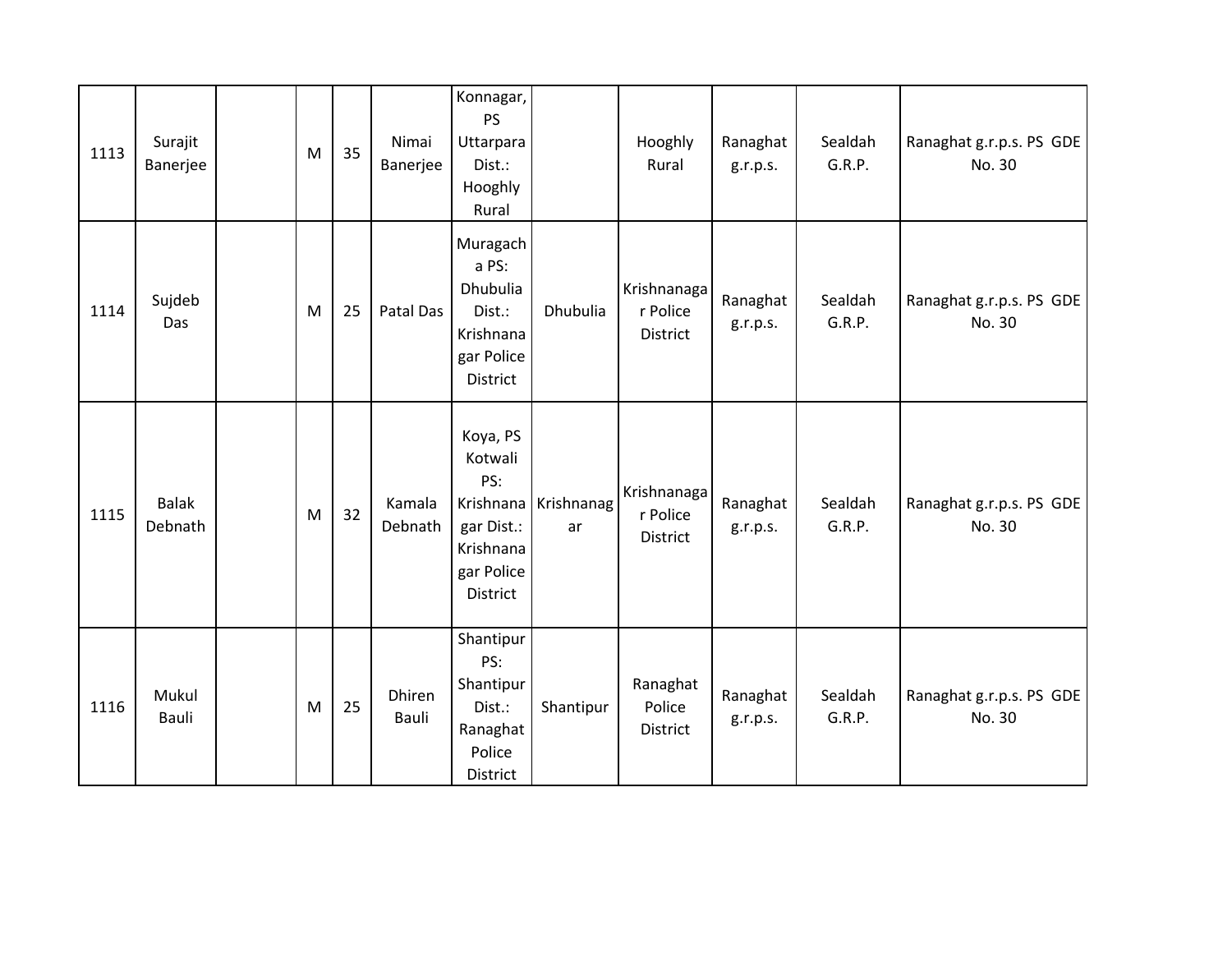| 1117 | Santu Shill        | M | 23 | Madan<br>Shill                                | Aranghata<br>PS:<br>Dhantala<br>Dist.:<br>Ranaghat<br>Police<br>District                        | Dhantala  | Ranaghat<br>Police<br>District | Ranaghat<br>g.r.p.s. | Sealdah<br>G.R.P. | Ranaghat g.r.p.s. PS GDE<br>No. 35 |
|------|--------------------|---|----|-----------------------------------------------|-------------------------------------------------------------------------------------------------|-----------|--------------------------------|----------------------|-------------------|------------------------------------|
| 1118 | Sanjoy<br>Pramanik | M | 45 | Monmoha Shantipur<br>$\mathsf{n}$<br>Pramanik | Shantipur<br>PS:<br>Dist.:<br>Ranaghat<br>Police<br>District                                    | Shantipur | Ranaghat<br>Police<br>District | Ranaghat<br>g.r.p.s. | Sealdah<br>G.R.P. | Ranaghat g.r.p.s. PS GDE<br>No. 35 |
| 1119 | Bhaskar<br>Ghosh   | M | 19 | <b>Bhola</b><br>Ghosh                         | Taherpur<br>PS:<br>Taherpur<br>Dist.:<br>Ranaghat<br>Police<br>District                         | Taherpur  | Ranaghat<br>Police<br>District | Ranaghat<br>g.r.p.s. | Sealdah<br>G.R.P. | Ranaghat g.r.p.s. PS GDE<br>No. 35 |
| 1120 | Alokesh<br>Ghosh   | M | 45 | Dilip<br>Ghosh                                | <b>Barasat</b><br>Mukherje<br>epara PS:<br>Taherpur<br>Dist.:<br>Ranaghat<br>Police<br>District | Taherpur  | Ranaghat<br>Police<br>District | Ranaghat<br>g.r.p.s. | Sealdah<br>G.R.P. | Ranaghat g.r.p.s. PS GDE<br>No. 35 |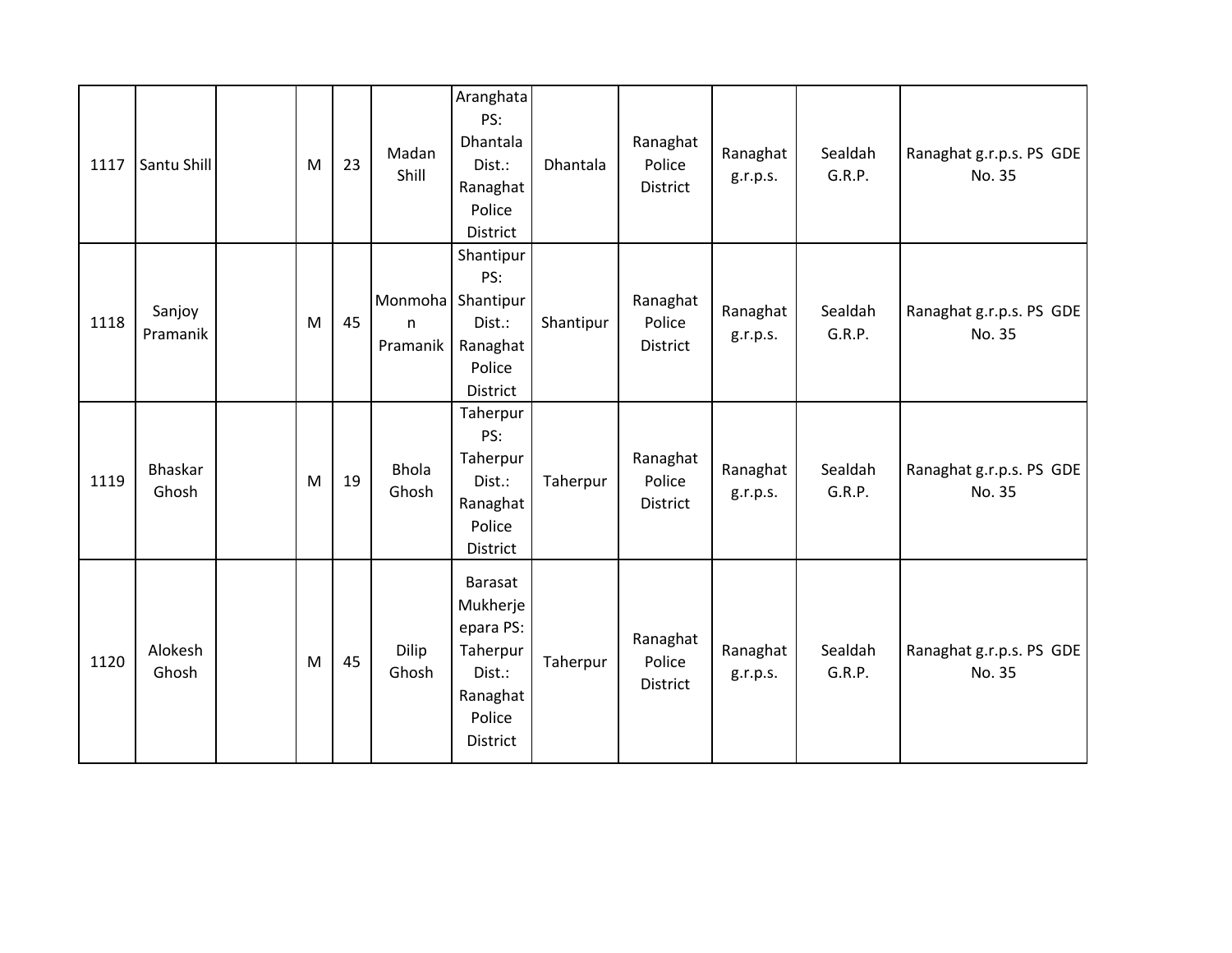| 1121 | Shibu Paul              | M | 33 | Meghlal<br>Paul         | Sarat Pally<br>Titagarh<br>North 24<br>Pgs                                     |          | <b>Basirhat</b>                       | Sealdah<br>g.r.p.s.  | Sealdah<br>G.R.P. | Sealdah g.r.p.s. PS<br>Outpost Bidhannagar OP<br>GDE No. 7 |
|------|-------------------------|---|----|-------------------------|--------------------------------------------------------------------------------|----------|---------------------------------------|----------------------|-------------------|------------------------------------------------------------|
| 1122 | Debasish<br>Das         | M | 33 | Madan<br><b>Das</b>     | North<br>Ghosh<br>Para<br>Nichinda<br>Howrah                                   |          | Basirhat                              | Sealdah<br>g.r.p.s.  | Sealdah<br>G.R.P. | Sealdah g.r.p.s. PS<br>Outpost Bidhannagar OP<br>GDE No. 7 |
| 1123 | Tapash<br><b>Biswas</b> | M | 35 | Ananta<br><b>Biswas</b> | Asamnaga<br>r<br>Mathpara<br>Bhimpur<br>Nadia                                  |          | <b>Basirhat</b>                       | Sealdah<br>g.r.p.s.  | Sealdah<br>G.R.P. | Sealdah g.r.p.s. PS GDE<br>No. 37                          |
| 1124 | Susanta<br>Debnath      | M | 30 | Tapan<br>Debnath        | Subhashgr<br>am,<br>Sukanta<br>Sarani<br>Sonarpur<br>South 24<br>Pgs.          |          | <b>Basirhat</b>                       | Sealdah<br>g.r.p.s.  | Sealdah<br>G.R.P. | Sealdah g.r.p.s. PS GDE<br>No. 37                          |
| 1125 | <b>Bivash</b><br>Mondal | M | 28 | Fanibhusa<br>n Mondal   | Ghasiara<br>PS:<br>Sonarpur<br>Dist.:<br><b>Baruipur</b><br>Police<br>District | Sonarpur | Baruipur<br>Police<br><b>District</b> | Sonarpur<br>g.r.p.s. | Sealdah<br>G.R.P. | Sonarpur g.r.p.s. PS GDE<br>No. 36                         |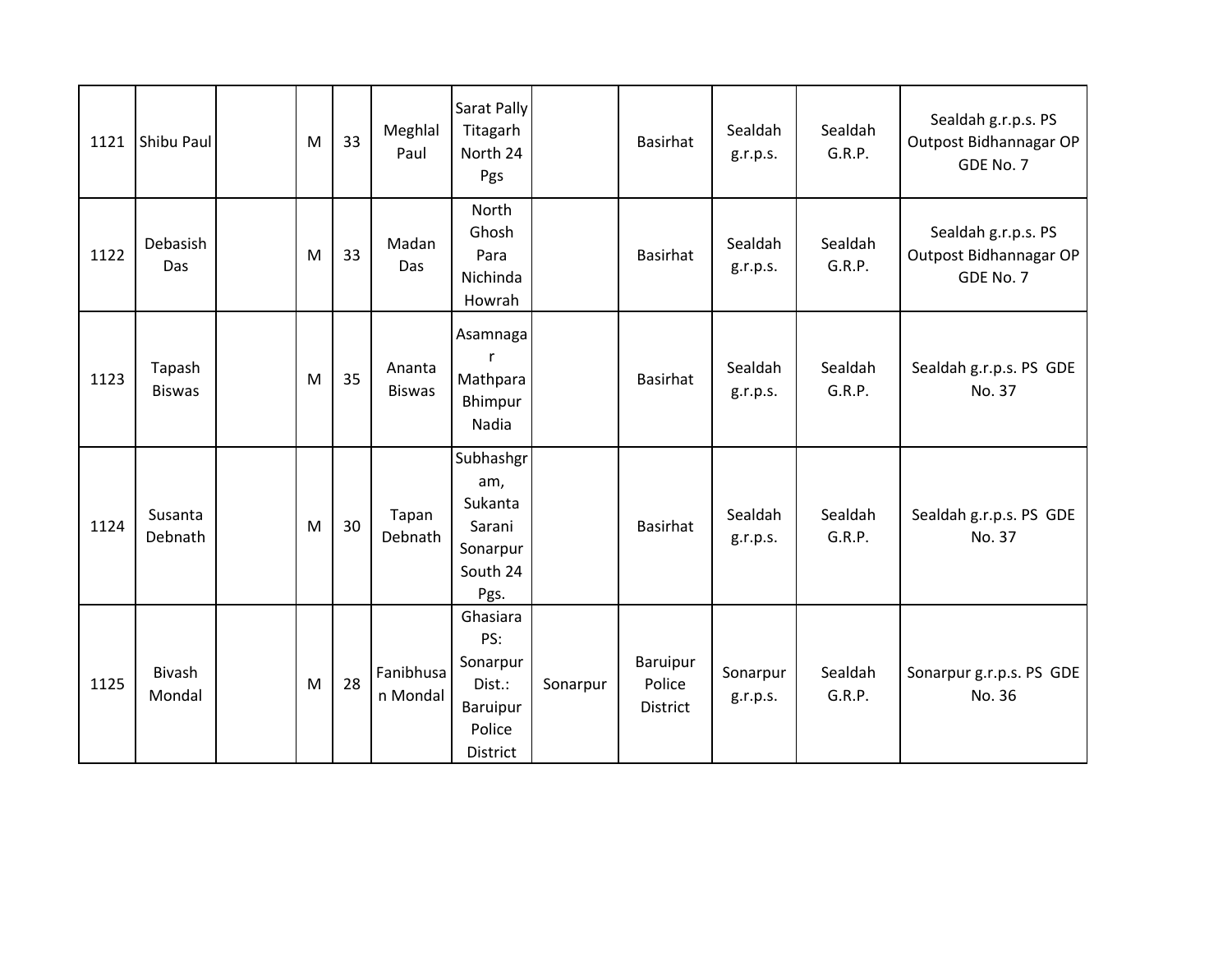| 1126 | Ajijul<br>Ansari        | M | 33 | Lt. Rafik<br>Ansari     | PS:<br>Narendra<br>pur Dist.:<br>Baruipur<br>Police<br>District                                         | Narendrap<br><b>ur</b> | Baruipur<br>Police<br>District            | Sonarpur<br>g.r.p.s.                 | Sealdah<br>G.R.P.                      | Sonarpur g.r.p.s. PS GDE<br>No. 36              |
|------|-------------------------|---|----|-------------------------|---------------------------------------------------------------------------------------------------------|------------------------|-------------------------------------------|--------------------------------------|----------------------------------------|-------------------------------------------------|
| 1127 | Sararuddi<br>n Momin    | M | 24 | S/o-Ohid<br>Momin       | Kaliyachok<br>(Kalikapar)<br>PS:<br>Kaliachak<br>Dist.:<br>Malda                                        | Kaliachak              | Malda                                     | Dalkhola<br>g.r.p.s.                 | <b>SILIGURI</b><br>G.R.P.              | Dalkhola g.r.p.s. PS GDE<br>No. 04              |
| 1128 | Anuwar<br>Hussain       | M | 30 | Jamaluddi<br>n          | Of<br>Paschim<br>Milbagar,<br>PS. Hujai,<br>Dist. Hujai                                                 |                        | <b>Basirhat</b>                           | <b>New</b><br>jalpaiguri<br>g.r.p.s. | <b>SILIGURI</b><br>G.R.P.              | New jalpaiguri g.r.p.s. PS<br><b>GDE No. 30</b> |
| 1129 | Sarju<br>Biswakar<br>ma | M | 29 | Sawar<br>Biswakar<br>ma | Salbari<br>Bazar, PS<br>PDN PS:<br>Pradhann<br>agar Dist.:<br>Siliguri<br>Police<br>Commissi<br>onerate | Pradhanna<br>gar       | Siliguri<br>Police<br>Commission<br>erate | Pradhanna<br>gar                     | Siliguri Police<br>Commissione<br>rate | Pradhannagar PS GDE<br>No. 61                   |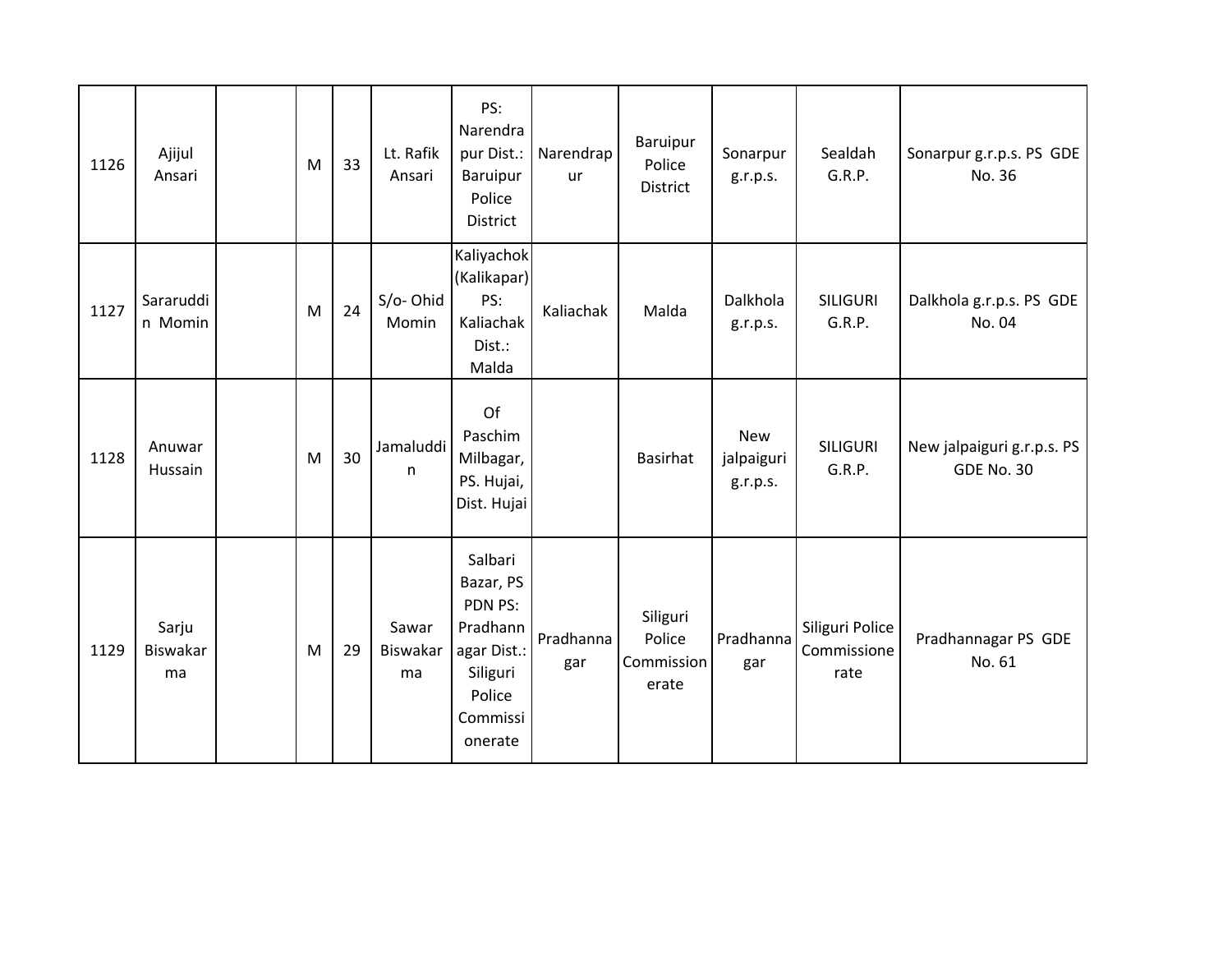| 1130 | Dinesh<br>Gurung | M | 32 | Nawel<br>Gurung       | PS:<br>Pradhann<br>agar Dist.:<br>Siliguri<br>Police<br>Commissi<br>onerate  | Pradhanna<br>gar                      | Siliguri<br>Police<br>Commission<br>erate | Pradhanna<br>gar | Siliguri Police<br>Commissione<br>rate | Pradhannagar PS GDE<br>No. 62 |
|------|------------------|---|----|-----------------------|------------------------------------------------------------------------------|---------------------------------------|-------------------------------------------|------------------|----------------------------------------|-------------------------------|
| 1131 | Pradip<br>Nayek  | M | 52 | i Nayek               | Pathar<br>Pratima<br>PS:<br>tima Dist.:<br>Sundarba<br>n Police<br>District  | Banobihar Patharpra Patharprati<br>ma | Sundarban<br>Police<br>District           | Kakdwip          | Sundarban<br>Police District           | Kakdwip PS GDE No. 53         |
| 1132 | Tridib<br>Bera   | M |    | Swapan<br><b>Bera</b> | Bhubanna<br>gar PS:<br>Kakdwip<br>Dist.:<br>Sundarba<br>n Police<br>District | Kakdwip                               | Sundarban<br>Police<br>District           | Kakdwip          | Sundarban<br><b>Police District</b>    | Kakdwip PS GDE No. 53         |
| 1133 | Parvin<br>Sha    | M | 24 | Rambu<br>Sha          | Godna<br>Mathiya<br>Nayaka<br>bajiju tola<br>PS:<br>Kakdwip                  | Kakdwip                               | <b>Basirhat</b>                           | Kakdwip          | Sundarban<br><b>Police District</b>    | Kakdwip PS GDE No. 53         |
| 1134 | Ashoke<br>Singh  | M | 35 | Amrit<br>Singh        | Nayana,<br>Chalkusha<br>PS:<br>Kakdwip                                       | Kakdwip                               | <b>Basirhat</b>                           | Kakdwip          | Sundarban<br>Police District           | Kakdwip PS GDE No. 53         |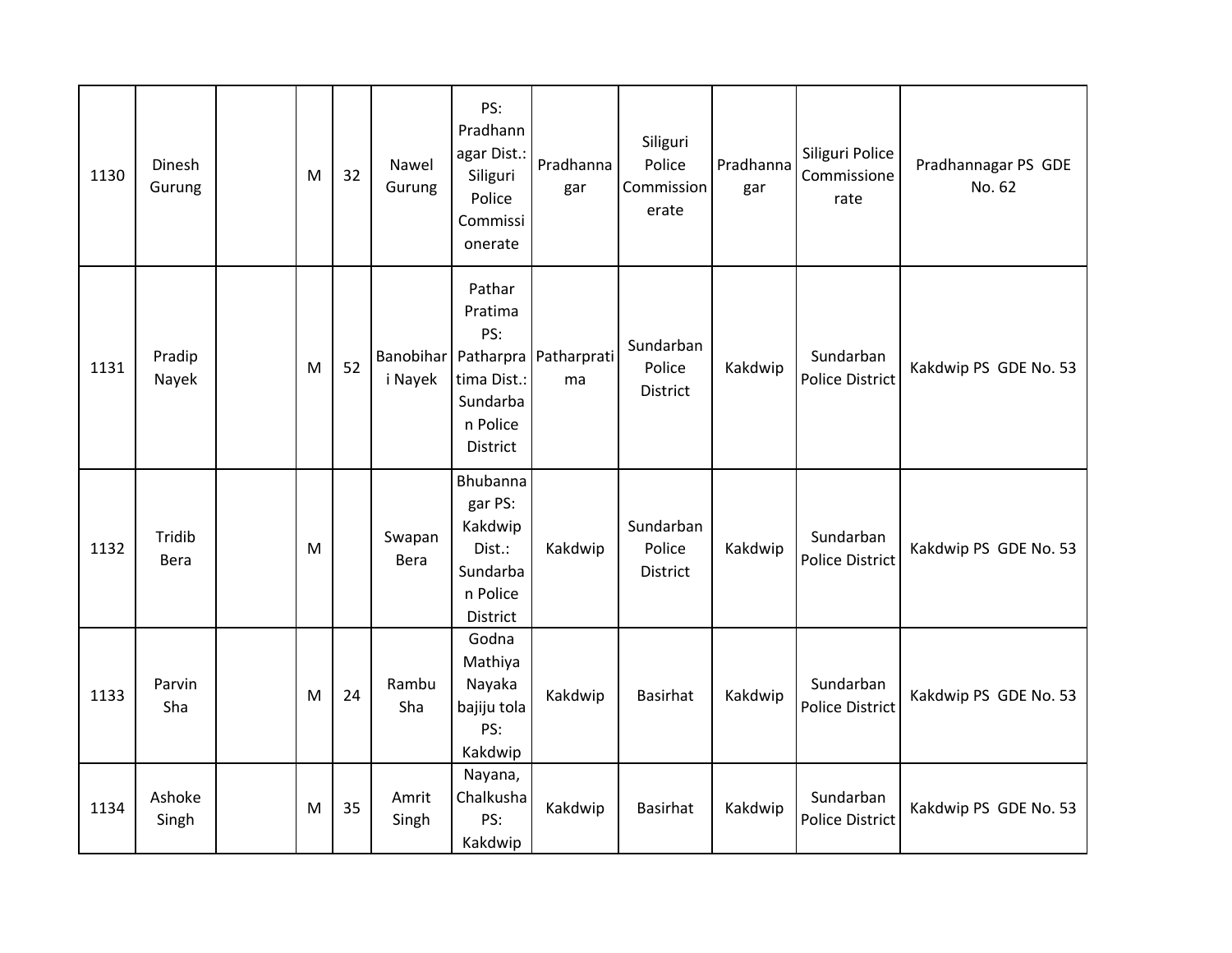| 1135 | Mohinur<br>Islam<br>Molla | M |    | Lt Mansur<br>Molla   | Vill - Bara<br>Bakjari PS:<br>Haroa<br>Dist.:<br><b>Basirhat</b>                                                                  | Haroa    | <b>Basirhat</b>                       | Mandirbaz<br>ar | Sundarban<br>Police District | Mandirbazar PS GDE No.<br>63 |
|------|---------------------------|---|----|----------------------|-----------------------------------------------------------------------------------------------------------------------------------|----------|---------------------------------------|-----------------|------------------------------|------------------------------|
| 1136 | Roanath<br>Islam<br>Molla | M | 53 | Lt. Monjur<br>Molla  | Vill -<br>Sankarpur<br>Majharpar<br>a PS:<br>Haroa<br>Dist.:<br><b>Basirhat</b>                                                   | Haroa    | <b>Basirhat</b>                       | Mandirbaz<br>ar | Sundarban<br>Police District | Mandirbazar PS GDE No.<br>63 |
| 1137 | Subrata<br>Mondal         | M | 22 | Panchana<br>n Mondal | Vill-<br>Kansaripar<br>a Sankar<br>Dutta<br>road ward<br>no 08 PS:<br>Joynagar<br>Dist.:<br><b>Baruipur</b><br>Police<br>District | Joynagar | Baruipur<br>Police<br><b>District</b> | Mandirbaz<br>ar | Sundarban<br>Police District | Mandirbazar PS GDE No.<br>57 |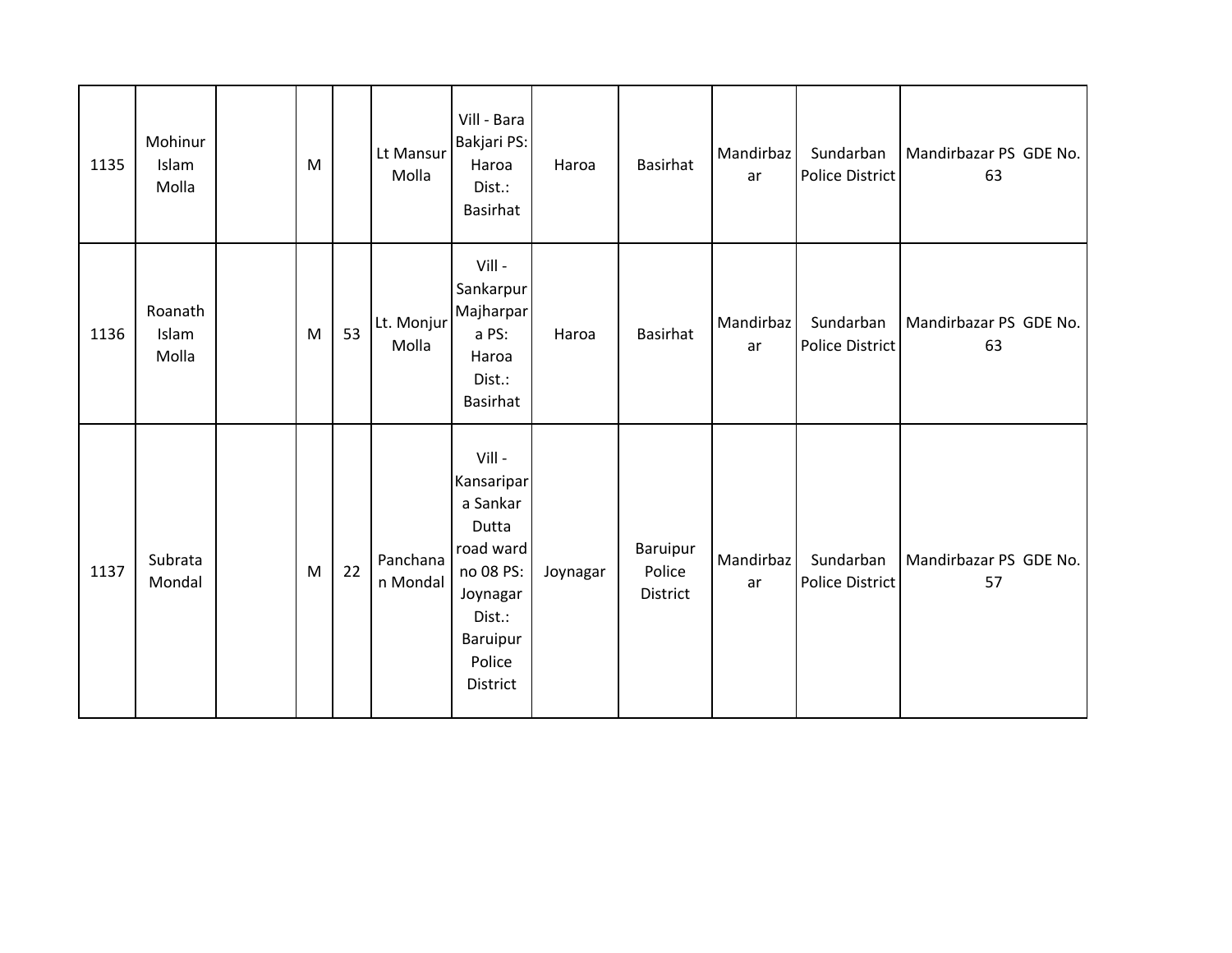| 1138 | Bansha<br>Ghosh       | F            | 18 | Sapari<br>Ghosh | Vill -<br>Garbata<br>PS:<br>Garbeta<br>Dist.:<br>Paschim<br>Mednipor<br>e                       | Garbeta         | Paschim<br>Mednipore            | Mandirbaz<br>ar | Sundarban<br>Police District | Mandirbazar PS GDE No.<br>59 |
|------|-----------------------|--------------|----|-----------------|-------------------------------------------------------------------------------------------------|-----------------|---------------------------------|-----------------|------------------------------|------------------------------|
| 1139 | <b>Bulti</b><br>Ghosh | $\mathsf{F}$ | 19 | Supari<br>Ghosh | Vill -<br>Garbata<br>PS:<br>Garbeta<br>Dist.:<br>Paschim<br>Mednipor<br>e                       | Garbeta         | Paschim<br>Mednipore            | Mandirbaz<br>ar | Sundarban<br>Police District | Mandirbazar PS GDE No.<br>59 |
| 1140 | Saheb<br>Sardar       | M            | 18 | Putul<br>Sardar | Kallyanpur<br>Mandirbaz<br>ar PS:<br>Mandirbaz<br>ar Dist.:<br>Sundarba<br>n Police<br>District | Mandirbaz<br>ar | Sundarban<br>Police<br>District | Mathurap<br>ur  | Sundarban<br>Police District | Mathurapur PS GDE No.<br>87  |